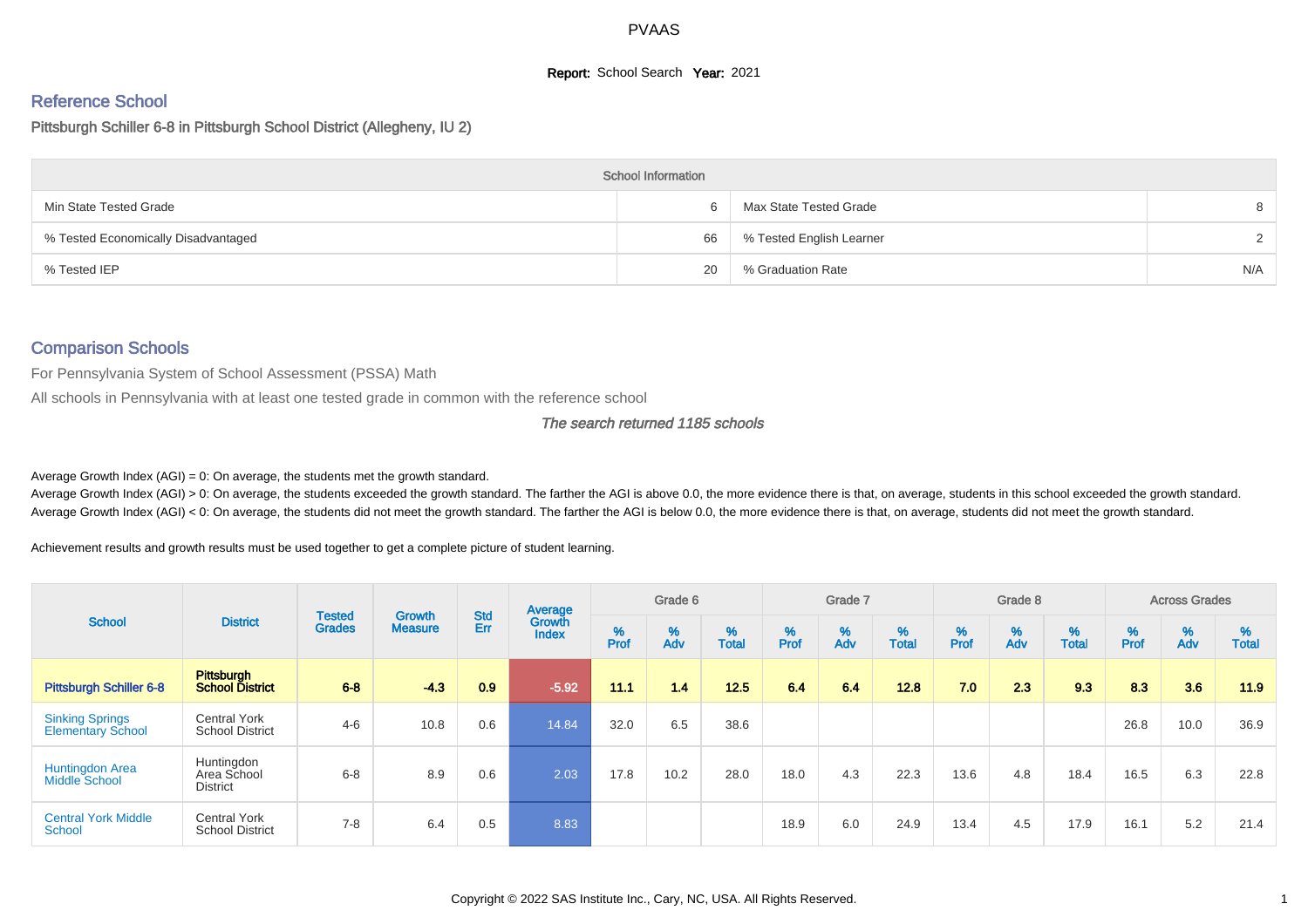|                                                                                 |                                                       |                                | <b>Growth</b>  | <b>Std</b> | <b>Average</b><br>Growth |                  | Grade 6  |                   |           | Grade 7  |                   |           | Grade 8  |                   |           | <b>Across Grades</b> |                   |
|---------------------------------------------------------------------------------|-------------------------------------------------------|--------------------------------|----------------|------------|--------------------------|------------------|----------|-------------------|-----------|----------|-------------------|-----------|----------|-------------------|-----------|----------------------|-------------------|
| <b>School</b>                                                                   | <b>District</b>                                       | <b>Tested</b><br><b>Grades</b> | <b>Measure</b> | Err        | <b>Index</b>             | %<br><b>Prof</b> | %<br>Adv | %<br><b>Total</b> | %<br>Prof | %<br>Adv | %<br><b>Total</b> | %<br>Prof | %<br>Adv | %<br><b>Total</b> | %<br>Prof | $\%$<br>Adv          | %<br><b>Total</b> |
| <b>Pittsburgh Schiller 6-8</b>                                                  | Pittsburgh<br>School District                         | $6 - 8$                        | $-4.3$         | 0.9        | $-5.92$                  | 11.1             | 1.4      | 12.5              | 6.4       | 6.4      | 12.8              | 7.0       | 2.3      | 9.3               | 8.3       | 3.6                  | 11.9              |
| <b>Selinsgrove Area</b><br><b>Middle School</b>                                 | Selinsgrove<br>Area School<br><b>District</b>         | $6-9$                          | 7.3            | 0.5        | 1.48                     | 32.0             | 17.0     | 49.0              | 26.6      | 18.8     | 45.4              | 25.6      | 10.5     | 36.1              | 27.9      | 15.1                 | 43.0              |
| <b>Penns Valley Area</b><br><b>Elementary and</b><br><b>Intermediate School</b> | Penns Valley<br>Area School<br><b>District</b>        | $3-6$                          | 11.0           | 0.8        | 10.66                    | 38.8             | 17.5     | 56.3              |           |          |                   |           |          |                   | 37.8      | 16.0                 | 53.8              |
| <b>Saucon Valley Middle</b><br>School                                           | Saucon Valley<br>School District                      | $5-8$                          | 6.7            | 0.5        | 3.15                     | 33.6             | 11.0     | 44.5              | 31.1      | 12.1     | 43.2              | 32.8      | 16.0     | 48.8              | 32.4      | 15.8                 | 48.2              |
| <b>Hickory Grove</b><br><b>Elementary School</b>                                | <b>Brookville Area</b><br><b>School District</b>      | $3-6$                          | 9.0            | 0.9        | 10.46                    | 28.1             | 16.8     | 44.9              |           |          |                   |           |          |                   | 24.6      | 11.6                 | 36.1              |
| <b>Hopewell Elementary</b><br>School                                            | Oxford Area<br><b>School District</b>                 | $5-6$                          | 7.0            | 0.6        | 10.63                    | 28.3             | 7.3      | 35.6              |           |          |                   |           |          |                   | 26.2      | 7.6                  | 33.8              |
| <b>David E Williams</b><br><b>Middle School</b>                                 | Montour School<br><b>District</b>                     | $5-8$                          | 5.0            | 0.4        | 6.18                     | 31.1             | 24.9     | 56.0              | 26.1      | 30.4     | 56.5              | 26.9      | 31.6     | 58.6              | 29.0      | 28.2                 | 57.1              |
| <b>Homer-Center</b><br><b>Junior/Senior High</b><br><b>School</b>               | Homer-Center<br><b>School District</b>                | $7 - 11$                       | 11.2           | 1.0        | 4.77                     |                  |          |                   | 20.3      | 0.0      | 20.3              | 26.9      | 13.4     | 40.3              | 23.4      | 6.4                  | 29.8              |
| <b>Butler Middle School</b>                                                     | <b>Butler Area</b><br><b>School District</b>          | $5-6$                          | 4.6            | 0.4        | 5.25                     | 23.2             | 5.4      | 28.6              |           |          |                   |           |          |                   | 29.7      | 9.5                  | 39.2              |
| <b>Mountain View Middle</b><br>School                                           | Cumberland<br><b>Valley School</b><br><b>District</b> | $6 - 8$                        | 3.7            | 0.3        | 2.21                     | 34.9             | 15.5     | 50.4              | 27.7      | 21.3     | 49.0              | 26.5      | 14.3     | 40.8              | 29.8      | 17.0                 | 46.9              |
| Landisville<br><b>Intermediate Center</b>                                       | Hempfield<br>School District                          | $4 - 6$                        | 8.1            | 0.8        | 8.58                     | 32.5             | 26.5     | 59.0              |           |          |                   |           |          |                   | 30.0      | 22.0                 | 51.9              |
| <b>Williamsport Area</b><br><b>Middle School</b>                                | Williamsport<br>Area School<br><b>District</b>        | $7 - 8$                        | 4.7            | 0.5        | 3.58                     |                  |          |                   | 21.8      | 8.4      | 30.2              | 16.4      | 5.2      | 21.6              | 19.2      | 6.8                  | 26.0              |
| <b>S S Palmer</b><br><b>Elementary School</b>                                   | Palmerton Area<br><b>School District</b>              | $3-6$                          | 7.5            | 1.0        | 7.18                     | 34.8             | 1.4      | 36.2              |           |          |                   |           |          |                   | 30.8      | 4.7                  | 35.6              |
| <b>Gerald G Huesken</b><br><b>Middle School</b>                                 | Conestoga<br>Valley School<br><b>District</b>         | $7 - 8$                        | 5.6            | 0.5        | 6.60                     |                  |          |                   | 20.4      | 14.0     | 34.4              | 23.1      | 13.6     | 36.8              | 21.8      | 13.8                 | 35.6              |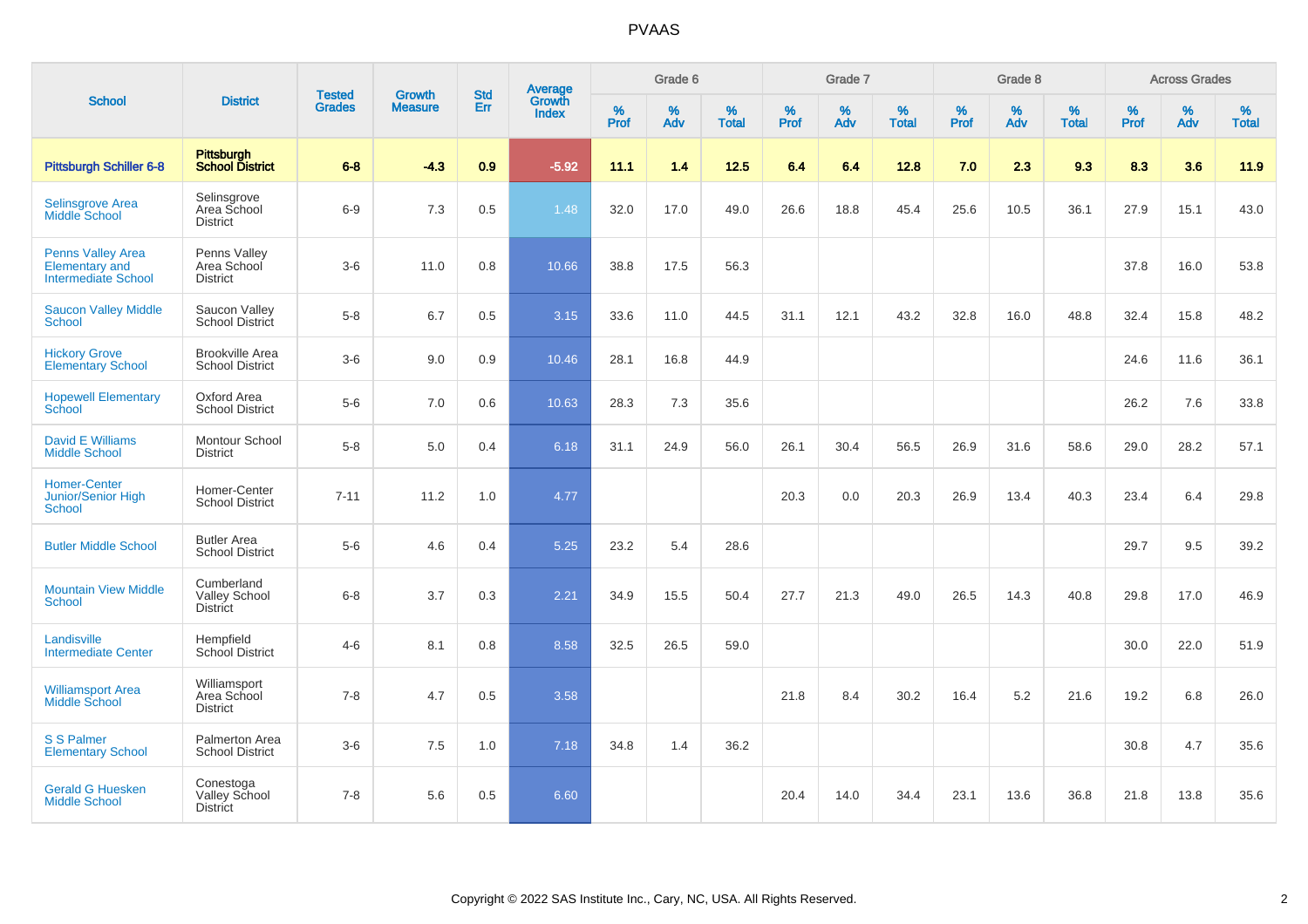|                                                         |                                                |                                |                                 | <b>Std</b> |                                          |           | Grade 6  |                   |           | Grade 7  |                   |           | Grade 8  |                   |              | <b>Across Grades</b> |                   |
|---------------------------------------------------------|------------------------------------------------|--------------------------------|---------------------------------|------------|------------------------------------------|-----------|----------|-------------------|-----------|----------|-------------------|-----------|----------|-------------------|--------------|----------------------|-------------------|
| <b>School</b>                                           | <b>District</b>                                | <b>Tested</b><br><b>Grades</b> | <b>Growth</b><br><b>Measure</b> | Err        | <b>Average</b><br>Growth<br><b>Index</b> | %<br>Prof | %<br>Adv | %<br><b>Total</b> | %<br>Prof | %<br>Adv | %<br><b>Total</b> | %<br>Prof | %<br>Adv | %<br><b>Total</b> | $\%$<br>Prof | %<br>Adv             | %<br><b>Total</b> |
| <b>Pittsburgh Schiller 6-8</b>                          | Pittsburgh<br>School District                  | $6 - 8$                        | $-4.3$                          | 0.9        | $-5.92$                                  | 11.1      | 1.4      | 12.5              | 6.4       | 6.4      | 12.8              | 7.0       | 2.3      | 9.3               | 8.3          | 3.6                  | 11.9              |
| <b>Floyd C Fretz Middle</b><br>School                   | <b>Bradford Area</b><br><b>School District</b> | $6 - 8$                        | 5.6                             | 0.5        | 2.37                                     | 23.4      | 8.8      | 32.2              | 18.9      | 13.9     | 32.8              | 28.0      | 7.7      | 35.7              | 23.1         | 10.3                 | 33.4              |
| <b>Circle Of Seasons</b><br><b>Charter School</b>       | Circle Of<br>Seasons<br><b>Charter School</b>  | $3 - 8$                        | 12.3                            | 1.2        | 5.55                                     | 16.7      | 6.7      | 23.3              | 25.0      | 11.1     | 36.1              |           |          |                   | 20.9         | 7.9                  | 28.8              |
| <b>Russell B Walter</b><br><b>Elementary School</b>     | Northern Tioga<br>School District              | $3-6$                          | 5.6                             | 1.1        | 5.09                                     | 32.3      | 4.8      | 37.1              |           |          |                   |           |          |                   | 31.2         | 11.7                 | 42.9              |
| <b>Donald H Eichhorn</b><br><b>Middle School</b>        | Lewisburg Area<br>School District              | $6-8$                          | 6.0                             | 0.6        | 4.46                                     | 40.0      | 24.2     | 64.2              | 33.1      | 29.4     | 62.5              | 18.0      | 31.6     | 49.6              | 30.1         | 28.5                 | 58.6              |
| <b>Spring-Ford Middle</b><br>School 7th Grade<br>Center | Spring-Ford<br>Area School<br><b>District</b>  | $7 - 7$                        | 4.9                             | 0.5        | 9.86                                     |           |          |                   | 34.3      | 16.3     | 50.6              |           |          |                   | 34.3         | 16.3                 | 50.6              |
| John R Bonfield<br><b>Elementary School</b>             | <b>Warwick School</b><br><b>District</b>       | $3-6$                          | 9.5                             | 1.0        | 6.89                                     | 23.7      | 5.1      | 28.8              |           |          |                   |           |          |                   | 27.4         | 9.9                  | 37.3              |
| <b>Walton Farm</b><br><b>Elementary School</b>          | North Penn<br><b>School District</b>           | $3-6$                          | 3.5                             | 1.0        | 3.61                                     | 27.4      | 26.2     | 53.6              |           |          |                   |           |          |                   | 31.3         | 18.7                 | 50.0              |
| <b>Eshleman Elementary</b><br><b>School</b>             | Penn Manor<br><b>School District</b>           | $3-6$                          | 13.0                            | 1.4        | 7.96                                     | 34.3      | 37.1     | 71.4              |           |          |                   |           |          |                   | 32.9         | 25.9                 | 58.8              |
| <b>Reiffton School</b>                                  | Exeter<br>Township<br>School District          | $5-6$                          | 5.1                             | 0.5        | 8.16                                     | 27.3      | 9.1      | 36.4              |           |          |                   |           |          |                   | 28.0         | 9.4                  | 37.4              |
| <b>Brockway Area</b><br><b>Elementary School</b>        | <b>Brockway Area</b><br>School District        | $3-6$                          | 6.4                             | 1.0        | 6.67                                     | 29.4      | 36.8     | 66.2              |           |          |                   |           |          |                   | 32.5         | 25.1                 | 57.6              |
| <b>West Hills</b><br><b>Intermediate School</b>         | Armstrong<br>School District                   | $4 - 6$                        | 3.3                             | 0.7        | 4.80                                     | 25.0      | 16.2     | 41.2              |           |          |                   |           |          |                   | 26.3         | 11.5                 | 37.8              |
| <b>Central Elementary</b><br><b>School</b>              | Franklin Area<br><b>School District</b>        | $3-6$                          | 6.2                             | 1.1        | 5.47                                     | 25.0      | 3.8      | 28.8              |           |          |                   |           |          |                   | 15.0         | 2.4                  | 17.4              |
| <b>Letort Elementary</b><br><b>School</b>               | Penn Manor<br><b>School District</b>           | $3-6$                          | 6.8                             | 1.4        | 4.82                                     | 27.3      | 31.8     | 59.1              |           |          |                   |           |          |                   | 33.6         | 29.0                 | 62.5              |
| <b>Greater Latrobe Junior</b><br><b>High School</b>     | Greater Latrobe<br><b>School District</b>      | $7 - 8$                        | 4.1                             | 0.6        | 1.32                                     |           |          |                   | 32.2      | 18.5     | 50.7              | 23.4      | 8.0      | 31.4              | 27.6         | 13.0                 | 40.6              |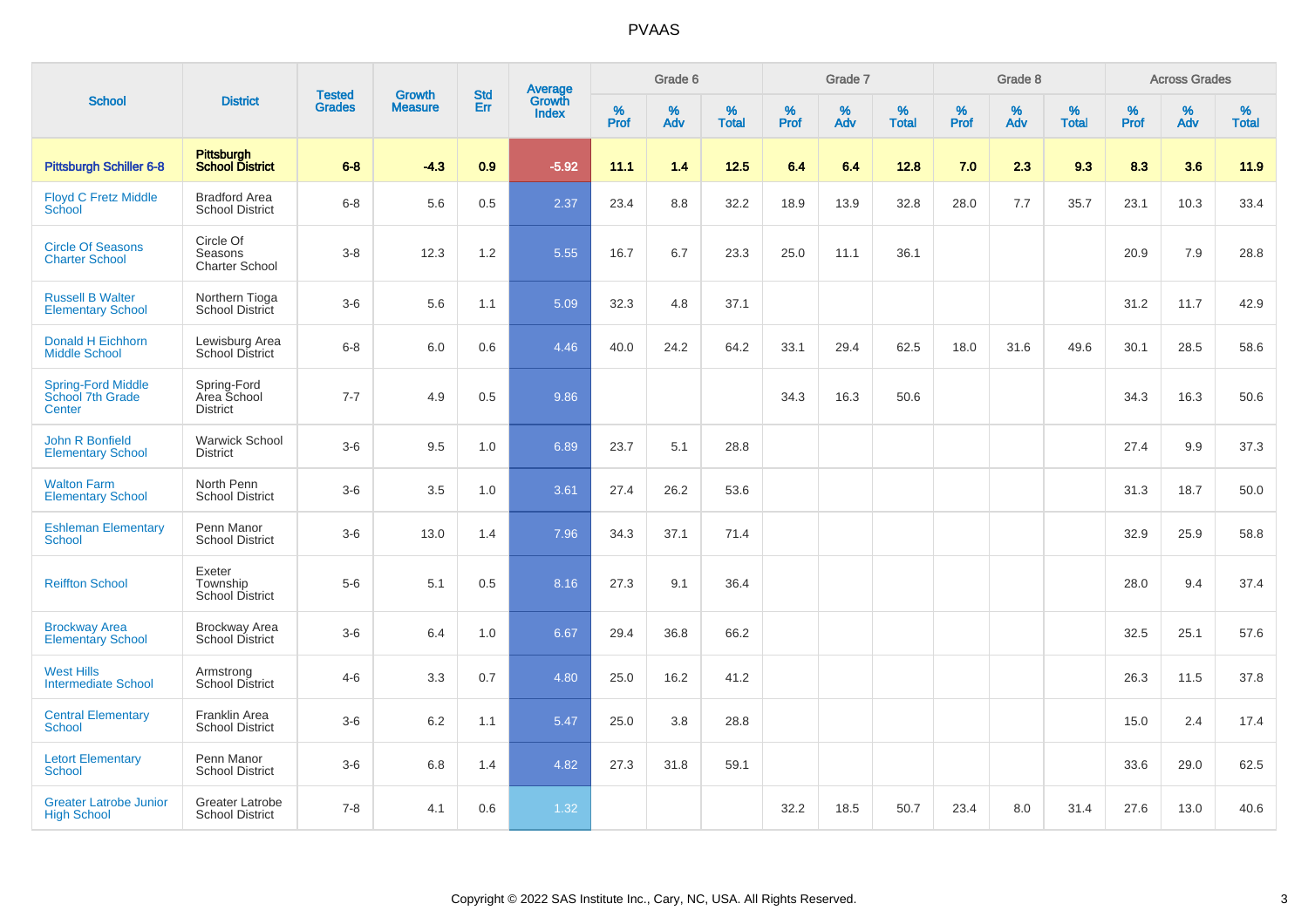|                                                         |                                                 |                                |                                 |                   |                                          |           | Grade 6     |                   |           | Grade 7     |                   |           | Grade 8  |                   |              | <b>Across Grades</b> |                   |
|---------------------------------------------------------|-------------------------------------------------|--------------------------------|---------------------------------|-------------------|------------------------------------------|-----------|-------------|-------------------|-----------|-------------|-------------------|-----------|----------|-------------------|--------------|----------------------|-------------------|
| <b>School</b>                                           | <b>District</b>                                 | <b>Tested</b><br><b>Grades</b> | <b>Growth</b><br><b>Measure</b> | <b>Std</b><br>Err | <b>Average</b><br>Growth<br><b>Index</b> | %<br>Prof | $\%$<br>Adv | %<br><b>Total</b> | %<br>Prof | $\%$<br>Adv | %<br><b>Total</b> | %<br>Prof | %<br>Adv | %<br><b>Total</b> | $\%$<br>Prof | %<br>Adv             | %<br><b>Total</b> |
| Pittsburgh Schiller 6-8                                 | <b>Pittsburgh</b><br><b>School District</b>     | $6 - 8$                        | $-4.3$                          | 0.9               | $-5.92$                                  | 11.1      | 1.4         | 12.5              | 6.4       | 6.4         | 12.8              | 7.0       | 2.3      | 9.3               | 8.3          | 3.6                  | 11.9              |
| <b>Bear Creek School</b>                                | Elizabethtown<br>Area School<br><b>District</b> | $4 - 6$                        | 4.7                             | 0.5               | 0.91                                     | 22.4      | 11.0        | 33.5              |           |             |                   |           |          |                   | 27.5         | 16.8                 | 44.3              |
| <b>Conewago Valley</b><br>Intermediate School           | Conewago<br>Valley School<br><b>District</b>    | $4-6$                          | 4.5                             | 0.5               | 7.18                                     | 30.2      | 10.7        | 40.8              |           |             |                   |           |          |                   | 28.1         | 10.1                 | 38.2              |
| <b>Gwynedd Square</b><br><b>Elementary School</b>       | North Penn<br><b>School District</b>            | $3-6$                          | 5.6                             | 1.1               | 5.21                                     | 38.3      | 36.7        | 75.0              |           |             |                   |           |          |                   | 37.3         | 24.6                 | 61.9              |
| <b>Elk Lake Elementary</b><br><b>School</b>             | Elk Lake School<br><b>District</b>              | $3-6$                          | 7.5                             | 0.9               | 8.24                                     | 35.8      | 12.6        | 48.4              |           |             |                   |           |          |                   | 27.7         | 8.9                  | 36.6              |
| <b>James W Parker</b><br><b>Middle School</b>           | <b>General Mclane</b><br><b>School District</b> | $5-8$                          | 3.9                             | 0.5               | 2.14                                     | 27.5      | 12.5        | 40.0              | 25.8      | 23.1        | 49.0              | 26.9      | 7.7      | 34.6              | 29.2         | 14.5                 | 43.8              |
| Foot Of Ten<br><b>Elementary School</b>                 | Hollidaysburg<br>Area School<br><b>District</b> | $3-6$                          | 7.3                             | 1.0               | 7.60                                     | 26.2      | 22.5        | 48.8              |           |             |                   |           |          |                   | 28.0         | 13.2                 | 41.2              |
| <b>Homer-Center</b><br><b>Elementary School</b>         | Homer-Center<br><b>School District</b>          | $3-6$                          | 9.3                             | 1.1               | 6.20                                     | 36.4      | 4.6         | 40.9              |           |             |                   |           |          |                   | 30.2         | 8.1                  | 38.3              |
| <b>North Hills Elementary</b><br><b>School</b>          | <b>Central York</b><br><b>School District</b>   | $3-6$                          | 5.2                             | 0.6               | 8.02                                     | 16.4      | 5.1         | 21.5              |           |             |                   |           |          |                   | 18.0         | 5.2                  | 23.2              |
| <b>Midd-West Middle</b><br><b>School</b>                | Midd-West<br><b>School District</b>             | $6 - 7$                        | 5.2                             | 0.8               | 1.96                                     | 35.1      | 9.9         | 45.0              | 18.2      | 14.1        | 32.3              |           |          |                   | 27.8         | 11.7                 | 39.6              |
| <b>Towanda Area</b><br><b>Elementary School</b>         | Towanda Area<br><b>School District</b>          | $3-6$                          | 6.0                             | 0.8               | 7.76                                     | 22.6      | 11.3        | 34.0              |           |             |                   |           |          |                   | 21.0         | 11.6                 | 32.6              |
| <b>Wyalusing Valley</b><br>Junior/Senior High<br>School | Wyalusing Area<br>School District               | $7 - 12$                       | 1.3                             | 0.9               | $-6.06$                                  |           |             |                   | 14.6      | 7.9         | 22.5              | 9.6       | 1.0      | 10.6              | 11.9         | 4.2                  | 16.1              |
| <b>Lenape Elementary</b><br><b>School</b>               | Armstrong<br>School District                    | $3-6$                          | 6.7                             | 0.9               | 6.85                                     | 30.3      | 12.1        | 42.4              |           |             |                   |           |          |                   | 25.1         | 9.0                  | 34.1              |
| <b>Deer Lakes Middle</b><br><b>School</b>               | Deer Lakes<br><b>School District</b>            | $6 - 8$                        | 3.2                             | 0.6               | $-0.32$                                  | 24.4      | 10.6        | 35.0              | 25.4      | 19.2        | 44.6              | 24.8      | 4.0      | 28.7              | 24.9         | 11.9                 | 36.7              |
| <b>Chestnut Ridge Middle</b><br><b>School</b>           | <b>Chestnut Ridge</b><br>School District        | $3 - 7$                        | 3.3                             | 0.7               | 1.31                                     | 22.2      | 3.7         | 25.9              | 36.8      | 4.2         | 41.0              |           |          |                   | 28.6         | 9.5                  | 38.1              |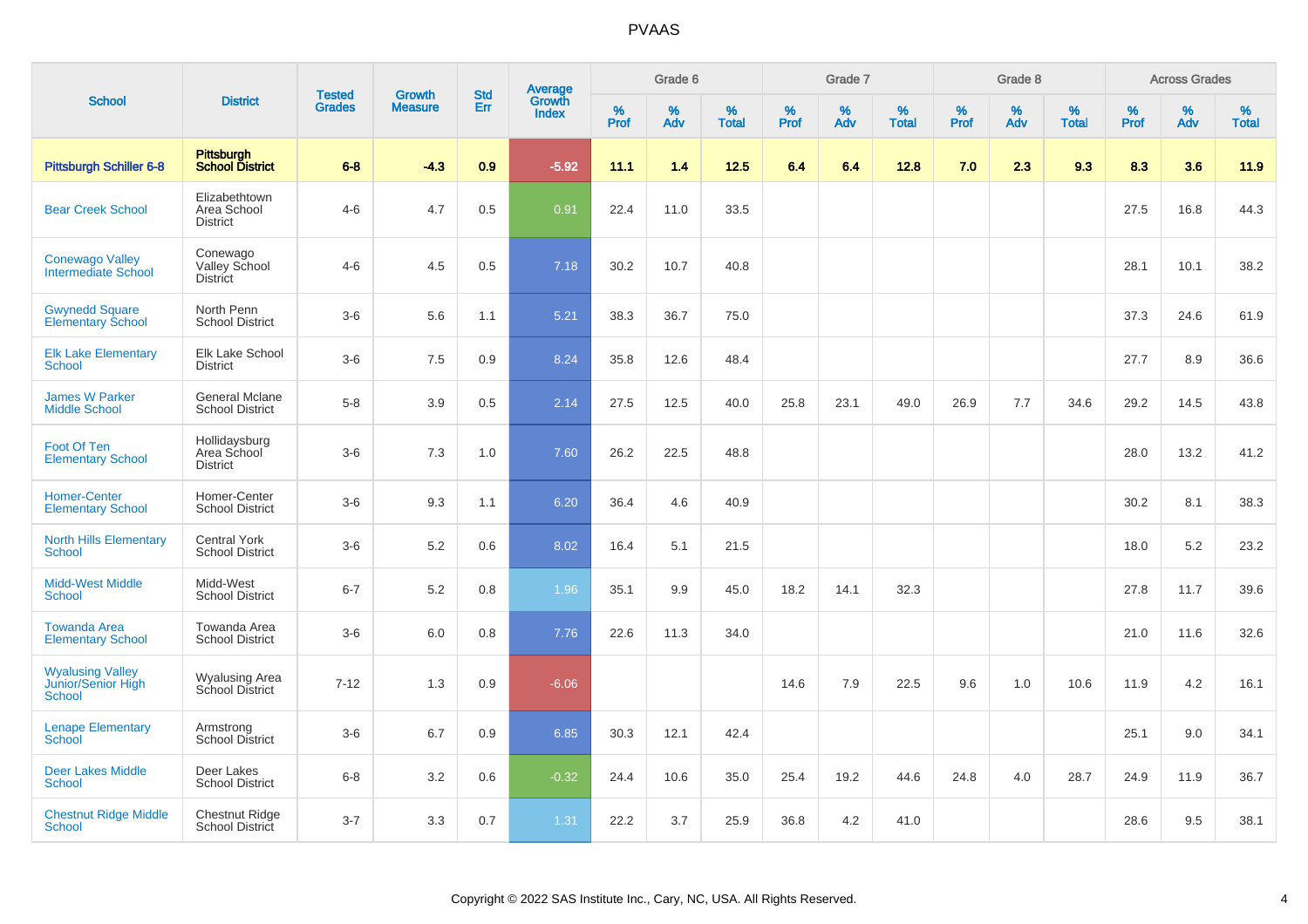|                                                  |                                                        | <b>Tested</b> | <b>Growth</b>  | <b>Std</b> | <b>Average</b><br>Growth |                  | Grade 6  |                   |           | Grade 7  |                   |           | Grade 8  |                   |           | <b>Across Grades</b> |                   |
|--------------------------------------------------|--------------------------------------------------------|---------------|----------------|------------|--------------------------|------------------|----------|-------------------|-----------|----------|-------------------|-----------|----------|-------------------|-----------|----------------------|-------------------|
| <b>School</b>                                    | <b>District</b>                                        | <b>Grades</b> | <b>Measure</b> | Err        | <b>Index</b>             | %<br><b>Prof</b> | %<br>Adv | %<br><b>Total</b> | %<br>Prof | %<br>Adv | %<br><b>Total</b> | %<br>Prof | %<br>Adv | %<br><b>Total</b> | %<br>Prof | %<br>Adv             | %<br><b>Total</b> |
| <b>Pittsburgh Schiller 6-8</b>                   | <b>Pittsburgh</b><br><b>School District</b>            | $6 - 8$       | $-4.3$         | 0.9        | $-5.92$                  | 11.1             | 1.4      | 12.5              | 6.4       | 6.4      | 12.8              | 7.0       | 2.3      | 9.3               | 8.3       | 3.6                  | 11.9              |
| <b>Wallenpaupack Area</b><br>Middle School       | Wallenpaupack<br>Area School<br><b>District</b>        | $6 - 8$       | 2.2            | 0.6        | $-2.83$                  | 11.2             | 3.7      | 14.9              | 30.6      | 8.2      | 38.8              | 13.2      | 3.5      | 16.7              | 18.1      | 5.1                  | 23.2              |
| <b>James S Wilson</b><br><b>Middle School</b>    | <b>Millcreek</b><br>Township<br><b>School District</b> | $6 - 8$       | 1.6            | 0.6        | $-4.16$                  | 20.7             | 5.3      | 26.0              | 20.8      | 14.3     | 35.1              | 23.5      | 12.4     | 36.0              | 21.7      | 10.8                 | 32.5              |
| Joseph C Ashkar<br><b>Elementary School</b>      | East Lycoming<br>School District                       | $3-6$         | 5.1            | 1.0        | 4.91                     | 23.0             | 31.2     | 54.1              |           |          |                   |           |          |                   | 31.0      | 20.9                 | 51.9              |
| Frankstown<br><b>Elementary School</b>           | Hollidaysburg<br>Area School<br><b>District</b>        | $3-6$         | 6.5            | 0.8        | 3.91                     | 31.4             | 7.0      | 38.4              |           |          |                   |           |          |                   | 32.4      | 15.6                 | 47.9              |
| <b>Union High School</b>                         | Union School<br><b>District</b>                        | $6 - 12$      | 4.4            | 1.1        | $-1.57$                  | 22.0             | 14.6     | 36.6              | 10.5      | 0.0      | 10.5              | 18.2      | 11.4     | 29.6              | 17.1      | 8.9                  | 26.0              |
| <b>Eisenhower M/Hs</b>                           | <b>Warren County</b><br>School District                | $6 - 11$      | 4.9            | 0.9        | $-1.30$                  | 22.2             | 8.3      | 30.6              | 16.4      | 3.6      | 20.0              | 25.9      | 5.6      | 31.5              | 21.6      | 6.1                  | 27.6              |
| <b>Central Columbia</b><br><b>Middle School</b>  | Central<br>Columbia<br><b>School District</b>          | $5-8$         | 3.8            | 0.5        | 2.65                     | 28.2             | 25.2     | 53.3              | 32.6      | 14.9     | 47.5              | 30.6      | 20.1     | 50.7              | 30.5      | 21.4                 | 51.8              |
| <b>Clark Wood</b><br><b>Elementary School</b>    | Northern Tioga<br>School District                      | $3-6$         | 10.9           | 1.4        | 5.75                     | 42.1             | 2.6      | 44.7              |           |          |                   |           |          |                   | 30.6      | 6.4                  | 36.9              |
| <b>Bedford Middle School</b>                     | <b>Bedford Area</b><br><b>School District</b>          | $6 - 8$       | 3.8            | 0.6        | 1.26                     | 32.2             | 7.8      | 40.0              | 25.4      | 8.8      | 34.2              | 24.2      | 7.8      | 32.0              | 27.2      | 8.1                  | 35.3              |
| <b>Lititz Elementary</b><br><b>School</b>        | <b>Warwick School</b><br><b>District</b>               | $3-6$         | 4.8            | 1.1        | 4.42                     | 36.5             | 9.5      | 46.0              |           |          |                   |           |          |                   | 29.2      | 9.9                  | 39.1              |
| <b>Mid Valley Elementary</b><br>Center           | Mid Valley<br><b>School District</b>                   | $3-6$         | 5.9            | 0.8        | 5.42                     | 15.0             | 2.4      | 17.3              |           |          |                   |           |          |                   | 21.8      | 7.2                  | 29.0              |
| <b>Universal Daroff</b><br><b>Charter School</b> | <b>Universal Daroff</b><br><b>Charter School</b>       | $3 - 8$       | 6.1            | 0.8        | 3.26                     | 0.0              | 0.0      | 0.0               | 2.2       | 0.0      | 2.2               | 3.6       | 0.0      | 3.6               | 2.2       | 0.3                  | 2.5               |
| <b>Southern Columbia</b><br><b>Middle School</b> | Southern<br>Columbia Area<br><b>School District</b>    | $5-8$         | 1.8            | 0.6        | $-0.63$                  | 18.8             | 5.2      | 24.0              | 29.0      | 14.0     | 43.0              | 15.4      | 2.2      | 17.6              | 24.0      | 7.8                  | 31.8              |
| <b>Cold Spring</b><br><b>Elementary School</b>   | <b>Central Bucks</b><br><b>School District</b>         | $3-6$         | 7.9            | 1.1        | 3.40                     | 33.3             | 11.1     | 44.4              |           |          |                   |           |          |                   | 37.9      | 21.0                 | 58.9              |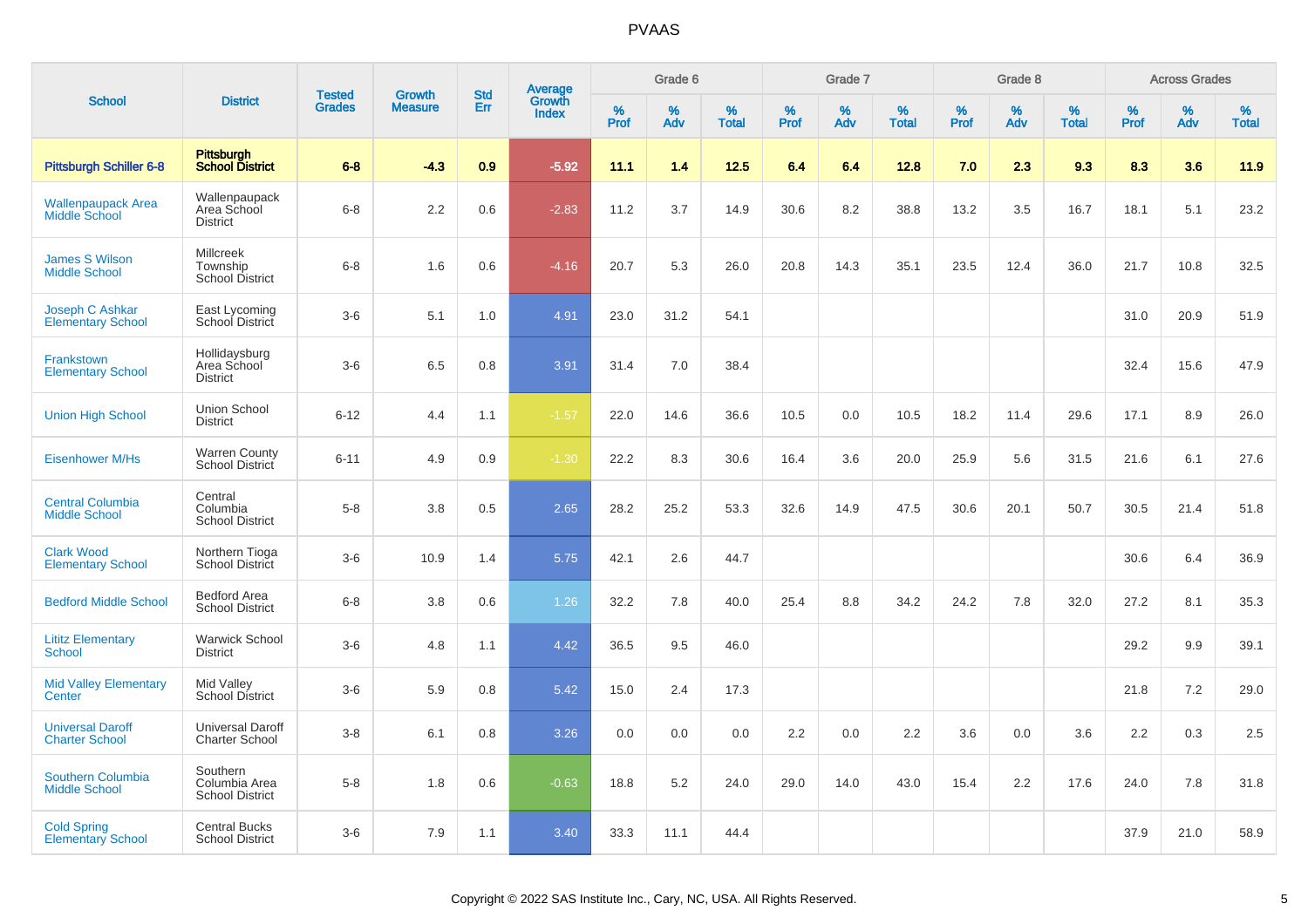|                                                      |                                                        |                                |                          |                   |                                          |                  | Grade 6  |                   |           | Grade 7  |                   |           | Grade 8  |                   |              | <b>Across Grades</b> |                   |
|------------------------------------------------------|--------------------------------------------------------|--------------------------------|--------------------------|-------------------|------------------------------------------|------------------|----------|-------------------|-----------|----------|-------------------|-----------|----------|-------------------|--------------|----------------------|-------------------|
| <b>School</b>                                        | <b>District</b>                                        | <b>Tested</b><br><b>Grades</b> | Growth<br><b>Measure</b> | <b>Std</b><br>Err | <b>Average</b><br>Growth<br><b>Index</b> | %<br><b>Prof</b> | %<br>Adv | %<br><b>Total</b> | %<br>Prof | %<br>Adv | %<br><b>Total</b> | %<br>Prof | %<br>Adv | %<br><b>Total</b> | $\%$<br>Prof | %<br>Adv             | %<br><b>Total</b> |
| <b>Pittsburgh Schiller 6-8</b>                       | <b>Pittsburgh</b><br><b>School District</b>            | $6 - 8$                        | $-4.3$                   | 0.9               | $-5.92$                                  | 11.1             | 1.4      | 12.5              | 6.4       | 6.4      | 12.8              | 7.0       | 2.3      | 9.3               | 8.3          | 3.6                  | 11.9              |
| <b>Fort Couch Middle</b><br>School                   | <b>Upper Saint</b><br>Clair School<br><b>District</b>  | $7 - 8$                        | 3.6                      | 0.5               | 2.51                                     |                  |          |                   | 33.3      | 35.5     | 68.8              | 31.2      | 30.5     | 61.8              | 32.2         | 32.8                 | 65.0              |
| <b>Loyalsock Township</b><br><b>Middle School</b>    | Loyalsock<br>Township<br><b>School District</b>        | $6 - 8$                        | 3.0                      | 0.7               | $-1.66$                                  | 32.6             | 10.2     | 42.9              | 23.6      | 9.4      | 33.1              | 27.0      | 9.0      | 36.0              | 27.4         | 9.5                  | 36.9              |
| <b>John Beck Elementary</b><br><b>School</b>         | <b>Warwick School</b><br><b>District</b>               | $3-6$                          | 7.9                      | 1.1               | 5.15                                     | 37.3             | 5.1      | 42.4              |           |          |                   |           |          |                   | 36.8         | 17.8                 | 54.6              |
| <b>Punxsutawney Area</b><br><b>Elementary School</b> | Punxsutawney<br>Area School<br><b>District</b>         | $3-6$                          | 4.0                      | 0.8               | 5.18                                     | 36.3             | 10.6     | 46.9              |           |          |                   |           |          |                   | 30.8         | 13.6                 | 44.4              |
| Indiana Area Junior<br><b>High School</b>            | Indiana Area<br><b>School District</b>                 | $6-8$                          | 2.1                      | 0.5               | $-3.44$                                  | 23.9             | 11.7     | 35.5              | 36.0      | 10.3     | 46.3              | 23.2      | 14.2     | 37.4              | 27.4         | 12.1                 | 39.5              |
| <b>Farrell Area Es/Lms</b>                           | <b>Farrell Area</b><br><b>School District</b>          | $3-6$                          | 7.7                      | 1.3               | 6.02                                     | 17.5             | 0.0      | 17.5              |           |          |                   |           |          |                   | 16.4         | 2.3                  | 18.6              |
| <b>Punxsutawney Area</b><br><b>High School</b>       | Punxsutawney<br>Area School<br><b>District</b>         | $7 - 11$                       | 5.2                      | 0.8               | 2.41                                     |                  |          |                   | 23.0      | 4.9      | 27.9              | 20.5      | 7.1      | 27.6              | 21.7         | 6.0                  | 27.7              |
| <b>Radnor Middle School</b>                          | Radnor<br>Township<br><b>School District</b>           | $6 - 8$                        | 2.9                      | 0.5               | $-0.58$                                  | 41.7             | 25.4     | 67.1              | 34.3      | 31.8     | 66.2              | 35.0      | 21.5     | 56.5              | 37.4         | 26.3                 | 63.7              |
| South Fayette Middle<br>School                       | South Fayette<br>Township<br><b>School District</b>    | $6 - 8$                        | $-0.1$                   | 0.4               | $-5.54$                                  | 40.8             | 18.4     | 59.2              | 35.5      | 24.3     | 59.8              | 30.9      | 20.9     | 51.8              | 35.6         | 21.2                 | 56.8              |
| <b>York Suburban Middle</b><br>School                | York Suburban<br><b>School District</b>                | $6 - 8$                        | $-0.3$                   | 0.5               | $-9.85$                                  | 17.9             | 7.4      | 25.3              | 26.1      | 18.0     | 44.1              | 22.5      | 10.6     | 33.1              | 22.2         | 12.0                 | 34.2              |
| <b>Smethport Area</b><br><b>Elementary School</b>    | Smethport Area<br>School District                      | $3-6$                          | 7.1                      | 1.1               | 6.19                                     | 24.6             | 8.8      | 33.3              |           |          |                   |           |          |                   | 23.6         | 11.8                 | 35.5              |
| <b>Upper Perkiomen</b><br>Middle School              | Upper<br>Perkiomen<br><b>School District</b>           | $6 - 8$                        | 1.7                      | 0.5               | $-2.65$                                  | 23.0             | 6.1      | 29.1              | 28.0      | 11.6     | 39.6              | 22.9      | 10.0     | 32.8              | 24.7         | 9.2                  | 34.0              |
| <b>Rayne Elementary</b><br>School                    | <b>Marion Center</b><br>Area School<br><b>District</b> | $3-6$                          | 4.6                      | 1.3               | 3.45                                     | 51.1             | 10.6     | 61.7              |           |          |                   |           |          |                   | 37.9         | 9.2                  | 47.1              |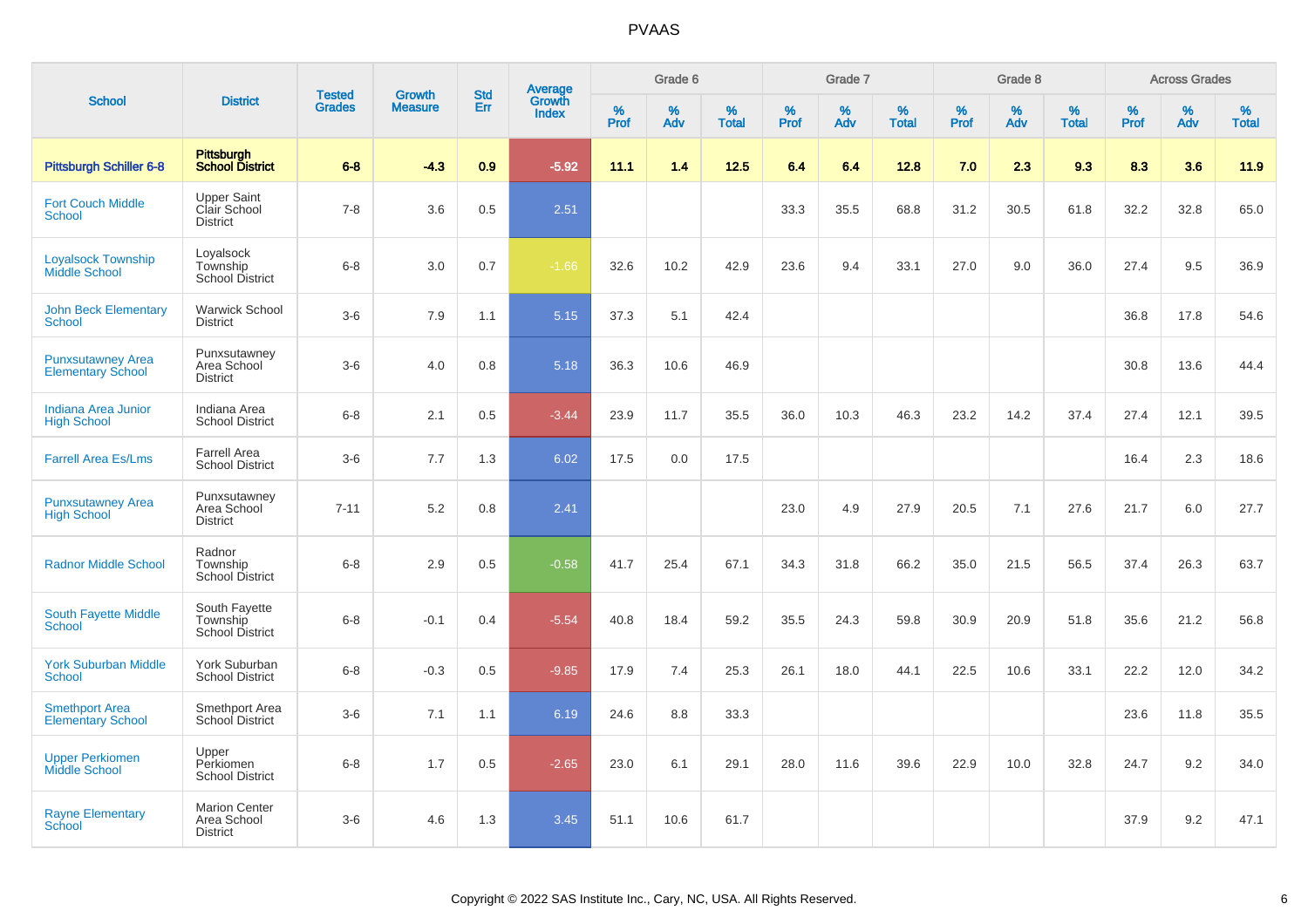|                                                                      |                                                        | <b>Tested</b> | <b>Growth</b>  | <b>Std</b> |                                          |                  | Grade 6  |                   |                  | Grade 7     |                   |           | Grade 8  |                   |                  | <b>Across Grades</b> |                   |
|----------------------------------------------------------------------|--------------------------------------------------------|---------------|----------------|------------|------------------------------------------|------------------|----------|-------------------|------------------|-------------|-------------------|-----------|----------|-------------------|------------------|----------------------|-------------------|
| <b>School</b>                                                        | <b>District</b>                                        | <b>Grades</b> | <b>Measure</b> | Err        | <b>Average</b><br>Growth<br><b>Index</b> | %<br><b>Prof</b> | %<br>Adv | %<br><b>Total</b> | %<br><b>Prof</b> | $\%$<br>Adv | %<br><b>Total</b> | %<br>Prof | %<br>Adv | %<br><b>Total</b> | %<br><b>Prof</b> | $\%$<br>Adv          | %<br><b>Total</b> |
| <b>Pittsburgh Schiller 6-8</b>                                       | <b>Pittsburgh</b><br><b>School District</b>            | $6 - 8$       | $-4.3$         | 0.9        | $-5.92$                                  | 11.1             | 1.4      | 12.5              | 6.4              | 6.4         | 12.8              | 7.0       | 2.3      | 9.3               | 8.3              | 3.6                  | 11.9              |
| <b>Blacklick Valley</b><br><b>Elementary Center</b>                  | <b>Blacklick Valley</b><br>School District             | $3-6$         | 10.2           | 1.5        | 6.14                                     | 34.2             | 10.5     | 44.7              |                  |             |                   |           |          |                   | 26.8             | 13.7                 | 40.5              |
| Saegertown<br><b>Elementary School</b>                               | Penncrest<br><b>School District</b>                    | $3-6$         | 7.6            | 1.1        | 4.92                                     | 29.3             | 1.7      | 31.0              |                  |             |                   |           |          |                   | 26.6             | 8.9                  | 35.4              |
| <b>Rock L Butler Middle</b><br><b>School</b>                         | Wellsboro Area<br><b>School District</b>               | $5-8$         | 3.0            | 0.6        | 0.15                                     | 16.2             | 5.0      | 21.2              | 20.5             | 13.7        | 34.2              | 24.5      | 13.3     | 37.8              | 23.1             | 9.8                  | 32.9              |
| <b>George A Ferrell</b><br><b>Elementary School</b>                  | East Lycoming<br>School District                       | $3-6$         | 12.8           | 1.9        | 4.06                                     | 31.8             | 22.7     | 54.6              |                  |             |                   |           |          |                   | 38.7             | 22.7                 | 61.3              |
| <b>Wattsburg Area Middle</b><br>School                               | Wattsburg Area<br><b>School District</b>               | $5-9$         | 4.1            | 0.6        | 0.94                                     | 27.5             | 17.6     | 45.0              | 19.6             | 7.6         | 27.2              | 31.7      | 12.9     | 44.6              | 26.1             | 14.0                 | 40.0              |
| <b>Upper Dauphin Area</b><br>Middle School                           | <b>Upper Dauphin</b><br>Area School<br><b>District</b> | $5-8$         | 1.0            | 0.7        | $-1.45$                                  | 18.3             | 8.4      | 26.8              | 18.9             | 6.8         | 25.7              | 24.3      | 7.1      | 31.4              | 18.0             | 6.9                  | 24.9              |
| <b>Avon Grove</b><br><b>Intermediate School</b>                      | Avon Grove<br><b>School District</b>                   | $3-6$         | 3.3            | 0.5        | 4.11                                     | 30.5             | 19.3     | 49.8              |                  |             |                   |           |          |                   | 30.3             | 18.6                 | 48.9              |
| <b>Mars Area Centennial</b><br>School                                | Mars Area<br><b>School District</b>                    | $5-6$         | 1.9            | 0.6        | 3.05                                     | 32.6             | 24.5     | 57.1              |                  |             |                   |           |          |                   | 32.0             | 22.7                 | 54.6              |
| <b>Conneaut Valley</b><br><b>Middle School</b>                       | Conneaut<br><b>School District</b>                     | $5-8$         | 2.5            | 0.7        | $-3.17$                                  | 22.4             | 3.4      | 25.9              | 25.8             | 4.6         | 30.3              | 21.1      | 5.6      | 26.8              | 23.9             | 5.6                  | 29.5              |
| <b>Smethport Area</b><br>Junior/Senior High<br><b>School</b>         | Smethport Area<br>School District                      | $7 - 12$      | 7.1            | 1.1        | 3.77                                     |                  |          |                   | 16.9             | 6.2         | 23.1              | 22.6      | 4.8      | 27.4              | 19.7             | 5.5                  | 25.2              |
| <b>Carbondale Area</b><br><b>Junior/Senior High</b><br><b>School</b> | Carbondale<br>Area School<br><b>District</b>           | $7 - 10$      | 5.8            | 0.9        | 3.43                                     |                  |          |                   | 4.8              | 3.6         | 8.4               | 14.0      | 0.0      | 14.0              | 10.0             | 1.6                  | 11.6              |
| <b>Wendover Middle</b><br>School                                     | Hempfield Area<br><b>School District</b>               | $6 - 8$       | 1.2            | 0.6        | $-4.45$                                  | 27.2             | 26.5     | 53.7              | 32.9             | 15.1        | 48.0              | 30.7      | 14.3     | 45.0              | 30.2             | 18.7                 | 49.0              |
| <b>Eagle View Middle</b><br>School                                   | Cumberland<br><b>Valley School</b><br><b>District</b>  | $5-8$         | 2.8            | 0.4        | 1.72                                     | 26.3             | 11.5     | 37.8              | 30.8             | 15.0        | 45.8              | 27.0      | 9.5      | 36.5              | 28.0             | 12.1                 | 40.1              |
| <b>Indian Crest Middle</b><br>School                                 | Souderton Area<br><b>School District</b>               | $6 - 8$       | $-0.4$         | 0.5        | $-7.91$                                  | 25.9             | 4.7      | 30.6              | 26.1             | 6.4         | 32.4              | 25.1      | 3.4      | 28.6              | 25.7             | 4.8                  | 30.5              |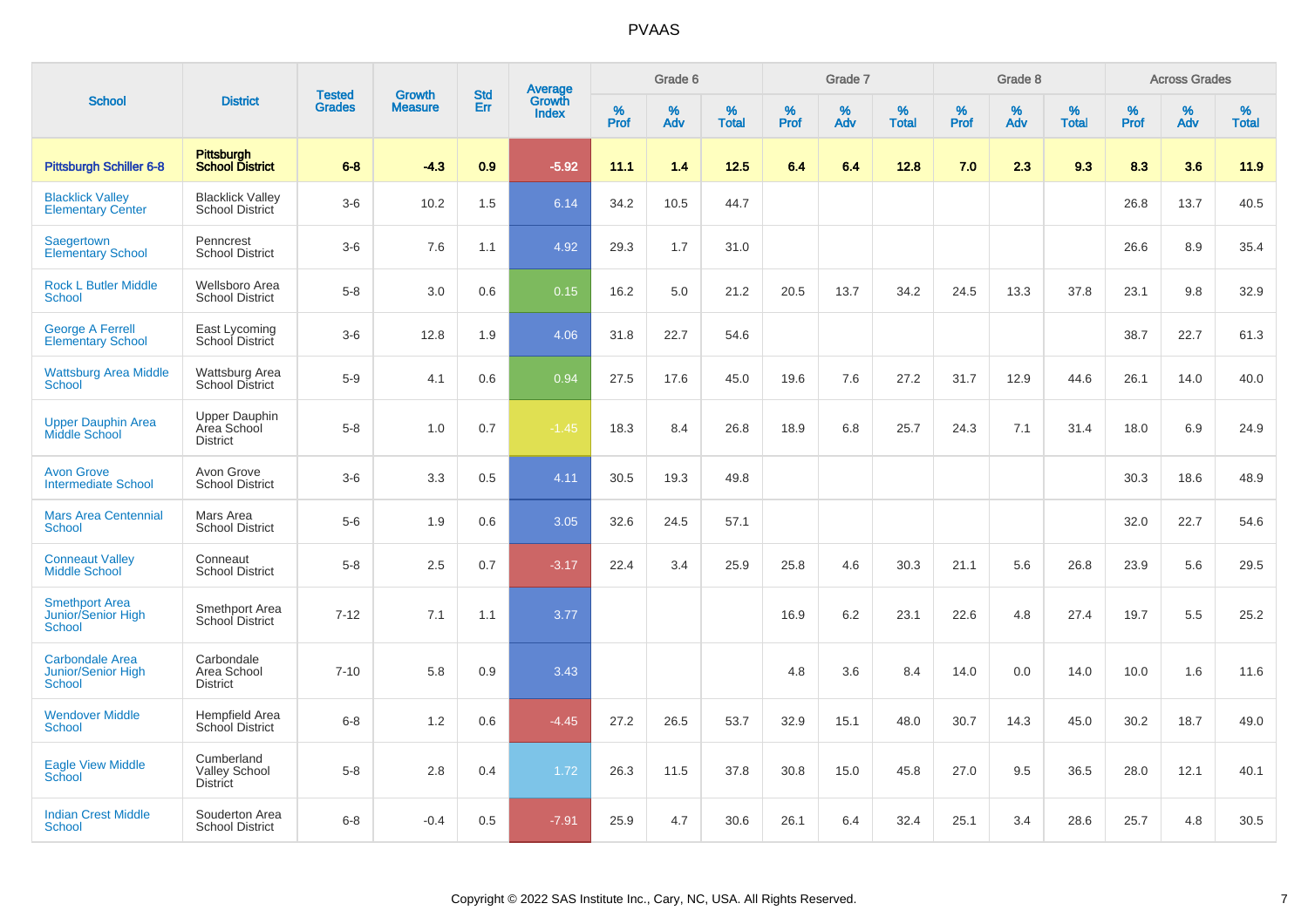|                                                       |                                                | <b>Tested</b> | <b>Growth</b>  | <b>Std</b> |                                          |                  | Grade 6     |                   |              | Grade 7     |                      |              | Grade 8  |                   |           | <b>Across Grades</b> |                      |
|-------------------------------------------------------|------------------------------------------------|---------------|----------------|------------|------------------------------------------|------------------|-------------|-------------------|--------------|-------------|----------------------|--------------|----------|-------------------|-----------|----------------------|----------------------|
| <b>School</b>                                         | <b>District</b>                                | <b>Grades</b> | <b>Measure</b> | Err        | <b>Average</b><br>Growth<br><b>Index</b> | %<br><b>Prof</b> | $\%$<br>Adv | %<br><b>Total</b> | $\%$<br>Prof | $\%$<br>Adv | $\%$<br><b>Total</b> | $\%$<br>Prof | %<br>Adv | %<br><b>Total</b> | %<br>Prof | $\%$<br>Adv          | $\%$<br><b>Total</b> |
| <b>Pittsburgh Schiller 6-8</b>                        | Pittsburgh<br>School District                  | $6 - 8$       | $-4.3$         | 0.9        | $-5.92$                                  | 11.1             | 1.4         | 12.5              | 6.4          | 6.4         | 12.8                 | 7.0          | 2.3      | 9.3               | 8.3       | 3.6                  | 11.9                 |
| Williamsburg<br>Community<br><b>Elementary School</b> | Williamsburg<br>Community<br>School District   | $3-6$         | 5.0            | 1.4        | 3.46                                     | 34.3             | 8.6         | 42.9              |              |             |                      |              |          |                   | 25.6      | 11.6                 | 37.2                 |
| <b>Curtin Intermediate</b><br>School                  | Williamsport<br>Area School<br><b>District</b> | $4 - 6$       | 0.8            | 0.7        | 1.19                                     | 19.8             | 15.3        | 35.0              |              |             |                      |              |          |                   | 20.3      | 11.1                 | 31.3                 |
| <b>Brownstown</b><br><b>Elementary School</b>         | Conestoga<br>Valley School<br><b>District</b>  | $3-6$         | 3.8            | 1.0        | 3.91                                     | 46.2             | 14.1        | 60.3              |              |             |                      |              |          |                   | 33.1      | 22.8                 | 55.9                 |
| <b>Landis Run</b><br><b>Intermediate School</b>       | Manheim<br>Township<br><b>School District</b>  | $5-6$         | $-0.9$         | 0.4        | $-2.02$                                  | 33.2             | 23.2        | 56.5              |              |             |                      |              |          |                   | 31.5      | 20.2                 | 51.7                 |
| <b>South Eastern</b><br><b>Intermediate School</b>    | South Eastern<br><b>School District</b>        | $5-6$         | 4.2            | 0.6        | 5.90                                     | 25.9             | 14.7        | 40.6              |              |             |                      |              |          |                   | 23.7      | 15.3                 | 39.0                 |
| <b>Kane Area Middle</b><br><b>School</b>              | Kane Area<br><b>School District</b>            | $6 - 10$      | 5.0            | 0.8        | 0.86                                     | 14.1             | 3.1         | 17.2              | 29.8         | 17.9        | 47.8                 | 6.1          | 1.2      | 7.3               | 16.0      | 7.0                  | 23.0                 |
| <b>Jamison Elementary</b><br>School                   | <b>Central Bucks</b><br><b>School District</b> | $3-6$         | 6.5            | 1.0        | 2.10                                     | 40.8             | 21.0        | 61.8              |              |             |                      |              |          |                   | 35.7      | 27.4                 | 63.1                 |
| <b>Manheim Central</b><br><b>Middle School</b>        | Manheim<br>Central School<br><b>District</b>   | $5 - 8$       | 2.8            | 0.4        | $-3.41$                                  | 23.6             | 5.8         | 29.3              | 15.0         | 5.2         | 20.2                 | 20.9         | 6.2      | 27.1              | 21.2      | 6.2                  | 27.4                 |
| <b>Freeport Area Middle</b><br><b>School</b>          | <b>Freeport Area</b><br>School District        | $6 - 8$       | 2.8            | 0.6        | $-4.11$                                  | 26.6             | 15.3        | 41.9              | 34.3         | 12.7        | 47.0                 | 19.1         | 9.9      | 29.0              | 26.7      | 12.6                 | 39.3                 |
| <b>Manor Middle School</b>                            | Penn Manor<br><b>School District</b>           | $7 - 8$       | 4.2            | 0.7        | 2.56                                     |                  |             |                   | 18.4         | 15.8        | 34.2                 | 30.6         | 14.4     | 45.0              | 24.7      | 15.1                 | 39.7                 |
| <b>Conneaut Lake Middle</b><br><b>School</b>          | Conneaut<br><b>School District</b>             | $5 - 8$       | 4.6            | 0.7        | 1.95                                     | 25.4             | 15.9        | 41.3              | 13.4         | 9.0         | 22.4                 | 14.9         | 1.4      | 16.2              | 18.0      | 7.9                  | 25.9                 |
| <b>Pequea Valley</b><br>Intermediate School           | Pequea Valley<br>School District               | $7 - 8$       | 4.6            | 0.8        | 2.22                                     |                  |             |                   | 12.0         | 2.4         | 14.4                 | 13.4         | 2.1      | 15.5              | 12.6      | 2.2                  | 14.9                 |
| Rohrerstown<br><b>Elementary School</b>               | Hempfield<br><b>School District</b>            | $3-6$         | 7.3            | 1.1        | 6.04                                     | 28.0             | 14.0        | 42.0              |              |             |                      |              |          |                   | 31.2      | 17.2                 | 48.4                 |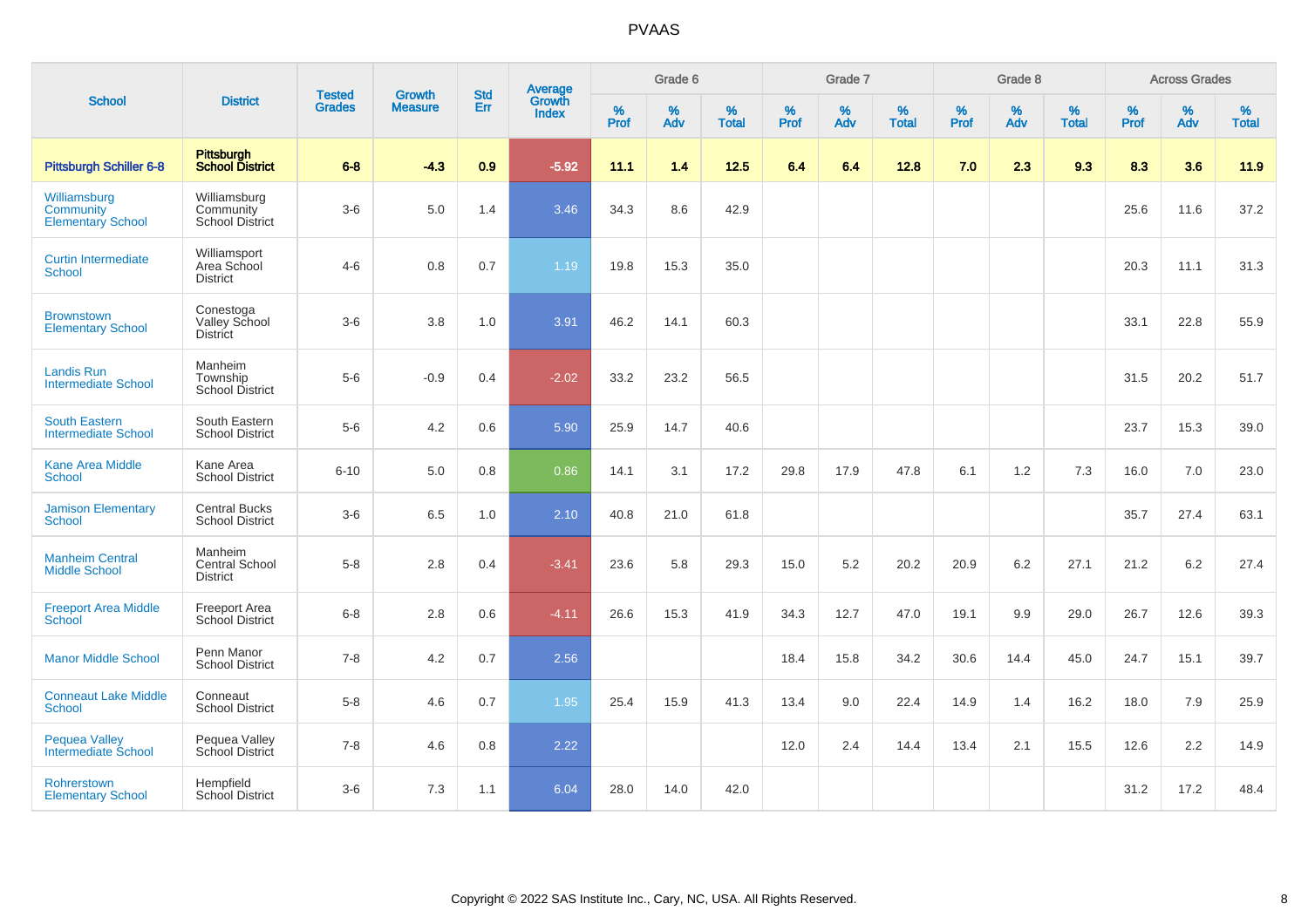|                                                                |                                                               | <b>Tested</b> | <b>Growth</b>  | <b>Std</b> |                                          |                  | Grade 6  |                   |           | Grade 7  |                   |           | Grade 8  |                   |           | <b>Across Grades</b> |                   |
|----------------------------------------------------------------|---------------------------------------------------------------|---------------|----------------|------------|------------------------------------------|------------------|----------|-------------------|-----------|----------|-------------------|-----------|----------|-------------------|-----------|----------------------|-------------------|
| <b>School</b>                                                  | <b>District</b>                                               | <b>Grades</b> | <b>Measure</b> | Err        | <b>Average</b><br>Growth<br><b>Index</b> | %<br><b>Prof</b> | %<br>Adv | %<br><b>Total</b> | %<br>Prof | %<br>Adv | %<br><b>Total</b> | %<br>Prof | %<br>Adv | %<br><b>Total</b> | %<br>Prof | $\%$<br>Adv          | %<br><b>Total</b> |
| <b>Pittsburgh Schiller 6-8</b>                                 | Pittsburgh<br>School District                                 | $6 - 8$       | $-4.3$         | 0.9        | $-5.92$                                  | 11.1             | 1.4      | 12.5              | 6.4       | 6.4      | 12.8              | 7.0       | 2.3      | 9.3               | 8.3       | 3.6                  | 11.9              |
| Roy A. Hunt<br><b>Elementary School</b>                        | <b>New</b><br>Kensington-<br>Arnold School<br><b>District</b> | $3-6$         | 1.6            | 0.8        | 1.92                                     | 12.9             | 5.9      | 18.8              |           |          |                   |           |          |                   | 14.8      | 3.5                  | 18.3              |
| <b>Tamaqua Area Middle</b><br>School                           | Tamagua Area<br>School District                               | $6 - 8$       | 1.6            | 0.6        | $-2.35$                                  | 18.6             | 1.6      | 20.2              | 19.7      | 7.2      | 27.0              | 11.4      | 2.1      | 13.5              | 16.6      | 3.8                  | 20.4              |
| <b>Bangor Area Middle</b><br>School                            | <b>Bangor Area</b><br>School District                         | $7 - 8$       | 4.3            | 0.7        | 3.67                                     |                  |          |                   | 20.4      | 13.6     | 34.0              | 23.2      | 6.0      | 29.1              | 21.8      | 9.7                  | 31.5              |
| <b>Welsh Valley Middle</b><br><b>School</b>                    | Lower Merion<br><b>School District</b>                        | $6 - 10$      | 2.6            | 0.4        | 2.71                                     | 31.6             | 34.9     | 66.5              | 33.3      | 31.6     | 64.9              | 29.8      | 29.1     | 59.0              | 31.6      | 31.9                 | 63.5              |
| <b>East Petersburg</b><br><b>Elementary School</b>             | Hempfield<br>School District                                  | $3-6$         | 5.5            | 1.0        | 5.49                                     | 21.7             | 15.9     | 37.7              |           |          |                   |           |          |                   | 28.4      | 14.4                 | 42.8              |
| <b>Westlake Middle</b><br>School                               | <b>Millcreek</b><br>Township<br><b>School District</b>        | $6 - 8$       | 0.7            | 0.6        | $-1.92$                                  | 19.0             | 6.4      | 25.4              | 20.7      | 11.8     | 32.6              | 15.8      | 12.7     | 28.5              | 18.4      | 10.5                 | 28.9              |
| <b>Otto-Eldred</b><br><b>Elementary School</b>                 | Otto-Eldred<br><b>School District</b>                         | $3-6$         | 8.4            | 1.3        | 5.13                                     | 45.0             | 12.5     | 57.5              |           |          |                   |           |          |                   | 31.8      | 15.9                 | 47.7              |
| <b>Riverside Elementary</b><br><b>School East</b>              | Riverside<br><b>School District</b>                           | $3-6$         | 5.2            | 0.8        | 3.33                                     | 13.1             | 7.1      | 20.2              |           |          |                   |           |          |                   | 20.8      | 7.1                  | 27.9              |
| <b>Karns City High</b><br>School                               | Karns City Area<br>School District                            | $7 - 11$      | 4.9            | 0.8        | 4.17                                     |                  |          |                   | 22.6      | 3.5      | 26.1              | 17.0      | 3.8      | 20.8              | 19.9      | 3.6                  | 23.5              |
| <b>Iroquois Elementary</b><br>School                           | Iroquois School<br><b>District</b>                            | $3-6$         | 3.2            | 1.0        | 3.29                                     | 21.0             | 16.0     | 37.0              |           |          |                   |           |          |                   | 28.3      | 13.2                 | 41.4              |
| Pennsylvania Virtual<br><b>Charter School</b>                  | Pennsylvania<br>Virtual Charter<br>School                     | $3 - 11$      | 3.5            | 0.6        | 2.58                                     | 17.6             | 3.3      | 20.9              | 10.1      | 6.1      | 16.2              | 14.8      | 5.7      | 20.4              | 18.4      | 5.2                  | 23.5              |
| <b>Westmont Hilltop</b><br><b>Junior/Senior High</b><br>School | Westmont<br><b>Hilltop School</b><br><b>District</b>          | $7 - 11$      | 3.4            | 0.9        | $-0.70$                                  |                  |          |                   | 22.2      | 6.2      | 28.4              | 26.4      | 8.8      | 35.2              | 24.4      | 7.6                  | 32.0              |
| <b>Forest City Regional</b><br><b>High School</b>              | <b>Forest City</b><br>Regional<br><b>School District</b>      | $7 - 12$      | 8.0            | 1.3        | 3.91                                     |                  |          |                   | 18.9      | 10.8     | 29.7              | 31.9      | 10.6     | 42.6              | 26.2      | 10.7                 | 36.9              |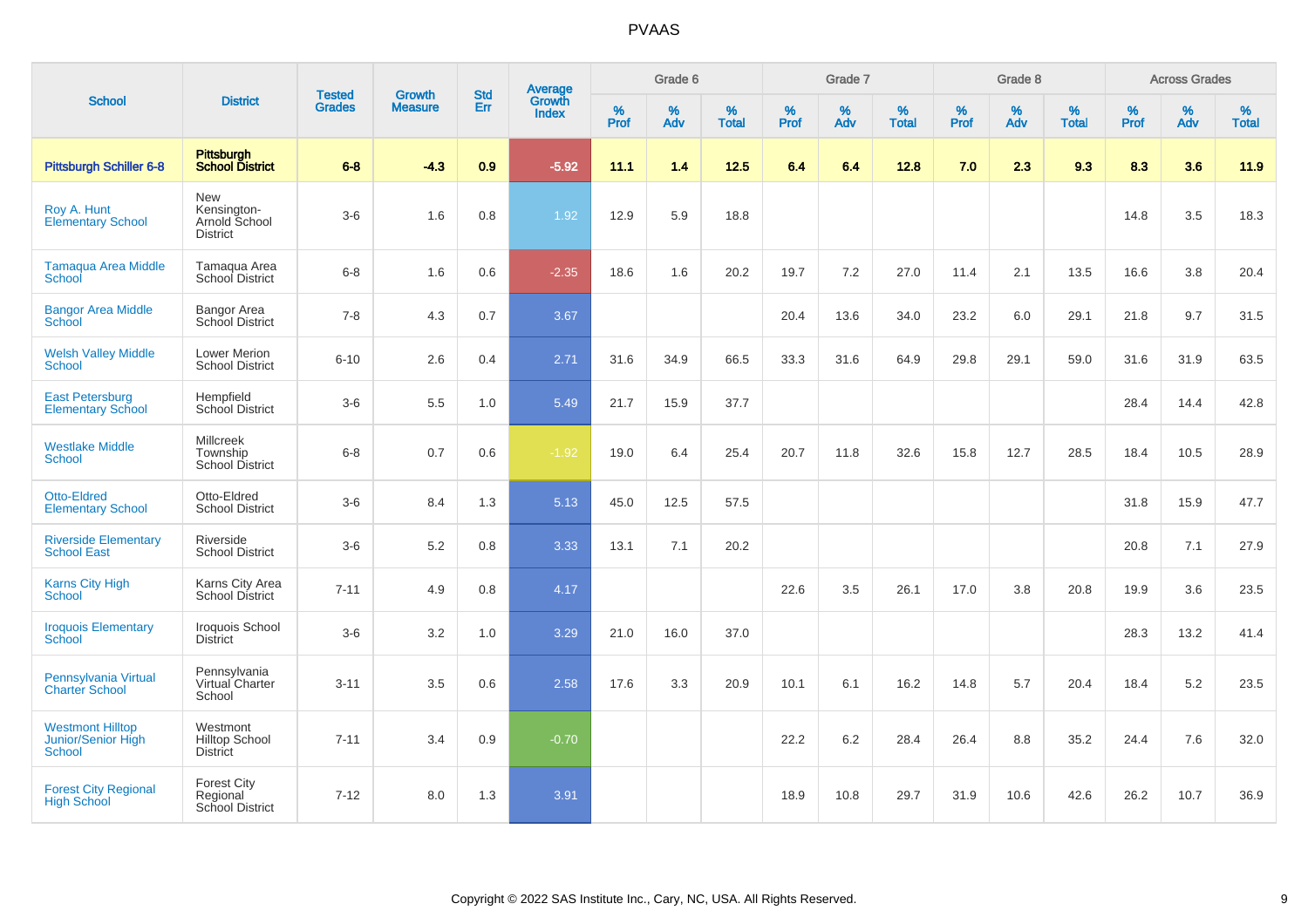|                                                                            |                                                           |                                | <b>Growth</b>  | <b>Std</b> | <b>Average</b><br>Growth |           | Grade 6  |                   |           | Grade 7     |                   |           | Grade 8  |                   |           | <b>Across Grades</b> |                   |
|----------------------------------------------------------------------------|-----------------------------------------------------------|--------------------------------|----------------|------------|--------------------------|-----------|----------|-------------------|-----------|-------------|-------------------|-----------|----------|-------------------|-----------|----------------------|-------------------|
| <b>School</b>                                                              | <b>District</b>                                           | <b>Tested</b><br><b>Grades</b> | <b>Measure</b> | Err        | <b>Index</b>             | %<br>Prof | %<br>Adv | %<br><b>Total</b> | %<br>Prof | $\%$<br>Adv | %<br><b>Total</b> | %<br>Prof | %<br>Adv | %<br><b>Total</b> | %<br>Prof | $\%$<br>Adv          | %<br><b>Total</b> |
| <b>Pittsburgh Schiller 6-8</b>                                             | Pittsburgh<br>School District                             | $6 - 8$                        | $-4.3$         | 0.9        | $-5.92$                  | 11.1      | 1.4      | 12.5              | 6.4       | 6.4         | 12.8              | 7.0       | 2.3      | 9.3               | 8.3       | 3.6                  | 11.9              |
| <b>North Clarion County</b><br><b>Elementary School</b>                    | North Clarion<br><b>County School</b><br><b>District</b>  | $3-6$                          | 7.7            | 1.3        | 4.63                     | 31.7      | 12.2     | 43.9              |           |             |                   |           |          |                   | 30.8      | 11.3                 | 42.1              |
| Smoketown<br><b>Elementary School</b>                                      | Conestoga<br>Valley School<br><b>District</b>             | $3-6$                          | 5.9            | 1.0        | 6.07                     | 30.0      | 8.8      | 38.8              |           |             |                   |           |          |                   | 30.7      | 13.1                 | 43.8              |
| <b>Penn Wood Middle</b><br>School                                          | <b>William Penn</b><br><b>School District</b>             | $7 - 8$                        | 2.2            | 0.7        | $-1.23$                  |           |          |                   | 3.0       | 0.6         | 3.6               | 5.7       | 1.3      | 6.9               | 4.3       | 0.9                  | 5.2               |
| <b>Western Beaver</b><br><b>County Junior/Senior</b><br><b>High School</b> | Western Beaver<br><b>County School</b><br><b>District</b> | $6 - 11$                       | 6.6            | 1.1        | 0.57                     | 32.6      | 11.6     | 44.2              | 29.2      | 4.2         | 33.3              | 27.8      | 2.8      | 30.6              | 29.9      | 6.3                  | 36.2              |
| <b>Millville Area</b><br>Junior/Senior High<br>School                      | Millville Area<br><b>School District</b>                  | $7 - 12$                       | 8.2            | 1.3        | 3.39                     |           |          |                   | 15.9      | 9.1         | 25.0              | 18.4      | 2.6      | 21.0              | 17.1      | 6.1                  | 23.2              |
| <b>Twin Valley Middle</b><br>School                                        | <b>Twin Valley</b><br><b>School District</b>              | $5-8$                          | 1.9            | 0.4        | $-0.27$                  | 29.4      | 8.5      | 37.8              | 30.5      | 14.7        | 45.3              | 25.4      | 10.9     | 36.3              | 30.9      | 11.7                 | 42.5              |
| Donegal Junior High<br>School                                              | Donegal School<br><b>District</b>                         | $7 - 8$                        | 3.9            | 0.6        | 4.13                     |           |          |                   | 12.4      | 14.8        | 27.2              | 16.6      | 9.5      | 26.0              | 14.5      | 12.1                 | 26.6              |
| <b>Spring Cove Middle</b><br>School                                        | <b>Spring Cove</b><br>School District                     | $6 - 8$                        | 0.8            | 0.6        | $-2.78$                  | 15.1      | 4.8      | 19.8              | 11.0      | 3.9         | 15.0              | 12.7      | 4.0      | 16.7              | 12.9      | 4.2                  | 17.2              |
| <b>Mcmurray Elementary</b><br>School                                       | Peters<br>Township<br><b>School District</b>              | $4 - 6$                        | $-0.2$         | 0.5        | $-0.42$                  | 35.7      | 24.9     | 60.6              |           |             |                   |           |          |                   | 38.5      | 29.2                 | 67.8              |
| <b>Chester Community</b><br><b>Charter School</b>                          | Chester<br>Community<br>Charter School                    | $3-8$                          | 3.5            | 0.6        | 2.79                     | 3.6       | 0.0      | 3.6               | 3.2       | 1.1         | 4.3               | 2.6       | 0.0      | 2.6               | 2.1       | 0.4                  | 2.5               |
| <b>Bala-Cynwyd Middle</b><br>School                                        | Lower Merion<br><b>School District</b>                    | $6 - 8$                        | 2.5            | 0.4        | 2.13                     | 31.2      | 39.4     | 70.6              | 34.5      | 30.9        | 65.5              | 36.0      | 27.7     | 63.7              | 33.8      | 33.0                 | 66.8              |
| <b>Chestnut Ridge Senior</b><br><b>High School</b>                         | Chestnut Ridge<br>School District                         | $8 - 12$                       | 7.1            | 1.2        | 6.03                     |           |          |                   |           |             |                   | 18.4      | 10.2     | 28.6              | 18.4      | 10.2                 | 28.6              |
| <b>Ward L Myers</b><br><b>Elementary School</b>                            | Muncy School<br><b>District</b>                           | $3-6$                          | 4.3            | 1.0        | 4.31                     | 32.5      | 14.3     | 46.8              |           |             |                   |           |          |                   | 34.8      | 14.5                 | 49.3              |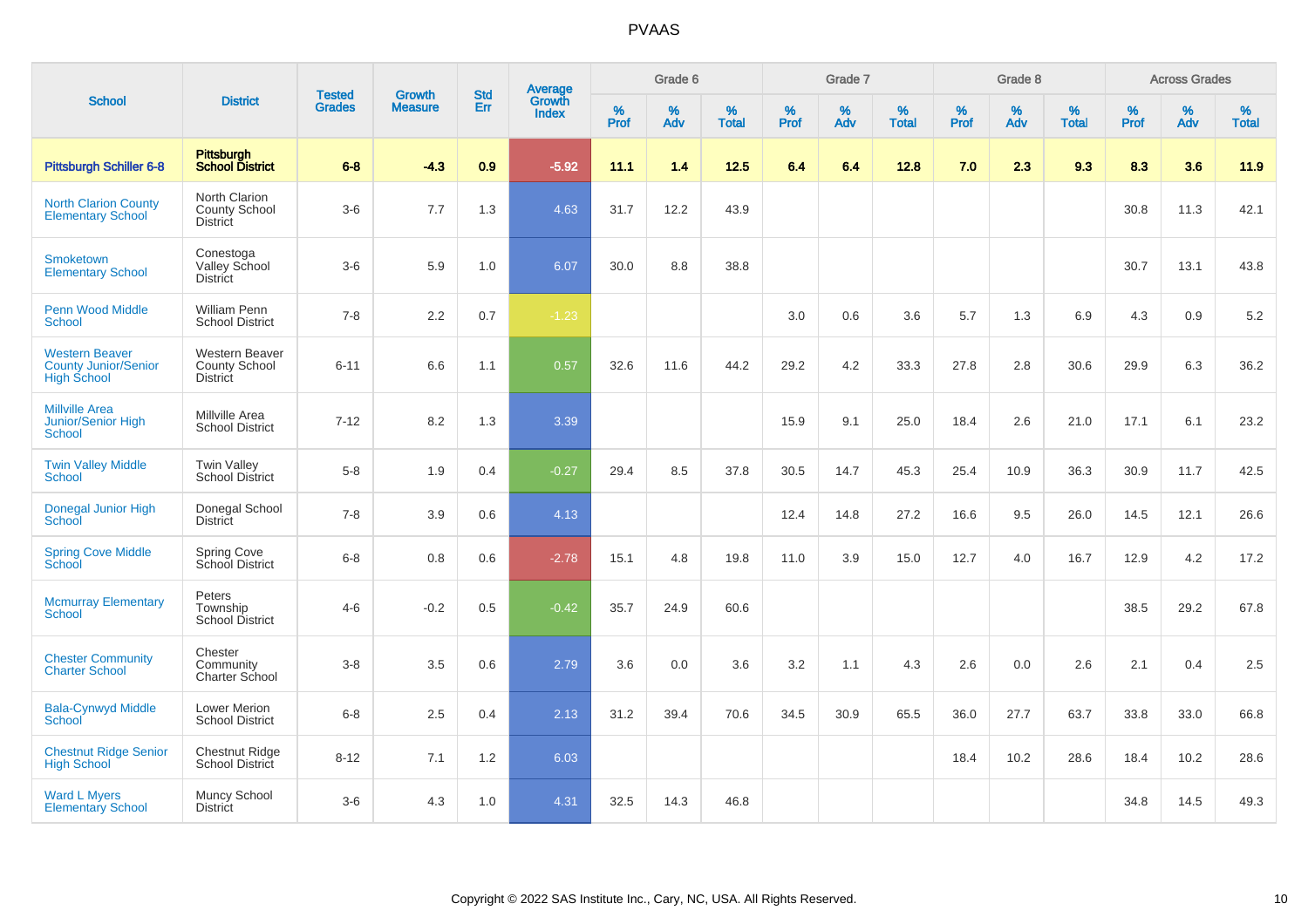|                                                    |                                                          |                                | <b>Growth</b>  | <b>Std</b> |                                          |                  | Grade 6  |                   |              | Grade 7  |                   |                  | Grade 8  |                   |                     | <b>Across Grades</b> |                   |
|----------------------------------------------------|----------------------------------------------------------|--------------------------------|----------------|------------|------------------------------------------|------------------|----------|-------------------|--------------|----------|-------------------|------------------|----------|-------------------|---------------------|----------------------|-------------------|
| <b>School</b>                                      | <b>District</b>                                          | <b>Tested</b><br><b>Grades</b> | <b>Measure</b> | Err        | <b>Average</b><br>Growth<br><b>Index</b> | %<br><b>Prof</b> | %<br>Adv | %<br><b>Total</b> | $\%$<br>Prof | %<br>Adv | %<br><b>Total</b> | %<br><b>Prof</b> | %<br>Adv | %<br><b>Total</b> | $\%$<br><b>Prof</b> | $\%$<br>Adv          | %<br><b>Total</b> |
| <b>Pittsburgh Schiller 6-8</b>                     | <b>Pittsburgh</b><br><b>School District</b>              | $6 - 8$                        | $-4.3$         | 0.9        | $-5.92$                                  | 11.1             | 1.4      | 12.5              | 6.4          | 6.4      | 12.8              | 7.0              | 2.3      | 9.3               | 8.3                 | 3.6                  | 11.9              |
| <b>Austin Area</b><br><b>Elementary School</b>     | Austin Area<br><b>School District</b>                    | $3-6$                          | 13.5           | 2.3        | 5.86                                     | 30.8             | 7.7      | 38.5              |              |          |                   |                  |          |                   | 19.0                | 11.9                 | 31.0              |
| <b>Dorseyville Middle</b><br><b>School</b>         | Fox Chapel<br>Area School<br><b>District</b>             | $4 - 8$                        | 1.4            | 0.4        | $-1.93$                                  | 31.9             | 28.4     | 60.2              | 32.7         | 30.2     | 62.9              | 28.3             | 27.6     | 55.8              | 30.9                | 28.7                 | 59.6              |
| <b>Shrewsbury</b><br><b>Elementary School</b>      | Southern York<br><b>County School</b><br><b>District</b> | $3-6$                          | 3.0            | 1.1        | 2.77                                     | 29.5             | 14.8     | 44.3              |              |          |                   |                  |          |                   | 26.5                | 11.0                 | 37.6              |
| <b>Harlan Rowe Middle</b><br><b>School</b>         | Athens Area<br><b>School District</b>                    | $6 - 8$                        | 3.5            | 0.6        | 0.76                                     | 28.2             | 5.9      | 34.1              | 22.2         | 5.2      | 27.4              | 19.3             | 10.7     | 30.0              | 23.2                | 7.3                  | 30.5              |
| <b>Mountain View</b><br><b>Elementary School</b>   | <b>Mountain View</b><br><b>School District</b>           | $3-6$                          | 6.8            | 1.1        | 1.24                                     | 16.3             | 2.0      | 18.4              |              |          |                   |                  |          |                   | 18.8                | 2.2                  | 21.1              |
| <b>Lehighton Area Middle</b><br>School             | Lehighton Area<br>School District                        | $6 - 8$                        | 3.3            | 0.6        | 2.17                                     | 26.0             | 4.1      | 30.1              | 12.1         | 5.8      | 17.8              | 14.7             | 1.8      | 16.6              | 16.7                | 3.9                  | 20.6              |
| <b>Springfield Township</b><br>Middle School       | Springfield<br>Township<br><b>School District</b>        | $6 - 8$                        | 2.5            | 0.5        | $-0.14$                                  | 26.9             | 11.1     | 38.0              | 28.4         | 21.9     | 50.3              | 31.7             | 17.2     | 49.0              | 28.9                | 16.7                 | 45.6              |
| <b>Newtown Middle</b><br><b>School</b>             | Council Rock<br><b>School District</b>                   | $7 - 8$                        | 2.7            | 0.4        | 3.56                                     |                  |          |                   | 29.4         | 20.0     | 49.4              | 26.6             | 22.0     | 48.6              | 28.1                | 21.0                 | 49.1              |
| <b>Defranco Elementary</b><br><b>School (8450)</b> | Bangor Area<br>School District                           | $5-6$                          | 4.0            | 0.7        | 5.75                                     | 26.7             | 14.0     | 40.7              |              |          |                   |                  |          |                   | 23.4                | 19.5                 | 42.9              |
| <b>Independence Charter</b><br>School              | Independence<br>Charter School                           | $3-8$                          | 1.4            | 0.7        | 1.36                                     | 26.8             | 4.9      | 31.7              | 21.0         | 4.9      | 25.9              | 24.1             | 8.6      | 32.8              | 19.7                | 7.2                  | 26.9              |
| <b>Elderton Elementary</b><br><b>School</b>        | Armstrong<br><b>School District</b>                      | $3-6$                          | 9.4            | 1.6        | 4.97                                     | 23.1             | 15.4     | 38.5              |              |          |                   |                  |          |                   | 26.0                | 15.0                 | 41.0              |
| <b>Mifflin County Junior</b><br><b>High School</b> | <b>Mifflin County</b><br><b>School District</b>          | $8 - 9$                        | 3.9            | 0.7        | 5.91                                     |                  |          |                   |              |          |                   | 10.7             | 1.5      | 12.2              | 10.7                | 1.5                  | 12.2              |
| <b>Otto-Eldred</b><br>Junior/Senior High<br>School | Otto-Eldred<br><b>School District</b>                    | $7 - 11$                       | 7.2            | 1.2        | 3.89                                     |                  |          |                   | 20.0         | 15.6     | 35.6              | 25.0             | 6.2      | 31.2              | 22.6                | 10.8                 | 33.3              |
| <b>Cocalico Middle</b><br><b>School</b>            | <b>Cocalico School</b><br><b>District</b>                | $6 - 8$                        | 1.5            | 0.5        | $-2.75$                                  | 25.4             | 17.7     | 43.1              | 27.4         | 4.0      | 31.4              | 22.2             | 6.2      | 28.4              | 25.2                | 9.5                  | 34.7              |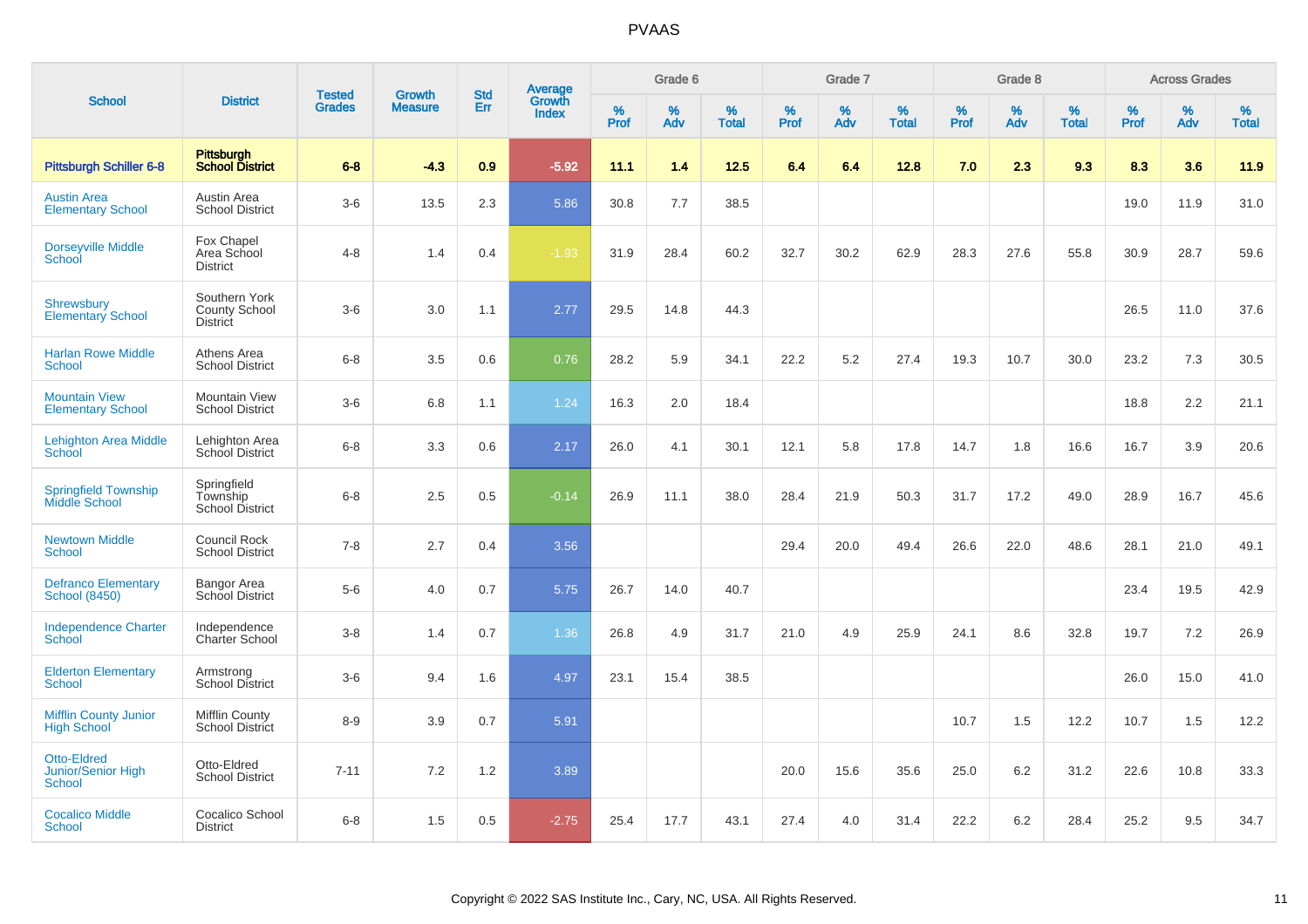|                                                                |                                                     | <b>Tested</b> | <b>Growth</b>  | <b>Std</b> |                                          |                  | Grade 6  |                   |           | Grade 7  |                   |           | Grade 8  |                   |           | <b>Across Grades</b> |                   |
|----------------------------------------------------------------|-----------------------------------------------------|---------------|----------------|------------|------------------------------------------|------------------|----------|-------------------|-----------|----------|-------------------|-----------|----------|-------------------|-----------|----------------------|-------------------|
| <b>School</b>                                                  | <b>District</b>                                     | <b>Grades</b> | <b>Measure</b> | Err        | <b>Average</b><br>Growth<br><b>Index</b> | %<br><b>Prof</b> | %<br>Adv | %<br><b>Total</b> | %<br>Prof | %<br>Adv | %<br><b>Total</b> | %<br>Prof | %<br>Adv | %<br><b>Total</b> | %<br>Prof | %<br>Adv             | %<br><b>Total</b> |
| <b>Pittsburgh Schiller 6-8</b>                                 | <b>Pittsburgh</b><br><b>School District</b>         | $6 - 8$       | $-4.3$         | 0.9        | $-5.92$                                  | 11.1             | 1.4      | $12.5$            | 6.4       | 6.4      | 12.8              | 7.0       | 2.3      | 9.3               | 8.3       | 3.6                  | 11.9              |
| Esperanza Academy<br><b>Charter School</b>                     | Esperanza<br>Academy<br>Charter School              | $4 - 11$      | 2.8            | 0.5        | 2.75                                     | 1.5              | 0.0      | 1.5               | 4.2       | 0.0      | 4.2               | 0.5       | 0.0      | 0.5               | 1.8       | 0.0                  | 1.8               |
| <b>Upper Adams</b><br><b>Intermediate School</b>               | <b>Upper Adams</b><br>School District               | $4 - 6$       | 4.0            | 0.8        | 5.30                                     | 18.0             | 7.7      | 25.6              |           |          |                   |           |          |                   | 23.4      | 7.3                  | 30.7              |
| Spring-Ford<br>Intermediate School<br>5th/6th                  | Spring-Ford<br>Area School<br><b>District</b>       | $5-6$         | 2.1            | 0.4        | 5.60                                     | 33.2             | 16.5     | 49.7              |           |          |                   |           |          |                   | 34.9      | 14.8                 | 49.7              |
| <b>Bellwood Antis Middle</b><br><b>School</b>                  | Bellwood-Antis<br><b>School District</b>            | $5-8$         | 2.2            | 0.6        | $-0.86$                                  | 12.4             | 9.0      | 21.4              | 29.4      | 15.3     | 44.7              | 14.1      | 6.5      | 20.6              | 18.4      | 8.8                  | 27.1              |
| <b>North Schuylkill</b><br>Junior/Senior High<br><b>School</b> | North Schuylkill<br><b>School District</b>          | $7 - 11$      | 4.0            | 0.7        | 3.79                                     |                  |          |                   | 5.8       | 3.9      | 9.7               | 11.8      | 6.7      | 18.5              | 8.6       | 5.2                  | 13.8              |
| <b>Butler Elementary</b><br>School                             | <b>Central Bucks</b><br><b>School District</b>      | $3-6$         | 2.2            | 0.9        | 2.59                                     | 35.4             | 27.1     | 62.5              |           |          |                   |           |          |                   | 35.5      | 20.8                 | 56.3              |
| <b>Marshall Middle</b><br><b>School</b>                        | North Allegheny<br><b>School District</b>           | $6 - 8$       | 0.3            | 0.5        | $-4.19$                                  | 39.2             | 14.6     | 53.8              | 32.5      | 29.0     | 61.4              | 32.6      | 19.1     | 51.7              | 34.6      | 21.0                 | 55.7              |
| <b>Chambersburg Area</b><br>Middle School - South              | Chambersburg<br>Area School<br><b>District</b>      | $6-8$         | $-0.2$         | 0.4        | $-3.93$                                  | 13.3             | 2.5      | 15.8              | 16.5      | 7.5      | 24.0              | 9.2       | 4.3      | 13.5              | 12.9      | 4.8                  | 17.6              |
| <b>Devers School</b>                                           | York City<br>School District                        | $3-8$         | 2.8            | 0.8        | $-0.20$                                  | 2.7              | 0.0      | 2.7               | 0.0       | 0.0      | 0.0               | 3.6       | 0.0      | 3.6               | 3.1       | 0.3                  | 3.4               |
| <b>Maple Avenue Middle</b><br>School                           | Littlestown Area<br><b>School District</b>          | $6 - 8$       | 2.8            | 0.6        | $-0.14$                                  | 16.3             | 1.6      | 17.9              | 14.0      | 4.7      | 18.7              | 21.0      | 4.0      | 25.0              | 17.2      | 3.4                  | 20.6              |
| <b>Innovative Arts</b><br><b>Academy Charter</b><br>School     | <b>Innovative Arts</b><br>Academy<br>Charter School | $6 - 11$      | $-1.5$         | 0.8        | $-4.99$                                  | 0.0              | 0.0      | 0.0               | 0.0       | 0.0      | 0.0               | 3.4       | 0.0      | 3.4               | 1.4       | 0.0                  | 1.4               |
| Palmyra Area Middle<br>School                                  | Palmyra Area<br>School District                     | $6-8$         | 0.3            | 0.4        | $-3.44$                                  | 27.2             | 8.3      | 35.4              | 25.5      | 12.2     | 37.6              | 29.8      | 12.2     | 42.0              | 27.5      | 10.8                 | 38.3              |
| <b>Mckinley School</b>                                         | York City<br>School District                        | $3-8$         | 2.8            | 0.8        | $-0.65$                                  | 1.4              | 0.0      | 1.4               | 3.9       | 0.0      | 3.9               | 0.0       | 0.0      | 0.0               | 3.2       | 1.7                  | 4.9               |
| <b>Montgomery</b><br><b>Elementary School</b>                  | North Penn<br><b>School District</b>                | $3-6$         | 5.0            | 0.9        | 5.28                                     | 26.4             | 19.5     | 46.0              |           |          |                   |           |          |                   | 33.7      | 24.5                 | 58.2              |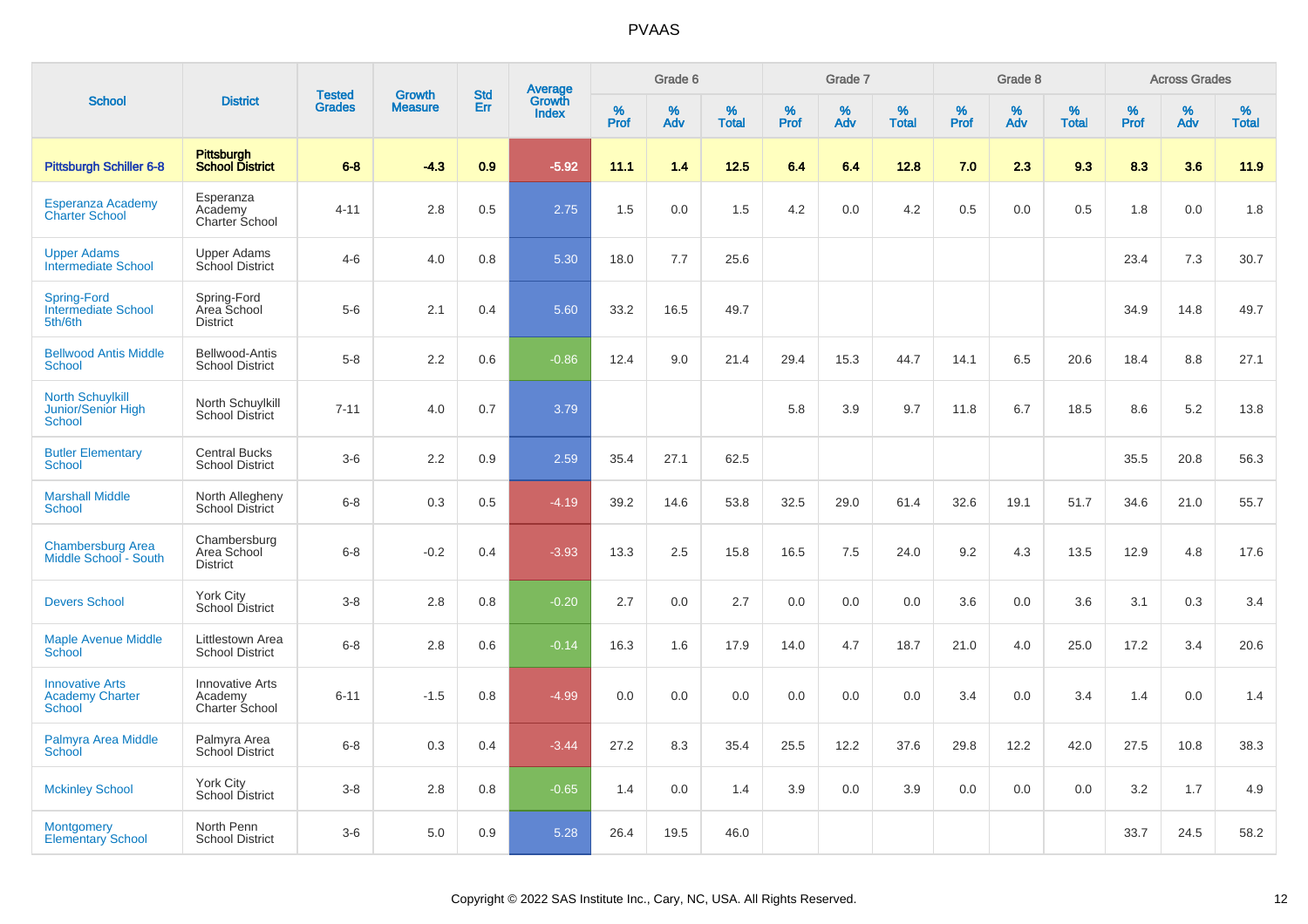|                                                         |                                                      |                                | <b>Growth</b>  | <b>Std</b> |                                          |                  | Grade 6     |                   |              | Grade 7  |                   |              | Grade 8  |                   |                     | <b>Across Grades</b> |                   |
|---------------------------------------------------------|------------------------------------------------------|--------------------------------|----------------|------------|------------------------------------------|------------------|-------------|-------------------|--------------|----------|-------------------|--------------|----------|-------------------|---------------------|----------------------|-------------------|
| <b>School</b>                                           | <b>District</b>                                      | <b>Tested</b><br><b>Grades</b> | <b>Measure</b> | Err        | <b>Average</b><br>Growth<br><b>Index</b> | %<br><b>Prof</b> | $\%$<br>Adv | %<br><b>Total</b> | $\%$<br>Prof | %<br>Adv | %<br><b>Total</b> | $\%$<br>Prof | %<br>Adv | %<br><b>Total</b> | $\%$<br><b>Prof</b> | $\%$<br>Adv          | %<br><b>Total</b> |
| Pittsburgh Schiller 6-8                                 | <b>Pittsburgh</b><br><b>School District</b>          | $6 - 8$                        | $-4.3$         | 0.9        | $-5.92$                                  | 11.1             | 1.4         | 12.5              | 6.4          | 6.4      | 12.8              | 7.0          | 2.3      | 9.3               | 8.3                 | 3.6                  | 11.9              |
| <b>South Park Middle</b><br>School                      | South Park<br><b>School District</b>                 | $5-8$                          | 3.3            | 0.6        | 0.05                                     | 28.1             | 11.5        | 39.6              | 22.0         | 17.0     | 39.0              | 24.0         | 8.6      | 32.7              | 26.4                | 12.4                 | 38.8              |
| <b>Emory H Markle</b><br>Middle School                  | South Western<br><b>School District</b>              | $6 - 8$                        | 2.2            | 0.4        | 0.97                                     | 15.9             | 11.8        | 27.7              | 18.0         | 6.1      | 24.1              | 19.5         | 10.3     | 29.8              | 17.8                | 9.4                  | 27.2              |
| <b>Snyder Elementary</b><br>School                      | Sayre Area<br>School District                        | $3-6$                          | 5.9            | 1.1        | 1.06                                     | 36.2             | 5.0         | 41.2              |              |          |                   |              |          |                   | 31.0                | 8.8                  | 39.8              |
| <b>Vida Charter School</b>                              | Vida Charter<br>School                               | $3-6$                          | 10.1           | 1.8        | 3.95                                     | 16.7             | 11.1        | 27.8              |              |          |                   |              |          |                   | 20.4                | 7.8                  | 28.2              |
| <b>Wayne Highlands</b><br>Middle School                 | Wayne<br>Highlands<br>School District                | $6 - 8$                        | 3.5            | 0.6        | 1.90                                     | 30.6             | 11.7        | 42.3              | 27.0         | 15.6     | 42.6              | 26.2         | 3.3      | 29.5              | 27.9                | 10.1                 | 37.9              |
| <b>Bear Creek</b><br><b>Community Charter</b><br>School | <b>Bear Creek</b><br>Community<br>Charter School     | $3 - 8$                        | 4.4            | 0.8        | 1.78                                     | 19.6             | 13.7        | 33.3              | 23.1         | 5.8      | 28.8              | 18.4         | 0.0      | 18.4              | 27.2                | 7.9                  | 35.1              |
| <b>Dubois Area Middle</b><br><b>School</b>              | Dubois Area<br><b>School District</b>                | $5 - 8$                        | 2.1            | 0.4        | 1.65                                     | 21.7             | 8.3         | 30.0              | 18.8         | 5.9      | 24.6              | 14.2         | 5.3      | 19.5              | 19.2                | 7.6                  | 26.8              |
| <b>Bellefonte Area Middle</b><br>School                 | <b>Bellefonte Area</b><br><b>School District</b>     | $6-8$                          | 1.8            | 0.5        | $-0.06$                                  | 31.6             | 7.3         | 39.0              | 23.4         | 5.5      | 29.0              | 14.8         | 9.9      | 24.8              | 22.9                | 7.8                  | 30.7              |
| <b>First District</b><br><b>Elementary School</b>       | Crawford<br>Central School<br><b>District</b>        | $3-6$                          | 7.6            | 1.4        | 3.67                                     | 17.8             | 2.2         | 20.0              |              |          |                   |              |          |                   | 24.9                | 8.1                  | 33.0              |
| <b>Maureen M Welch</b><br><b>Elementary School</b>      | <b>Council Rock</b><br><b>School District</b>        | $3-6$                          | 2.5            | 1.0        | 2.67                                     | 35.1             | 14.3        | 49.4              |              |          |                   |              |          |                   | 33.4                | 15.5                 | 49.0              |
| <b>Richland Elementary</b><br><b>School</b>             | Richland<br><b>School District</b>                   | $3-6$                          | 4.7            | 0.8        | 3.92                                     | 40.4             | 10.6        | 51.1              |              |          |                   |              |          |                   | 38.5                | 19.1                 | 57.7              |
| <b>Mount Union Area</b><br><b>Junior High School</b>    | <b>Mount Union</b><br>Area School<br><b>District</b> | $6 - 8$                        | 4.1            | 0.8        | 1.60                                     | 12.4             | 0.0         | 12.4              | 13.4         | 2.4      | 15.8              | 0.0          | 1.2      | 1.2               | 8.5                 | $1.2$                | 9.8               |
| <b>Delahunty Middle</b><br>School                       | Hermitage<br>School District                         | $6 - 7$                        | 3.7            | 0.7        | 3.34                                     | 34.3             | 21.7        | 55.9              | 30.8         | 19.6     | 50.4              |              |          |                   | 32.5                | 20.6                 | 53.2              |
| Sheffield M/Hs                                          | <b>Warren County</b><br>School District              | $6 - 11$                       | 5.2            | 1.2        | 0.95                                     | 10.8             | 2.7         | 13.5              | 12.1         | 0.0      | 12.1              | 6.4          | 6.4      | 12.9              | 9.9                 | 3.0                  | 12.9              |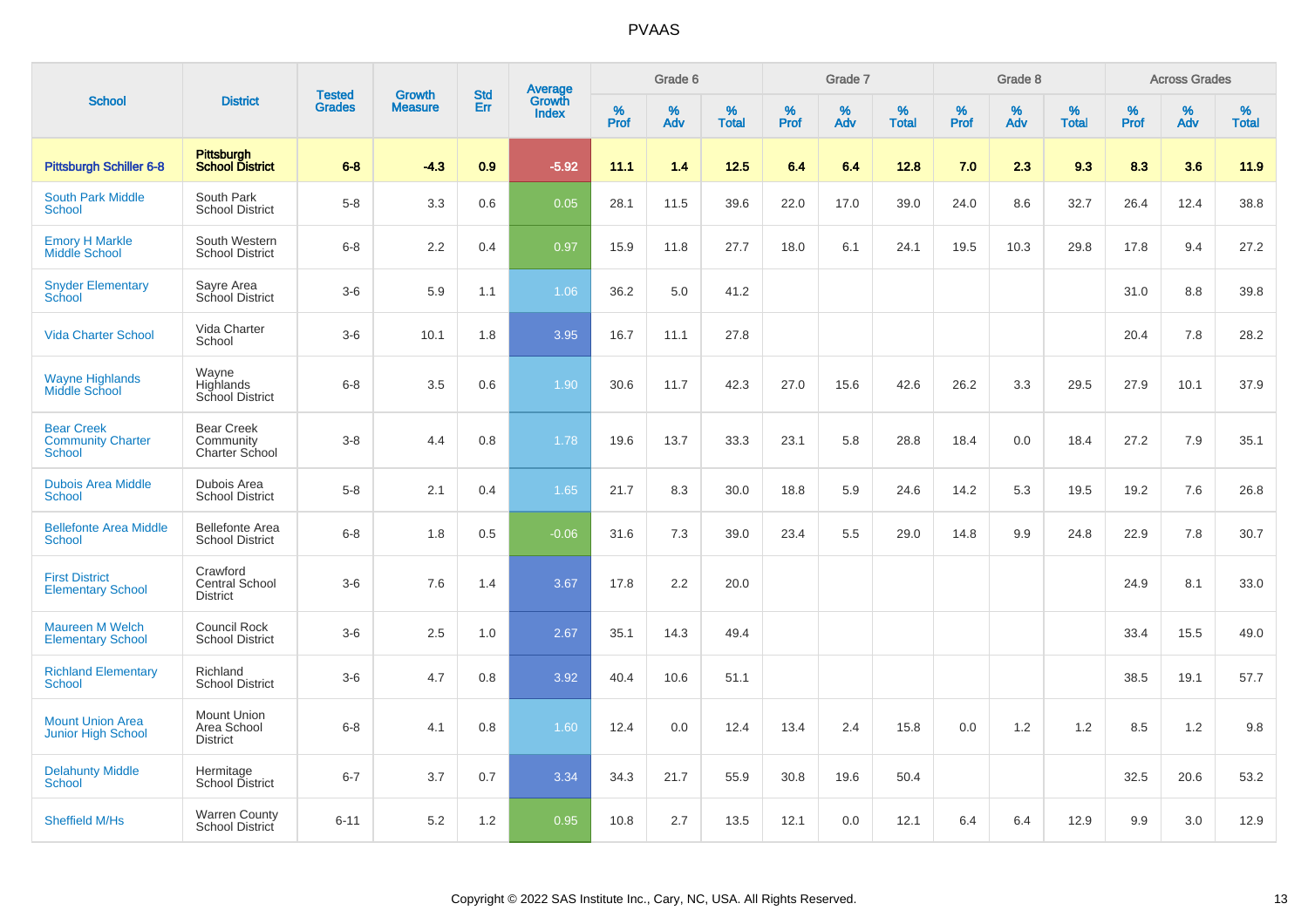|                                                            |                                                            | <b>Tested</b> | Growth         | <b>Std</b> |                                          |           | Grade 6  |                   |           | Grade 7  |                   |           | Grade 8  |                   |           | <b>Across Grades</b> |                   |
|------------------------------------------------------------|------------------------------------------------------------|---------------|----------------|------------|------------------------------------------|-----------|----------|-------------------|-----------|----------|-------------------|-----------|----------|-------------------|-----------|----------------------|-------------------|
| <b>School</b>                                              | <b>District</b>                                            | <b>Grades</b> | <b>Measure</b> | Err        | <b>Average</b><br>Growth<br><b>Index</b> | %<br>Prof | %<br>Adv | %<br><b>Total</b> | %<br>Prof | %<br>Adv | %<br><b>Total</b> | %<br>Prof | %<br>Adv | %<br><b>Total</b> | %<br>Prof | $\%$<br>Adv          | %<br><b>Total</b> |
| <b>Pittsburgh Schiller 6-8</b>                             | Pittsburgh<br>School District                              | $6 - 8$       | $-4.3$         | 0.9        | $-5.92$                                  | 11.1      | 1.4      | 12.5              | 6.4       | 6.4      | 12.8              | 7.0       | 2.3      | 9.3               | 8.3       | 3.6                  | 11.9              |
| <b>Mohawk Elementary</b><br><b>School</b>                  | Mohawk Area<br><b>School District</b>                      | $3-6$         | 4.4            | 0.8        | 3.42                                     | 19.2      | 13.8     | 33.0              |           |          |                   |           |          |                   | 27.8      | 10.4                 | 38.2              |
| <b>Marticville Middle</b><br><b>School</b>                 | Penn Manor<br><b>School District</b>                       | $7 - 8$       | 3.9            | 0.7        | 3.14                                     |           |          |                   | 32.9      | 10.7     | 43.6              | 29.5      | 6.2      | 35.7              | 31.4      | 8.8                  | 40.2              |
| Maplewood<br>Junior/Senior High<br>School                  | Penncrest<br><b>School District</b>                        | $7 - 11$      | 3.2            | 1.0        | $-0.64$                                  |           |          |                   | 12.1      | 7.6      | 19.7              | 11.8      | 0.0      | 11.8              | 12.0      | 3.5                  | 15.5              |
| <b>Curwensville Area</b><br><b>Elementary School</b>       | Curwensville<br>Area School<br><b>District</b>             | $3-6$         | 6.0            | 1.1        | 1.93                                     | 21.7      | 7.2      | 29.0              |           |          |                   |           |          |                   | 36.9      | 16.0                 | 52.9              |
| Johnsonburg Area<br><b>High School</b>                     | Johnsonburg<br>Area School<br><b>District</b>              | $7 - 11$      | 4.4            | 1.2        | $-0.13$                                  |           |          |                   | 18.6      | 7.0      | 25.6              | 15.6      | 2.2      | 17.8              | 17.0      | 4.6                  | 21.6              |
| <b>Hatfield Elementary</b><br><b>School</b>                | North Penn<br><b>School District</b>                       | $3-6$         | 5.8            | 1.1        | 4.11                                     | 26.5      | 7.4      | 33.8              |           |          |                   |           |          |                   | 27.4      | 11.1                 | 38.5              |
| <b>Bridle Path Elementary</b><br><b>School</b>             | North Penn<br><b>School District</b>                       | $3-6$         | 4.5            | 1.0        | 4.65                                     | 32.1      | 14.8     | 46.9              |           |          |                   |           |          |                   | 36.3      | 14.3                 | 50.6              |
| <b>Southern Elementary</b><br>School                       | Southern York<br>County School<br><b>District</b>          | $3-6$         | 3.9            | 1.1        | 3.69                                     | 47.5      | 6.2      | 53.8              |           |          |                   |           |          |                   | 42.0      | 9.9                  | 51.9              |
| <b>Panther Valley</b><br>Intermediate School               | Panther Valley<br><b>School District</b>                   | $4 - 6$       | 2.4            | 0.8        | 2.95                                     | 10.2      | 1.7      | 11.9              |           |          |                   |           |          |                   | 10.1      | 1.3                  | 11.4              |
| <b>Bucks County</b><br><b>Montessori Charter</b><br>School | <b>Bucks County</b><br>Montessori<br><b>Charter School</b> | $3-6$         | 9.5            | 1.8        | 3.32                                     | 42.9      | 28.6     | 71.4              |           |          |                   |           |          |                   | 33.0      | 29.8                 | 62.8              |
| Steelton-Highspire<br><b>High School</b>                   | Steelton-<br>Highspire<br>School District                  | $7 - 11$      | 4.5            | 0.9        | 2.70                                     |           |          |                   | 0.0       | 0.0      | 0.0               | 0.0       | 0.0      | 0.0               | 0.0       | 0.0                  | 0.0               |
| <b>Cameron County</b><br>Junior/Senior High<br>School      | Cameron<br>County School<br><b>District</b>                | $7 - 12$      | 6.7            | 1.3        | 2.95                                     |           |          |                   | 7.3       | 2.4      | 9.8               | 13.5      | 0.0      | 13.5              | 10.3      | 1.3                  | 11.5              |
| <b>Gayman Elementary</b><br>School                         | <b>Central Bucks</b><br><b>School District</b>             | $3-6$         | 5.6            | 1.1        | 2.93                                     | 46.4      | 16.1     | 62.5              |           |          |                   |           |          |                   | 44.0      | 19.6                 | 63.6              |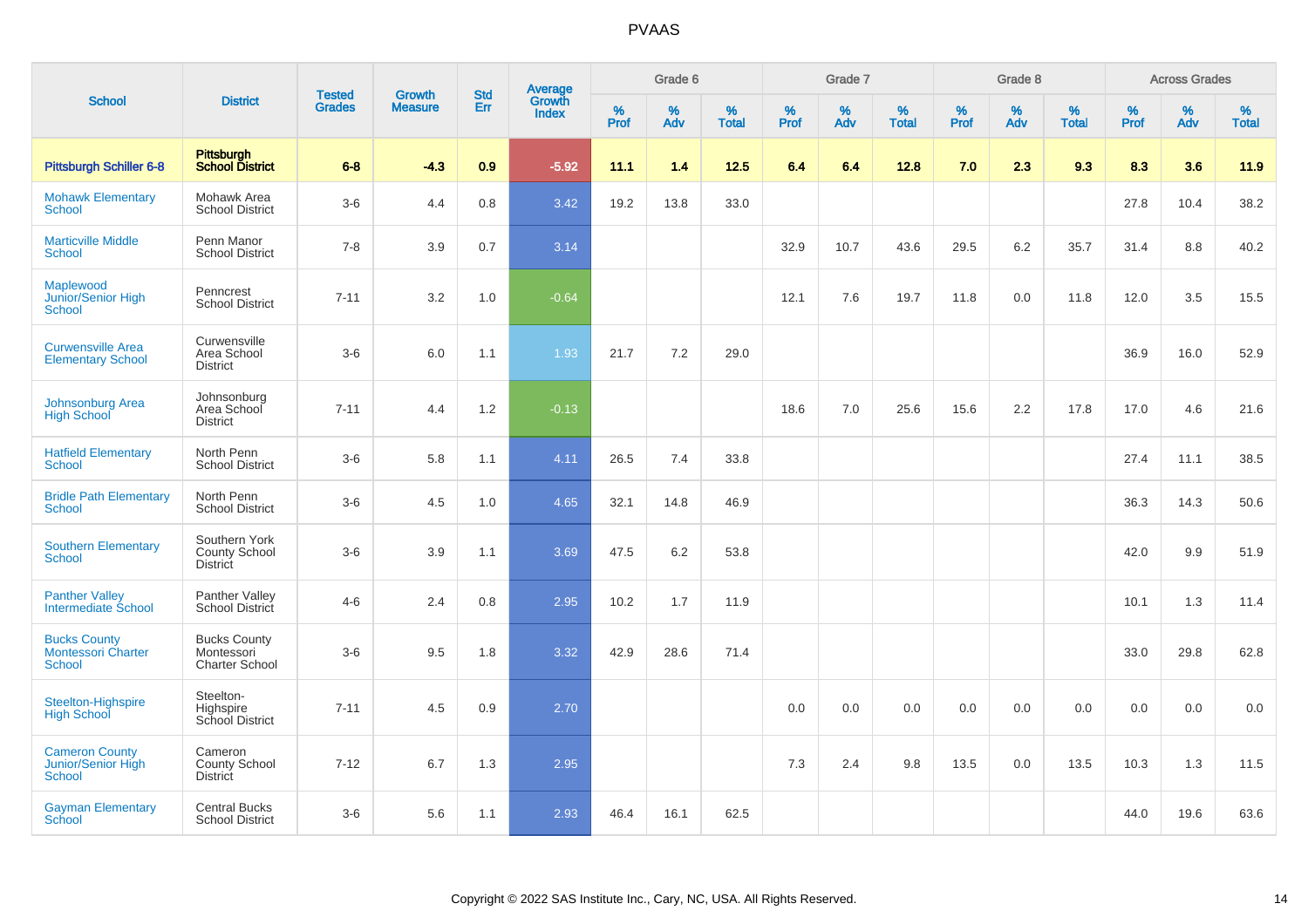|                                                         |                                               |                                | <b>Growth</b>  | <b>Std</b> |                                          |                  | Grade 6  |                   |           | Grade 7     |                   |           | Grade 8  |                   |              | <b>Across Grades</b> |                   |
|---------------------------------------------------------|-----------------------------------------------|--------------------------------|----------------|------------|------------------------------------------|------------------|----------|-------------------|-----------|-------------|-------------------|-----------|----------|-------------------|--------------|----------------------|-------------------|
| <b>School</b>                                           | <b>District</b>                               | <b>Tested</b><br><b>Grades</b> | <b>Measure</b> | Err        | <b>Average</b><br>Growth<br><b>Index</b> | %<br><b>Prof</b> | %<br>Adv | %<br><b>Total</b> | %<br>Prof | $\%$<br>Adv | %<br><b>Total</b> | %<br>Prof | %<br>Adv | %<br><b>Total</b> | $\%$<br>Prof | $\%$<br>Adv          | %<br><b>Total</b> |
| Pittsburgh Schiller 6-8                                 | Pittsburgh<br>School District                 | $6 - 8$                        | $-4.3$         | 0.9        | $-5.92$                                  | 11.1             | 1.4      | 12.5              | 6.4       | 6.4         | 12.8              | 7.0       | 2.3      | 9.3               | 8.3          | 3.6                  | 11.9              |
| <b>Klinger Middle School</b>                            | Centennial<br><b>School District</b>          | $6 - 8$                        | 1.5            | 0.5        | $-1.69$                                  | 19.3             | 3.0      | 22.3              | 21.2      | 4.2         | 25.4              | 13.3      | 5.6      | 18.9              | 17.9         | 4.3                  | 22.2              |
| <b>Riverside</b><br>Junior/Senior High<br><b>School</b> | Riverside<br><b>School District</b>           | $7 - 11$                       | 3.4            | 0.8        | 0.77                                     |                  |          |                   | 17.0      | 14.0        | 31.0              | 16.5      | 4.6      | 21.1              | 16.8         | 9.1                  | 25.8              |
| <b>Minersville Area</b><br><b>Elementary Center</b>     | Minersville Area<br><b>School District</b>    | $3-6$                          | 0.2            | 1.0        | 0.20                                     | 20.8             | 2.6      | 23.4              |           |             |                   |           |          |                   | 19.8         | 4.6                  | 24.4              |
| <b>Russell Byers Charter</b><br><b>School</b>           | <b>Russell Byers</b><br>Charter School        | $3 - 8$                        | 1.5            | 0.8        | $-2.64$                                  | 0.0              | 0.0      | 0.0               | 0.0       | 0.0         | 0.0               | 0.0       | 0.0      | 0.0               | 3.2          | 1.9                  | 5.2               |
| <b>Locust Grove</b><br><b>Elementary School</b>         | Red Lion Area<br><b>School District</b>       | $3-6$                          | 5.5            | 1.2        | 4.59                                     | 27.3             | 11.4     | 38.6              |           |             |                   |           |          |                   | 27.3         | 14.6                 | 41.9              |
| <b>Greenwood Middle</b><br><b>School</b>                | Greenwood<br><b>School District</b>           | $6 - 10$                       | 4.6            | 0.9        | $-0.14$                                  | 32.1             | 7.6      | 39.6              | 9.1       | 1.8         | 10.9              | 25.9      | 14.8     | 40.7              | 22.2         | 8.0                  | 30.2              |
| <b>Blacklick Valley</b><br>Junior/Senior High<br>School | <b>Blacklick Valley</b><br>School District    | $7 - 11$                       | 6.3            | 1.3        | 3.08                                     |                  |          |                   | 17.0      | 0.0         | 17.0              | 14.3      | 4.8      | 19.0              | 15.7         | 2.2                  | 18.0              |
| Somerset Area Jr-Sr<br><b>High School</b>               | Somerset Area<br><b>School District</b>       | $6 - 11$                       | $-0.2$         | 0.6        | $-3.87$                                  | 28.2             | 9.2      | 37.4              | 20.4      | 9.5         | 29.9              | 24.5      | 4.9      | 29.4              | 24.3         | 7.8                  | 32.1              |
| <b>Galeton Area School</b>                              | Galeton Area<br><b>School District</b>        | $3 - 11$                       | 2.7            | 1.3        | $-1.76$                                  | 23.8             | 4.8      | 28.6              | 16.0      | 0.0         | 16.0              | 0.0       | 0.0      | 0.0               | 19.4         | 7.0                  | 26.4              |
| <b>Ridgway Area Middle</b><br><b>School</b>             | Ridgway Area<br>School District               | $6 - 8$                        | 3.6            | 0.9        | $-2.46$                                  | 42.6             | 18.0     | 60.7              | 25.0      | 13.3        | 38.3              | 28.3      | 5.0      | 33.3              | 32.0         | 12.2                 | 44.2              |
| <b>Centerville Middle</b><br>School                     | Hempfield<br><b>School District</b>           | $7 - 8$                        | 2.8            | 0.6        | 2.73                                     |                  |          |                   | 22.0      | 21.6        | 43.6              | 24.7      | 20.1     | 44.8              | 23.3         | 20.9                 | 44.2              |
| <b>Cornell Elementary</b><br><b>School</b>              | Cornell School<br><b>District</b>             | $3-6$                          | 1.4            | 1.5        | 0.94                                     | 14.0             | 0.0      | 14.0              |           |             |                   |           |          |                   | 16.8         | 4.4                  | 21.2              |
| <b>Central Mountain</b><br><b>Middle School</b>         | Keystone<br>Central School<br><b>District</b> | $5-8$                          | 1.9            | 0.4        | $-1.56$                                  | 21.3             | 8.2      | 29.5              | 12.4      | 3.7         | 16.0              | 10.4      | 2.4      | 12.8              | 15.4         | 5.7                  | 21.1              |
| <b>Camp Curtin Academy</b>                              | Harrisburg City<br>School District            | $5-8$                          | 2.4            | 0.6        | 0.65                                     | 0.0              | 0.0      | 0.0               | 0.8       | 0.0         | 0.8               | 0.0       | 0.0      | 0.0               | 0.4          | 0.0                  | 0.4               |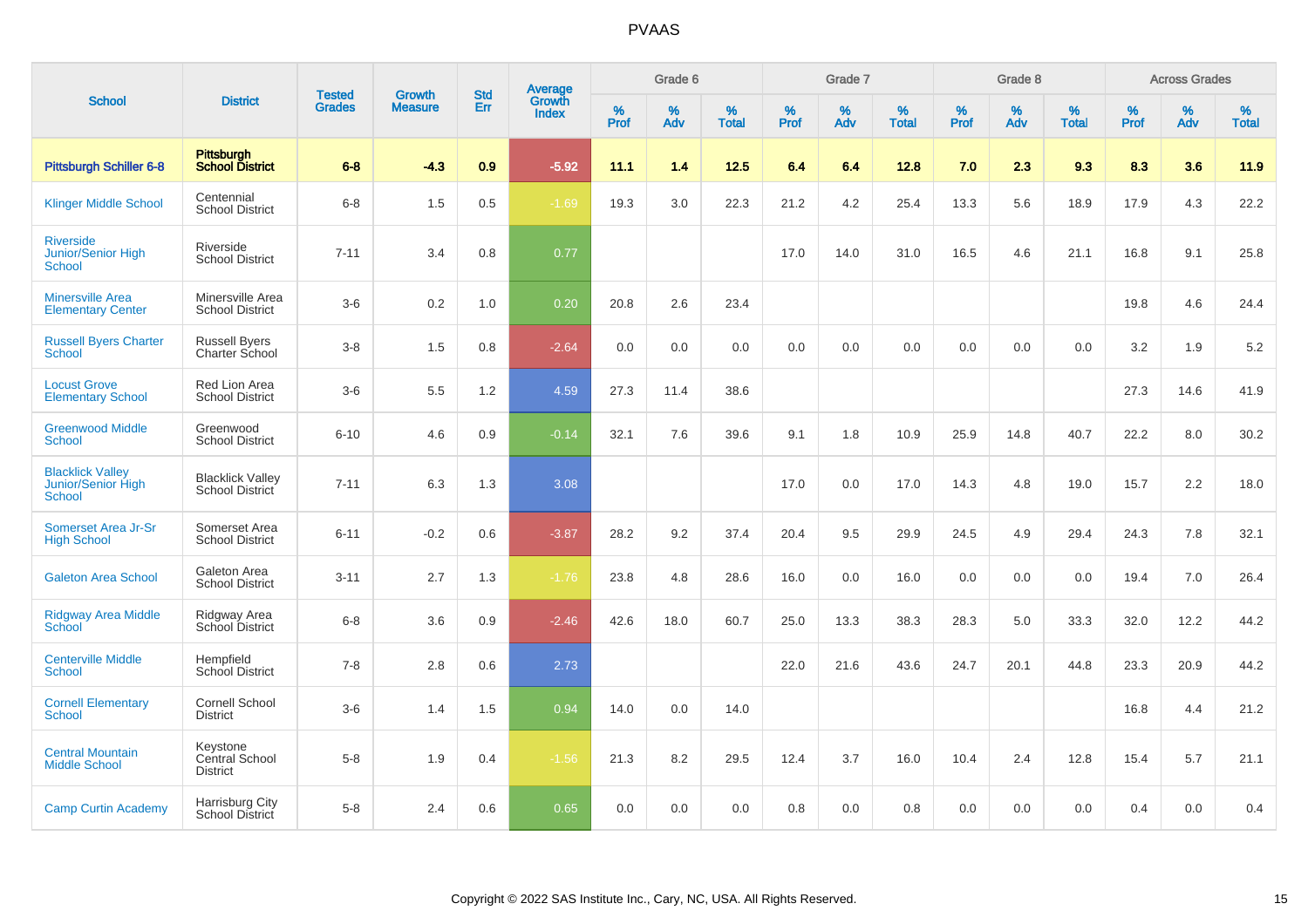| <b>School</b>                                                |                                                             |                                |                                 | <b>Std</b> | Average                |                  | Grade 6  |                   |                  | Grade 7  |                   |                  | Grade 8  |                   |                  | <b>Across Grades</b> |                   |
|--------------------------------------------------------------|-------------------------------------------------------------|--------------------------------|---------------------------------|------------|------------------------|------------------|----------|-------------------|------------------|----------|-------------------|------------------|----------|-------------------|------------------|----------------------|-------------------|
|                                                              | <b>District</b>                                             | <b>Tested</b><br><b>Grades</b> | <b>Growth</b><br><b>Measure</b> | Err        | Growth<br><b>Index</b> | %<br><b>Prof</b> | %<br>Adv | %<br><b>Total</b> | %<br><b>Prof</b> | %<br>Adv | %<br><b>Total</b> | %<br><b>Prof</b> | %<br>Adv | %<br><b>Total</b> | %<br><b>Prof</b> | %<br>Adv             | %<br><b>Total</b> |
| Pittsburgh Schiller 6-8                                      | Pittsburgh<br><b>School District</b>                        | $6 - 8$                        | $-4.3$                          | 0.9        | $-5.92$                | 11.1             | 1.4      | 12.5              | 6.4              | 6.4      | 12.8              | 7.0              | 2.3      | 9.3               | 8.3              | 3.6                  | 11.9              |
| <b>Infinity Charter School</b>                               | <b>Infinity Charter</b><br>School                           | $3-8$                          | 5.9                             | 1.2        | 2.44                   | 46.2             | 11.5     | 57.7              | 41.7             | 45.8     | 87.5              | 38.1             | 19.0     | 57.1              | 38.7             | 29.6                 | 68.3              |
| <b>Newport Middle</b><br><b>School</b>                       | Newport School<br><b>District</b>                           | $6 - 8$                        | 3.7                             | 0.8        | $-0.63$                | 25.0             | 6.9      | 31.9              | 15.9             | 0.0      | 15.9              | 27.4             | 4.8      | 32.3              | 22.8             | 4.1                  | 26.9              |
| John B. Stetson<br><b>Charter School</b>                     | John B. Stetson<br><b>Charter School</b>                    | $5-8$                          | 0.5                             | 0.6        | $-4.43$                | 0.8              | 0.0      | 0.8               | 0.0              | 0.0      | 0.0               | 0.0              | 0.0      | 0.0               | 0.4              | 0.0                  | 0.4               |
| Pennsylvania Cyber<br><b>Charter School</b>                  | Pennsylvania<br>Cyber Charter<br>School                     | $3 - 11$                       | 1.9                             | 0.5        | 0.11                   | 10.8             | 3.4      | 14.2              | 11.7             | 3.5      | 15.2              | 6.5              | 1.6      | 8.1               | 12.6             | 4.4                  | 17.1              |
| <b>South Side Middle</b><br><b>School</b>                    | South Side<br>Area School<br><b>District</b>                | $6 - 8$                        | $-0.6$                          | 0.8        | $-3.48$                | 17.7             | 0.0      | 17.7              | 26.6             | 7.8      | 34.4              | 12.7             | 2.8      | 15.5              | 18.8             | 3.6                  | 22.3              |
| <b>Murray Avenue School</b>                                  | <b>Lower Moreland</b><br>Township<br><b>School District</b> | $6 - 8$                        | 2.0                             | 0.5        | $-2.71$                | 38.8             | 19.4     | 58.2              | 30.7             | 17.2     | 47.8              | 25.4             | 15.1     | 40.5              | 31.2             | 17.1                 | 48.3              |
| <b>Juniata Valley</b><br>Junior/Senior High<br><b>School</b> | Juniata Valley<br><b>School District</b>                    | $6 - 11$                       | 2.4                             | 0.9        | $-1.14$                | 5.4              | 3.6      | 8.9               | 21.0             | 5.3      | 26.3              | 12.5             | 2.1      | 14.6              | 13.0             | 3.7                  | 16.8              |
| Jefferson-Morgan<br><b>Middle/High School</b>                | Jefferson-<br>Morgan School<br><b>District</b>              | $7 - 10$                       | 5.6                             | 1.2        | 2.45                   |                  |          |                   | 10.9             | 3.6      | 14.6              | 24.4             | 2.2      | 26.7              | 17.0             | 3.0                  | 20.0              |
| <b>Ad Prima Charter</b><br><b>School</b>                     | Ad Prima<br><b>Charter School</b>                           | $3-8$                          | 1.5                             | 0.8        | 1.75                   | 15.7             | 0.0      | 15.7              | 8.2              | 1.6      | 9.8               | 9.8              | 1.6      | 11.5              | 10.9             | 0.7                  | 11.6              |
| <b>Maple Point Middle</b><br>School                          | Neshaminy<br><b>School District</b>                         | $5 - 8$                        | $-0.5$                          | 0.4        | $-5.78$                | 19.7             | 4.4      | 24.1              | 23.3             | 5.1      | 28.4              | 19.1             | 6.2      | 25.3              | 22.6             | 5.8                  | 28.4              |
| <b>Palisades Middle</b><br><b>School</b>                     | Palisades<br><b>School District</b>                         | $6 - 8$                        | $-0.3$                          | 0.7        | $-6.15$                | 27.6             | 4.1      | 31.6              | 32.4             | 6.9      | 39.2              | 19.3             | 1.1      | 20.4              | 26.7             | 4.2                  | 30.9              |
| <b>Highland Middle</b><br>School                             | <b>Blackhawk</b><br><b>School District</b>                  | $5 - 8$                        | $-1.6$                          | 0.5        | $-8.94$                | 28.3             | 8.8      | 37.1              | 27.5             | 7.5      | 35.0              | 13.5             | 1.7      | 15.2              | 26.0             | 6.5                  | 32.5              |
| <b>Klein Elementary</b><br>School                            | <b>Harbor Creek</b><br><b>School District</b>               | $3-6$                          | 3.3                             | 1.1        | 2.98                   | 47.5             | 25.4     | 72.9              |                  |          |                   |                  |          |                   | 41.5             | 24.6                 | 66.2              |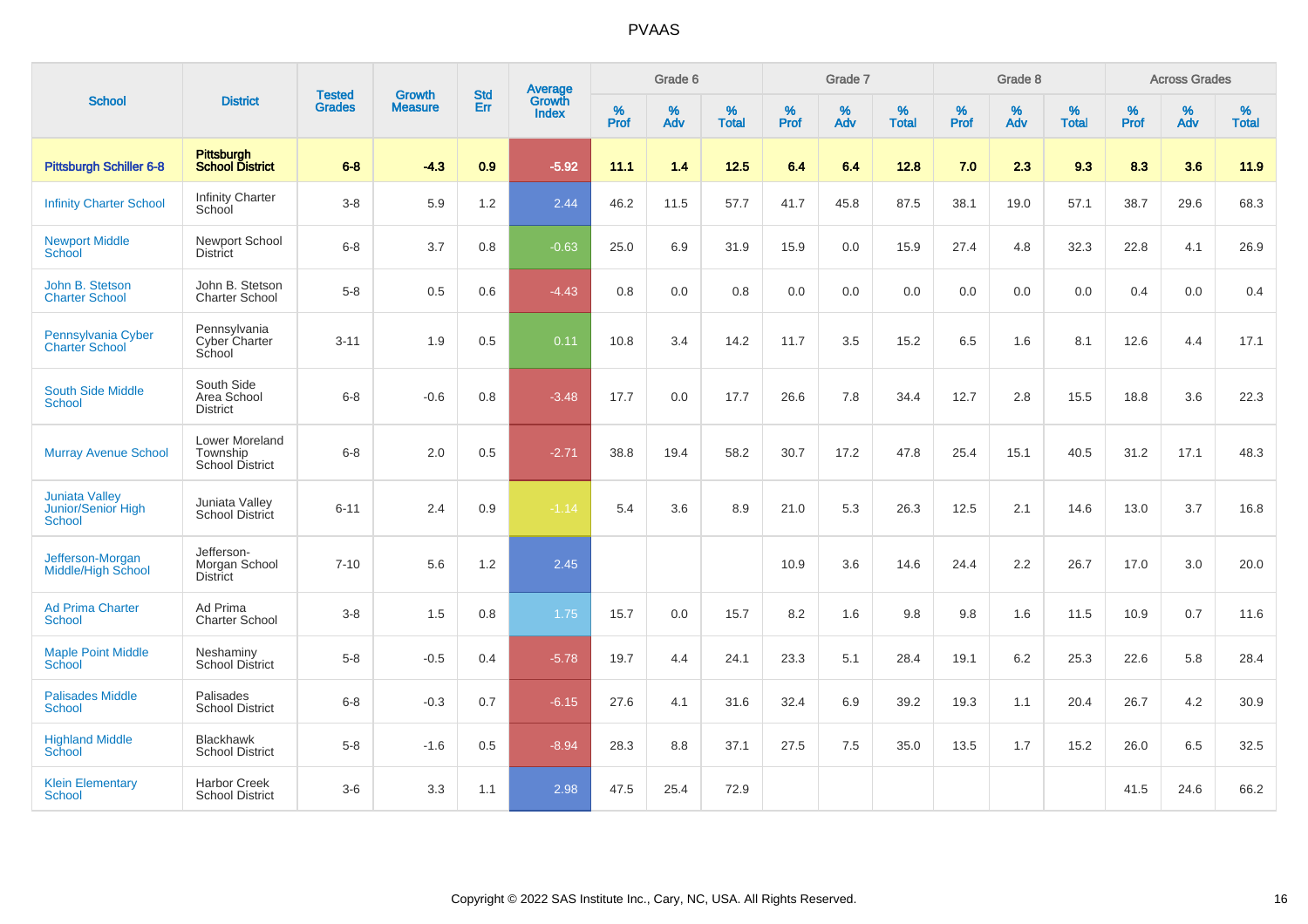|                                                           |                                                             |                                | <b>Growth</b>  | <b>Std</b> |                                          |                     | Grade 6  |                   |              | Grade 7     |                   |           | Grade 8  |                   |              | <b>Across Grades</b> |                   |
|-----------------------------------------------------------|-------------------------------------------------------------|--------------------------------|----------------|------------|------------------------------------------|---------------------|----------|-------------------|--------------|-------------|-------------------|-----------|----------|-------------------|--------------|----------------------|-------------------|
| <b>School</b>                                             | <b>District</b>                                             | <b>Tested</b><br><b>Grades</b> | <b>Measure</b> | Err        | <b>Average</b><br>Growth<br><b>Index</b> | $\%$<br><b>Prof</b> | %<br>Adv | %<br><b>Total</b> | $\%$<br>Prof | $\%$<br>Adv | %<br><b>Total</b> | %<br>Prof | %<br>Adv | %<br><b>Total</b> | $\%$<br>Prof | $\%$<br>Adv          | %<br><b>Total</b> |
| <b>Pittsburgh Schiller 6-8</b>                            | <b>Pittsburgh</b><br><b>School District</b>                 | $6 - 8$                        | $-4.3$         | 0.9        | $-5.92$                                  | 11.1                | 1.4      | 12.5              | 6.4          | 6.4         | 12.8              | 7.0       | 2.3      | 9.3               | 8.3          | 3.6                  | 11.9              |
| <b>Peters Township</b><br><b>Middle School</b>            | Peters<br>Township<br><b>School District</b>                | $6 - 8$                        | 1.3            | 0.5        | $-1.25$                                  |                     |          |                   | 33.1         | 29.1        | 62.2              | 35.1      | 13.0     | 48.2              | 34.2         | 20.7                 | 54.8              |
| Shanksville-<br><b>Stonycreek Middle</b><br><b>School</b> | Shanksville-<br>Stonycreek<br>School District               | $6 - 8$                        | 6.9            | 1.5        | 1.88                                     | 25.0                | 4.2      | 29.2              | 20.0         | 5.0         | 25.0              | 22.2      | 0.0      | 22.2              | 22.6         | 3.2                  | 25.8              |
| <b>Rowland Academy</b>                                    | Harrisburg City<br>School District                          | $5-8$                          | 1.4            | 0.6        | $-0.71$                                  | 3.1                 | 3.1      | 6.2               | 0.9          | 1.8         | 2.6               | 0.9       | 0.0      | 0.9               | 1.5          | 1.3                  | 2.9               |
| <b>Jersey Shore Middle</b><br>School                      | Jersey Shore<br>Area School<br><b>District</b>              | $6 - 8$                        | 1.5            | 0.5        | $-1.98$                                  | 32.5                | 7.1      | 39.7              | 22.6         | 6.9         | 29.6              | 18.1      | 1.6      | 19.8              | 23.6         | 4.9                  | 28.5              |
| <b>Upper Moreland</b><br><b>Middle School</b>             | <b>Upper Moreland</b><br>Township<br><b>School District</b> | $6 - 8$                        | $-0.2$         | 0.5        | $-5.22$                                  | 16.1                | 10.8     | 26.9              | 21.7         | 10.6        | 32.3              | 18.9      | 12.1     | 31.1              | 18.8         | 11.2                 | 29.9              |
| <b>Holicong Middle</b><br><b>School</b>                   | <b>Central Bucks</b><br><b>School District</b>              | $7 - 9$                        | $-0.1$         | 0.5        | $-4.77$                                  |                     |          |                   | 34.5         | 13.3        | 47.8              | 23.8      | 8.1      | 31.8              | 29.2         | 10.7                 | 40.0              |
| <b>Boyce Middle School</b>                                | <b>Upper Saint</b><br>Clair School<br><b>District</b>       | $5-6$                          | 2.4            | 0.5        | 4.05                                     | 41.1                | 27.5     | 68.6              |              |             |                   |           |          |                   | 38.9         | 31.2                 | 70.1              |
| <b>Steel Valley Middle</b><br><b>School</b>               | <b>Steel Valley</b><br><b>School District</b>               | $5-8$                          | $-2.9$         | 0.7        | $-5.80$                                  | 11.9                | 6.8      | 18.6              | 18.3         | 4.9         | 23.2              | 9.5       | 4.0      | 13.5              | 13.1         | 4.4                  | 17.4              |
| <b>Farmdale Elementary</b><br><b>School</b>               | Hempfield<br><b>School District</b>                         | $3-6$                          | 4.8            | 1.0        | 2.60                                     | 35.8                | 13.2     | 49.1              |              |             |                   |           |          |                   | 34.0         | 18.6                 | 52.6              |
| <b>New Hope-Solebury</b><br><b>Middle School</b>          | New Hope-<br>Solebury<br>School District                    | $6 - 8$                        | 3.0            | 0.7        | 1.17                                     | 41.2                | 11.8     | 52.9              | 25.5         | 17.0        | 42.6              | 37.6      | 19.3     | 56.9              | 35.1         | 16.1                 | 51.2              |
| <b>West End Elementary</b><br><b>School</b>               | Crawford<br><b>Central School</b><br><b>District</b>        | $3-6$                          | 5.4            | 1.2        | 3.08                                     | 19.6                | 7.8      | 27.4              |              |             |                   |           |          |                   | 26.9         | 10.9                 | 37.7              |
| <b>Pequea Elementary</b><br><b>School</b>                 | Penn Manor<br><b>School District</b>                        | $3-6$                          | 4.4            | 1.4        | 3.27                                     | 41.9                | 9.7      | 51.6              |              |             |                   |           |          |                   | 35.8         | 19.9                 | 55.7              |
| <b>Delcroft School</b>                                    | Southeast<br>Delco School<br><b>District</b>                | $3 - 8$                        | $-0.7$         | 1.1        | $-2.86$                                  | 0.0                 | 0.0      | 0.0               | 5.0          | 0.0         | 5.0               | 2.5       | 0.0      | 2.5               | 4.1          | 0.5                  | 4.6               |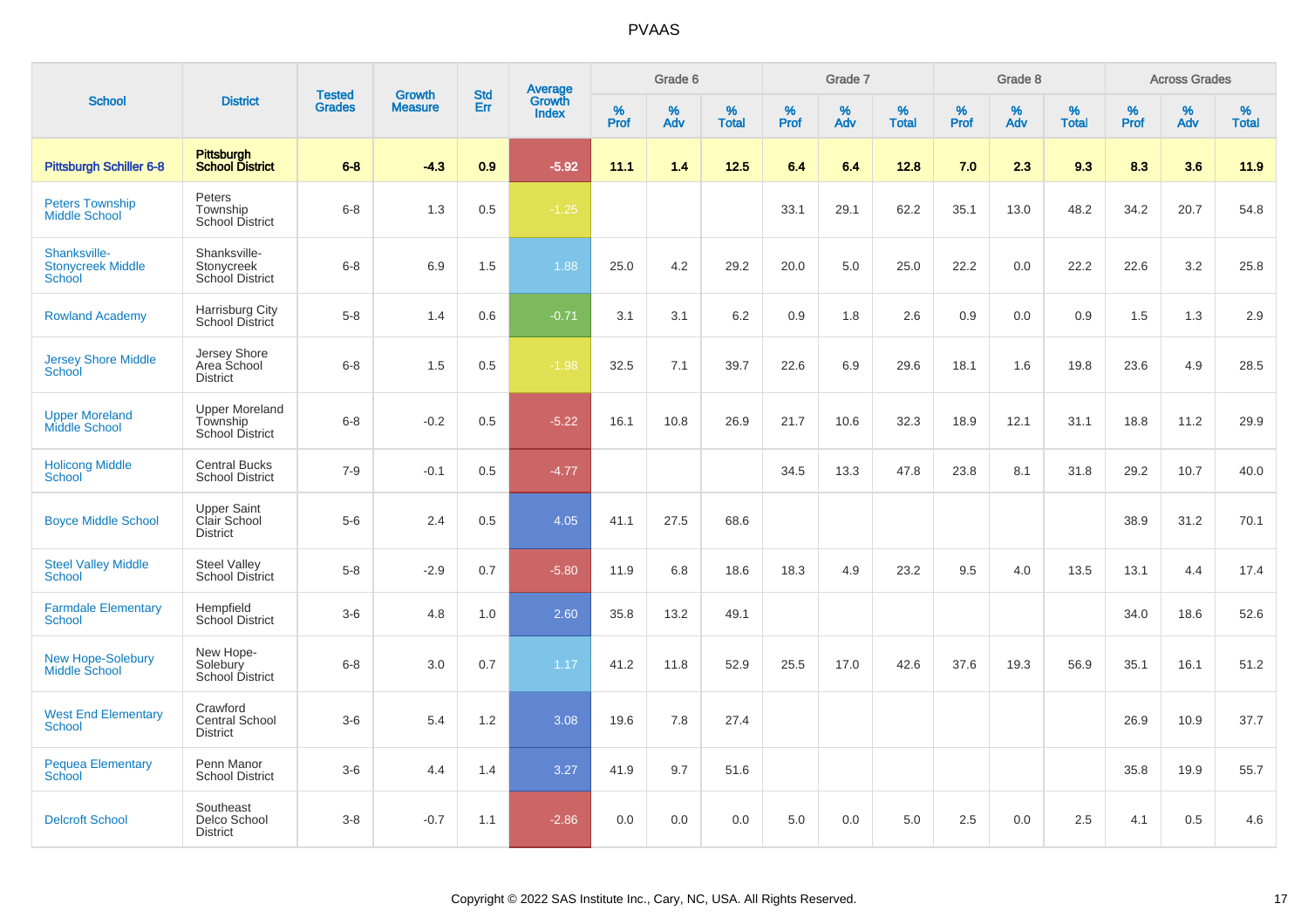| <b>School</b>                                                 |                                                          |                         |                                 |                   |                                          |           | Grade 6  |                   |           | Grade 7  |                   |           | Grade 8  |                   |           | <b>Across Grades</b> |                   |
|---------------------------------------------------------------|----------------------------------------------------------|-------------------------|---------------------------------|-------------------|------------------------------------------|-----------|----------|-------------------|-----------|----------|-------------------|-----------|----------|-------------------|-----------|----------------------|-------------------|
|                                                               | <b>District</b>                                          | Tested<br><b>Grades</b> | <b>Growth</b><br><b>Measure</b> | <b>Std</b><br>Err | <b>Average</b><br>Growth<br><b>Index</b> | %<br>Prof | %<br>Adv | %<br><b>Total</b> | %<br>Prof | %<br>Adv | %<br><b>Total</b> | %<br>Prof | %<br>Adv | %<br><b>Total</b> | %<br>Prof | $\%$<br>Adv          | %<br><b>Total</b> |
| Pittsburgh Schiller 6-8                                       | <b>Pittsburgh</b><br><b>School District</b>              | $6 - 8$                 | $-4.3$                          | 0.9               | $-5.92$                                  | 11.1      | 1.4      | 12.5              | 6.4       | 6.4      | 12.8              | 7.0       | 2.3      | 9.3               | 8.3       | 3.6                  | 11.9              |
| <b>Avonworth Middle</b><br>School                             | Avonworth<br><b>School District</b>                      | $6 - 8$                 | 3.4                             | 0.7               | 2.87                                     |           |          |                   | 31.5      | 13.8     | 45.4              | 35.8      | 14.2     | 50.0              | 33.6      | 14.0                 | 47.6              |
| <b>Shikellamy Middle</b><br>School (8372)                     | Shikellamy<br><b>School District</b>                     | $6 - 8$                 | 2.2                             | 0.5               | 2.03                                     | 18.3      | 8.4      | 26.7              | 18.0      | 7.7      | 25.8              | 11.5      | 7.8      | 19.3              | 16.0      | 8.0                  | 24.0              |
| <b>Log College Middle</b><br>School                           | Centennial<br><b>School District</b>                     | $6 - 8$                 | 2.3                             | 0.5               | 0.69                                     | 17.4      | 3.0      | 20.4              | 23.5      | 6.2      | 29.6              | 12.7      | 11.0     | 23.7              | 17.7      | 6.8                  | 24.5              |
| <b>Wissahickon Charter</b><br><b>School</b>                   | Wissahickon<br><b>Charter School</b>                     | $3 - 8$                 | $-0.8$                          | 0.7               | $-1.27$                                  | 2.4       | 0.0      | 2.4               | 3.7       | 0.0      | 3.7               | 1.5       | 0.0      | 1.5               | 4.0       | 0.2                  | 4.2               |
| <b>Lycoming Valley</b><br><b>Intermediate School</b>          | Williamsport<br>Area School<br><b>District</b>           | $4 - 6$                 | 1.4                             | 0.7               | 2.06                                     | 21.3      | 9.2      | 30.5              |           |          |                   |           |          |                   | 26.5      | 13.4                 | 39.9              |
| <b>Garden Spot Middle</b><br><b>School</b>                    | Eastern<br>Lancaster<br>County School<br><b>District</b> | $7 - 8$                 | 2.4                             | 0.6               | 1.19                                     |           |          |                   | 15.8      | 3.6      | 19.4              | 16.8      | 6.0      | 22.7              | 16.3      | 4.7                  | 21.0              |
| Towamensing<br><b>Elementary School</b>                       | Palmerton Area<br><b>School District</b>                 | $3-6$                   | 7.0                             | 1.6               | 1.65                                     | 24.3      | 21.6     | 46.0              |           |          |                   |           |          |                   | 23.3      | 16.5                 | 39.8              |
| Dingman-Delaware<br><b>Middle School</b>                      | Delaware<br><b>Valley School</b><br><b>District</b>      | $6 - 8$                 | 1.2                             | 0.6               | $-1.09$                                  | 15.6      | 5.9      | 21.5              | 19.7      | 4.6      | 24.2              | 13.7      | 2.5      | 16.2              | 16.1      | 4.2                  | 20.3              |
| <b>Central Cambria</b><br><b>Middle School</b>                | Central<br>Cambria School<br><b>District</b>             | $6 - 8$                 | 2.8                             | 0.6               | 0.28                                     | 19.5      | 8.0      | 27.4              | 20.2      | 8.8      | 29.0              | 16.5      | 10.2     | 26.8              | 18.6      | 9.0                  | 27.7              |
| <b>Quaker Valley Middle</b><br>School                         | Quaker Valley<br>School District                         | $6 - 8$                 | 1.1                             | 0.6               | $-1.55$                                  | 32.5      | 20.8     | 53.3              | 36.4      | 11.2     | 47.6              | 26.5      | 7.6      | 34.1              | 31.9      | 12.9                 | 44.8              |
| <b>Greater Nanticoke</b><br><b>Area Educational</b><br>Center | Greater<br>Nanticoke Area<br><b>School District</b>      | $6 - 8$                 | $-0.7$                          | 0.6               | $-3.27$                                  | 2.6       | 0.0      | 2.6               | 3.6       | 0.0      | 3.6               | 4.2       | 1.7      | 5.9               | 3.5       | 0.6                  | 4.0               |
| <b>Tyrone Area Middle</b><br>School                           | Tyrone Area<br>School District                           | $5-8$                   | $-0.7$                          | 0.5               | $-1.32$                                  | 12.4      | 4.6      | 17.0              | 18.0      | 2.5      | 20.5              | 12.4      | 5.3      | 17.7              | 15.3      | 4.0                  | 19.3              |
| <b>Walnut Creek Middle</b><br><b>School</b>                   | <b>Millcreek</b><br>Township<br>School District          | $6 - 8$                 | 2.3                             | 0.6               | 0.91                                     | 29.7      | 16.7     | 46.4              | 26.4      | 17.6     | 43.9              | 25.9      | 14.4     | 40.3              | 27.3      | 16.2                 | 43.5              |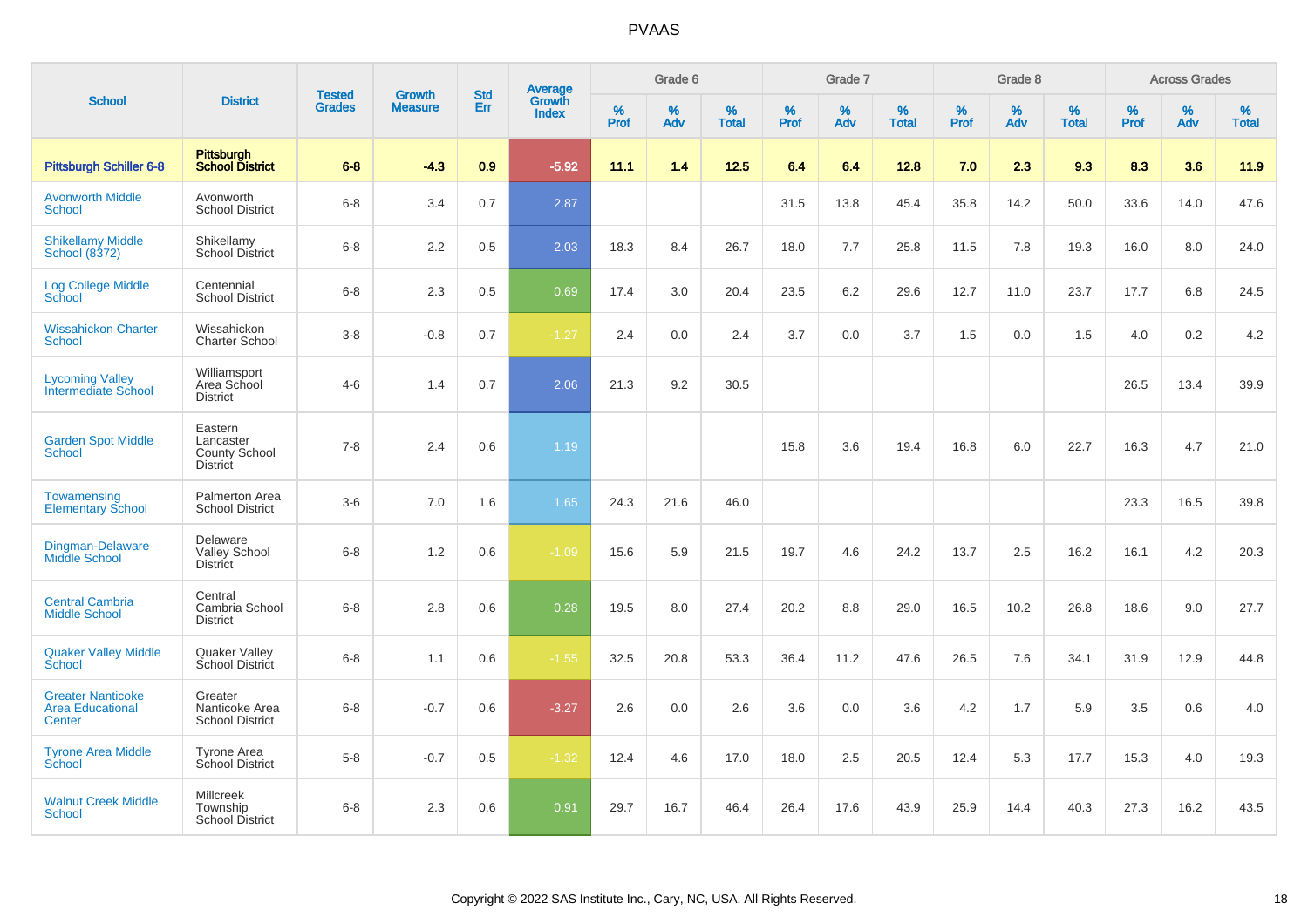|                                                                  |                                                     |                                |                          |                   |                                          |                     | Grade 6     |                   |              | Grade 7     |                      |              | Grade 8  |                      |              | <b>Across Grades</b> |                   |
|------------------------------------------------------------------|-----------------------------------------------------|--------------------------------|--------------------------|-------------------|------------------------------------------|---------------------|-------------|-------------------|--------------|-------------|----------------------|--------------|----------|----------------------|--------------|----------------------|-------------------|
| <b>School</b>                                                    | <b>District</b>                                     | <b>Tested</b><br><b>Grades</b> | Growth<br><b>Measure</b> | <b>Std</b><br>Err | <b>Average</b><br>Growth<br><b>Index</b> | $\%$<br><b>Prof</b> | $\%$<br>Adv | %<br><b>Total</b> | $\%$<br>Prof | $\%$<br>Adv | $\%$<br><b>Total</b> | $\%$<br>Prof | %<br>Adv | $\%$<br><b>Total</b> | $\%$<br>Prof | $\%$<br>Adv          | %<br><b>Total</b> |
| <b>Pittsburgh Schiller 6-8</b>                                   | <b>Pittsburgh</b><br><b>School District</b>         | $6 - 8$                        | $-4.3$                   | 0.9               | $-5.92$                                  | 11.1                | 1.4         | 12.5              | 6.4          | 6.4         | 12.8                 | 7.0          | 2.3      | 9.3                  | 8.3          | 3.6                  | 11.9              |
| <b>Hampton Middle</b><br><b>School</b>                           | Hampton<br>Township<br><b>School District</b>       | $6 - 8$                        | $-1.1$                   | 0.5               | $-7.49$                                  | 30.8                | 13.0        | 43.8              | 33.5         | 27.0        | 60.5                 | 33.0         | 21.4     | 54.3                 | 32.4         | 20.6                 | 53.0              |
| <b>Meyersdale Area</b><br>Middle School                          | Meyersdale<br>Area School<br><b>District</b>        | $6 - 8$                        | 1.4                      | 0.9               | $-3.63$                                  | 26.6                | 15.6        | 42.2              | 18.9         | 0.0         | 18.9                 | 11.9         | 8.5      | 20.3                 | 19.3         | 8.5                  | 27.8              |
| <b>Smith Middle School</b>                                       | Solanco School<br><b>District</b>                   | $6 - 8$                        | 2.2                      | 0.6               | $-2.18$                                  | 7.4                 | 3.3         | 10.7              | 16.6         | 7.6         | 24.1                 | 14.4         | 4.1      | 18.6                 | 13.0         | 5.2                  | 18.2              |
| <b>Tunkhannock Area</b><br><b>Intermediate School</b>            | Tunkhannock<br>Area School<br><b>District</b>       | $3-6$                          | 3.1                      | 0.7               | 3.29                                     | 22.7                | 2.3         | 25.0              |              |             |                      |              |          |                      | 20.4         | 6.2                  | 26.6              |
| <b>Grandview Elementary</b><br>School                            | Derry Area<br>School District                       | $3-6$                          | 4.8                      | 1.1               | 4.34                                     |                     |             |                   |              |             |                      |              |          |                      | 27.4         | 17.2                 | 44.6              |
| <b>Montgomery</b><br><b>Elementary School</b>                    | Montgomery<br>Area School<br><b>District</b>        | $3-6$                          | 4.2                      | 1.0               | 4.14                                     | 29.0                | 30.6        | 59.7              |              |             |                      |              |          |                      | 29.6         | 17.4                 | 47.0              |
| <b>Shenango Elementary</b><br>School                             | Shenango Area<br>School District                    | $3-6$                          | 2.5                      | 1.0               | 2.46                                     | 40.4                | 8.8         | 49.1              |              |             |                      |              |          |                      | 27.1         | 11.8                 | 38.9              |
| <b>Avon Grove Charter</b><br><b>School</b>                       | Avon Grove<br><b>Charter School</b>                 | $3 - 11$                       | 1.8                      | 0.6               | $-1.97$                                  | 29.9                | 11.7        | 41.6              | 27.2         | 9.8         | 37.0                 | 13.9         | 2.0      | 15.8                 | 24.3         | 10.2                 | 34.6              |
| <b>Bridge Valley</b><br><b>Elementary School</b>                 | <b>Central Bucks</b><br><b>School District</b>      | $3-6$                          | 3.8                      | 0.9               | 4.00                                     | 37.6                | 15.8        | 53.5              |              |             |                      |              |          |                      | 35.3         | 24.4                 | 59.7              |
| Williamsburg<br>Community<br>Junior/Senior High<br><b>School</b> | Williamsburg<br>Community<br><b>School District</b> | $7 - 11$                       | 4.6                      | 1.4               | 0.72                                     |                     |             |                   | 26.2         | 4.8         | 31.0                 | 40.6         | 0.0      | 40.6                 | 32.4         | 2.7                  | 35.1              |
| <b>Souderton Charter</b><br><b>School Collaborative</b>          | Souderton<br><b>Charter School</b><br>Collaborative | $3 - 8$                        | 4.0                      | 1.3               | 0.24                                     | 44.0                | 24.0        | 68.0              | 28.6         | 38.1        | 66.7                 | 41.2         | 11.8     | 52.9                 | 40.1         | 26.8                 | 66.9              |
| <b>Hannah Penn</b>                                               | <b>York City</b><br>School District                 | $3-8$                          | 3.8                      | 0.9               | 0.25                                     | 0.0                 | 2.0         | 2.0               | 0.0          | 0.0         | 0.0                  | 0.0          | 2.3      | 2.3                  | 0.6          | 1.0                  | 1.6               |
| <b>Oakview Elementary</b><br><b>School</b>                       | West Middlesex<br>Area School<br><b>District</b>    | $4-6$                          | 3.9                      | 1.1               | 3.46                                     | 39.3                | 4.9         | 44.3              |              |             |                      |              |          |                      | 34.5         | 8.2                  | 42.7              |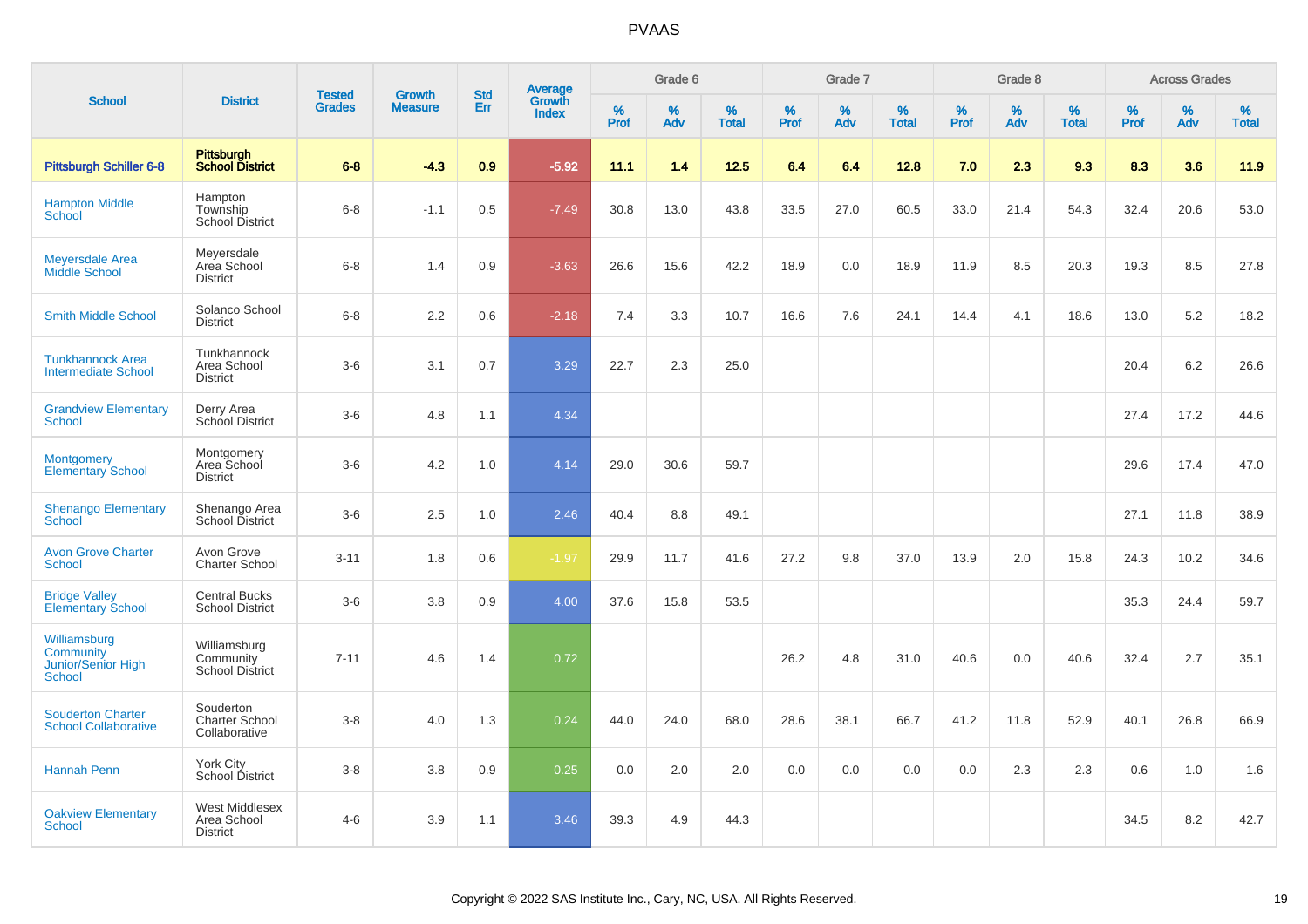|                                                        |                                                        |                                | <b>Growth</b>  |                   |                                          |                  | Grade 6     |                   |              | Grade 7     |                      |              | Grade 8  |                   |              | <b>Across Grades</b> |                   |
|--------------------------------------------------------|--------------------------------------------------------|--------------------------------|----------------|-------------------|------------------------------------------|------------------|-------------|-------------------|--------------|-------------|----------------------|--------------|----------|-------------------|--------------|----------------------|-------------------|
| <b>School</b>                                          | <b>District</b>                                        | <b>Tested</b><br><b>Grades</b> | <b>Measure</b> | <b>Std</b><br>Err | <b>Average</b><br>Growth<br><b>Index</b> | %<br><b>Prof</b> | $\%$<br>Adv | %<br><b>Total</b> | $\%$<br>Prof | $\%$<br>Adv | $\%$<br><b>Total</b> | $\%$<br>Prof | %<br>Adv | %<br><b>Total</b> | $\%$<br>Prof | $\%$<br>Adv          | %<br><b>Total</b> |
| <b>Pittsburgh Schiller 6-8</b>                         | <b>Pittsburgh</b><br><b>School District</b>            | $6 - 8$                        | $-4.3$         | 0.9               | $-5.92$                                  | 11.1             | 1.4         | 12.5              | 6.4          | 6.4         | 12.8                 | 7.0          | 2.3      | 9.3               | 8.3          | 3.6                  | 11.9              |
| <b>Bald Eagle Area</b><br>Junior/Senior High<br>School | <b>Bald Eagle</b><br>Area School<br><b>District</b>    | $6 - 11$                       | 2.7            | 0.6               | 0.59                                     | 25.7             | 8.9         | 34.6              | 17.0         | 6.8         | 23.7                 | 15.0         | 10.6     | 25.7              | 19.0         | 8.7                  | 27.7              |
| <b>Hopewell Junior High</b><br>School                  | <b>Hopewell Area</b><br>School District                | $5-8$                          | $-1.7$         | 0.5               | $-8.98$                                  | 28.8             | 11.9        | 40.7              | 19.2         | 4.6         | 23.8                 | 12.8         | 2.6      | 15.4              | 23.2         | 6.8                  | 30.1              |
| <b>Forrest Edwin School</b>                            | Philadelphia<br>City School<br><b>District</b>         | $3-6$                          | 7.7            | 1.8               | 4.03                                     | 0.0              | 0.0         | 0.0               |              |             |                      |              |          |                   | 1.0          | 0.0                  | 1.0               |
| <b>Harrold Middle School</b>                           | <b>Hempfield Area</b><br>School District               | $6 - 8$                        | 2.4            | 0.6               | 1.22                                     | 24.0             | 5.8         | 29.8              | 29.2         | 15.0        | 44.2                 | 22.2         | 8.6      | 30.8              | 25.1         | 9.8                  | 34.9              |
| <b>Richland High School</b>                            | Richland<br><b>School District</b>                     | $7 - 11$                       | 3.0            | 0.8               | 1.42                                     |                  |             |                   | 39.8         | 10.9        | 50.8                 | 25.5         | 13.2     | 38.7              | 33.3         | 12.0                 | 45.3              |
| Claysburg-Kimmel<br><b>High School</b>                 | Claysburg-<br>Kimmel School<br><b>District</b>         | $7 - 11$                       | 4.6            | 1.1               | 2.62                                     |                  |             |                   | 21.8         | 1.8         | 23.6                 | 10.5         | 1.8      | 12.3              | 16.1         | 1.8                  | 17.9              |
| <b>Northeast Bradford</b><br><b>Elementary School</b>  | Northeast<br><b>Bradford School</b><br><b>District</b> | $3-6$                          | 5.3            | 1.3               | 0.65                                     | 34.8             | 2.2         | 37.0              |              |             |                      |              |          |                   | 36.6         | 7.4                  | 44.0              |
| <b>Boyertown Area</b><br><b>Middle School-East</b>     | Boyertown Area<br>School District                      | $6 - 8$                        | $-2.3$         | 0.5               | $-8.55$                                  | 27.0             | 5.2         | 32.2              | 27.1         | 20.1        | 47.2                 | 26.2         | 7.9      | 34.1              | 26.8         | 11.8                 | 38.7              |
| Ephrata Intermediate<br>School                         | Ephrata Area<br>School District                        | $5-6$                          | 2.1            | 0.5               | 0.49                                     | 25.8             | 8.3         | 34.1              |              |             |                      |              |          |                   | 30.5         | 10.8                 | 41.3              |
| <b>Universal Bluford</b><br><b>Charter School</b>      | Universal<br><b>Bluford Charter</b><br>School          | $3-6$                          | 4.8            | 1.4               | 3.52                                     | 2.7              | 0.0         | 2.7               |              |             |                      |              |          |                   | 4.3          | 0.0                  | 4.3               |
| <b>Mastery Charter</b><br>School - Mann<br>Campus      | Mastery Charter<br>School-Mann<br>Campus               | $3-6$                          | 1.8            | 1.6               | 1.13                                     | 5.4              | 2.7         | 8.1               |              |             |                      |              |          |                   | 2.2          | 1.4                  | 3.6               |
| <b>Mastery Charter</b><br>School - Thomas<br>Campus    | <b>Mastery Charter</b><br>School -<br>Thomas<br>Campus | $3 - 10$                       | 1.5            | 0.9               | $-1.26$                                  | 7.1              | 2.4         | 9.5               | 7.0          | 0.0         | 7.0                  | 2.2          | 0.0      | 2.2               | 8.6          | 0.8                  | 9.4               |
| <b>Broughal Middle</b><br>School                       | Bethlehem Area<br><b>School District</b>               | $6 - 8$                        | 3.6            | 0.9               | 2.03                                     | 8.1              | 1.4         | 9.5               | 4.8          | 0.0         | 4.8                  | 3.4          | 3.4      | 6.8               | 5.6          | 1.5                  | 7.1               |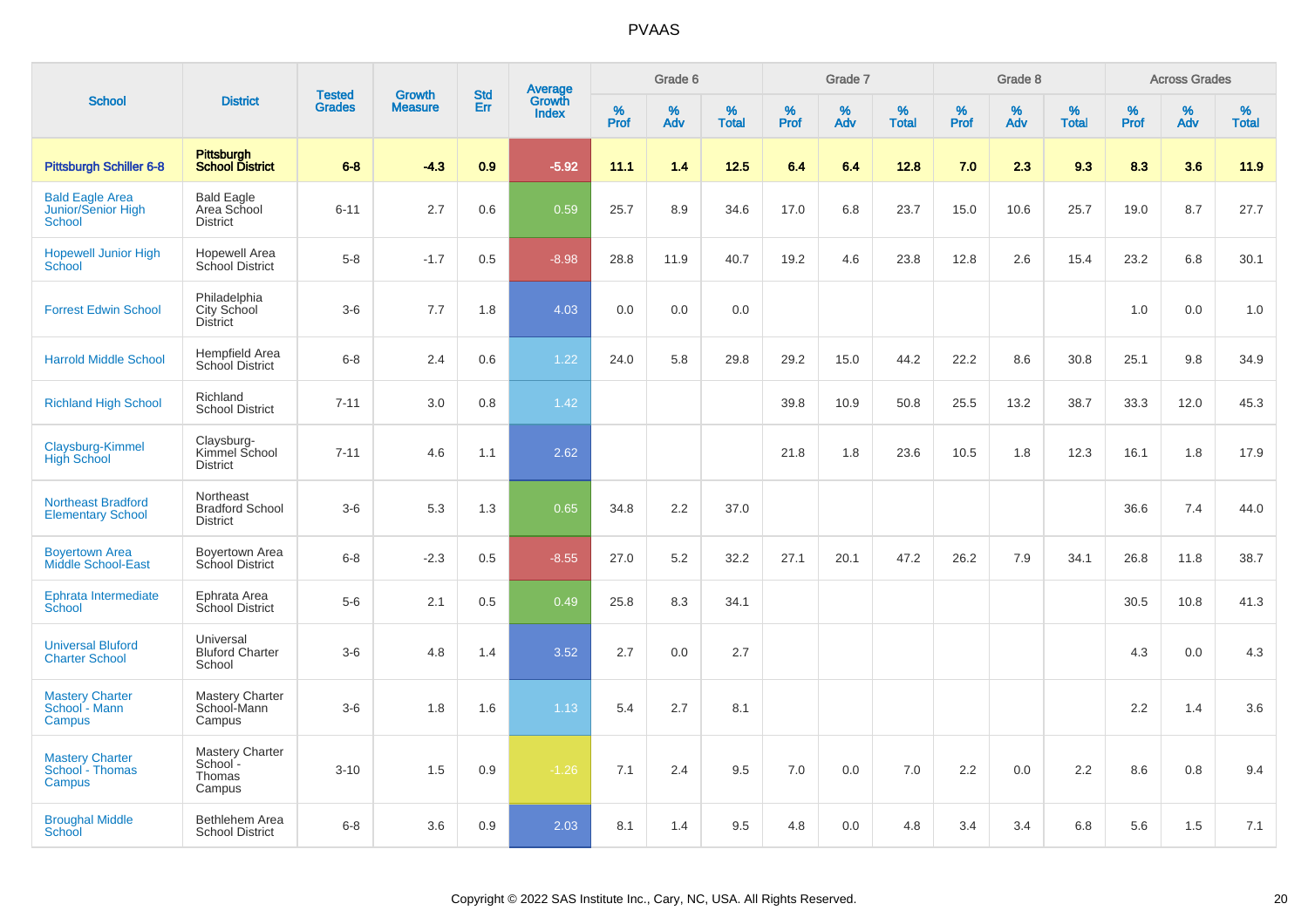|                                                                                            |                                                                                    |                                |                          |                   |                                          |                  | Grade 6  |            |           | Grade 7  |                   |           | Grade 8     |                   |           | <b>Across Grades</b> |                   |
|--------------------------------------------------------------------------------------------|------------------------------------------------------------------------------------|--------------------------------|--------------------------|-------------------|------------------------------------------|------------------|----------|------------|-----------|----------|-------------------|-----------|-------------|-------------------|-----------|----------------------|-------------------|
| <b>School</b>                                                                              | <b>District</b>                                                                    | <b>Tested</b><br><b>Grades</b> | Growth<br><b>Measure</b> | <b>Std</b><br>Err | <b>Average</b><br>Growth<br><b>Index</b> | %<br><b>Prof</b> | %<br>Adv | %<br>Total | %<br>Prof | %<br>Adv | %<br><b>Total</b> | %<br>Prof | $\%$<br>Adv | %<br><b>Total</b> | %<br>Prof | %<br>Adv             | %<br><b>Total</b> |
| <b>Pittsburgh Schiller 6-8</b>                                                             | Pittsburgh<br><b>School District</b>                                               | $6 - 8$                        | $-4.3$                   | 0.9               | $-5.92$                                  | 11.1             | 1.4      | 12.5       | 6.4       | 6.4      | 12.8              | 7.0       | 2.3         | 9.3               | 8.3       | 3.6                  | 11.9              |
| Lackawanna Trail<br><b>Elementary Center</b>                                               | Lackawanna<br><b>Trail School</b><br><b>District</b>                               | $3-6$                          | 2.4                      | 1.1               | 2.27                                     | 34.3             | 10.4     | 44.8       |           |          |                   |           |             |                   | 31.4      | 13.1                 | 44.4              |
| <b>United Elementary</b><br><b>School</b>                                                  | <b>United School</b><br><b>District</b>                                            | $3-6$                          | 4.1                      | 1.0               | 3.90                                     | 31.8             | 12.7     | 44.4       |           |          |                   |           |             |                   | 29.8      | 9.3                  | 39.1              |
| <b>Beaty-Warren Middle</b><br>School                                                       | Warren County<br>School District                                                   | $5-8$                          | 1.9                      | 0.5               | $-1.28$                                  | 15.0             | 3.0      | 18.0       | 12.4      | 0.0      | 12.4              | 11.5      | 1.4         | 12.8              | 13.9      | 3.0                  | 16.8              |
| The Philadelphia<br><b>Charter School for Arts</b><br>and Sciences at HR<br><b>Edmunds</b> | The<br>Philadelphia<br>Charter School<br>for Arts and<br>Sciences at HR<br>Edmunds | $3 - 8$                        | 1.7                      | 0.6               | $-3.09$                                  | 0.0              | 0.0      | $0.0\,$    | 2.1       | 0.0      | 2.1               | 2.2       | 0.0         | 2.2               | 2.1       | 0.2                  | 2.3               |
| <b>Stroudsburg Middle</b><br><b>School</b>                                                 | Stroudsburg<br>Area School<br><b>District</b>                                      | $5 - 7$                        | 0.3                      | 0.5               | $-1.60$                                  | 18.8             | 4.9      | 23.8       | 21.7      | 2.7      | 24.4              |           |             |                   | 19.4      | 5.6                  | 25.0              |
| <b>Glendale Elementary</b><br><b>School</b>                                                | Glendale<br><b>School District</b>                                                 | $3-6$                          | 4.9                      | 1.2               | 2.35                                     | 26.4             | 5.7      | 32.1       |           |          |                   |           |             |                   | 33.7      | 6.8                  | 40.5              |
| <b>Neason Hill</b><br><b>Elementary School</b>                                             | Crawford<br>Central School<br><b>District</b>                                      | $3-6$                          | 5.7                      | 1.4               | 3.85                                     | 15.0             | 5.0      | 20.0       |           |          |                   |           |             |                   | 18.0      | 3.6                  | 21.6              |
| <b>Northeastern Middle</b><br>School                                                       | Northeastern<br><b>York School</b><br><b>District</b>                              | $7-9$                          | 1.4                      | 0.5               | $-0.42$                                  |                  |          |            | 21.6      | 6.0      | 27.6              | 29.3      | 15.0        | 44.3              | 25.5      | 10.7                 | 36.2              |
| <b>Childs George W</b><br>School                                                           | Philadelphia<br>City School<br><b>District</b>                                     | $3 - 8$                        | 3.1                      | 1.8               | $-1.29$                                  |                  |          |            | 0.0       | 10.0     | 10.0              | 5.6       | 0.0         | 5.6               | 8.8       | 2.6                  | 11.5              |
| <b>Mount Carmel Area</b><br><b>Elementary School</b>                                       | <b>Mount Carmel</b><br>Area School<br><b>District</b>                              | $3-6$                          | 0.4                      | 0.8               | 0.55                                     | 11.8             | 7.3      | 19.1       |           |          |                   |           |             |                   | 12.6      | 5.2                  | 17.8              |
| <b>Brentwood Middle</b><br><b>School</b>                                                   | Brentwood<br>Borough School<br><b>District</b>                                     | $6 - 8$                        | 0.1                      | 0.8               | $-3.93$                                  | 8.5              | 2.4      | 11.0       | 9.2       | 0.0      | 9.2               | 19.7      | 1.4         | 21.1              | 12.4      | 1.4                  | 13.8              |
| Philadelphia<br><b>Performing Arts</b><br><b>Charter School</b>                            | Philadelphia<br>Performing Arts<br>Charter School                                  | $3-9$                          | $-0.4$                   | 0.7               | $-2.63$                                  | 19.6             | 3.6      | 23.2       | 23.0      | 14.9     | 37.9              | 18.0      | 8.0         | 26.0              | 25.2      | 9.7                  | 34.9              |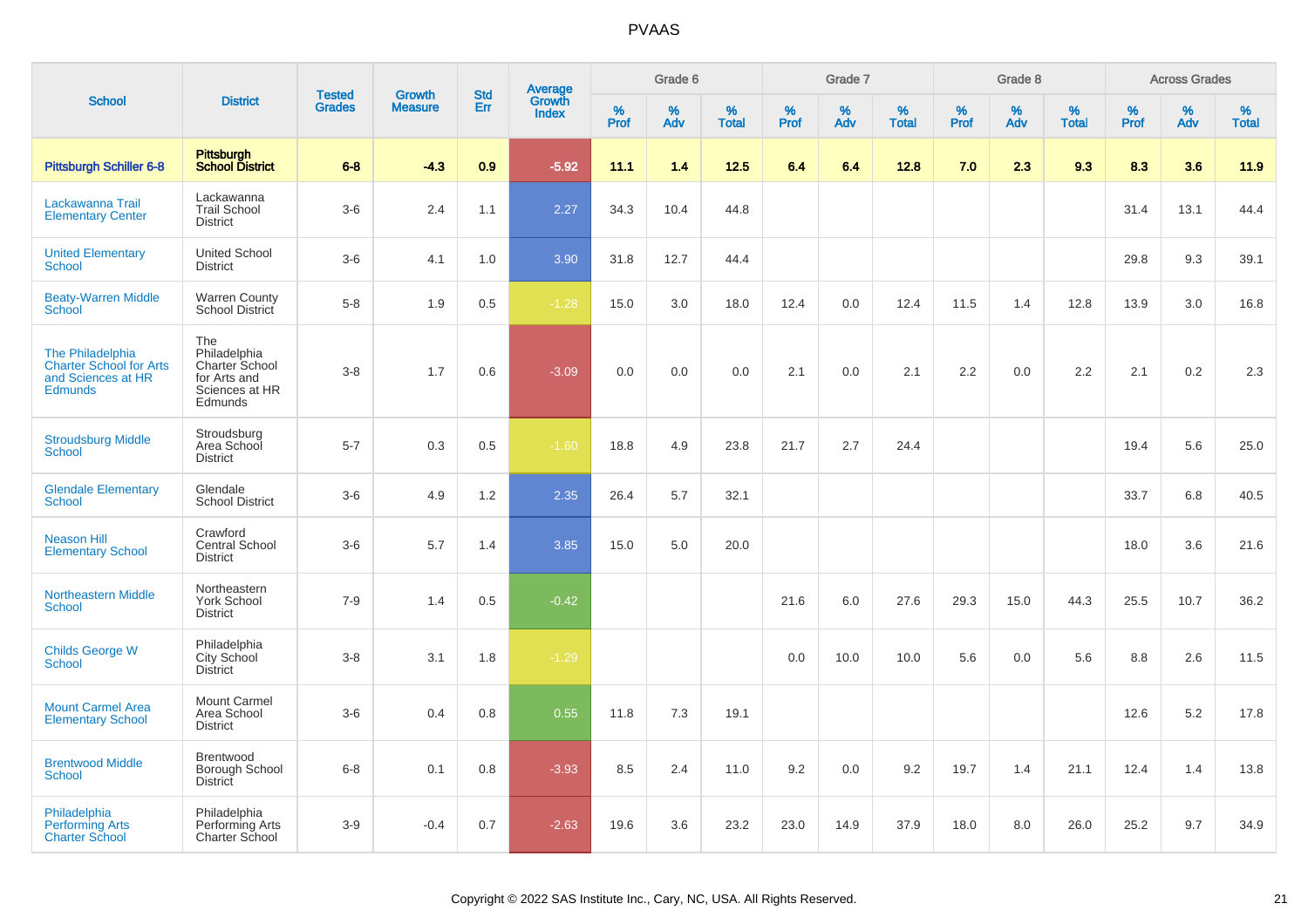|                                                                           |                                                         |                                | <b>Growth</b>  | <b>Std</b> | <b>Average</b><br>Growth |                  | Grade 6  |                   |           | Grade 7  |                   |           | Grade 8  |                   |           | <b>Across Grades</b> |                   |
|---------------------------------------------------------------------------|---------------------------------------------------------|--------------------------------|----------------|------------|--------------------------|------------------|----------|-------------------|-----------|----------|-------------------|-----------|----------|-------------------|-----------|----------------------|-------------------|
| <b>School</b>                                                             | <b>District</b>                                         | <b>Tested</b><br><b>Grades</b> | <b>Measure</b> | Err        | <b>Index</b>             | %<br><b>Prof</b> | %<br>Adv | %<br><b>Total</b> | %<br>Prof | %<br>Adv | %<br><b>Total</b> | %<br>Prof | %<br>Adv | %<br><b>Total</b> | %<br>Prof | $\%$<br>Adv          | %<br><b>Total</b> |
| <b>Pittsburgh Schiller 6-8</b>                                            | Pittsburgh<br>School District                           | $6 - 8$                        | $-4.3$         | 0.9        | $-5.92$                  | 11.1             | 1.4      | $12.5$            | 6.4       | 6.4      | 12.8              | 7.0       | 2.3      | 9.3               | 8.3       | 3.6                  | 11.9              |
| North Penn-Mansfield<br><b>Junior/Senior High</b><br>School               | Southern Tioga<br>School District                       | $7 - 10$                       | 2.1            | 0.9        | $-0.91$                  |                  |          |                   | 7.5       | 2.2      | 9.7               | 8.6       | 2.5      | 11.1              | 8.0       | 2.3                  | 10.3              |
| <b>Greenfield Albert M</b><br><b>School</b>                               | Philadelphia<br>City School<br><b>District</b>          | $3-8$                          | 4.7            | 1.2        | 0.83                     | 27.3             | 18.2     | 45.4              | 47.8      | 17.4     | 65.2              | 18.8      | 43.8     | 62.5              | 34.6      | 26.1                 | 60.6              |
| <b>Slippery Rock Area</b><br><b>Middle School</b>                         | Slippery Rock<br>Area School<br><b>District</b>         | $6 - 8$                        | 2.4            | 0.6        | 1.21                     | 28.6             | 26.3     | 54.9              | 26.4      | 13.2     | 39.7              | 26.2      | 10.3     | 36.5              | 27.1      | 16.8                 | 44.0              |
| <b>Provident Charter</b><br><b>School</b>                                 | Provident<br><b>Charter School</b>                      | $3 - 8$                        | 3.6            | 1.0        | 1.06                     | 10.5             | 0.0      | 10.5              | 9.1       | 0.0      | 9.1               | 0.0       | 3.3      | 3.3               | 9.2       | 2.5                  | 11.7              |
| Hollidaysburg Area<br>Junior High School                                  | Hollidaysburg<br>Area School<br><b>District</b>         | $7 - 9$                        | $-0.1$         | 0.5        | $-3.92$                  |                  |          |                   | 27.4      | 14.8     | 42.2              | 23.2      | 8.2      | 31.4              | 25.3      | 11.6                 | 36.9              |
| <b>Mountain View</b><br>Junior/Senior High<br><b>School</b>               | Mountain View<br><b>School District</b>                 | $7 - 11$                       | 4.4            | 1.1        | 1.75                     |                  |          |                   | 25.9      | 7.4      | 33.3              | 27.1      | 8.5      | 35.6              | 26.6      | 8.0                  | 34.5              |
| <b>Clarion-Limestone</b><br><b>Elementary School</b>                      | Clarion-<br>Limestone Area<br><b>School District</b>    | $3-6$                          | 4.5            | 1.1        | 1.44                     | 36.5             | 5.8      | 42.3              |           |          |                   |           |          |                   | 33.5      | 15.8                 | 49.3              |
| <b>Exeter Township</b><br>Junior High School                              | Exeter<br>Township<br><b>School District</b>            | $7 - 8$                        | 0.7            | 0.6        | $-1.83$                  |                  |          |                   | 24.1      | 6.9      | 31.0              | 20.2      | 8.6      | 28.8              | 22.3      | 7.7                  | 30.0              |
| <b>Hillcrest Intermediate</b><br>School                                   | Norwin School<br><b>District</b>                        | $5-6$                          | 0.7            | 0.4        | 1.55                     | 37.3             | 20.8     | 58.1              |           |          |                   |           |          |                   | 34.6      | 22.9                 | 57.5              |
| <b>Robert Benjamin Wiley</b><br><b>Community Charter</b><br><b>School</b> | Robert<br>Benjamin Wiley<br>Community<br>Charter School | $3-8$                          | 2.8            | 0.8        | 0.88                     | 0.0              | 0.0      | 0.0               | 7.3       | 0.0      | 7.3               | 4.4       | 0.0      | 4.4               | 5.7       | 1.7                  | 7.4               |
| <b>Daniel Boone Area</b><br><b>Middle School</b>                          | Daniel Boone<br>Area School<br><b>District</b>          | $6 - 8$                        | $-1.2$         | 0.5        | $-6.73$                  | 28.7             | 6.6      | 35.4              | 18.6      | 7.8      | 26.4              | 13.8      | 2.4      | 16.2              | 20.5      | 5.7                  | 26.2              |
| <b>James Buchanan</b><br><b>Middle School</b>                             | Tuscarora<br><b>School District</b>                     | $6 - 8$                        | $-3.1$         | 0.5        | $-11.00$                 | 11.3             | 2.7      | 14.0              | 13.4      | 4.5      | 17.9              | 11.0      | 2.1      | 13.1              | 11.9      | 3.1                  | 15.0              |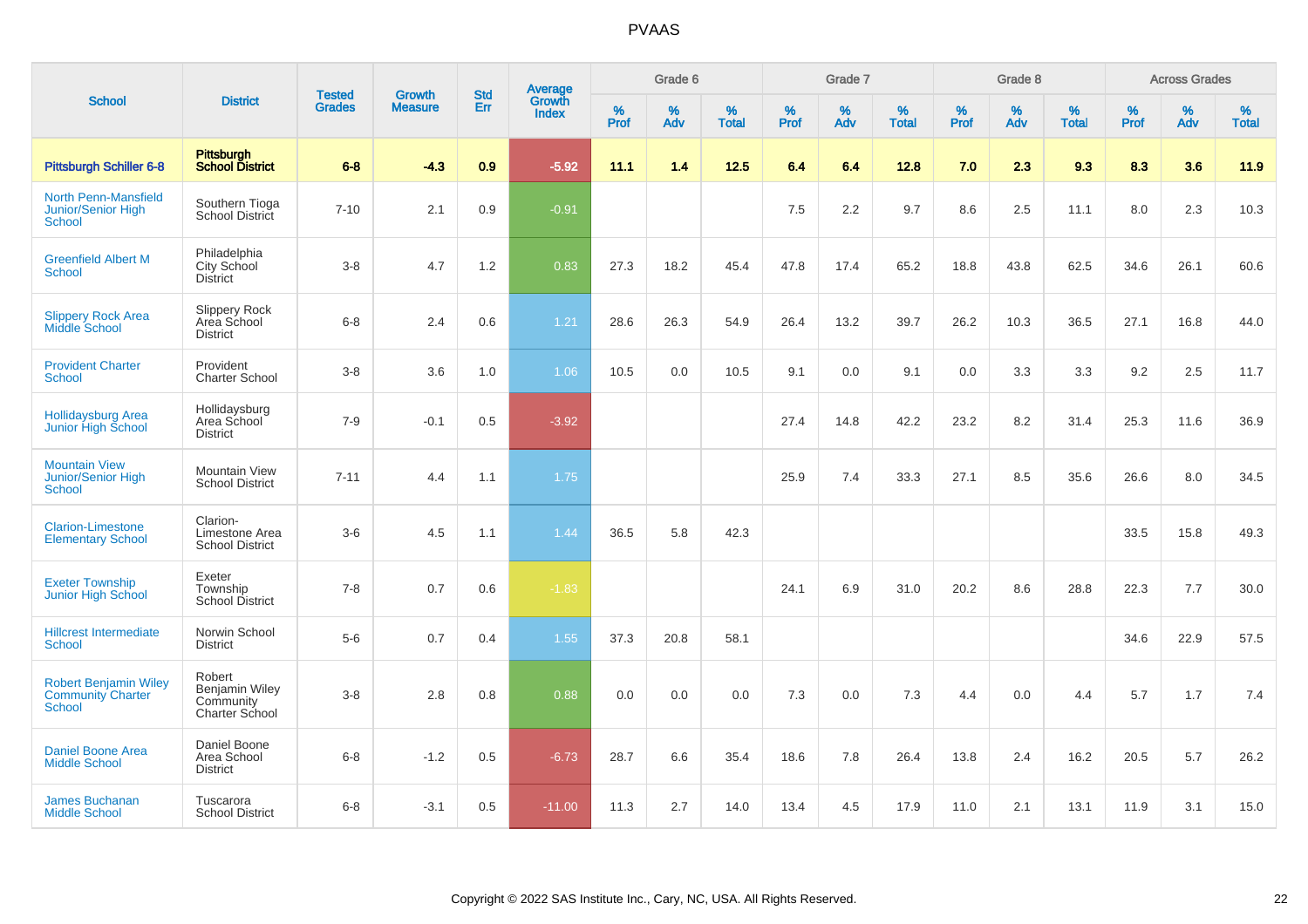|                                                                       |                                               |                                | <b>Growth</b>  | <b>Std</b> |                                          |                  | Grade 6  |                   |           | Grade 7     |                   |           | Grade 8  |                   |              | <b>Across Grades</b> |                   |
|-----------------------------------------------------------------------|-----------------------------------------------|--------------------------------|----------------|------------|------------------------------------------|------------------|----------|-------------------|-----------|-------------|-------------------|-----------|----------|-------------------|--------------|----------------------|-------------------|
| <b>School</b>                                                         | <b>District</b>                               | <b>Tested</b><br><b>Grades</b> | <b>Measure</b> | Err        | <b>Average</b><br>Growth<br><b>Index</b> | %<br><b>Prof</b> | %<br>Adv | %<br><b>Total</b> | %<br>Prof | $\%$<br>Adv | %<br><b>Total</b> | %<br>Prof | %<br>Adv | %<br><b>Total</b> | $\%$<br>Prof | $\%$<br>Adv          | %<br><b>Total</b> |
| Pittsburgh Schiller 6-8                                               | <b>Pittsburgh</b><br><b>School District</b>   | $6 - 8$                        | $-4.3$         | 0.9        | $-5.92$                                  | 11.1             | 1.4      | 12.5              | 6.4       | 6.4         | 12.8              | 7.0       | 2.3      | 9.3               | 8.3          | 3.6                  | 11.9              |
| <b>Annville-Cleona Middle</b><br>School                               | Annville-Cleona<br><b>School District</b>     | $6 - 8$                        | 2.3            | 0.8        | 0.14                                     |                  |          |                   | 29.4      | 11.9        | 41.3              | 27.8      | 9.3      | 37.0              | 28.6         | 10.6                 | 39.2              |
| <b>Penn Middle School</b>                                             | Penn-Trafford<br><b>School District</b>       | $6-8$                          | $-3.6$         | 0.5        | $-10.09$                                 | 35.6             | 23.1     | 58.8              | 32.2      | 21.1        | 53.3              | 14.0      | 4.6      | 18.6              | 27.2         | 16.2                 | 43.4              |
| <b>Fritz Elementary</b><br><b>School</b>                              | Conestoga<br>Valley School<br><b>District</b> | $3-6$                          | 3.5            | 0.9        | 0.01                                     | 11.5             | 3.4      | 14.9              |           |             |                   |           |          |                   | 19.9         | 10.1                 | 30.1              |
| <b>Aspira Bilingual Cyber</b><br><b>Charter School</b>                | Aspira Bilingual<br>Cyber Charter<br>School   | $3 - 11$                       | 4.2            | 1.5        | 0.16                                     | 0.0              | 0.0      | 0.0               | 0.0       | 0.0         | 0.0               | 0.0       | 0.0      | 0.0               | 1.6          | 0.0                  | 1.6               |
| <b>Penns Manor Area</b><br><b>Junior/Senior High</b><br><b>School</b> | Penns Manor<br>Area School<br><b>District</b> | $6 - 12$                       | 1.6            | 0.9        | $-3.79$                                  | 14.6             | 0.0      | 14.6              | 18.9      | 1.9         | 20.8              | 17.0      | 8.5      | 25.4              | 16.8         | 3.6                  | 20.4              |
| <b>Case Avenue</b><br><b>Elementary School</b>                        | Sharon City<br><b>School District</b>         | $3-6$                          | 3.8            | 1.0        | 3.38                                     | 16.4             | 4.9      | 21.3              |           |             |                   |           |          |                   | 17.4         | 5.4                  | 22.7              |
| <b>West York Area Middle</b><br><b>School</b>                         | West York Area<br><b>School District</b>      | $6 - 8$                        | 1.8            | 0.5        | 1.19                                     | 15.0             | 4.8      | 19.9              | 15.1      | 5.8         | 21.0              | 16.1      | 4.3      | 20.4              | 15.4         | 5.0                  | 20.4              |
| <b>Hambright Elementary</b><br><b>School</b>                          | Penn Manor<br><b>School District</b>          | $3-6$                          | 3.5            | 0.9        | 2.74                                     | 23.5             | 8.2      | 31.8              |           |             |                   |           |          |                   | 32.8         | 8.5                  | 41.3              |
| <b>Canton Area</b><br><b>Elementary School</b>                        | Canton Area<br><b>School District</b>         | $3-6$                          | 2.3            | 1.1        | 2.07                                     | 32.3             | 3.2      | 35.5              |           |             |                   |           |          |                   | 31.6         | 8.9                  | 40.5              |
| <b>Warwick Middle</b><br><b>School</b>                                | <b>Warwick School</b><br><b>District</b>      | $7 - 8$                        | 1.8            | 0.5        | 2.37                                     |                  |          |                   | 22.6      | 7.3         | 29.8              | 13.3      | 3.6      | 16.8              | 17.6         | 5.3                  | 23.0              |
| <b>Ross Elementary</b><br><b>School</b>                               | Lake-Lehman<br><b>School District</b>         | $3-6$                          | 6.0            | 1.6        | 3.15                                     | 13.6             | 0.0      | 13.6              |           |             |                   |           |          |                   | 27.8         | 4.6                  | 32.4              |
| Lehman-Jackson<br><b>Elementary School</b>                            | Lake-Lehman<br><b>School District</b>         | $3-6$                          | 2.3            | 1.2        | 1.87                                     | 25.5             | 9.8      | 35.3              |           |             |                   |           |          |                   | 32.4         | 9.9                  | 42.3              |
| <b>Knapp Elementary</b><br>School                                     | North Penn<br><b>School District</b>          | $3-6$                          | 4.2            | 1.1        | $-0.46$                                  | 28.6             | 6.4      | 34.9              |           |             |                   |           |          |                   | 30.1         | 8.8                  | 38.9              |
| <b>Tacony Academy</b><br><b>Charter School</b>                        | Tacony<br>Academy<br>Charter School           | $3 - 11$                       | $-3.3$         | 0.8        | $-7.04$                                  | 2.9              | 0.0      | 2.9               | 6.8       | 0.0         | 6.8               | 5.7       | 2.9      | 8.6               | 5.0          | 1.0                  | 6.0               |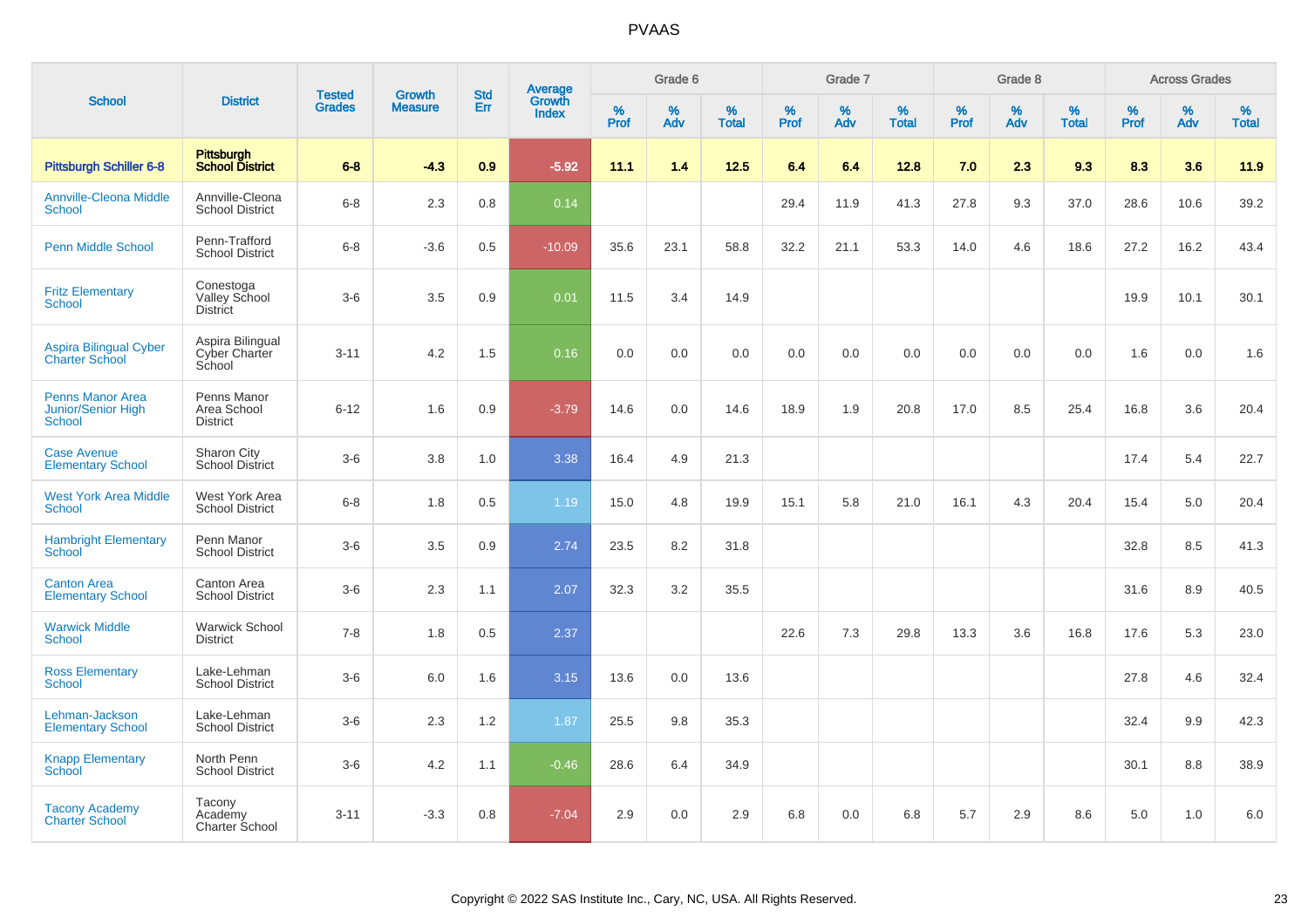|                                                             |                                                  |                                |                                 | <b>Std</b> |                                          |                     | Grade 6     |                   |              | Grade 7     |                      |              | Grade 8  |                   |                     | <b>Across Grades</b> |                   |
|-------------------------------------------------------------|--------------------------------------------------|--------------------------------|---------------------------------|------------|------------------------------------------|---------------------|-------------|-------------------|--------------|-------------|----------------------|--------------|----------|-------------------|---------------------|----------------------|-------------------|
| <b>School</b>                                               | <b>District</b>                                  | <b>Tested</b><br><b>Grades</b> | <b>Growth</b><br><b>Measure</b> | Err        | <b>Average</b><br>Growth<br><b>Index</b> | $\%$<br><b>Prof</b> | $\%$<br>Adv | %<br><b>Total</b> | $\%$<br>Prof | $\%$<br>Adv | $\%$<br><b>Total</b> | $\%$<br>Prof | %<br>Adv | %<br><b>Total</b> | $\%$<br><b>Prof</b> | $\%$<br>Adv          | %<br><b>Total</b> |
| <b>Pittsburgh Schiller 6-8</b>                              | Pittsburgh<br>School District                    | $6 - 8$                        | $-4.3$                          | 0.9        | $-5.92$                                  | 11.1                | 1.4         | 12.5              | 6.4          | 6.4         | 12.8                 | 7.0          | 2.3      | 9.3               | 8.3                 | 3.6                  | 11.9              |
| <b>KIPP Philadelphia</b><br><b>Charter School</b>           | <b>KIPP</b><br>Philadelphia<br>Charter School    | $3-8$                          | 0.0                             | 0.9        | $-1.89$                                  | 0.0                 | 0.0         | 0.0               | 2.6          | 0.0         | 2.6                  | 6.8          | 0.0      | 6.8               | 3.6                 | 0.0                  | 3.6               |
| <b>Vision Academy</b><br><b>Charter School</b>              | Vision Academy<br>Charter School                 | $3-8$                          | 1.7                             | 1.1        | $-2.66$                                  | 0.0                 | 0.0         | 0.0               | 2.9          | 2.9         | 5.9                  | 9.5          | 4.8      | 14.3              | 6.4                 | 1.6                  | 8.0               |
| <b>Jeannette High School</b>                                | Jeannette City<br>School District                | $7 - 11$                       | 4.2                             | 1.1        | 1.63                                     |                     |             |                   | 13.3         | 5.0         | 18.3                 | 15.4         | 3.8      | 19.2              | 14.3                | 4.5                  | 18.8              |
| <b>Mountville Elementary</b><br><b>School</b>               | Hempfield<br>School District                     | $3-6$                          | 4.1                             | 1.1        | 2.43                                     | 16.3                | 10.2        | 26.5              |              |             |                      |              |          |                   | 24.7                | 10.5                 | 35.2              |
| <b>Cougar Academy</b>                                       | Harrisburg City<br>School District               | $3 - 10$                       | 3.8                             | 1.2        | 0.81                                     | 0.0                 | 0.0         | 0.0               | 4.0          | 0.0         | 4.0                  | 0.0          | 0.0      | 0.0               | 2.2                 | 0.0                  | 2.2               |
| <b>Environmental Charter</b><br><b>School At Frick Park</b> | Environmental<br>Charter School<br>At Frick Park | $3-9$                          | $-0.2$                          | 0.7        | $-0.50$                                  | 17.0                | 4.3         | 21.3              | 16.3         | 10.9        | 27.2                 | 10.0         | 4.3      | 14.3              | 22.6                | 13.4                 | 36.0              |
| <b>Fairview Middle</b><br><b>School</b>                     | <b>Fairview School</b><br><b>District</b>        | $5-8$                          | $-0.6$                          | 0.5        | $-1.94$                                  | 24.8                | 11.3        | 36.1              | 29.4         | 11.6        | 41.1                 | 30.8         | 12.0     | 42.9              | 29.2                | 11.9                 | 41.1              |
| Donegal Intermediate<br>School                              | Donegal School<br><b>District</b>                | $3-6$                          | 2.1                             | 0.6        | 3.36                                     | 22.5                | 3.2         | 25.7              |              |             |                      |              |          |                   | 22.0                | 9.9                  | 32.0              |
| <b>Lathrop Street</b><br><b>Elementary School</b>           | Montrose Area<br><b>School District</b>          | $3-6$                          | 4.6                             | 1.3        | 3.21                                     | 24.5                | 6.1         | 30.6              |              |             |                      |              |          |                   | 21.5                | 9.1                  | 30.6              |
| <b>Dallastown Area</b><br>Intermediate School               | Dallastown<br>Area School<br><b>District</b>     | $4 - 6$                        | 0.8                             | 0.4        | 1.72                                     | 31.2                | 11.7        | 42.9              |              |             |                      |              |          |                   | 29.8                | 14.7                 | 44.4              |
| <b>Nebinger George W</b><br>School                          | Philadelphia<br>City School<br><b>District</b>   | $3-8$                          | 0.6                             | 2.2        | $-3.15$                                  |                     |             |                   | 12.5         | 18.8        | 31.2                 | 7.1          | 0.0      | 7.1               | 18.4                | 10.2                 | 28.6              |
| <b>Colwyn Elementary</b><br><b>School</b>                   | William Penn<br><b>School District</b>           | $3-6$                          | 4.9                             | 2.0        | 2.46                                     | 5.9                 | 0.0         | 5.9               |              |             |                      |              |          |                   | 10.4                | 1.5                  | 11.9              |
| <b>Middle Years</b><br><b>Alternative</b>                   | Philadelphia<br>City School<br><b>District</b>   | $5-8$                          | 4.9                             | 2.3        | $-0.32$                                  | 0.0                 | 0.0         | 0.0               | 6.7          | 0.0         | 6.7                  |              |          |                   | 2.4                 | 0.0                  | 2.4               |
| <b>Agora Cyber Charter</b><br>School                        | Agora Cyber<br>Charter School                    | $3 - 11$                       | $-0.3$                          | 0.6        | $-3.11$                                  | 7.8                 | 0.7         | 8.5               | 6.2          | 2.1         | 8.3                  | 3.3          | 1.3      | 4.6               | 9.7                 | 2.4                  | 12.1              |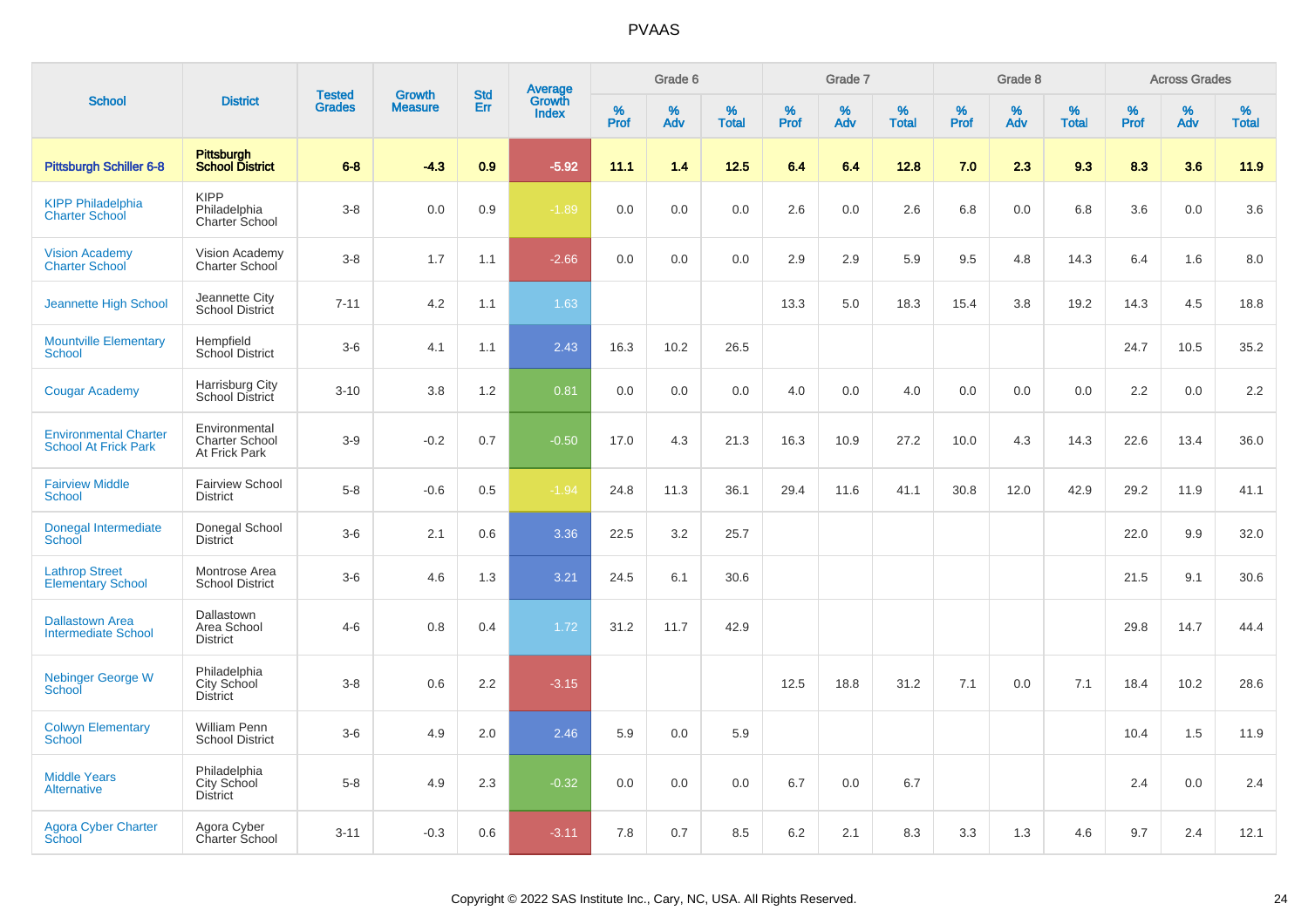|                                                |                                                 |                                |                                 | <b>Std</b> |                                          |           | Grade 6  |                   |           | Grade 7  |                   |           | Grade 8  |                   |              | <b>Across Grades</b> |                   |
|------------------------------------------------|-------------------------------------------------|--------------------------------|---------------------------------|------------|------------------------------------------|-----------|----------|-------------------|-----------|----------|-------------------|-----------|----------|-------------------|--------------|----------------------|-------------------|
| <b>School</b>                                  | <b>District</b>                                 | <b>Tested</b><br><b>Grades</b> | <b>Growth</b><br><b>Measure</b> | Err        | <b>Average</b><br>Growth<br><b>Index</b> | %<br>Prof | %<br>Adv | %<br><b>Total</b> | %<br>Prof | %<br>Adv | %<br><b>Total</b> | %<br>Prof | %<br>Adv | %<br><b>Total</b> | $\%$<br>Prof | $\%$<br>Adv          | %<br><b>Total</b> |
| Pittsburgh Schiller 6-8                        | <b>Pittsburgh</b><br><b>School District</b>     | $6 - 8$                        | $-4.3$                          | 0.9        | $-5.92$                                  | 11.1      | 1.4      | 12.5              | 6.4       | 6.4      | 12.8              | 7.0       | 2.3      | 9.3               | 8.3          | 3.6                  | 11.9              |
| <b>Wilson Woodrow</b><br><b>Middle School</b>  | Philadelphia<br>City School<br><b>District</b>  | $6 - 8$                        | 3.1                             | 1.3        | 0.23                                     | 4.4       | 4.4      | 8.7               | 5.6       | 2.8      | 8.3               | 0.0       | 2.8      | 2.8               | 3.2          | 3.2                  | 6.3               |
| <b>Ferguson School</b>                         | <b>York City</b><br>School District             | $3 - 8$                        | 2.9                             | 0.8        | 1.35                                     | 1.7       | 0.0      | 1.7               | 0.0       | 0.0      | 0.0               | 0.0       | 0.0      | 0.0               | 0.6          | 0.0                  | 0.6               |
| <b>Young Scholars</b><br><b>Charter School</b> | Young Scholars<br>Charter School                | $6 - 8$                        | 2.6                             | 0.8        | 0.61                                     | 1.8       | 0.0      | 1.8               | 4.6       | 0.0      | 4.6               | 0.0       | 0.0      | 0.0               | 2.0          | 0.0                  | 2.0               |
| <b>Mcconnellsburg Middle</b><br>School         | <b>Central Fulton</b><br><b>School District</b> | $6 - 8$                        | 0.9                             | 0.9        | $-3.25$                                  | 15.9      | 1.4      | 17.4              | 13.2      | 14.7     | 27.9              | 12.7      | 14.6     | 27.3              | 14.1         | 9.9                  | 24.0              |
| <b>West Perry Middle</b><br><b>School</b>      | <b>West Perry</b><br><b>School District</b>     | $6 - 8$                        | 1.5                             | 0.5        | $-0.40$                                  | 20.9      | 5.7      | 26.6              | 14.0      | 6.7      | 20.7              | 15.2      | 8.5      | 23.6              | 16.6         | 7.0                  | 23.6              |
| <b>Avonworth Elementary</b><br><b>School</b>   | Avonworth<br><b>School District</b>             | $3-6$                          | 2.1                             | 0.7        | 2.97                                     | 37.7      | 12.3     | 50.0              |           |          |                   |           |          |                   | 36.0         | 22.8                 | 58.8              |
| <b>Valley Elementary</b><br><b>School</b>      | Bensalem<br>Township<br>School District         | $3-6$                          | 2.3                             | 0.9        | 2.47                                     | 15.4      | 1.3      | 16.7              |           |          |                   |           |          |                   | 13.4         | 3.8                  | 17.2              |
| <b>Freire Charter School</b>                   | <b>Freire Charter</b><br>School                 | $5 - 11$                       | 1.2                             | 0.6        | 1.92                                     | 1.5       | 0.0      | 1.5               | 3.0       | 0.0      | 3.0               | 7.6       | 0.0      | 7.6               | 3.3          | 0.0                  | 3.3               |
| <b>Linden Elementary</b><br><b>School</b>      | <b>Central Bucks</b><br><b>School District</b>  | $3-6$                          | 3.2                             | 1.3        | 2.47                                     | 22.7      | 36.4     | 59.1              |           |          |                   |           |          |                   | 38.6         | 28.5                 | 67.0              |
| <b>Southmoreland Middle</b><br><b>School</b>   | Southmoreland<br><b>School District</b>         | $6 - 8$                        | $-2.2$                          | 0.7        | $-6.84$                                  | 15.6      | 3.7      | 19.3              | 11.1      | 2.8      | 13.9              | 10.5      | 1.0      | 11.4              | 12.4         | 2.5                  | 14.9              |
| <b>Halifax Area Middle</b><br><b>School</b>    | Halifax Area<br><b>School District</b>          | $6 - 8$                        | $-0.0$                          | 0.8        | $-1.74$                                  | 18.5      | 3.7      | 22.2              | 9.1       | 3.9      | 13.0              | 5.3       | 1.3      | 6.6               | 10.1         | 2.9                  | 13.0              |
| <b>Lionville Middle School</b>                 | Downingtown<br>Area School<br><b>District</b>   | $7 - 8$                        | $-0.7$                          | 0.6        | $-6.41$                                  |           |          |                   | 31.5      | 25.7     | 57.2              | 28.2      | 33.6     | 61.7              | 30.2         | 28.8                 | 59.0              |
| <b>Bloomsburg Area</b><br><b>Middle School</b> | Bloomsburg<br>Area School<br><b>District</b>    | $6 - 8$                        | 1.3                             | 0.7        | $-0.95$                                  | 16.7      | 3.3      | 20.0              | 14.8      | 4.0      | 18.8              | 16.8      | 9.9      | 26.7              | 16.1         | 5.8                  | 21.9              |
| <b>Kutz Elementary</b><br><b>School</b>        | <b>Central Bucks</b><br><b>School District</b>  | $3-6$                          | 2.6                             | 1.0        | 2.53                                     | 35.7      | 24.3     | 60.0              |           |          |                   |           |          |                   | 38.0         | 25.1                 | 63.1              |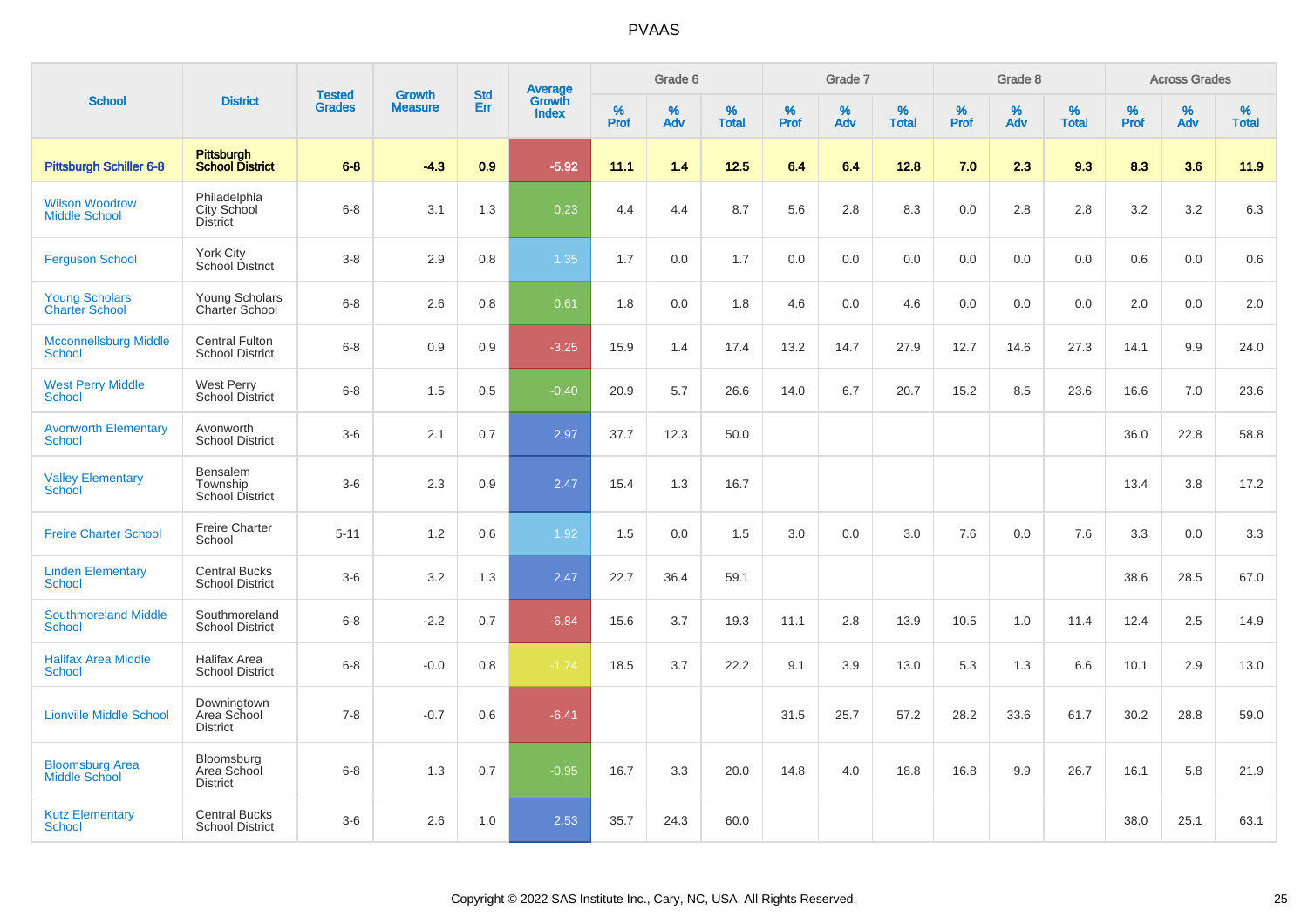| <b>School</b>                                                |                                                       | <b>Tested</b> | <b>Growth</b>  | <b>Std</b> |                                          |                     | Grade 6     |                   |              | Grade 7     |                      |              | Grade 8  |                   |              | <b>Across Grades</b> |                   |
|--------------------------------------------------------------|-------------------------------------------------------|---------------|----------------|------------|------------------------------------------|---------------------|-------------|-------------------|--------------|-------------|----------------------|--------------|----------|-------------------|--------------|----------------------|-------------------|
|                                                              | <b>District</b>                                       | <b>Grades</b> | <b>Measure</b> | <b>Err</b> | <b>Average</b><br>Growth<br><b>Index</b> | $\%$<br><b>Prof</b> | $\%$<br>Adv | %<br><b>Total</b> | $\%$<br>Prof | $\%$<br>Adv | $\%$<br><b>Total</b> | $\%$<br>Prof | %<br>Adv | %<br><b>Total</b> | $\%$<br>Prof | $\%$<br>Adv          | %<br><b>Total</b> |
| Pittsburgh Schiller 6-8                                      | <b>Pittsburgh</b><br><b>School District</b>           | $6 - 8$       | $-4.3$         | 0.9        | $-5.92$                                  | 11.1                | 1.4         | 12.5              | 6.4          | 6.4         | 12.8                 | 7.0          | 2.3      | 9.3               | 8.3          | 3.6                  | 11.9              |
| <b>Northeast Middle</b><br>School                            | <b>Reading School</b><br><b>District</b>              | $5-8$         | 0.6            | 0.9        | $-1.20$                                  | 3.1                 | 1.5         | 4.6               | 2.0          | 0.0         | 2.0                  | 8.1          | 0.0      | 8.1               | 4.5          | 0.4                  | 4.9               |
| <b>Avalon Elementary</b><br>School                           | Northgate<br>School District                          | $3-6$         | 2.1            | 1.7        | 1.24                                     | 17.2                | 3.4         | 20.7              |              |             |                      |              |          |                   | 15.1         | 8.5                  | 23.6              |
| <b>East Middle School</b>                                    | Erie City School<br><b>District</b>                   | $6 - 8$       | $-0.9$         | 0.6        | $-3.48$                                  | 0.6                 | 0.6         | 1.2               | 1.5          | 0.0         | 1.5                  | 0.0          | 0.0      | 0.0               | 0.6          | 0.2                  | 0.9               |
| <b>Martin Meylin Middle</b><br><b>School</b>                 | Lampeter-<br>Strasburg<br>School District             | $6 - 8$       | $-0.1$         | 0.5        | $-5.97$                                  | 32.0                | 4.9         | 37.0              | 36.2         | 7.1         | 43.4                 | 22.4         | 10.7     | 33.2              | 30.2         | 7.6                  | 37.8              |
| <b>Delaware Valley</b><br><b>Middle School</b>               | Delaware<br><b>Valley School</b><br><b>District</b>   | $6 - 8$       | $-0.1$         | 0.6        | $-5.78$                                  | 22.9                | 11.4        | 34.4              | 24.2         | 12.1        | 36.3                 | 23.3         | 4.6      | 27.9              | 23.4         | 9.4                  | 32.8              |
| <b>Mifflinburg Area Middle</b><br>School                     | Mifflinburg Area<br>School District                   | $6 - 9$       | 0.8            | 0.6        | $-2.01$                                  | 29.7                | 4.5         | 34.2              | 17.5         | 8.3         | 25.8                 | 25.2         | 7.8      | 33.0              | 24.0         | 6.9                  | 30.8              |
| <b>Mahanoy Area</b><br><b>Junior/Senior High</b><br>School   | Mahanoy Area<br>School District                       | $7 - 10$      | 1.6            | 1.1        | $-1.10$                                  |                     |             |                   | 7.8          | 0.0         | 7.8                  | 4.6          | 0.0      | 4.6               | 6.0          | 0.0                  | 6.0               |
| <b>Clemente Roberto</b><br><b>Middle School</b>              | Philadelphia<br>City School<br><b>District</b>        | $6 - 8$       | 2.5            | 2.4        | $-1.65$                                  | 7.1                 | 0.0         | 7.1               |              |             |                      | 0.0          | 0.0      | 0.0               | 2.9          | 0.0                  | 2.9               |
| <b>Westfield Area</b><br><b>Elementary School</b>            | Northern Tioga<br><b>School District</b>              | $3-6$         | 4.0            | 1.2        | 1.27                                     | 24.4                | 4.9         | 29.3              |              |             |                      |              |          |                   | 24.2         | 5.9                  | 30.1              |
| <b>Manchester Academic</b><br><b>Charter School</b>          | Manchester<br>Academic<br><b>Charter School</b>       | $3-8$         | 0.6            | 1.1        | 0.05                                     | 3.4                 | 0.0         | 3.4               | 3.6          | 0.0         | 3.6                  | 0.0          | 0.0      | 0.0               | 4.9          | 0.5                  | 5.4               |
| N Hopewell-<br>Winterstown<br><b>Elementary School</b>       | Red Lion Area<br><b>School District</b>               | $3-6$         | 5.1            | 1.5        | 3.31                                     | 37.5                | 12.5        | 50.0              |              |             |                      |              |          |                   | 31.6         | 14.5                 | 46.2              |
| <b>Richard Allen</b><br><b>Preparatory Charter</b><br>School | <b>Richard Allen</b><br>Preparatory<br>Charter School | $5 - 8$       | 0.8            | 0.7        | 1.20                                     | 1.0                 | 0.0         | 1.0               | 1.8          | 0.9         | 2.7                  | 0.9          | 0.0      | 0.9               | 1.1          | 0.3                  | 1.4               |
| <b>Schuylkill Valley</b><br>Middle School                    | Schuylkill Valley<br>School District                  | $5-8$         | $-1.0$         | 0.5        | $-3.47$                                  | 25.6                | 5.8         | 31.4              | 15.3         | 9.9         | 25.2                 | 8.2          | 2.7      | 10.9              | 18.7         | 6.9                  | 25.7              |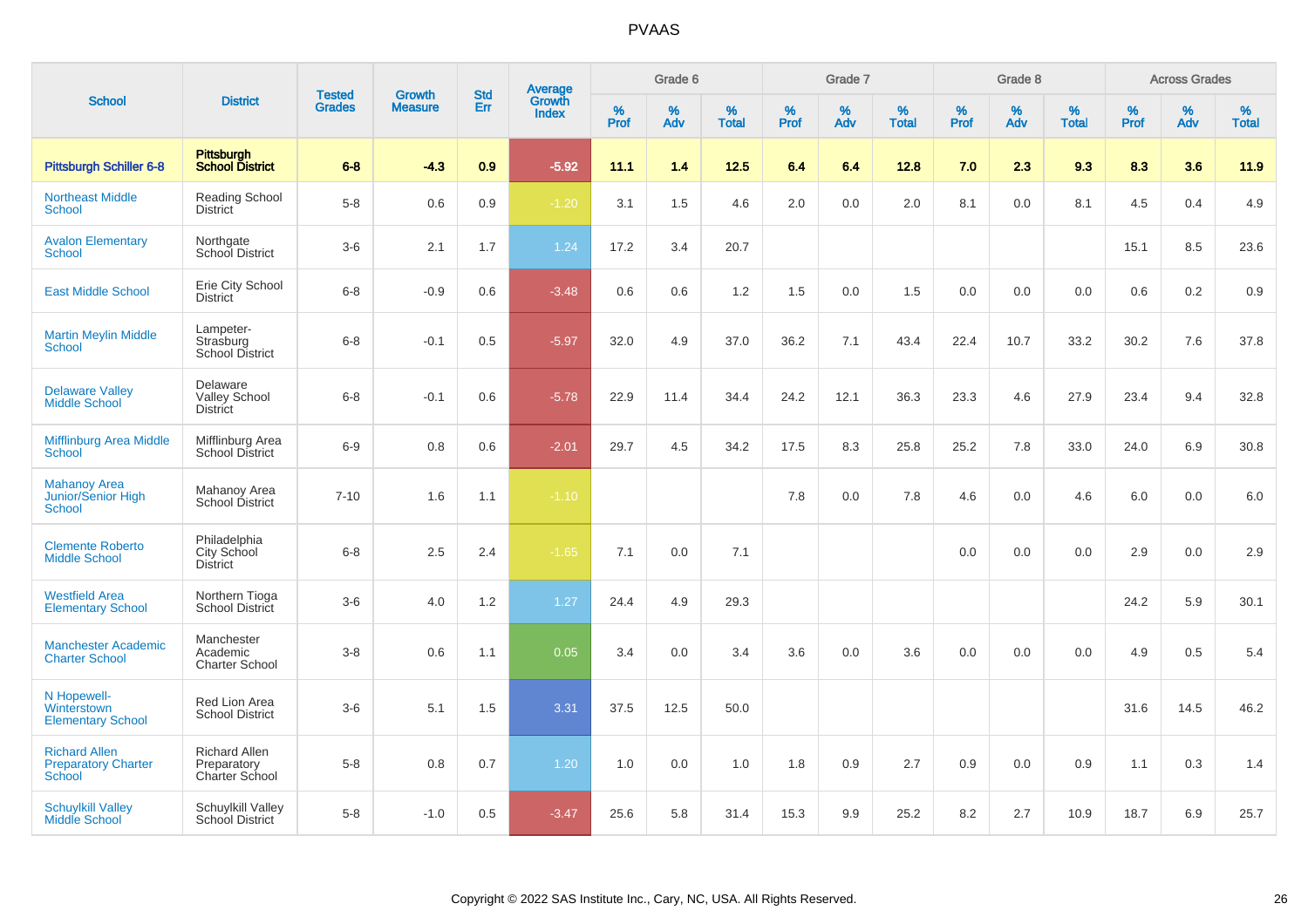|                                                                              |                                                             | <b>Tested</b> | <b>Growth</b>  | <b>Std</b> |                                          |                  | Grade 6  |                   |           | Grade 7  |                   |           | Grade 8  |                   |           | <b>Across Grades</b> |                   |
|------------------------------------------------------------------------------|-------------------------------------------------------------|---------------|----------------|------------|------------------------------------------|------------------|----------|-------------------|-----------|----------|-------------------|-----------|----------|-------------------|-----------|----------------------|-------------------|
| <b>School</b>                                                                | <b>District</b>                                             | <b>Grades</b> | <b>Measure</b> | Err        | <b>Average</b><br>Growth<br><b>Index</b> | %<br><b>Prof</b> | %<br>Adv | %<br><b>Total</b> | %<br>Prof | %<br>Adv | %<br><b>Total</b> | %<br>Prof | %<br>Adv | %<br><b>Total</b> | %<br>Prof | %<br>Adv             | %<br><b>Total</b> |
| <b>Pittsburgh Schiller 6-8</b>                                               | Pittsburgh<br><b>School District</b>                        | $6 - 8$       | $-4.3$         | 0.9        | $-5.92$                                  | 11.1             | 1.4      | 12.5              | 6.4       | 6.4      | 12.8              | 7.0       | 2.3      | 9.3               | 8.3       | 3.6                  | 11.9              |
| <b>Wilson Middle School</b>                                                  | Carlisle Area<br><b>School District</b>                     | $6 - 8$       | 0.6            | 0.6        | $-2.24$                                  | 16.8             | 0.0      | 16.8              | 18.4      | 7.6      | 26.0              | 11.8      | 6.2      | 18.1              | 15.7      | 4.7                  | 20.4              |
| <b>Central Dauphin</b><br>Middle School                                      | Central<br>Dauphin School<br><b>District</b>                | $6 - 8$       | $-2.1$         | 0.5        | $-8.59$                                  | 22.4             | 3.3      | 25.7              | 21.5      | 12.0     | 33.5              | 19.6      | 4.5      | 24.1              | 21.2      | 6.6                  | 27.8              |
| <b>Jeannette Mckee</b><br><b>Elementary School</b>                           | Jeannette City<br>School District                           | $3-6$         | 1.8            | 1.1        | 1.63                                     | 22.6             | 1.9      | 24.5              |           |          |                   |           |          |                   | 17.1      | 3.3                  | 20.4              |
| <b>North East Middle</b><br>School                                           | North East<br><b>School District</b>                        | $6 - 8$       | 1.9            | 0.6        | 0.16                                     | 23.1             | 9.7      | 32.8              | 26.8      | 9.4      | 36.2              | 31.4      | 13.1     | 44.5              | 27.1      | 10.8                 | 37.9              |
| <b>Universal Vare Charter</b><br><b>School</b>                               | Universal Vare<br><b>Charter School</b>                     | $6 - 8$       | 1.8            | 1.3        | $-0.56$                                  | 0.0              | 6.2      | 6.2               | 3.6       | 0.0      | 3.6               | 6.4       | 0.0      | 6.4               | 4.7       | 0.9                  | 5.7               |
| <b>Mastery Charter</b><br><b>School-Gratz Campus</b>                         | <b>Mastery Charter</b><br>School - Gratz<br>Campus          | $7 - 10$      | 1.0            | 1.4        | $-1.85$                                  |                  |          |                   | 6.2       | 0.0      | 6.2               | 2.4       | 0.0      | 2.4               | 4.1       | 0.0                  | 4.1               |
| Lake-Noxen<br><b>Elementary School</b>                                       | Lake-Lehman<br><b>School District</b>                       | $3-6$         | 2.0            | 1.5        | 1.33                                     | 18.8             | 6.2      | 25.0              |           |          |                   |           |          |                   | 29.6      | 6.7                  | 36.3              |
| <b>Northern Cambria</b><br><b>Middle School</b>                              | Northern<br>Cambria School<br><b>District</b>               | $5 - 11$      | $-0.4$         | 0.8        | $-1.66$                                  | 3.8              | 0.0      | 3.8               | 18.2      | 1.8      | 20.0              | 18.2      | 1.5      | 19.7              | 14.4      | 1.8                  | 16.2              |
| <b>South Williamsport</b><br><b>Area Junior/Senior</b><br><b>High School</b> | South<br>Williamsport<br>Area School<br><b>District</b>     | $7 - 10$      | 2.0            | 0.9        | 0.00                                     |                  |          |                   | 15.5      | 2.4      | 17.9              | 15.1      | 0.0      | 15.1              | 15.3      | 1.2                  | 16.5              |
| <b>Tredyffrin-Easttown</b><br><b>Middle School</b>                           | Tredyffrin-<br>Easttown<br><b>School District</b>           | $5 - 8$       | 1.9            | 0.6        | 1.06                                     | 33.3             | 27.6     | 60.9              | 31.9      | 31.1     | 63.0              | 30.7      | 44.0     | 74.7              | 34.1      | 32.8                 | 66.8              |
| <b>Charles F Patton</b><br><b>Middle School</b>                              | Unionville-<br><b>Chadds Ford</b><br><b>School District</b> | $6 - 8$       | $-0.6$         | 0.4        | $-3.98$                                  | 38.4             | 17.1     | 55.5              | 37.6      | 16.8     | 54.5              | 29.8      | 24.9     | 54.7              | 35.4      | 19.5                 | 54.9              |
| Lake-Lehman<br>Junior/Senior High<br>School                                  | Lake-Lehman<br><b>School District</b>                       | $7 - 11$      | 2.5            | 0.8        | 2.24                                     |                  |          |                   | 23.7      | 6.1      | 29.8              | 14.2      | 4.4      | 18.6              | 18.9      | 5.3                  | 24.2              |
| <b>People For People</b><br><b>Charter School</b>                            | People For<br>People Charter<br>School                      | $3 - 12$      | $-1.1$         | 1.0        | $-1.12$                                  | 0.0              | 0.0      | 0.0               | 2.4       | 0.0      | 2.4               | 0.0       | 0.0      | 0.0               | 1.3       | 0.0                  | 1.3               |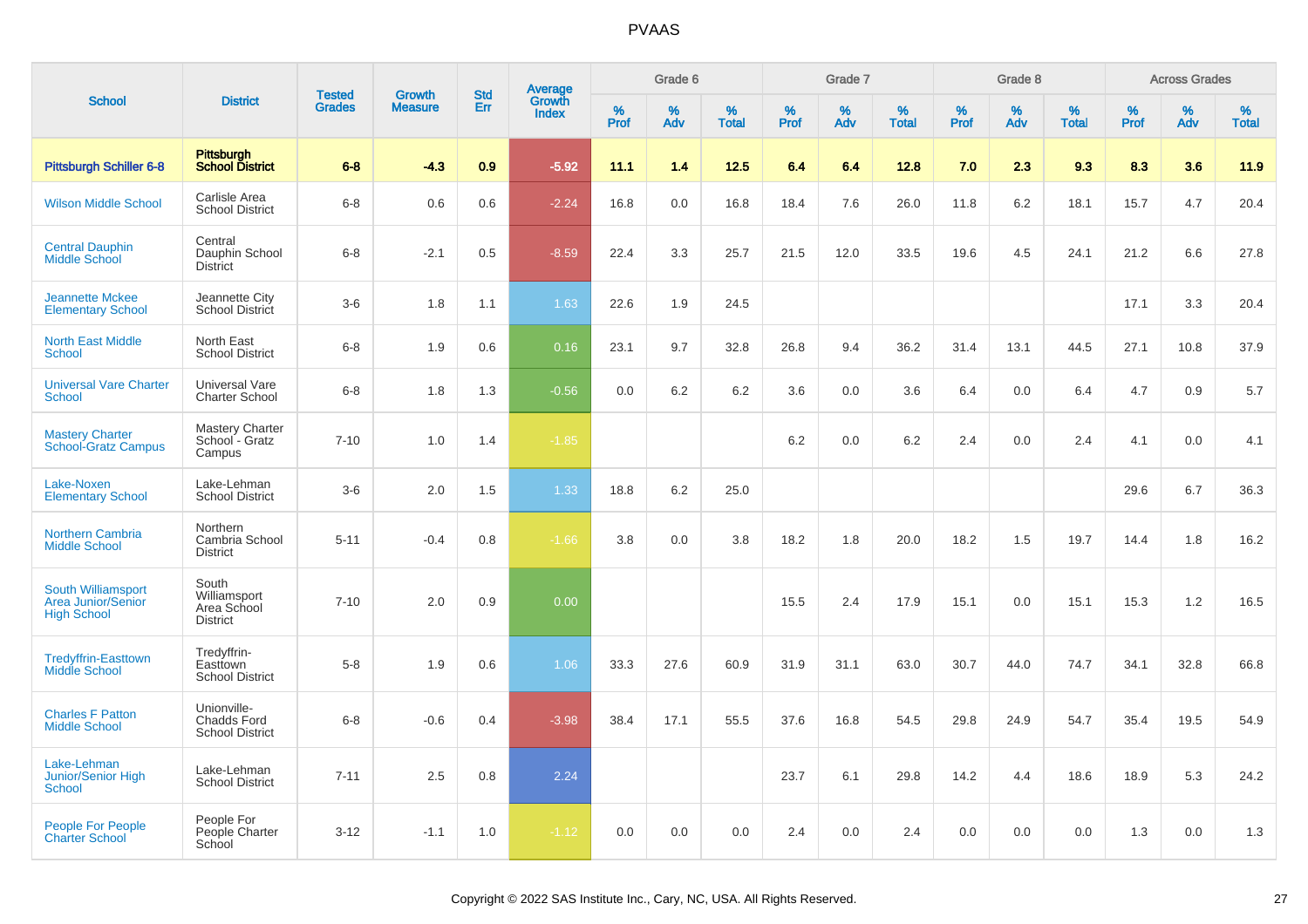| <b>School</b>                                                 |                                                   |                                | <b>Growth</b>  | <b>Std</b> |                                          |           | Grade 6  |                   |           | Grade 7  |                   |           | Grade 8  |                   |              | <b>Across Grades</b> |                   |
|---------------------------------------------------------------|---------------------------------------------------|--------------------------------|----------------|------------|------------------------------------------|-----------|----------|-------------------|-----------|----------|-------------------|-----------|----------|-------------------|--------------|----------------------|-------------------|
|                                                               | <b>District</b>                                   | <b>Tested</b><br><b>Grades</b> | <b>Measure</b> | Err        | <b>Average</b><br>Growth<br><b>Index</b> | %<br>Prof | %<br>Adv | %<br><b>Total</b> | %<br>Prof | %<br>Adv | %<br><b>Total</b> | %<br>Prof | %<br>Adv | %<br><b>Total</b> | $\%$<br>Prof | $\%$<br>Adv          | %<br><b>Total</b> |
| <b>Pittsburgh Schiller 6-8</b>                                | <b>Pittsburgh</b><br><b>School District</b>       | $6 - 8$                        | $-4.3$         | 0.9        | $-5.92$                                  | 11.1      | 1.4      | 12.5              | 6.4       | 6.4      | 12.8              | 7.0       | 2.3      | 9.3               | 8.3          | 3.6                  | 11.9              |
| <b>Pennridge Central</b><br><b>Middle School</b>              | Pennridge<br>School District                      | $6 - 8$                        | $-3.8$         | 0.5        | $-9.48$                                  | 16.8      | 2.0      | 18.8              | 15.3      | 13.4     | 28.7              | 22.7      | 2.3      | 25.0              | 18.5         | 5.8                  | 24.3              |
| <b>Rochester Middle</b><br>School                             | Rochester Area<br><b>School District</b>          | $6 - 8$                        | $-1.8$         | 1.0        | $-4.19$                                  | 24.5      | 3.8      | 28.3              | 2.0       | 0.0      | 2.0               | 15.4      | 0.0      | 15.4              | 14.3         | 1.3                  | 15.6              |
| <b>Cambridge Springs</b><br><b>Elementary School</b>          | Penncrest<br><b>School District</b>               | $3-6$                          | 1.0            | 1.1        | 0.92                                     | 22.4      | 4.1      | 26.5              |           |          |                   |           |          |                   | 25.2         | 4.7                  | 29.9              |
| <b>Bucktail Area Middle</b><br><b>School</b>                  | Keystone<br>Central School<br><b>District</b>     | $5-8$                          | $-2.3$         | 1.1        | $-2.04$                                  | 20.0      | 12.0     | 32.0              | 0.0       | 0.0      | 0.0               | 11.1      | 0.0      | 11.1              | 11.0         | 2.8                  | 13.8              |
| <b>Austin Area</b><br>Junior/Senior High<br><b>School</b>     | Austin Area<br><b>School District</b>             | $7 - 11$                       | 6.7            | 2.1        | 1.98                                     |           |          |                   | 40.0      | 0.0      | 40.0              | 31.2      | 0.0      | 31.2              | 35.5         | 0.0                  | 35.5              |
| <b>Williams Valley</b><br><b>Elementary School</b>            | <b>Williams Valley</b><br>School District         | $3-6$                          | 3.8            | 1.2        | 0.26                                     | 5.3       | 0.0      | 5.3               |           |          |                   |           |          |                   | 15.8         | 1.8                  | 17.6              |
| <b>Valley Forge Middle</b><br>School                          | Tredyffrin-<br>Easttown<br><b>School District</b> | $5-8$                          | 1.9            | 0.6        | 1.12                                     | 41.2      | 29.4     | 70.6              | 32.5      | 35.9     | 68.4              | 22.4      | 37.3     | 59.7              | 33.6         | 35.0                 | 68.6              |
| <b>Clairton Middle/High</b><br><b>School</b>                  | <b>Clairton City</b><br><b>School District</b>    | $6 - 11$                       | $-0.7$         | 0.9        | $-4.22$                                  | 1.5       | 0.0      | 1.5               | 1.6       | 0.0      | 1.6               | 0.0       | 0.0      | 0.0               | 1.1          | 0.0                  | 1.1               |
| <b>Holiday Park</b><br><b>Elementary School</b>               | Plum Borough<br><b>School District</b>            | $5-6$                          | $-1.6$         | 0.6        | $-2.91$                                  | 32.3      | 19.5     | 51.8              |           |          |                   |           |          |                   | 33.1         | 14.7                 | 47.8              |
| <b>Gwyn-Nor Elementary</b><br>School                          | North Penn<br><b>School District</b>              | $3-6$                          | 3.5            | 1.1        | 2.46                                     | 28.8      | 6.8      | 35.6              |           |          |                   |           |          |                   | 30.2         | 14.5                 | 44.7              |
| <b>Clearview Elementary</b><br><b>School</b>                  | Red Lion Area<br><b>School District</b>           | $3-6$                          | 3.3            | 1.4        | 2.38                                     | 16.2      | 13.5     | 29.7              |           |          |                   |           |          |                   | 22.1         | 10.7                 | 32.9              |
| <b>Nazareth Area</b><br><b>Intermediate School</b>            | Nazareth Area<br><b>School District</b>           | $4 - 6$                        | $-0.6$         | 0.5        | $-1.11$                                  | 27.8      | 13.7     | 41.6              |           |          |                   |           |          |                   | 30.5         | 11.6                 | 42.1              |
| <b>Penn Cambria Middle</b><br>School                          | Penn Cambria<br><b>School District</b>            | $5-8$                          | $-1.7$         | 0.6        | $-3.15$                                  | 20.8      | 2.0      | 22.8              | 12.3      | 0.0      | 12.3              | 12.1      | 1.6      | 13.7              | 16.8         | 1.4                  | 18.2              |
| <b>Northern Potter</b><br><b>Junior/Senior High</b><br>School | Northern Potter<br><b>School District</b>         | $7 - 12$                       | 4.9            | 1.6        | 2.01                                     |           |          |                   | 29.0      | 12.9     | 41.9              | 11.5      | 0.0      | 11.5              | 21.0         | 7.0                  | 28.1              |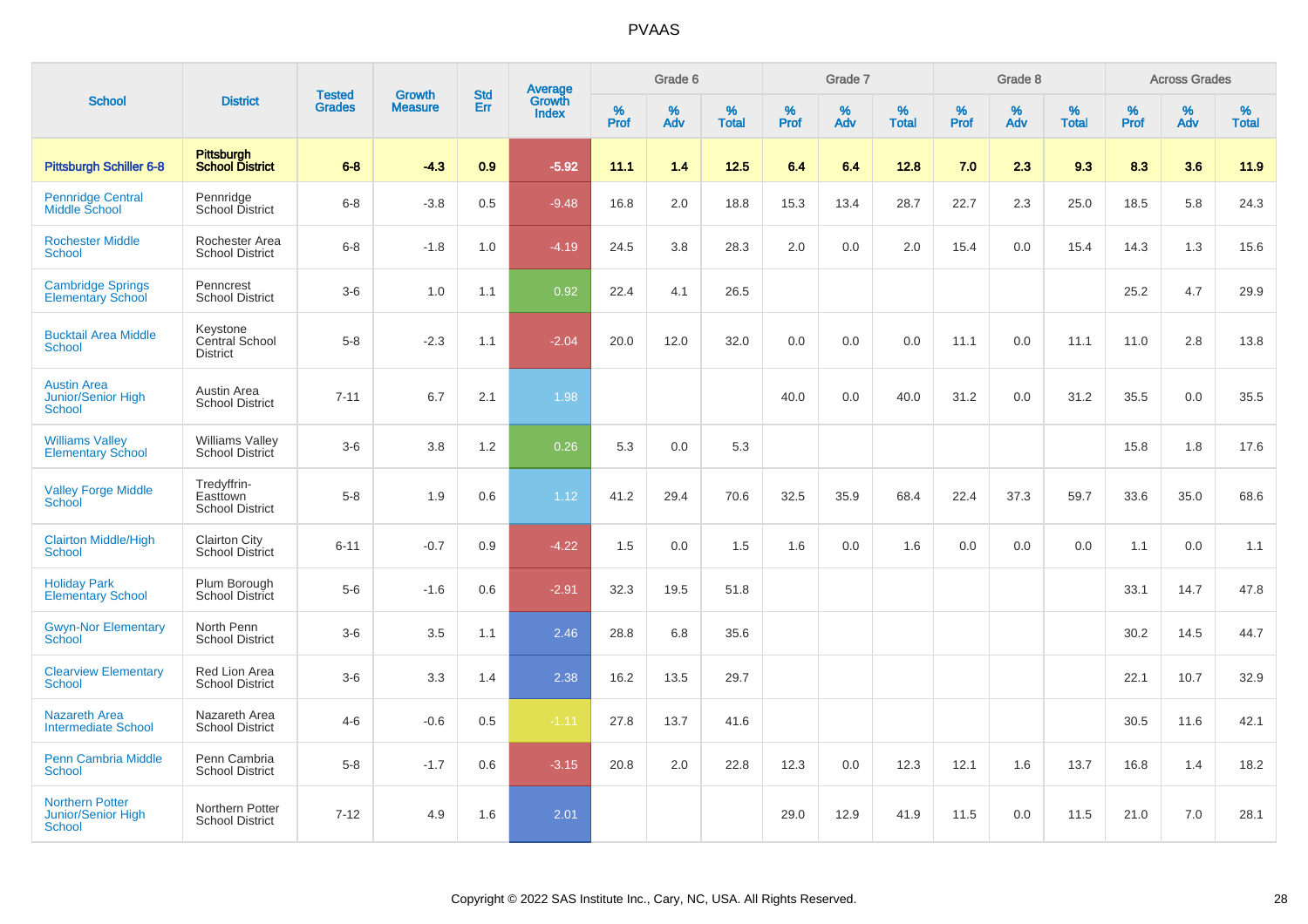|                                                                  |                                                            |                                |                                 | <b>Std</b> |                                          |           | Grade 6  |                   |           | Grade 7  |                   |           | Grade 8  |                   |           | <b>Across Grades</b> |                   |
|------------------------------------------------------------------|------------------------------------------------------------|--------------------------------|---------------------------------|------------|------------------------------------------|-----------|----------|-------------------|-----------|----------|-------------------|-----------|----------|-------------------|-----------|----------------------|-------------------|
| <b>School</b>                                                    | <b>District</b>                                            | <b>Tested</b><br><b>Grades</b> | <b>Growth</b><br><b>Measure</b> | Err        | <b>Average</b><br>Growth<br><b>Index</b> | %<br>Prof | %<br>Adv | %<br><b>Total</b> | %<br>Prof | %<br>Adv | %<br><b>Total</b> | %<br>Prof | %<br>Adv | %<br><b>Total</b> | %<br>Prof | %<br>Adv             | %<br><b>Total</b> |
| <b>Pittsburgh Schiller 6-8</b>                                   | Pittsburgh<br><b>School District</b>                       | $6 - 8$                        | $-4.3$                          | 0.9        | $-5.92$                                  | 11.1      | 1.4      | 12.5              | 6.4       | 6.4      | 12.8              | 7.0       | 2.3      | 9.3               | 8.3       | 3.6                  | 11.9              |
| <b>Susquenita Middle</b><br>School                               | Susquenita<br>School District                              | $5-8$                          | 1.6                             | 0.6        | $-2.37$                                  | 15.4      | 5.8      | 21.2              | 19.2      | 5.0      | 24.2              | 12.3      | 5.7      | 17.9              | 18.0      | 8.2                  | 26.2              |
| <b>West Greene</b><br><b>Junior/Senior High</b><br><b>School</b> | <b>West Greene</b><br><b>School District</b>               | $7 - 11$                       | 3.7                             | 1.2        | 2.08                                     |           |          |                   | 9.3       | 11.1     | 20.4              | 12.0      | 0.0      | 12.0              | 10.6      | 5.8                  | 16.4              |
| <b>Moshannon Valley</b><br>Junior/Senior High<br><b>School</b>   | Moshannon<br><b>Valley School</b><br><b>District</b>       | $7 - 10$                       | 3.3                             | 1.1        | 1.96                                     |           |          |                   | 21.0      | 4.8      | 25.8              | 16.9      | 6.2      | 23.1              | 18.9      | 5.5                  | 24.4              |
| <b>General Nash</b><br><b>Elementary School</b>                  | North Penn<br><b>School District</b>                       | $3-6$                          | 3.4                             | 1.1        | $-1.61$                                  | 31.8      | 9.5      | 41.3              |           |          |                   |           |          |                   | 36.3      | 17.5                 | 53.8              |
| <b>Hope For Hyndman</b><br><b>Charter School</b>                 | Hope For<br>Hyndman<br>Charter School                      | $3 - 11$                       | 4.1                             | 1.8        | $-0.16$                                  | 6.2       | 0.0      | 6.2               | 8.3       | 8.3      | 16.7              | 0.0       | 0.0      | 0.0               | 9.9       | 1.2                  | 11.1              |
| Northwestern Lehigh<br><b>Middle School</b>                      | Northwestern<br>Lehigh School<br><b>District</b>           | $6 - 8$                        | 0.1                             | 0.5        | $-1.79$                                  | 28.7      | 9.3      | 38.0              | 25.2      | 8.4      | 33.6              | 20.4      | 15.9     | 36.3              | 24.7      | 11.3                 | 35.9              |
| <b>Rice Avenue Middle</b><br>School                              | <b>Girard School</b><br><b>District</b>                    | $5 - 8$                        | 0.0                             | 0.6        | $-1.21$                                  | 27.4      | 13.7     | 41.0              | 23.2      | 21.3     | 44.4              | 15.6      | 5.5      | 21.1              | 25.1      | 13.9                 | 39.0              |
| <b>Darby Township</b><br><b>School</b>                           | Southeast<br>Delco School<br><b>District</b>               | $3-8$                          | $-2.6$                          | 1.0        | $-2.81$                                  | 0.0       | 0.0      | 0.0               | 3.3       | 0.0      | 3.3               | 6.4       | 0.0      | 6.4               | 6.6       | 0.9                  | 7.5               |
| <b>Comegys Benjamin B</b><br>School                              | Philadelphia<br>City School<br><b>District</b>             | $3-8$                          | 2.6                             | 2.4        | 1.09                                     |           |          |                   | 0.0       | 0.0      | 0.0               |           |          |                   | 0.0       | 0.0                  | 0.0               |
| Claysburg-Kimmel<br><b>Elementary School</b>                     | Claysburg-<br>Kimmel School<br><b>District</b>             | $3-6$                          | 1.3                             | 1.1        | 1.18                                     | 30.6      | 2.0      | 32.6              |           |          |                   |           |          |                   | 29.1      | 7.9                  | 37.0              |
| <b>Propel Charter School-</b><br><b>Braddock Hills</b>           | <b>Propel Charter</b><br>School -<br><b>Braddock Hills</b> | $3 - 11$                       | $-2.4$                          | 0.8        | $-3.18$                                  | 1.7       | 0.0      | 1.7               | 0.0       | 0.0      | 0.0               | 2.9       | 0.0      | 2.9               | 1.9       | 0.6                  | 2.5               |
| <b>Cairnbrook Elementary</b><br><b>School</b>                    | Shade-Central<br>City School<br><b>District</b>            | $3-6$                          | 4.5                             | 1.9        | 2.31                                     | 26.9      | 0.0      | 26.9              |           |          |                   |           |          |                   | 29.6      | 2.3                  | 31.8              |
| <b>Ardmore Avenue</b><br><b>School</b>                           | <b>William Penn</b><br><b>School District</b>              | $3-6$                          | 3.1                             | 1.4        | 2.16                                     | 0.0       | 0.0      | 0.0               |           |          |                   |           |          |                   | 10.8      | 1.8                  | 12.6              |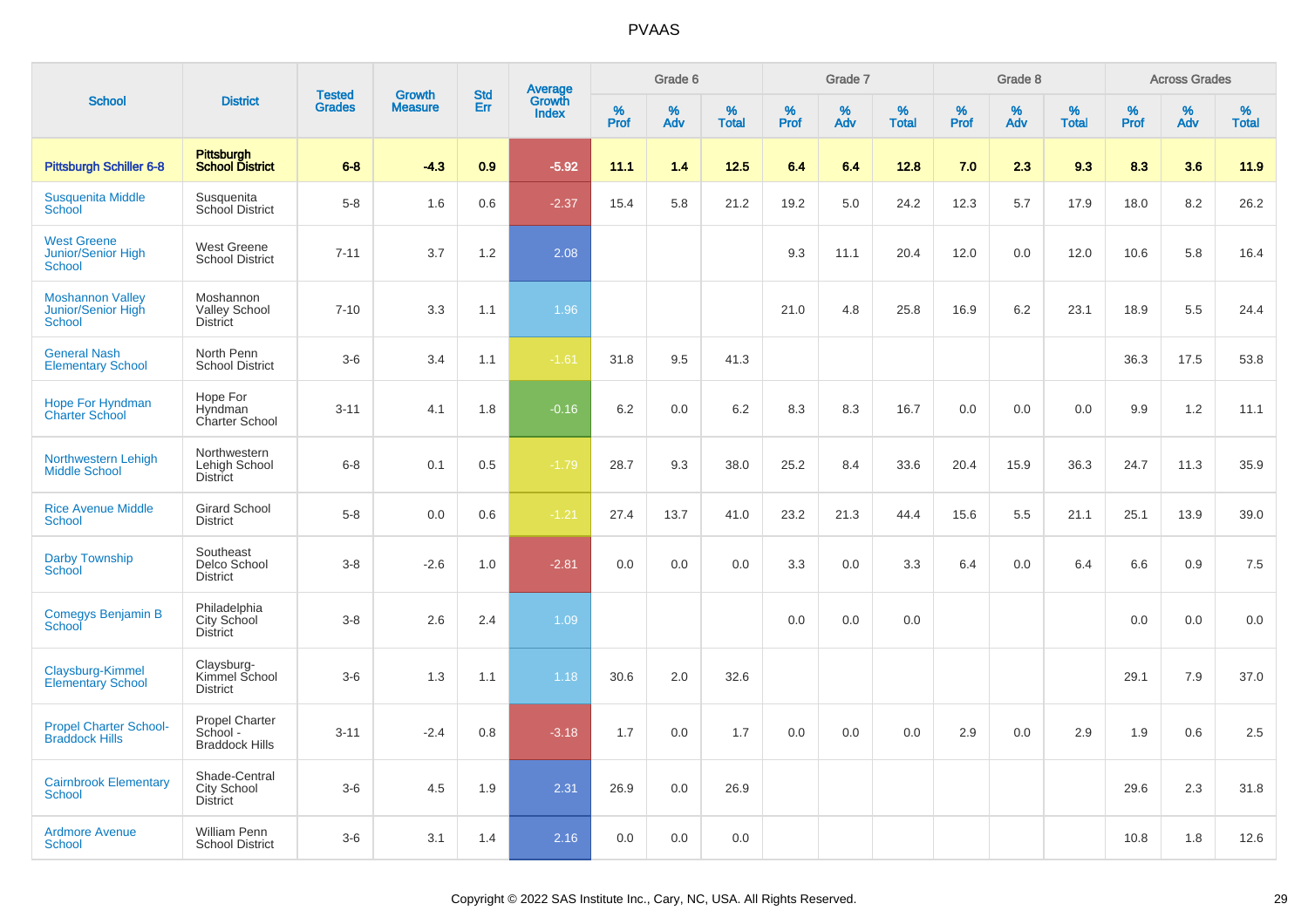|                                                            |                                                    |                                |                          | <b>Std</b> |                                          |                  | Grade 6  |                   |           | Grade 7  |                   |           | Grade 8  |                   |           | <b>Across Grades</b> |                   |
|------------------------------------------------------------|----------------------------------------------------|--------------------------------|--------------------------|------------|------------------------------------------|------------------|----------|-------------------|-----------|----------|-------------------|-----------|----------|-------------------|-----------|----------------------|-------------------|
| <b>School</b>                                              | <b>District</b>                                    | <b>Tested</b><br><b>Grades</b> | Growth<br><b>Measure</b> | Err        | <b>Average</b><br>Growth<br><b>Index</b> | %<br><b>Prof</b> | %<br>Adv | %<br><b>Total</b> | %<br>Prof | %<br>Adv | %<br><b>Total</b> | %<br>Prof | %<br>Adv | %<br><b>Total</b> | %<br>Prof | $\%$<br>Adv          | %<br><b>Total</b> |
| <b>Pittsburgh Schiller 6-8</b>                             | <b>Pittsburgh</b><br><b>School District</b>        | $6 - 8$                        | $-4.3$                   | 0.9        | $-5.92$                                  | 11.1             | 1.4      | 12.5              | 6.4       | 6.4      | 12.8              | 7.0       | 2.3      | 9.3               | 8.3       | 3.6                  | 11.9              |
| <b>Sharon Hill School</b>                                  | Southeast<br>Delco School<br><b>District</b>       | $3-8$                          | $-1.3$                   | 1.4        | $-2.39$                                  | 4.4              | 0.0      | 4.4               | 0.0       | 0.0      | 0.0               | 20.0      | 6.7      | 26.7              | 8.0       | 0.9                  | 8.9               |
| <b>Schuylkill Haven</b><br>Middle School                   | Schuylkill<br>Haven Area<br><b>School District</b> | $5 - 7$                        | $-2.1$                   | 0.7        | $-2.77$                                  | 5.0              | 0.0      | 5.0               | 20.6      | 4.4      | 25.0              |           |          |                   | 13.0      | 2.0                  | 15.0              |
| <b>Discovery Charter</b><br><b>School</b>                  | <b>Discovery</b><br><b>Charter School</b>          | $3 - 8$                        | 2.6                      | 0.9        | 1.81                                     | 0.0              | 0.0      | 0.0               | 6.6       | 1.6      | 8.2               | 5.4       | 0.0      | 5.4               | 5.2       | 1.1                  | 6.2               |
| <b>Johnsonburg Area</b><br><b>Elementary School</b>        | Johnsonburg<br>Area School<br><b>District</b>      | $3-6$                          | $-0.0$                   | 1.4        | $-0.01$                                  | 21.2             | 12.1     | 33.3              |           |          |                   |           |          |                   | 30.6      | 13.6                 | 44.2              |
| Catasauqua Middle<br><b>School</b>                         | Catasauqua<br>Area School<br><b>District</b>       | $5-8$                          | 1.2                      | 0.6        | $-0.21$                                  | 23.0             | 4.0      | 27.0              | 9.8       | 4.9      | 14.7              | 9.1       | 3.4      | 12.5              | 13.0      | 4.5                  | 17.5              |
| <b>Pleasant Valley Middle</b><br><b>School</b>             | <b>Pleasant Valley</b><br>School District          | $7 - 8$                        | $-0.1$                   | 0.6        | $-2.82$                                  |                  |          |                   | 23.2      | 3.6      | 26.8              | 8.4       | 3.2      | 11.6              | 16.6      | 3.4                  | 20.1              |
| <b>West Allegheny Middle</b><br><b>School</b>              | West Allegheny<br>School District                  | $6 - 8$                        | $-1.6$                   | 0.5        | $-6.11$                                  | 33.6             | 21.4     | 55.0              | 27.5      | 20.6     | 48.1              | 23.4      | 11.2     | 34.6              | 28.3      | 18.0                 | 46.3              |
| Aliquippa<br>Junior/Senior High<br><b>School</b>           | Aliquippa<br>School District                       | $7 - 11$                       | 1.0                      | 1.1        | $-1.50$                                  |                  |          |                   | 6.9       | 0.0      | 6.9               | 0.0       | 0.0      | 0.0               | 3.7       | 0.0                  | 3.7               |
| <b>Sandburg Middle</b><br>School                           | Neshaminy<br>School District                       | $5 - 8$                        | $-0.6$                   | 0.5        | $-5.00$                                  | 16.0             | 3.8      | 19.8              | 13.6      | 8.8      | 22.4              | 14.6      | 4.4      | 19.0              | 16.1      | 5.7                  | 21.8              |
| <b>Harmony Area</b><br><b>Junior/Senior High</b><br>School | Harmony Area<br>School District                    | $7 - 10$                       | 8.6                      | 3.0        | 2.88                                     |                  |          |                   | 0.0       | 0.0      | 0.0               |           |          |                   | 8.7       | 13.0                 | 21.7              |
| <b>Wyalusing Valley</b><br><b>Elementary School</b>        | <b>Wyalusing Area</b><br>School District           | $3-6$                          | 1.9                      | 0.9        | 2.21                                     | 17.8             | 4.0      | 21.8              |           |          |                   |           |          |                   | 18.9      | 5.6                  | 24.4              |
| <b>Windber Area Middle</b><br><b>School</b>                | Windber Area<br><b>School District</b>             | $6 - 8$                        | $-2.0$                   | 0.8        | $-3.71$                                  | 20.9             | 9.0      | 29.8              | 14.9      | 9.5      | 24.3              | 28.6      | 13.1     | 41.7              | 21.8      | 10.7                 | 32.4              |
| Valley<br><b>Elementary/Middle</b><br>School               | <b>Hazleton Area</b><br><b>School District</b>     | $3-8$                          | 2.7                      | 1.1        | 0.31                                     | 21.9             | 6.2      | 28.1              | 6.9       | 0.0      | 6.9               | 15.2      | 0.0      | 15.2              | 13.3      | 2.6                  | 15.9              |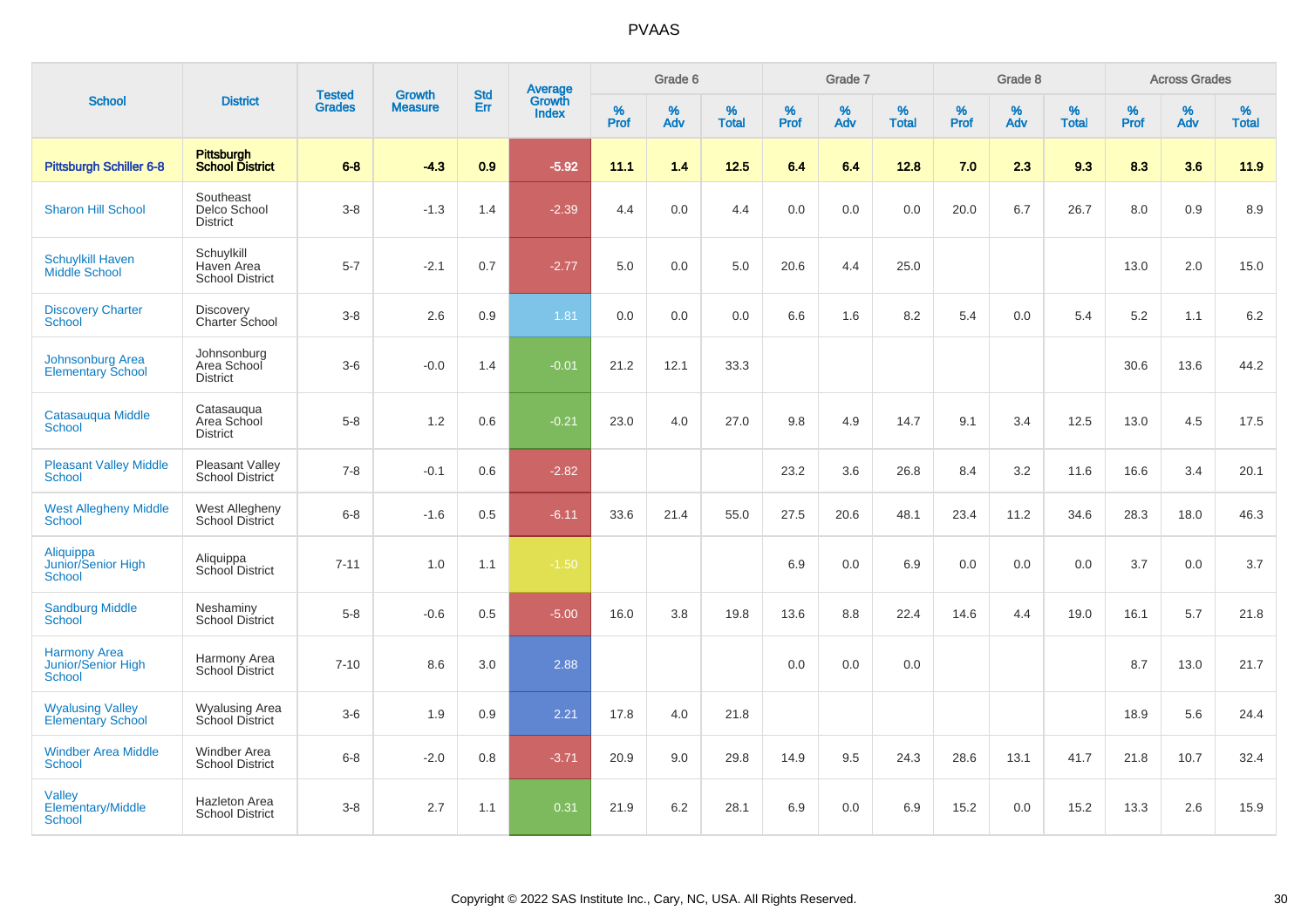|                                                      |                                                       |                                |                                 | <b>Std</b> |                                          |                  | Grade 6  |                   |                  | Grade 7  |                   |                  | Grade 8  |                   |                  | <b>Across Grades</b> |                   |
|------------------------------------------------------|-------------------------------------------------------|--------------------------------|---------------------------------|------------|------------------------------------------|------------------|----------|-------------------|------------------|----------|-------------------|------------------|----------|-------------------|------------------|----------------------|-------------------|
| <b>School</b>                                        | <b>District</b>                                       | <b>Tested</b><br><b>Grades</b> | <b>Growth</b><br><b>Measure</b> | Err        | <b>Average</b><br>Growth<br><b>Index</b> | %<br><b>Prof</b> | %<br>Adv | %<br><b>Total</b> | %<br><b>Prof</b> | %<br>Adv | %<br><b>Total</b> | %<br><b>Prof</b> | %<br>Adv | %<br><b>Total</b> | %<br><b>Prof</b> | %<br>Adv             | %<br><b>Total</b> |
| Pittsburgh Schiller 6-8                              | Pittsburgh<br>School District                         | $6 - 8$                        | $-4.3$                          | 0.9        | $-5.92$                                  | 11.1             | 1.4      | 12.5              | 6.4              | 6.4      | 12.8              | 7.0              | 2.3      | 9.3               | 8.3              | 3.6                  | 11.9              |
| <b>Toby Farms</b><br><b>Intermediate School</b>      | Chester-Upland<br><b>School District</b>              | $5-8$                          | 0.1                             | 1.0        | $-2.37$                                  | 3.5              | 1.8      | 5.3               | 0.0              | 0.0      | 0.0               | 0.0              | 0.0      | 0.0               | 1.1              | 0.6                  | 1.7               |
| <b>Northwest Area</b><br><b>Intermediate School</b>  | Northwest Area<br><b>School District</b>              | $3-6$                          | 0.1                             | 1.1        | 0.09                                     | 19.3             | 3.5      | 22.8              |                  |          |                   |                  |          |                   | 17.0             | 1.8                  | 18.8              |
| <b>Purchase Line</b><br><b>Elementary School</b>     | Purchase Line<br><b>School District</b>               | $3-6$                          | 3.1                             | 1.1        | $-0.77$                                  | 6.1              | 3.0      | 9.1               |                  |          |                   |                  |          |                   | 21.8             | 4.3                  | 26.1              |
| <b>Elizabeth Forward</b><br><b>Middle School</b>     | Elizabeth<br><b>Forward School</b><br><b>District</b> | $6 - 8$                        | $-0.8$                          | 0.5        | $-4.39$                                  | 29.6             | 10.5     | 40.1              | 21.6             | 5.2      | 26.8              | 16.8             | 2.9      | 19.6              | 22.5             | 6.2                  | 28.7              |
| <b>Ingomar Middle School</b>                         | North Allegheny<br>School District                    | $6 - 8$                        | $-0.1$                          | 0.5        | $-2.11$                                  | 32.8             | 14.8     | 47.5              | 27.8             | 21.8     | 49.6              | 25.6             | 22.0     | 47.6              | 29.0             | 19.2                 | 48.1              |
| <b>Cranberry Elementary</b><br>School                | Cranberry Area<br>School District                     | $3-6$                          | 2.5                             | 0.9        | 2.10                                     | 26.0             | 2.1      | 28.1              |                  |          |                   |                  |          |                   | 25.6             | 4.4                  | 30.0              |
| <b>Laboratory Charter</b><br>School                  | Laboratory<br>Charter School                          | $3-8$                          | $-0.7$                          | 1.1        | $-0.61$                                  | 2.3              | 0.0      | 2.3               | 6.4              | 0.0      | 6.4               | $5.0\,$          | 0.0      | 5.0               | 5.3              | 0.0                  | 5.3               |
| <b>Central Valley Middle</b><br>School               | <b>Central Valley</b><br>School District              | $6-8$                          | $-2.8$                          | 0.6        | $-8.85$                                  | 22.1             | 2.2      | 24.3              | 20.3             | 7.2      | 27.4              | 20.4             | 8.0      | 28.5              | 20.9             | 5.9                  | 26.8              |
| <b>Preston School</b>                                | Wayne<br>Highlands<br>School District                 | $3-8$                          | 4.2                             | 1.5        | $-0.29$                                  | 22.2             | 0.0      | 22.2              | 11.8             | 11.8     | 23.5              | 38.5             | 0.0      | 38.5              | 24.0             | 11.0                 | 35.0              |
| <b>Marshall Thurgood</b>                             | Philadelphia<br>City School<br><b>District</b>        | $3-8$                          | 4.5                             | 1.8        | 0.41                                     | 5.9              | 0.0      | 5.9               | 6.2              | 0.0      | 6.2               | 4.2              | 0.0      | 4.2               | 3.7              | 0.9                  | 4.6               |
| <b>Shawmont School</b>                               | Philadelphia<br>City School<br>District               | $3 - 8$                        | 0.4                             | 1.6        | $-0.80$                                  | 11.1             | 0.0      | 11.1              | 15.8             | 5.3      | 21.0              |                  |          |                   | 16.1             | 2.2                  | 18.3              |
| Youngsville<br>Middle/High School                    | <b>Warren County</b><br>School District               | $6 - 11$                       | 2.1                             | 1.0        | 0.13                                     | 13.5             | 0.0      | 13.5              | 4.0              | 0.0      | 4.0               | 12.5             | 2.5      | 15.0              | 9.9              | 0.7                  | 10.6              |
| <b>Berlin Brothersvalley</b><br><b>Middle School</b> | <b>Berlin</b><br>Brothersvalley<br>School District    | $5 - 8$                        | 2.2                             | 0.8        | $-0.76$                                  | 21.2             | 3.0      | 24.2              | 30.8             | 3.8      | 34.6              | 18.8             | 8.3      | 27.1              | 26.0             | 7.3                  | 33.3              |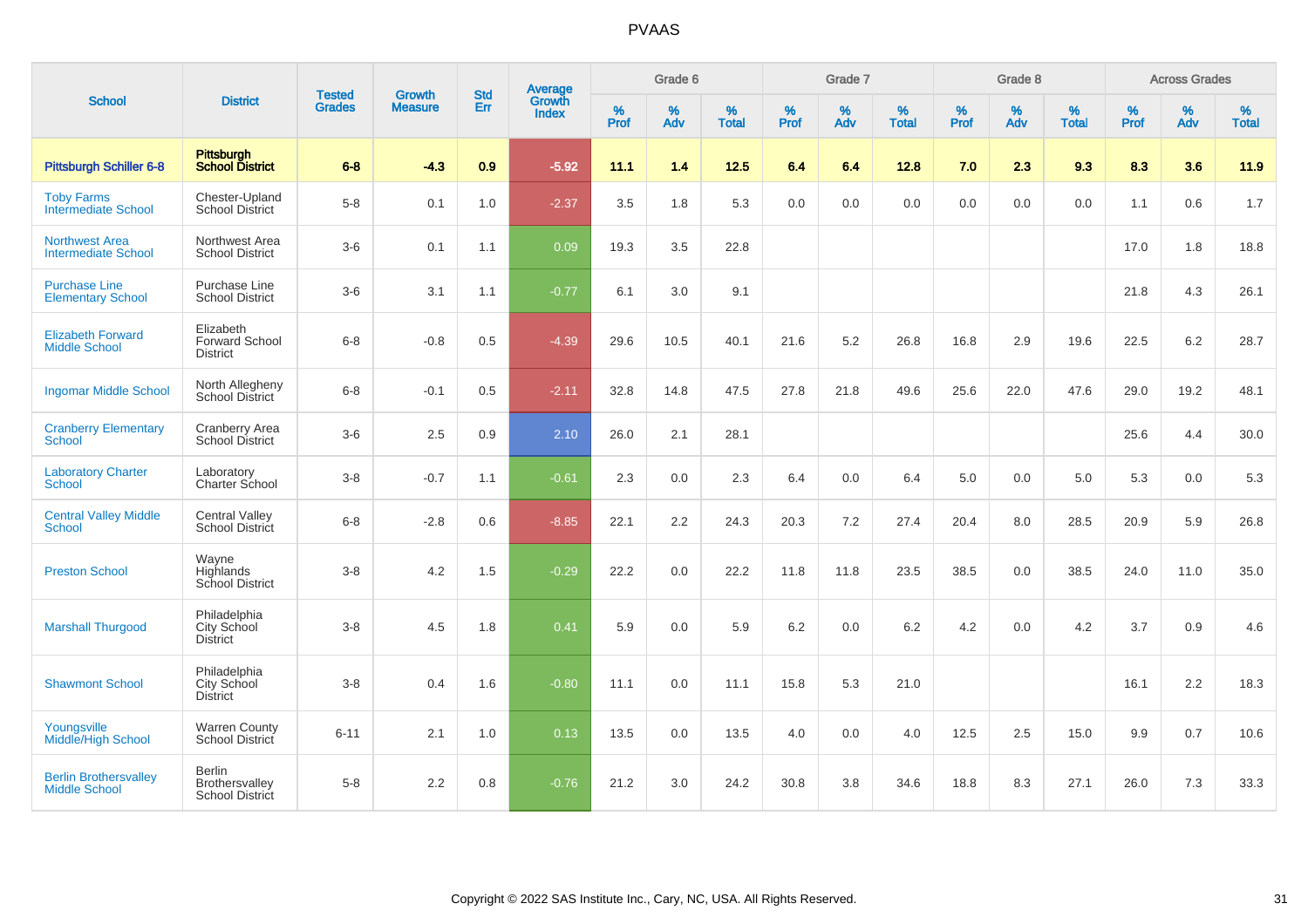|                                                             |                                                        |                                |                                 |                   |                                          |                  | Grade 6     |                   |              | Grade 7  |                   |           | Grade 8  |                   |              | <b>Across Grades</b> |                   |
|-------------------------------------------------------------|--------------------------------------------------------|--------------------------------|---------------------------------|-------------------|------------------------------------------|------------------|-------------|-------------------|--------------|----------|-------------------|-----------|----------|-------------------|--------------|----------------------|-------------------|
| <b>School</b>                                               | <b>District</b>                                        | <b>Tested</b><br><b>Grades</b> | <b>Growth</b><br><b>Measure</b> | <b>Std</b><br>Err | <b>Average</b><br>Growth<br><b>Index</b> | %<br><b>Prof</b> | $\%$<br>Adv | %<br><b>Total</b> | $\%$<br>Prof | %<br>Adv | %<br><b>Total</b> | %<br>Prof | %<br>Adv | %<br><b>Total</b> | $\%$<br>Prof | $\%$<br>Adv          | %<br><b>Total</b> |
| <b>Pittsburgh Schiller 6-8</b>                              | <b>Pittsburgh</b><br><b>School District</b>            | $6 - 8$                        | $-4.3$                          | 0.9               | $-5.92$                                  | 11.1             | 1.4         | 12.5              | 6.4          | 6.4      | 12.8              | 7.0       | 2.3      | 9.3               | 8.3          | 3.6                  | 11.9              |
| <b>Conrad Weiser Middle</b><br><b>School</b>                | <b>Conrad Weiser</b><br>Area School<br><b>District</b> | $5-8$                          | $-1.9$                          | 0.4               | $-4.23$                                  | 18.5             | 2.6         | 21.2              | 15.6         | 1.6      | 17.2              | 9.4       | 3.0      | 12.3              | 14.4         | 2.3                  | 16.7              |
| Gettysburg Montessori<br><b>Charter School</b>              | Gettysburg<br>Montessori<br><b>Charter School</b>      | $3-6$                          | 5.4                             | 1.9               | 1.71                                     | 11.1             | 0.0         | 11.1              |              |          |                   |           |          |                   | 19.2         | 9.6                  | 28.7              |
| <b>Midland</b><br><b>Elementary/Middle</b><br><b>School</b> | Midland<br>Borough School<br>District                  | $3 - 8$                        | 2.3                             | 1.2               | $-0.50$                                  | 13.6             | 0.0         | 13.6              | 14.3         | 0.0      | 14.3              | 9.5       | 4.8      | 14.3              | 15.7         | 2.9                  | 18.6              |
| <b>Fannett-Metal Middle</b><br><b>School</b>                | Fannett-Metal<br><b>School District</b>                | $6 - 8$                        | $-1.6$                          | 1.1               | $-3.34$                                  | 10.3             | 0.0         | 10.3              | 9.7          | 0.0      | 9.7               | 8.9       | 2.2      | 11.1              | 9.5          | 1.0                  | 10.5              |
| <b>Harris School</b>                                        | Southeast<br>Delco School<br><b>District</b>           | $3 - 8$                        | 2.7                             | 1.1               | 0.62                                     | 3.4              | 0.0         | 3.4               | 2.1          | 2.1      | 4.3               | 7.1       | 0.0      | 7.1               | 4.7          | 0.5                  | 5.3               |
| <b>Rockwood Area</b><br><b>Elementary School</b>            | Rockwood Area<br><b>School District</b>                | $3-6$                          | 3.5                             | 1.3               | 1.21                                     | 16.7             | 21.4        | 38.1              |              |          |                   |           |          |                   | 22.6         | 12.0                 | 34.6              |
| Arcola Intermediate<br><b>School</b>                        | Methacton<br><b>School District</b>                    | $5-8$                          | $-0.4$                          | 0.5               | $-3.99$                                  |                  |             |                   | 27.1         | 11.2     | 38.3              | 20.1      | 12.5     | 32.6              | 23.6         | 11.9                 | 35.4              |
| <b>Alliance For Progress</b><br><b>Charter School</b>       | Alliance For<br>Progress<br>Charter School             | $3 - 8$                        | $-5.0$                          | 1.1               | $-4.56$                                  | 0.0              | 0.0         | 0.0               | 0.0          | 0.0      | 0.0               | 0.0       | 0.0      | 0.0               | 0.6          | 0.0                  | 0.6               |
| Cecil Intermediate<br><b>School</b>                         | Canon-<br>Mcmillan<br><b>School District</b>           | $5-6$                          | $-0.1$                          | 0.6               | $-0.22$                                  | 36.2             | 12.4        | 48.6              |              |          |                   |           |          |                   | 34.5         | 17.8                 | 52.3              |
| <b>Widener Partnership</b><br><b>Charter School</b>         | Widener<br>Partnership<br><b>Charter School</b>        | $3 - 7$                        | 2.8                             | 1.0               | 2.27                                     | 2.5              | 0.0         | 2.5               | 0.0          | 2.3      | 2.3               |           |          |                   | 1.4          | 0.5                  | 1.9               |
| <b>Greater Johnstown</b><br><b>Middle School</b>            | Greater<br>Johnstown<br><b>School District</b>         | $5 - 7$                        | $-1.7$                          | 0.6               | $-3.96$                                  | 4.8              | 0.0         | 4.8               | 7.4          | 0.0      | 7.4               |           |          |                   | 6.1          | 0.2                  | 6.3               |
| <b>Eyer Middle School</b>                                   | East Penn<br><b>School District</b>                    | $6 - 8$                        | 0.3                             | 0.5               | $-2.28$                                  | 29.3             | 8.7         | 38.0              | 24.9         | 16.9     | 41.8              | 20.7      | 11.4     | 32.2              | 25.0         | 12.4                 | 37.4              |
| <b>Swatara Middle School</b>                                | Central<br>Dauphin School<br><b>District</b>           | $6 - 8$                        | 0.8                             | 0.5               | $-1.26$                                  | 12.0             | 1.3         | 13.3              | 9.9          | 2.9      | 12.9              | 9.3       | 2.6      | 11.9              | 10.4         | 2.3                  | 12.7              |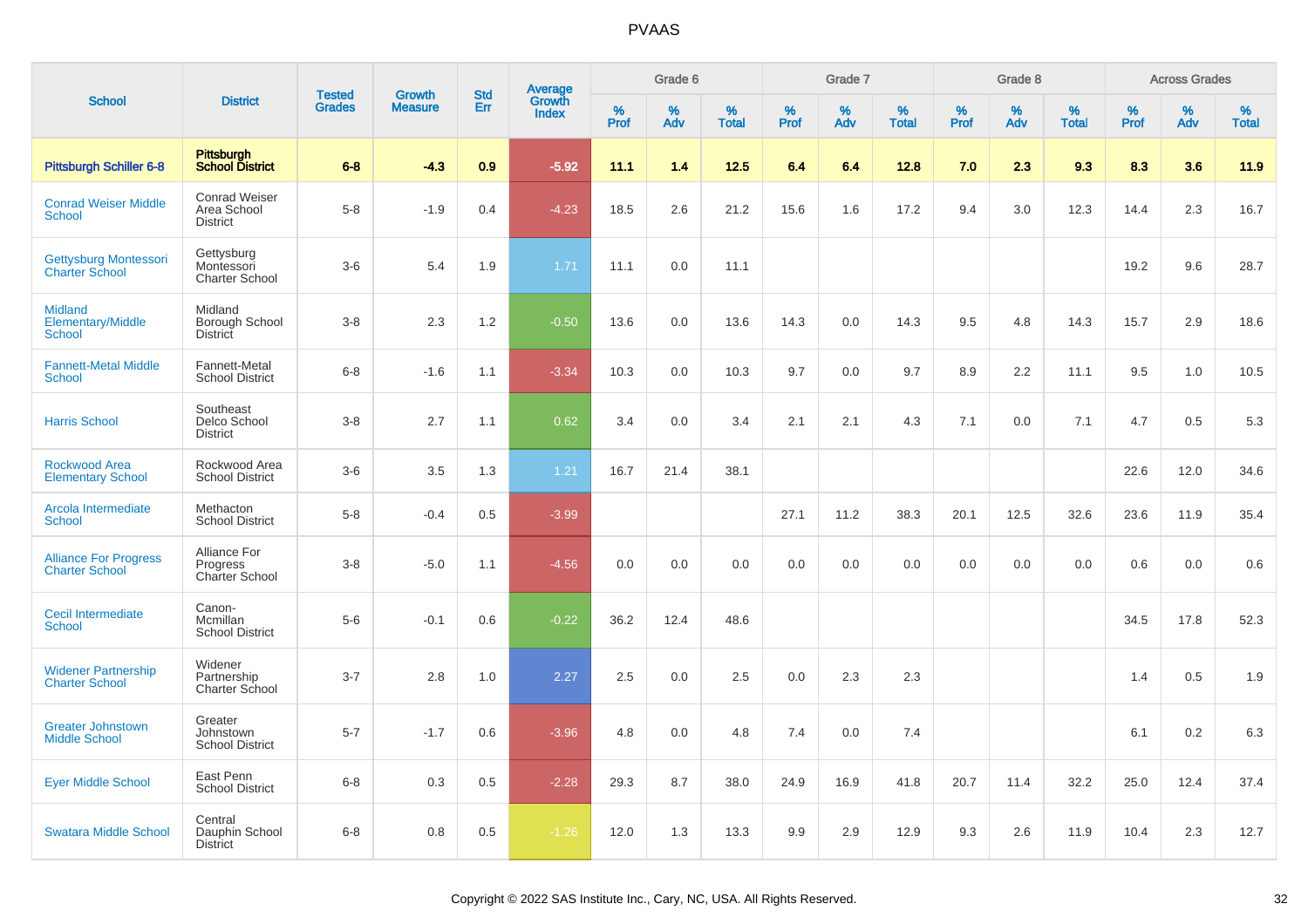|                                                       |                                                  |                                |                                 | <b>Std</b> |                                          |                     | Grade 6     |                   |              | Grade 7     |                   |           | Grade 8  |                   |              | <b>Across Grades</b> |                   |
|-------------------------------------------------------|--------------------------------------------------|--------------------------------|---------------------------------|------------|------------------------------------------|---------------------|-------------|-------------------|--------------|-------------|-------------------|-----------|----------|-------------------|--------------|----------------------|-------------------|
| <b>School</b>                                         | <b>District</b>                                  | <b>Tested</b><br><b>Grades</b> | <b>Growth</b><br><b>Measure</b> | Err        | <b>Average</b><br>Growth<br><b>Index</b> | $\%$<br><b>Prof</b> | $\%$<br>Adv | %<br><b>Total</b> | $\%$<br>Prof | $\%$<br>Adv | %<br><b>Total</b> | %<br>Prof | %<br>Adv | %<br><b>Total</b> | $\%$<br>Prof | $\%$<br>Adv          | %<br><b>Total</b> |
| <b>Pittsburgh Schiller 6-8</b>                        | <b>Pittsburgh</b><br><b>School District</b>      | $6 - 8$                        | $-4.3$                          | 0.9        | $-5.92$                                  | 11.1                | 1.4         | 12.5              | 6.4          | 6.4         | 12.8              | 7.0       | 2.3      | 9.3               | 8.3          | 3.6                  | 11.9              |
| <b>Indian Valley Middle</b><br>School                 | Souderton Area<br><b>School District</b>         | $6 - 8$                        | $-0.6$                          | 0.5        | $-2.91$                                  | 33.5                | 12.3        | 45.8              | 34.4         | 13.7        | 48.0              | 23.3      | 5.1      | 28.4              | 30.9         | 10.7                 | 41.6              |
| <b>Rice Elementary</b><br>School                      | Crestwood<br><b>School District</b>              | $3-6$                          | $-4.3$                          | 0.8        | $-5.14$                                  | 23.1                | 7.7         | 30.8              |              |             |                   |           |          |                   | 26.0         | 7.7                  | 33.7              |
| <b>Miller Middle School</b>                           | <b>Central Greene</b><br><b>School District</b>  | $7 - 8$                        | $-1.6$                          | 0.8        | $-5.71$                                  |                     |             |                   | 12.3         | 6.1         | 18.4              | 9.4       | 0.9      | 10.4              | 10.9         | 3.6                  | 14.6              |
| Pittsburgh King K-8                                   | Pittsburgh<br>School District                    | $3 - 8$                        | $-1.2$                          | 1.1        | $-2.75$                                  | 0.0                 | 0.0         | 0.0               | 3.1          | 0.0         | 3.1               | 0.0       | 0.0      | 0.0               | 1.7          | 0.0                  | 1.7               |
| Midd-West High<br>School                              | Midd-West<br><b>School District</b>              | $7 - 11$                       | 2.8                             | 1.1        | 2.63                                     |                     |             |                   |              |             |                   | 21.6      | 8.0      | 29.6              | 21.6         | 8.0                  | 29.6              |
| <b>Mcguffey Middle</b><br>School                      | Mcguffey<br>School District                      | $6-9$                          | $-2.2$                          | 0.6        | $-5.20$                                  | 13.9                | 2.0         | 15.8              | 4.7          | 0.0         | 4.7               | 5.6       | 3.2      | 8.9               | 7.8          | 1.8                  | 9.7               |
| <b>Pennbrook Middle</b><br><b>School</b>              | North Penn<br><b>School District</b>             | $6-9$                          | $-0.8$                          | 0.6        | $-4.13$                                  |                     |             |                   | 35.4         | 9.8         | 45.1              | 32.4      | 9.6      | 42.0              | 34.0         | 9.7                  | 43.7              |
| <b>Turner Intermediate</b><br>School                  | Wilkinsburg<br>Borough School<br><b>District</b> | $3 - 6$                        | 3.6                             | 1.4        | $-1.51$                                  | 0.0                 | 2.5         | 2.5               |              |             |                   |           |          |                   | 12.6         | 2.1                  | 14.7              |
| <b>Sugarcreek</b><br><b>Elementary School</b>         | Karns City Area<br><b>School District</b>        | $3-6$                          | 3.8                             | 1.5        | 1.21                                     | 37.1                | 0.0         | 37.1              |              |             |                   |           |          |                   | 28.2         | 4.8                  | 33.1              |
| <b>Frazier Middle School</b>                          | <b>Frazier School</b><br><b>District</b>         | $6 - 8$                        | $-1.0$                          | 0.8        | $-3.36$                                  | 17.5                | 2.5         | 20.0              | 15.1         | 10.5        | 25.6              | 4.0       | 0.0      | 4.0               | 13.4         | 5.1                  | 18.5              |
| <b>Oswayo Valley Middle</b><br>School                 | Oswayo Valley<br>School District                 | $6-8$                          | 1.3                             | 1.3        | $-1.05$                                  | 25.9                | 7.4         | 33.3              | 23.1         | 11.5        | 34.6              | 25.8      | 16.1     | 41.9              | 25.0         | 11.9                 | 36.9              |
| <b>Avella Area</b><br>Junior/Senior High<br>School    | Avella Area<br><b>School District</b>            | $7 - 12$                       | 2.7                             | 1.5        | 0.28                                     |                     |             |                   | 17.1         | 2.9         | 20.0              | 22.2      | 11.1     | 33.3              | 19.4         | 6.4                  | 25.8              |
| <b>Heights Terrace</b><br>Elementary/Middle<br>School | Hazleton Area<br><b>School District</b>          | $3 - 8$                        | $-1.8$                          | 1.2        | $-2.50$                                  | 0.0                 | 0.0         | 0.0               | 0.0          | 0.0         | 0.0               | 0.0       | 0.0      | 0.0               | 6.2          | 0.0                  | $6.2\,$           |
| <b>Keystone Academy</b><br><b>Charter School</b>      | Keystone<br>Academy<br>Charter School            | $3 - 8$                        | 0.8                             | 0.8        | $-0.44$                                  | 9.7                 | 4.8         | 14.5              | 12.3         | 1.8         | 14.0              | 6.8       | 1.7      | 8.5               | 12.4         | 2.8                  | 15.1              |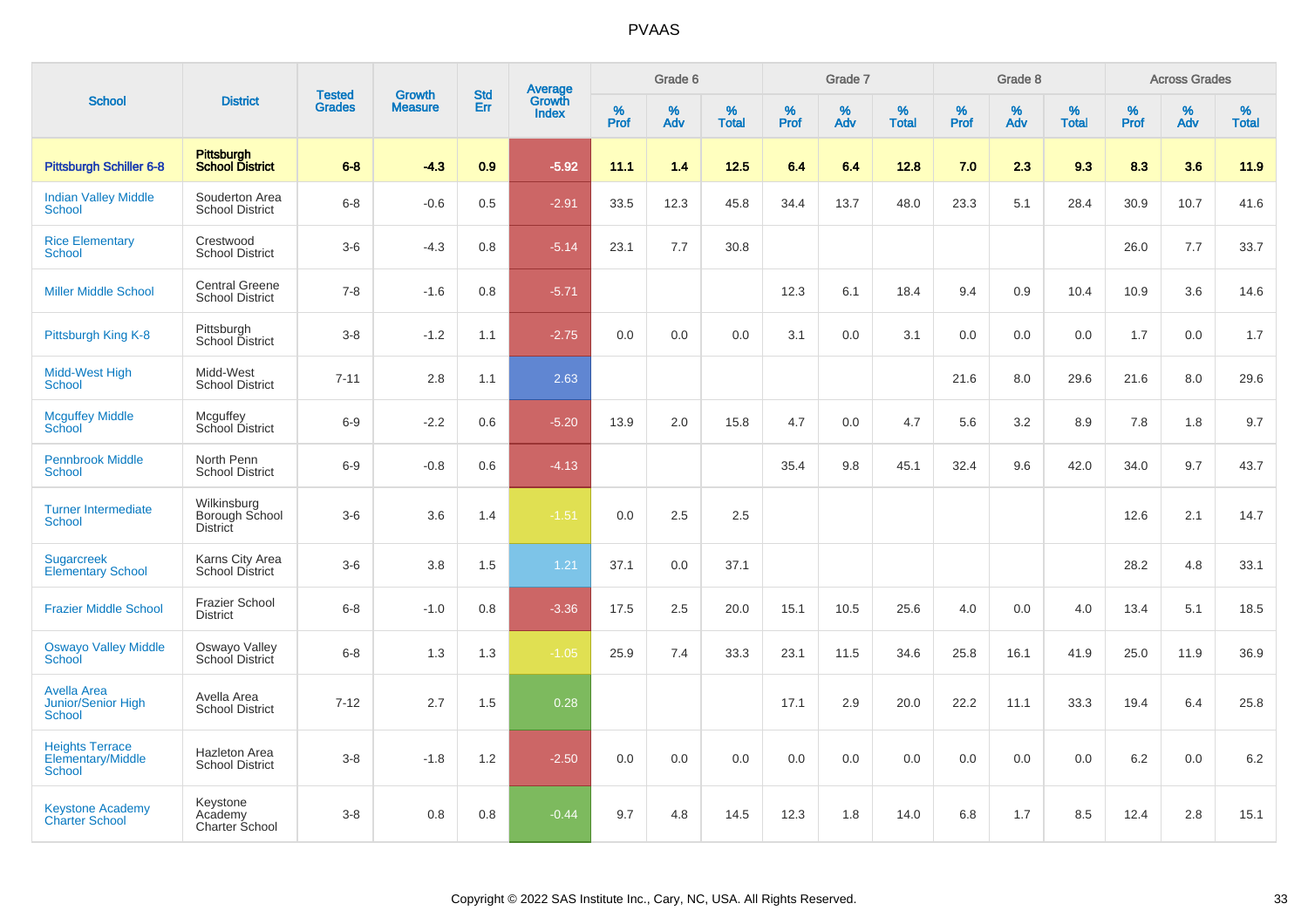|                                                                        |                                                               |                                |                                 |                          |                                   |                  | Grade 6  |                   |           | Grade 7  |                   |           | Grade 8  |                   |           | <b>Across Grades</b> |                   |
|------------------------------------------------------------------------|---------------------------------------------------------------|--------------------------------|---------------------------------|--------------------------|-----------------------------------|------------------|----------|-------------------|-----------|----------|-------------------|-----------|----------|-------------------|-----------|----------------------|-------------------|
| <b>School</b>                                                          | <b>District</b>                                               | <b>Tested</b><br><b>Grades</b> | <b>Growth</b><br><b>Measure</b> | <b>Std</b><br><b>Err</b> | Average<br>Growth<br><b>Index</b> | %<br><b>Prof</b> | %<br>Adv | %<br><b>Total</b> | %<br>Prof | %<br>Adv | %<br><b>Total</b> | %<br>Prof | %<br>Adv | %<br><b>Total</b> | %<br>Prof | $\%$<br>Adv          | %<br><b>Total</b> |
| <b>Pittsburgh Schiller 6-8</b>                                         | <b>Pittsburgh</b><br><b>School District</b>                   | $6 - 8$                        | $-4.3$                          | 0.9                      | $-5.92$                           | 11.1             | 1.4      | 12.5              | 6.4       | 6.4      | 12.8              | 7.0       | 2.3      | 9.3               | 8.3       | 3.6                  | 11.9              |
| <b>Colonial Middle School</b>                                          | Colonial School<br><b>District</b>                            | $6-8$                          | $-1.5$                          | 0.4                      | $-7.33$                           | 35.6             | 15.3     | 50.9              | 29.4      | 16.8     | 46.2              | 21.2      | 15.0     | 36.2              | 28.9      | 15.7                 | 44.6              |
| <b>Hershey Middle</b><br>School                                        | Derry Township<br>School District                             | $6-8$                          | 3.4                             | 1.6                      | $-0.80$                           | 51.5             | 21.2     | 72.7              | 32.0      | 36.0     | 68.0              | 14.3      | 71.4     | 85.7              | 37.5      | 36.1                 | 73.6              |
| <b>Frederick Douglass</b><br><b>Mastery Charter</b><br>School          | Frederick<br>Douglass<br>Mastery Charter<br>School            | $3 - 8$                        | $-1.0$                          | 1.2                      | $-1.57$                           | 0.0              | 0.0      | 0.0               | 0.0       | 0.0      | 0.0               | 3.4       | 3.4      | 6.9               | 1.5       | 0.8                  | 2.3               |
| <b>Groveland Elementary</b><br>School                                  | <b>Central Bucks</b><br><b>School District</b>                | $3-6$                          | 2.0                             | 0.8                      | 1.47                              | 37.9             | 8.9      | 46.8              |           |          |                   |           |          |                   | 33.0      | 15.0                 | 48.0              |
| <b>Carson Middle School</b>                                            | North Allegheny<br><b>School District</b>                     | $6 - 8$                        | $-1.5$                          | 0.5                      | $-5.06$                           | 33.9             | 10.9     | 44.8              | 34.4      | 19.1     | 53.6              | 18.4      | 9.2      | 27.6              | 28.6      | 13.0                 | 41.6              |
| <b>Mercer Area</b><br><b>Elementary School</b>                         | Mercer Area<br><b>School District</b>                         | $3-6$                          | 2.6                             | 1.0                      | 2.50                              | 35.3             | 8.8      | 44.1              |           |          |                   |           |          |                   | 33.2      | 15.4                 | 48.6              |
| <b>Southwest Leadership</b><br><b>Academy Charter</b><br><b>School</b> | Southwest<br>Leadership<br>Academy<br><b>Charter School</b>   | $3 - 8$                        | 0.7                             | 1.0                      | $-1.34$                           | 2.9              | 0.0      | 2.9               | 5.1       | 0.0      | 5.1               | 0.0       | 0.0      | 0.0               | 5.7       | 1.5                  | 7.2               |
| <b>Charleroi Area Middle</b><br><b>School</b>                          | Charleroi<br><b>School District</b>                           | $6 - 8$                        | $-3.3$                          | 0.7                      | $-5.61$                           | 13.1             | 0.0      | 13.1              | 8.5       | 3.8      | 12.3              | 11.6      | 1.0      | 12.6              | 11.0      | 1.7                  | 12.7              |
| Allegheny-Clarion<br><b>Valley High School</b>                         | Allegheny-<br><b>Clarion Valley</b><br><b>School District</b> | $7 - 10$                       | 1.2                             | 1.3                      | $-1.40$                           |                  |          |                   | 4.8       | 0.0      | 4.8               | 8.6       | 0.0      | 8.6               | 6.5       | 0.0                  | 6.5               |
| <b>Poquessing Middle</b><br>School                                     | Neshaminy<br><b>School District</b>                           | $5 - 8$                        | $-0.5$                          | 0.5                      | $-5.92$                           | 18.3             | 2.3      | 20.6              | 23.3      | 6.8      | 30.1              | 16.7      | 5.4      | 22.0              | 21.9      | 6.5                  | 28.4              |
| <b>Inglewood Elementary</b><br>School                                  | North Penn<br><b>School District</b>                          | $3-6$                          | 2.8                             | 1.2                      | $-0.13$                           | 32.1             | 7.1      | 39.3              |           |          |                   |           |          |                   | 29.5      | 15.5                 | 45.0              |
| <b>Danville Area Middle</b><br>School                                  | Danville Area<br><b>School District</b>                       | $6 - 8$                        | $-0.8$                          | 0.6                      | $-6.79$                           | 26.4             | 8.3      | 34.7              | 24.5      | 14.6     | 39.1              | 19.6      | 9.8      | 29.4              | 23.4      | 10.9                 | 34.4              |
| <b>Tussey Mountain</b><br><b>Middle School</b>                         | Tussev<br>Mountain<br><b>School District</b>                  | $5 - 8$                        | 0.2                             | 0.7                      | 0.25                              | 12.4             | 0.0      | 12.4              | 11.3      | 3.2      | 14.5              | 12.5      | 1.4      | 13.9              | 13.9      | 1.5                  | 15.4              |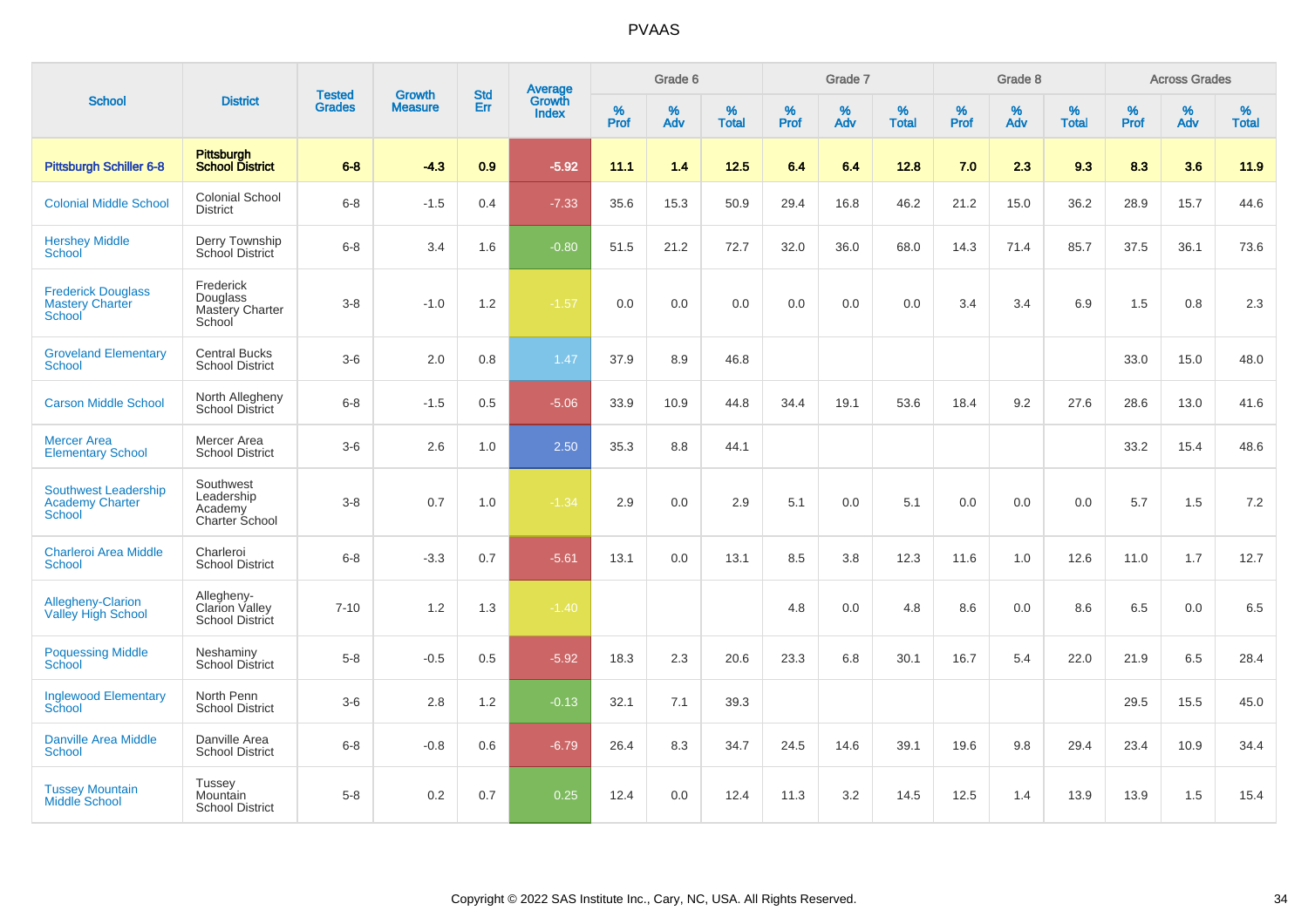| <b>School</b>                                                          |                                                          |                                |                                 |                   |                                          |                     | Grade 6     |                   |              | Grade 7     |                   |              | Grade 8  |                   |              | <b>Across Grades</b> |                   |
|------------------------------------------------------------------------|----------------------------------------------------------|--------------------------------|---------------------------------|-------------------|------------------------------------------|---------------------|-------------|-------------------|--------------|-------------|-------------------|--------------|----------|-------------------|--------------|----------------------|-------------------|
|                                                                        | <b>District</b>                                          | <b>Tested</b><br><b>Grades</b> | <b>Growth</b><br><b>Measure</b> | <b>Std</b><br>Err | <b>Average</b><br>Growth<br><b>Index</b> | $\%$<br><b>Prof</b> | $\%$<br>Adv | %<br><b>Total</b> | $\%$<br>Prof | $\%$<br>Adv | %<br><b>Total</b> | $\%$<br>Prof | %<br>Adv | %<br><b>Total</b> | $\%$<br>Prof | $\%$<br>Adv          | %<br><b>Total</b> |
| Pittsburgh Schiller 6-8                                                | <b>Pittsburgh</b><br><b>School District</b>              | $6 - 8$                        | $-4.3$                          | 0.9               | $-5.92$                                  | 11.1                | 1.4         | 12.5              | 6.4          | 6.4         | 12.8              | 7.0          | 2.3      | 9.3               | 8.3          | 3.6                  | 11.9              |
| <b>Oley Valley Middle</b><br>School                                    | Oley Valley<br>School District                           | $6 - 8$                        | 1.0                             | 0.7               | $-0.18$                                  | 30.8                | 11.2        | 42.1              | 19.0         | 7.8         | 26.7              | 12.8         | 2.3      | 15.1              | 21.4         | 7.4                  | 28.8              |
| <b>Iroquois Junior/Senior</b><br><b>High School</b>                    | Iroquois School<br><b>District</b>                       | $7 - 11$                       | 1.9                             | 0.8               | 0.71                                     |                     |             |                   | 11.5         | 9.4         | 20.8              | 21.0         | 6.0      | 27.0              | 16.3         | 7.6                  | 24.0              |
| <b>Choconut Valley</b><br><b>Elementary School</b>                     | Montrose Area<br><b>School District</b>                  | $3-6$                          | 3.6                             | 1.5               | $-1.81$                                  | 30.2                | 2.3         | 32.6              |              |             |                   |              |          |                   | 33.3         | 9.5                  | 42.9              |
| <b>Centre Learning</b><br><b>Community Charter</b><br><b>School</b>    | Centre Learning<br>Community<br>Charter School           | $5-8$                          | 4.9                             | 2.0               | 1.22                                     |                     |             |                   | 25.0         | 12.5        | 37.5              | 0.0          | 17.6     | 17.6              | 24.1         | 18.5                 | 42.6              |
| <b>Sharpsville Area</b><br><b>Middle School</b>                        | Sharpsville<br>Area School<br><b>District</b>            | $6 - 8$                        | $-0.6$                          | 0.8               | $-2.70$                                  | 16.4                | 1.5         | 17.9              | 21.9         | 3.1         | 25.0              | 20.0         | 7.1      | 27.1              | 19.4         | 4.0                  | 23.4              |
| <b>Titus Elementary</b><br>School                                      | <b>Central Bucks</b><br><b>School District</b>           | $3-6$                          | 2.2                             | 0.9               | 2.20                                     | 25.6                | 21.1        | 46.7              |              |             |                   |              |          |                   | 31.4         | 19.4                 | 50.8              |
| <b>Sandy Run Middle</b><br>School                                      | <b>Upper Dublin</b><br>School District                   | $6 - 8$                        | 0.1                             | 0.5               | $-2.65$                                  | 38.5                | 24.8        | 63.3              | 30.8         | 29.7        | 60.5              | 24.1         | 14.8     | 38.9              | 31.4         | 23.1                 | 54.5              |
| <b>Mastery Charter</b><br>School-Harrity<br>Campus                     | <b>Mastery Charter</b><br>School - Harrity<br>Campus     | $3 - 8$                        | $-0.7$                          | 1.1               | $-1.30$                                  | 2.3                 | 0.0         | 2.3               | 0.0          | 0.0         | 0.0               | 3.1          | 0.0      | 3.1               | 5.5          | 1.0                  | 6.5               |
| <b>Charles W Longer</b><br><b>Elementary School</b>                    | Hollidaysburg<br>Area School<br><b>District</b>          | $3-6$                          | 2.5                             | 1.1               | $-1.47$                                  | 19.7                | 8.2         | 27.9              |              |             |                   |              |          |                   | 30.5         | 10.6                 | 41.2              |
| <b>Young Scholars Of</b><br><b>Central PA Charter</b><br><b>School</b> | Young Scholars<br>Of Central PA<br><b>Charter School</b> | $3-8$                          | 1.7                             | 1.2               | 0.12                                     | 8.0                 | 4.0         | 12.0              | 28.6         | 14.3        | 42.9              | 0.0          | 0.0      | 0.0               | 21.7         | 11.1                 | 32.8              |
| <b>East Hills Middle</b><br><b>School</b>                              | Bethlehem Area<br><b>School District</b>                 | $6-8$                          | $-0.7$                          | 0.8               | $-4.51$                                  | 14.1                | 2.0         | 16.2              | 17.4         | 11.6        | 29.1              | 25.5         | 4.3      | 29.8              | 17.7         | 6.0                  | 23.7              |
| <b>Gettysburg Area</b><br><b>Middle School</b>                         | Gettysburg<br>Area School<br><b>District</b>             | $6 - 8$                        | $-0.1$                          | 0.5               | $-2.95$                                  | 22.8                | 12.2        | 35.0              | 16.1         | 6.0         | 22.0              | 21.9         | 7.9      | 29.8              | 20.2         | 8.6                  | 28.7              |
| <b>Waynesboro Area</b><br><b>Middle School</b>                         | Waynesboro<br>Area School<br><b>District</b>             | $6 - 8$                        | $-0.6$                          | 0.4               | $-2.74$                                  | 20.4                | 10.5        | 31.0              | 19.3         | 6.0         | 25.3              | 20.1         | 4.8      | 24.8              | 19.9         | 7.1                  | 27.0              |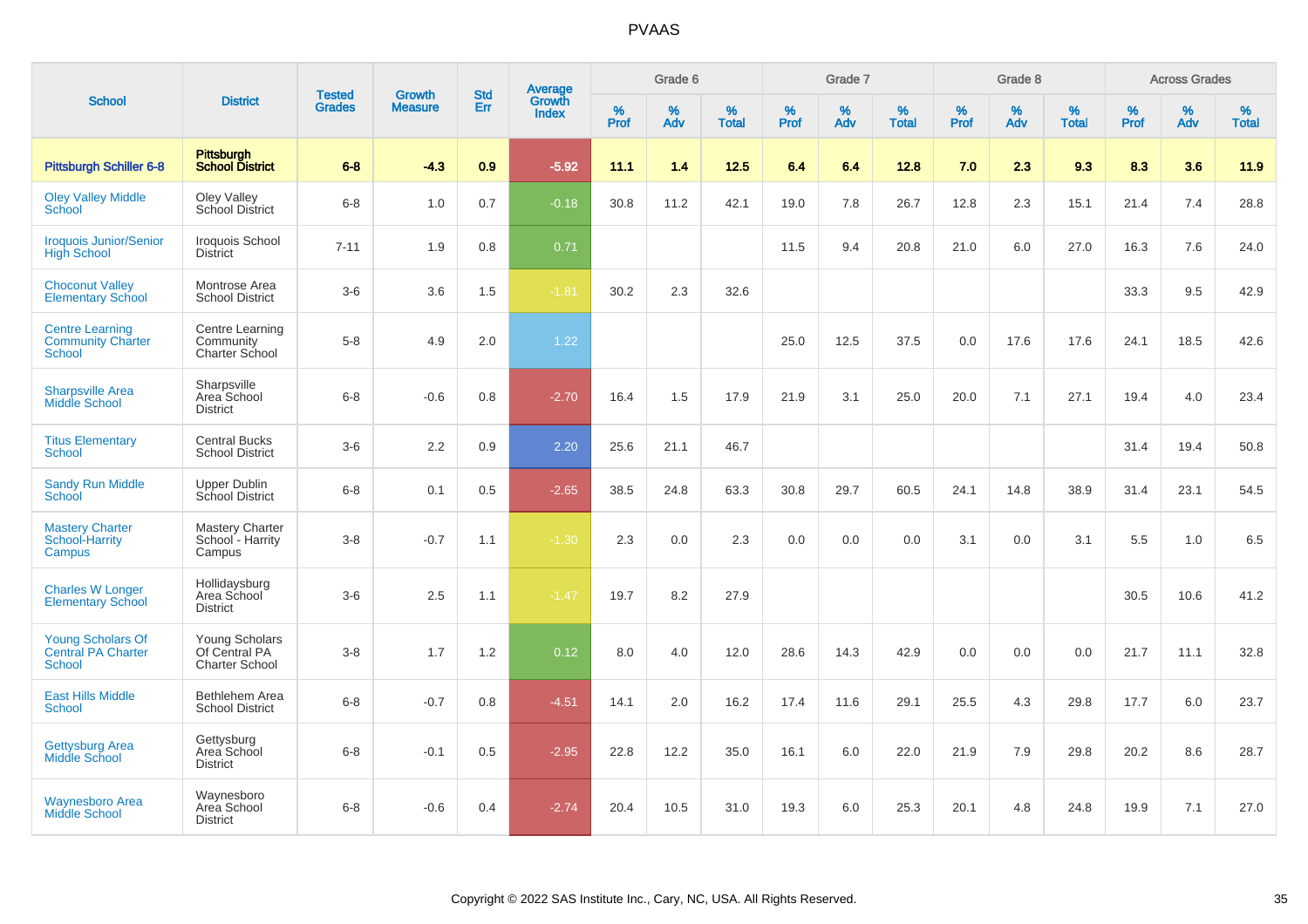| <b>School</b>                                         | <b>District</b>                                      | <b>Tested</b><br><b>Grades</b> | <b>Growth</b><br><b>Measure</b> | <b>Std</b><br><b>Err</b> | <b>Average</b><br>Growth<br><b>Index</b> | Grade 6          |             |                   | Grade 7   |          |                   | Grade 8          |          |                   | <b>Across Grades</b> |          |                   |
|-------------------------------------------------------|------------------------------------------------------|--------------------------------|---------------------------------|--------------------------|------------------------------------------|------------------|-------------|-------------------|-----------|----------|-------------------|------------------|----------|-------------------|----------------------|----------|-------------------|
|                                                       |                                                      |                                |                                 |                          |                                          | %<br><b>Prof</b> | $\%$<br>Adv | %<br><b>Total</b> | %<br>Prof | %<br>Adv | %<br><b>Total</b> | %<br><b>Prof</b> | %<br>Adv | %<br><b>Total</b> | $\%$<br>Prof         | %<br>Adv | %<br><b>Total</b> |
| Pittsburgh Schiller 6-8                               | Pittsburgh<br>School District                        | $6 - 8$                        | $-4.3$                          | 0.9                      | $-5.92$                                  | 11.1             | 1.4         | $12.5$            | 6.4       | 6.4      | 12.8              | 7.0              | 2.3      | 9.3               | 8.3                  | 3.6      | 11.9              |
| <b>Penn-Kidder Campus</b>                             | Jim Thorpe<br>Area School<br><b>District</b>         | $3 - 8$                        | $-0.6$                          | 0.9                      | $-1.13$                                  | 12.2             | 0.0         | 12.2              | 13.3      | 5.0      | 18.3              | 4.4              | 2.2      | 6.5               | 14.2                 | 3.7      | 18.0              |
| <b>Green Woods Charter</b><br>School                  | Green Woods<br><b>Charter School</b>                 | $3 - 8$                        | $-0.3$                          | 0.8                      | $-0.38$                                  | 27.1             | 11.9        | 39.0              | 16.1      | 5.4      | 21.4              | 17.3             | 3.8      | 21.2              | 21.3                 | 8.3      | 29.6              |
| <b>New Foundations</b><br><b>Charter School</b>       | <b>New</b><br>Foundations<br>Charter School          | $3 - 11$                       | $-1.5$                          | 0.7                      | $-2.10$                                  | 6.4              | 0.0         | 6.4               | 21.3      | 3.3      | 24.6              | 13.1             | 2.4      | 15.5              | 17.1                 | 2.9      | 20.0              |
| <b>Muncy Junior/Senior</b><br><b>High School</b>      | Muncy School<br><b>District</b>                      | $7 - 11$                       | 0.5                             | 1.0                      | $-1.76$                                  |                  |             |                   | 29.0      | 15.9     | 44.9              | 23.3             | 6.7      | 30.0              | 25.8                 | 10.7     | 36.5              |
| Cochranton<br><b>Junior/Senior High</b><br>School     | Crawford<br><b>Central School</b><br><b>District</b> | $7 - 11$                       | 2.4                             | 1.0                      | 1.35                                     |                  |             |                   | 22.4      | 5.2      | 27.6              | 7.0              | 5.6      | 12.7              | 14.0                 | 5.4      | 19.4              |
| <b>Greencastle-Antrim</b><br><b>Middle School</b>     | Greencastle-<br>Antrim School<br><b>District</b>     | $6 - 8$                        | $-0.5$                          | 0.4                      | $-2.46$                                  | 31.2             | 8.1         | 39.3              | 24.8      | 7.8      | 32.6              | 18.7             | 5.6      | 24.4              | 24.9                 | 7.2      | 32.1              |
| <b>Mastery Charter</b><br>School-Pickett<br>Campus    | <b>Mastery Charter</b><br>School - Pickett<br>Campus | $6 - 10$                       | 1.2                             | 1.1                      | $-2.96$                                  | 0.0              | 0.0         | 0.0               | 0.0       | 0.0      | 0.0               | 2.8              | 0.0      | 2.8               | 0.9                  | 0.0      | 0.9               |
| <b>Intermediate School</b>                            | Governor Mifflin<br><b>School District</b>           | $5-6$                          | 0.5                             | 0.6                      | 0.96                                     | 18.9             | 4.8         | 23.7              |           |          |                   |                  |          |                   | 19.6                 | 7.0      | 26.6              |
| <b>Overlook School</b>                                | Abington<br>School District                          | $3-6$                          | 2.5                             | 1.2                      | 2.17                                     | 29.4             | 17.6        | 47.1              |           |          |                   |                  |          |                   | 27.2                 | 13.0     | 40.2              |
| <b>Jamestown Area</b><br>Junior/Senior High<br>School | Jamestown<br>Area School<br><b>District</b>          | $7 - 11$                       | 1.0                             | 1.8                      | $-1.00$                                  |                  |             |                   | 24.1      | 3.4      | 27.6              | 19.0             | 0.0      | 19.0              | 22.0                 | 2.0      | 24.0              |
| <b>Highlands Middle</b><br>School                     | Highlands<br>School District                         | $5-8$                          | 0.4                             | 0.5                      | 0.71                                     | 16.2             | 1.4         | 17.6              | 28.5      | 4.9      | 33.3              | 13.2             | 8.6      | 21.8              | 19.5                 | 4.9      | 24.5              |
| <b>Collegium Charter</b><br>School                    | Collegium<br>Charter School                          | $3 - 10$                       | $-1.0$                          | 0.4                      | $-2.89$                                  | 10.6             | 1.1         | 11.6              | 8.0       | 2.3      | 10.3              | 7.6              | 2.8      | 10.3              | 14.4                 | 3.4      | 17.8              |
| <b>Tohickon Middle</b><br><b>School</b>               | <b>Central Bucks</b><br><b>School District</b>       | $7 - 9$                        | 0.3                             | 0.5                      | $-1.63$                                  |                  |             |                   | 21.7      | 14.0     | 35.7              | 28.2             | 5.0      | 33.2              | 25.2                 | 9.3      | 34.4              |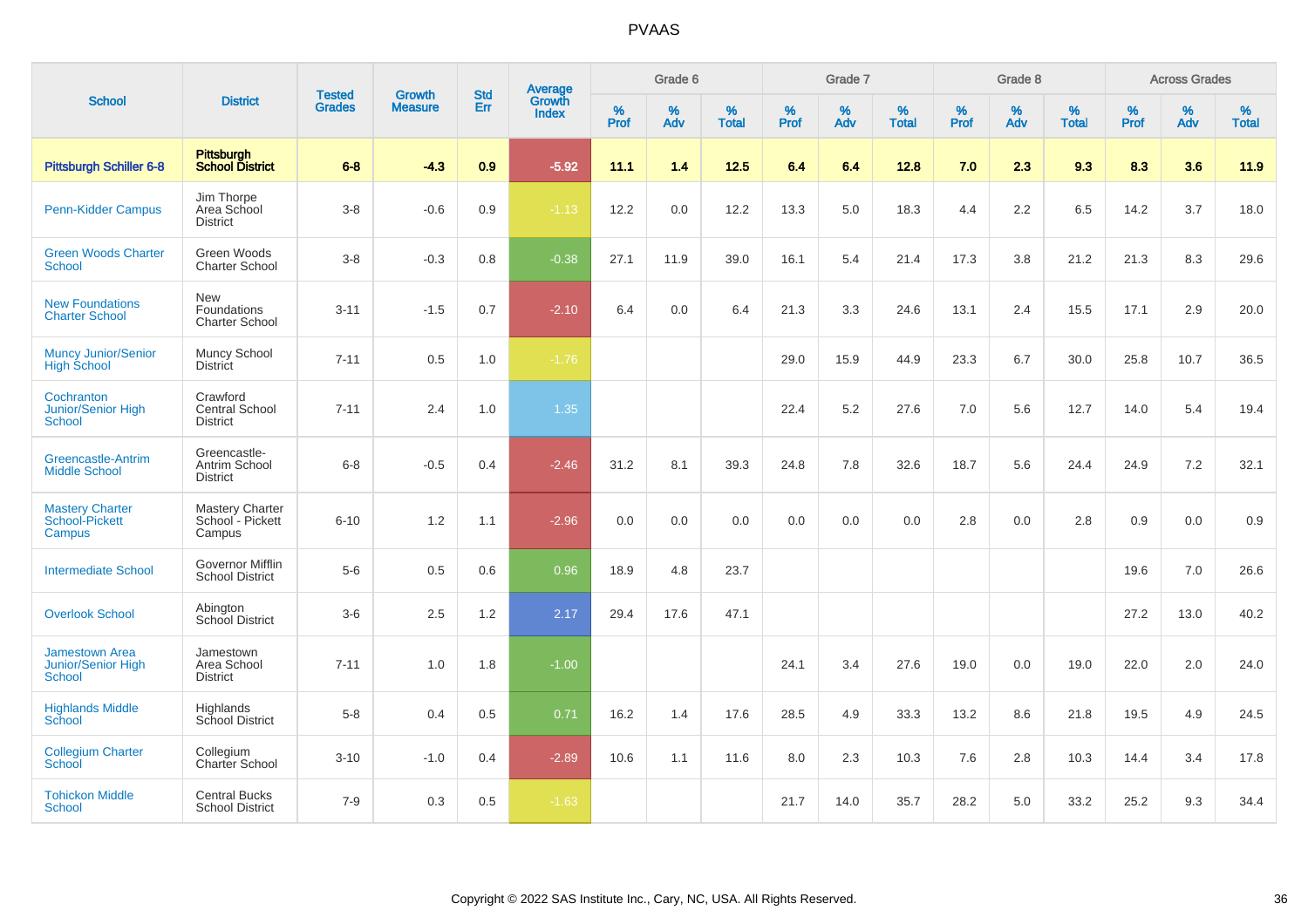| <b>School</b>                                                     |                                                 |                                |                                 |                   |                                          |                  | Grade 6     |                   |           | Grade 7     |                   |           | Grade 8  |                   |           | <b>Across Grades</b> |                   |
|-------------------------------------------------------------------|-------------------------------------------------|--------------------------------|---------------------------------|-------------------|------------------------------------------|------------------|-------------|-------------------|-----------|-------------|-------------------|-----------|----------|-------------------|-----------|----------------------|-------------------|
|                                                                   | <b>District</b>                                 | <b>Tested</b><br><b>Grades</b> | <b>Growth</b><br><b>Measure</b> | <b>Std</b><br>Err | <b>Average</b><br>Growth<br><b>Index</b> | %<br><b>Prof</b> | $\%$<br>Adv | %<br><b>Total</b> | %<br>Prof | $\%$<br>Adv | %<br><b>Total</b> | %<br>Prof | %<br>Adv | %<br><b>Total</b> | %<br>Prof | %<br>Adv             | %<br><b>Total</b> |
| Pittsburgh Schiller 6-8                                           | <b>Pittsburgh</b><br><b>School District</b>     | $6 - 8$                        | $-4.3$                          | 0.9               | $-5.92$                                  | 11.1             | 1.4         | $12.5$            | 6.4       | 6.4         | 12.8              | 7.0       | 2.3      | 9.3               | 8.3       | 3.6                  | 11.9              |
| <b>West Vincent</b><br><b>Elementary School</b>                   | Owen J Roberts<br><b>School District</b>        | $3-6$                          | 2.3                             | 1.0               | 1.65                                     | 38.6             | 28.6        | 67.1              |           |             |                   |           |          |                   | 39.8      | 27.6                 | 67.4              |
| <b>Boys Latin Of</b><br>Philadelphia Charter<br><b>School</b>     | Boys Latin Of<br>Philadelphia<br>Charter School | $6 - 12$                       | 0.1                             | 0.8               | $-1.69$                                  | 0.0              | 0.0         | 0.0               | 3.3       | 0.0         | 3.3               | 1.0       | 0.0      | 1.0               | 1.5       | 0.0                  | 1.5               |
| <b>Deep Roots Charter</b><br>School                               | Deep Roots<br>Charter School                    | $3-6$                          | $-0.9$                          | 1.3               | $-0.67$                                  | 0.0              | 0.0         | 0.0               |           |             |                   |           |          |                   | 1.3       | 0.0                  | 1.3               |
| <b>Canonsburg Middle</b><br>School                                | Canon-<br>Mcmillan<br><b>School District</b>    | $7 - 8$                        | 0.4                             | 0.5               | $-1.16$                                  |                  |             |                   | 26.1      | 10.4        | 36.5              | 27.9      | 10.7     | 38.6              | 27.0      | 10.5                 | 37.5              |
| <b>Tuscarora Middle</b><br><b>School</b>                          | Juniata County<br>School District               | $6 - 8$                        | 1.4                             | 0.6               | 0.79                                     | 13.0             | 5.6         | 18.5              | 13.3      | 1.6         | 14.8              | 14.5      | 2.6      | 17.1              | 13.6      | 3.1                  | 16.7              |
| <b>Pan American</b><br><b>Academy Charter</b><br><b>School</b>    | Pan American<br>Academy<br>Charter School       | $3 - 8$                        | 0.3                             | 0.8               | 0.43                                     | 2.3              | 0.0         | 2.3               | 3.4       | 0.0         | 3.4               | 0.0       | 0.0      | 0.0               | 2.4       | 0.3                  | 2.7               |
| <b>Clarion Area</b><br><b>Junior/Senior High</b><br><b>School</b> | <b>Clarion Area</b><br><b>School District</b>   | $7 - 11$                       | 0.1                             | 1.1               | $-2.50$                                  |                  |             |                   | 17.9      | 10.4        | 28.4              | 28.1      | 3.5      | 31.6              | 22.6      | 7.3                  | 29.8              |
| <b>Southwest Middle</b><br><b>School</b>                          | Reading School<br><b>District</b>               | $5-8$                          | $-0.7$                          | 1.0               | $-2.03$                                  | 0.0              | 0.0         | 0.0               | 4.3       | 0.0         | 4.3               | 0.0       | 0.0      | 0.0               | 1.1       | 0.6                  | 1.7               |
| <b>Greenville</b><br>Junior/Senior High<br>School                 | Greenville Area<br><b>School District</b>       | $7 - 11$                       | $-0.1$                          | 0.9               | $-2.05$                                  |                  |             |                   | 16.7      | 5.9         | 22.6              | 10.0      | 2.5      | 12.5              | 13.7      | 4.4                  | 18.1              |
| Steelton-Highspire<br><b>Elementary School</b>                    | Steelton-<br>Highspire<br>School District       | $3-6$                          | 0.6                             | 1.0               | 0.60                                     | 0.0              | 0.0         | 0.0               |           |             |                   |           |          |                   | 1.4       | 0.7                  | 2.2               |
| <b>W B Evans Magnet</b><br><b>School</b>                          | William Penn<br><b>School District</b>          | $3-6$                          | 2.6                             | 1.9               | 1.34                                     | 5.3              | 0.0         | 5.3               |           |             |                   |           |          |                   | 5.5       | 1.1                  | 6.6               |
| <b>Crafton Elementary</b><br><b>School</b>                        | Carlynton<br>School District                    | $3 - 6$                        | $-1.5$                          | 1.4               | $-1.05$                                  | 29.4             | 8.8         | 38.2              |           |             |                   |           |          |                   | 29.9      | 12.2                 | 42.2              |
| <b>Tidioute Community</b><br><b>Charter School</b>                | Tidioute<br>Community<br>Charter School         | $3 - 11$                       | $-0.3$                          | 1.4               | $-2.20$                                  | 27.8             | 0.0         | 27.8              | 10.5      | 0.0         | 10.5              | 7.4       | 0.0      | 7.4               | 16.0      | 1.6                  | 17.6              |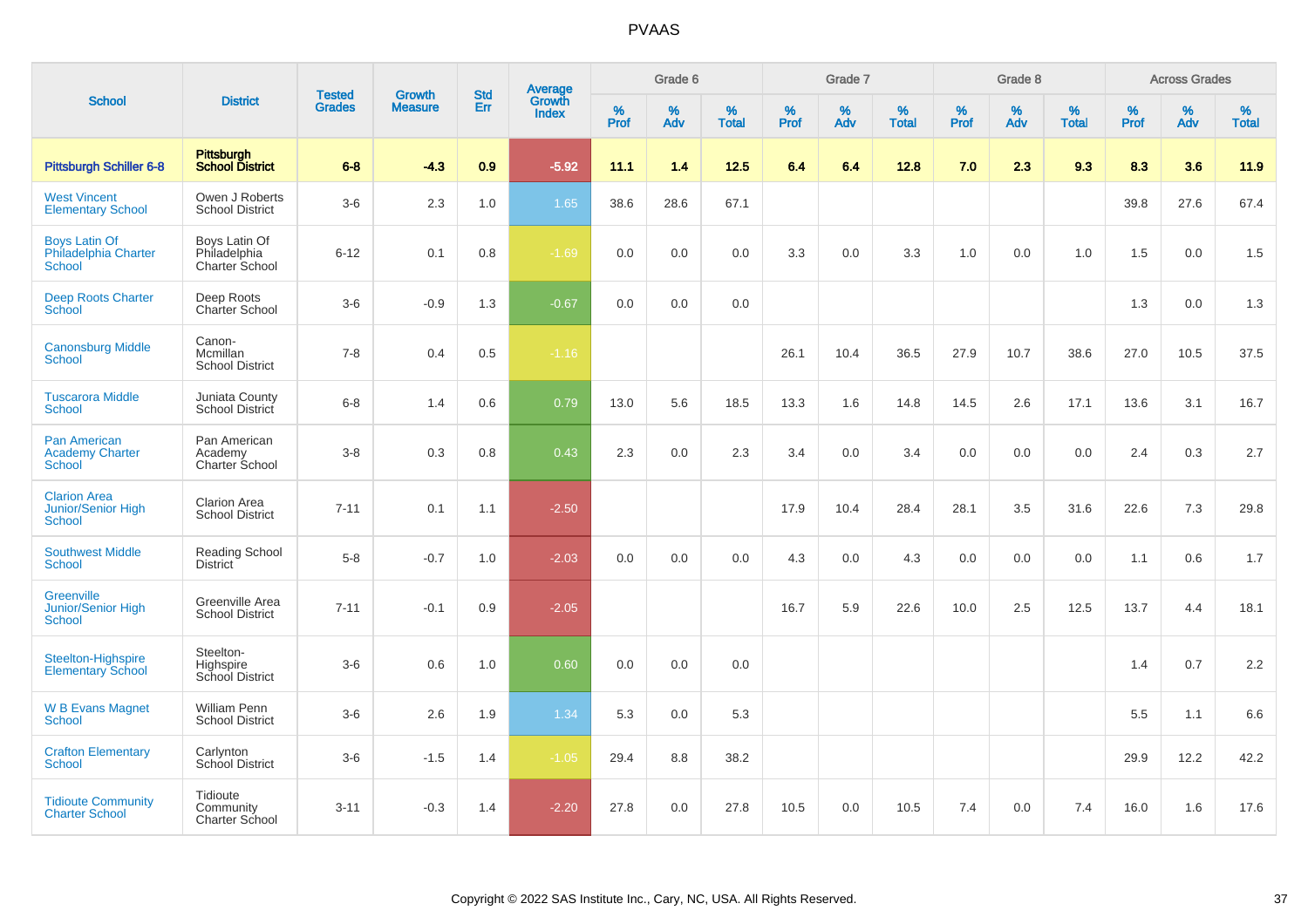| <b>School</b>                                               |                                                         |                                | <b>Growth</b>  | <b>Std</b> |                                          |           | Grade 6  |                   |           | Grade 7  |                   |           | Grade 8  |                   |           | <b>Across Grades</b> |                   |
|-------------------------------------------------------------|---------------------------------------------------------|--------------------------------|----------------|------------|------------------------------------------|-----------|----------|-------------------|-----------|----------|-------------------|-----------|----------|-------------------|-----------|----------------------|-------------------|
|                                                             | <b>District</b>                                         | <b>Tested</b><br><b>Grades</b> | <b>Measure</b> | Err        | <b>Average</b><br>Growth<br><b>Index</b> | %<br>Prof | %<br>Adv | %<br><b>Total</b> | %<br>Prof | %<br>Adv | %<br><b>Total</b> | %<br>Prof | %<br>Adv | %<br><b>Total</b> | %<br>Prof | %<br>Adv             | %<br><b>Total</b> |
| Pittsburgh Schiller 6-8                                     | Pittsburgh<br>School District                           | $6 - 8$                        | $-4.3$         | 0.9        | $-5.92$                                  | 11.1      | 1.4      | $12.5$            | 6.4       | 6.4      | 12.8              | 7.0       | 2.3      | 9.3               | 8.3       | 3.6                  | 11.9              |
| Mariana Bracetti<br><b>Academy Charter</b><br><b>School</b> | Mariana<br><b>Bracetti</b><br>Academy<br>Charter School | $3 - 10$                       | $-3.1$         | 0.9        | $-3.58$                                  | 2.2       | 0.0      | 2.2               | 7.3       | 0.0      | 7.3               | 0.0       | 0.0      | 0.0               | 4.4       | 0.0                  | 4.4               |
| <b>Rostraver Elementary</b><br><b>School</b>                | <b>Belle Vernon</b><br>Area School<br><b>District</b>   | $3-6$                          | $-1.1$         | 1.2        | $-0.97$                                  | 30.8      | 3.8      | 34.6              |           |          |                   |           |          |                   | 28.7      | 8.4                  | 37.1              |
| <b>Shallow Brook Inter</b><br><b>School</b>                 | Northeastern<br><b>York School</b><br><b>District</b>   | $4 - 6$                        | 1.8            | 0.8        | 0.51                                     | 21.8      | 5.9      | 27.7              |           |          |                   |           |          |                   | 28.1      | 12.0                 | 40.1              |
| <b>Glendale Junior/Senior</b><br><b>High School</b>         | Glendale<br><b>School District</b>                      | $7 - 10$                       | $-2.4$         | 1.1        | $-4.61$                                  |           |          |                   | 22.7      | 15.2     | 37.9              | 7.8       | 2.0      | 9.8               | 16.2      | 9.4                  | 25.6              |
| <b>Panther Valley</b><br>Junior/Senior High<br>School       | Panther Valley<br><b>School District</b>                | $7 - 12$                       | $-0.8$         | 0.8        | $-3.47$                                  |           |          |                   | 11.2      | 1.9      | 13.1              | 4.8       | 0.0      | 4.8               | 8.0       | 0.9                  | 9.0               |
| <b>Westmont Hilltop</b><br><b>Elementary School</b>         | Westmont<br><b>Hilltop School</b><br><b>District</b>    | $3-6$                          | 1.8            | 0.8        | $-0.94$                                  | 18.4      | 8.2      | 26.5              |           |          |                   |           |          |                   | 24.0      | 13.5                 | 37.5              |
| <b>Universal Creighton</b><br><b>Charter School</b>         | Universal<br>Creighton<br>Charter School                | $3-8$                          | 1.1            | 0.7        | 0.56                                     | 3.5       | 1.2      | 4.7               | 7.7       | 6.2      | 13.8              | 4.7       | 4.7      | 9.4               | 8.6       | 4.4                  | 13.1              |
| Pennsylvania<br><b>Leadership Charter</b><br><b>School</b>  | Pennsylvania<br>Leadership<br><b>Charter School</b>     | $3 - 11$                       | $-1.4$         | 0.5        | $-4.74$                                  | 24.9      | 6.4      | 31.2              | 13.4      | 19.6     | 33.0              | 16.7      | 6.2      | 22.9              | 23.9      | 12.4                 | 36.4              |
| <b>Belmont Charter</b><br>School                            | <b>Belmont</b><br><b>Charter School</b>                 | $3 - 10$                       | $-0.8$         | 0.8        | $-1.19$                                  | 4.0       | 0.0      | 4.0               | 0.0       | 0.0      | 0.0               | 5.6       | 0.0      | 5.6               | 2.8       | 0.6                  | 3.4               |
| <b>Decatur Stephen</b><br>School                            | Philadelphia<br>City School<br><b>District</b>          | $3-8$                          | 0.4            | 1.0        | $-0.43$                                  | 11.5      | 3.8      | 15.4              | 11.1      | 2.8      | 13.9              | 3.2       | 9.7      | 12.9              | 16.2      | 6.7                  | 22.9              |
| <b>Marshall Academy</b>                                     | Harrisburg City<br>School District                      | $5-8$                          | 2.4            | 1.7        | $-0.72$                                  | 0.0       | 0.0      | 0.0               | 0.0       | 0.0      | 0.0               | 0.0       | 0.0      | 0.0               | 0.0       | 0.0                  | 0.0               |
| <b>Port Allegany</b><br><b>Junior/Senior High</b><br>School | Port Allegany<br><b>School District</b>                 | $7 - 11$                       | 2.2            | 1.0        | 1.19                                     |           |          |                   | 17.4      | 2.9      | 20.3              | 13.1      | 9.8      | 23.0              | 15.4      | 6.2                  | 21.5              |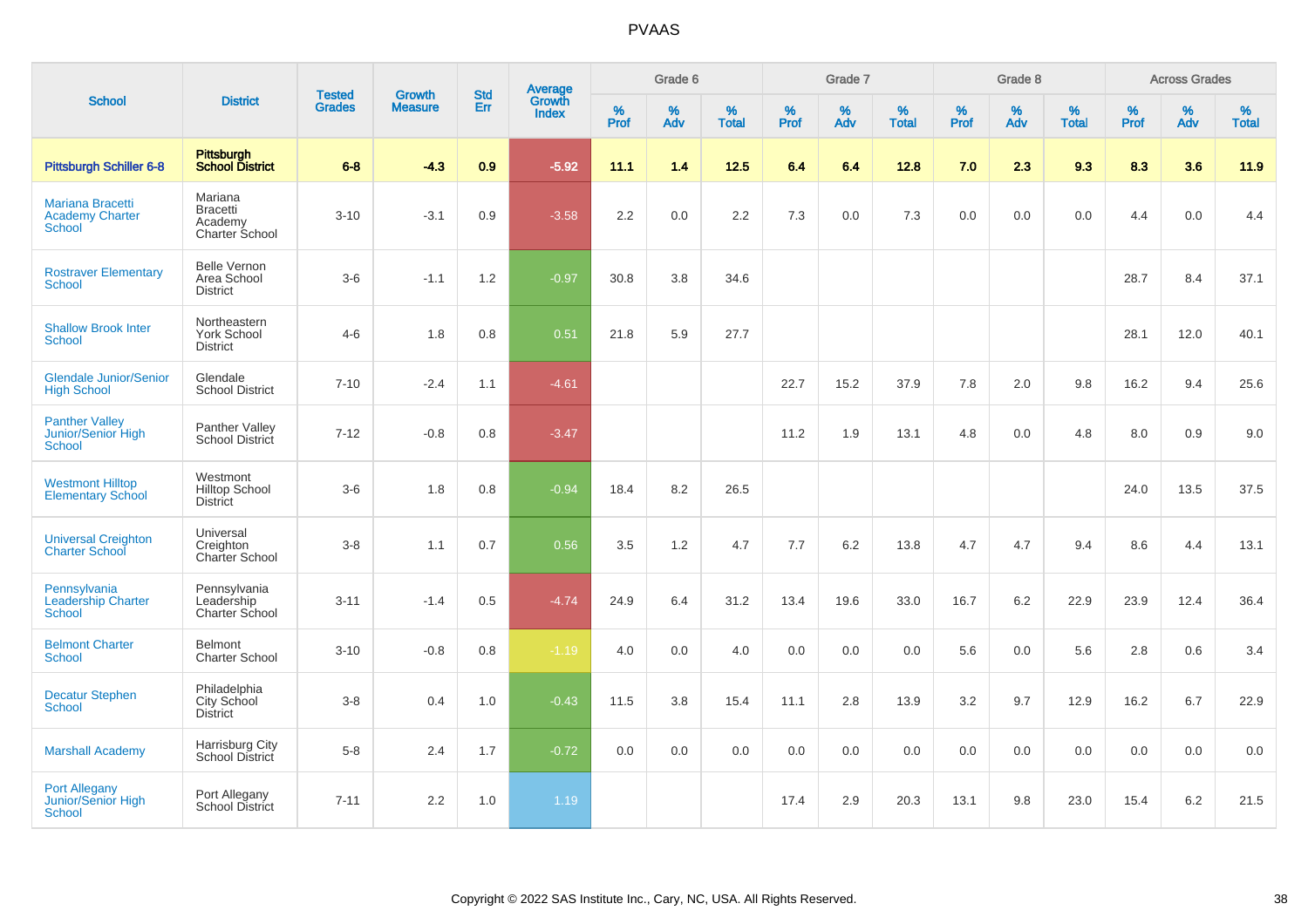|                                                                        |                                                                 |                                |                                 | <b>Std</b> |                                          |                  | Grade 6     |                   |           | Grade 7     |                   |           | Grade 8  |                   |              | <b>Across Grades</b> |                   |
|------------------------------------------------------------------------|-----------------------------------------------------------------|--------------------------------|---------------------------------|------------|------------------------------------------|------------------|-------------|-------------------|-----------|-------------|-------------------|-----------|----------|-------------------|--------------|----------------------|-------------------|
| <b>School</b>                                                          | <b>District</b>                                                 | <b>Tested</b><br><b>Grades</b> | <b>Growth</b><br><b>Measure</b> | Err        | <b>Average</b><br>Growth<br><b>Index</b> | %<br><b>Prof</b> | $\%$<br>Adv | %<br><b>Total</b> | %<br>Prof | $\%$<br>Adv | %<br><b>Total</b> | %<br>Prof | %<br>Adv | %<br><b>Total</b> | $\%$<br>Prof | %<br>Adv             | %<br><b>Total</b> |
| <b>Pittsburgh Schiller 6-8</b>                                         | Pittsburgh<br><b>School District</b>                            | $6-8$                          | $-4.3$                          | 0.9        | $-5.92$                                  | 11.1             | 1.4         | 12.5              | 6.4       | 6.4         | 12.8              | 7.0       | 2.3      | 9.3               | 8.3          | 3.6                  | 11.9              |
| Portage Area<br>Junior/Senior High<br>School                           | Portage Area<br>School District                                 | $7 - 10$                       | $-1.1$                          | 1.1        | $-3.25$                                  |                  |             |                   | 25.4      | 9.5         | 34.9              | 17.0      | 7.6      | 24.5              | 21.6         | 8.6                  | 30.2              |
| <b>North Clarion County</b><br>Junior/Senior High<br><b>School</b>     | North Clarion<br><b>County School</b><br><b>District</b>        | $7 - 12$                       | 2.5                             | 1.3        | 0.70                                     |                  |             |                   | 21.4      | 7.1         | 28.6              | 15.9      | 11.4     | 27.3              | 18.6         | 9.3                  | 27.9              |
| <b>Portage Area</b><br><b>Elementary School</b>                        | Portage Area<br>School District                                 | $3-6$                          | 1.8                             | 1.2        | 1.44                                     | 30.0             | 10.0        | 40.0              |           |             |                   |           |          |                   | 34.3         | 15.2                 | 49.5              |
| <b>New Holland</b><br>Elementary                                       | Eastern<br>Lancaster<br><b>County School</b><br><b>District</b> | $3-6$                          | 2.2                             | 1.1        | 1.77                                     | 26.1             | 5.8         | 31.9              |           |             |                   |           |          |                   | 29.8         | 8.0                  | 37.8              |
| <b>Lincoln Leadership</b><br><b>Academy Charter</b><br><b>School</b>   | Lincoln<br>Leadership<br>Academy<br>Charter School              | $3 - 12$                       | $-1.2$                          | 0.9        | $-1.72$                                  | 2.0              | 0.0         | 2.0               | 4.0       | 2.0         | 6.0               | 0.0       | 0.0      | 0.0               | 3.8          | 0.7                  | 4.4               |
| <b>Farrell Area High</b><br>School/Upper Middle<br><b>School</b>       | <b>Farrell Area</b><br><b>School District</b>                   | $7 - 11$                       | 2.2                             | 1.3        | 0.34                                     |                  |             |                   | 2.3       | 0.0         | 2.3               | 5.1       | 0.0      | 5.1               | 3.7          | 0.0                  | 3.7               |
| <b>Pennwood Middle</b><br><b>School</b>                                | Pennsbury<br><b>School District</b>                             | $6 - 8$                        | $-3.1$                          | 0.5        | $-6.57$                                  | 26.1             | 10.3        | 36.4              | 18.0      | 7.2         | 25.3              | 13.0      | 8.8      | 21.9              | 19.0         | 8.8                  | 27.7              |
| <b>Lakeland Elementary</b><br>School - Mayfield<br>Campus              | Lakeland<br><b>School District</b>                              | $3-6$                          | 1.7                             | 1.4        | 1.20                                     | 21.0             | 0.0         | 21.0              |           |             |                   |           |          |                   | 25.6         | 3.0                  | 28.6              |
| <b>North Brandywine</b><br><b>Middle School</b>                        | Coatesville<br>Area School<br><b>District</b>                   | $7 - 7$                        | 1.6                             | 0.8        | 2.07                                     |                  |             |                   | 8.6       | 1.3         | 9.8               |           |          |                   | 8.6          | 1.3                  | 9.8               |
| <b>Mazie Gable</b><br><b>Elementary School</b>                         | Red Lion Area<br><b>School District</b>                         | $3-6$                          | 1.0                             | 1.1        | 0.92                                     | 10.3             | 1.5         | 11.8              |           |             |                   |           |          |                   | 18.3         | 4.3                  | 22.6              |
| <b>Chichester Middle</b><br>School                                     | Chichester<br><b>School District</b>                            | $5-8$                          | $-3.8$                          | 0.7        | $-5.54$                                  | 7.0              | 2.8         | 9.9               | 5.1       | 6.3         | 11.4              | 4.4       | 0.0      | 4.4               | 5.9          | 2.6                  | 8.5               |
| <b>Erie Rise Leadership</b><br><b>Academy Charter</b><br><b>School</b> | Erie Rise<br>Leadership<br>Academy<br>Charter School            | $3 - 8$                        | $-0.6$                          | 1.1        | $-0.82$                                  | 0.0              | 0.0         | 0.0               | 0.0       | 0.0         | 0.0               | 0.0       | 0.0      | 0.0               | 1.6          | 1.0                  | 2.6               |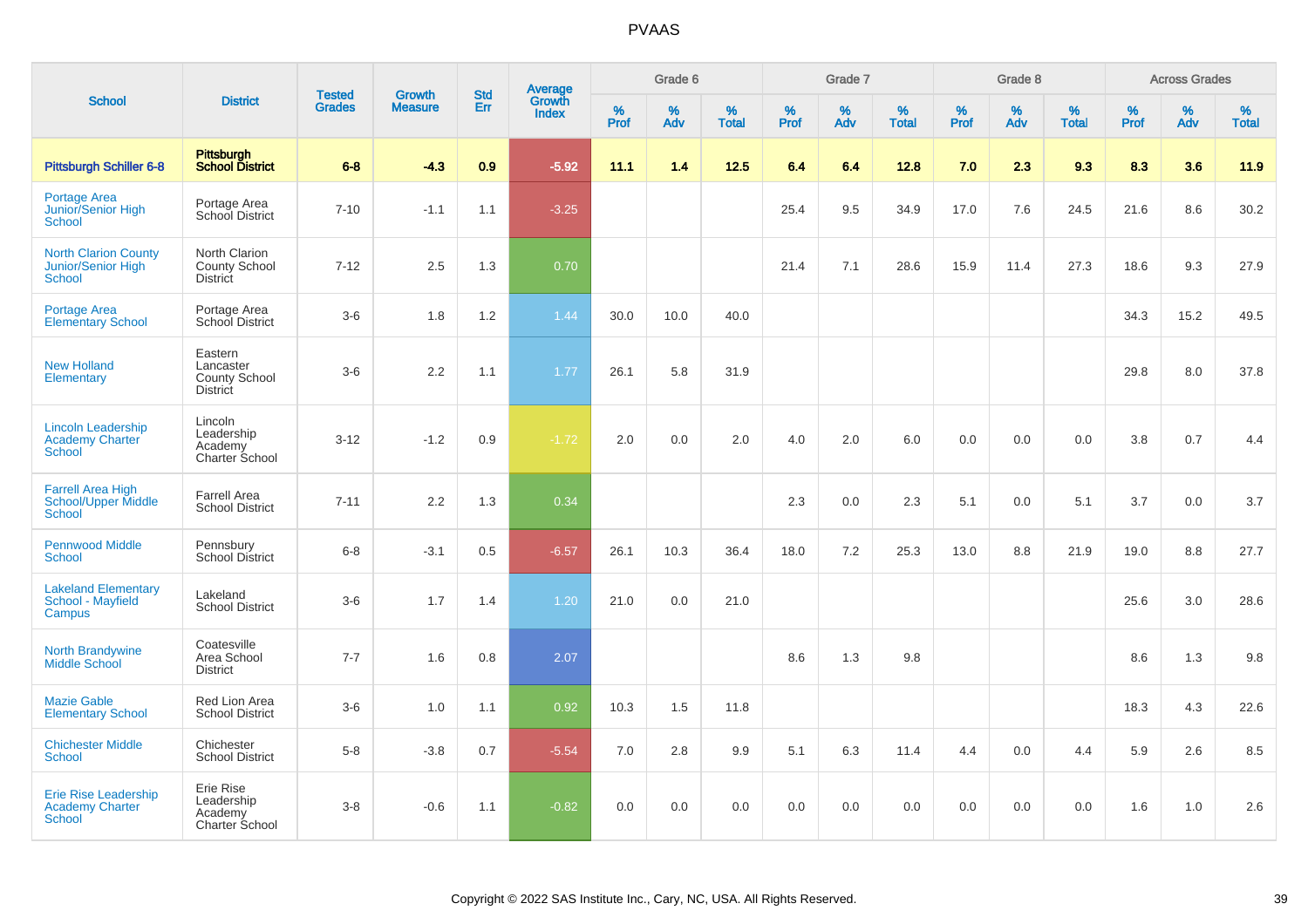|                                                                            |                                                                 |                                |                                 | <b>Std</b> |                                          |                  | Grade 6  |                   |           | Grade 7  |                   |           | Grade 8  |                   |           | <b>Across Grades</b> |                   |
|----------------------------------------------------------------------------|-----------------------------------------------------------------|--------------------------------|---------------------------------|------------|------------------------------------------|------------------|----------|-------------------|-----------|----------|-------------------|-----------|----------|-------------------|-----------|----------------------|-------------------|
| <b>School</b>                                                              | <b>District</b>                                                 | <b>Tested</b><br><b>Grades</b> | <b>Growth</b><br><b>Measure</b> | Err        | <b>Average</b><br>Growth<br><b>Index</b> | %<br><b>Prof</b> | %<br>Adv | %<br><b>Total</b> | %<br>Prof | %<br>Adv | %<br><b>Total</b> | %<br>Prof | %<br>Adv | %<br><b>Total</b> | %<br>Prof | $\%$<br>Adv          | %<br><b>Total</b> |
| <b>Pittsburgh Schiller 6-8</b>                                             | <b>Pittsburgh</b><br><b>School District</b>                     | $6 - 8$                        | $-4.3$                          | 0.9        | $-5.92$                                  | 11.1             | 1.4      | 12.5              | 6.4       | 6.4      | 12.8              | 7.0       | 2.3      | 9.3               | 8.3       | 3.6                  | 11.9              |
| <b>Shannock Valley</b><br><b>Elementary School</b>                         | Armstrong<br>School District                                    | $3-6$                          | 2.6                             | 1.3        | 0.62                                     | 12.5             | 12.5     | 25.0              |           |          |                   |           |          |                   | 26.1      | 16.5                 | 42.6              |
| <b>Sto-Rox Upper</b><br><b>Elementary School</b>                           | Sto-Rox School<br><b>District</b>                               | $4 - 6$                        | 1.7                             | 0.9        | 1.85                                     | 1.2              | 0.0      | 1.2               |           |          |                   |           |          |                   | 2.8       | 0.8                  | 3.6               |
| <b>Goode School</b>                                                        | York City<br>School District                                    | $3 - 8$                        | 0.3                             | 0.8        | 0.40                                     | 3.0              | 0.0      | 3.0               | 5.3       | 0.0      | 5.3               | 0.0       | 0.0      | 0.0               | 3.6       | 0.3                  | 4.0               |
| <b>Second District</b><br><b>Elementary School</b>                         | Crawford<br>Central School<br><b>District</b>                   | $3-6$                          | 2.7                             | 1.3        | 1.16                                     | 11.1             | 0.0      | 11.1              |           |          |                   |           |          |                   | 15.9      | 4.6                  | 20.5              |
| <b>Coudersport Area</b><br><b>Elementary School</b>                        | Coudersport<br>Area School<br><b>District</b>                   | $3-6$                          | 1.4                             | 1.2        | 1.19                                     | 16.7             | 4.8      | 21.4              |           |          |                   |           |          |                   | 24.6      | 6.3                  | 30.9              |
| <b>Dallastown Area</b><br><b>Middle School</b>                             | Dallastown<br>Area School<br><b>District</b>                    | $7 - 8$                        | 0.3                             | 0.4        | $-1.22$                                  |                  |          |                   | 24.2      | 7.7      | 31.9              | 19.2      | 9.4      | 28.6              | 21.9      | 8.5                  | 30.4              |
| <b>Fairfield Area Middle</b><br>School                                     | <b>Fairfield Area</b><br><b>School District</b>                 | $5-8$                          | $-1.2$                          | 0.8        | $-1.64$                                  | 19.7             | 1.6      | 21.3              | 18.5      | 0.0      | 18.5              | 16.7      | 3.7      | 20.4              | 21.7      | 1.7                  | 23.5              |
| <b>Franklin Regional</b><br><b>Middle School</b>                           | <b>Franklin</b><br>Regional<br>School District                  | $6 - 8$                        | $-0.2$                          | 0.5        | $-1.46$                                  | 33.2             | 19.3     | 52.5              | 27.9      | 18.3     | 46.2              | 25.8      | 8.1      | 33.9              | 29.2      | 15.6                 | 44.7              |
| <b>Park Forest Middle</b><br><b>School</b>                                 | <b>State College</b><br>Area School<br><b>District</b>          | $6 - 8$                        | $-0.3$                          | 0.6        | $-1.71$                                  | 26.7             | 15.2     | 41.8              | 32.1      | 12.4     | 44.5              | 22.8      | 9.6      | 32.5              | 27.4      | 12.7                 | 40.1              |
| <b>Linton Middle School</b>                                                | Penn Hills<br><b>School District</b>                            | $6 - 8$                        | $-3.5$                          | 0.5        | $-10.87$                                 | 2.7              | 0.7      | 3.4               | 2.2       | 1.6      | 3.8               | 3.4       | 0.0      | 3.4               | 2.8       | 0.8                  | 3.6               |
| <b>Chester Charter</b><br><b>Scholars Academy</b><br><b>Charter School</b> | <b>Chester Charter</b><br>Scholars<br>Academy<br>Charter School | $3 - 12$                       | $-3.3$                          | 0.8        | $-3.92$                                  | 2.1              | 0.0      | 2.1               | 6.2       | 0.0      | 6.2               | 0.0       | 0.0      | 0.0               | 1.8       | 0.4                  | 2.2               |
| <b>Dutch Ridge</b><br><b>Elementary School</b>                             | Beaver Area<br><b>School District</b>                           | $3-6$                          | 1.2                             | 0.7        | 1.57                                     | 37.6             | 29.1     | 66.7              |           |          |                   |           |          |                   | 33.6      | 33.0                 | 66.6              |
| <b>Everett Area Middle</b><br>School                                       | Everett Area<br><b>School District</b>                          | $6 - 11$                       | $-1.4$                          | 0.7        | $-2.66$                                  | 19.8             | 2.3      | 22.1              | 13.9      | 1.0      | 14.8              | 10.7      | 6.7      | 17.3              | 14.9      | 3.0                  | 17.9              |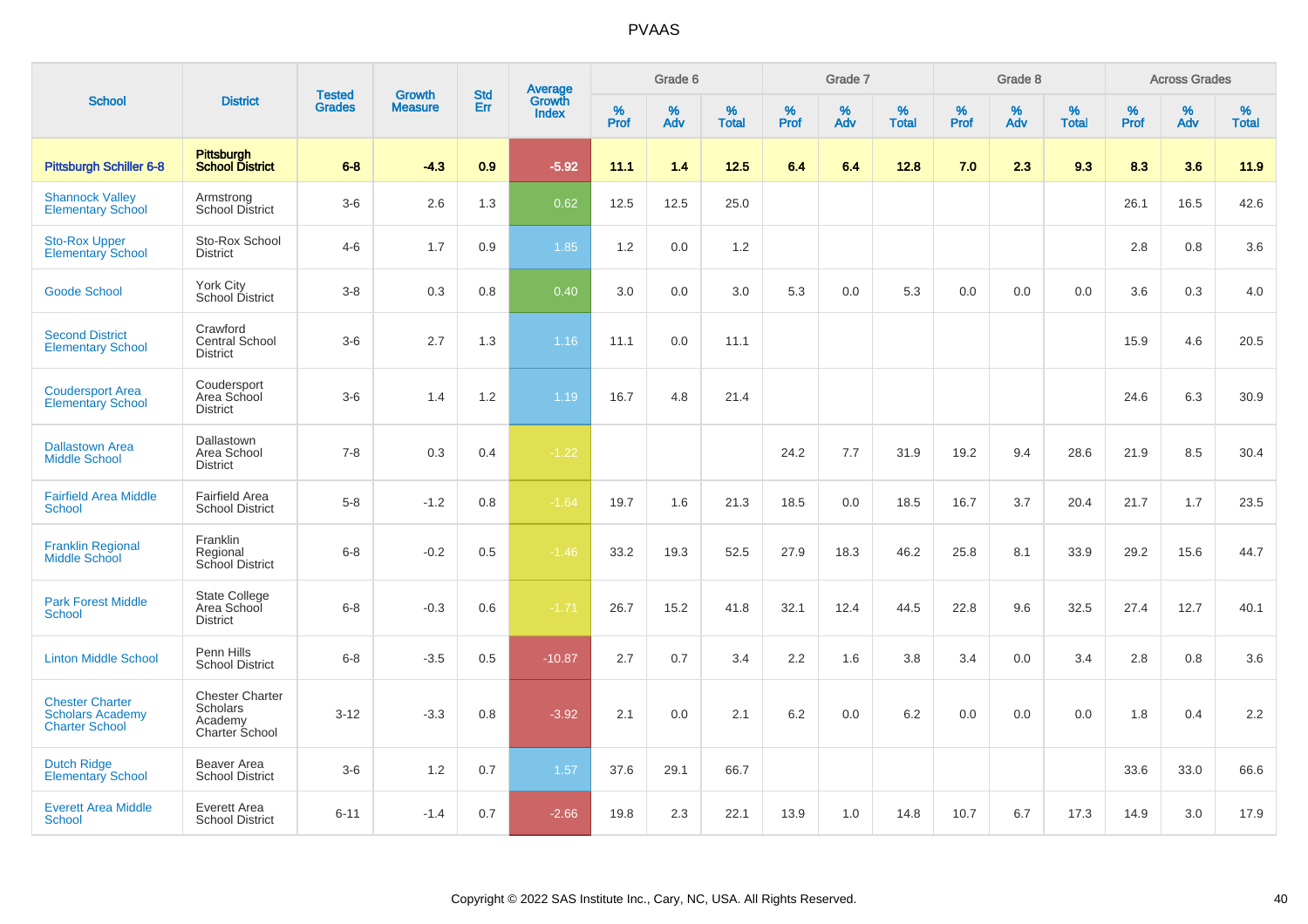|                                                            |                                                                   | <b>Tested</b> | <b>Growth</b>  | <b>Std</b> |                                          |                  | Grade 6     |                   |           | Grade 7     |                      |              | Grade 8  |                   |              | <b>Across Grades</b> |                   |
|------------------------------------------------------------|-------------------------------------------------------------------|---------------|----------------|------------|------------------------------------------|------------------|-------------|-------------------|-----------|-------------|----------------------|--------------|----------|-------------------|--------------|----------------------|-------------------|
| <b>School</b>                                              | <b>District</b>                                                   | <b>Grades</b> | <b>Measure</b> | Err        | <b>Average</b><br>Growth<br><b>Index</b> | %<br><b>Prof</b> | $\%$<br>Adv | %<br><b>Total</b> | %<br>Prof | $\%$<br>Adv | $\%$<br><b>Total</b> | $\%$<br>Prof | %<br>Adv | %<br><b>Total</b> | $\%$<br>Prof | %<br>Adv             | %<br><b>Total</b> |
| <b>Pittsburgh Schiller 6-8</b>                             | Pittsburgh<br><b>School District</b>                              | $6 - 8$       | $-4.3$         | 0.9        | $-5.92$                                  | 11.1             | 1.4         | $12.5$            | 6.4       | 6.4         | 12.8                 | 7.0          | 2.3      | 9.3               | 8.3          | 3.6                  | 11.9              |
| <b>Grove City Area</b><br>Middle School                    | Grove City Area<br><b>School District</b>                         | $6-8$         | $-0.3$         | 0.6        | $-2.73$                                  | 29.0             | 12.1        | 41.1              | 28.1      | 13.2        | 41.2                 | 19.5         | 8.5      | 28.0              | 25.6         | 11.2                 | 36.8              |
| <b>Penn Hills Charter</b><br>School of<br>Entrepreneurship | Penn Hills<br><b>Charter School</b><br>of<br>Entrepreneurshi<br>p | $3 - 8$       | $-0.2$         | 0.9        | $-0.20$                                  | 13.5             | 10.8        | 24.3              | 15.4      | 2.6         | 18.0                 | 5.3          | 0.0      | 5.3               | 17.0         | 3.8                  | 20.8              |
| <b>Union City Middle</b><br>School                         | Union City Area<br><b>School District</b>                         | $6 - 11$      | 0.2            | 0.8        | $-2.12$                                  | 19.4             | 11.3        | 30.6              | 23.4      | 3.9         | 27.3                 | 10.1         | 5.6      | 15.7              | 17.1         | 6.6                  | 23.7              |
| <b>Central Middle School</b>                               | Reading School<br><b>District</b>                                 | $5-8$         | $-0.6$         | 0.5        | $-3.70$                                  | 1.2              | $0.0\,$     | 1.2               | 2.4       | 0.0         | 2.4                  | $0.0\,$      | 0.0      | 0.0               | 1.4          | 0.5                  | 2.0               |
| <b>Eisenhower Middle</b><br><b>School</b>                  | Norristown Area<br><b>School District</b>                         | $5-8$         | $-0.5$         | 0.7        | $-2.54$                                  | 8.4              | 0.0         | 8.4               | 8.0       | 0.0         | 8.0                  | 2.7          | 2.7      | 5.3               | 6.9          | 0.6                  | 7.5               |
| <b>Lower Dauphin Middle</b><br><b>School</b>               | Lower Dauphin<br><b>School District</b>                           | $6 - 8$       | $-2.8$         | 0.5        | $-7.25$                                  | 23.7             | 4.8         | 28.5              | 22.4      | 6.5         | 28.9                 | 18.6         | 9.6      | 28.2              | 21.6         | 6.9                  | 28.5              |
| <b>Walnut Street</b><br><b>Elementary School</b>           | <b>William Penn</b><br><b>School District</b>                     | $3-6$         | 3.3            | 2.0        | 1.66                                     | 0.0              | 0.0         | 0.0               |           |             |                      |              |          |                   | 7.3          | 0.0                  | 7.3               |
| <b>Carmichaels Area</b><br><b>Middle School</b>            | Carmichaels<br>Area School<br><b>District</b>                     | $6 - 8$       | $-4.1$         | 0.8        | $-7.88$                                  | 1.5              | 0.0         | 1.5               | 3.0       | 3.0         | 6.0                  | 6.8          | 0.0      | 6.8               | 3.9          | 1.0                  | 4.8               |
| <b>Founders Hall Middle</b><br>School                      | Mckeesport<br>Area School<br><b>District</b>                      | $6 - 8$       | $-0.5$         | 0.5        | $-3.65$                                  | 3.9              | 0.0         | 3.9               | 1.0       | 0.0         | 1.0                  | 1.0          | 0.0      | 1.0               | 1.8          | 0.0                  | 1.8               |
| <b>Moshannon Valley</b><br><b>Elementary School</b>        | Moshannon<br><b>Valley School</b><br><b>District</b>              | $3-6$         | 1.4            | $1.2\,$    | 1.17                                     | 15.1             | 18.9        | 34.0              |           |             |                      |              |          |                   | 20.7         | 10.3                 | 31.0              |
| <b>Kulp Elementary</b><br><b>School</b>                    | North Penn<br><b>School District</b>                              | $3-6$         | 1.9            | 1.0        | 1.26                                     | 20.9             | 6.0         | 26.9              |           |             |                      |              |          |                   | 25.6         | 12.2                 | 37.8              |
| <b>Wyoming Valley West</b><br><b>Middle School</b>         | <b>Wyoming Valley</b><br>West School<br><b>District</b>           | $6 - 8$       | 0.7            | 0.5        | $-1.32$                                  | 13.8             | 2.1         | 15.9              | 10.8      | 0.0         | 10.8                 | 10.5         | 2.9      | 13.4              | 11.8         | 1.7                  | 13.5              |
| Mcadoo-Kelayres<br>Elementary/Middle<br><b>School</b>      | <b>Hazleton Area</b><br><b>School District</b>                    | $3-8$         | 1.7            | 1.2        | 0.04                                     | 0.0              | 0.0         | 0.0               | 0.0       | 0.0         | 0.0                  | 0.0          | 0.0      | 0.0               | 1.2          | 0.0                  | 1.2               |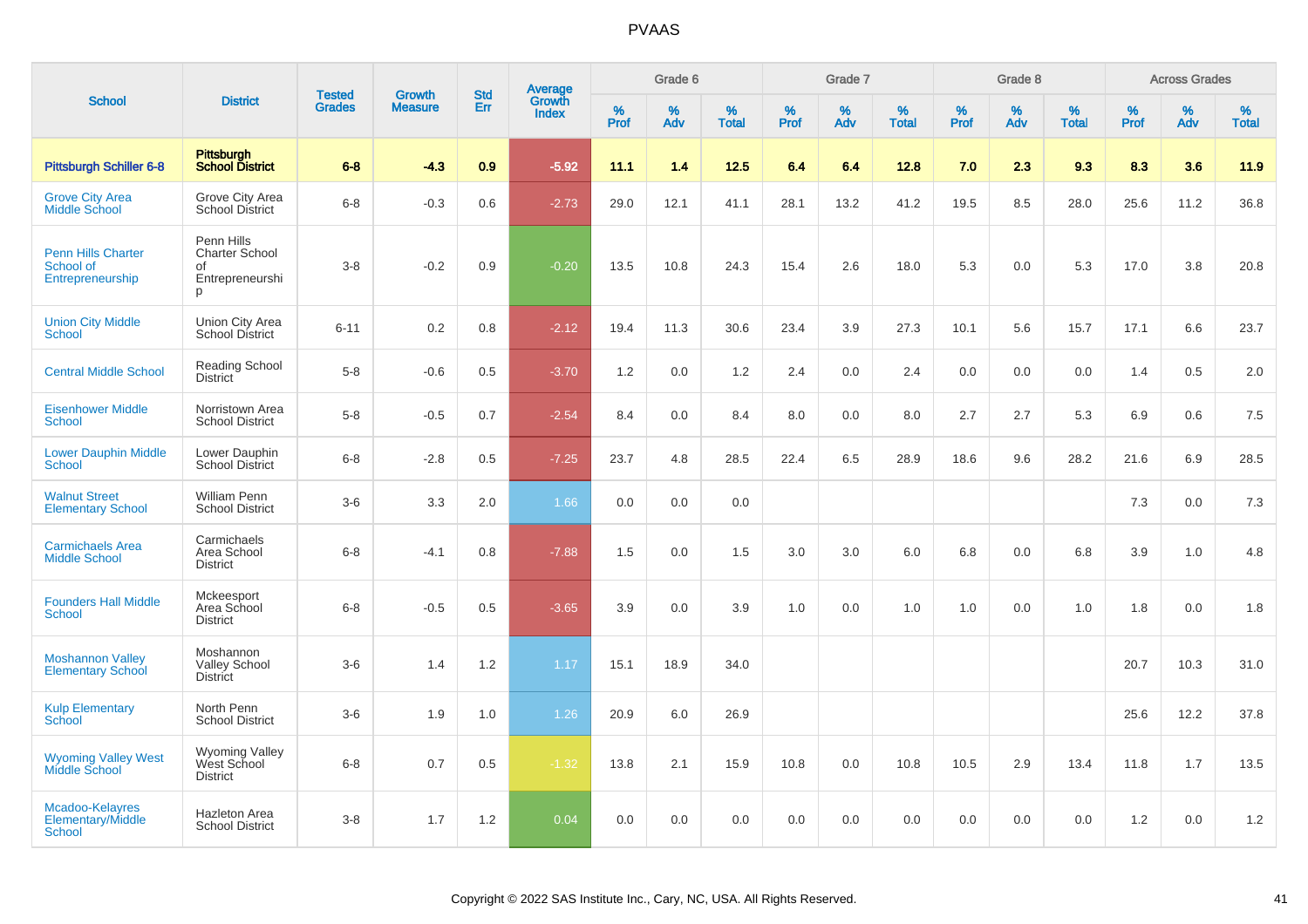| <b>School</b>                                       |                                                          |                                |                                 | <b>Std</b> |                                          |                  | Grade 6  |                   |           | Grade 7     |                   |           | Grade 8  |                   |           | <b>Across Grades</b> |                   |
|-----------------------------------------------------|----------------------------------------------------------|--------------------------------|---------------------------------|------------|------------------------------------------|------------------|----------|-------------------|-----------|-------------|-------------------|-----------|----------|-------------------|-----------|----------------------|-------------------|
|                                                     | <b>District</b>                                          | <b>Tested</b><br><b>Grades</b> | <b>Growth</b><br><b>Measure</b> | Err        | <b>Average</b><br>Growth<br><b>Index</b> | %<br><b>Prof</b> | %<br>Adv | %<br><b>Total</b> | %<br>Prof | $\%$<br>Adv | %<br><b>Total</b> | %<br>Prof | %<br>Adv | %<br><b>Total</b> | %<br>Prof | $\%$<br>Adv          | %<br><b>Total</b> |
| <b>Pittsburgh Schiller 6-8</b>                      | Pittsburgh<br>School District                            | $6 - 8$                        | $-4.3$                          | 0.9        | $-5.92$                                  | 11.1             | 1.4      | 12.5              | 6.4       | 6.4         | 12.8              | 7.0       | 2.3      | 9.3               | 8.3       | 3.6                  | 11.9              |
| <b>West Branch Middle</b><br>School                 | West Branch<br>Area School<br><b>District</b>            | $5-8$                          | 0.5                             | 0.7        | 0.53                                     | 7.8              | 4.7      | 12.5              | 19.7      | 14.5        | 34.2              | 18.8      | 6.2      | 25.0              | 15.8      | 7.5                  | 23.3              |
| <b>Pleasant Hills Middle</b><br><b>School</b>       | West Jefferson<br>Hills School<br><b>District</b>        | $6-8$                          | $-2.4$                          | 0.5        | $-6.21$                                  | 24.9             | 3.3      | 28.2              | 22.8      | 6.3         | 29.1              | 21.8      | 4.5      | 26.2              | 23.2      | 4.8                  | 27.9              |
| Pittsburgh Carmalt K-8                              | Pittsburgh<br>School District                            | $3-8$                          | $-3.3$                          | 0.9        | $-5.94$                                  | 4.2              | 4.2      | 8.3               | 15.2      | 0.0         | 15.2              | 0.0       | 0.0      | 0.0               | 12.9      | 2.9                  | 15.7              |
| <b>Northern Middle</b><br><b>School</b>             | Northern York<br><b>County School</b><br><b>District</b> | $6 - 8$                        | 0.1                             | 0.5        | $-2.29$                                  | 24.5             | 8.2      | 32.7              | 20.5      | 5.4         | 25.8              | 10.9      | 0.9      | 11.8              | 18.5      | 4.7                  | 23.2              |
| <b>Blue Ridge Middle</b><br>School                  | <b>Blue Ridge</b><br>School District                     | $6 - 8$                        | $-2.5$                          | 0.8        | $-3.73$                                  | 14.9             | 0.0      | 14.9              | 25.8      | 3.2         | 29.0              | 12.9      | 4.3      | 17.1              | 17.5      | 2.4                  | 19.9              |
| <b>Derry Area Middle</b><br>School                  | Derry Area<br>School District                            | $6 - 8$                        | $-2.3$                          | 0.6        | $-7.05$                                  | 33.1             | 13.2     | 46.3              | 11.9      | 6.8         | 18.6              | 10.2      | 6.5      | 16.7              | 18.7      | 8.9                  | 27.7              |
| <b>Hamburg Area Middle</b><br><b>School</b>         | Hamburg Area<br>School District                          | $6 - 8$                        | 1.0                             | 0.6        | 0.33                                     | 28.6             | 2.4      | 31.0              | 10.1      | 3.8         | 13.8              | 9.9       | 2.1      | 12.1              | 15.5      | 2.8                  | 18.3              |
| <b>West Hazleton</b><br>Elementary/Middle<br>School | Hazleton Area<br><b>School District</b>                  | $3 - 8$                        | $-0.8$                          | 1.2        | $-1.22$                                  | 5.9              | 0.0      | 5.9               | 4.8       | 0.0         | 4.8               | 0.0       | 0.0      | 0.0               | 4.6       | 0.6                  | 5.2               |
| <b>Hillcrest Elementary</b><br>School               | Council Rock<br><b>School District</b>                   | $3-6$                          | 1.0                             | 1.1        | 0.96                                     | 39.0             | 15.2     | 54.2              |           |             |                   |           |          |                   | 33.8      | 26.0                 | 59.8              |
| Pittsburgh Mifflin K-8                              | Pittsburgh<br>School District                            | $3 - 8$                        | $-1.7$                          | 1.2        | $-1.85$                                  | 0.0              | 0.0      | 0.0               | 0.0       | 4.8         | 4.8               | 3.7       | 0.0      | 3.7               | 4.4       | 0.7                  | 5.2               |
| <b>Penn Alexander</b><br>School                     | Philadelphia<br>City School<br><b>District</b>           | $3 - 8$                        | 1.5                             | 1.3        | 1.16                                     | 29.0             | 13.2     | 42.1              | 26.1      | 47.8        | 73.9              |           |          |                   | 28.3      | 36.7                 | 65.0              |
| <b>Towanda Area</b><br>Junior/Senior High<br>School | Towanda Area<br><b>School District</b>                   | $7 - 11$                       | $-1.6$                          | 0.8        | $-4.76$                                  |                  |          |                   | 14.5      | 7.7         | 22.2              | 17.2      | 8.6      | 25.9              | 15.9      | 8.2                  | 24.0              |
| <b>Fairview Elementary</b><br><b>School</b>         | Crestwood<br><b>School District</b>                      | $3 - 6$                        | $-0.5$                          | 1.1        | $-0.42$                                  | 27.0             | 8.1      | 35.1              |           |             |                   |           |          |                   | 24.0      | 10.1                 | 34.1              |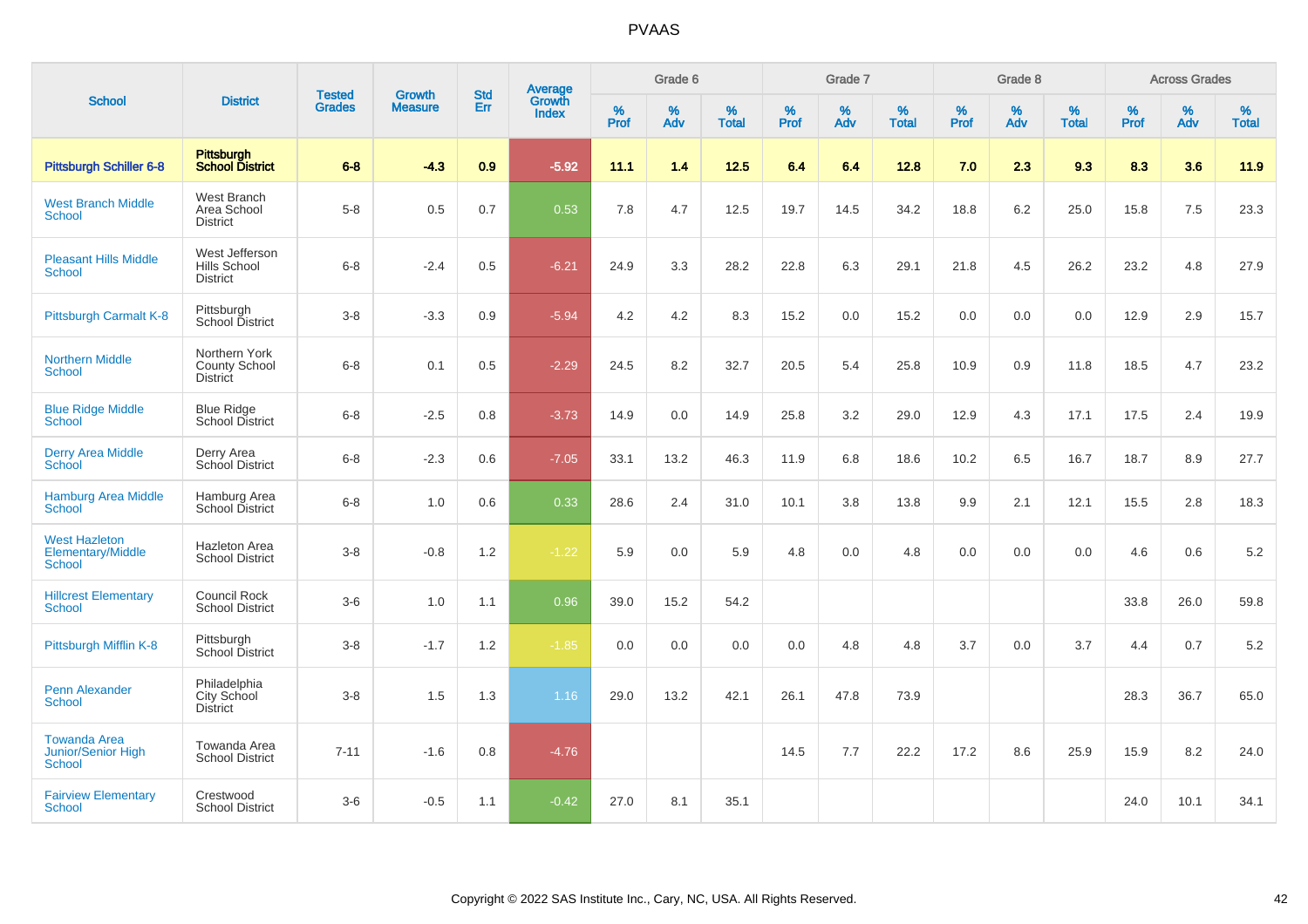|                                                           |                                                        |                                |                          | <b>Std</b> |                                          |           | Grade 6  |                   |           | Grade 7  |                   |           | Grade 8  |                   |              | <b>Across Grades</b> |                   |
|-----------------------------------------------------------|--------------------------------------------------------|--------------------------------|--------------------------|------------|------------------------------------------|-----------|----------|-------------------|-----------|----------|-------------------|-----------|----------|-------------------|--------------|----------------------|-------------------|
| <b>School</b>                                             | <b>District</b>                                        | <b>Tested</b><br><b>Grades</b> | Growth<br><b>Measure</b> | Err        | <b>Average</b><br>Growth<br><b>Index</b> | %<br>Prof | %<br>Adv | %<br><b>Total</b> | %<br>Prof | %<br>Adv | %<br><b>Total</b> | %<br>Prof | %<br>Adv | %<br><b>Total</b> | $\%$<br>Prof | %<br>Adv             | %<br><b>Total</b> |
| <b>Pittsburgh Schiller 6-8</b>                            | <b>Pittsburgh</b><br><b>School District</b>            | $6 - 8$                        | $-4.3$                   | 0.9        | $-5.92$                                  | 11.1      | 1.4      | $12.5$            | 6.4       | 6.4      | 12.8              | 7.0       | 2.3      | 9.3               | 8.3          | 3.6                  | 11.9              |
| <b>Roberto Clemente</b><br><b>Charter School</b>          | Roberto<br>Clemente<br><b>Charter School</b>           | $3 - 12$                       | $-4.0$                   | 0.9        | $-5.78$                                  | 0.0       | 0.0      | 0.0               | 0.0       | 0.0      | 0.0               | 0.0       | 0.0      | 0.0               | 3.0          | 0.0                  | 3.0               |
| Northwest Area High<br><b>School</b>                      | Northwest Area<br><b>School District</b>               | $7 - 10$                       | 1.8                      | 1.1        | 0.52                                     |           |          |                   | 7.3       | 1.8      | 9.1               | 5.4       | 0.0      | 5.4               | 6.4          | 0.9                  | 7.3               |
| <b>Riverside Middle</b><br><b>School</b>                  | Riverside<br><b>Beaver County</b><br>School District   | $6 - 8$                        | $-0.4$                   | 0.7        | $-1.61$                                  | 23.8      | 4.0      | 27.7              | 22.8      | 10.1     | 32.9              | 25.5      | 3.2      | 28.7              | 24.1         | 5.5                  | 29.6              |
| <b>West Hempfield</b><br><b>Middle School</b>             | <b>Hempfield Area</b><br><b>School District</b>        | $6 - 8$                        | 1.0                      | 0.6        | 0.53                                     | 21.2      | 10.6     | 31.8              | 27.9      | 10.7     | 38.6              | 26.4      | 8.8      | 35.2              | 25.2         | 10.1                 | 35.3              |
| <b>Mount Nittany Middle</b><br><b>School</b>              | <b>State College</b><br>Area School<br><b>District</b> | $6 - 8$                        | $-1.1$                   | 0.6        | $-3.33$                                  | 28.2      | 15.5     | 43.7              | 26.4      | 20.0     | 46.4              | 19.7      | 8.6      | 28.2              | 25.1         | 15.2                 | 40.3              |
| <b>Marshall Math Science</b><br>Academy                   | Harrisburg City<br>School District                     | $5-8$                          | $-2.3$                   | 0.7        | $-3.20$                                  | 5.4       | 0.0      | 5.4               | 12.7      | 1.6      | 14.3              | 11.8      | 1.5      | 13.2              | 9.2          | 1.8                  | 11.1              |
| <b>Northeast Middle</b><br><b>School</b>                  | Bethlehem Area<br><b>School District</b>               | $6-9$                          | 1.3                      | 1.1        | $-0.29$                                  | 13.5      | 1.9      | 15.4              | 13.9      | 2.8      | 16.7              | 2.9       | 5.7      | 8.6               | 10.6         | 3.2                  | 13.8              |
| <b>Mastery Charter</b><br>School - Shoemaker<br>Campus    | Mastery Charter<br>School-<br>Shoemaker<br>Campus      | $7 - 10$                       | 1.9                      | 1.6        | 0.13                                     |           |          |                   | 9.4       | 0.0      | 9.4               | 4.2       | 0.0      | 4.2               | 7.1          | 0.0                  | 7.1               |
| <b>Tulpehocken</b><br>Junior/Senior High<br><b>School</b> | Tulpehocken<br>Area School<br><b>District</b>          | $7 - 12$                       | $-2.6$                   | 0.8        | $-6.30$                                  |           |          |                   | 18.4      | 5.8      | 24.3              | 14.6      | 2.7      | 17.3              | 16.4         | 4.2                  | 20.7              |
| <b>Chicora Elementary</b><br><b>School</b>                | Karns City Area<br>School District                     | $3-6$                          | 1.9                      | 1.1        | 0.98                                     | 25.0      | 1.9      | 26.9              |           |          |                   |           |          |                   | 26.1         | 1.8                  | 27.9              |
| <b>Lamberton Middle</b><br><b>School</b>                  | Carlisle Area<br><b>School District</b>                | $6 - 8$                        | 0.4                      | 0.6        | $-0.63$                                  | 25.0      | 7.3      | 32.3              | 19.4      | 7.6      | 27.1              | 11.2      | 4.7      | 15.9              | 18.9         | 6.7                  | 25.6              |
| <b>Davis School</b>                                       | <b>York City</b><br>School District                    | $3 - 8$                        | 0.6                      | 1.0        | $-1.20$                                  | 0.0       | 0.0      | 0.0               | 0.0       | 0.0      | 0.0               | 2.4       | 0.0      | 2.4               | 3.4          | 0.0                  | 3.4               |
| W.A. Mccreery<br><b>Elementary School</b>                 | <b>Marion Center</b><br>Area School<br><b>District</b> | $3-6$                          | 1.6                      | 1.2        | 1.34                                     | 25.4      | 12.7     | 38.2              |           |          |                   |           |          |                   | 26.8         | 13.1                 | 39.9              |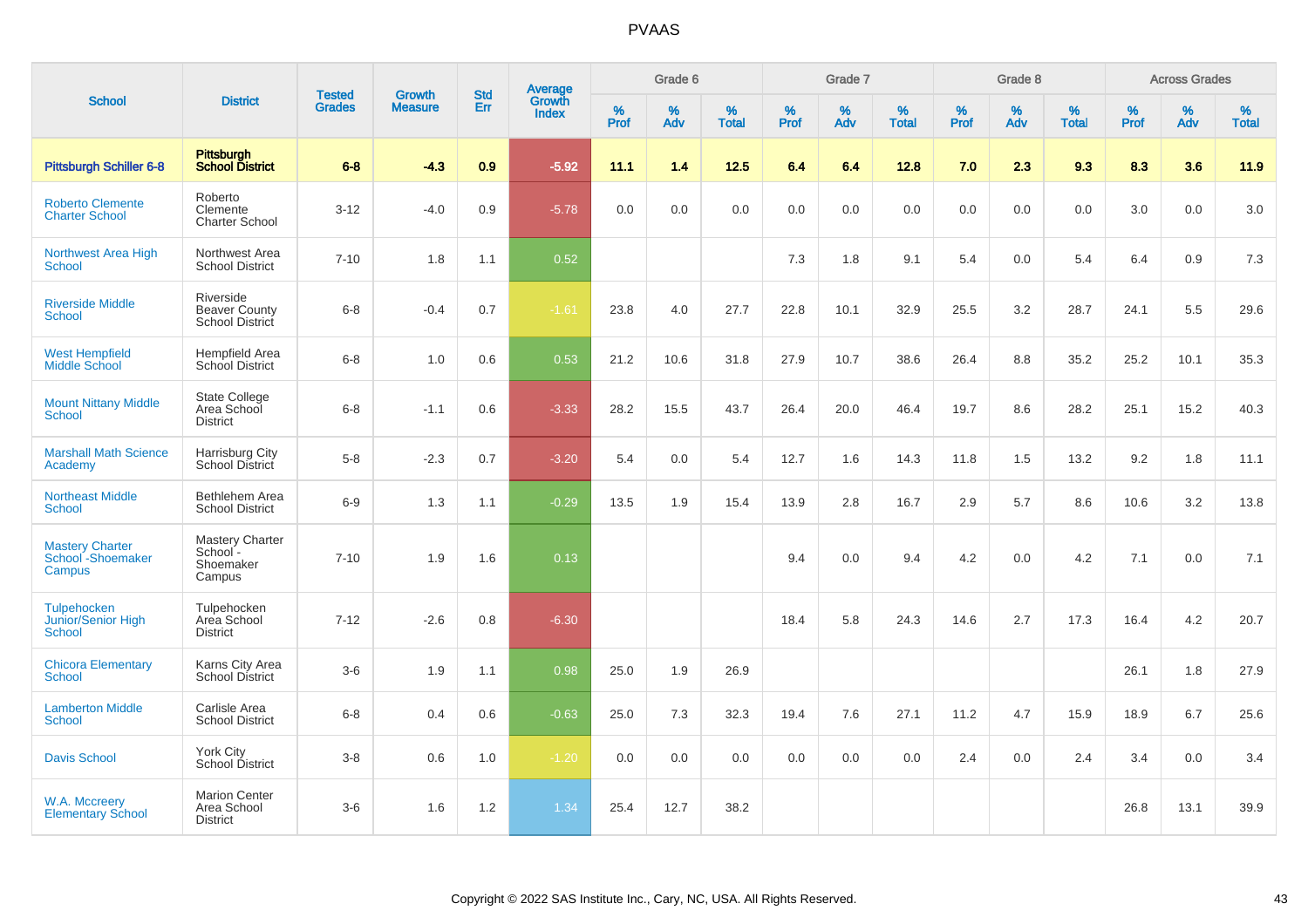|                                                                      |                                                            |                                |                                 |                   |                                   |                  | Grade 6  |                   |           | Grade 7  |                   |              | Grade 8  |                   |           | <b>Across Grades</b> |                   |
|----------------------------------------------------------------------|------------------------------------------------------------|--------------------------------|---------------------------------|-------------------|-----------------------------------|------------------|----------|-------------------|-----------|----------|-------------------|--------------|----------|-------------------|-----------|----------------------|-------------------|
| <b>School</b>                                                        | <b>District</b>                                            | <b>Tested</b><br><b>Grades</b> | <b>Growth</b><br><b>Measure</b> | <b>Std</b><br>Err | Average<br>Growth<br><b>Index</b> | %<br><b>Prof</b> | %<br>Adv | %<br><b>Total</b> | %<br>Prof | %<br>Adv | %<br><b>Total</b> | $\%$<br>Prof | %<br>Adv | %<br><b>Total</b> | %<br>Prof | %<br>Adv             | %<br><b>Total</b> |
| <b>Pittsburgh Schiller 6-8</b>                                       | Pittsburgh<br><b>School District</b>                       | $6 - 8$                        | $-4.3$                          | 0.9               | $-5.92$                           | 11.1             | 1.4      | 12.5              | 6.4       | 6.4      | 12.8              | 7.0          | 2.3      | 9.3               | 8.3       | 3.6                  | 11.9              |
| <b>Turkeyfoot Valley Area</b><br>Junior/Senior High<br><b>School</b> | Turkeyfoot<br>Valley Area<br>School District               | $7 - 12$                       | 3.1                             | 1.8               | 1.14                              |                  |          |                   | 30.0      | 0.0      | 30.0              | 12.5         | 4.2      | 16.7              | 20.4      | 2.3                  | 22.7              |
| Solomon/Plains<br><b>Elementary School</b>                           | <b>Wilkes-Barre</b><br>Area School<br><b>District</b>      | $3-6$                          | $-1.2$                          | 1.1               | $-1.08$                           | 19.7             | 13.6     | 33.3              |           |          |                   |              |          |                   | 19.2      | 9.2                  | 28.3              |
| Academy at<br>Westinghouse                                           | Pittsburgh<br>School District                              | $5 - 11$                       | $-1.2$                          | 1.1               | $-1.75$                           | 0.0              | 0.0      | 0.0               | 0.0       | 0.0      | 0.0               | 0.0          | 0.0      | 0.0               | 0.0       | 0.0                  | 0.0               |
| <b>First Philadelphia</b><br><b>Preparatory Charter</b><br>School    | First<br>Philadelphia<br>Preparatory<br>Charter School     | $3 - 8$                        | $-2.3$                          | 0.6               | $-4.91$                           | 1.1              | 0.0      | 1.1               | 1.3       | 0.0      | 1.3               | 4.0          | 0.0      | 4.0               | 2.4       | $0.0\,$              | 2.4               |
| <b>Baggaley Elementary</b><br>School                                 | <b>Greater Latrobe</b><br><b>School District</b>           | $3-6$                          | $-1.9$                          | 0.9               | $-1.99$                           | 33.8             | 2.5      | 36.2              |           |          |                   |              |          |                   | 35.8      | 12.8                 | 48.6              |
| <b>Spring Forge</b><br><b>Intermediate School</b>                    | Northeastern<br>York School<br><b>District</b>             | $4 - 6$                        | 1.0                             | 0.8               | 1.19                              | 20.6             | 10.3     | 30.9              |           |          |                   |              |          |                   | 26.7      | 11.7                 | 38.4              |
| <b>Freedom Area Middle</b><br><b>School</b>                          | Freedom Area<br><b>School District</b>                     | $5-8$                          | $-0.8$                          | 0.6               | $-3.29$                           | 21.4             | 2.4      | 23.8              | 18.6      | 2.9      | 21.6              | 10.7         | 1.3      | 12.0              | 16.4      | 2.6                  | 19.0              |
| <b>Laurel Middle School</b>                                          | Laurel School<br><b>District</b>                           | $7 - 8$                        | 0.7                             | 1.0               | $-0.70$                           |                  |          |                   | 29.5      | 5.1      | 34.6              | 18.8         | 8.7      | 27.5              | 24.5      | 6.8                  | 31.3              |
| <b>Executive Education</b><br><b>Academy Charter</b><br>School       | Executive<br>Education<br>Academy<br><b>Charter School</b> | $3 - 10$                       | $-2.5$                          | 1.7               | $-1.48$                           |                  |          |                   | 18.2      | 0.0      | 18.2              | 4.8          | 0.0      | 4.8               | 9.1       | 1.7                  | 10.9              |
| <b>Forest Hills</b><br><b>Junior/Senior High</b><br><b>School</b>    | <b>Forest Hills</b><br><b>School District</b>              | $7 - 11$                       | 1.2                             | 0.7               | 0.68                              |                  |          |                   | 18.6      | 5.6      | 24.2              | 10.7         | 3.3      | 13.9              | 14.6      | 4.5                  | 19.1              |
| <b>Lafayette Middle</b><br>School                                    | Uniontown Area<br><b>School District</b>                   | $6 - 8$                        | $-0.4$                          | 1.3               | $-1.58$                           | 4.6              | 0.0      | 4.6               | 0.0       | 0.0      | 0.0               | 0.0          | 0.0      | 0.0               | 1.3       | 0.0                  | 1.3               |
| <b>Propel Charter School-</b><br>East                                | <b>Propel Charter</b><br>School - East                     | $3 - 8$                        | $-4.2$                          | 1.0               | $-4.26$                           | 11.4             | 0.0      | 11.4              | 9.4       | 3.1      | 12.5              | 0.0          | 0.0      | 0.0               | 9.4       | 0.5                  | 9.9               |
| <b>Linglestown Middle</b><br><b>School</b>                           | Central<br>Dauphin School<br><b>District</b>               | $6 - 8$                        | $-2.2$                          | 0.5               | $-8.38$                           | 13.9             | 4.3      | 18.2              | 17.0      | 10.2     | 27.2              | 13.8         | $7.2\,$  | 21.0              | 14.9      | 7.2                  | 22.1              |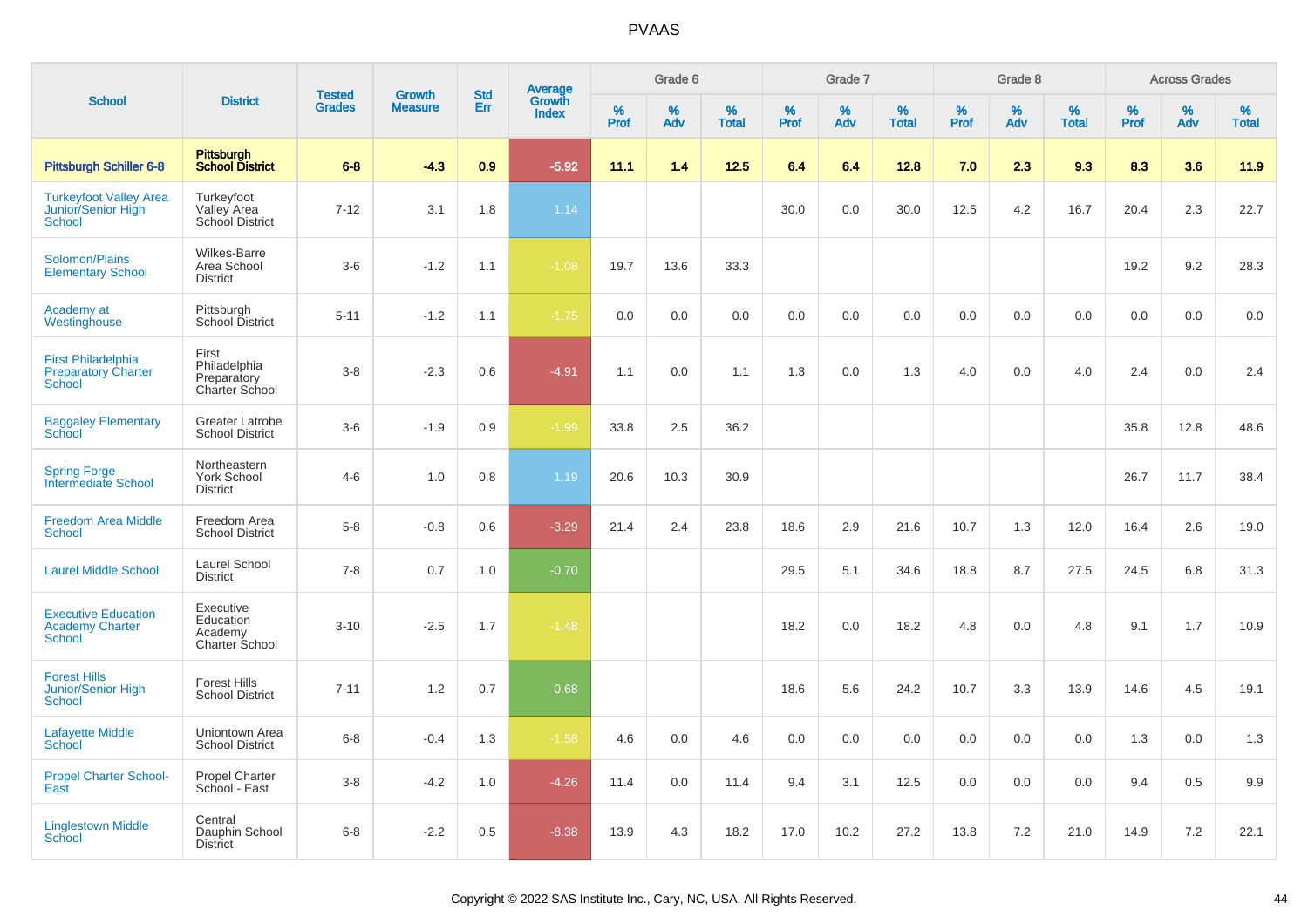| <b>School</b>                                               |                                                   |                                |                                 | <b>Std</b> |                                          |                  | Grade 6  |                   |           | Grade 7  |                   |           | Grade 8  |                   |              | <b>Across Grades</b> |                   |
|-------------------------------------------------------------|---------------------------------------------------|--------------------------------|---------------------------------|------------|------------------------------------------|------------------|----------|-------------------|-----------|----------|-------------------|-----------|----------|-------------------|--------------|----------------------|-------------------|
|                                                             | <b>District</b>                                   | <b>Tested</b><br><b>Grades</b> | <b>Growth</b><br><b>Measure</b> | Err        | <b>Average</b><br>Growth<br><b>Index</b> | %<br><b>Prof</b> | %<br>Adv | %<br><b>Total</b> | %<br>Prof | %<br>Adv | %<br><b>Total</b> | %<br>Prof | %<br>Adv | %<br><b>Total</b> | $\%$<br>Prof | $\%$<br>Adv          | %<br><b>Total</b> |
| <b>Pittsburgh Schiller 6-8</b>                              | <b>Pittsburgh</b><br><b>School District</b>       | $6 - 8$                        | $-4.3$                          | 0.9        | $-5.92$                                  | 11.1             | 1.4      | 12.5              | 6.4       | 6.4      | 12.8              | 7.0       | 2.3      | 9.3               | 8.3          | 3.6                  | 11.9              |
| <b>Manheim Township</b><br><b>Middle School</b>             | Manheim<br>Township<br><b>School District</b>     | $6 - 8$                        | $-0.6$                          | 0.4        | $-3.39$                                  |                  |          |                   | 29.2      | 9.7      | 38.9              | 18.2      | 11.3     | 29.6              | 23.7         | 10.5                 | 34.2              |
| <b>Mountain View</b><br><b>Elementary School</b>            | <b>Greater Latrobe</b><br><b>School District</b>  | $3-6$                          | $-0.5$                          | 0.9        | $-0.49$                                  | 42.7             | 8.5      | 51.2              |           |          |                   |           |          |                   | 38.9         | 17.4                 | 56.4              |
| <b>Southwark School</b>                                     | Philadelphia<br>City School<br><b>District</b>    | $3 - 8$                        | 1.7                             | 1.2        | 0.09                                     | 0.0              | 0.0      | 0.0               | 3.4       | 3.4      | 6.9               | 0.0       | 0.0      | 0.0               | 4.3          | 2.7                  | 6.9               |
| <b>Beverly Hills Middle</b><br>School                       | <b>Upper Darby</b><br>School District             | $6 - 8$                        | $-0.4$                          | 0.5        | $-3.66$                                  | 4.7              | 0.5      | 5.2               | 3.8       | 3.8      | 7.5               | 6.1       | 0.6      | 6.7               | 4.7          | 1.8                  | 6.5               |
| <b>Clark Elementary</b><br>School                           | <b>Harbor Creek</b><br><b>School District</b>     | $3-6$                          | 1.9                             | 1.2        | 0.97                                     | 39.2             | 5.9      | 45.1              |           |          |                   |           |          |                   | 40.7         | 18.0                 | 58.7              |
| <b>Kennett Middle School</b>                                | Kennett<br>Consolidated<br><b>School District</b> | $6 - 8$                        | 0.1                             | 0.4        | $-0.64$                                  | 20.2             | 8.3      | 28.5              | 20.3      | 11.6     | 32.0              | 10.9      | 6.9      | 17.8              | 17.6         | 9.2                  | 26.8              |
| <b>Pennridge South</b><br>Middle School                     | Pennridge<br>School District                      | $6 - 8$                        | $-2.8$                          | 0.7        | $-6.42$                                  | 14.6             | 4.6      | 19.1              | 12.8      | 4.9      | 17.6              | 20.2      | 2.9      | 23.1              | 15.8         | 4.1                  | 19.9              |
| <b>Keith Valley Middle</b><br>School                        | Hatboro-<br>Horsham<br><b>School District</b>     | $6 - 8$                        | 0.6                             | 0.4        | $-0.47$                                  | 30.0             | 11.1     | 41.1              | 20.8      | 5.2      | 26.0              | 19.7      | 5.7      | 25.4              | 23.3         | 7.2                  | 30.5              |
| <b>Purchase Line</b><br><b>Junior/Senior High</b><br>School | Purchase Line<br><b>School District</b>           | $7 - 12$                       | $-1.2$                          | 1.1        | $-3.36$                                  |                  |          |                   | 7.5       | 3.0      | 10.4              | 5.3       | 0.0      | 5.3               | 6.4          | 1.6                  | 8.1               |
| Altoona Area Jr High<br><b>School</b>                       | Altoona Area<br><b>School District</b>            | $6 - 8$                        | $-1.0$                          | 0.3        | $-4.95$                                  | 18.2             | 5.4      | 23.6              | 15.0      | 5.2      | 20.2              | 16.2      | 4.4      | 20.6              | 16.4         | 5.0                  | 21.4              |
| <b>Kutztown Area Middle</b><br><b>School</b>                | Kutztown Area<br><b>School District</b>           | $6-9$                          | $-3.6$                          | 0.9        | $-4.34$                                  | 24.6             | 3.3      | 27.9              | 25.6      | 10.3     | 35.9              | 10.8      | 10.8     | 21.5              | 19.4         | 7.9                  | 27.3              |
| <b>West Oak Lane</b><br><b>Charter School</b>               | West Oak Lane<br><b>Charter School</b>            | $3-8$                          | 0.7                             | 0.7        | 0.72                                     | 6.1              | 0.0      | 6.1               | 6.9       | 1.4      | 8.3               | 0.0       | 1.9      | 1.9               | 6.1          | 0.7                  | 6.8               |
| <b>Norwood School</b>                                       | Interboro<br><b>School District</b>               | $3 - 8$                        | $-0.9$                          | 0.9        | $-1.03$                                  | 8.5              | 0.0      | 8.5               | 26.4      | 7.6      | 34.0              | 10.8      | 0.0      | 10.8              | 19.7         | 3.2                  | 23.0              |
| <b>Chartiers Valley</b><br><b>Middle School</b>             | <b>Chartiers Valley</b><br><b>School District</b> | $6 - 8$                        | $-2.7$                          | 0.5        | $-8.46$                                  | 16.9             | 5.3      | 22.2              | 15.6      | 7.4      | 23.0              | 10.8      | 4.2      | 15.1              | 14.5         | 5.7                  | 20.2              |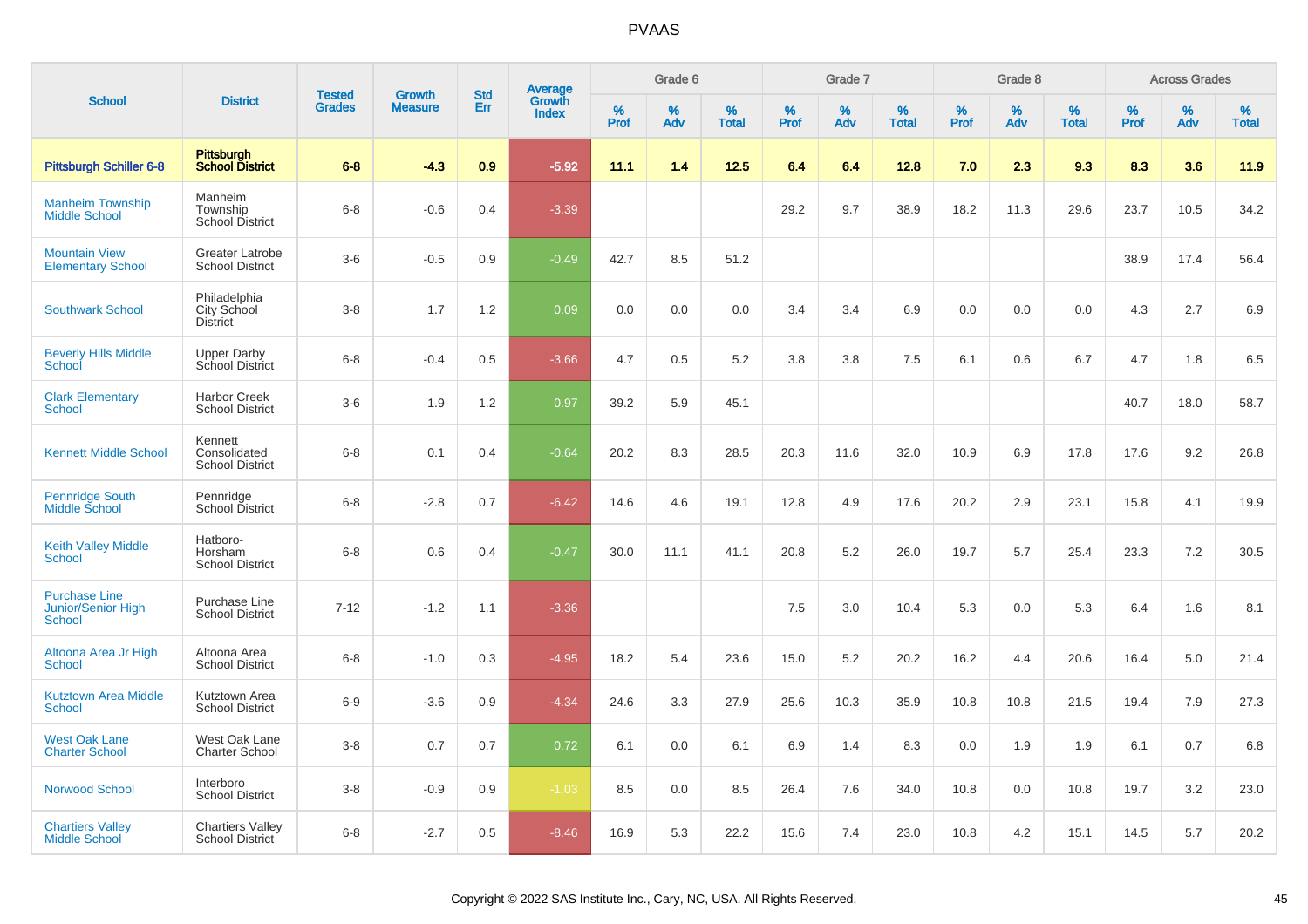|                                                                 |                                                           | <b>Tested</b> | <b>Growth</b>  | <b>Std</b> |                                          |                  | Grade 6  |                   |           | Grade 7  |                   |              | Grade 8  |                   |           | <b>Across Grades</b> |                   |
|-----------------------------------------------------------------|-----------------------------------------------------------|---------------|----------------|------------|------------------------------------------|------------------|----------|-------------------|-----------|----------|-------------------|--------------|----------|-------------------|-----------|----------------------|-------------------|
| <b>School</b>                                                   | <b>District</b>                                           | <b>Grades</b> | <b>Measure</b> | Err        | <b>Average</b><br>Growth<br><b>Index</b> | %<br><b>Prof</b> | %<br>Adv | %<br><b>Total</b> | %<br>Prof | %<br>Adv | %<br><b>Total</b> | $\%$<br>Prof | %<br>Adv | %<br><b>Total</b> | %<br>Prof | %<br>Adv             | %<br><b>Total</b> |
| <b>Pittsburgh Schiller 6-8</b>                                  | Pittsburgh<br><b>School District</b>                      | $6 - 8$       | $-4.3$         | 0.9        | $-5.92$                                  | 11.1             | 1.4      | 12.5              | 6.4       | 6.4      | 12.8              | 7.0          | 2.3      | 9.3               | 8.3       | 3.6                  | 11.9              |
| <b>Neil Armstrong 5-6</b><br><b>Middle School</b>               | <b>Bethel Park</b><br><b>School District</b>              | $5-6$         | $-0.5$         | 0.6        | $-0.80$                                  | 27.1             | 17.1     | 44.3              |           |          |                   |              |          |                   | 29.4      | 17.4                 | 46.8              |
| <b>Wind Gap Middle</b><br><b>School</b>                         | Pen Argyl Area<br>School District                         | $4 - 8$       | 0.7            | 0.6        | $-0.31$                                  | 26.8             | 0.0      | 26.8              | 17.1      | 5.4      | 22.5              | 14.8         | 5.9      | 20.8              | 21.7      | 7.0                  | 28.8              |
| <b>Dunmore</b><br>Junior/Senior High<br>School                  | Dunmore<br><b>School District</b>                         | $7 - 11$      | $-0.5$         | 0.9        | $-2.67$                                  |                  |          |                   | 10.4      | 0.9      | 11.3              | 9.5          | 3.6      | 13.1              | 10.0      | 2.1                  | 12.1              |
| Freeland<br><b>Elementary/Middle</b><br>School                  | <b>Hazleton Area</b><br><b>School District</b>            | $3 - 8$       | $-0.3$         | $1.2$      | $-1.51$                                  | 3.1              | 0.0      | 3.1               | 5.3       | 5.3      | 10.5              | 14.3         | 0.0      | 14.3              | 5.4       | 0.6                  | 6.0               |
| <b>Benjamin Rush</b><br><b>Elementary School</b>                | Bensalem<br>Township<br>School District                   | $3-6$         | 1.4            | 1.2        | 1.09                                     | 5.4              | 7.1      | 12.5              |           |          |                   |              |          |                   | 5.3       | 3.7                  | 9.0               |
| <b>Spring Grove Area</b><br>Middle School                       | <b>Spring Grove</b><br>Area School<br><b>District</b>     | $7 - 8$       | $-1.7$         | 0.5        | $-5.90$                                  |                  |          |                   | 23.5      | 11.3     | 34.8              | 5.2          | 3.2      | 8.4               | 14.3      | 7.3                  | 21.6              |
| Larry J. Macaluso<br><b>Elementary School</b>                   | Red Lion Area<br><b>School District</b>                   | $3-6$         | 1.5            | 1.0        | 0.91                                     | 26.0             | 0.0      | 26.0              |           |          |                   |              |          |                   | 31.9      | 7.0                  | 38.9              |
| Commonwealth<br><b>Charter Academy</b><br><b>Charter School</b> | Commonwealth<br>Charter<br>Academy<br>Charter School      | $3 - 10$      | $-2.6$         | 0.8        | $-3.07$                                  | 26.0             | 4.0      | 30.0              | 17.2      | 3.4      | 20.7              | 14.6         | 2.1      | 16.7              | 23.9      | 5.7                  | 29.6              |
| <b>Disston Hamilton</b><br>School                               | Philadelphia<br>City School<br><b>District</b>            | $3 - 8$       | 4.6            | 3.1        | 1.49                                     | 0.0              | 0.0      | 0.0               |           |          |                   |              |          |                   | 0.0       | 0.0                  | 0.0               |
| <b>Warren L Miller</b><br><b>Elementary School</b>              | Southern Tioga<br><b>School District</b>                  | $3-6$         | 1.7            | 1.1        | $-0.50$                                  | 25.8             | 3.0      | 28.8              |           |          |                   |              |          |                   | 25.4      | 5.4                  | 30.8              |
| <b>Beaver Falls Middle</b><br><b>School</b>                     | <b>Big Beaver</b><br>Falls Area<br><b>School District</b> | $6 - 8$       | $-2.9$         | 0.7        | $-5.18$                                  | 5.4              | 0.9      | 6.4               | 8.3       | 1.0      | 9.4               | 1.0          | 1.0      | 2.1               | 5.0       | 1.0                  | 6.0               |
| <b>Dayton Elementary</b><br>School                              | Armstrong<br><b>School District</b>                       | $3-6$         | $-1.4$         | 1.6        | $-0.88$                                  | 50.0             | 0.0      | 50.0              |           |          |                   |              |          |                   | 41.9      | 12.4                 | 54.3              |
| Saegertown<br>Junior/Senior High<br>School                      | Penncrest<br><b>School District</b>                       | $7 - 11$      | 1.4            | 1.0        | 0.51                                     |                  |          |                   | 29.4      | 5.9      | 35.3              | 20.6         | 8.8      | 29.4              | 25.0      | 7.4                  | 32.4              |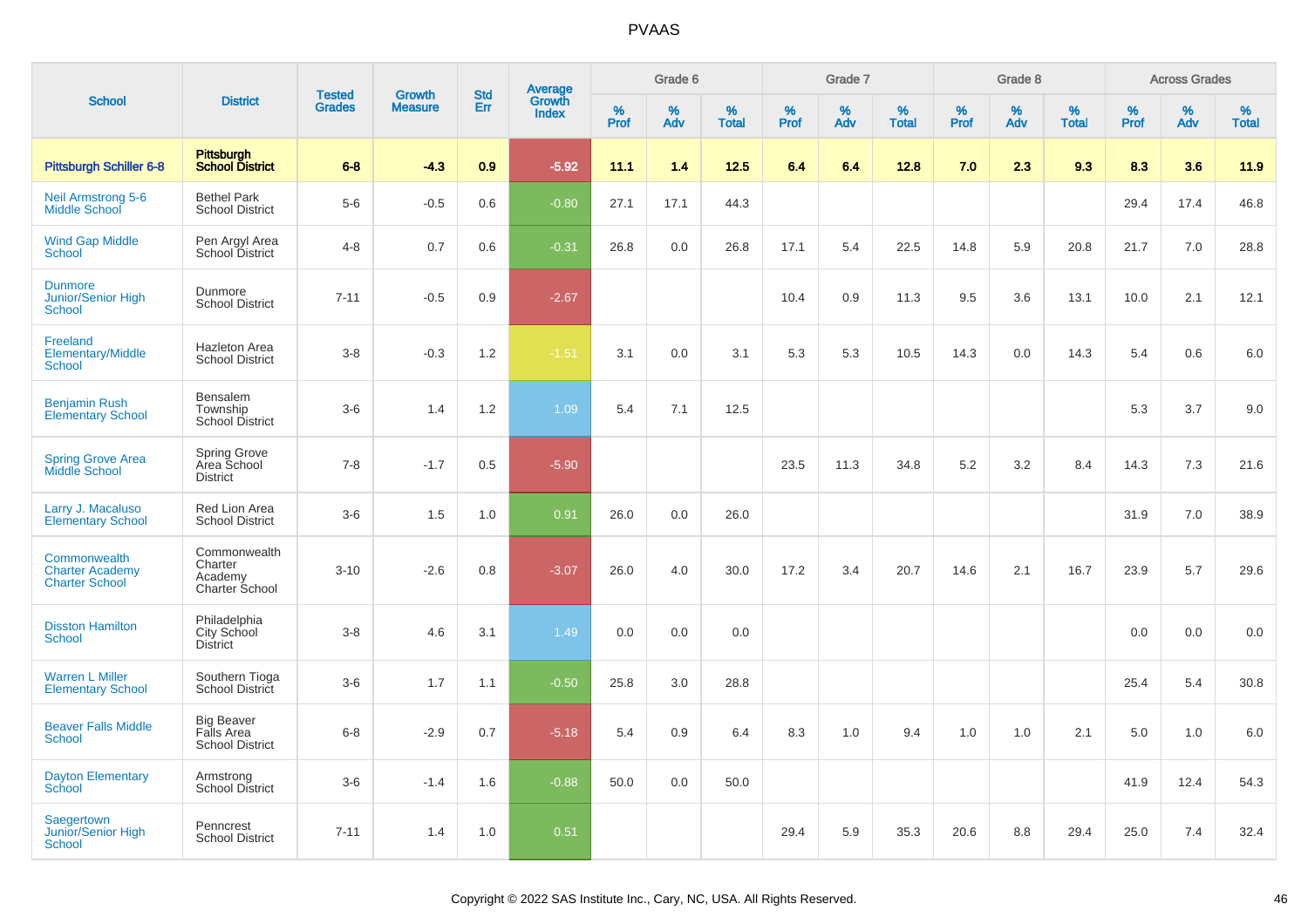| <b>School</b>                                                                     |                                                                           |                                |                                 | <b>Std</b> |                                          |                  | Grade 6     |                   |           | Grade 7     |                   |           | Grade 8  |                   |              | <b>Across Grades</b> |                   |
|-----------------------------------------------------------------------------------|---------------------------------------------------------------------------|--------------------------------|---------------------------------|------------|------------------------------------------|------------------|-------------|-------------------|-----------|-------------|-------------------|-----------|----------|-------------------|--------------|----------------------|-------------------|
|                                                                                   | <b>District</b>                                                           | <b>Tested</b><br><b>Grades</b> | <b>Growth</b><br><b>Measure</b> | Err        | <b>Average</b><br>Growth<br><b>Index</b> | %<br><b>Prof</b> | $\%$<br>Adv | %<br><b>Total</b> | %<br>Prof | $\%$<br>Adv | %<br><b>Total</b> | %<br>Prof | %<br>Adv | %<br><b>Total</b> | $\%$<br>Prof | $\%$<br>Adv          | %<br><b>Total</b> |
| <b>Pittsburgh Schiller 6-8</b>                                                    | Pittsburgh<br><b>School District</b>                                      | $6 - 8$                        | $-4.3$                          | 0.9        | $-5.92$                                  | 11.1             | 1.4         | 12.5              | 6.4       | 6.4         | 12.8              | 7.0       | 2.3      | 9.3               | 8.3          | 3.6                  | 11.9              |
| Octorara Intermediate<br><b>School</b>                                            | Octorara Area<br><b>School District</b>                                   | $5-6$                          | 1.1                             | 0.8        | 0.67                                     | 17.6             | 4.2         | 21.8              |           |             |                   |           |          |                   | 21.4         | 5.4                  | 26.8              |
| <b>Rhodes E Washington</b><br><b>School</b>                                       | Philadelphia<br>City School<br><b>District</b>                            | $3 - 8$                        | 2.5                             | 1.7        | 0.61                                     |                  |             |                   | 0.0       | 0.0         | 0.0               | 0.0       | 0.0      | 0.0               | 0.0          | 0.0                  | 0.0               |
| <b>Cambridge Springs</b><br>Junior/Senior High<br><b>School</b>                   | Penncrest<br><b>School District</b>                                       | $7 - 11$                       | 1.1                             | 1.1        | $-0.06$                                  |                  |             |                   | 10.6      | 1.5         | 12.1              | 20.8      | 1.9      | 22.6              | 15.1         | 1.7                  | 16.8              |
| <b>Leola Elementary</b><br><b>School</b>                                          | Conestoga<br>Valley School<br><b>District</b>                             | $3-6$                          | 1.7                             | 1.2        | 0.12                                     | 7.8              | 3.9         | 11.8              |           |             |                   |           |          |                   | 16.4         | 6.6                  | 23.0              |
| <b>Coudersport Area</b><br>Junior/Senior High<br>School                           | Coudersport<br>Area School<br><b>District</b>                             | $7 - 11$                       | 1.5                             | 1.1        | 0.42                                     |                  |             |                   | 18.9      | 5.7         | 24.5              | 15.1      | 3.8      | 18.9              | 17.0         | 4.7                  | 21.7              |
| <b>East Pennsboro Area</b><br><b>Middle School</b>                                | East Pennsboro<br>Area School<br><b>District</b>                          | $6 - 8$                        | $-2.6$                          | 0.5        | $-6.68$                                  | 9.9              | 3.7         | 13.7              | 11.8      | 2.4         | 14.1              | 10.3      | 4.2      | 14.6              | 10.7         | 3.4                  | 14.1              |
| <b>Southern Middle</b><br><b>School</b>                                           | <b>Reading School</b><br>District                                         | $5-8$                          | 1.1                             | 0.8        | 0.80                                     | 1.4              | 0.0         | 1.4               | 0.0       | 0.0         | 0.0               | 0.0       | 2.0      | 2.0               | 2.1          | 0.8                  | 2.9               |
| Pittsburgh Arsenal 6-8                                                            | Pittsburgh<br>School District                                             | $6 - 8$                        | 0.2                             | 1.1        | $-0.88$                                  | 2.4              | 0.0         | 2.4               | 16.7      | 0.0         | 16.7              | 2.6       | 0.0      | 2.6               | 7.4          | 0.0                  | 7.4               |
| <b>Bentworth Middle</b><br>School                                                 | <b>Bentworth</b><br><b>School District</b>                                | $5 - 8$                        | $-1.7$                          | 0.7        | $-2.61$                                  | 9.6              | 0.0         | 9.6               | 16.9      | 7.8         | 24.7              | 21.2      | 1.5      | 22.7              | 19.1         | 4.3                  | 23.4              |
| <b>Victory Elementary</b><br>School                                               | <b>Franklin Area</b><br><b>School District</b>                            | $3-6$                          | 1.6                             | 1.5        | 1.09                                     | 39.4             | 6.1         | 45.4              |           |             |                   |           |          |                   | 33.3         | 5.4                  | 38.8              |
| <b>Memphis Street</b><br><b>Academy Charter</b><br>School @ Jp Jones              | <b>Memphis Street</b><br>Academy<br>Charter School<br>@ JP Jones          | $5-8$                          | 0.7                             | 0.7        | $-0.62$                                  | 0.0              | 0.0         | 0.0               | 0.0       | 0.0         | 0.0               | 0.0       | 0.0      | 0.0               | 0.0          | 0.6                  | 0.6               |
| <b>Global Leadership</b><br>Academy Charter<br>School Southwest at<br><b>Huey</b> | Global<br>Leadership<br>Academy<br>Charter School<br>Southwest at<br>Huey | $3 - 8$                        | 1.0                             | 1.7        | $-0.18$                                  | 0.0              | 0.0         | 0.0               |           |             |                   | 0.0       | 0.0      | 0.0               | 0.0          | 0.0                  | 0.0               |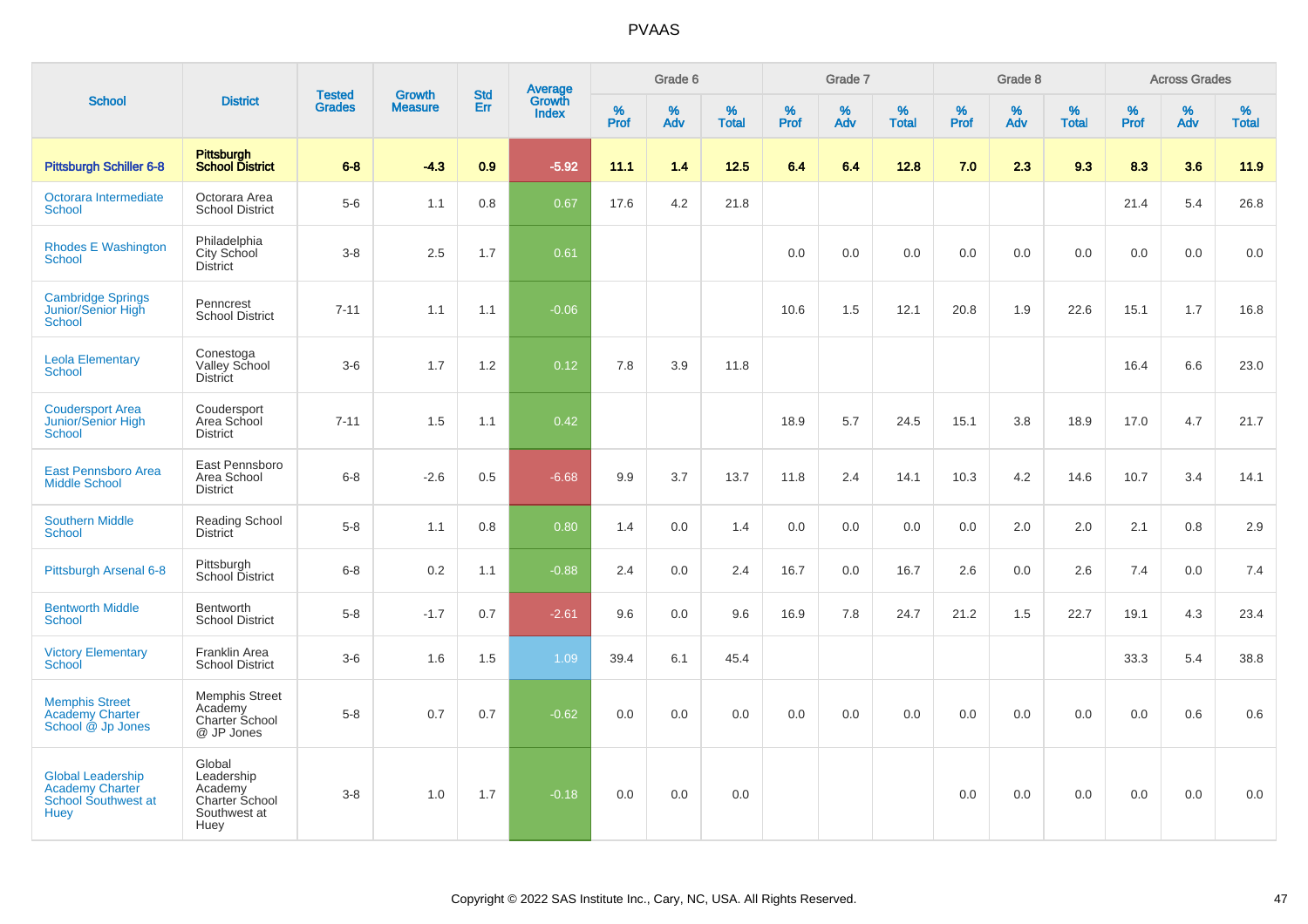|                                                                               |                                                                           | <b>Tested</b> | <b>Growth</b>  | <b>Std</b> |                                          |                  | Grade 6  |                   |           | Grade 7  |                   |           | Grade 8  |                   |           | <b>Across Grades</b> |                   |
|-------------------------------------------------------------------------------|---------------------------------------------------------------------------|---------------|----------------|------------|------------------------------------------|------------------|----------|-------------------|-----------|----------|-------------------|-----------|----------|-------------------|-----------|----------------------|-------------------|
| <b>School</b>                                                                 | <b>District</b>                                                           | <b>Grades</b> | <b>Measure</b> | Err        | <b>Average</b><br>Growth<br><b>Index</b> | %<br><b>Prof</b> | %<br>Adv | %<br><b>Total</b> | %<br>Prof | %<br>Adv | %<br><b>Total</b> | %<br>Prof | %<br>Adv | %<br><b>Total</b> | %<br>Prof | %<br>Adv             | %<br><b>Total</b> |
| <b>Pittsburgh Schiller 6-8</b>                                                | Pittsburgh<br><b>School District</b>                                      | $6 - 8$       | $-4.3$         | 0.9        | $-5.92$                                  | 11.1             | 1.4      | 12.5              | 6.4       | 6.4      | 12.8              | 7.0       | 2.3      | 9.3               | 8.3       | 3.6                  | 11.9              |
| <b>Ligonier Valley Middle</b><br>School                                       | <b>Ligonier Valley</b><br>School District                                 | $6 - 8$       | $-2.5$         | 0.7        | $-7.18$                                  | 16.5             | 0.0      | 16.5              | 12.3      | 0.0      | 12.3              | 6.9       | 0.0      | 6.9               | 11.8      | 0.0                  | 11.8              |
| <b>Avella Elementary</b><br>Center                                            | Avella Area<br><b>School District</b>                                     | $3-6$         | $-0.4$         | 1.4        | $-0.27$                                  | 36.4             | 6.1      | 42.4              |           |          |                   |           |          |                   | 23.9      | 10.9                 | 34.8              |
| <b>Mohawk Junior High</b><br><b>School</b>                                    | Mohawk Area<br><b>School District</b>                                     | $7 - 8$       | $-0.6$         | 0.8        | $-2.18$                                  |                  |          |                   | 27.4      | 11.8     | 39.2              | 22.8      | 8.7      | 31.5              | 25.3      | 10.3                 | 35.6              |
| <b>Saint Clair Area</b><br>Elementary/Middle<br>School                        | Saint Clair Area<br><b>School District</b>                                | $3 - 8$       | 1.1            | 0.9        | $-2.27$                                  | 24.0             | 4.0      | 28.0              | 19.2      | 7.7      | 26.9              | 12.5      | 2.5      | 15.0              | 24.2      | 7.2                  | 31.4              |
| <b>Lehigh Valley Dual</b><br>Language Charter<br>School                       | Lehigh Valley<br>Dual Language<br>Charter School                          | $3 - 8$       | 3.1            | 2.3        | 1.31                                     | 7.7              | 0.0      | 7.7               |           |          |                   |           |          |                   | 4.2       | 0.0                  | 4.2               |
| <b>Propel Charter School</b><br>- Hazelwood                                   | Propel Charter<br>School-<br>Hazelwood                                    | $3-8$         | $-1.6$         | 1.2        | $-1.96$                                  | 0.0              | 0.0      | 0.0               | 0.0       | 4.8      | 4.8               | 0.0       | 0.0      | 0.0               | 0.6       | 0.6                  | 1.3               |
| <b>Kissel Hill Elementary</b><br><b>School</b>                                | <b>Warwick School</b><br><b>District</b>                                  | $3-6$         | 1.4            | 1.0        | 1.22                                     | 25.7             | 5.7      | 31.4              |           |          |                   |           |          |                   | 29.1      | 12.7                 | 41.8              |
| <b>Haine Middle School</b>                                                    | Seneca Valley<br>School District                                          | $5-6$         | 0.6            | 0.5        | 1.17                                     | 35.2             | 10.5     | 45.7              |           |          |                   |           |          |                   | 32.1      | 15.8                 | 47.9              |
| <b>Independence Charter</b><br><b>School West</b>                             | Independence<br><b>Charter School</b><br>West                             | $3 - 7$       | $-1.0$         | 1.7        | $-0.57$                                  | 16.7             | 0.0      | 16.7              | 5.6       | 0.0      | 5.6               |           |          |                   | 6.2       | 1.8                  | 8.0               |
| <b>New Brighton Area</b><br><b>Middle School</b>                              | New Brighton<br>Area School<br><b>District</b>                            | $6 - 8$       | $-1.1$         | 0.7        | $-2.53$                                  | 7.9              | 0.0      | 7.9               | 9.0       | 3.0      | 12.0              | 4.8       | 1.0      | 5.8               | 7.2       | 1.3                  | 8.5               |
| Hazleton<br><b>Elementary/Middle</b><br>School                                | Hazleton Area<br><b>School District</b>                                   | $3 - 8$       | $-0.1$         | 1.2        | $-2.40$                                  | 0.0              | 0.0      | 0.0               | 0.0       | 0.0      | 0.0               | 0.0       | 3.3      | 3.3               | 1.5       | 0.5                  | 2.0               |
| <b>Young Scholars of</b><br><b>Greater Allegheny</b><br><b>Charter School</b> | <b>Young Scholars</b><br>of Greater<br>Allegheny<br><b>Charter School</b> | $3 - 8$       | $-1.4$         | 1.6        | $-0.85$                                  | 6.2              | 0.0      | 6.2               | 10.0      | 0.0      | 10.0              |           |          |                   | 6.6       | 0.0                  | 6.6               |
| <b>Taggart John H School</b>                                                  | Philadelphia<br>City School<br><b>District</b>                            | $3 - 8$       | 2.6            | 2.0        | 0.45                                     | 5.6              | 0.0      | 5.6               |           |          |                   |           |          |                   | 5.0       | 1.0                  | 6.1               |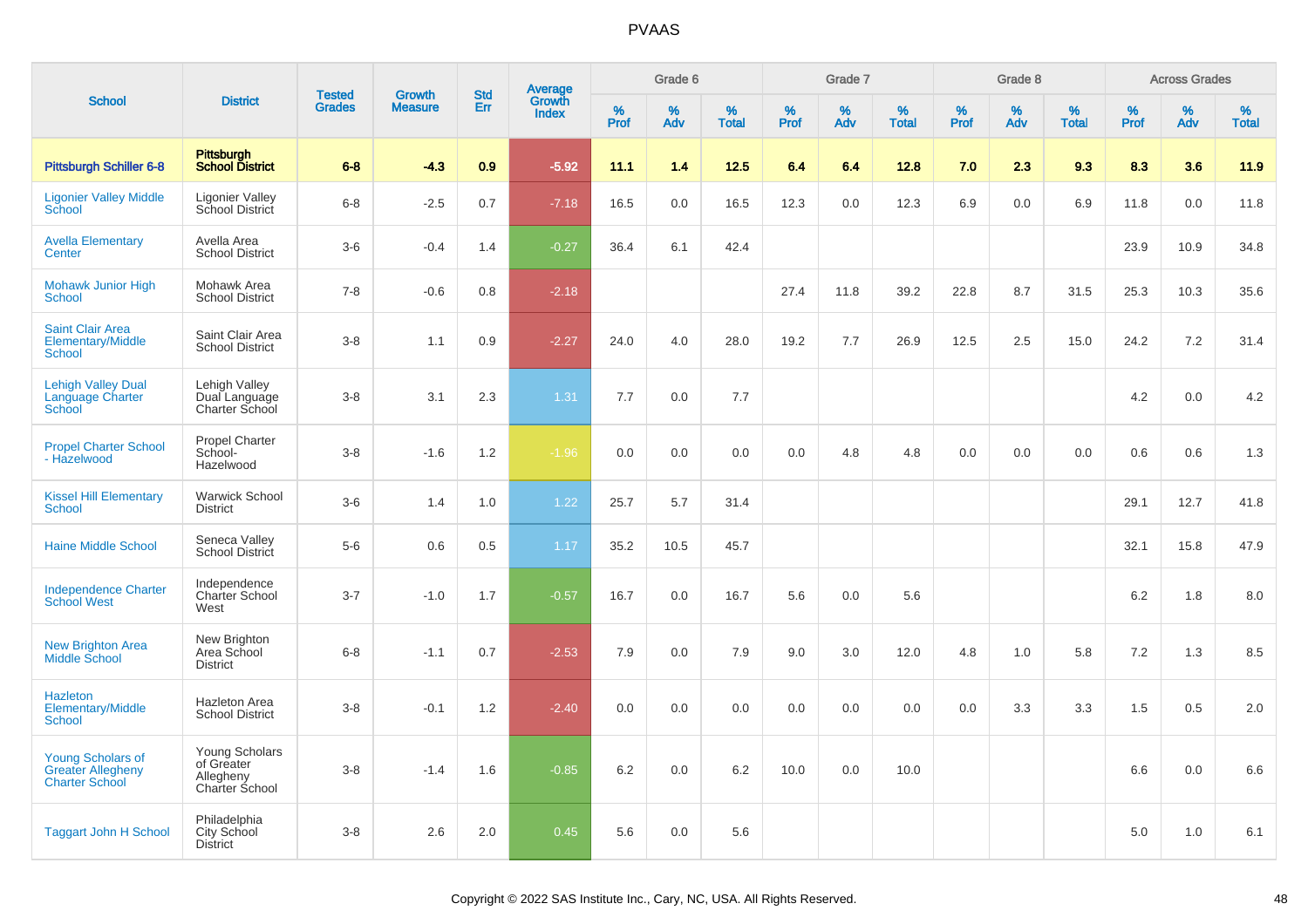|                                                                           |                                                                | <b>Tested</b> | <b>Growth</b>  | <b>Std</b> |                                          |                  | Grade 6     |                   |              | Grade 7  |                   |              | Grade 8  |                   |           | <b>Across Grades</b> |                   |
|---------------------------------------------------------------------------|----------------------------------------------------------------|---------------|----------------|------------|------------------------------------------|------------------|-------------|-------------------|--------------|----------|-------------------|--------------|----------|-------------------|-----------|----------------------|-------------------|
| <b>School</b>                                                             | <b>District</b>                                                | <b>Grades</b> | <b>Measure</b> | Err        | <b>Average</b><br>Growth<br><b>Index</b> | %<br><b>Prof</b> | $\%$<br>Adv | %<br><b>Total</b> | $\%$<br>Prof | %<br>Adv | %<br><b>Total</b> | $\%$<br>Prof | %<br>Adv | %<br><b>Total</b> | %<br>Prof | %<br>Adv             | %<br><b>Total</b> |
| Pittsburgh Schiller 6-8                                                   | <b>Pittsburgh</b><br><b>School District</b>                    | $6 - 8$       | $-4.3$         | 0.9        | $-5.92$                                  | 11.1             | 1.4         | $12.5$            | 6.4          | 6.4      | 12.8              | 7.0          | 2.3      | 9.3               | 8.3       | 3.6                  | 11.9              |
| <b>Mastery Charter</b><br>School - Hardy<br><b>Williams</b>               | Mastery Charter<br>School - Hardy<br>Williams                  | $3 - 11$      | $-0.1$         | 1.2        | $-0.05$                                  | 11.4             | 2.9         | 14.3              | 5.6          | 0.0      | 5.6               |              |          |                   | 6.9       | 0.6                  | 7.5               |
| <b>Pollock Robert B</b><br><b>School</b>                                  | Philadelphia<br><b>City School</b><br><b>District</b>          | $3-6$         | 2.5            | 2.2        | 1.12                                     | 26.3             | 5.3         | 31.6              |              |          |                   |              |          |                   | 11.8      | 4.7                  | 16.5              |
| <b>Deburgos Bilingual</b><br><b>Magnet Middle School</b>                  | Philadelphia<br>City School<br><b>District</b>                 | $3-8$         | 2.1            | 2.2        | 0.05                                     | 0.0              | 0.0         | 0.0               |              |          |                   | 5.9          | 0.0      | 5.9               | 3.3       | 1.7                  | 5.0               |
| <b>Pittsburgh Sunnyside</b><br>$K-8$                                      | Pittsburgh<br>School District                                  | $3 - 8$       | $-2.3$         | 1.4        | $-2.57$                                  | 0.0              | 0.0         | 0.0               | 10.0         | 0.0      | 10.0              | 5.3          | 0.0      | 5.3               | 11.1      | 0.0                  | 11.1              |
| <b>Bell Avenue School</b>                                                 | <b>William Penn</b><br><b>School District</b>                  | $3-6$         | 0.5            | 1.6        | 0.33                                     | 0.0              | 0.0         | 0.0               |              |          |                   |              |          |                   | 0.9       | 0.0                  | 0.9               |
| Lackawanna Trail<br>Junior/Senior High<br><b>School</b>                   | Lackawanna<br><b>Trail School</b><br><b>District</b>           | $7 - 10$      | 0.4            | 1.0        | $-0.66$                                  |                  |             |                   | 12.7         | 11.3     | 23.9              | 12.0         | 6.7      | 18.7              | 12.3      | 8.9                  | 21.2              |
| <b>Northwest Middle</b><br><b>School</b>                                  | Reading School<br><b>District</b>                              | $5 - 8$       | 0.1            | 1.0        | $-0.32$                                  | 2.4              | 0.0         | 2.4               | 0.0          | 0.0      | 0.0               | 3.8          | 0.0      | 3.8               | 4.0       | 0.0                  | 4.0               |
| <b>Young Scholars Of</b><br>Western Pennsylvania<br><b>Charter School</b> | Young Scholars<br>Of Western<br>Pennsylvania<br>Charter School | $3 - 8$       | $-0.4$         | 1.1        | $-0.37$                                  | 5.9              | 5.9         | 11.8              | 20.7         | 3.4      | 24.1              | 8.7          | 0.0      | 8.7               | 12.3      | 4.8                  | 17.1              |
| <b>Finletter Thomas K</b><br><b>School</b>                                | Philadelphia<br>City School<br><b>District</b>                 | $3 - 8$       | $-1.7$         | 1.8        | $-0.90$                                  |                  |             |                   | 0.0          | 14.3     | 14.3              | 0.0          | 11.8     | 11.8              | 7.1       | 4.0                  | 11.1              |
| <b>Harmony Area</b><br><b>Elementary School</b>                           | Harmony Area<br>School District                                | $3-6$         | $-2.9$         | 2.0        | $-1.46$                                  | 41.7             | 4.2         | 45.8              |              |          |                   |              |          |                   | 33.3      | 5.6                  | 38.9              |
| <b>Warrior Run Middle</b><br><b>School</b>                                | <b>Warrior Run</b><br><b>School District</b>                   | $4 - 8$       | $-0.7$         | 0.6        | $-1.17$                                  | 25.7             | 1.8         | 27.5              | 16.8         | 11.2     | 28.0              | 15.6         | 12.2     | 27.8              | 20.9      | 9.2                  | 30.1              |
| <b>Trafford Middle School</b>                                             | Penn-Trafford<br><b>School District</b>                        | $6 - 8$       | $-2.4$         | 0.7        | $-4.63$                                  | 36.9             | 16.7        | 53.6              | 35.9         | 14.1     | 50.0              | 28.9         | 2.1      | 30.9              | 33.7      | 10.6                 | 44.3              |
| <b>Mastery Charter</b><br>School-Clymer<br>Elementary                     | <b>Mastery Charter</b><br>School - Clymer<br>Elementary        | $3-6$         | 1.9            | 1.5        | 0.86                                     | 3.8              | 0.0         | 3.8               |              |          |                   |              |          |                   | 2.6       | 0.8                  | 3.4               |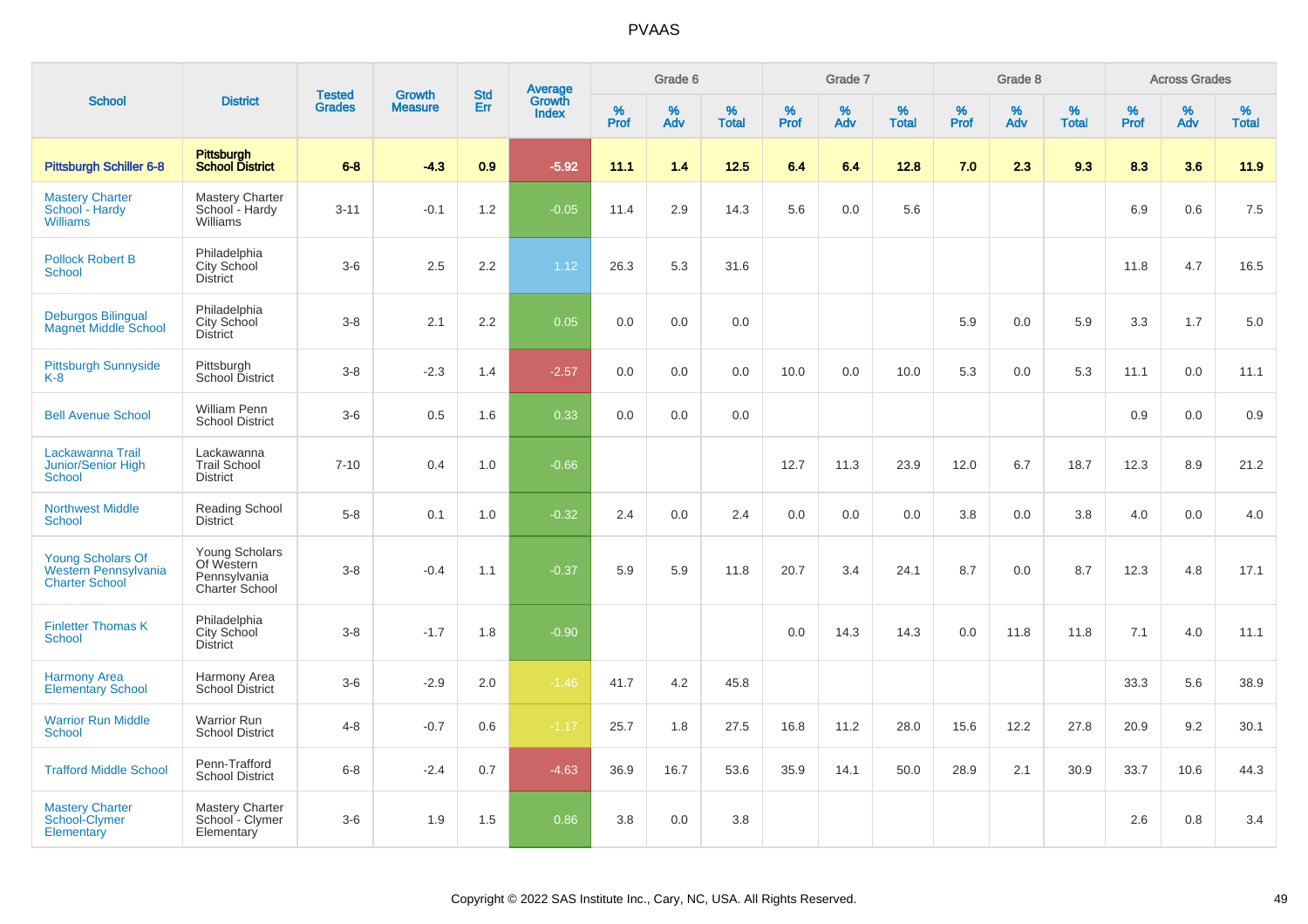|                                                                       |                                                          | <b>Tested</b> | <b>Growth</b>  | <b>Std</b> | <b>Average</b><br>Growth |                  | Grade 6  |                   |           | Grade 7  |                   |           | Grade 8  |                   |           | <b>Across Grades</b> |                   |
|-----------------------------------------------------------------------|----------------------------------------------------------|---------------|----------------|------------|--------------------------|------------------|----------|-------------------|-----------|----------|-------------------|-----------|----------|-------------------|-----------|----------------------|-------------------|
| <b>School</b>                                                         | <b>District</b>                                          | <b>Grades</b> | <b>Measure</b> | Err        | <b>Index</b>             | %<br><b>Prof</b> | %<br>Adv | %<br><b>Total</b> | %<br>Prof | %<br>Adv | %<br><b>Total</b> | %<br>Prof | %<br>Adv | %<br><b>Total</b> | %<br>Prof | %<br>Adv             | %<br><b>Total</b> |
| <b>Pittsburgh Schiller 6-8</b>                                        | <b>Pittsburgh</b><br><b>School District</b>              | $6 - 8$       | $-4.3$         | 0.9        | $-5.92$                  | 11.1             | 1.4      | 12.5              | 6.4       | 6.4      | 12.8              | 7.0       | 2.3      | 9.3               | 8.3       | 3.6                  | 11.9              |
| Port Allegany<br>Elementary School                                    | Port Allegany<br>School District                         | $3-6$         | 1.2            | 1.0        | 0.96                     | 7.4              | 1.5      | 8.8               |           |          |                   |           |          |                   | 17.5      | 5.4                  | 23.0              |
| <b>Hamilton Andrew</b><br><b>School</b>                               | Philadelphia<br>City School<br><b>District</b>           | $3-8$         | 4.1            | 3.4        | 1.22                     | 8.3              | 0.0      | 8.3               |           |          |                   |           |          |                   | 1.9       | 0.0                  | 1.9               |
| <b>Richboro Elementary</b><br><b>School</b>                           | Council Rock<br><b>School District</b>                   | $3-6$         | 0.8            | 1.1        | 0.72                     | 34.6             | 5.4      | 40.0              |           |          |                   |           |          |                   | 38.3      | 7.9                  | 46.3              |
| <b>Lengel Middle School</b>                                           | Pottsville Area<br><b>School District</b>                | $5-8$         | $-0.6$         | 0.5        | $-3.87$                  | 17.6             | 4.7      | 22.3              | 14.2      | 4.3      | 18.5              | 16.2      | 2.4      | 18.6              | 17.1      | 5.6                  | 22.7              |
| <b>Carl G Renn</b><br><b>Elementary School</b>                        | East Lycoming<br>School District                         | $3-6$         | 1.8            | 1.5        | 0.24                     | 29.2             | 16.7     | 45.8              |           |          |                   |           |          |                   | 37.5      | 17.9                 | 55.4              |
| <b>Charles A Huston</b><br><b>Middle School</b>                       | <b>Burrell School</b><br><b>District</b>                 | $6 - 8$       | $-3.1$         | 0.8        | $-4.55$                  | 15.4             | 3.8      | 19.2              | 21.5      | 7.6      | 29.1              | 17.5      | 0.0      | 17.5              | 18.2      | 4.2                  | 22.4              |
| <b>Edgar Fahs Smith</b><br><b>Steam Academy</b>                       | <b>York City</b><br>School District                      | $3 - 8$       | $-0.8$         | 0.8        | $-1.00$                  | 5.7              | 0.0      | 5.7               | 6.4       | 0.0      | 6.4               | 2.1       | 0.0      | 2.1               | 6.4       | 0.3                  | 6.7               |
| <b>Albert Gallatin South</b><br><b>Middle School</b>                  | <b>Albert Gallatin</b><br>Area School<br><b>District</b> | $6 - 8$       | $-0.9$         | 0.7        | $-3.46$                  | 13.8             | 2.1      | 16.0              | 7.8       | 3.3      | 11.1              | 20.0      | 3.5      | 23.5              | 13.8      | 3.0                  | 16.7              |
| <b>Acmetonia Elementary</b><br>School                                 | Allegheny<br>Valley School<br><b>District</b>            | $3-6$         | $-0.5$         | 1.1        | $-0.43$                  | 11.1             | 5.6      | 16.7              |           |          |                   |           |          |                   | 19.8      | 6.5                  | 26.3              |
| <b>California Area</b><br><b>Intermediate Middle</b><br><b>School</b> | California Area<br><b>School District</b>                | $5-6$         | 1.3            | 1.1        | $-1.69$                  | 14.1             | 0.0      | 14.1              |           |          |                   |           |          |                   | 20.2      | 2.5                  | 22.7              |
| <b>Valley View Middle</b><br>School                                   | <b>Valley View</b><br>School District                    | $6 - 8$       | $-3.0$         | 0.9        | $-5.50$                  | 5.8              | 1.2      | 6.9               | 9.8       | 2.4      | 12.2              | 7.9       | 0.0      | 7.9               | 7.3       | 1.0                  | 8.4               |
| <b>Lower Macungie</b><br>Middle School                                | East Penn<br><b>School District</b>                      | $6 - 8$       | 0.2            | 0.4        | $-0.94$                  | 13.6             | 7.0      | 20.5              | 22.4      | 6.5      | 28.9              | 15.6      | 6.4      | 21.9              | 17.2      | 6.6                  | 23.8              |
| <b>Chartiers-Houston</b><br><b>Junior/Senior High</b><br>School       | Chartiers-<br><b>Houston School</b><br><b>District</b>   | $7 - 10$      | $-2.5$         | 1.0        | $-4.93$                  |                  |          |                   | 21.0      | 1.3      | 22.4              | 18.8      | 5.8      | 24.6              | 20.0      | 3.4                  | 23.4              |
| <b>South Scranton</b><br><b>Intermediate School</b>                   | Scranton<br><b>School District</b>                       | $6 - 8$       | $-0.5$         | 0.8        | $-2.87$                  | 1.0              | 1.9      | 2.9               | 2.6       | 0.0      | 2.6               | 1.8       | 5.3      | 7.0               | 1.7       | 2.1                  | 3.8               |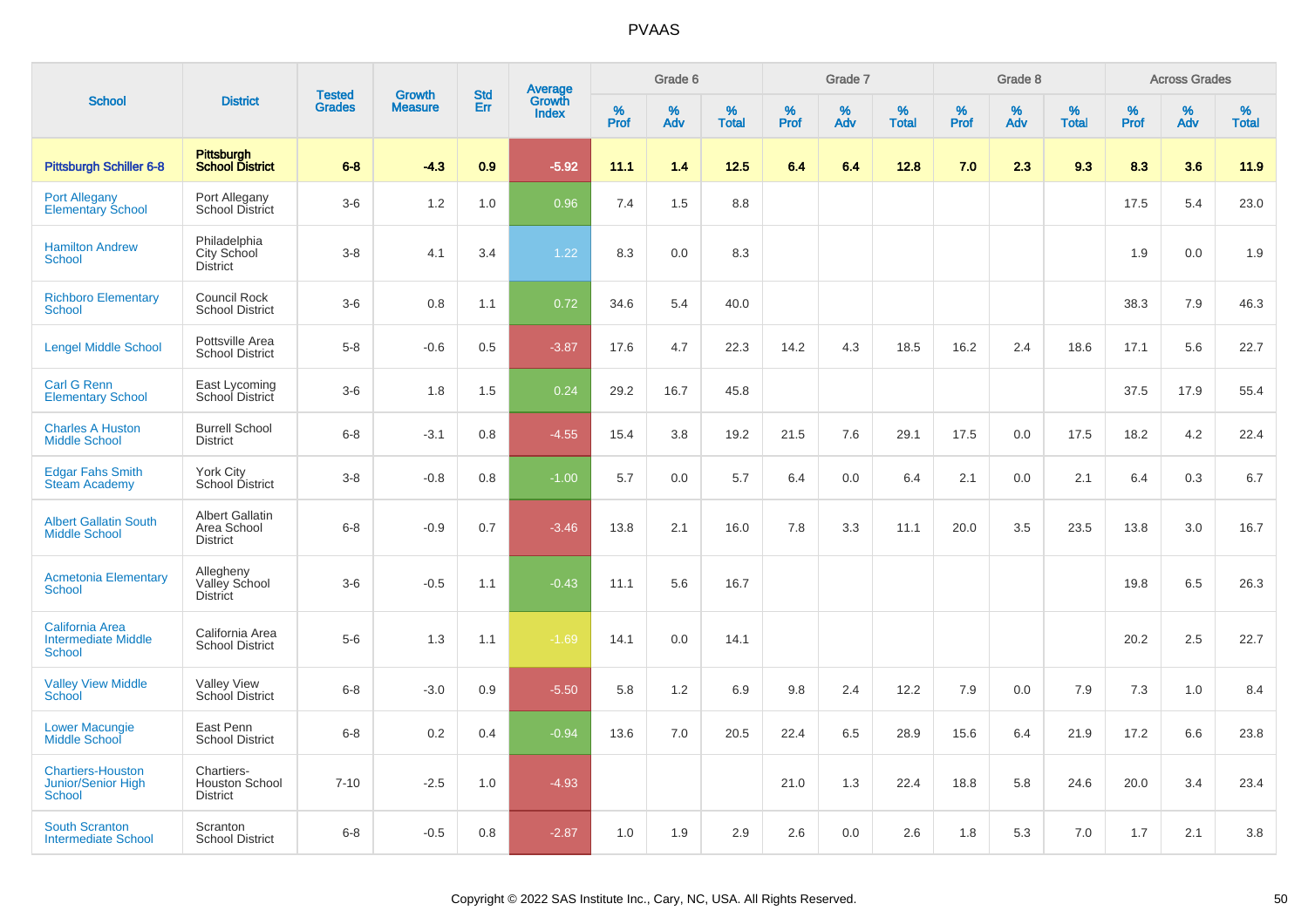|                                                                        |                                                              |                                | <b>Growth</b>  | <b>Std</b> |                                          |                     | Grade 6     |                   |              | Grade 7     |                      |              | Grade 8  |                   |              | <b>Across Grades</b> |                      |
|------------------------------------------------------------------------|--------------------------------------------------------------|--------------------------------|----------------|------------|------------------------------------------|---------------------|-------------|-------------------|--------------|-------------|----------------------|--------------|----------|-------------------|--------------|----------------------|----------------------|
| <b>School</b>                                                          | <b>District</b>                                              | <b>Tested</b><br><b>Grades</b> | <b>Measure</b> | <b>Err</b> | <b>Average</b><br>Growth<br><b>Index</b> | $\%$<br><b>Prof</b> | $\%$<br>Adv | %<br><b>Total</b> | $\%$<br>Prof | $\%$<br>Adv | $\%$<br><b>Total</b> | $\%$<br>Prof | %<br>Adv | %<br><b>Total</b> | $\%$<br>Prof | $\%$<br>Adv          | $\%$<br><b>Total</b> |
| Pittsburgh Schiller 6-8                                                | Pittsburgh<br><b>School District</b>                         | $6 - 8$                        | $-4.3$         | 0.9        | $-5.92$                                  | 11.1                | 1.4         | $12.5$            | 6.4          | 6.4         | 12.8                 | 7.0          | 2.3      | 9.3               | 8.3          | 3.6                  | 11.9                 |
| <b>Keystone Elementary</b><br>School                                   | Keystone<br>School District                                  | $3-6$                          | 0.7            | 1.1        | 0.64                                     | 32.1                | 1.9         | 34.0              |              |             |                      |              |          |                   | 32.9         | 11.7                 | 44.6                 |
| <b>Ferndale Elementary</b><br><b>School</b>                            | Ferndale Area<br><b>School District</b>                      | $3-6$                          | $-1.8$         | 1.3        | $-1.41$                                  | 19.5                | 7.3         | 26.8              |              |             |                      |              |          |                   | 21.6         | 8.8                  | 30.4                 |
| <b>Holland Elementary</b><br><b>School</b>                             | Council Rock<br><b>School District</b>                       | $3-6$                          | 1.2            | 1.1        | 0.97                                     | 32.7                | 16.4        | 49.1              |              |             |                      |              |          |                   | 32.3         | 21.3                 | 53.5                 |
| <b>Heights/Murray</b><br><b>Elementary School</b>                      | <b>Wilkes-Barre</b><br>Area School<br><b>District</b>        | $3-6$                          | 0.5            | 1.3        | 0.42                                     | 2.6                 | 0.0         | 2.6               |              |             |                      |              |          |                   | 8.6          | 0.6                  | 9.1                  |
| <b>Rhoads James School</b>                                             | Philadelphia<br>City School<br><b>District</b>               | $3 - 8$                        | 3.8            | 3.3        | 1.14                                     | 7.7                 | 0.0         | 7.7               |              |             |                      |              |          |                   | 1.8          | 3.5                  | 5.3                  |
| <b>Folk Arts-Cultural</b><br><b>Treasures Charter</b><br><b>School</b> | Folk Arts-<br>Cultural<br>Treasures<br><b>Charter School</b> | $3 - 7$                        | $-1.8$         | 1.0        | $-1.76$                                  | 28.9                | 4.4         | 33.3              | 20.4         | 2.3         | 22.7                 |              |          |                   | 28.1         | 6.2                  | 34.4                 |
| <b>Cranberry Area</b><br>Junior/Senior High<br><b>School</b>           | <b>Cranberry Area</b><br>School District                     | $7 - 12$                       | $-0.8$         | 0.9        | $-2.01$                                  |                     |             |                   | 14.7         | 3.2         | 17.9                 | 18.7         | 2.7      | 21.3              | 16.5         | 2.9                  | 19.4                 |
| Hartman Intermediate<br><b>School</b>                                  | <b>Ellwood City</b><br>Area School<br><b>District</b>        | $5-6$                          | $-0.8$         | 0.8        | $-1.07$                                  | 19.0                | 2.6         | 21.6              |              |             |                      |              |          |                   | 19.7         | 5.0                  | 24.8                 |
| <b>Allen Middle School</b>                                             | <b>West Shore</b><br><b>School District</b>                  | $6 - 8$                        | 0.6            | 0.6        | 0.11                                     | 29.9                | 4.1         | 34.0              | 18.1         | 8.7         | 26.8                 | 17.6         | 9.8      | 27.4              | 21.9         | 7.5                  | 29.4                 |
| <b>East Coventry</b><br><b>Elementary School</b>                       | Owen J Roberts<br><b>School District</b>                     | $3-6$                          | 0.3            | 1.0        | 0.35                                     | 27.8                | 20.8        | 48.6              |              |             |                      |              |          |                   | 34.2         | 16.7                 | 51.0                 |
| <b>Maritime Academy</b><br><b>Charter School</b>                       | Maritime<br>Academy<br>Charter School                        | $3 - 10$                       | $-3.7$         | 0.6        | $-5.88$                                  | 1.2                 | 3.6         | 4.8               | 7.9          | 5.6         | 13.5                 | 3.3          | 0.0      | 3.3               | 4.6          | 2.1                  | 6.7                  |
| <b>Sandycreek</b><br><b>Elementary School</b>                          | Franklin Area<br><b>School District</b>                      | $3-6$                          | 1.4            | 1.3        | $-0.37$                                  | 16.3                | 0.0         | 16.3              |              |             |                      |              |          |                   | 27.4         | 8.4                  | 35.8                 |
| <b>Ephrata Middle School</b>                                           | Ephrata Area<br><b>School District</b>                       | $6 - 9$                        | $-0.5$         | 0.5        | $-2.55$                                  |                     |             |                   | 18.0         | 4.2         | 22.3                 | 19.1         | 4.3      | 23.4              | 18.2         | 4.2                  | 22.3                 |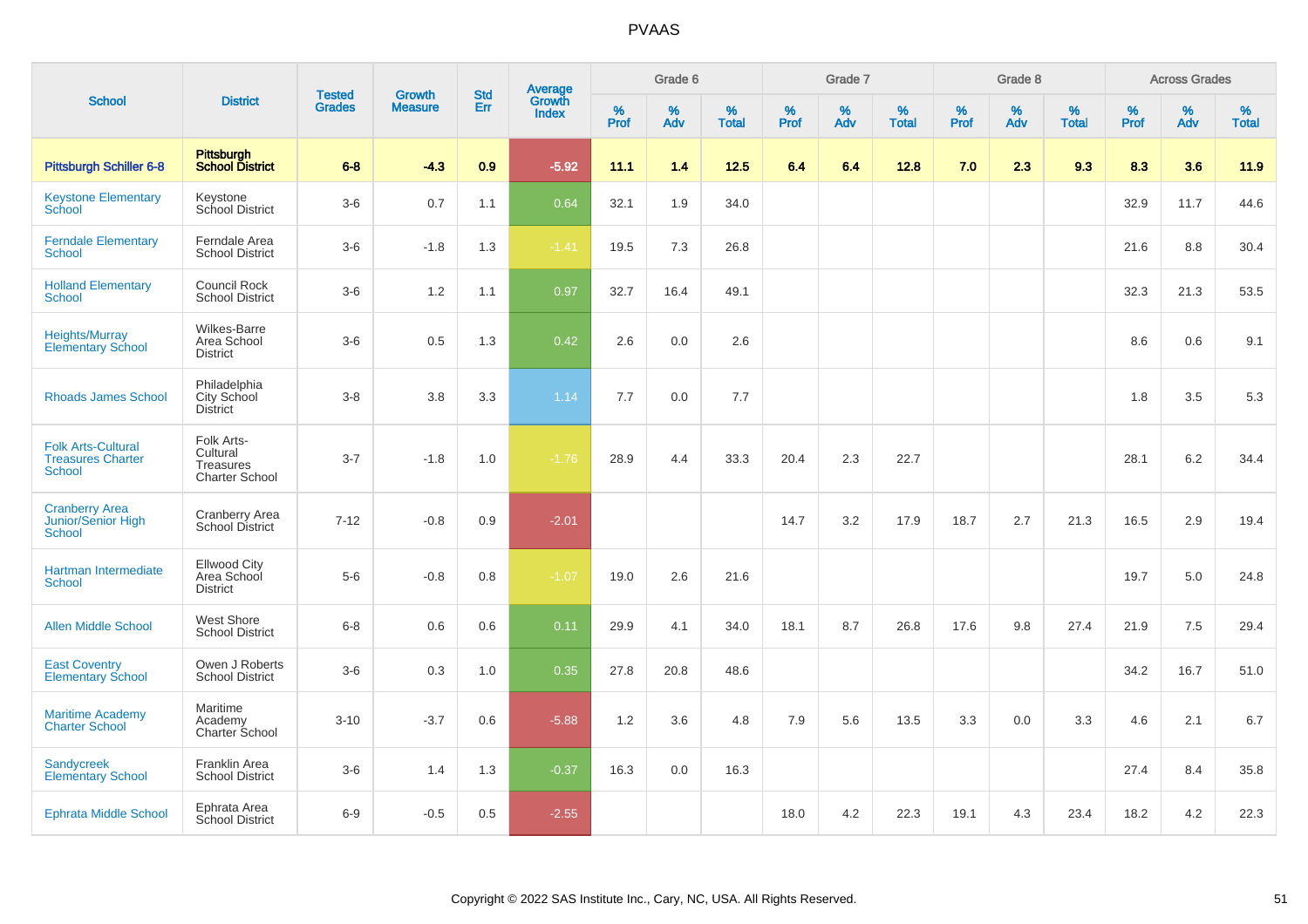|                                                                |                                                         |                                |                                 | <b>Std</b> |                                          |                  | Grade 6  |                   |                  | Grade 7  |                   |                  | Grade 8  |                   |                     | <b>Across Grades</b> |                   |
|----------------------------------------------------------------|---------------------------------------------------------|--------------------------------|---------------------------------|------------|------------------------------------------|------------------|----------|-------------------|------------------|----------|-------------------|------------------|----------|-------------------|---------------------|----------------------|-------------------|
| <b>School</b>                                                  | <b>District</b>                                         | <b>Tested</b><br><b>Grades</b> | <b>Growth</b><br><b>Measure</b> | Err        | <b>Average</b><br>Growth<br><b>Index</b> | %<br><b>Prof</b> | %<br>Adv | %<br><b>Total</b> | %<br><b>Prof</b> | %<br>Adv | %<br><b>Total</b> | %<br><b>Prof</b> | %<br>Adv | %<br><b>Total</b> | $\%$<br><b>Prof</b> | %<br>Adv             | %<br><b>Total</b> |
| Pittsburgh Schiller 6-8                                        | Pittsburgh<br>School District                           | $6 - 8$                        | $-4.3$                          | 0.9        | $-5.92$                                  | 11.1             | 1.4      | 12.5              | 6.4              | 6.4      | 12.8              | 7.0              | 2.3      | 9.3               | 8.3                 | 3.6                  | 11.9              |
| <b>Conemaugh Valley</b><br><b>Junior/Senior High</b><br>School | Conemaugh<br>Valley School<br><b>District</b>           | $7 - 12$                       | 0.6                             | 1.1        | $-0.33$                                  |                  |          |                   | 19.2             | 7.7      | 26.9              | 9.4              | 1.9      | 11.3              | 14.3                | 4.8                  | 19.0              |
| Churchville<br><b>Elementary School</b>                        | Council Rock<br><b>School District</b>                  | $3-6$                          | 0.1                             | 1.0        | 0.14                                     | 29.9             | 10.3     | 40.2              |                  |          |                   |                  |          |                   | 31.4                | 14.2                 | 45.6              |
| <b>Charles H Boehm</b><br><b>Middle School</b>                 | Pennsbury<br><b>School District</b>                     | $6 - 8$                        | $-2.4$                          | $0.5\,$    | $-5.86$                                  | 18.1             | $9.9\,$  | 28.1              | 20.0             | 5.8      | 25.8              | 19.5             | 10.7     | 30.2              | 19.2                | 8.9                  | 28.0              |
| <b>Prospect Park School</b>                                    | Interboro<br><b>School District</b>                     | $3-8$                          | -4.4                            | 0.8        | $-5.48$                                  | 16.7             | 5.6      | 22.2              | 5.6              | 3.7      | 9.3               | 13.7             | 5.9      | 19.6              | 13.4                | 4.6                  | 18.0              |
| <b>York Academy</b><br><b>Regional Charter</b><br>School       | York Academy<br>Regional<br><b>Charter School</b>       | $3 - 11$                       | $-4.4$                          | 0.8        | $-5.58$                                  | 13.6             | 6.8      | 20.3              | 7.3              | 5.4      | 12.7              | 19.3             | 0.0      | 19.3              | 18.4                | 9.5                  | 27.9              |
| <b>Aliquippa Elementary</b><br>School                          | Aliquippa<br>School District                            | $3-6$                          | $-0.9$                          | 1.1        | $-0.80$                                  | 0.0              | 1.6      | 1.6               |                  |          |                   |                  |          |                   | 1.2                 | 0.8                  | 2.0               |
| <b>Propel Charter School-</b><br><b>Montour</b>                | <b>Propel Charter</b><br>School-Montour                 | $3 - 10$                       | $-2.8$                          | 0.7        | $-3.84$                                  | 4.6              | 0.0      | 4.6               | 3.1              | 0.0      | 3.1               | 3.2              | 0.0      | 3.2               | 4.8                 | 1.6                  | 6.4               |
| <b>Holland Middle School</b><br>(8447)                         | Council Rock<br><b>School District</b>                  | $7 - 8$                        | $-1.9$                          | 0.4        | $-7.03$                                  |                  |          |                   | 25.3             | 12.3     | 37.6              | 16.5             | 5.0      | 21.5              | 21.0                | 8.6                  | 29.6              |
| <b>Central Manor</b><br><b>Elementary School</b>               | Penn Manor<br><b>School District</b>                    | $3-6$                          | $-1.0$                          | 0.9        | $-1.18$                                  | 26.9             | 9.7      | 36.6              |                  |          |                   |                  |          |                   | 29.8                | 20.8                 | 50.6              |
| <b>Knoch Middle School</b>                                     | South Butler<br><b>County School</b><br><b>District</b> | $6 - 8$                        | $-0.3$                          | 0.6        | $-1.53$                                  | 22.9             | 5.0      | 27.9              | 21.2             | 11.4     | 32.6              | 13.3             | 1.6      | 14.8              | 19.2                | 6.0                  | 25.2              |
| <b>Northern Bedford</b><br><b>County Middle School</b>         | Northern<br><b>Bedford County</b><br>School District    | $6 - 8$                        | $-2.4$                          | 0.9        | $-3.70$                                  | 30.5             | 1.7      | 32.2              | 19.0             | 1.7      | 20.7              | 9.4              | 3.1      | 12.5              | 19.3                | 2.2                  | 21.6              |
| <b>Baden Academy</b><br><b>Charter School</b>                  | Baden<br>Academy<br>Charter School                      | $3-6$                          | 0.1                             | 1.1        | 0.05                                     | 22.4             | 8.6      | 31.0              |                  |          |                   |                  |          |                   | 20.8                | 6.4                  | 27.2              |
| <b>Shaler Area Middle</b><br>School                            | Shaler Area<br><b>School District</b>                   | $7 - 8$                        | $-0.2$                          | 0.5        | $-1.52$                                  |                  |          |                   | 22.2             | 5.6      | 27.8              | 19.7             | 5.2      | 24.9              | 21.0                | 5.4                  | 26.4              |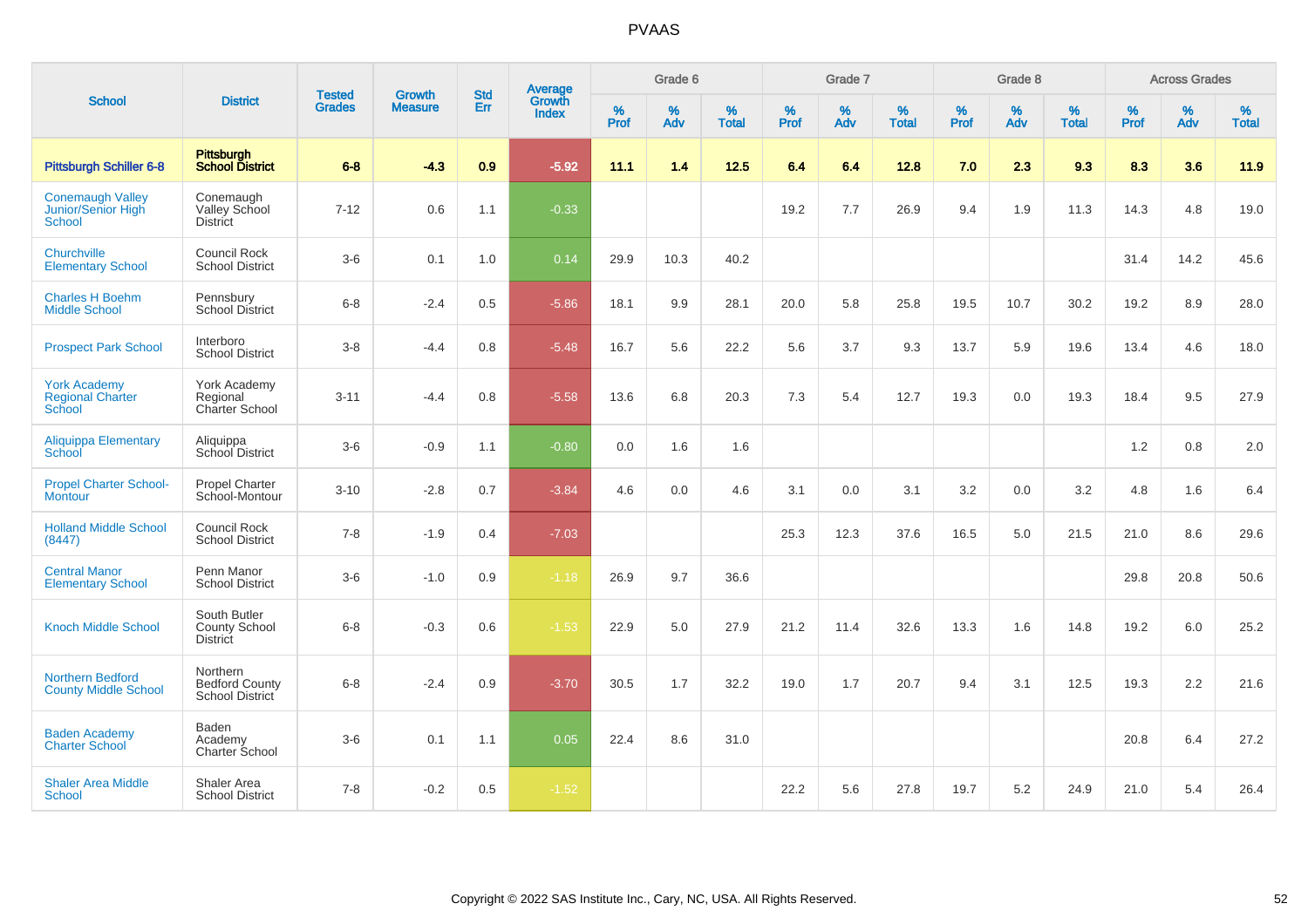|                                                                  |                                                  |                                |                                 |                   |                                          |                  | Grade 6  |                   |           | Grade 7  |                   |           | Grade 8  |                   |           | <b>Across Grades</b> |                   |
|------------------------------------------------------------------|--------------------------------------------------|--------------------------------|---------------------------------|-------------------|------------------------------------------|------------------|----------|-------------------|-----------|----------|-------------------|-----------|----------|-------------------|-----------|----------------------|-------------------|
| <b>School</b>                                                    | <b>District</b>                                  | <b>Tested</b><br><b>Grades</b> | <b>Growth</b><br><b>Measure</b> | <b>Std</b><br>Err | <b>Average</b><br>Growth<br><b>Index</b> | %<br><b>Prof</b> | %<br>Adv | %<br><b>Total</b> | %<br>Prof | %<br>Adv | %<br><b>Total</b> | %<br>Prof | %<br>Adv | %<br><b>Total</b> | %<br>Prof | %<br>Adv             | %<br><b>Total</b> |
| <b>Pittsburgh Schiller 6-8</b>                                   | Pittsburgh<br><b>School District</b>             | $6 - 8$                        | $-4.3$                          | 0.9               | $-5.92$                                  | 11.1             | 1.4      | 12.5              | 6.4       | 6.4      | 12.8              | 7.0       | 2.3      | 9.3               | 8.3       | 3.6                  | 11.9              |
| <b>Propel Charter School-</b><br><b>Mckeesport</b>               | <b>Propel Charter</b><br>School-<br>Mckeesport   | $3 - 8$                        | $-3.2$                          | 1.0               | $-4.03$                                  | 2.7              | 0.0      | 2.7               | 5.3       | 7.9      | 13.2              | 2.7       | 2.7      | 5.4               | 5.4       | 2.3                  | 7.7               |
| <b>Tinicum School</b>                                            | Interboro<br><b>School District</b>              | $3-8$                          | $-2.1$                          | 1.0               | $-2.52$                                  | 12.2             | 0.0      | 12.2              | 14.3      | 0.0      | 14.3              | 0.0       | 0.0      | 0.0               | 20.6      | 1.9                  | 22.4              |
| Pennridge North<br>Middle School                                 | Pennridge<br>School District                     | $6 - 8$                        | $-2.3$                          | 0.5               | $-8.80$                                  | 24.7             | 2.7      | 27.3              | 31.5      | 19.7     | 51.1              | 21.4      | $5.0\,$  | 26.4              | 26.1      | 9.6                  | 35.7              |
| <b>Solomon/Plains Middle</b><br><b>School</b>                    | Wilkes-Barre<br>Area School<br><b>District</b>   | $7 - 8$                        | $-1.4$                          | 0.9               | $-3.01$                                  |                  |          |                   | 6.2       | 0.0      | 6.2               | 2.4       | 0.0      | 2.4               | 4.3       | 0.0                  | 4.3               |
| <b>Menallen School</b>                                           | Uniontown Area<br><b>School District</b>         | $3-6$                          | $-1.9$                          | 1.7               | $-1.07$                                  | 24.1             | 0.0      | 24.1              |           |          |                   |           |          |                   | 32.1      | 4.7                  | 36.8              |
| <b>North Penn-Liberty</b><br>Junior/Senior High<br><b>School</b> | Southern Tioga<br>School District                | $7 - 11$                       | $-0.3$                          | 1.3               | $-1.47$                                  |                  |          |                   | 9.1       | 2.3      | 11.4              | 15.4      | 2.6      | 18.0              | 12.0      | 2.4                  | 14.5              |
| <b>Clear Run</b><br><b>Intermediate School</b>                   | Pocono<br>Mountain<br><b>School District</b>     | $3-6$                          | $-1.4$                          | 1.1               | $-1.28$                                  | 11.5             | 3.3      | 14.8              |           |          |                   |           |          |                   | 14.8      | 5.1                  | 19.9              |
| <b>Western Wayne</b><br><b>Middle School</b>                     | Western Wayne<br><b>School District</b>          | $6 - 8$                        | $-2.6$                          | 0.7               | $-5.07$                                  | 18.7             | 0.9      | 19.6              | 21.6      | 2.9      | 24.5              | 14.1      | 5.4      | 19.6              | 18.3      | 3.0                  | 21.3              |
| <b>Esperanza Cyber</b><br><b>Charter School</b>                  | Esperanza<br><b>Cyber Charter</b><br>School      | $3 - 11$                       | 0.4                             | 1.3               | $-0.72$                                  | 0.0              | 0.0      | 0.0               | 2.6       | 0.0      | 2.6               | 0.0       | 0.0      | 0.0               | 1.6       | 0.0                  | 1.6               |
| <b>Salisbury Middle</b><br>School                                | Salisbury<br>Township<br><b>School District</b>  | $5 - 8$                        | $-2.3$                          | 0.6               | $-4.27$                                  | 14.3             | 2.2      | 16.5              | 13.0      | 1.1      | 14.1              | 17.2      | 3.4      | 20.7              | 14.8      | 3.8                  | 18.7              |
| <b>Williamson Senior</b><br><b>High School</b>                   | Northern Tioga<br>School District                | $7 - 10$                       | 0.3                             | 0.9               | $-0.50$                                  |                  |          |                   | 11.6      | 1.2      | 12.8              | 22.8      | 6.9      | 29.7              | 17.6      | 4.3                  | 21.9              |
| <b>Neshannock Memorial</b><br><b>Elementary School</b>           | Neshannock<br>Township<br><b>School District</b> | $3-6$                          | 0.9                             | 0.9               | 0.44                                     | 30.9             | 13.2     | 44.1              |           |          |                   |           |          |                   | 26.5      | 11.0                 | 37.5              |
| <b>Brockway Area</b><br>Junior/Senior High<br><b>School</b>      | <b>Brockway Area</b><br><b>School District</b>   | $7 - 11$                       | $-1.1$                          | 0.9               | $-2.47$                                  |                  |          |                   | 22.5      | 7.5      | 30.0              | 20.8      | 5.6      | 26.4              | 21.7      | 6.6                  | 28.3              |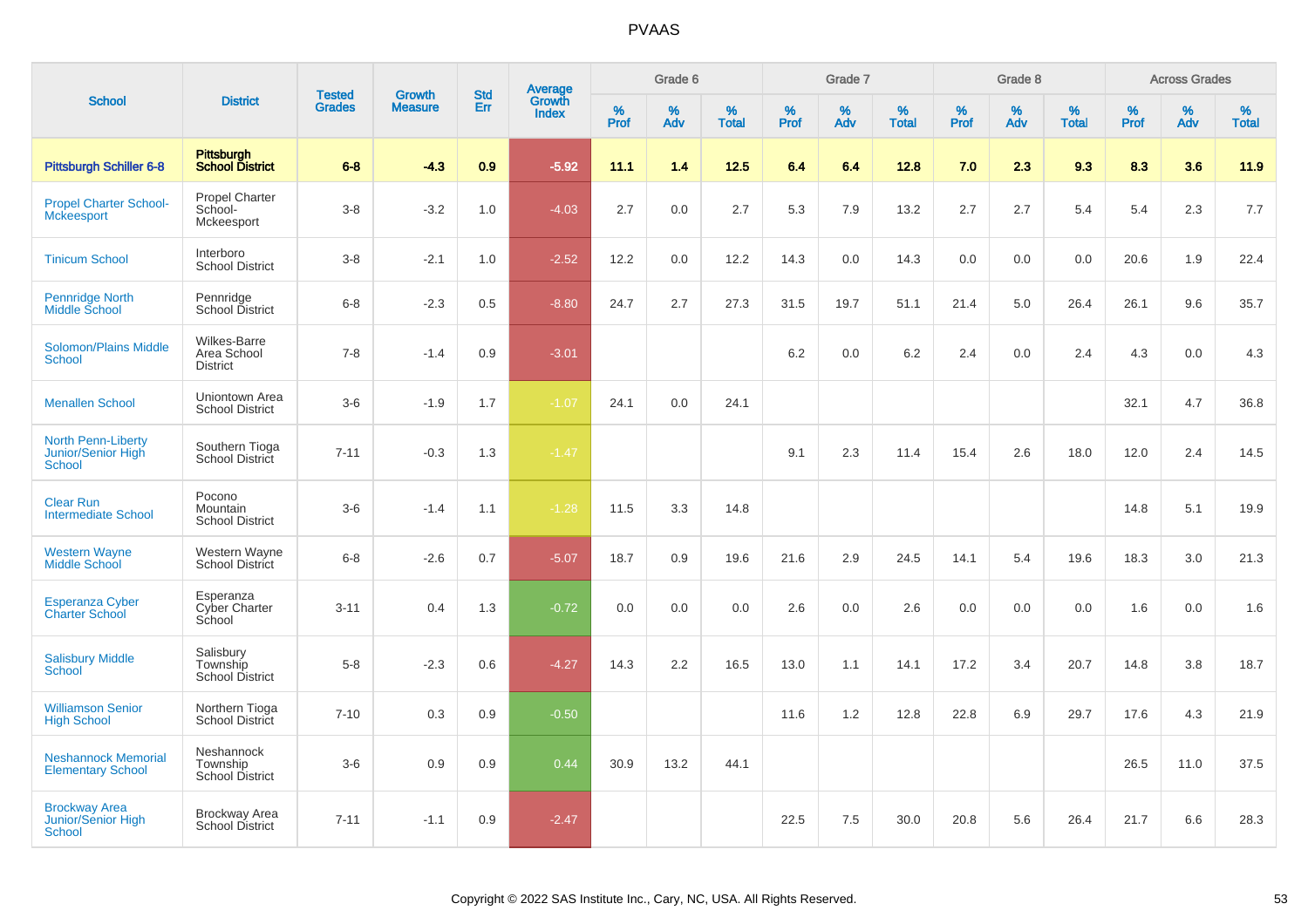|                                                          |                                                        |                                |                                 | <b>Std</b> |                                          |                  | Grade 6     |                   |           | Grade 7  |                   |           | Grade 8  |                   |           | <b>Across Grades</b> |                   |
|----------------------------------------------------------|--------------------------------------------------------|--------------------------------|---------------------------------|------------|------------------------------------------|------------------|-------------|-------------------|-----------|----------|-------------------|-----------|----------|-------------------|-----------|----------------------|-------------------|
| <b>School</b>                                            | <b>District</b>                                        | <b>Tested</b><br><b>Grades</b> | <b>Growth</b><br><b>Measure</b> | Err        | <b>Average</b><br>Growth<br><b>Index</b> | %<br><b>Prof</b> | $\%$<br>Adv | %<br><b>Total</b> | %<br>Prof | %<br>Adv | %<br><b>Total</b> | %<br>Prof | %<br>Adv | %<br><b>Total</b> | %<br>Prof | %<br>Adv             | %<br><b>Total</b> |
| <b>Pittsburgh Schiller 6-8</b>                           | Pittsburgh<br>School District                          | $6-8$                          | $-4.3$                          | 0.9        | $-5.92$                                  | 11.1             | 1.4         | $12.5$            | 6.4       | 6.4      | 12.8              | 7.0       | 2.3      | 9.3               | 8.3       | 3.6                  | 11.9              |
| <b>Jamestown Area</b><br><b>Elementary School</b>        | Jamestown<br>Area School<br><b>District</b>            | $3-6$                          | 0.5                             | 1.4        | 0.32                                     | 16.7             | 0.0         | 16.7              |           |          |                   |           |          |                   | 16.7      | 7.9                  | 24.6              |
| <b>Sullivan Co</b><br><b>Elementary School</b><br>(8180) | <b>Sullivan County</b><br>School District              | $3-6$                          | $-1.5$                          | 1.3        | $-1.16$                                  | 30.0             | 4.0         | 34.0              |           |          |                   |           |          |                   | 24.9      | 5.5                  | 30.4              |
| <b>Duquesne Elementary</b><br>School                     | Duquesne City<br>School District                       | $3-6$                          | 1.2                             | 1.3        | $-0.49$                                  | 5.6              | 0.0         | 5.6               |           |          |                   |           |          |                   | 3.5       | 1.7                  | 5.2               |
| <b>Marion Center Area</b><br>Jr/Sr High School           | <b>Marion Center</b><br>Area School<br><b>District</b> | $7 - 10$                       | $-1.3$                          | 0.9        | $-3.16$                                  |                  |             |                   | 19.0      | 10.7     | 29.8              | 22.6      | 8.6      | 31.2              | 20.9      | 9.6                  | 30.5              |
| <b>Mill Creek Elementary</b><br><b>School</b>            | <b>Central Bucks</b><br><b>School District</b>         | $3-6$                          | 0.0                             | 0.8        | 0.04                                     | 28.7             | 17.6        | 46.3              |           |          |                   |           |          |                   | 36.4      | 19.1                 | 55.6              |
| <b>Pine-Richland Middle</b><br><b>School</b>             | Pine-Richland<br><b>School District</b>                | $6-8$                          | 0.0                             | 0.5        | $-0.86$                                  |                  |             |                   | 37.1      | 18.2     | 55.4              | 30.1      | 15.8     | 45.9              | 33.5      | 17.0                 | 50.5              |
| <b>Brookville</b><br>Junior/Senior High<br><b>School</b> | <b>Brookville Area</b><br><b>School District</b>       | $7 - 11$                       | $-0.3$                          | 0.8        | $-1.37$                                  |                  |             |                   | 13.8      | 2.4      | 16.3              | 19.4      | 9.3      | 28.7              | 16.4      | 5.6                  | 22.1              |
| <b>Fort Leboeuf Middle</b><br><b>School</b>              | Fort Leboeuf<br><b>School District</b>                 | $6 - 8$                        | $-1.5$                          | 0.5        | $-4.39$                                  | 25.7             | 18.8        | 44.4              | 21.7      | 14.4     | 36.1              | 22.6      | 11.6     | 34.2              | 23.2      | 14.9                 | 38.1              |
| <b>Penns Valley Area</b><br>Junior/Senior High<br>School | Penns Valley<br>Area School<br><b>District</b>         | $6 - 12$                       | $-0.6$                          | 0.8        | $-2.00$                                  |                  |             |                   | 25.7      | 9.5      | 35.2              | 16.0      | 9.4      | 25.5              | 20.8      | 9.5                  | 30.3              |
| <b>Mifflin County Middle</b><br>School                   | Mifflin County<br><b>School District</b>               | $6 - 7$                        | $-1.6$                          | 0.4        | $-5.98$                                  | 13.8             | 4.6         | 18.4              | 10.3      | 3.8      | 14.1              |           |          |                   | 12.0      | 4.2                  | 16.2              |
| <b>West Forest</b><br><b>Elementary School</b>           | Forest Area<br><b>School District</b>                  | $3-6$                          | 2.0                             | 2.3        | $-0.06$                                  | 13.3             | 0.0         | 13.3              |           |          |                   |           |          |                   | 29.1      | 5.4                  | 34.6              |
| <b>Mitchell Elementary</b><br><b>School</b>              | Philadelphia<br>City School<br><b>District</b>         | $3-8$                          | 3.1                             | 3.5        | 0.89                                     |                  |             |                   |           |          |                   | 0.0       | 0.0      | 0.0               | 0.0       | 0.0                  | 0.0               |
| <b>Propel Charter School-</b><br><b>Northside</b>        | Propel Charter<br>School-<br>Northside                 | $3-8$                          | $-1.6$                          | 0.9        | $-1.74$                                  | 2.4              | 0.0         | 2.4               | 0.0       | 0.0      | 0.0               | 0.0       | 0.0      | 0.0               | 0.4       | 0.0                  | 0.4               |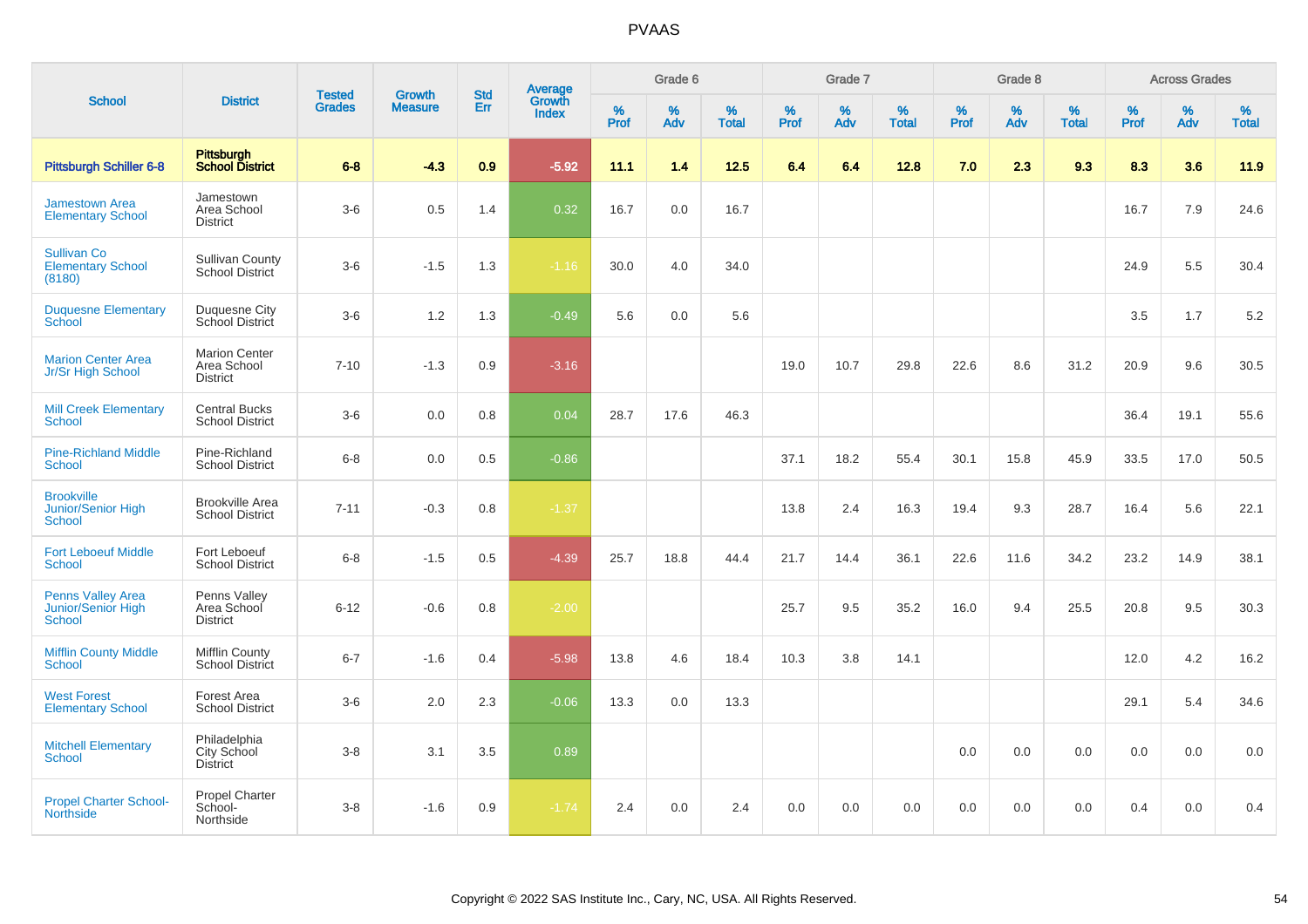|                                                                   |                                                          |                                |                                 |                   |                                          |                  | Grade 6  |                   |           | Grade 7  |                   |           | Grade 8  |                   |           | <b>Across Grades</b> |                   |
|-------------------------------------------------------------------|----------------------------------------------------------|--------------------------------|---------------------------------|-------------------|------------------------------------------|------------------|----------|-------------------|-----------|----------|-------------------|-----------|----------|-------------------|-----------|----------------------|-------------------|
| <b>School</b>                                                     | <b>District</b>                                          | <b>Tested</b><br><b>Grades</b> | <b>Growth</b><br><b>Measure</b> | <b>Std</b><br>Err | <b>Average</b><br>Growth<br><b>Index</b> | %<br><b>Prof</b> | %<br>Adv | %<br><b>Total</b> | %<br>Prof | %<br>Adv | %<br><b>Total</b> | %<br>Prof | %<br>Adv | %<br><b>Total</b> | %<br>Prof | %<br>Adv             | %<br><b>Total</b> |
| <b>Pittsburgh Schiller 6-8</b>                                    | <b>Pittsburgh</b><br><b>School District</b>              | $6 - 8$                        | $-4.3$                          | 0.9               | $-5.92$                                  | 11.1             | 1.4      | $12.5$            | 6.4       | 6.4      | 12.8              | 7.0       | 2.3      | 9.3               | 8.3       | 3.6                  | 11.9              |
| <b>Southern Fulton</b><br>Junior/Senior High<br>School            | Southern Fulton<br><b>School District</b>                | $7 - 11$                       | $-0.9$                          | 1.2               | $-1.82$                                  |                  |          |                   | 12.3      | 1.8      | 14.0              | 5.9       | 3.9      | 9.8               | 9.3       | 2.8                  | 12.0              |
| <b>Stem At Showalter</b>                                          | Chester-Upland<br><b>School District</b>                 | $7 - 10$                       | $-0.3$                          | 2.1               | $-0.89$                                  |                  |          |                   | 0.0       | 0.0      | 0.0               | 0.0       | 0.0      | 0.0               | 0.0       | 0.0                  | 0.0               |
| <b>Great Valley Middle</b><br>School                              | <b>Great Valley</b><br><b>School District</b>            | $6 - 8$                        | $-0.5$                          | 0.4               | $-3.82$                                  | 38.1             | 8.6      | 46.6              | 26.6      | 17.4     | 44.0              | 26.7      | 17.6     | 44.3              | 30.5      | 14.4                 | 45.0              |
| <b>Friendship Elementary</b><br><b>School</b>                     | Southern York<br><b>County School</b><br><b>District</b> | $3-6$                          | 0.3                             | 1.4               | 0.22                                     | 23.7             | 5.3      | 29.0              |           |          |                   |           |          |                   | 20.9      | 9.4                  | 30.4              |
| <b>Greenville Elementary</b><br><b>School</b>                     | Greenville Area<br><b>School District</b>                | $3-6$                          | 0.8                             | 0.9               | $-0.48$                                  | 19.2             | 5.1      | 24.4              |           |          |                   |           |          |                   | 29.3      | 6.0                  | 35.3              |
| <b>Maple Manor</b><br>Elementary/Middle<br><b>School</b>          | Hazleton Area<br><b>School District</b>                  | $3 - 8$                        | $-0.1$                          | 1.1               | $-0.71$                                  | 8.6              | 2.9      | 11.4              | 0.0       | 0.0      | 0.0               | 0.0       | 0.0      | $0.0\,$           | 3.1       | 0.9                  | 4.0               |
| <b>Keystone Oaks Middle</b><br>School                             | <b>Keystone Oaks</b><br>School District                  | $6 - 8$                        | $-3.4$                          | 0.6               | $-6.71$                                  | 19.5             | 11.5     | 31.0              | 19.5      | 10.6     | 30.1              | 17.5      | 12.3     | 29.8              | 18.8      | 11.5                 | 30.3              |
| <b>New Cumberland</b><br><b>Middle School</b>                     | West Shore<br><b>School District</b>                     | $6 - 8$                        | $-0.3$                          | 0.5               | $-2.67$                                  | 19.6             | 2.4      | 22.1              | 8.6       | 4.6      | 13.2              | 12.1      | 5.4      | 17.4              | 13.4      | 4.1                  | 17.5              |
| <b>Bermudian Springs</b><br><b>Middle School</b>                  | Bermudian<br>Springs School<br>District                  | $5-8$                          | 0.4                             | 0.5               | $-1.75$                                  | 17.5             | 3.9      | 21.4              | 20.5      | 5.1      | 25.6              | 11.2      | 4.3      | 15.5              | 17.8      | 6.5                  | 24.3              |
| <b>West Middlesex Area</b><br><b>Junior/Senior High</b><br>School | <b>West Middlesex</b><br>Area School<br><b>District</b>  | $7 - 10$                       | $-2.1$                          | 1.2               | $-3.06$                                  |                  |          |                   | 30.0      | 2.0      | 32.0              | 7.1       | 0.0      | 7.1               | 19.6      | 1.1                  | 20.6              |
| <b>Highland School</b>                                            | Abington<br><b>School District</b>                       | $3-6$                          | 0.9                             | 1.2               | 0.35                                     | 34.0             | 20.8     | 54.7              |           |          |                   |           |          |                   | 28.1      | 17.1                 | 45.2              |
| <b>Achievement House</b><br><b>Charter School</b>                 | Achievement<br><b>House Charter</b><br>School            | $7 - 11$                       | $-0.3$                          | 1.5               | $-1.19$                                  |                  |          |                   | 20.0      | 0.0      | 20.0              | 7.1       | 2.4      | 9.5               | 11.9      | 1.5                  | 13.4              |
| <b>Central Dauphin East</b><br><b>Middle School</b>               | Central<br>Dauphin School<br><b>District</b>             | $6 - 8$                        | $-0.2$                          | 0.5               | $-0.86$                                  | 9.8              | 1.0      | 10.9              | 10.1      | 2.4      | 12.6              | 6.4       | 2.1      | 8.6               | 8.9       | 1.9                  | 10.7              |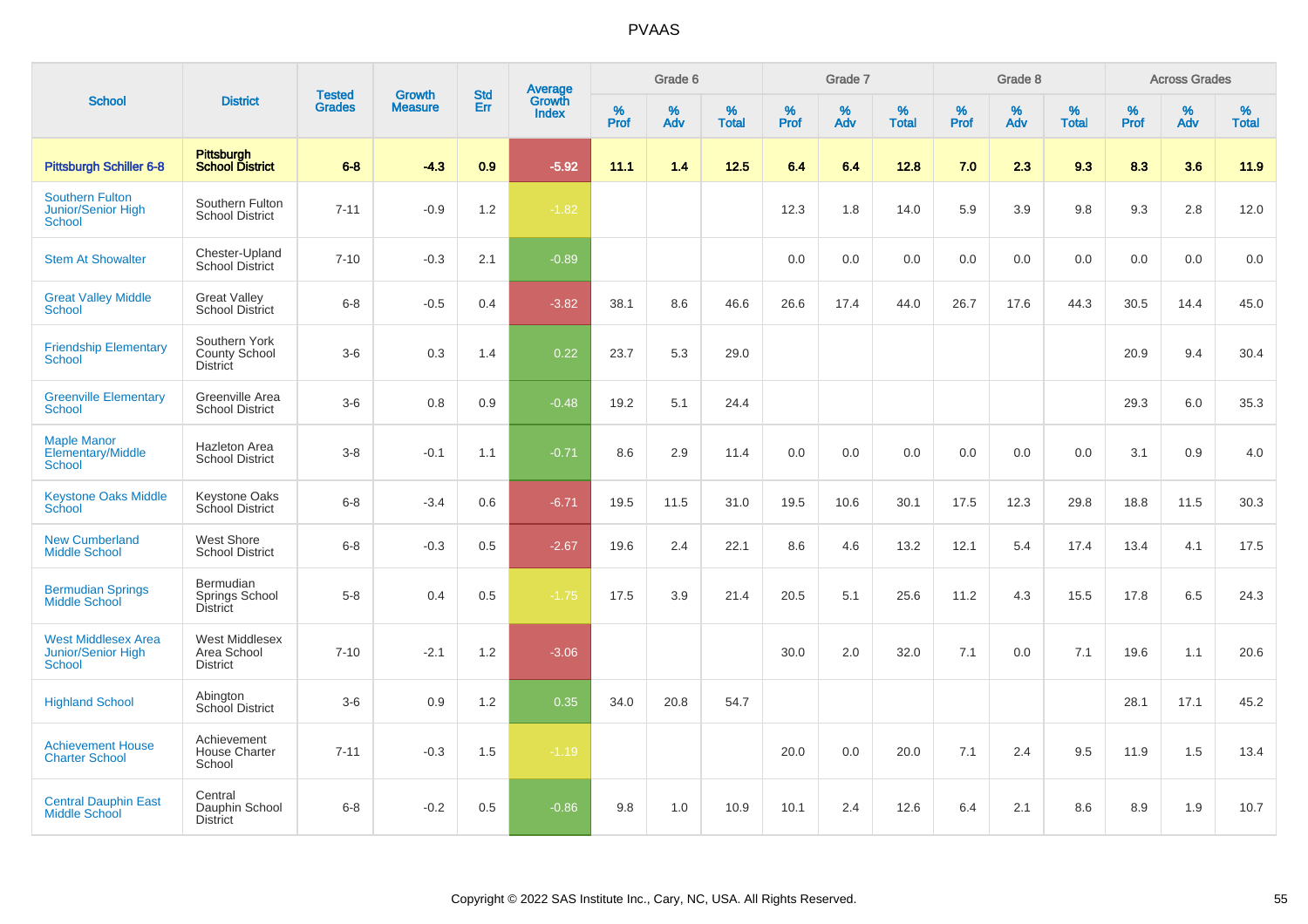|                                                    |                                                |                                | <b>Growth</b>  | <b>Std</b> |                                          |                  | Grade 6     |                   |              | Grade 7     |                      |              | Grade 8  |                   |              | <b>Across Grades</b> |                   |
|----------------------------------------------------|------------------------------------------------|--------------------------------|----------------|------------|------------------------------------------|------------------|-------------|-------------------|--------------|-------------|----------------------|--------------|----------|-------------------|--------------|----------------------|-------------------|
| <b>School</b>                                      | <b>District</b>                                | <b>Tested</b><br><b>Grades</b> | <b>Measure</b> | Err        | <b>Average</b><br>Growth<br><b>Index</b> | %<br><b>Prof</b> | $\%$<br>Adv | %<br><b>Total</b> | $\%$<br>Prof | $\%$<br>Adv | $\%$<br><b>Total</b> | $\%$<br>Prof | %<br>Adv | %<br><b>Total</b> | $\%$<br>Prof | %<br>Adv             | %<br><b>Total</b> |
| <b>Pittsburgh Schiller 6-8</b>                     | <b>Pittsburgh</b><br><b>School District</b>    | $6 - 8$                        | $-4.3$         | 0.9        | $-5.92$                                  | 11.1             | 1.4         | 12.5              | 6.4          | 6.4         | 12.8                 | 7.0          | 2.3      | 9.3               | 8.3          | 3.6                  | 11.9              |
| <b>Carnegie Elementary</b><br>School               | Carlynton<br>School District                   | $3-6$                          | 0.9            | 1.2        | $-0.41$                                  | 40.0             | 6.0         | 46.0              |              |             |                      |              |          |                   | 24.1         | 6.8                  | 30.9              |
| Coatesville<br>Intermediate High<br><b>School</b>  | Coatesville<br>Area School<br><b>District</b>  | $8-9$                          | 0.6            | 0.8        | 0.77                                     |                  |             |                   |              |             |                      | 7.0          | 0.5      | 7.5               | 7.0          | 0.5                  | 7.5               |
| <b>Southern Fulton</b><br><b>Elementary School</b> | Southern Fulton<br><b>School District</b>      | $3-6$                          | $-3.6$         | 1.2        | $-3.05$                                  | 15.2             | 10.2        | 25.4              |              |             |                      |              |          |                   | 23.9         | 5.3                  | 29.2              |
| <b>Red Lion Area Junior</b><br><b>High School</b>  | Red Lion Area<br><b>School District</b>        | $7 - 8$                        | $-0.1$         | 0.5        | $-1.25$                                  |                  |             |                   | 16.8         | 9.2         | 26.0                 | 14.5         | 6.6      | 21.2              | 15.8         | 8.0                  | 23.7              |
| <b>Oil City Area Middle</b><br>School              | Oil City Area<br>School District               | $5 - 8$                        | $-3.7$         | 0.5        | $-7.18$                                  | 7.9              | 0.8         | 8.7               | 10.3         | 2.4         | 12.7                 | 3.8          | 0.0      | 3.8               | 9.5          | 1.5                  | 11.0              |
| <b>Clarion Area</b><br><b>Elementary School</b>    | Clarion Area<br><b>School District</b>         | $3-6$                          | $-0.3$         | 1.2        | $-0.24$                                  | 32.1             | 7.1         | 39.3              |              |             |                      |              |          |                   | 28.8         | 12.0                 | 40.9              |
| <b>Eden Hall Upper</b><br><b>Elementary School</b> | Pine-Richland<br><b>School District</b>        | $4 - 6$                        | $-3.6$         | 0.5        | $-7.79$                                  | 35.8             | 11.5        | 47.4              |              |             |                      |              |          |                   | 34.3         | 17.8                 | 52.1              |
| <b>Mayfair School</b>                              | Philadelphia<br>City School<br><b>District</b> | $3 - 8$                        | $-1.9$         | 1.1        | $-1.69$                                  | 6.2              | 0.0         | $6.2\,$           | 2.4          | 0.0         | 2.4                  | 0.0          | 6.7      | 6.7               | 3.1          | 1.0                  | $4.2\,$           |
| <b>Nitschmann Middle</b><br>School                 | Bethlehem Area<br><b>School District</b>       | $6 - 8$                        | $-2.4$         | 0.7        | $-5.69$                                  | 16.1             | 5.4         | 21.4              | 19.2         | 4.2         | 23.3                 | 10.5         | 4.0      | 14.5              | 15.9         | 4.6                  | 20.4              |
| <b>Roslyn School</b>                               | Abington<br>School District                    | $3-6$                          | 0.8            | 1.1        | 0.64                                     | 17.9             | 10.7        | 28.6              |              |             |                      |              |          |                   | 25.9         | 12.5                 | 38.4              |
| <b>Ridley Middle School</b>                        | <b>Ridley School</b><br><b>District</b>        | $6 - 8$                        | $-2.1$         | 0.4        | $-8.42$                                  | 16.6             | 2.2         | 18.8              | 11.2         | 6.6         | 17.8                 | 12.6         | 6.5      | 19.1              | 13.4         | 5.2                  | 18.5              |
| <b>Pittsburgh Greenfield</b><br>$K-8$              | Pittsburgh<br>School District                  | $3 - 8$                        | $-8.7$         | 1.1        | $-8.03$                                  | 22.0             | 9.8         | 31.7              | 26.3         | 0.0         | 26.3                 | 0.0          | 0.0      | 0.0               | 22.9         | 6.5                  | 29.4              |
| <b>New Day Charter</b><br><b>School</b>            | New Day<br>Charter School                      | $7 - 11$                       | 2.2            | 3.1        | 0.71                                     |                  |             |                   |              |             |                      | 0.0          | 0.0      | 0.0               | 0.0          | 0.0                  | 0.0               |
| <b>Fleetwood Middle</b><br><b>School</b>           | Fleetwood Area<br><b>School District</b>       | $5-8$                          | $-1.9$         | 0.5        | $-3.85$                                  | 20.0             | 4.0         | 24.0              | 21.0         | 4.9         | 25.9                 | 21.5         | 2.5      | 24.0              | 21.1         | 3.8                  | 24.8              |
| <b>Laurel Elementary</b><br>School                 | Laurel School<br><b>District</b>               | $3-6$                          | $-1.5$         | 1.0        | $-1.53$                                  | 23.9             | 12.7        | 36.6              |              |             |                      |              |          |                   | 30.7         | 17.1                 | 47.7              |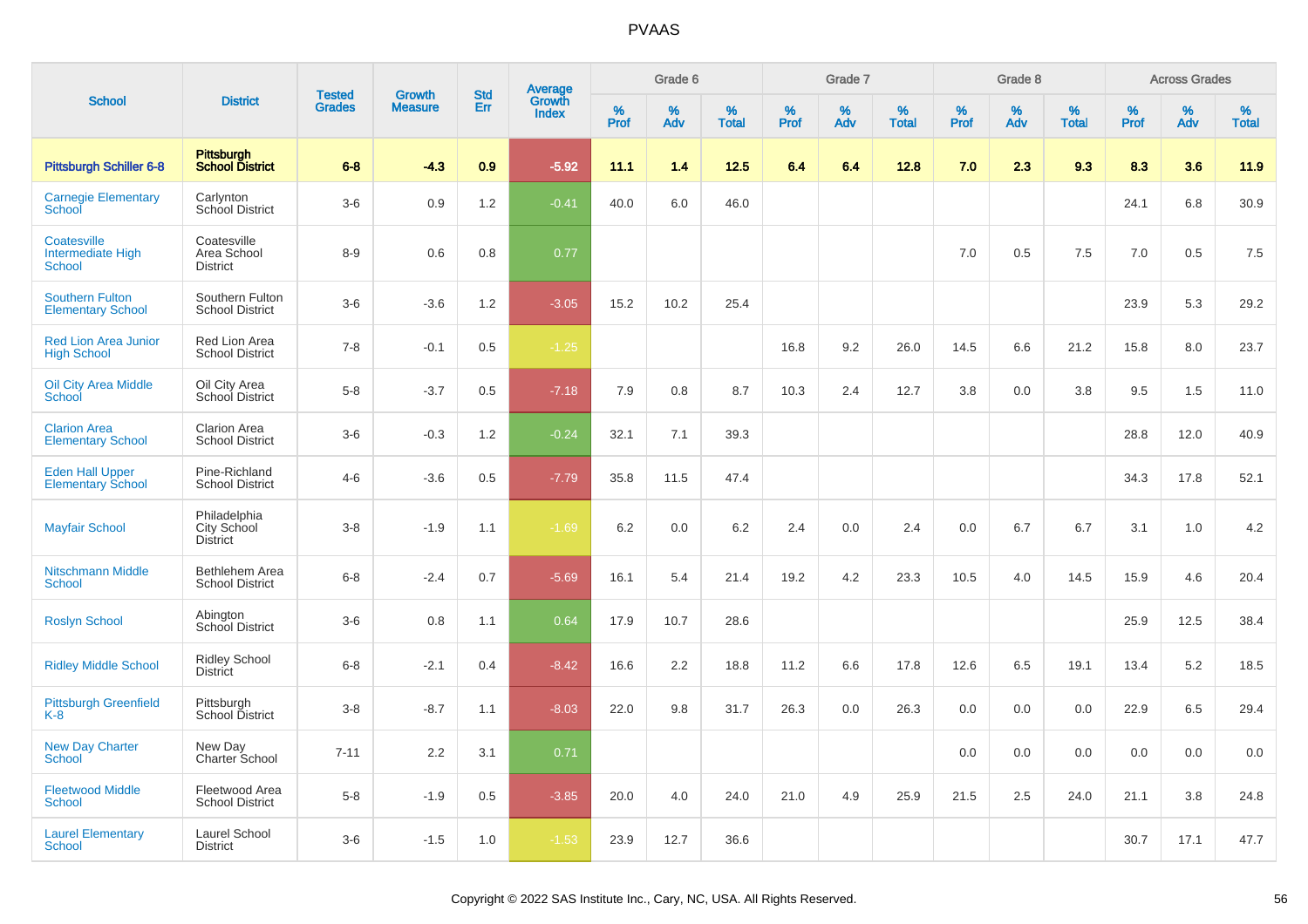| <b>School</b>                                               |                                                |                                | <b>Growth</b>  | <b>Std</b> |                                   |                     | Grade 6     |                   |              | Grade 7     |                   |              | Grade 8     |                   |              | <b>Across Grades</b> |                   |
|-------------------------------------------------------------|------------------------------------------------|--------------------------------|----------------|------------|-----------------------------------|---------------------|-------------|-------------------|--------------|-------------|-------------------|--------------|-------------|-------------------|--------------|----------------------|-------------------|
|                                                             | <b>District</b>                                | <b>Tested</b><br><b>Grades</b> | <b>Measure</b> | <b>Err</b> | Average<br>Growth<br><b>Index</b> | $\%$<br><b>Prof</b> | $\%$<br>Adv | %<br><b>Total</b> | $\%$<br>Prof | $\%$<br>Adv | %<br><b>Total</b> | $\%$<br>Prof | $\%$<br>Adv | %<br><b>Total</b> | $\%$<br>Prof | $\%$<br>Adv          | %<br><b>Total</b> |
| <b>Pittsburgh Schiller 6-8</b>                              | Pittsburgh<br><b>School District</b>           | $6 - 8$                        | $-4.3$         | 0.9        | $-5.92$                           | 11.1                | 1.4         | 12.5              | 6.4          | 6.4         | 12.8              | 7.0          | 2.3         | 9.3               | 8.3          | 3.6                  | 11.9              |
| <b>Forest Hills</b><br><b>Elementary School</b>             | <b>Forest Hills</b><br><b>School District</b>  | $3-6$                          | 0.5            | 0.7        | $-3.52$                           | 20.8                | 3.3         | 24.2              |              |             |                   |              |             |                   | 28.8         | 14.4                 | 43.2              |
| <b>Independence Middle</b><br>School                        | <b>Bethel Park</b><br><b>School District</b>   | $5-8$                          | 0.0            | 0.5        | $-0.58$                           |                     |             |                   | 29.8         | 13.1        | 42.9              | 27.1         | 8.9         | 36.0              | 28.6         | 11.2                 | 39.8              |
| Eugenio Maria De<br><b>Hostos Charter School</b>            | Eugenio Maria<br>De Hostos<br>Charter School   | $3 - 8$                        | $-1.0$         | 1.4        | $-0.82$                           | 5.6                 | 5.6         | 11.1              | 4.4          | 8.7         | 13.0              | 28.6         | 7.1         | 35.7              | 9.3          | 3.4                  | 12.7              |
| <b>Ferndale Area</b><br><b>Junior/Senior High</b><br>School | Ferndale Area<br><b>School District</b>        | $7 - 10$                       | $-0.0$         | 1.3        | $-0.70$                           |                     |             |                   | 31.6         | 2.6         | 34.2              | 11.1         | 8.9         | 20.0              | 20.5         | 6.0                  | 26.5              |
| <b>Yellow Breeches</b><br><b>Middle School</b>              | South<br>Middleton<br><b>School District</b>   | $6 - 8$                        | $-2.5$         | 0.6        | $-5.91$                           | 23.8                | 4.0         | 27.8              | 20.7         | 7.1         | 27.8              | 16.8         | 9.2         | 26.0              | 20.4         | 6.8                  | 27.2              |
| <b>Swift Middle School</b>                                  | Solanco School<br><b>District</b>              | $6 - 8$                        | $-1.2$         | 0.7        | $-2.19$                           | 19.4                | 8.6         | 28.0              | 18.1         | 7.2         | 25.3              | 9.9          | 1.8         | 11.7              | 15.3         | 5.6                  | 20.9              |
| Hughesville<br>Junior/Senior High<br>School                 | East Lycoming<br>School District               | $7 - 11$                       | $-0.2$         | 0.7        | $-1.10$                           |                     |             |                   | 26.4         | 20.7        | 47.1              | 27.9         | 14.8        | 42.6              | 27.2         | 17.7                 | 44.9              |
| <b>Amy At Martin</b>                                        | Philadelphia<br>City School<br><b>District</b> | $6 - 8$                        | 0.0            | 1.7        | $-0.38$                           | 5.6                 | 11.1        | 16.7              | 0.0          | 0.0         | 0.0               | 0.0          | 0.0         | 0.0               | 2.0          | 4.1                  | 6.1               |
| <b>Cecelia Snyder Middle</b><br>School                      | Bensalem<br>Township<br><b>School District</b> | $7 - 8$                        | $-0.5$         | 0.7        | $-1.51$                           |                     |             |                   | 9.8          | 3.0         | 12.8              | 7.9          | 0.0         | 7.9               | 8.9          | 1.5                  | 10.4              |
| <b>Buckingham</b><br><b>Elementary School</b>               | <b>Central Bucks</b><br><b>School District</b> | $3-6$                          | $-0.1$         | 1.1        | $-0.13$                           | 29.4                | 16.2        | 45.6              |              |             |                   |              |             |                   | 38.8         | 19.1                 | 57.9              |
| <b>Landisville Middle</b><br><b>School</b>                  | Hempfield<br>School District                   | $7 - 8$                        | 0.3            | 0.6        | $-0.09$                           |                     |             |                   | 23.3         | 14.8        | 38.1              | 23.9         | 17.0        | 40.9              | 23.6         | 15.8                 | 39.4              |
| <b>Martic Elementary</b><br>School                          | Penn Manor<br><b>School District</b>           | $3-6$                          | $-2.0$         | 1.4        | $-1.41$                           | 38.7                | 9.7         | 48.4              |              |             |                   |              |             |                   | 34.0         | 16.7                 | 50.6              |
| <b>Pine Grove Area</b><br><b>Middle School</b>              | Pine Grove<br>Area School<br><b>District</b>   | $5 - 8$                        | $-2.2$         | 0.5        | $-4.03$                           | 19.7                | 3.4         | 23.1              | 17.1         | 0.8         | 17.9              | 20.9         | 0.8         | 21.7              | 20.0         | 2.2                  | 22.2              |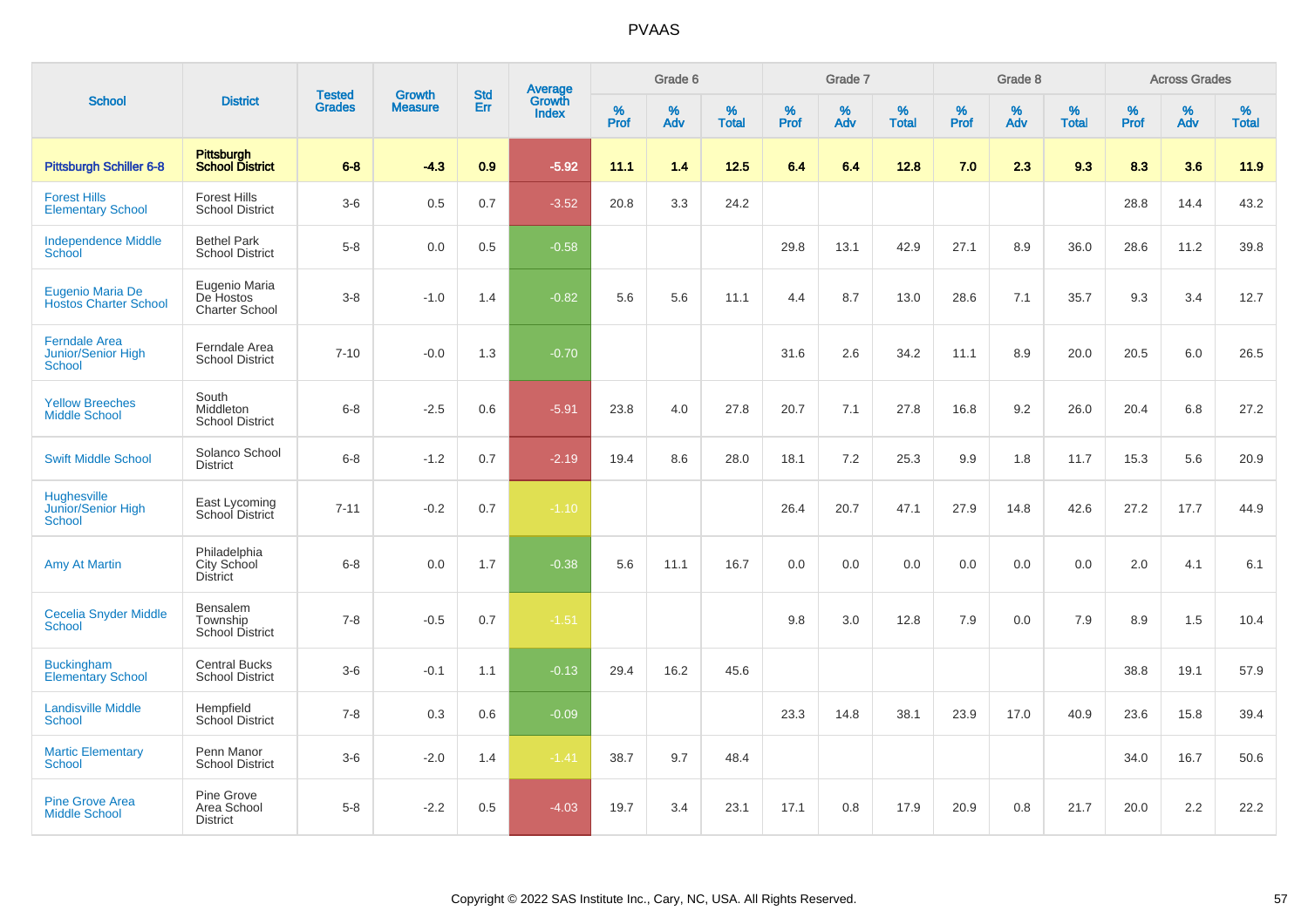|                                                               |                                                       | <b>Tested</b> | <b>Growth</b>  | <b>Std</b> |                                          |           | Grade 6     |                   |                     | Grade 7  |                   |              | Grade 8  |                   |              | <b>Across Grades</b> |                   |
|---------------------------------------------------------------|-------------------------------------------------------|---------------|----------------|------------|------------------------------------------|-----------|-------------|-------------------|---------------------|----------|-------------------|--------------|----------|-------------------|--------------|----------------------|-------------------|
| <b>School</b>                                                 | <b>District</b>                                       | <b>Grades</b> | <b>Measure</b> | Err        | <b>Average</b><br>Growth<br><b>Index</b> | %<br>Prof | $\%$<br>Adv | %<br><b>Total</b> | $\%$<br><b>Prof</b> | %<br>Adv | %<br><b>Total</b> | $\%$<br>Prof | %<br>Adv | %<br><b>Total</b> | $\%$<br>Prof | $\%$<br>Adv          | %<br><b>Total</b> |
| <b>Pittsburgh Schiller 6-8</b>                                | Pittsburgh<br>School District                         | $6 - 8$       | $-4.3$         | 0.9        | $-5.92$                                  | 11.1      | 1.4         | $12.5$            | 6.4                 | 6.4      | 12.8              | 7.0          | 2.3      | 9.3               | 8.3          | 3.6                  | 11.9              |
| <b>Jackson School</b>                                         | York City<br>School District                          | $3-8$         | 0.3            | 1.0        | $-0.44$                                  | 0.0       | 0.0         | 0.0               | 5.3                 | 5.3      | 10.5              | 2.6          | 0.0      | 2.6               | 1.5          | 0.7                  | 2.2               |
| Daniel J Flood<br><b>Elementary School</b>                    | Wilkes-Barre<br>Area School<br><b>District</b>        | $3-6$         | $0.9\,$        | 1.5        | 0.40                                     | 6.4       | 0.0         | 6.4               |                     |          |                   |              |          |                   | 14.4         | 0.0                  | 14.4              |
| <b>Mccall Gen George A</b><br><b>School</b>                   | Philadelphia<br>City School<br><b>District</b>        | $3 - 8$       | 1.7            | 2.9        | 0.59                                     |           |             |                   |                     |          |                   |              |          |                   | 31.2         | 30.1                 | 61.3              |
| <b>Evans City Middle</b><br><b>School</b>                     | Seneca Valley<br>School District                      | $5-6$         | $-1.7$         | 0.5        | $-3.18$                                  | 32.7      | 8.9         | 41.5              |                     |          |                   |              |          |                   | 30.7         | 9.4                  | 40.1              |
| <b>Commodore Perry</b><br>Junior/Senior High<br><b>School</b> | Commodore<br>Perry School<br><b>District</b>          | $7 - 11$      | $-0.7$         | 1.5        | $-1.03$                                  |           |             |                   | 8.1                 | 2.7      | 10.8              | 20.0         | 8.0      | 28.0              | 12.9         | 4.8                  | 17.7              |
| <b>Mars Area Middle</b><br><b>School</b>                      | Mars Area<br><b>School District</b>                   | $7 - 8$       | $-0.9$         | 0.6        | $-2.52$                                  |           |             |                   | 24.0                | 16.6     | 40.6              | 24.5         | 6.4      | 30.8              | 24.2         | 11.8                 | 36.0              |
| <b>Lakeland Junior/Senior</b><br><b>High School</b>           | Lakeland<br><b>School District</b>                    | $7 - 11$      | $-3.6$         | 0.8        | $-6.19$                                  |           |             |                   | 26.9                | 4.8      | 31.7              | 5.7          | 0.0      | 5.7               | 17.2         | 2.6                  | 19.8              |
| <b>Warwick Elementary</b><br>School                           | <b>Central Bucks</b><br><b>School District</b>        | $3-6$         | 0.6            | 1.0        | $-0.19$                                  | 32.3      | 12.3        | 44.6              |                     |          |                   |              |          |                   | 39.1         | 18.0                 | 57.1              |
| <b>Lakeview Middle-High</b><br><b>School</b>                  | Lakeview<br><b>School District</b>                    | $6 - 11$      | $-4.2$         | 0.8        | $-5.34$                                  | 30.0      | 7.1         | 37.1              | 22.2                | 1.6      | 23.8              | 21.0         | 1.6      | 22.6              | 24.6         | 3.6                  | 28.2              |
| <b>Appleman Elementary</b><br>School                          | <b>Benton Area</b><br><b>School District</b>          | $3-6$         | $-0.8$         | 1.2        | $-0.67$                                  | 17.4      | 4.4         | 21.7              |                     |          |                   |              |          |                   | 25.9         | 9.0                  | 34.9              |
| <b>Franklin Area</b><br>Junior/Senior High<br><b>School</b>   | Franklin Area<br><b>School District</b>               | $7 - 11$      | $-1.3$         | 0.7        | $-3.14$                                  |           |             |                   | 10.1                | 4.2      | 14.3              | 8.3          | 0.8      | 9.0               | 9.1          | 2.4                  | 11.5              |
| <b>Bethune Mary Mcleod</b><br><b>School</b>                   | Philadelphia<br>City School<br>District               | $3 - 8$       | $-4.5$         | 2.2        | $-2.03$                                  | 0.0       | 0.0         | 0.0               |                     |          |                   |              |          |                   | 0.0          | 0.0                  | 0.0               |
| <b>Stetson Middle School</b>                                  | <b>West Chester</b><br>Area School<br><b>District</b> | $6 - 8$       | $-3.4$         | 0.6        | $-7.15$                                  | 34.8      | 9.1         | 43.8              | 23.9                | 6.5      | 30.4              | 17.9         | 13.7     | 31.6              | 27.0         | 9.0                  | 36.0              |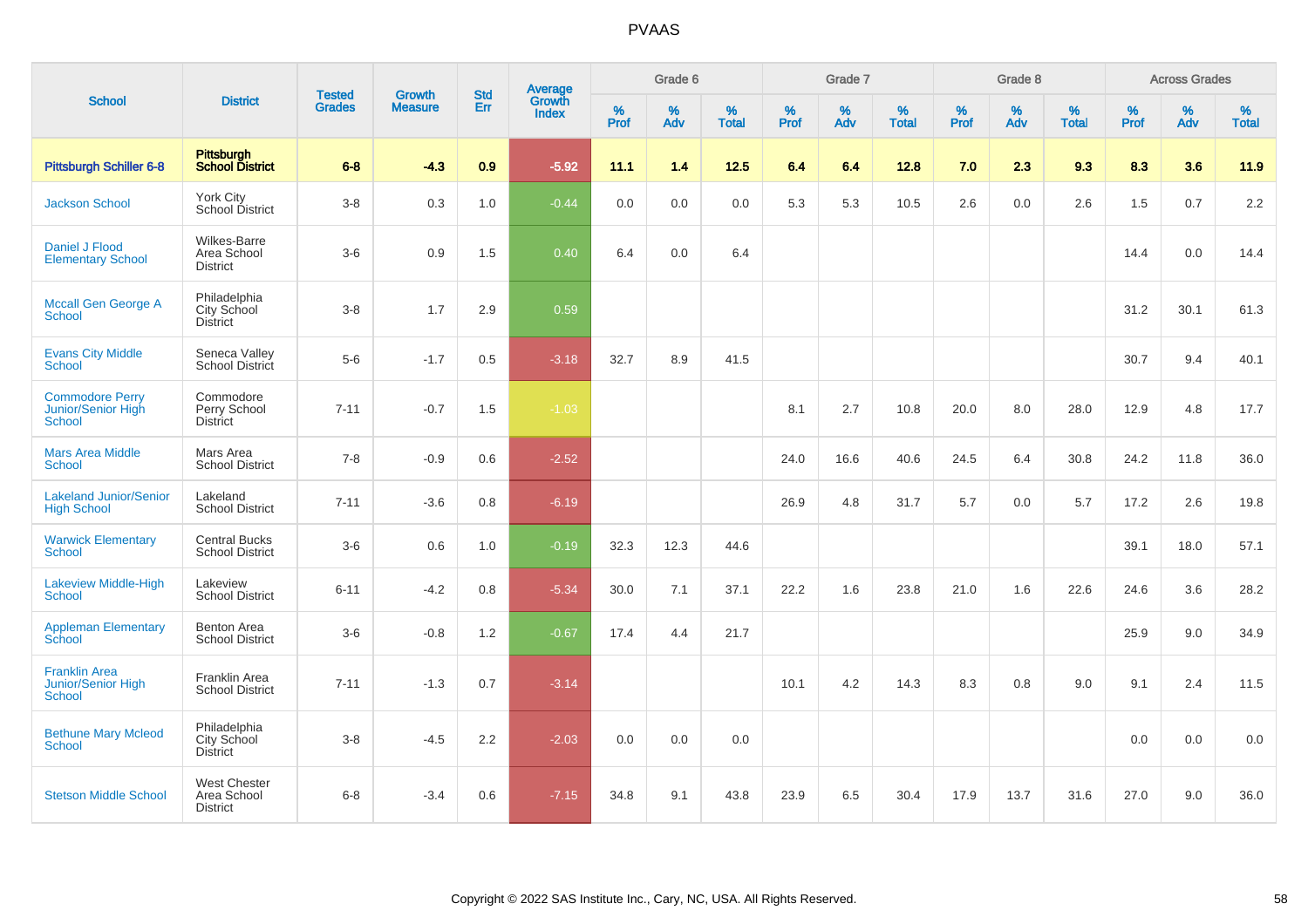|                                                            |                                                       | <b>Tested</b> | Growth         | <b>Std</b> |                                          |           | Grade 6  |                   |           | Grade 7  |                   |           | Grade 8  |                   |           | <b>Across Grades</b> |                   |
|------------------------------------------------------------|-------------------------------------------------------|---------------|----------------|------------|------------------------------------------|-----------|----------|-------------------|-----------|----------|-------------------|-----------|----------|-------------------|-----------|----------------------|-------------------|
| <b>School</b>                                              | <b>District</b>                                       | <b>Grades</b> | <b>Measure</b> | Err        | <b>Average</b><br>Growth<br><b>Index</b> | %<br>Prof | %<br>Adv | %<br><b>Total</b> | %<br>Prof | %<br>Adv | %<br><b>Total</b> | %<br>Prof | %<br>Adv | %<br><b>Total</b> | %<br>Prof | %<br>Adv             | %<br><b>Total</b> |
| Pittsburgh Schiller 6-8                                    | Pittsburgh<br>School District                         | $6 - 8$       | $-4.3$         | 0.9        | $-5.92$                                  | 11.1      | 1.4      | 12.5              | 6.4       | 6.4      | 12.8              | 7.0       | 2.3      | 9.3               | 8.3       | 3.6                  | 11.9              |
| <b>Fell Charter School</b>                                 | <b>Fell Charter</b><br>School                         | $3-8$         | 1.1            | 2.2        | $-0.51$                                  | 6.7       | 0.0      | 6.7               |           |          |                   |           |          |                   | 17.1      | 4.0                  | 21.0              |
| <b>Cedar Crest Middle</b><br><b>School</b>                 | Cornwall-<br>Lebanon<br><b>School District</b>        | $6 - 8$       | $-1.2$         | 0.4        | $-4.33$                                  | 18.2      | 6.2      | 24.4              | 16.1      | 4.9      | 21.0              | 16.4      | 9.4      | 25.8              | 17.0      | 6.8                  | 23.8              |
| <b>Feltonville School Of</b><br><b>Arts &amp; Sciences</b> | Philadelphia<br>City School<br><b>District</b>        | $6 - 8$       | 1.5            | 3.1        | 0.49                                     | 0.0       | 0.0      | 0.0               |           |          |                   |           |          |                   | 2.6       | 0.0                  | 2.6               |
| <b>School Lane Charter</b><br><b>School</b>                | School Lane<br><b>Charter School</b>                  | $3 - 11$      | $-4.8$         | 0.7        | $-6.68$                                  | 11.9      | 1.7      | 13.6              | 7.0       | 2.8      | 9.9               | 18.8      | 3.1      | 21.9              | 21.0      | 6.5                  | 27.5              |
| <b>Pennfield Middle</b><br><b>School</b>                   | North Penn<br><b>School District</b>                  | $6-9$         | $-1.4$         | 0.5        | $-4.19$                                  |           |          |                   | 28.0      | 9.2      | 37.2              | 25.0      | 6.8      | 31.8              | 26.4      | 7.9                  | 34.3              |
| <b>Penndale Middle</b><br><b>School</b>                    | North Penn<br><b>School District</b>                  | $7 - 9$       | $-2.6$         | 0.5        | $-7.40$                                  |           |          |                   | 26.6      | 8.0      | 34.7              | 21.6      | 7.3      | 29.0              | 24.5      | 7.7                  | 32.2              |
| <b>Shenandoah Valley</b><br><b>Elementary School</b>       | Shenandoah<br><b>Valley School</b><br><b>District</b> | $3-6$         | $-2.5$         | 1.2        | $-2.16$                                  | 19.6      | 2.0      | 21.6              |           |          |                   |           |          |                   | 16.2      | 4.2                  | 20.4              |
| <b>Meehan Austin Middle</b><br><b>School</b>               | Philadelphia<br>City School<br><b>District</b>        | $7 - 8$       | $-4.2$         | 1.6        | $-4.02$                                  |           |          |                   | 12.9      | 0.0      | 12.9              | $3.2\,$   | 3.2      | 6.4               | 8.1       | 1.6                  | 9.7               |
| <b>Troy Area</b><br>Junior/Senior High<br><b>School</b>    | <b>Troy Area</b><br>School District                   | $7 - 10$      | $-1.6$         | 0.8        | $-3.28$                                  |           |          |                   | 14.1      | 0.0      | 14.1              | 6.8       | 0.8      | 7.7               | 10.0      | 0.5                  | 10.5              |
| <b>French Creek</b><br><b>Elementary School</b>            | Owen J Roberts<br><b>School District</b>              | $3-6$         | 0.5            | 1.1        | $-0.61$                                  | 38.7      | 17.7     | 56.4              |           |          |                   |           |          |                   | 38.2      | 16.5                 | 54.8              |
| <b>Penn Bernville</b><br><b>Elementary School</b>          | Tulpehocken<br>Area School<br><b>District</b>         | $3-6$         | 0.1            | 1.2        | 0.07                                     | 15.5      | 19.0     | 34.5              |           |          |                   |           |          |                   | 22.0      | 16.6                 | 38.5              |
| <b>Norwin Middle School</b>                                | Norwin School<br><b>District</b>                      | $7 - 8$       | $-1.6$         | 0.5        | $-5.29$                                  |           |          |                   | 42.7      | 14.9     | 57.6              | 32.5      | 5.4      | 37.8              | 37.7      | 10.2                 | 47.9              |
| Jefferson-Morgan<br><b>Elementary School</b>               | Jefferson-<br>Morgan School<br><b>District</b>        | $3-6$         | $-6.4$         | 1.1        | $-5.96$                                  | 23.6      | 0.0      | 23.6              |           |          |                   |           |          |                   | 17.1      | 5.6                  | 22.6              |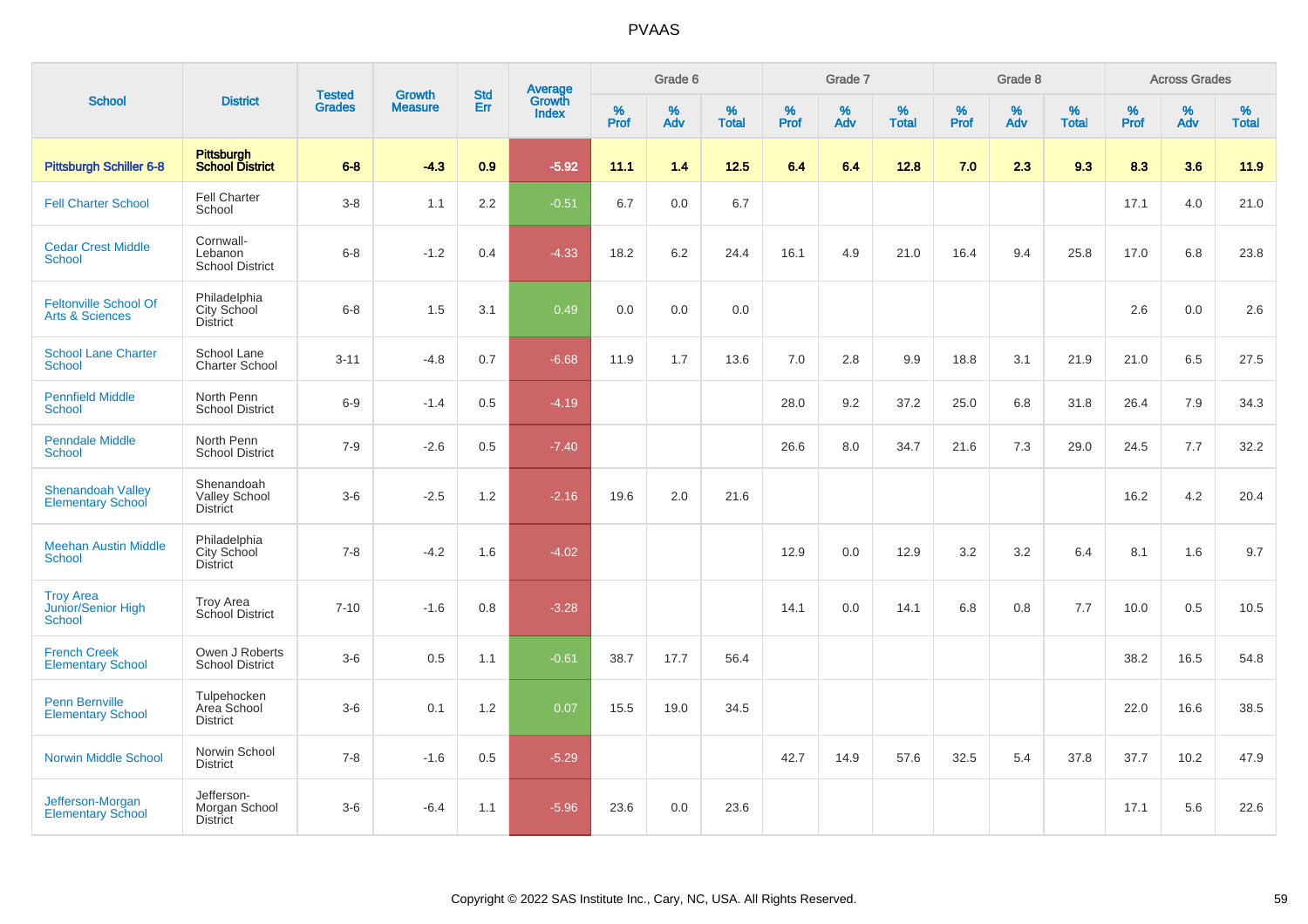|                                                              |                                                          |                                |                                 | <b>Std</b> |                                          |           | Grade 6  |                   |           | Grade 7  |                   |           | Grade 8  |                   |           | <b>Across Grades</b> |                   |
|--------------------------------------------------------------|----------------------------------------------------------|--------------------------------|---------------------------------|------------|------------------------------------------|-----------|----------|-------------------|-----------|----------|-------------------|-----------|----------|-------------------|-----------|----------------------|-------------------|
| <b>School</b>                                                | <b>District</b>                                          | <b>Tested</b><br><b>Grades</b> | <b>Growth</b><br><b>Measure</b> | Err        | <b>Average</b><br>Growth<br><b>Index</b> | %<br>Prof | %<br>Adv | %<br><b>Total</b> | %<br>Prof | %<br>Adv | %<br><b>Total</b> | %<br>Prof | %<br>Adv | %<br><b>Total</b> | %<br>Prof | %<br>Adv             | %<br><b>Total</b> |
| <b>Pittsburgh Schiller 6-8</b>                               | Pittsburgh<br>School District                            | $6 - 8$                        | $-4.3$                          | 0.9        | $-5.92$                                  | 11.1      | 1.4      | 12.5              | 6.4       | 6.4      | 12.8              | 7.0       | 2.3      | 9.3               | 8.3       | 3.6                  | 11.9              |
| <b>Blue Mountain Middle</b><br><b>School</b>                 | <b>Blue Mountain</b><br><b>School District</b>           | $6 - 8$                        | $-0.9$                          | 0.5        | $-3.49$                                  | 24.3      | 0.6      | 24.8              | 16.3      | 10.1     | 26.4              | 20.3      | 6.1      | 26.4              | 20.2      | 5.7                  | 25.9              |
| <b>Lindley Academy</b><br>Charter School Át<br><b>Birney</b> | Lindley<br>Academy<br>Charter School<br>At Birney        | $3-8$                          | $-3.0$                          | 0.7        | $-4.25$                                  | 2.6       | 0.0      | 2.6               | 0.0       | 0.0      | 0.0               | 0.0       | 1.6      | 1.6               | 1.0       | 0.3                  | 1.3               |
| <b>Hickory High School</b>                                   | Hermitage<br>School District                             | $7 - 12$                       | 0.4                             | 1.0        | 0.41                                     |           |          |                   |           |          |                   | 26.2      | 4.1      | 30.3              | 26.2      | 4.1                  | 30.3              |
| <b>Perkiomen Valley</b><br><b>Middle School-West</b>         | Perkiomen<br><b>Valley School</b><br><b>District</b>     | $6 - 8$                        | $-1.4$                          | 0.5        | $-4.26$                                  | 21.0      | 10.0     | 31.0              | 26.2      | 18.6     | 44.8              | 16.3      | 4.6      | 20.9              | 21.1      | 10.9                 | 32.0              |
| <b>Meadville Middle</b><br><b>School</b>                     | Crawford<br>Central School<br><b>District</b>            | $7 - 8$                        | $-0.6$                          | 0.6        | $-1.79$                                  |           |          |                   | 15.1      | 3.5      | 18.6              | 10.0      | 1.6      | 11.6              | 12.4      | 2.5                  | 14.9              |
| Pennsylvania Distance<br>Learning Charter<br><b>School</b>   | Pennsylvania<br>Distance<br>Learning<br>Charter School   | $3 - 12$                       | $-1.7$                          | 0.7        | $-2.55$                                  | 1.3       | 0.0      | 1.3               | 4.6       | 1.2      | 5.8               | 2.3       | 0.0      | 2.3               | 5.4       | 0.4                  | 5.8               |
| <b>Nazareth Area Middle</b><br><b>School</b>                 | Nazareth Area<br><b>School District</b>                  | $7 - 8$                        | $-3.8$                          | 0.5        | $-10.49$                                 |           |          |                   | 28.1      | 6.8      | 35.0              | 17.3      | 3.5      | 20.9              | 22.8      | 5.2                  | 28.0              |
| <b>Wissahickon Middle</b><br><b>School</b>                   | Wissahickon<br><b>School District</b>                    | $6 - 8$                        | $-1.7$                          | 0.4        | $-5.84$                                  | 34.6      | 16.3     | 50.9              | 31.3      | 19.5     | 50.8              | 20.1      | 18.0     | 38.1              | 28.7      | 17.9                 | 46.6              |
| <b>Blue Ball Elementary</b><br><b>School</b>                 | Eastern<br>Lancaster<br>County School<br><b>District</b> | $3-6$                          | $-0.2$                          | 1.1        | $-0.14$                                  | 9.7       | 1.6      | 11.3              |           |          |                   |           |          |                   | 24.4      | 7.1                  | 31.6              |
| Sto-Rox Junior/Senior<br><b>High School</b>                  | Sto-Rox School<br><b>District</b>                        | $7 - 10$                       | $-2.3$                          | 1.5        | $-2.36$                                  |           |          |                   | 0.0       | 0.0      | 0.0               | 0.0       | 0.0      | 0.0               | 0.0       | 0.0                  | 0.0               |
| <b>Old Forge</b><br>Junior/Senior High<br><b>School</b>      | Old Forge<br>School District                             | $7 - 12$                       | $-1.6$                          | 1.1        | $-2.36$                                  |           |          |                   | 19.0      | 4.8      | 23.8              | 5.9       | 0.0      | 5.9               | 13.2      | 2.6                  | 15.8              |
| Amy NW                                                       | Philadelphia<br><b>City School</b><br><b>District</b>    | $6-8$                          | $-2.2$                          | 1.4        | $-1.95$                                  | 0.0       | 0.0      | 0.0               | 4.0       | 0.0      | 4.0               | 0.0       | 0.0      | 0.0               | 1.4       | 0.0                  | 1.4               |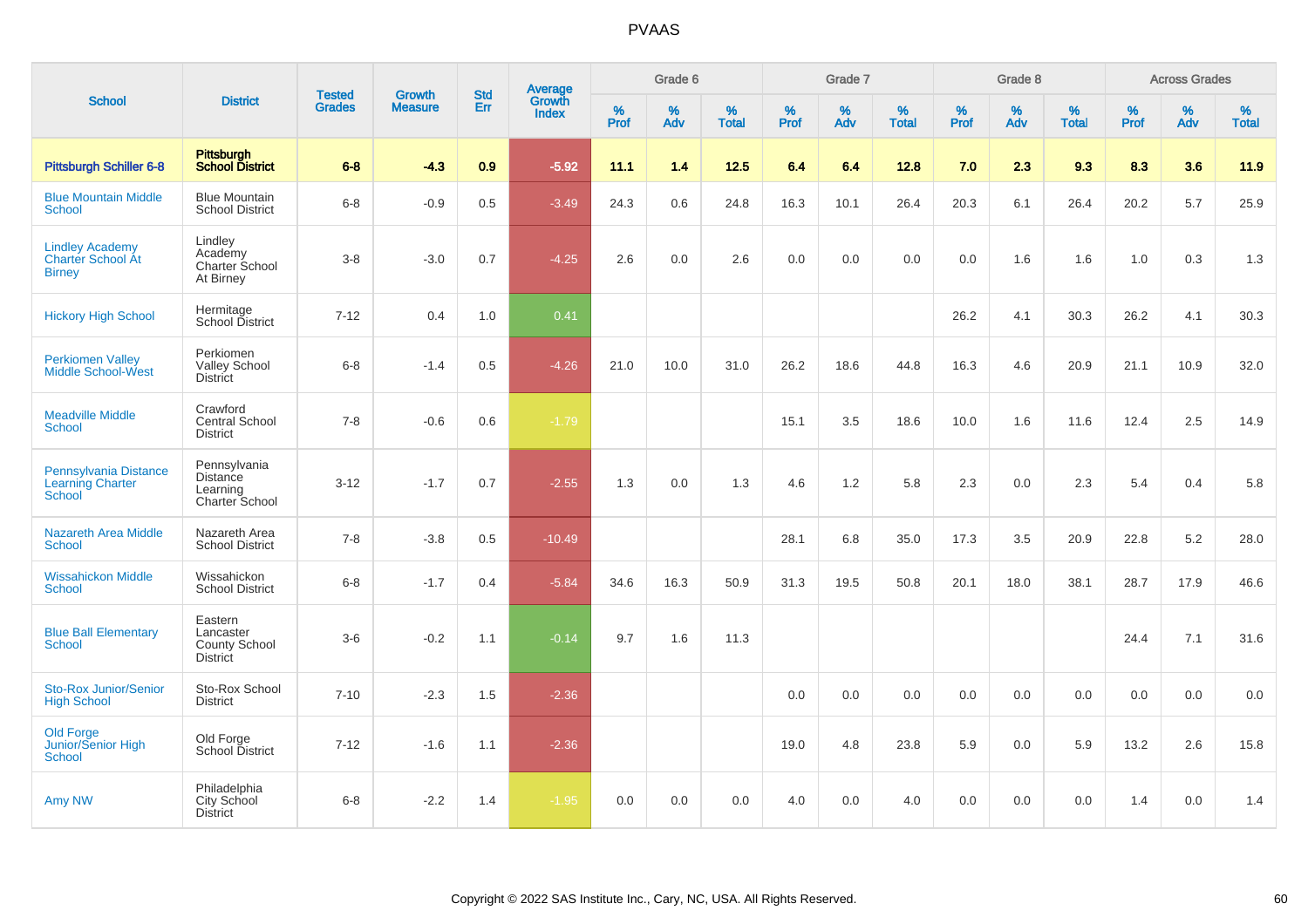|                                                              |                                                       |                                |                                 | <b>Std</b> |                                          |                  | Grade 6  |                   |           | Grade 7  |                   |              | Grade 8  |                   |           | <b>Across Grades</b> |                   |
|--------------------------------------------------------------|-------------------------------------------------------|--------------------------------|---------------------------------|------------|------------------------------------------|------------------|----------|-------------------|-----------|----------|-------------------|--------------|----------|-------------------|-----------|----------------------|-------------------|
| <b>School</b>                                                | <b>District</b>                                       | <b>Tested</b><br><b>Grades</b> | <b>Growth</b><br><b>Measure</b> | Err        | <b>Average</b><br>Growth<br><b>Index</b> | %<br><b>Prof</b> | %<br>Adv | %<br><b>Total</b> | %<br>Prof | %<br>Adv | %<br><b>Total</b> | $\%$<br>Prof | %<br>Adv | %<br><b>Total</b> | %<br>Prof | %<br>Adv             | %<br><b>Total</b> |
| <b>Pittsburgh Schiller 6-8</b>                               | <b>Pittsburgh</b><br><b>School District</b>           | $6 - 8$                        | $-4.3$                          | 0.9        | $-5.92$                                  | 11.1             | 1.4      | 12.5              | 6.4       | 6.4      | 12.8              | 7.0          | 2.3      | 9.3               | 8.3       | 3.6                  | 11.9              |
| <b>Millersburg Area</b><br>Middle School                     | Millersburg<br>Area School<br><b>District</b>         | $6-9$                          | $-5.1$                          | 0.9        | $-6.20$                                  | 15.4             | 3.8      | 19.2              | 18.8      | 1.6      | 20.3              | 8.1          | 1.6      | 9.7               | 14.0      | 2.2                  | 16.3              |
| <b>Reynolds</b><br>Junior/Senior High<br>School              | Reynolds<br>School District                           | $7 - 10$                       | $-1.2$                          | 1.1        | $-1.74$                                  |                  |          |                   | 14.3      | 10.2     | 24.5              | 11.8         | 1.5      | 13.2              | 12.8      | 5.1                  | 18.0              |
| <b>Elmer L Meyers</b><br><b>Junior/Senior High</b><br>School | <b>Wilkes-Barre</b><br>Area School<br><b>District</b> | $7 - 11$                       | $-0.2$                          | 1.5        | $-0.65$                                  |                  |          |                   | 8.2       | 6.1      | 14.3              | 10.0         | 6.7      | 16.7              | 8.9       | 6.3                  | 15.2              |
| <b>Aldan Elementary</b><br><b>School</b>                     | <b>William Penn</b><br><b>School District</b>         | $3-6$                          | $-1.9$                          | 2.0        | $-0.97$                                  | 0.0              | 0.0      | 0.0               |           |          |                   |              |          |                   | 10.0      | 9.0                  | 19.0              |
| <b>Strath Haven Middle</b><br><b>School</b>                  | Wallingford-<br>Swarthmore<br><b>School District</b>  | $6 - 8$                        | $-1.6$                          | 0.5        | $-4.93$                                  | 29.9             | 20.5     | 50.4              | 27.6      | 17.6     | 45.3              | 29.4         | 14.7     | 44.2              | 29.1      | 17.8                 | 46.9              |
| <b>York Avenue</b><br><b>Elementary School</b>               | North Penn<br><b>School District</b>                  | $3-6$                          | $-1.0$                          | 1.5        | $-0.67$                                  | 9.4              | 28.1     | 37.5              |           |          |                   |              |          |                   | 25.0      | 20.7                 | 45.7              |
| <b>West Forest</b><br>Junior/Senior High<br><b>School</b>    | Forest Area<br><b>School District</b>                 | $7 - 11$                       | $-1.3$                          | 1.8        | $-1.21$                                  |                  |          |                   | 13.6      | 0.0      | 13.6              | 5.0          | 0.0      | 5.0               | 9.5       | 0.0                  | 9.5               |
| <b>Kearny Gen Philip</b><br>School                           | Philadelphia<br>City School<br><b>District</b>        | $3-8$                          | 1.0                             | 3.4        | 0.30                                     |                  |          |                   | 0.0       | 0.0      | 0.0               |              |          |                   | 0.0       | 0.0                  | 0.0               |
| <b>Marion Elementary</b><br><b>School</b>                    | <b>Belle Vernon</b><br>Area School<br><b>District</b> | $3-6$                          | $-1.4$                          | 1.1        | $-1.26$                                  | 25.8             | 11.3     | 37.1              |           |          |                   |              |          |                   | 24.7      | 9.3                  | 34.0              |
| <b>KIPP West</b><br>Philadelphia Charter<br><b>School</b>    | <b>KIPP West</b><br>Philadelphia<br>Charter School    | $3-8$                          | $-2.0$                          | 1.2        | $-1.75$                                  | 0.0              | 0.0      | 0.0               | 0.0       | 0.0      | 0.0               | 0.0          | 0.0      | 0.0               | 2.6       | 0.0                  | 2.6               |
| <b>Paradise Elementary</b><br><b>School</b>                  | Pequea Valley<br>School District                      | $3-6$                          | 0.3                             | 1.0        | $-0.86$                                  | 11.1             | 3.2      | 14.3              |           |          |                   |              |          |                   | 18.0      | 3.3                  | 21.2              |
| <b>Mount Carmel Area JH</b>                                  | Mount Carmel<br>Area School<br><b>District</b>        | $7 - 8$                        | $-0.1$                          | 0.8        | $-0.44$                                  |                  |          |                   | 13.6      | 3.6      | 17.3              | 8.8          | 2.6      | 11.5              | 11.2      | 3.1                  | 14.4              |
| <b>Pittsburgh Allegheny</b><br>$6 - 8$                       | Pittsburgh<br>School District                         | $6 - 8$                        | $-3.6$                          | 1.0        | $-3.85$                                  | 0.0              | 0.0      | 0.0               | 1.9       | 0.0      | 1.9               | 0.0          | 0.0      | 0.0               | 0.8       | 0.0                  | 0.8               |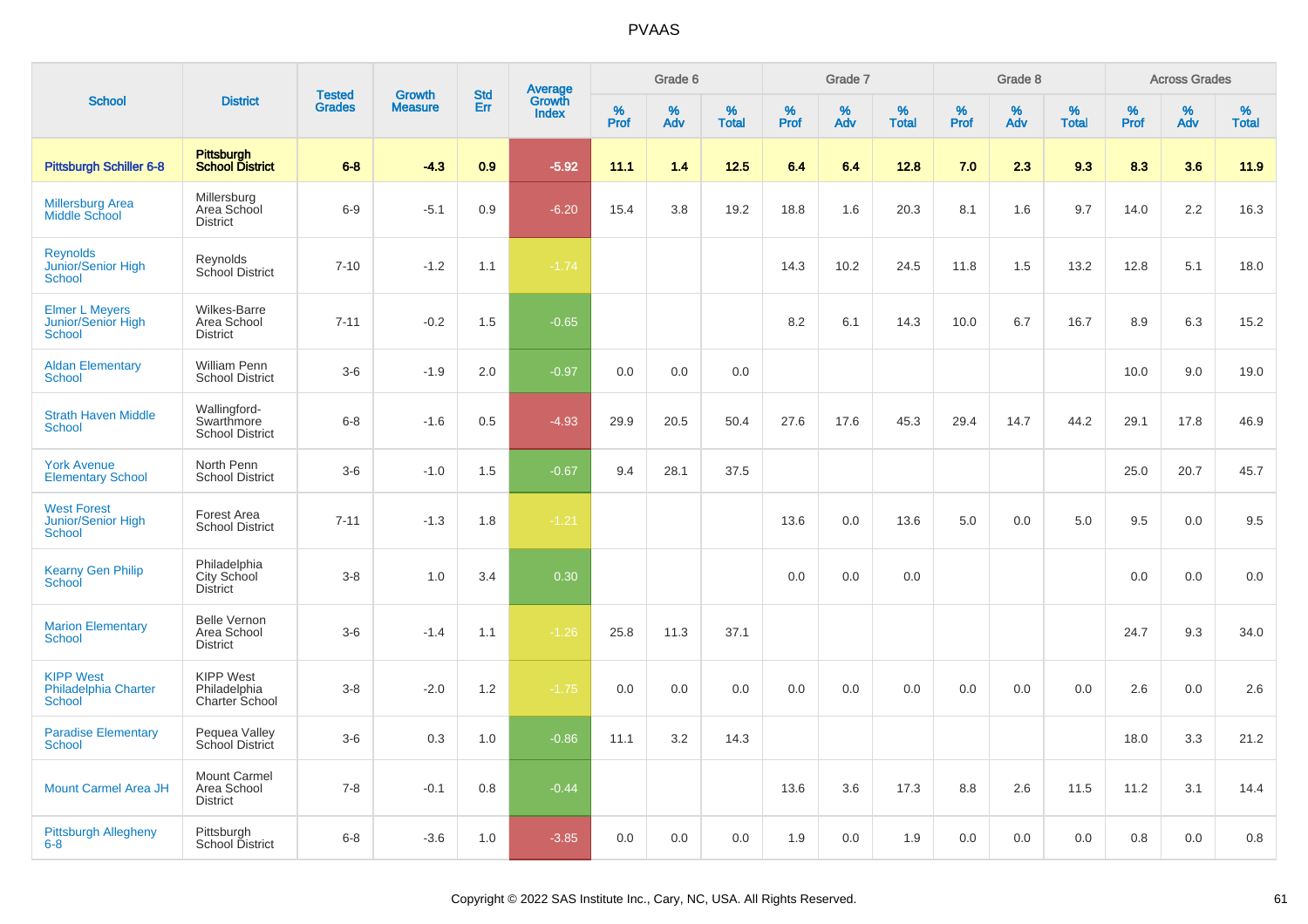|                                                                            |                                                                 | <b>Tested</b> | <b>Growth</b>  | <b>Std</b> |                                   |                  | Grade 6  |                   |           | Grade 7  |                   |           | Grade 8  |                   |           | <b>Across Grades</b> |                   |
|----------------------------------------------------------------------------|-----------------------------------------------------------------|---------------|----------------|------------|-----------------------------------|------------------|----------|-------------------|-----------|----------|-------------------|-----------|----------|-------------------|-----------|----------------------|-------------------|
| <b>School</b>                                                              | <b>District</b>                                                 | <b>Grades</b> | <b>Measure</b> | Err        | Average<br>Growth<br><b>Index</b> | %<br><b>Prof</b> | %<br>Adv | %<br><b>Total</b> | %<br>Prof | %<br>Adv | %<br><b>Total</b> | %<br>Prof | %<br>Adv | %<br><b>Total</b> | %<br>Prof | %<br>Adv             | %<br><b>Total</b> |
| <b>Pittsburgh Schiller 6-8</b>                                             | Pittsburgh<br><b>School District</b>                            | $6 - 8$       | $-4.3$         | 0.9        | $-5.92$                           | 11.1             | 1.4      | 12.5              | 6.4       | 6.4      | 12.8              | 7.0       | 2.3      | 9.3               | 8.3       | 3.6                  | 11.9              |
| <b>Universal Alcorn</b><br><b>Charter School</b>                           | Universal<br>Alcorn Charter<br>School                           | $3 - 8$       | $-0.7$         | 0.8        | $-2.71$                           | 3.9              | 0.0      | 3.9               | 8.8       | 0.0      | 8.8               | 5.1       | 0.0      | 5.1               | 6.4       | 1.7                  | 8.1               |
| <b>Swiftwater</b><br><b>Intermediate School</b><br>(8281)                  | Pocono<br>Mountain<br><b>School District</b>                    | $4 - 6$       | $-0.9$         | 0.9        | $-0.94$                           | 13.7             | 6.8      | 20.6              |           |          |                   |           |          |                   | 21.9      | 8.9                  | 30.9              |
| <b>Meredith William M</b><br>School                                        | Philadelphia<br>City School<br>District                         | $3 - 8$       | $-7.8$         | 1.3        | $-5.90$                           | 25.9             | 11.1     | 37.0              | 19.0      | 14.3     | 33.3              | 38.5      | 7.7      | 46.2              | 29.6      | 25.1                 | 54.8              |
| <b>Franklin School</b>                                                     | Uniontown Area<br><b>School District</b>                        | $3-6$         | 0.5            | 2.0        | 0.09                              | 26.7             | 13.3     | 40.0              |           |          |                   |           |          |                   | 22.2      | 11.1                 | 33.3              |
| <b>Albert Gallatin North</b><br><b>Middle School</b>                       | <b>Albert Gallatin</b><br>Area School<br><b>District</b>        | $6 - 8$       | $-2.3$         | 0.8        | $-3.76$                           | 23.9             | 1.1      | 25.0              | 17.8      | 2.2      | 20.0              | 7.9       | 0.0      | 7.9               | 17.6      | 1.2                  | 18.8              |
| <b>Line Mountain Middle</b><br>School                                      | Line Mountain<br><b>School District</b>                         | $5-8$         | $-0.5$         | 0.7        | $-0.65$                           | 15.3             | 2.8      | 18.1              | 13.3      | 6.1      | 19.4              | 9.9       | 2.8      | 12.7              | 14.3      | 5.9                  | 20.2              |
| <b>Upper Merion Middle</b><br><b>School</b>                                | <b>Upper Merion</b><br>Area School<br><b>District</b>           | $5-8$         | $-1.3$         | 0.4        | $-5.74$                           | 27.9             | 11.7     | 39.6              | 26.4      | 7.1      | 33.5              | 11.7      | 7.8      | 19.4              | 25.3      | 10.7                 | 36.0              |
| <b>Mastery Charter</b><br>School-Francis D.<br><b>Pastorius Elementary</b> | Mastery Charter<br>School-Francis<br>D. Pastorius<br>Elementary | $3 - 8$       | 0.3            | 1.3        | $-0.22$                           | 3.7              | 0.0      | 3.7               | 0.0       | 0.0      | 0.0               | 0.0       | 0.0      | 0.0               | 3.1       | 0.0                  | 3.1               |
| <b>Bridesburg School</b>                                                   | Philadelphia<br>City School<br>District                         | $3 - 8$       | $-3.6$         | 1.4        | $-2.94$                           |                  |          |                   | 8.3       | 4.2      | 12.5              | 3.2       | 3.2      | 6.4               | 7.8       | 2.3                  | 10.2              |
| <b>Cowanesque Valley</b><br><b>Junior/Senior High</b><br><b>School</b>     | Northern Tioga<br>School District                               | $7 - 12$      | $-0.4$         | 1.3        | $-0.55$                           |                  |          |                   | 23.2      | 4.4      | 27.5              | 27.6      | 3.4      | 31.0              | 24.5      | 4.1                  | 28.6              |
| Sayre Area High<br>School                                                  | Sayre Area<br>School District                                   | $7 - 11$      | $-1.9$         | 1.0        | $-2.82$                           |                  |          |                   | 21.7      | 3.6      | 25.3              | 13.4      | 0.0      | 13.4              | 17.6      | 1.8                  | 19.4              |
| Pittsburgh Schiller 6-8                                                    | Pittsburgh<br>School District                                   | $6 - 8$       | $-4.3$         | 0.9        | $-5.92$                           | 11.1             | 1.4      | 12.5              | 6.4       | 6.4      | 12.8              | 7.0       | 2.3      | 9.3               | 8.3       | 3.6                  | 11.9              |
| <b>Slatington Elementary</b><br>School                                     | Northern Lehigh<br>School District                              | $3-6$         | $-1.9$         | 0.9        | $-2.13$                           | 13.8             | 0.0      | 13.8              |           |          |                   |           |          |                   | 21.1      | 5.3                  | 26.4              |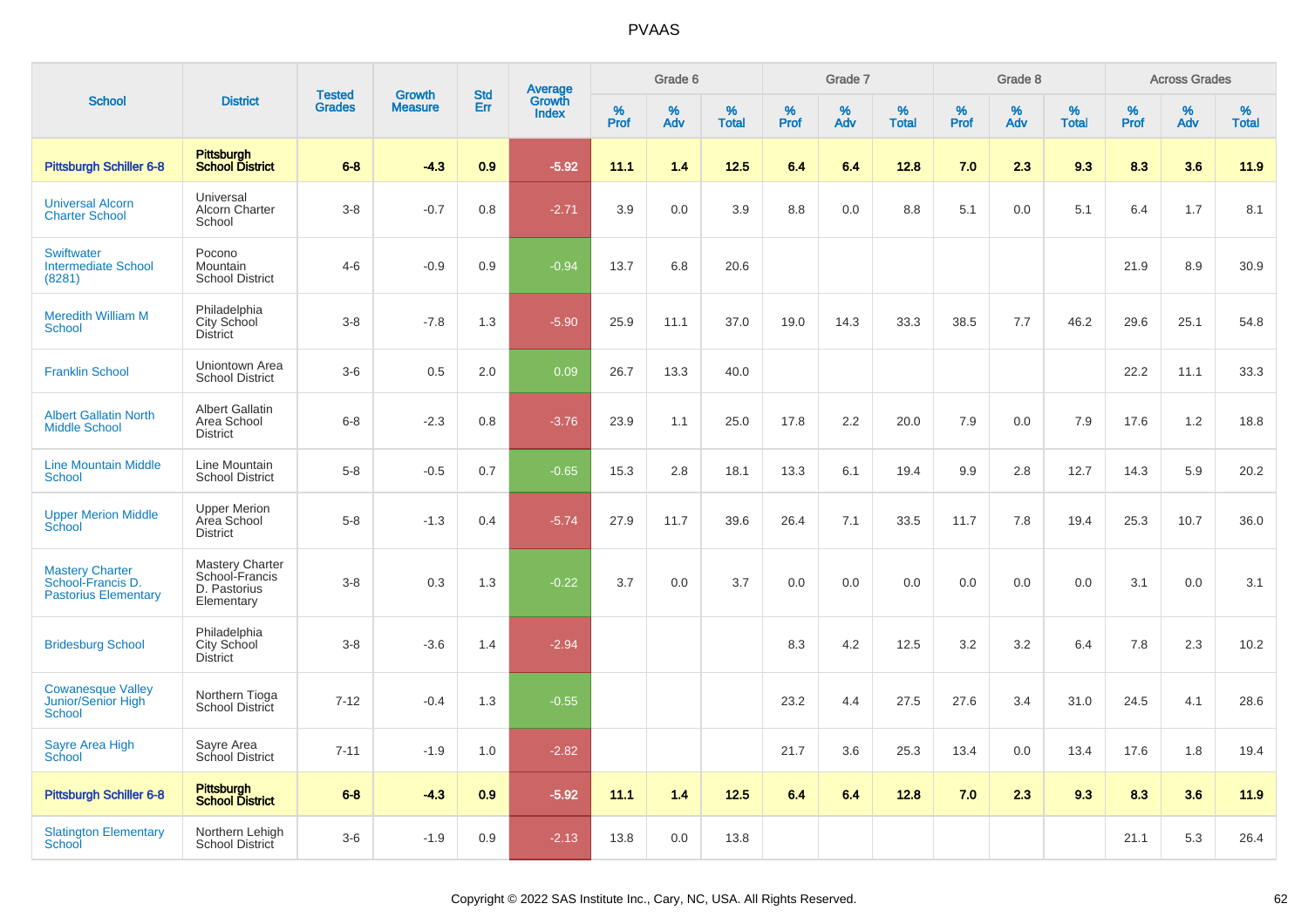|                                                                   |                                                                 |                                | <b>Growth</b>  | <b>Std</b> |                                          |                     | Grade 6     |                      |                     | Grade 7     |                      |                     | Grade 8     |                      |                     | <b>Across Grades</b> |                      |
|-------------------------------------------------------------------|-----------------------------------------------------------------|--------------------------------|----------------|------------|------------------------------------------|---------------------|-------------|----------------------|---------------------|-------------|----------------------|---------------------|-------------|----------------------|---------------------|----------------------|----------------------|
| <b>School</b>                                                     | <b>District</b>                                                 | <b>Tested</b><br><b>Grades</b> | <b>Measure</b> | Err        | <b>Average</b><br>Growth<br><b>Index</b> | $\%$<br><b>Prof</b> | $\%$<br>Adv | $\%$<br><b>Total</b> | $\%$<br><b>Prof</b> | $\%$<br>Adv | $\%$<br><b>Total</b> | $\%$<br><b>Prof</b> | $\%$<br>Adv | $\%$<br><b>Total</b> | $\%$<br><b>Prof</b> | $\%$<br>Adv          | $\%$<br><b>Total</b> |
| <b>Pittsburgh Schiller 6-8</b>                                    | <b>Pittsburgh</b><br><b>School District</b>                     | $6 - 8$                        | $-4.3$         | 0.9        | $-5.92$                                  | 11.1                | 1.4         | 12.5                 | 6.4                 | 6.4         | 12.8                 | 7.0                 | 2.3         | 9.3                  | 8.3                 | 3.6                  | 11.9                 |
| <b>Sharon Middle School</b>                                       | Sharon City<br><b>School District</b>                           | $7 - 8$                        | $-1.7$         | 0.7        | $-3.41$                                  |                     |             |                      | 6.0                 | 1.7         | 7.8                  | 5.9                 | 1.5         | 7.4                  | 6.0                 | 1.6                  | 7.6                  |
| Philadelphia Academy<br><b>Charter School</b>                     | Philadelphia<br>Academy<br>Charter School                       | $3 - 11$                       | $-2.5$         | 0.7        | $-3.55$                                  | 25.0                | 7.9         | 32.9                 | 13.2                | 19.1        | 32.4                 | 22.2                | 16.7        | 38.9                 | 24.3                | 9.8                  | 34.2                 |
| <b>Mastery Charter</b><br>School - Cleveland<br><b>Elementary</b> | <b>Mastery Charter</b><br>School-<br>Cleveland<br>Elementary    | $3 - 8$                        | $-1.3$         | 1.2        | $-1.89$                                  | 5.9                 | 0.0         | 5.9                  | 3.6                 | 0.0         | 3.6                  | 3.8                 | 3.8         | 7.7                  | 2.4                 | 1.8                  | 4.3                  |
| <b>Harding Warren G</b><br><b>Middle School</b>                   | Philadelphia<br>City School<br><b>District</b>                  | $6 - 8$                        | $-0.7$         | 1.5        | $-0.49$                                  | 2.9                 | 5.7         | 8.6                  | 10.0                | 0.0         | 10.0                 | 5.6                 | 2.8         | 8.3                  | 6.3                 | 2.7                  | 9.0                  |
| <b>South Eastern Middle</b><br><b>School</b>                      | South Eastern<br><b>School District</b>                         | $7 - 8$                        | $-0.6$         | 0.6        | $-1.35$                                  |                     |             |                      | 21.1                | 4.0         | 25.1                 | 20.6                | 5.3         | 25.9                 | 20.9                | 4.6                  | 25.5                 |
| <b>Salisbury Elementary</b><br><b>School</b>                      | Pequea Valley<br>School District                                | $3-6$                          | 0.2            | 1.4        | 0.01                                     | 20.0                | 0.0         | 20.0                 |                     |             |                      |                     |             |                      | 22.7                | 6.7                  | 29.3                 |
| <b>North Wales</b><br><b>Elementary School</b>                    | North Penn<br><b>School District</b>                            | $3-6$                          | 0.2            | 1.3        | $-1.66$                                  | 15.0                | 2.5         | 17.5                 |                     |             |                      |                     |             |                      | 30.0                | 15.6                 | 45.6                 |
| Salisbury-Elk Lick<br><b>Junior/Senior High</b><br><b>School</b>  | Salisbury-Elk<br>Lick School<br><b>District</b>                 | $7 - 11$                       | $-1.4$         | 1.8        | $-1.27$                                  |                     |             |                      | 15.8                | 0.0         | 15.8                 | 14.3                | 4.8         | 19.0                 | 15.0                | 2.5                  | 17.5                 |
| <b>Dover Area Middle</b><br><b>School</b>                         | Dover Area<br><b>School District</b>                            | $6 - 8$                        | $-1.2$         | 0.4        | $-2.74$                                  | 25.1                | 3.7         | 28.8                 | 22.7                | 9.2         | 31.9                 | 14.4                | 6.3         | 20.6                 | 20.9                | 6.4                  | 27.3                 |
| <b>Universal Institute</b><br><b>Charter School</b>               | Universal<br><b>Institute Charter</b><br>School                 | $3 - 8$                        | $-2.3$         | 0.7        | $-3.43$                                  | 1.3                 | 0.0         | 1.3                  | 0.0                 | 0.0         | 0.0                  | 2.3                 | 0.0         | 2.3                  | 1.7                 | 0.2                  | 2.0                  |
| <b>Palmerton Area Junior</b><br><b>High School</b>                | Palmerton Area<br><b>School District</b>                        | $7 - 8$                        | $-1.0$         | 0.8        | $-1.89$                                  |                     |             |                      | 20.9                | 6.2         | 27.1                 | 17.9                | 4.7         | 22.6                 | 19.6                | 5.5                  | 25.1                 |
| <b>Brecknock Elementary</b><br>School                             | Eastern<br>Lancaster<br><b>County School</b><br><b>District</b> | $3-6$                          | $-2.5$         | 1.1        | $-2.30$                                  | 6.7                 | 1.7         | 8.3                  |                     |             |                      |                     |             |                      | 16.7                | 7.9                  | 24.6                 |
| <b>Pittston Area Middle</b><br><b>School</b>                      | Pittston Area<br><b>School District</b>                         | $5-8$                          | $-8.4$         | 0.7        | $-11.51$                                 | 4.3                 | 0.0         | 4.3                  | 4.8                 | 3.2         | 7.9                  | 7.1                 | 1.8         | 8.9                  | 5.3                 | 1.1                  | 6.4                  |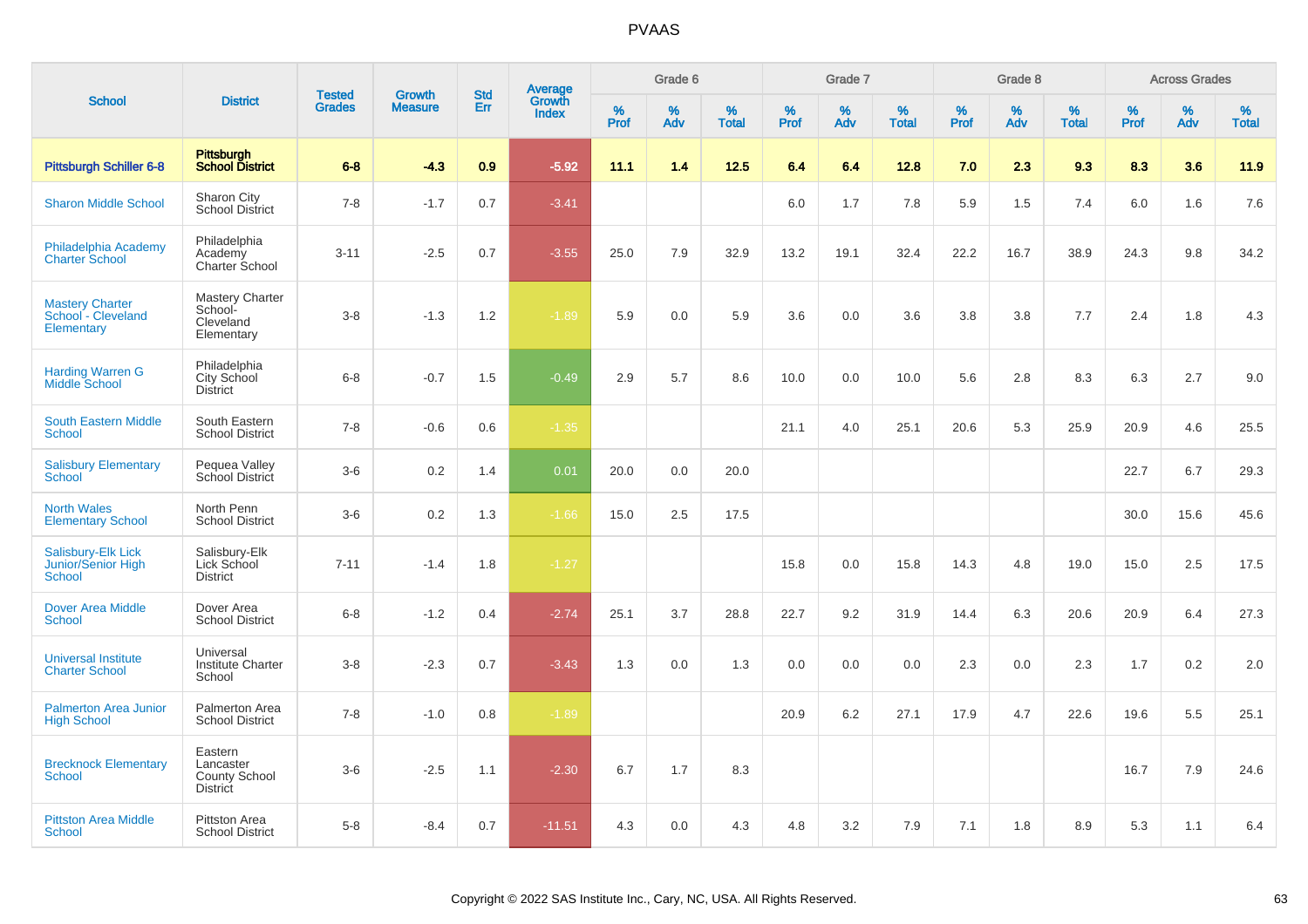| <b>School</b>                                      |                                                        |                                |                                 | <b>Std</b> |                                          |                     | Grade 6     |                   |                  | Grade 7     |                   |                     | Grade 8  |                      |              | <b>Across Grades</b> |                   |
|----------------------------------------------------|--------------------------------------------------------|--------------------------------|---------------------------------|------------|------------------------------------------|---------------------|-------------|-------------------|------------------|-------------|-------------------|---------------------|----------|----------------------|--------------|----------------------|-------------------|
|                                                    | <b>District</b>                                        | <b>Tested</b><br><b>Grades</b> | <b>Growth</b><br><b>Measure</b> | <b>Err</b> | <b>Average</b><br>Growth<br><b>Index</b> | $\%$<br><b>Prof</b> | $\%$<br>Adv | %<br><b>Total</b> | %<br><b>Prof</b> | $\%$<br>Adv | %<br><b>Total</b> | $\%$<br><b>Prof</b> | %<br>Adv | $\%$<br><b>Total</b> | $\%$<br>Prof | %<br>Adv             | %<br><b>Total</b> |
| <b>Pittsburgh Schiller 6-8</b>                     | Pittsburgh<br>School District                          | $6 - 8$                        | $-4.3$                          | 0.9        | $-5.92$                                  | 11.1                | 1.4         | $12.5$            | 6.4              | 6.4         | 12.8              | 7.0                 | 2.3      | 9.3                  | 8.3          | 3.6                  | 11.9              |
| <b>Tunkhannock High</b><br>School                  | Tunkhannock<br>Area School<br><b>District</b>          | $8 - 11$                       | 0.1                             | 1.0        | 0.10                                     |                     |             |                   |                  |             |                   | 14.7                | 1.4      | 16.1                 | 14.7         | 1.4                  | 16.1              |
| <b>Stetser Elementary</b><br><b>School</b>         | Chester-Upland<br><b>School District</b>               | $3-6$                          | 0.2                             | 2.7        | 0.09                                     | 0.0                 | 0.0         | 0.0               |                  |             |                   |                     |          |                      | 10.1         | 1.0                  | 11.1              |
| <b>Milton Area Middle</b><br>School                | <b>Milton Area</b><br><b>School District</b>           | $6 - 11$                       | $-0.6$                          | 0.6        | $-1.70$                                  | 17.3                | 3.2         | 20.5              | 20.2             | 7.5         | 27.6              | 19.8                | 12.7     | 32.5                 | 19.1         | 7.8                  | 26.9              |
| <b>Middletown Area</b><br><b>Middle School</b>     | Middletown<br>Area School<br><b>District</b>           | $6-8$                          | $-2.0$                          | 0.6        | $-3.31$                                  | 6.1                 | 0.8         | 6.9               | 16.1             | 9.8         | 25.9              | 11.8                | 2.0      | 13.7                 | 11.4         | 4.5                  | 16.0              |
| <b>New Castle Junior</b><br><b>High School</b>     | <b>New Castle</b><br>Area School<br><b>District</b>    | $6 - 8$                        | $-1.4$                          | 0.5        | $-3.00$                                  | 3.3                 | 1.9         | 5.2               | 7.8              | 1.5         | 9.3               | 3.4                 | 1.0      | 4.4                  | 4.8          | 1.4                  | 6.3               |
| <b>Corry Area Middle</b><br>School                 | Corry Area<br>School District                          | $6 - 8$                        | $-0.7$                          | 0.6        | $-2.10$                                  | 25.2                | 3.6         | 28.8              | 17.4             | 5.1         | 22.5              | 15.8                | 1.4      | 17.1                 | 19.0         | 3.3                  | 22.3              |
| <b>North Pocono Middle</b><br><b>School</b>        | North Pocono<br><b>School District</b>                 | $6 - 8$                        | $-3.4$                          | 0.6        | $-7.30$                                  | 12.8                | 1.8         | 14.7              | 24.2             | 8.3         | 32.5              | 19.5                | 8.0      | 27.4                 | 19.0         | 6.1                  | 25.2              |
| <b>Barclay Elementary</b><br>School                | <b>Central Bucks</b><br><b>School District</b>         | $3-6$                          | 0.1                             | 1.0        | $-0.19$                                  | 20.9                | 6.0         | 26.9              |                  |             |                   |                     |          |                      | 29.4         | 10.5                 | 39.9              |
| <b>Sugar Valley Rural</b><br><b>Charter School</b> | <b>Sugar Valley</b><br><b>Rural Charter</b><br>School  | $3 - 11$                       | $-0.5$                          | 1.0        | $-2.23$                                  | 8.3                 | 0.0         | 8.3               | 5.1              | 2.6         | 7.7               | 2.8                 | 0.0      | 2.8                  | 16.0         | 2.8                  | 18.9              |
| <b>Rydal East School</b>                           | Abington<br>School District                            | $3-6$                          | $-1.2$                          | 1.0        | $-1.16$                                  | 34.8                | 8.7         | 43.5              |                  |             |                   |                     |          |                      | 36.9         | 17.9                 | 54.8              |
| <b>Martin School</b>                               | Lancaster<br><b>School District</b>                    | $3 - 8$                        | $-2.8$                          | 0.9        | $-3.35$                                  | 6.1                 | 0.0         | 6.1               | 9.1              | 1.5         | 10.6              | 0.0                 | 2.4      | 2.4                  | 8.3          | 2.3                  | 10.6              |
| Philipsburg-Osceola<br>Area Middle School          | Philipsburg-<br>Osceola Area<br><b>School District</b> | $6 - 8$                        | $-3.4$                          | $0.7\,$    | $-5.15$                                  | 27.8                | 7.4         | 35.2              | 23.0             | 3.2         | 26.2              | 15.8                | 5.3      | 21.0                 | 22.5         | 5.2                  | 27.7              |
| <b>Goodnoe Elementary</b><br><b>School</b>         | Council Rock<br><b>School District</b>                 | $3-6$                          | $-3.9$                          | 0.8        | $-4.96$                                  | 35.8                | 19.2        | 55.0              |                  |             |                   |                     |          |                      | 33.6         | 29.4                 | 63.0              |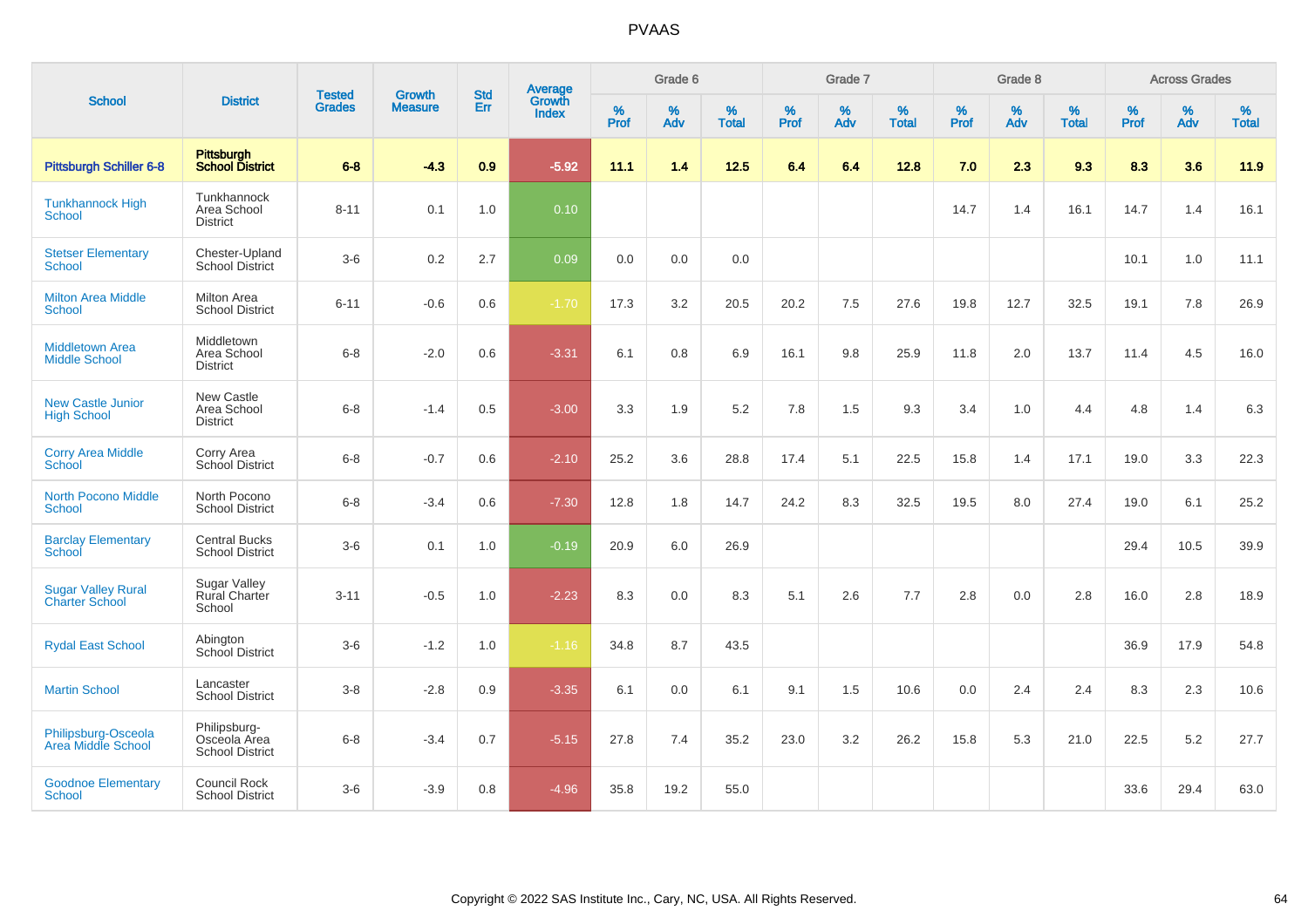|                                                                  |                                                        |                                | <b>Growth</b>  | <b>Std</b> |                                   |                  | Grade 6     |                   |              | Grade 7     |                      |                     | Grade 8  |                   |                     | <b>Across Grades</b> |                   |
|------------------------------------------------------------------|--------------------------------------------------------|--------------------------------|----------------|------------|-----------------------------------|------------------|-------------|-------------------|--------------|-------------|----------------------|---------------------|----------|-------------------|---------------------|----------------------|-------------------|
| <b>School</b>                                                    | <b>District</b>                                        | <b>Tested</b><br><b>Grades</b> | <b>Measure</b> | Err        | Average<br>Growth<br><b>Index</b> | %<br><b>Prof</b> | $\%$<br>Adv | %<br><b>Total</b> | $\%$<br>Prof | $\%$<br>Adv | $\%$<br><b>Total</b> | $\%$<br><b>Prof</b> | %<br>Adv | %<br><b>Total</b> | $\%$<br><b>Prof</b> | $\%$<br>Adv          | %<br><b>Total</b> |
| <b>Pittsburgh Schiller 6-8</b>                                   | <b>Pittsburgh</b><br><b>School District</b>            | $6 - 8$                        | $-4.3$         | 0.9        | $-5.92$                           | 11.1             | 1.4         | 12.5              | 6.4          | 6.4         | 12.8                 | 7.0                 | 2.3      | 9.3               | 8.3                 | 3.6                  | 11.9              |
| <b>Fitzpatrick Aloysius L</b><br><b>School</b>                   | Philadelphia<br>City School<br><b>District</b>         | $3 - 8$                        | 0.1            | 2.9        | 0.03                              |                  |             |                   |              |             |                      |                     |          |                   | 13.3                | 0.0                  | 13.3              |
| <b>Verner Elementary</b><br><b>School</b>                        | <b>Riverview</b><br><b>School District</b>             | $3-6$                          | $-4.4$         | 1.8        | $-2.42$                           | 36.7             | 6.7         | 43.3              |              |             |                      |                     |          |                   | 20.4                | 25.8                 | 46.2              |
| <b>Rolling Hills</b><br><b>Elementary School</b>                 | Council Rock<br><b>School District</b>                 | $3-6$                          | $-0.6$         | 1.1        | $-0.50$                           | 19.6             | 10.7        | 30.4              |              |             |                      |                     |          |                   | 30.0                | 15.0                 | 45.0              |
| <b>Northeast Bradford</b><br><b>Junior/Senior High</b><br>School | Northeast<br><b>Bradford School</b><br><b>District</b> | $7 - 10$                       | $-1.6$         | 1.1        | $-2.08$                           |                  |             |                   | 24.0         | 2.0         | 26.0                 | 12.3                | 5.3      | 17.5              | 17.8                | 3.7                  | 21.5              |
| Urban Pathways 6-12<br><b>Charter School</b>                     | Urban<br>Pathways 6-12<br>Charter School               | $6 - 11$                       | $-1.8$         | 1.6        | $-1.26$                           | 0.0              | 0.0         | 0.0               | 0.0          | 0.0         | 0.0                  | 0.0                 | 0.0      | 0.0               | 0.0                 | 0.0                  | 0.0               |
| <b>Bethel Elementary</b><br>School                               | Tulpehocken<br>Area School<br><b>District</b>          | $3-6$                          | $-0.0$         | 1.3        | $-2.94$                           | 16.3             | 2.3         | 18.6              |              |             |                      |                     |          |                   | 27.9                | 12.8                 | 40.8              |
| Saltsburg Middle/High<br><b>School</b>                           | Blairsville-<br>Saltsburg<br><b>School District</b>    | $6 - 11$                       | $-2.2$         | 1.2        | $-1.88$                           | 15.8             | 18.4        | 34.2              | 21.9         | 12.5        | 34.4                 | 23.3                | 10.0     | 33.3              | 20.0                | 14.0                 | 34.0              |
| Pittsburgh Milliones 6-<br>12 <sup>2</sup>                       | Pittsburgh<br>School District                          | $6 - 11$                       | $-4.2$         | 1.5        | $-3.94$                           | 0.0              | 0.0         | 0.0               | 0.0          | 0.0         | 0.0                  | 0.0                 | 0.0      | 0.0               | 0.0                 | 0.0                  | 0.0               |
| <b>Haverford Middle</b><br><b>School</b>                         | Haverford<br>Township<br><b>School District</b>        | $6 - 8$                        | $-0.7$         | 0.3        | $-3.36$                           | 26.4             | 15.0        | 41.4              | 28.5         | 12.8        | 41.3                 | 33.9                | 15.2     | 49.1              | 29.2                | 14.3                 | 43.5              |
| Vare-Washington<br><b>Elementary School</b>                      | Philadelphia<br>City School<br><b>District</b>         | $3 - 8$                        | $-0.2$         | 3.1        | $-0.07$                           |                  |             |                   |              |             |                      | 11.8                | 11.8     | 23.5              | 11.9                | 11.9                 | 23.9              |
| <b>Glenolden School</b>                                          | Interboro<br><b>School District</b>                    | $3 - 8$                        | $-3.9$         | 0.7        | $-5.29$                           | 10.3             | 3.4         | 13.8              | 12.9         | 1.6         | 14.5                 | 14.1                | 1.6      | 15.6              | 14.1                | 2.7                  | 16.8              |
| <b>Pleasant View</b><br><b>Elementary School</b>                 | Red Lion Area<br><b>School District</b>                | $3-6$                          | $-0.8$         | 1.1        | $-0.71$                           | 15.4             | 3.1         | 18.5              |              |             |                      |                     |          |                   | 26.6                | 7.0                  | 33.6              |
| <b>Damascus Area</b><br><b>School</b>                            | Wayne<br>Highlands<br>School District                  | $3 - 8$                        | $-0.6$         | 1.1        | $-0.50$                           | 45.0             | 20.0        | 65.0              | 25.7         | 11.4        | 37.1                 | 28.6                | 14.3     | 42.9              | 33.5                | 24.1                 | 57.6              |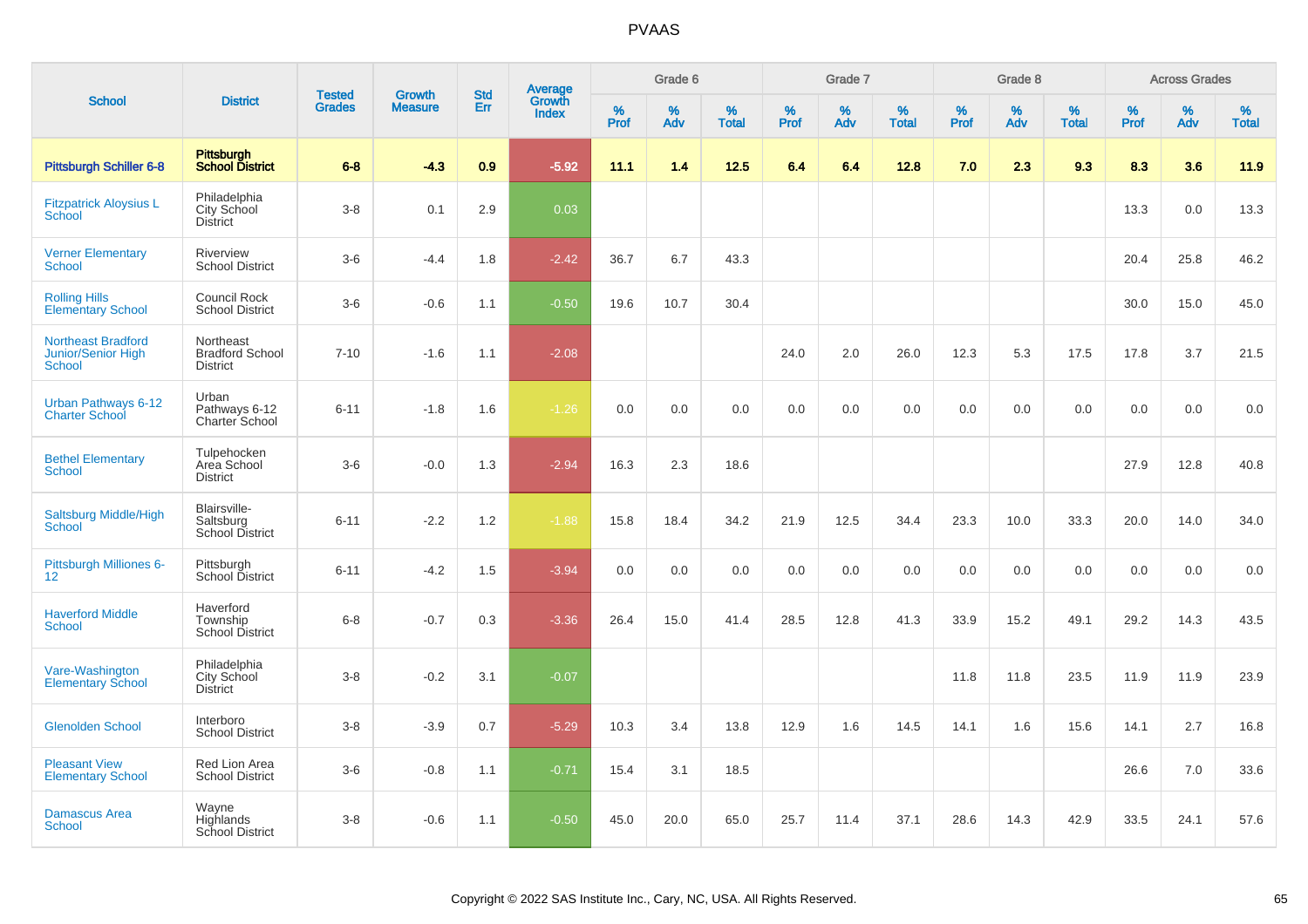|                                                   |                                                            |                                |                                 | <b>Std</b> |                                          |           | Grade 6  |                   |           | Grade 7  |                   |           | Grade 8  |                   |           | <b>Across Grades</b> |                   |
|---------------------------------------------------|------------------------------------------------------------|--------------------------------|---------------------------------|------------|------------------------------------------|-----------|----------|-------------------|-----------|----------|-------------------|-----------|----------|-------------------|-----------|----------------------|-------------------|
| <b>School</b>                                     | <b>District</b>                                            | <b>Tested</b><br><b>Grades</b> | <b>Growth</b><br><b>Measure</b> | Err        | <b>Average</b><br>Growth<br><b>Index</b> | %<br>Prof | %<br>Adv | %<br><b>Total</b> | %<br>Prof | %<br>Adv | %<br><b>Total</b> | %<br>Prof | %<br>Adv | %<br><b>Total</b> | %<br>Prof | %<br>Adv             | %<br><b>Total</b> |
| Pittsburgh Schiller 6-8                           | Pittsburgh<br>School District                              | $6 - 8$                        | $-4.3$                          | 0.9        | $-5.92$                                  | 11.1      | 1.4      | 12.5              | 6.4       | 6.4      | 12.8              | 7.0       | 2.3      | 9.3               | 8.3       | 3.6                  | 11.9              |
| <b>Washington Junior</b><br><b>High School</b>    | Washington<br>School District                              | $7 - 8$                        | $-1.1$                          | 1.0        | $-1.41$                                  |           |          |                   | 15.0      | 1.2      | 16.2              | 0.0       | 1.5      | 1.5               | 8.3       | 1.4                  | 9.7               |
| <b>Brownsville Area</b><br><b>Middle School</b>   | <b>Brownsville</b><br>Area School<br><b>District</b>       | $6 - 8$                        | $-1.6$                          | 0.8        | $-2.03$                                  | 7.2       | 1.2      | 8.4               | 6.4       | 1.3      | 7.7               | 4.2       | 1.4      | 5.6               | 6.0       | 1.3                  | 7.3               |
| Masterman Julia R<br><b>Sec School</b>            | Philadelphia<br>City School<br><b>District</b>             | $5 - 10$                       | $-7.7$                          | 1.3        | $-5.99$                                  | 59.4      | 31.2     | 90.6              | 54.6      | 45.4     | 100.0             | 40.0      | 36.0     | 76.0              | 49.1      | 40.0                 | 89.1              |
| <b>Newtown Elementary</b><br><b>School</b>        | <b>Council Rock</b><br><b>School District</b>              | $3-6$                          | $-3.7$                          | 0.9        | $-4.21$                                  | 35.2      | 19.3     | 54.6              |           |          |                   |           |          |                   | 33.9      | 23.6                 | 57.5              |
| <b>C E Mccall Middle</b><br>School                | Montoursville<br>Area School<br><b>District</b>            | $5-8$                          | $-1.9$                          | 0.5        | $-3.70$                                  | 28.8      | 8.0      | 36.8              | 25.4      | 6.7      | 32.1              | 19.9      | 8.5      | 28.4              | 26.2      | 9.0                  | 35.2              |
| Gamp                                              | Philadelphia<br>City School<br><b>District</b>             | $5 - 10$                       | $-4.0$                          | 1.7        | $-2.36$                                  | 40.0      | 5.0      | 45.0              | 40.0      | 6.7      | 46.7              |           |          |                   | 35.3      | 11.8                 | 47.1              |
| Southern Huntingdon<br>County HS/MS               | Southern<br>Huntingdon<br>County School<br><b>District</b> | $6 - 11$                       | $-3.0$                          | 0.7        | $-4.96$                                  | 9.0       | 1.3      | 10.3              | 10.1      | 1.1      | 11.2              | 6.1       | 0.0      | 6.1               | 8.4       | 0.8                  | 9.2               |
| <b>Ben Franklin School</b>                        | Uniontown Area<br><b>School District</b>                   | $3-8$                          | $-5.5$                          | 1.1        | $-10.14$                                 | 27.3      | 9.1      | 36.4              | 12.5      | 0.0      | 12.5              | 0.0       | 0.0      | 0.0               | 14.7      | 3.8                  | 18.5              |
| <b>Propel Charter School-</b><br><b>Homestead</b> | <b>Propel Charter</b><br>School-<br>Homestead              | $3 - 11$                       | $-2.7$                          | 1.0        | $-2.78$                                  | 0.0       | 5.4      | 5.4               | 2.9       | 0.0      | 2.9               | 0.0       | 0.0      | 0.0               | 2.7       | 1.4                  | 4.1               |
| Pittsburgh Classical 6-<br>8                      | Pittsburgh<br>School District                              | $6 - 8$                        | $-3.2$                          | 0.9        | $-4.41$                                  | 0.0       | 0.0      | 0.0               | 9.2       | 0.0      | 9.2               | 0.0       | 0.0      | 0.0               | 4.0       | 0.0                  | 4.0               |
| <b>Upper Adams Middle</b><br>School               | <b>Upper Adams</b><br>School District                      | $7 - 8$                        | $-0.7$                          | 0.8        | $-0.99$                                  |           |          |                   | 18.3      | 1.9      | 20.2              | 11.4      | 3.8      | 15.3              | 14.5      | 3.0                  | 17.4              |
| <b>North Star East Middle</b><br><b>School</b>    | North Star<br><b>School District</b>                       | $5-8$                          | $-2.8$                          | 0.7        | $-4.12$                                  | 23.4      | 4.7      | 28.1              | 11.1      | 1.4      | 12.5              | 14.1      | 2.2      | 16.3              | 15.0      | 4.6                  | 19.6              |
| <b>Lebanon Middle</b><br><b>School</b>            | Lebanon<br><b>School District</b>                          | $6 - 8$                        | $-1.0$                          | 0.4        | $-3.26$                                  | 5.4       | 1.6      | 7.0               | 3.4       | 0.6      | 4.1               | 4.5       | 0.8      | 5.4               | 4.5       | 1.0                  | 5.5               |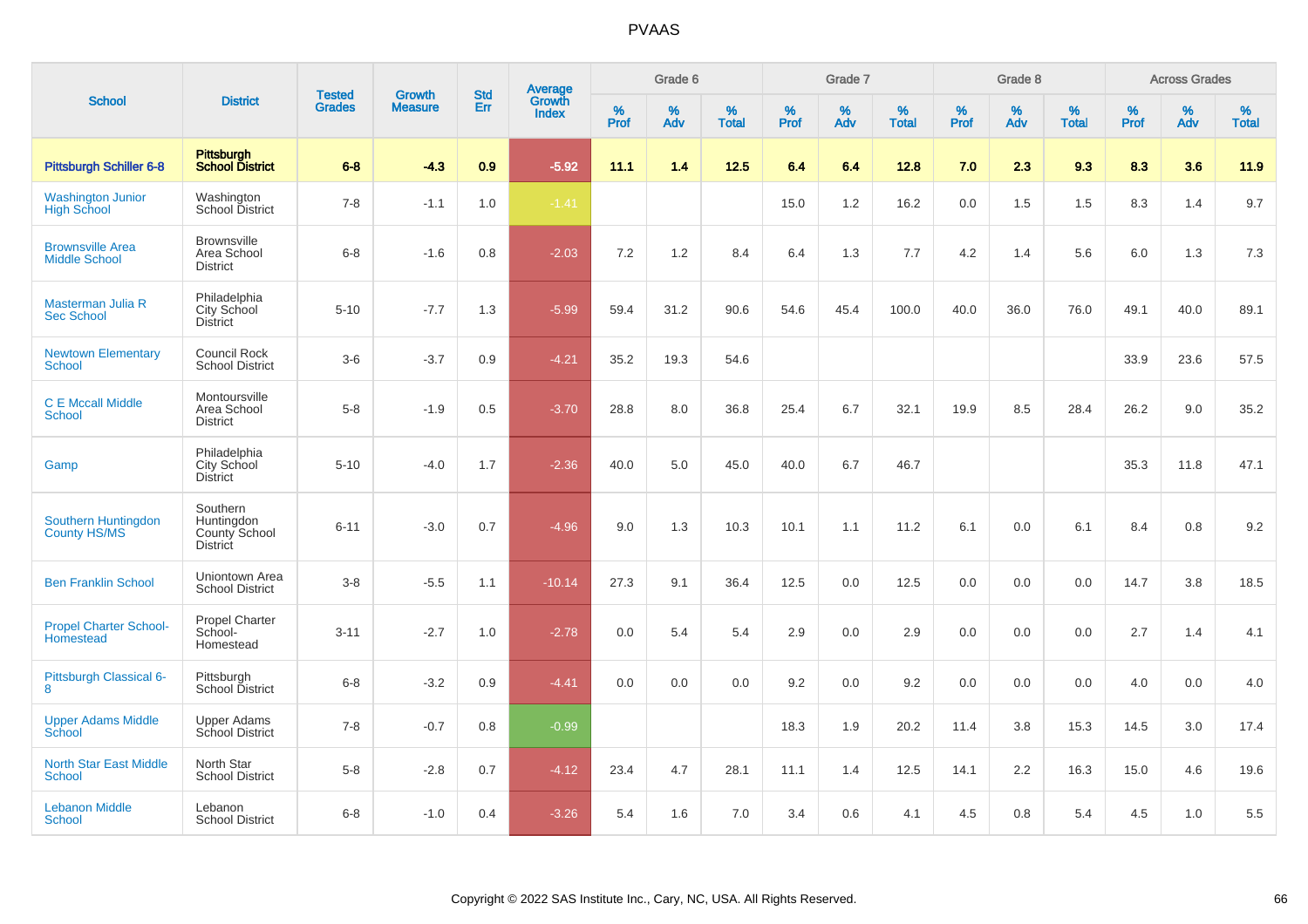|                                                                      |                                                                     |                                |                          | <b>Std</b> |                                          |           | Grade 6  |                   |           | Grade 7  |                   |           | Grade 8  |                   |           | <b>Across Grades</b> |                   |
|----------------------------------------------------------------------|---------------------------------------------------------------------|--------------------------------|--------------------------|------------|------------------------------------------|-----------|----------|-------------------|-----------|----------|-------------------|-----------|----------|-------------------|-----------|----------------------|-------------------|
| <b>School</b>                                                        | <b>District</b>                                                     | <b>Tested</b><br><b>Grades</b> | Growth<br><b>Measure</b> | Err        | <b>Average</b><br>Growth<br><b>Index</b> | %<br>Prof | %<br>Adv | %<br><b>Total</b> | %<br>Prof | %<br>Adv | %<br><b>Total</b> | %<br>Prof | %<br>Adv | %<br><b>Total</b> | %<br>Prof | %<br>Adv             | %<br><b>Total</b> |
| <b>Pittsburgh Schiller 6-8</b>                                       | Pittsburgh<br>School District                                       | $6 - 8$                        | $-4.3$                   | 0.9        | $-5.92$                                  | 11.1      | 1.4      | 12.5              | 6.4       | 6.4      | 12.8              | 7.0       | 2.3      | 9.3               | 8.3       | 3.6                  | 11.9              |
| <b>Science Leadership</b><br><b>Academy Middle</b><br><b>School</b>  | Philadelphia<br>City School<br><b>District</b>                      | $5-8$                          | $-7.1$                   | 1.4        | $-5.15$                                  | 0.0       | 0.0      | 0.0               | 5.6       | 0.0      | 5.6               | 0.0       | 0.0      | 0.0               | 5.0       | 1.2                  | $6.2\,$           |
| <b>Berwick Area Middle</b><br>School                                 | <b>Berwick Area</b><br><b>School District</b>                       | $5 - 8$                        | $-3.7$                   | 0.5        | $-7.82$                                  | 19.0      | 3.4      | 22.4              | 18.5      | 3.8      | 22.3              | 12.8      | 2.3      | 15.1              | 17.1      | 4.1                  | 21.2              |
| <b>G A R Middle School</b>                                           | <b>Wilkes-Barre</b><br>Area School<br><b>District</b>               | $7 - 11$                       | $-0.4$                   | 1.3        | $-0.33$                                  |           |          |                   | 2.9       | 0.0      | 2.9               | 0.0       | 0.0      | 0.0               | 1.2       | 0.0                  | 1.2               |
| <b>Center For Student</b><br><b>Lrng Charter School</b><br>Pennsbury | Center For<br>Student<br>Learning<br>Charter School<br>At Pennsbury | $6 - 12$                       | $-0.6$                   | 3.1        | $-0.20$                                  |           |          |                   |           |          |                   | 0.0       | 0.0      | 0.0               | 3.4       | 0.0                  | 3.4               |
| <b>Mt Penn Elementary</b><br><b>School</b>                           | Antietam<br><b>School District</b>                                  | $3-6$                          | $-0.7$                   | 1.1        | $-0.67$                                  | 10.2      | 3.4      | 13.6              |           |          |                   |           |          |                   | 9.6       | 1.8                  | 11.4              |
| <b>Reynolds Elementary</b><br><b>School</b>                          | Reynolds<br>School District                                         | $3-6$                          | $-5.4$                   | 1.0        | $-5.50$                                  | 18.2      | 1.3      | 19.5              |           |          |                   |           |          |                   | 16.3      | 1.8                  | 18.2              |
| <b>Dodson Elementary</b><br>School                                   | <b>Wilkes-Barre</b><br>Area School<br><b>District</b>               | $3-6$                          | $-0.4$                   | 1.7        | $-0.24$                                  | 0.0       | 0.0      | 0.0               |           |          |                   |           |          |                   | 3.0       | 2.0                  | 5.0               |
| <b>East Lansdowne</b><br><b>Elementary School</b>                    | William Penn<br><b>School District</b>                              | $3-6$                          | $-1.8$                   | 1.6        | $-1.13$                                  | 7.1       | 0.0      | 7.1               |           |          |                   |           |          |                   | 10.8      | 1.1                  | 11.8              |
| <b>Fort Cherry</b><br><b>Elementary Center</b>                       | Fort Cherry<br>School District                                      | $3-6$                          | $-2.9$                   | 1.1        | $-2.65$                                  | 29.8      | 8.8      | 38.6              |           |          |                   |           |          |                   | 28.3      | 12.4                 | 40.8              |
| <b>Park Lane Elementary</b><br>School                                | <b>William Penn</b><br><b>School District</b>                       | $3-6$                          | $-0.4$                   | 1.9        | $-1.34$                                  | 0.0       | 0.0      | 0.0               |           |          |                   |           |          |                   | 1.0       | 0.0                  | 1.0               |
| <b>Munoz-Marin Luis</b>                                              | Philadelphia<br>City School<br><b>District</b>                      | $3 - 8$                        | $-0.8$                   | 3.4        | $-0.23$                                  |           |          |                   |           |          |                   |           |          |                   | 1.6       | 1.6                  | 3.3               |
| <b>Shenango High School</b>                                          | Shenango Area<br>School District                                    | $7 - 11$                       | $-2.4$                   | 0.9        | $-3.48$                                  |           |          |                   | 16.5      | 1.0      | 17.5              | 14.4      | 1.1      | 15.6              | 15.5      | 1.1                  | 16.6              |
| <b>Hanover Middle</b><br>School                                      | <b>Hanover Public</b><br><b>School District</b>                     | $5 - 8$                        | $-2.3$                   | 0.5        | $-4.57$                                  | 19.8      | 2.2      | 22.1              | 18.1      | 5.5      | 23.6              | 11.5      | 4.9      | 16.4              | 18.6      | 4.3                  | 22.9              |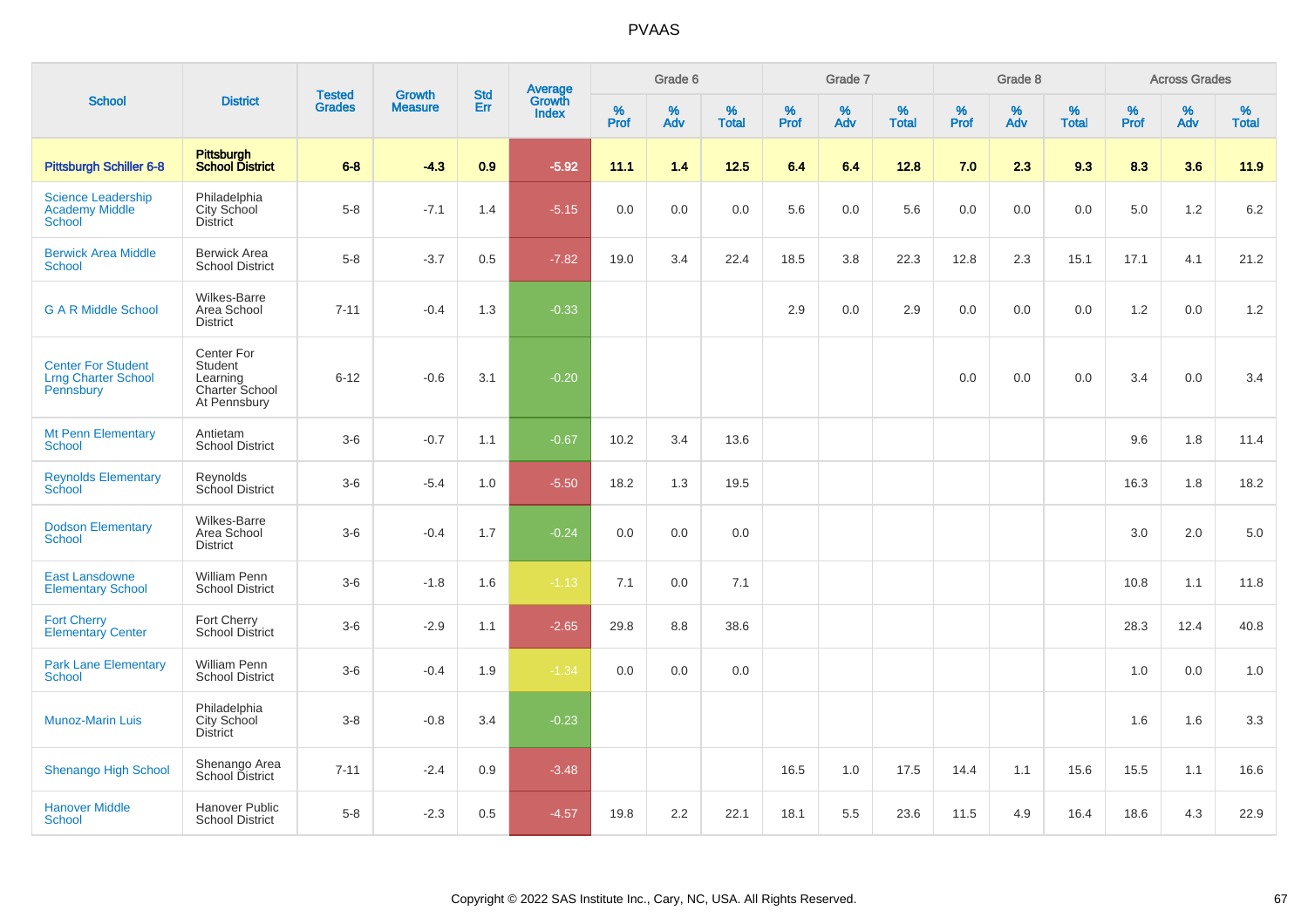|                                                    |                                                       |                                |                          | <b>Std</b> |                                          |           | Grade 6  |                   |           | Grade 7  |                   |           | Grade 8  |                   |              | <b>Across Grades</b> |                   |
|----------------------------------------------------|-------------------------------------------------------|--------------------------------|--------------------------|------------|------------------------------------------|-----------|----------|-------------------|-----------|----------|-------------------|-----------|----------|-------------------|--------------|----------------------|-------------------|
| <b>School</b>                                      | <b>District</b>                                       | <b>Tested</b><br><b>Grades</b> | Growth<br><b>Measure</b> | Err        | <b>Average</b><br>Growth<br><b>Index</b> | %<br>Prof | %<br>Adv | %<br><b>Total</b> | %<br>Prof | %<br>Adv | %<br><b>Total</b> | %<br>Prof | %<br>Adv | %<br><b>Total</b> | $\%$<br>Prof | %<br>Adv             | %<br><b>Total</b> |
| <b>Pittsburgh Schiller 6-8</b>                     | <b>Pittsburgh</b><br><b>School District</b>           | $6 - 8$                        | $-4.3$                   | 0.9        | $-5.92$                                  | 11.1      | 1.4      | 12.5              | 6.4       | 6.4      | 12.8              | 7.0       | 2.3      | 9.3               | 8.3          | 3.6                  | 11.9              |
| <b>Samuel K Faust</b><br><b>Elementary School</b>  | Bensalem<br>Township<br><b>School District</b>        | $3-6$                          | $-2.4$                   | 1.0        | $-2.34$                                  | 9.1       | 0.0      | 9.1               |           |          |                   |           |          |                   | 8.6          | 0.4                  | 9.0               |
| <b>Doyle Elementary</b><br><b>School</b>           | <b>Central Bucks</b><br><b>School District</b>        | $3-6$                          | $-0.3$                   | 1.1        | $-0.30$                                  | 32.6      | 10.2     | 42.9              |           |          |                   |           |          |                   | 34.8         | 17.0                 | 51.7              |
| <b>Springton Lake Middle</b><br>School             | Rose Tree<br>Media School<br><b>District</b>          | $6 - 8$                        | $-1.2$                   | 0.4        | $-2.59$                                  | 31.4      | 15.3     | 46.7              | 31.6      | 20.9     | 52.4              | 18.4      | 13.9     | 32.3              | 27.4         | 16.6                 | 44.0              |
| <b>Drums</b><br>Elementary/Middle<br><b>School</b> | <b>Hazleton Area</b><br><b>School District</b>        | $3-8$                          | $-3.3$                   | 1.0        | $-3.22$                                  | 2.6       | 0.0      | 2.6               | 5.7       | 0.0      | 5.7               | 14.3      | 0.0      | 14.3              | 12.8         | 3.7                  | 16.5              |
| <b>Mechanicsburg Middle</b><br><b>School</b>       | Mechanicsburg<br>Area School<br><b>District</b>       | $6 - 8$                        | $-2.2$                   | 0.4        | $-6.61$                                  | 16.3      | 2.8      | 19.1              | 20.3      | 5.4      | 25.8              | 14.5      | 4.6      | 19.1              | 17.3         | 4.4                  | 21.7              |
| <b>Latrobe Elementary</b><br><b>School</b>         | <b>Greater Latrobe</b><br><b>School District</b>      | $3-6$                          | $-0.3$                   | 0.9        | $-0.43$                                  | 34.9      | 4.8      | 39.8              |           |          |                   |           |          |                   | 36.8         | 17.3                 | 54.1              |
| <b>Logan Elementary</b><br>School                  | East Allegheny<br>School District                     | $3-6$                          | $-3.1$                   | 0.9        | $-3.36$                                  | 8.6       | 2.5      | 11.1              |           |          |                   |           |          |                   | 8.8          | 3.0                  | 11.8              |
| <b>Montgomery</b><br>Junior/Senior High<br>School  | Montgomery<br>Area School<br><b>District</b>          | $7 - 11$                       | $-2.7$                   | 1.0        | $-3.15$                                  |           |          |                   | 33.3      | 6.9      | 40.3              | 17.2      | 1.7      | 19.0              | 26.2         | 4.6                  | 30.8              |
| <b>Pittsburgh Manchester</b><br>$K-8$              | Pittsburgh<br>School District                         | $3 - 8$                        | $-4.9$                   | 2.2        | $-3.26$                                  | 4.2       | 0.0      | 4.2               | 0.0       | 0.0      | 0.0               |           |          |                   | 4.0          | 5.9                  | 9.9               |
| <b>Stanton Edwin M</b><br>School                   | Philadelphia<br>City School<br><b>District</b>        | $3 - 7$                        | $-1.2$                   | 2.2        | $-0.52$                                  |           |          |                   | 0.0       | 0.0      | 0.0               |           |          |                   | 3.1          | 3.1                  | 6.2               |
| <b>Monessen Middle</b><br><b>School</b>            | Monessen City<br>School District                      | $6 - 8$                        | $-1.5$                   | 1.3        | $-1.54$                                  | 2.6       | 0.0      | 2.6               | 0.0       | 0.0      | 0.0               | 0.0       | 0.0      | 0.0               | 1.1          | 0.0                  | 1.1               |
| Dr David W Kistler<br><b>Elementary School</b>     | <b>Wilkes-Barre</b><br>Area School<br><b>District</b> | $3-6$                          | $-4.3$                   | 1.3        | $-3.16$                                  | 12.5      | 0.0      | 12.5              |           |          |                   |           |          |                   | $8.8\,$      | 2.6                  | 11.4              |
| <b>Eastern York Middle</b><br>School               | Eastern York<br><b>School District</b>                | $6 - 8$                        | $-0.6$                   | 0.5        | $-1.06$                                  | 23.0      | 6.1      | 29.0              | 21.9      | 14.2     | 36.1              | 17.6      | 9.9      | 27.5              | 20.6         | 10.2                 | 30.9              |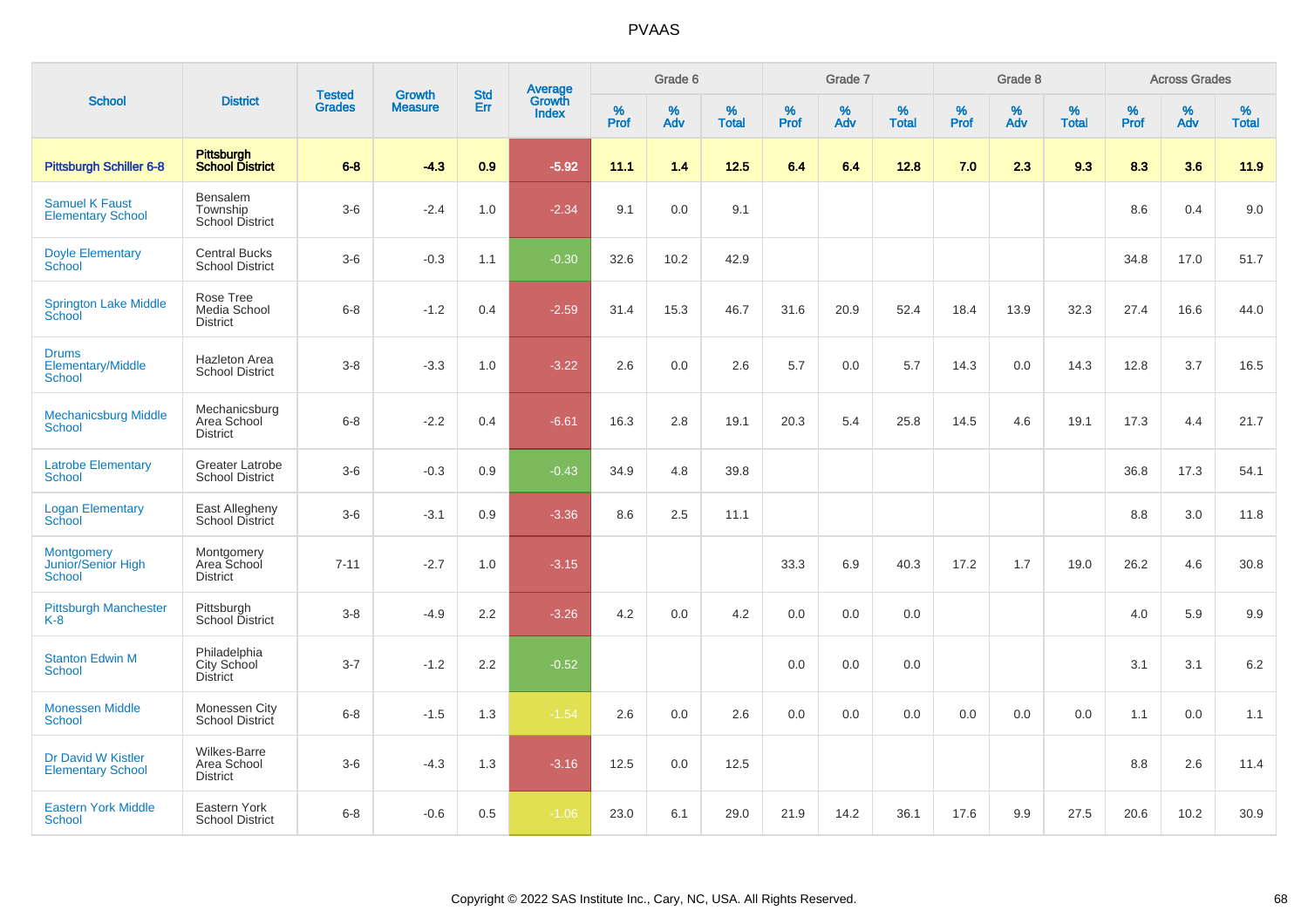|                                                                      |                                                           | <b>Tested</b> | <b>Growth</b>  | <b>Std</b> |                                          |                  | Grade 6     |                   |              | Grade 7     |                   |              | Grade 8  |                   |           | <b>Across Grades</b> |                   |
|----------------------------------------------------------------------|-----------------------------------------------------------|---------------|----------------|------------|------------------------------------------|------------------|-------------|-------------------|--------------|-------------|-------------------|--------------|----------|-------------------|-----------|----------------------|-------------------|
| <b>School</b>                                                        | <b>District</b>                                           | <b>Grades</b> | <b>Measure</b> | Err        | <b>Average</b><br>Growth<br><b>Index</b> | %<br><b>Prof</b> | $\%$<br>Adv | %<br><b>Total</b> | $\%$<br>Prof | $\%$<br>Adv | %<br><b>Total</b> | $\%$<br>Prof | %<br>Adv | %<br><b>Total</b> | %<br>Prof | %<br>Adv             | %<br><b>Total</b> |
| <b>Pittsburgh Schiller 6-8</b>                                       | Pittsburgh<br>School District                             | $6 - 8$       | $-4.3$         | 0.9        | $-5.92$                                  | 11.1             | 1.4         | 12.5              | 6.4          | 6.4         | 12.8              | 7.0          | 2.3      | 9.3               | 8.3       | 3.6                  | 11.9              |
| <b>Sullivan County</b><br>Junior/Senior High<br>School               | <b>Sullivan County</b><br>School District                 | $7 - 10$      | $-4.4$         | 1.5        | $-3.73$                                  |                  |             |                   | 18.8         | 0.0         | 18.8              | 9.1          | 0.0      | 9.1               | 13.8      | 0.0                  | 13.8              |
| <b>Stewart Middle School</b>                                         | Norristown Area<br><b>School District</b>                 | $5-8$         | $-3.4$         | 0.7        | $-4.80$                                  | 4.0              | 1.4         | 5.4               | 5.4          | 0.0         | 5.4               | 7.6          | 1.5      | 9.1               | 5.2       | 0.7                  | 5.9               |
| <b>Community Academy</b><br>Of Philadelphia<br><b>Charter School</b> | Community<br>Academy Of<br>Philadelphia<br>Charter School | $3 - 11$      | $-5.7$         | 0.9        | $-6.09$                                  | 0.0              | 0.0         | 0.0               | 0.0          | 0.0         | 0.0               | 0.0          | 0.0      | 0.0               | 2.4       | 1.0                  | 3.5               |
| <b>Mastery Charter</b><br>School-Smedley<br>Campus                   | <b>Mastery Charter</b><br>School -<br>Smedley<br>Campus   | $3-6$         | $-0.6$         | 1.2        | $-0.51$                                  | 3.5              | 0.0         | 3.5               |              |             |                   |              |          |                   | 3.5       | 0.0                  | 3.5               |
| <b>Musser Elementary</b><br><b>School</b>                            | Sharon City<br><b>School District</b>                     | $3-6$         | $-1.5$         | 1.6        | $-0.98$                                  | 19.2             | 3.8         | 23.1              |              |             |                   |              |          |                   | 15.5      | 1.6                  | 17.0              |
| <b>Spring Grove Area</b><br><b>Intermediate School</b>               | <b>Spring Grove</b><br>Area School<br><b>District</b>     | $5-6$         | $-2.1$         | 0.5        | $-3.89$                                  | 31.3             | 15.8        | 47.2              |              |             |                   |              |          |                   | 31.2      | 13.8                 | 45.0              |
| <b>Mid Valley Secondary</b><br>Center                                | Mid Valley<br><b>School District</b>                      | $7 - 10$      | $-2.9$         | 0.7        | $-5.47$                                  |                  |             |                   | 15.3         | 0.0         | 15.3              | 6.7          | 0.7      | 7.4               | 10.6      | 0.4                  | 11.0              |
| <b>Titusville Middle</b><br><b>School</b>                            | <b>Titusville Area</b><br><b>School District</b>          | $6 - 8$       | $-2.4$         | 0.6        | $-4.04$                                  | 19.0             | 4.2         | 23.2              | 18.0         | 3.9         | 21.9              | 8.0          | 3.6      | 11.7              | 15.0      | 3.9                  | 18.9              |
| <b>Washington Martha</b><br><b>School</b>                            | Philadelphia<br>City School<br><b>District</b>            | $3-8$         | $-1.3$         | 3.3        | $-0.39$                                  |                  |             |                   |              |             |                   | 0.0          | 0.0      | 0.0               | 9.3       | 2.3                  | 11.6              |
| <b>Fred S Engle Middle</b><br><b>School</b>                          | Avon Grove<br><b>School District</b>                      | $7 - 8$       | $-1.8$         | 0.5        | $-4.41$                                  |                  |             |                   | 35.5         | 20.3        | 55.9              | 28.1         | 14.4     | 42.6              | 32.0      | 17.6                 | 49.6              |
| <b>Williams Valley</b><br>Junior/Senior High<br><b>School</b>        | <b>Williams Valley</b><br><b>School District</b>          | $7 - 11$      | $-3.8$         | 1.0        | $-5.29$                                  |                  |             |                   | 8.1          | 1.4         | 9.5               | 9.5          | 1.6      | 11.1              | 8.8       | 1.5                  | 10.2              |
| <b>Canton Junior/Senior</b><br><b>High School</b>                    | Canton Area<br><b>School District</b>                     | $7 - 11$      | $-3.3$         | 1.1        | $-3.86$                                  |                  |             |                   | 9.1          | 1.8         | 10.9              | 4.8          | 0.0      | 4.8               | 6.8       | 0.8                  | 7.7               |
| <b>Welsh John School</b>                                             | Philadelphia<br><b>City School</b><br><b>District</b>     | $3 - 7$       | $-1.3$         | 3.2        | $-0.41$                                  |                  |             |                   |              |             |                   |              |          |                   | 0.0       | 0.0                  | 0.0               |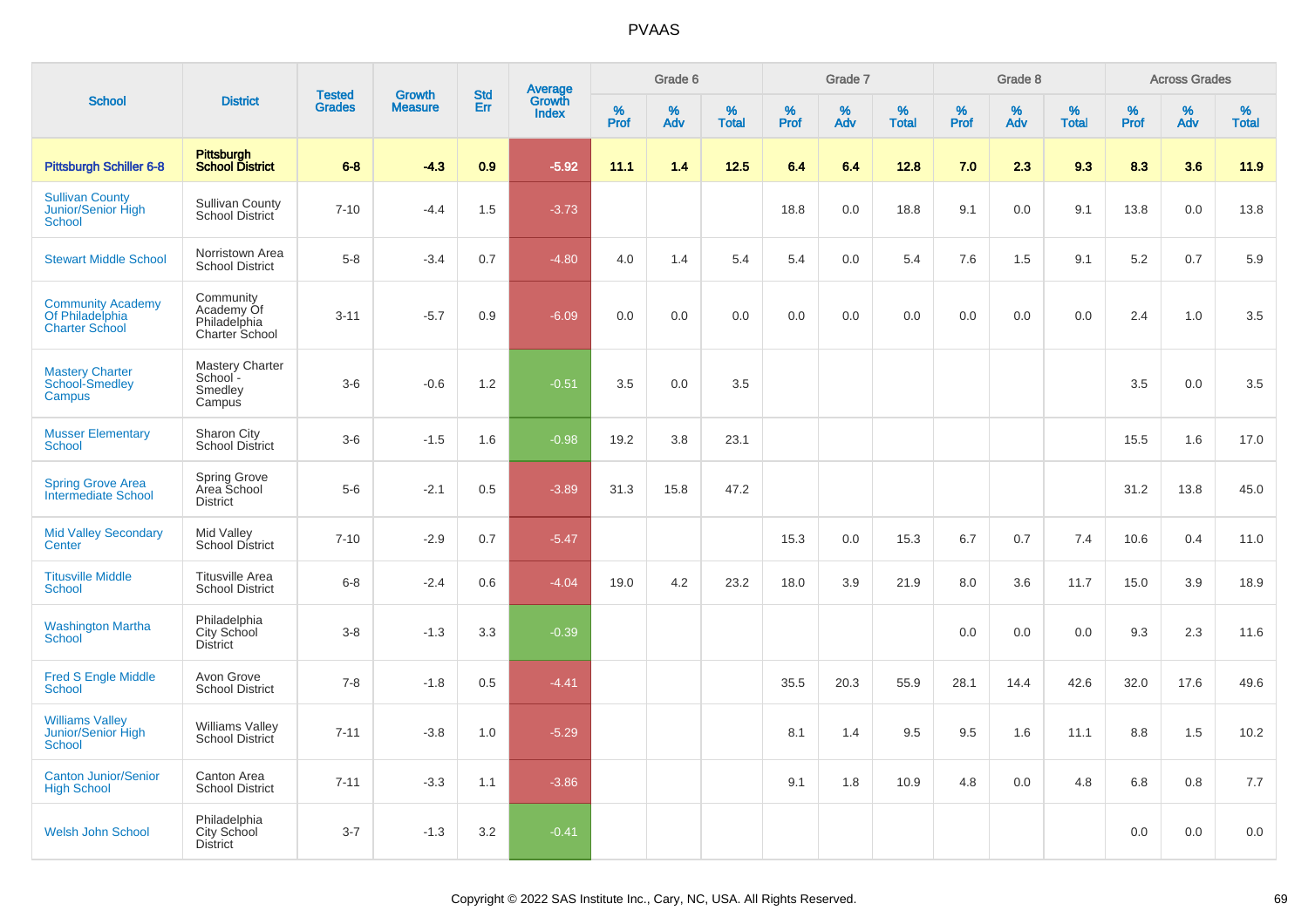|                                                                        |                                                       |                                |                                 | <b>Std</b> |                                          |                  | Grade 6  |                   |           | Grade 7  |                   |           | Grade 8  |                   |           | <b>Across Grades</b> |                   |
|------------------------------------------------------------------------|-------------------------------------------------------|--------------------------------|---------------------------------|------------|------------------------------------------|------------------|----------|-------------------|-----------|----------|-------------------|-----------|----------|-------------------|-----------|----------------------|-------------------|
| <b>School</b>                                                          | <b>District</b>                                       | <b>Tested</b><br><b>Grades</b> | <b>Growth</b><br><b>Measure</b> | Err        | <b>Average</b><br>Growth<br><b>Index</b> | %<br><b>Prof</b> | %<br>Adv | %<br><b>Total</b> | %<br>Prof | %<br>Adv | %<br><b>Total</b> | %<br>Prof | %<br>Adv | %<br><b>Total</b> | %<br>Prof | $\%$<br>Adv          | %<br><b>Total</b> |
| <b>Pittsburgh Schiller 6-8</b>                                         | Pittsburgh<br><b>School District</b>                  | $6 - 8$                        | $-4.3$                          | 0.9        | $-5.92$                                  | 11.1             | 1.4      | 12.5              | 6.4       | 6.4      | 12.8              | 7.0       | 2.3      | 9.3               | 8.3       | 3.6                  | 11.9              |
| <b>Dunmore Elementary</b><br>Center                                    | Dunmore<br><b>School District</b>                     | $3-6$                          | $-0.4$                          | 0.9        | $-2.42$                                  | 20.9             | 2.2      | 23.1              |           |          |                   |           |          |                   | 23.3      | 8.1                  | 31.4              |
| <b>Montrose Area</b><br>Junior/Senior High<br><b>School</b>            | Montrose Area<br><b>School District</b>               | $7 - 10$                       | $-0.9$                          | 1.0        | $-0.94$                                  |                  |          |                   | 25.0      | 4.4      | 29.4              | 14.5      | 2.4      | 16.9              | 19.2      | 3.3                  | 22.5              |
| J T Lambert<br><b>Intermediate School</b>                              | East<br>Stroudsburg<br>Area School<br><b>District</b> | $6 - 8$                        | $-3.9$                          | 0.7        | $-7.96$                                  | 7.8              | 1.7      | 9.5               | 11.6      | 2.9      | 14.6              | 6.6       | 1.3      | 7.9               | 8.8       | 2.0                  | 10.8              |
| <b>Wheatland Middle</b><br>School                                      | Lancaster<br><b>School District</b>                   | $6 - 8$                        | $-3.0$                          | 0.6        | $-5.52$                                  | 2.6              | 0.6      | 3.2               | 6.4       | 1.4      | 7.8               | 0.0       | 1.0      | 1.0               | 3.2       | 1.0                  | 4.2               |
| <b>Pittsburgh Science</b><br><b>And Technology</b><br>Academy 6-12     | Pittsburgh<br>School District                         | $6 - 11$                       | $-3.4$                          | 1.0        | $-3.92$                                  | 32.5             | 5.0      | 37.5              | 17.0      | 17.0     | 34.0              | 20.6      | 9.6      | 30.1              | 22.5      | 10.6                 | 33.1              |
| <b>Mahanoy Area</b><br><b>Elementary School</b>                        | Mahanoy Area<br>School District                       | $3-6$                          | $-2.2$                          | 1.1        | $-2.05$                                  | 4.0              | 0.0      | 4.0               |           |          |                   |           |          |                   | 12.3      | 1.1                  | 13.4              |
| <b>Reach Cyber Charter</b><br><b>School</b>                            | Reach Cyber<br>Charter School                         | $3 - 11$                       | $-2.4$                          | 0.9        | $-2.71$                                  | 9.1              | 0.0      | 9.1               | 17.0      | 3.8      | 20.8              | 17.5      | 5.3      | 22.8              | 21.3      | 4.7                  | 26.0              |
| <b>Lincoln Park</b><br><b>Performing Arts</b><br><b>Charter School</b> | Lincoln Park<br>Performing Arts<br>Charter School     | $7 - 11$                       | $-4.4$                          | 1.0        | $-6.06$                                  |                  |          |                   | 33.9      | 5.4      | 39.3              | 11.5      | 3.4      | 14.9              | 20.3      | 4.2                  | 24.5              |
| <b>East Juniata</b><br><b>Elementary School</b>                        | Juniata County<br>School District                     | $3-6$                          | $-2.5$                          | 1.0        | $-2.41$                                  | 7.4              | 0.0      | 7.4               |           |          |                   |           |          |                   | 23.7      | 6.4                  | 30.1              |
| A J Mcmullen School                                                    | Uniontown Area<br><b>School District</b>              | $6 - 8$                        | $-3.3$                          | 1.3        | $-2.48$                                  | 12.5             | 0.0      | 12.5              | 5.9       | 2.9      | 8.8               | 0.0       | 0.0      | 0.0               | 6.7       | 1.1                  | 7.8               |
| <b>Benton Area Middle</b><br><b>School</b>                             | <b>Benton Area</b><br><b>School District</b>          | $7 - 8$                        | $-0.9$                          | 1.2        | $-0.75$                                  |                  |          |                   | 13.6      | 3.4      | 17.0              | 10.3      | 2.6      | 12.8              | 12.2      | 3.1                  | 15.3              |
| Cook-Wissahickon<br><b>School</b>                                      | Philadelphia<br><b>City School</b><br><b>District</b> | $3-8$                          | $-1.5$                          | 3.0        | $-0.49$                                  | 13.3             | 0.0      | 13.3              |           |          |                   |           |          |                   | 14.9      | 5.3                  | 20.2              |
| <b>Willow Hill School</b>                                              | Abington<br><b>School District</b>                    | $3-6$                          | $-0.8$                          | 1.4        | $-0.58$                                  | 23.5             | 5.9      | 29.4              |           |          |                   |           |          |                   | 29.2      | 7.4                  | 36.6              |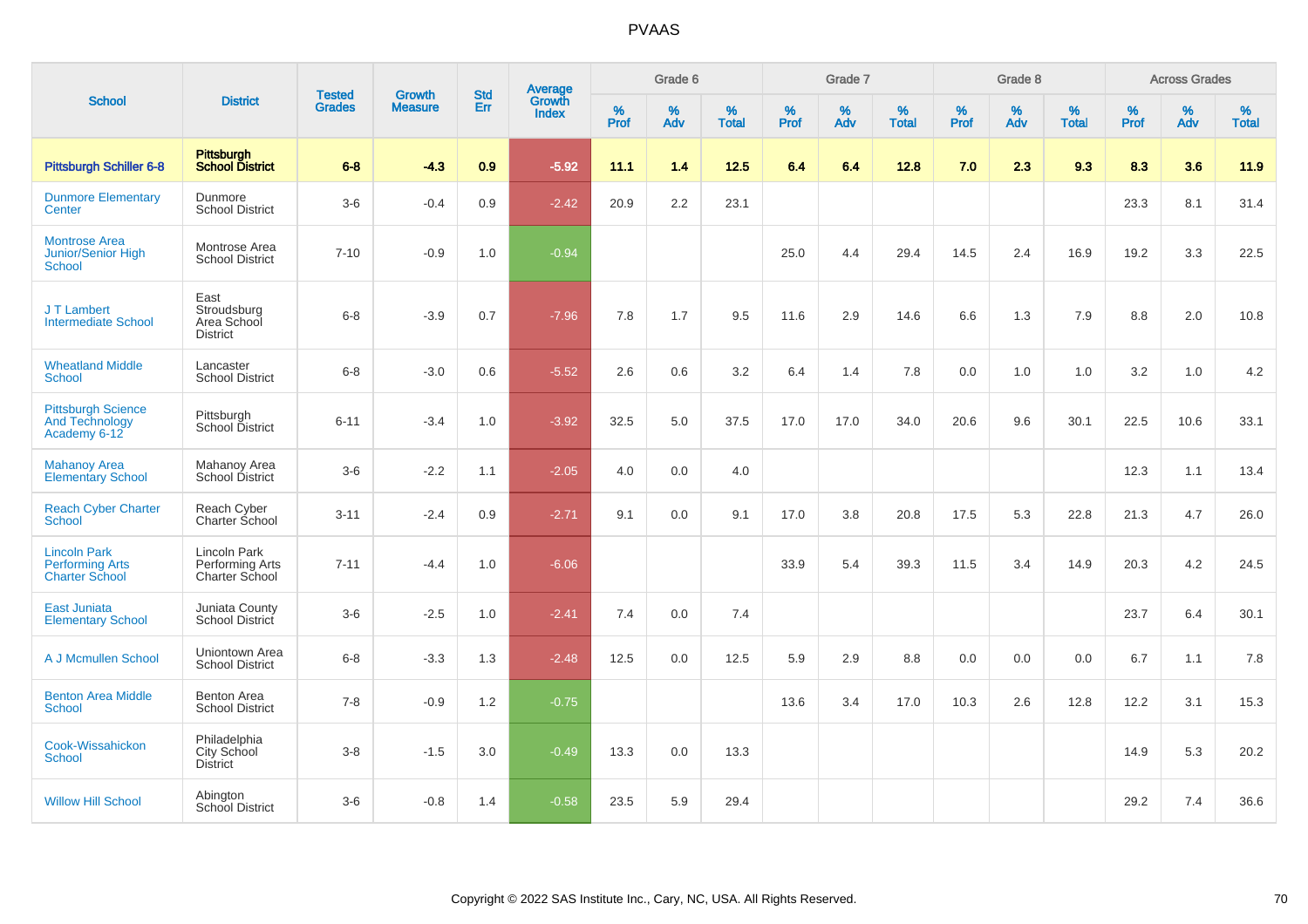|                                                         |                                                        |                                | <b>Growth</b>  | <b>Std</b>    |                                          |                     | Grade 6     |                   |              | Grade 7     |                      |              | Grade 8  |                   |              | <b>Across Grades</b> |                   |
|---------------------------------------------------------|--------------------------------------------------------|--------------------------------|----------------|---------------|------------------------------------------|---------------------|-------------|-------------------|--------------|-------------|----------------------|--------------|----------|-------------------|--------------|----------------------|-------------------|
| <b>School</b>                                           | <b>District</b>                                        | <b>Tested</b><br><b>Grades</b> | <b>Measure</b> | <b>Err</b>    | <b>Average</b><br>Growth<br><b>Index</b> | $\%$<br><b>Prof</b> | $\%$<br>Adv | %<br><b>Total</b> | $\%$<br>Prof | $\%$<br>Adv | $\%$<br><b>Total</b> | $\%$<br>Prof | %<br>Adv | %<br><b>Total</b> | $\%$<br>Prof | $\%$<br>Adv          | %<br><b>Total</b> |
| Pittsburgh Schiller 6-8                                 | <b>Pittsburgh</b><br><b>School District</b>            | $6 - 8$                        | $-4.3$         | 0.9           | $-5.92$                                  | 11.1                | 1.4         | 12.5              | 6.4          | 6.4         | 12.8                 | 7.0          | 2.3      | 9.3               | 8.3          | 3.6                  | 11.9              |
| <b>Reynolds Middle</b><br>School                        | Lancaster<br><b>School District</b>                    | $6 - 8$                        | $-3.4$         | 0.7           | $-5.67$                                  | 6.2                 | 2.3         | 8.5               | 5.4          | 0.0         | 5.4                  | 5.6          | 1.4      | 7.0               | 5.8          | 1.3                  | 7.0               |
| <b>Millville Area</b><br><b>Elementary School</b>       | Millville Area<br><b>School District</b>               | $3-6$                          | $-0.6$         | 1.2           | $-0.53$                                  | 18.9                | 1.9         | 20.8              |              |             |                      |              |          |                   | 28.2         | 4.0                  | 32.2              |
| <b>Jackson Middle School</b>                            | Lancaster<br><b>School District</b>                    | $6 - 8$                        | $-1.3$         | 0.6           | $-1.99$                                  | 1.7                 | 0.0         | 1.7               | 0.8          | 0.0         | 0.8                  | 1.0          | 0.0      | 1.0               | 1.2          | 0.0                  | $1.2$             |
| <b>New Oxford Middle</b><br><b>School</b>               | Conewago<br>Valley School<br><b>District</b>           | $7 - 8$                        | $-2.1$         | 0.5           | $-5.26$                                  |                     |             |                   | 20.1         | 3.8         | 23.9                 | 17.4         | 1.1      | 18.4              | 18.7         | 2.4                  | 21.2              |
| <b>Strayer Middle School</b>                            | Quakertown<br>Community<br><b>School District</b>      | $6 - 8$                        | $-1.3$         | 0.4           | $-3.53$                                  |                     |             |                   | 17.8         | 8.4         | 26.2                 | 21.0         | 9.1      | 30.1              | 19.3         | 8.7                  | 28.1              |
| <b>Minersville Area</b><br>Junior/Senior High<br>School | Minersville Area<br><b>School District</b>             | $7 - 11$                       | $-1.9$         | 1.0           | $-2.17$                                  |                     |             |                   | 10.4         | 0.0         | 10.4                 | 2.7          | 1.3      | 4.0               | 6.3          | 0.7                  | 7.0               |
| <b>Easton Area Middle</b><br>School                     | Easton Area<br><b>School District</b>                  | $6 - 8$                        | $-1.0$         | $0.4^{\circ}$ | $-2.52$                                  | 14.7                | 3.4         | 18.0              | 11.2         | 7.0         | 18.3                 | 10.3         | 2.2      | 12.4              | 12.2         | 4.3                  | 16.4              |
| <b>Northern Potter</b><br><b>Childrens School</b>       | Northern Potter<br><b>School District</b>              | $3-6$                          | $-1.0$         | 1.4           | $-0.67$                                  | 9.5                 | 2.4         | 11.9              |              |             |                      |              |          |                   | 18.1         | 7.6                  | 25.7              |
| <b>Shade Junior/Senior</b><br><b>High School</b>        | Shade-Central<br><b>City School</b><br><b>District</b> | $7 - 11$                       | $-1.8$         | 1.8           | $-0.95$                                  |                     |             |                   | 20.0         | 10.0        | 30.0                 | 34.8         | 0.0      | 34.8              | 27.9         | 4.6                  | 32.6              |
| <b>Big Spring Middle</b><br>School                      | <b>Big Spring</b><br>School District                   | $6 - 8$                        | $-1.9$         | 0.5           | $-3.53$                                  | 22.0                | 3.8         | 25.8              | 20.9         | 6.7         | 27.6                 | 10.9         | 3.3      | 14.1              | 17.7         | 4.4                  | 22.0              |
| <b>Chambersburg Area</b><br>Middle School - North       | Chambersburg<br>Area School<br><b>District</b>         | $6 - 8$                        | $-1.2$         | 0.4           | $-3.66$                                  | 15.4                | 5.1         | 20.5              | 14.1         | 2.4         | 16.5                 | 13.9         | 4.9      | 18.7              | 14.4         | 4.1                  | 18.5              |
| <b>Carver High School</b>                               | Philadelphia<br>City School<br><b>District</b>         | $7 - 11$                       | $-2.0$         | 3.2           | $-0.61$                                  |                     |             |                   | 35.3         | 11.8        | 47.1                 |              |          |                   | 33.3         | 8.3                  | 41.7              |
| <b>Tilden William T</b><br><b>Middle School</b>         | Philadelphia<br>City School<br><b>District</b>         | $6 - 8$                        | $-2.1$         | 3.5           | $-0.61$                                  |                     |             |                   |              |             |                      | 7.1          | 0.0      | 7.1               | 9.7          | 0.0                  | 9.7               |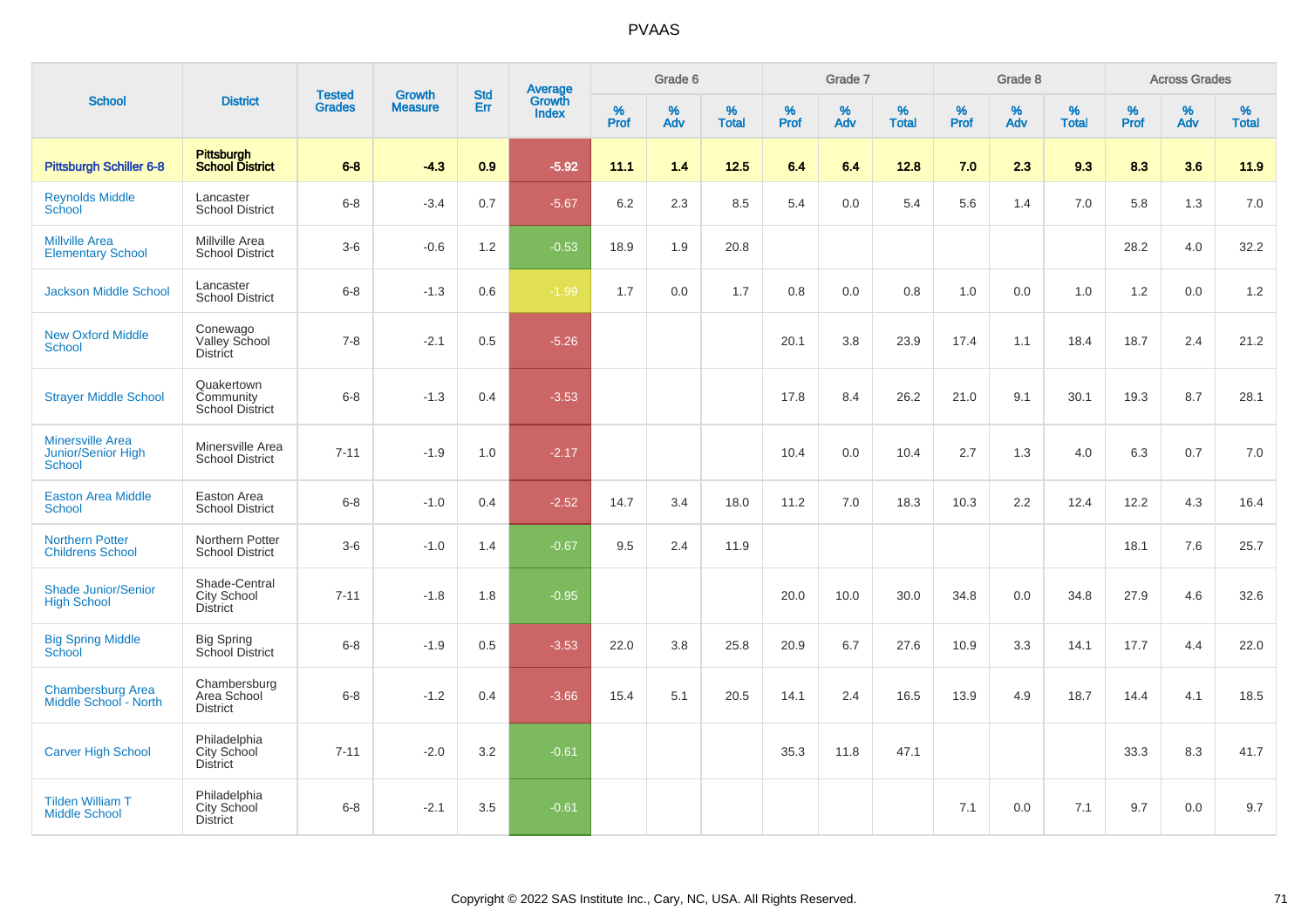|                                                                         |                                                               |                                |                                 |                   |                                          |                  | Grade 6  |                   |              | Grade 7  |                   |           | Grade 8  |                   |           | <b>Across Grades</b> |                   |
|-------------------------------------------------------------------------|---------------------------------------------------------------|--------------------------------|---------------------------------|-------------------|------------------------------------------|------------------|----------|-------------------|--------------|----------|-------------------|-----------|----------|-------------------|-----------|----------------------|-------------------|
| <b>School</b>                                                           | <b>District</b>                                               | <b>Tested</b><br><b>Grades</b> | <b>Growth</b><br><b>Measure</b> | <b>Std</b><br>Err | <b>Average</b><br>Growth<br><b>Index</b> | %<br><b>Prof</b> | %<br>Adv | %<br><b>Total</b> | $\%$<br>Prof | %<br>Adv | %<br><b>Total</b> | %<br>Prof | %<br>Adv | %<br><b>Total</b> | %<br>Prof | $\%$<br>Adv          | %<br><b>Total</b> |
| <b>Pittsburgh Schiller 6-8</b>                                          | <b>Pittsburgh</b><br><b>School District</b>                   | $6 - 8$                        | $-4.3$                          | 0.9               | $-5.92$                                  | 11.1             | 1.4      | 12.5              | 6.4          | 6.4      | 12.8              | 7.0       | 2.3      | 9.3               | 8.3       | 3.6                  | 11.9              |
| <b>Tamanend Middle</b><br><b>School</b>                                 | <b>Central Bucks</b><br><b>School District</b>                | $7 - 9$                        | $-1.2$                          | 0.6               | $-2.15$                                  |                  |          |                   | 28.6         | 12.6     | 41.2              | 22.5      | 8.3      | 30.8              | 26.0      | 10.8                 | 36.9              |
| <b>L B Morris Elementary</b><br><b>School</b>                           | Jim Thorpe<br>Area School<br><b>District</b>                  | $3 - 8$                        | $-3.6$                          | 0.7               | $-4.91$                                  | 11.7             | 0.0      | 11.7              | 5.2          | 11.7     | 16.9              | 14.1      | 1.4      | 15.5              | 15.9      | 4.3                  | 20.2              |
| <b>Union Area Middle</b><br>School                                      | Union Area<br><b>School District</b>                          | $6 - 8$                        | $-1.7$                          | 0.9               | $-1.83$                                  | 32.8             | 5.2      | 37.9              | 26.8         | 3.6      | 30.4              | 17.8      | 0.0      | 17.8              | 26.4      | 3.1                  | 29.6              |
| <b>Warren Snyder-John</b><br><b>Girotti Elementary</b><br><b>School</b> | <b>Bristol Borough</b><br>School District                     | $3-6$                          | $-0.6$                          | 0.9               | $-0.64$                                  | 17.8             | 7.8      | 25.6              |              |          |                   |           |          |                   | 18.6      | 5.6                  | 24.2              |
| <b>John Hancock</b><br><b>Demonstration School</b>                      | Philadelphia<br>City School<br><b>District</b>                | $3 - 8$                        | $-5.2$                          | 1.3               | $-4.03$                                  | 6.7              | 0.0      | 6.7               | 19.4         | 3.2      | 22.6              | 3.1       | 0.0      | 3.1               | 14.5      | 4.6                  | 19.1              |
| <b>Tenth Street</b><br><b>Elementary School</b>                         | Riverview<br><b>School District</b>                           | $3-6$                          | $-6.8$                          | 1.3               | $-5.17$                                  | 26.7             | 11.1     | 37.8              |              |          |                   |           |          |                   | 36.3      | 17.9                 | 54.2              |
| <b>Leechburg Area</b><br>Middle School                                  | Leechburg Area<br><b>School District</b>                      | $6 - 8$                        | $-2.9$                          | 1.0               | $-3.07$                                  | 16.2             | 5.4      | 21.6              | 8.0          | 0.0      | 8.0               | 23.8      | 7.1      | 31.0              | 15.5      | 3.9                  | 19.4              |
| Northwood Academy<br><b>Charter School</b>                              | Northwood<br>Academy<br>Charter School                        | $3 - 8$                        | $-3.7$                          | 0.7               | $-5.33$                                  | 5.2              | 0.0      | 5.2               | 8.7          | 1.4      | 10.1              | 10.7      | 1.8      | 12.5              | 6.3       | 0.9                  | 7.2               |
| <b>Oak Park Elementary</b><br><b>School</b>                             | North Penn<br><b>School District</b>                          | $3-6$                          | $-0.8$                          | 1.1               | $-0.72$                                  | 9.3              | 5.6      | 14.8              |              |          |                   |           |          |                   | 26.3      | 12.7                 | 39.0              |
| Pittsburgh Langley K-8                                                  | Pittsburgh<br>School District                                 | $3 - 8$                        | $-1.9$                          | 1.0               | $-2.33$                                  | 0.0              | 2.3      | 2.3               | 3.8          | 0.0      | 3.8               | 0.0       | 0.0      | 0.0               | 2.8       | 1.2                  | 4.0               |
| Armstrong<br>Junior/Senior High<br>School                               | Armstrong<br><b>School District</b>                           | $6 - 11$                       | $-1.1$                          | 0.5               | $-2.24$                                  |                  |          |                   | 21.5         | 5.2      | 26.6              | 24.3      | 4.5      | 28.8              | 23.0      | 4.8                  | 27.8              |
| <b>Cambria Heights</b><br><b>Middle School</b>                          | Cambria<br><b>Heights School</b><br><b>District</b>           | $6 - 8$                        | $-2.0$                          | 0.7               | $-2.95$                                  | 17.0             | 0.0      | 17.0              | 13.5         | 1.0      | 14.6              | 4.4       | 0.9      | 5.3               | 11.3      | 0.6                  | 12.0              |
| <b>Eastern Lebanon</b><br><b>County Middle School</b>                   | Eastern<br>Lebanon<br><b>County School</b><br><b>District</b> | $6 - 8$                        | $-5.0$                          | 0.5               | $-10.24$                                 | 9.1              | 0.6      | 9.7               | 13.1         | 3.1      | 16.2              | 8.9       | 1.8      | 10.6              | 10.3      | 1.8                  | 12.1              |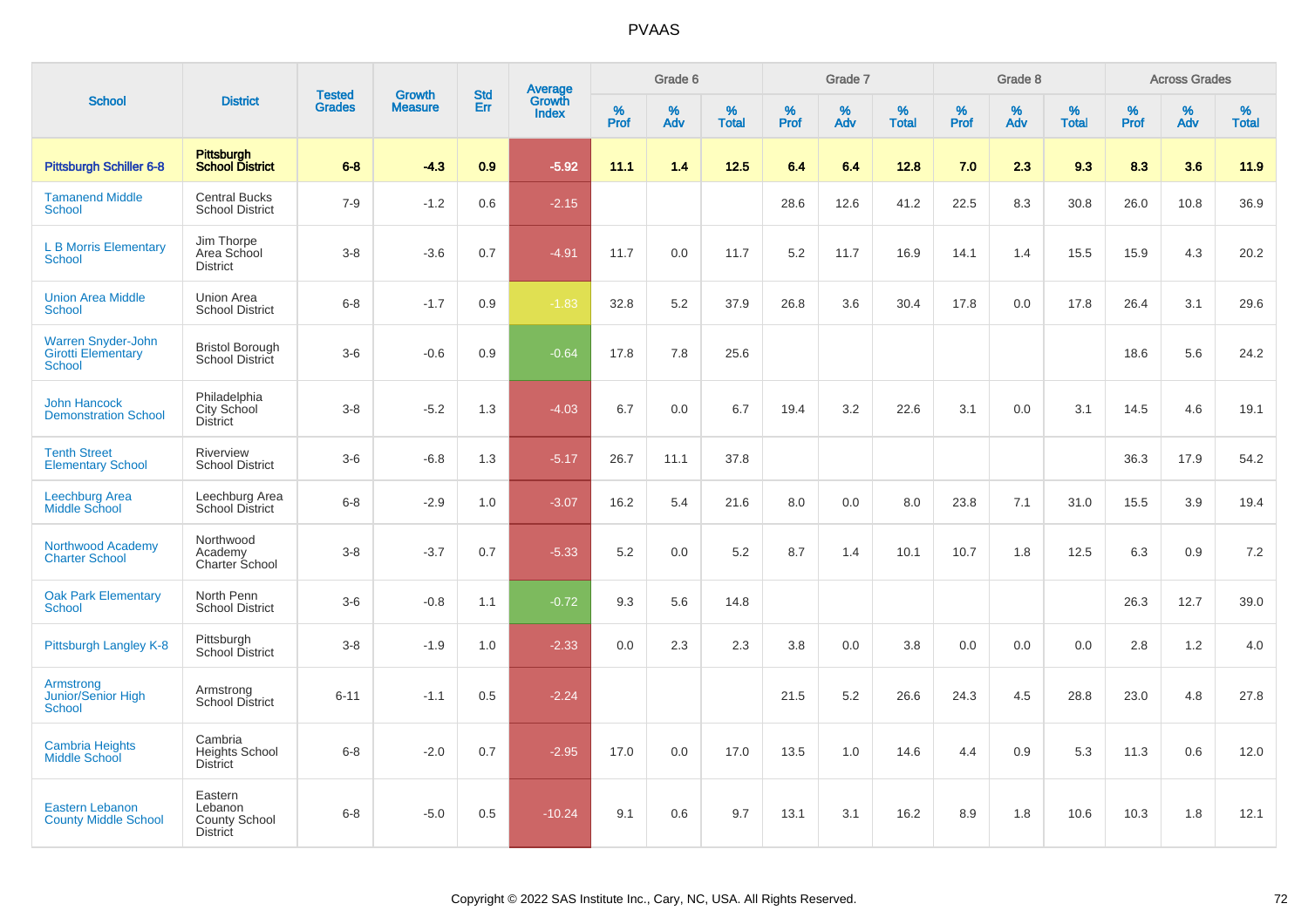|                                                      |                                                       | <b>Tested</b> | <b>Growth</b>  | <b>Std</b> |                                   |           | Grade 6     |                   |           | Grade 7  |                   |                     | Grade 8  |                   |           | <b>Across Grades</b> |                   |
|------------------------------------------------------|-------------------------------------------------------|---------------|----------------|------------|-----------------------------------|-----------|-------------|-------------------|-----------|----------|-------------------|---------------------|----------|-------------------|-----------|----------------------|-------------------|
| <b>School</b>                                        | <b>District</b>                                       | <b>Grades</b> | <b>Measure</b> | Err        | Average<br>Growth<br><b>Index</b> | %<br>Prof | $\%$<br>Adv | %<br><b>Total</b> | %<br>Prof | %<br>Adv | %<br><b>Total</b> | $\%$<br><b>Prof</b> | %<br>Adv | %<br><b>Total</b> | %<br>Prof | %<br>Adv             | %<br><b>Total</b> |
| <b>Pittsburgh Schiller 6-8</b>                       | Pittsburgh<br>School District                         | $6 - 8$       | $-4.3$         | 0.9        | $-5.92$                           | 11.1      | 1.4         | 12.5              | 6.4       | 6.4      | 12.8              | 7.0                 | 2.3      | 9.3               | 8.3       | 3.6                  | 11.9              |
| <b>Copper Beech School</b>                           | Abington<br>School District                           | $3-6$         | $-1.2$         | 0.8        | $-1.54$                           | 32.5      | 6.5         | 39.0              |           |          |                   |                     |          |                   | 29.1      | 10.5                 | 39.6              |
| Lehman Intermediate<br><b>School</b>                 | East<br>Stroudsburg<br>Area School<br><b>District</b> | $5-8$         | $-4.8$         | 0.8        | $-5.77$                           | 10.5      | 1.3         | 11.8              | 6.8       | 3.4      | 10.2              | 8.9                 | 2.5      | 11.4              | 8.9       | 2.3                  | 11.2              |
| <b>Centerville Elementary</b><br><b>School</b>       | Hempfield<br><b>School District</b>                   | $3-6$         | $-1.9$         | 1.2        | $-1.63$                           | 27.4      | 17.7        | 45.2              |           |          |                   |                     |          |                   | 34.1      | 20.0                 | 54.1              |
| <b>Neil A Armstrong</b><br><b>Middle School</b>      | <b>Bristol</b><br>Township<br><b>School District</b>  | $6 - 8$       | $-4.5$         | 0.6        | $-7.10$                           | 2.3       | 0.0         | 2.3               | 8.1       | 1.6      | 9.8               | 5.2                 | 0.0      | 5.2               | 5.2       | 0.5                  | 5.7               |
| <b>Mckinley School</b>                               | Abington<br>School District                           | $3-6$         | $-2.1$         | 1.0        | $-2.17$                           | 36.9      | 9.2         | 46.2              |           |          |                   |                     |          |                   | 28.4      | 11.2                 | 39.5              |
| <b>E N Peirce Middle</b><br><b>School</b>            | <b>West Chester</b><br>Area School<br><b>District</b> | $6 - 8$       | $-2.0$         | 0.5        | $-4.56$                           | 25.8      | 8.3         | 34.2              | 29.2      | 13.2     | 42.4              | 23.6                | 12.0     | 35.6              | 26.3      | 11.0                 | 37.3              |
| Carlynton<br>Junior/Senior High<br><b>School</b>     | Carlynton<br>School District                          | $7 - 11$      | $-2.3$         | 0.9        | $-2.62$                           |           |             |                   | 9.5       | 3.8      | 13.3              | 11.7                | 0.0      | 11.7              | 10.4      | 2.2                  | 12.6              |
| <b>Pittsburgh South Hills</b><br>$6-8$               | Pittsburgh<br>School District                         | $6 - 8$       | $-2.0$         | 0.7        | $-2.87$                           | 4.0       | 0.0         | 4.0               | 7.2       | 1.0      | 8.2               | 0.0                 | 1.0      | 1.0               | 3.7       | 0.7                  | 4.4               |
| <b>Allegheny-Clarion</b><br><b>Valley Elementary</b> | Allegheny-<br>Clarion Valley<br>School District       | $3-6$         | $-0.9$         | 1.2        | $-1.07$                           | 14.6      | 1.8         | 16.4              |           |          |                   |                     |          |                   | 17.5      | 11.5                 | 29.0              |
| Keystone<br>Junior/Senior High<br><b>School</b>      | Keystone<br>School District                           | $7 - 11$      | $-2.6$         | 1.0        | $-2.73$                           |           |             |                   | 12.3      | 1.4      | 13.7              | 6.4                 | 0.0      | 6.4               | 9.6       | 0.7                  | 10.4              |
| <b>Blaine James G</b><br><b>School</b>               | Philadelphia<br>City School<br>District               | $3-8$         | $-5.0$         | 2.3        | $-2.21$                           | 0.0       | 0.0         | 0.0               |           |          |                   |                     |          |                   | 1.4       | 0.0                  | 1.4               |
| <b>Apollo-Ridge Middle</b><br>School                 | Apollo-Ridge<br>School District                       | $6-8$         | $-1.7$         | 0.7        | $-2.33$                           | 12.0      | 1.2         | 13.2              | 8.5       | 1.2      | 9.8               | 10.4                | 2.6      | 13.0              | 10.3      | 1.6                  | 12.0              |
| <b>Connellsville Area</b><br><b>Middle School</b>    | Connellsville<br>Area School<br><b>District</b>       | $6 - 8$       | $-3.7$         | 0.4        | $-8.82$                           | 10.8      | 3.6         | 14.3              | 9.5       | 2.4      | 11.9              | 9.4                 | 2.2      | 11.6              | 9.9       | 2.7                  | 12.6              |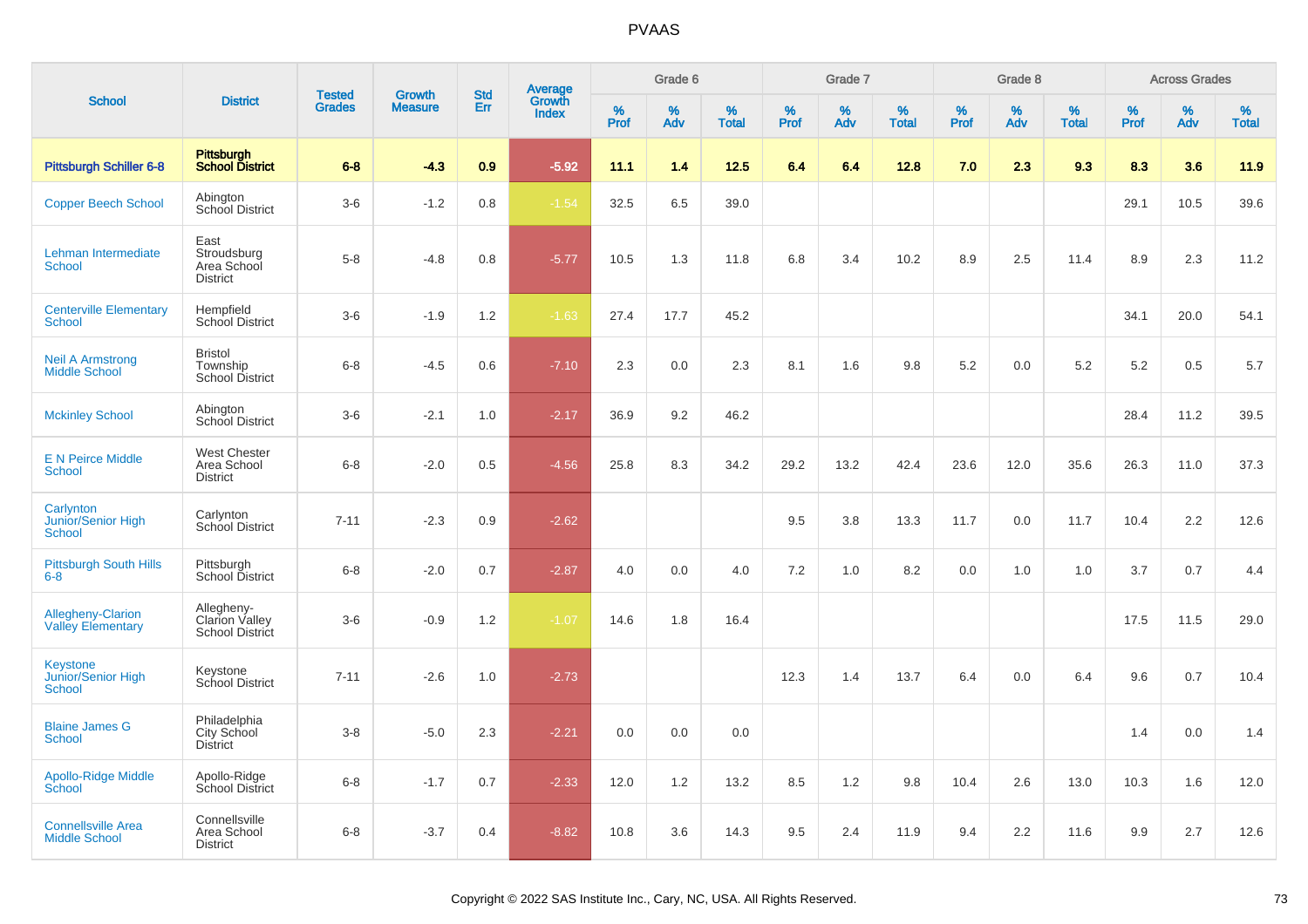|                                                              |                                                        |                                | <b>Growth</b>  | <b>Std</b>    |                                   |                     | Grade 6     |                   |              | Grade 7     |                   |              | Grade 8     |                   |              | <b>Across Grades</b> |                   |
|--------------------------------------------------------------|--------------------------------------------------------|--------------------------------|----------------|---------------|-----------------------------------|---------------------|-------------|-------------------|--------------|-------------|-------------------|--------------|-------------|-------------------|--------------|----------------------|-------------------|
| <b>School</b>                                                | <b>District</b>                                        | <b>Tested</b><br><b>Grades</b> | <b>Measure</b> | Err           | Average<br>Growth<br><b>Index</b> | $\%$<br><b>Prof</b> | $\%$<br>Adv | %<br><b>Total</b> | $\%$<br>Prof | $\%$<br>Adv | %<br><b>Total</b> | $\%$<br>Prof | $\%$<br>Adv | %<br><b>Total</b> | $\%$<br>Prof | $\%$<br>Adv          | %<br><b>Total</b> |
| <b>Pittsburgh Schiller 6-8</b>                               | <b>Pittsburgh</b><br><b>School District</b>            | $6 - 8$                        | $-4.3$         | 0.9           | $-5.92$                           | 11.1                | 1.4         | 12.5              | 6.4          | 6.4         | 12.8              | 7.0          | 2.3         | 9.3               | 8.3          | 3.6                  | 11.9              |
| <b>Global Leadership</b><br><b>Academy Charter</b><br>School | Global<br>Leadership<br>Academy<br>Charter School      | $3 - 8$                        | $-3.1$         | 1.9           | $-1.63$                           |                     |             |                   | 0.0          | 0.0         | 0.0               | 9.1          | 0.0         | 9.1               | 2.5          | 0.0                  | 2.5               |
| <b>Forbes Road</b><br>Junior/Senior High<br>School           | <b>Forbes Road</b><br><b>School District</b>           | $7 - 11$                       | $-4.7$         | 1.9           | $-2.71$                           |                     |             |                   | 44.4         | 0.0         | 44.4              | 15.0         | 0.0         | 15.0              | 29.0         | 0.0                  | 29.0              |
| <b>Lyndwood Elementary</b><br>School                         | Hanover Area<br><b>School District</b>                 | $6-6$                          | $-1.4$         | 1.7           | $-0.83$                           | 10.0                | 4.0         | 14.0              |              |             |                   |              |             |                   | 10.0         | 4.0                  | 14.0              |
| <b>Abington Heights</b><br>Middle School                     | Abington<br>Heights School<br><b>District</b>          | $5 - 11$                       | $-1.7$         | 0.4           | $-6.09$                           | 21.2                | 6.3         | 27.5              | 31.5         | 7.9         | 39.4              |              |             |                   | 27.4         | 9.1                  | 36.5              |
| <b>Liberty Elementary</b><br>School                          | Southern Tioga<br>School District                      | $3-6$                          | $-1.5$         | 1.8           | $-0.92$                           | 11.1                | 0.0         | 11.1              |              |             |                   |              |             |                   | 24.4         | 4.6                  | 29.1              |
| <b>East Norriton Middle</b><br><b>School</b>                 | Norristown Area<br><b>School District</b>              | $5-8$                          | $-3.1$         | 0.6           | $-5.03$                           | 13.7                | 2.1         | 15.8              | 14.1         | 3.5         | 17.6              | 11.9         | 4.8         | 16.7              | 14.4         | 2.8                  | 17.2              |
| <b>Allison Park</b><br><b>Elementary School</b>              | Chartiers-<br><b>Houston School</b><br><b>District</b> | $3-6$                          | $-2.5$         | 0.9           | $-2.74$                           | 35.1                | 2.6         | 37.7              |              |             |                   |              |             |                   | 32.8         | 10.2                 | 43.0              |
| <b>Pocono Mountain East</b><br><b>Junior High School</b>     | Pocono<br>Mountain<br><b>School District</b>           | $7 - 8$                        | $-2.0$         | 1.3           | $-1.52$                           |                     |             |                   | 11.1         | 5.6         | 16.7              | 17.8         | 2.2         | 20.0              | 14.1         | 4.0                  | 18.2              |
| <b>Ryan Gloyer Middle</b><br>School                          | Seneca Valley<br>School District                       | $7 - 8$                        | $-3.7$         | $0.4^{\circ}$ | $-12.40$                          |                     |             |                   | 26.6         | 12.0        | 38.6              | 18.7         | 6.1         | 24.8              | 22.8         | 9.2                  | 32.0              |
| <b>Bethlehem-Center</b><br><b>Middle School</b>              | Bethlehem-<br>Center School<br><b>District</b>         | $6 - 8$                        | $-5.9$         | 0.8           | $-7.12$                           | 0.0                 | 0.0         | 0.0               | 4.0          | 0.0         | 4.0               | 3.2          | 1.6         | 4.8               | 2.5          | 0.5                  | 3.0               |
| <b>Bellevue Elementary</b><br><b>School</b>                  | Northgate<br>School District                           | $3-6$                          | $-1.4$         | 1.5           | $-1.52$                           | 13.3                | 0.0         | 13.3              |              |             |                   |              |             |                   | 21.1         | 2.8                  | 23.8              |
| <b>Dassa Mckinney</b><br><b>Elementary School</b>            | Moniteau<br><b>School District</b>                     | $3-6$                          | $-0.8$         | 0.9           | $-1.13$                           | 22.9                | 8.4         | 31.3              |              |             |                   |              |             |                   | 29.5         | 12.7                 | 42.2              |
| Cochranton<br><b>Elementary School</b>                       | Crawford<br>Central School<br><b>District</b>          | $3-6$                          | $-2.1$         | 1.2           | $-1.80$                           | 16.7                | 4.2         | 20.8              |              |             |                   |              |             |                   | 24.2         | 6.8                  | 31.0              |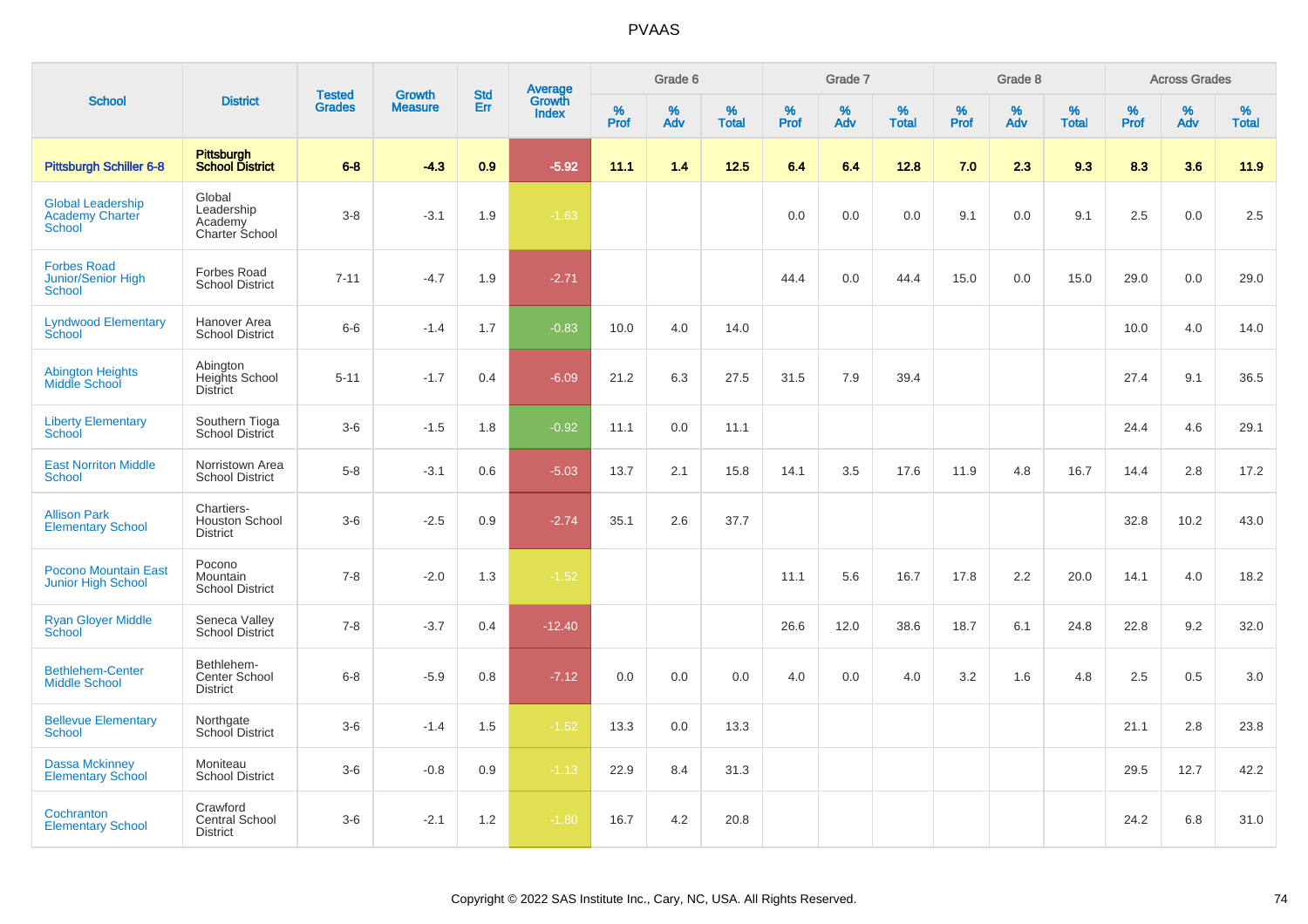|                                                            |                                                       | <b>Tested</b> | <b>Growth</b>  | <b>Std</b> |                                          |           | Grade 6  |                   |           | Grade 7  |                   |              | Grade 8  |                   |           | <b>Across Grades</b> |                   |
|------------------------------------------------------------|-------------------------------------------------------|---------------|----------------|------------|------------------------------------------|-----------|----------|-------------------|-----------|----------|-------------------|--------------|----------|-------------------|-----------|----------------------|-------------------|
| <b>School</b>                                              | <b>District</b>                                       | <b>Grades</b> | <b>Measure</b> | Err        | <b>Average</b><br>Growth<br><b>Index</b> | %<br>Prof | %<br>Adv | %<br><b>Total</b> | %<br>Prof | %<br>Adv | %<br><b>Total</b> | $\%$<br>Prof | %<br>Adv | %<br><b>Total</b> | %<br>Prof | %<br>Adv             | %<br><b>Total</b> |
| <b>Pittsburgh Schiller 6-8</b>                             | Pittsburgh<br><b>School District</b>                  | $6 - 8$       | $-4.3$         | 0.9        | $-5.92$                                  | 11.1      | 1.4      | 12.5              | 6.4       | 6.4      | 12.8              | 7.0          | 2.3      | 9.3               | 8.3       | 3.6                  | 11.9              |
| <b>Perkiomen Valley</b><br><b>Middle School-East</b>       | Perkiomen<br><b>Valley School</b><br><b>District</b>  | $6 - 8$       | $-2.1$         | 0.5        | $-5.56$                                  | 21.9      | 12.5     | 34.4              | 28.1      | 15.7     | 43.8              | 26.1         | 9.4      | 35.6              | 25.4      | 12.7                 | 38.1              |
| La Academia<br><b>Partnership Charter</b><br><b>School</b> | La Academia<br>Partnership<br>Charter School          | $6 - 11$      | $-5.6$         | 1.8        | $-3.97$                                  | 0.0       | 0.0      | 0.0               | 0.0       | 0.0      | 0.0               | 0.0          | 0.0      | 0.0               | 0.0       | 0.0                  | 0.0               |
| <b>Cornwells Elementary</b><br><b>School</b>               | Bensalem<br>Township<br>School District               | $3-6$         | $-2.0$         | 1.2        | $-1.69$                                  | 10.3      | 0.0      | 10.3              |           |          |                   |              |          |                   | 16.4      | 2.8                  | 19.2              |
| <b>Lakeland Elementary</b><br><b>School - Scott Campus</b> | Lakeland<br><b>School District</b>                    | $3-6$         | $-2.2$         | 1.2        | $-1.83$                                  | 28.6      | 10.7     | 39.3              |           |          |                   |              |          |                   | 29.4      | 9.8                  | 39.2              |
| <b>Wilmington Area</b><br><b>Middle School</b>             | Wilmington<br>Area School<br><b>District</b>          | $5-8$         | $-0.8$         | 0.8        | $-1.87$                                  | 12.7      | 1.6      | 14.3              | 29.4      | 3.9      | 33.3              | 13.6         | 3.4      | 17.0              | 22.6      | 4.8                  | 27.4              |
| <b>Juniata Park Academy</b>                                | Philadelphia<br>City School<br><b>District</b>        | $3-8$         | $-2.7$         | 2.8        | $-0.96$                                  |           |          |                   |           |          |                   |              |          |                   | 6.2       | 1.6                  | 7.8               |
| <b>Crestwood Secondary</b><br>Campus                       | Crestwood<br><b>School District</b>                   | $7 - 11$      | $-2.6$         | 0.7        | $-4.03$                                  |           |          |                   | 21.8      | 9.0      | 30.8              | 19.7         | 6.8      | 26.5              | 20.8      | 7.9                  | 28.7              |
| <b>Southern Lehigh</b><br>Middle School                    | Southern<br>Lehigh School<br>District                 | $7 - 8$       | $-1.0$         | 0.6        | $-1.59$                                  |           |          |                   | 40.4      | 12.7     | 53.0              | 32.2         | 12.8     | 45.0              | 36.6      | 12.7                 | 49.4              |
| Pittsburgh Colfax K-8                                      | Pittsburgh<br>School District                         | $3 - 8$       | $-4.8$         | 0.7        | $-6.48$                                  | 30.5      | 15.2     | 45.8              | 17.6      | 22.1     | 39.7              | 23.8         | 4.8      | 28.6              | 27.7      | 18.6                 | 46.3              |
| <b>Mount Pleasant Area</b><br><b>Junior High School</b>    | Mount Pleasant<br>Area School<br><b>District</b>      | $7 - 8$       | $-4.1$         | 0.7        | $-6.57$                                  |           |          |                   | 12.7      | 2.8      | 15.5              | 7.4          | 0.8      | 8.3               | 10.3      | 1.9                  | 12.2              |
| Susquehanna<br><b>Township Middle</b><br><b>School</b>     | Susquehanna<br>Township<br><b>School District</b>     | $6 - 8$       | $-4.6$         | 0.5        | $-9.97$                                  | 3.2       | 0.5      | 3.7               | 6.4       | 2.3      | 8.7               | 10.0         | 0.5      | 10.5              | 6.6       | 1.1                  | 7.6               |
| <b>Forbes Road</b><br><b>Elementary School</b>             | <b>Forbes Road</b><br><b>School District</b>          | $3-6$         | $-6.7$         | 1.9        | $-3.57$                                  | 26.7      | 0.0      | 26.7              |           |          |                   |              |          |                   | 33.0      | 4.0                  | 37.0              |
| <b>Baldi C C A Middle</b><br>School                        | Philadelphia<br><b>City School</b><br><b>District</b> | $6 - 8$       | $-4.3$         | 1.3        | $-3.22$                                  | 16.7      | 2.8      | 19.4              | 25.9      | 10.3     | 36.2              |              |          |                   | 23.3      | 7.8                  | 31.1              |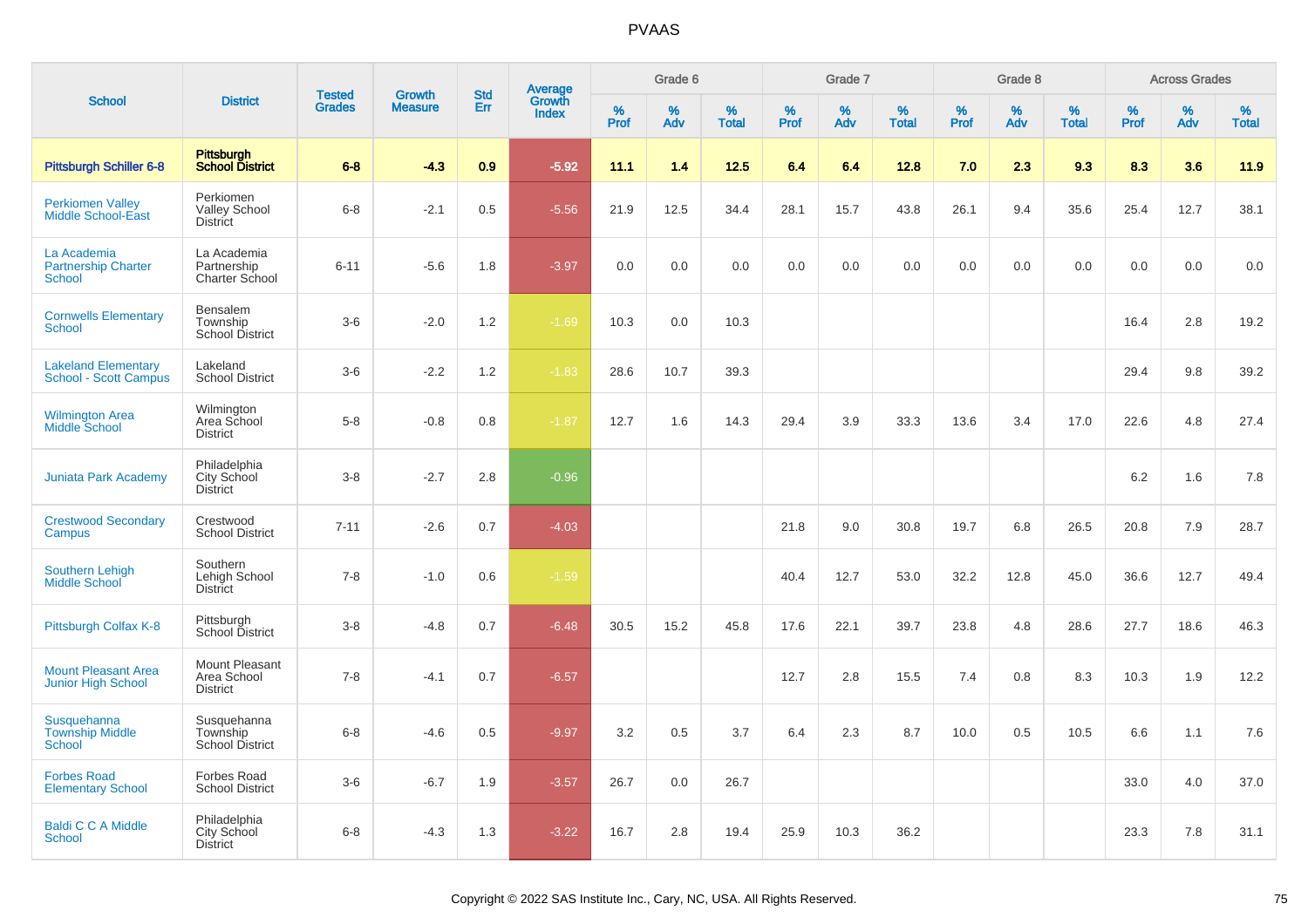|                                                          |                                                   |                                |                                 |                   |                                          |           | Grade 6     |                   |           | Grade 7     |                   |           | Grade 8  |                   |              | <b>Across Grades</b> |                   |
|----------------------------------------------------------|---------------------------------------------------|--------------------------------|---------------------------------|-------------------|------------------------------------------|-----------|-------------|-------------------|-----------|-------------|-------------------|-----------|----------|-------------------|--------------|----------------------|-------------------|
| <b>School</b>                                            | <b>District</b>                                   | <b>Tested</b><br><b>Grades</b> | <b>Growth</b><br><b>Measure</b> | <b>Std</b><br>Err | <b>Average</b><br>Growth<br><b>Index</b> | %<br>Prof | $\%$<br>Adv | %<br><b>Total</b> | %<br>Prof | $\%$<br>Adv | %<br><b>Total</b> | %<br>Prof | %<br>Adv | %<br><b>Total</b> | $\%$<br>Prof | %<br>Adv             | %<br><b>Total</b> |
| <b>Pittsburgh Schiller 6-8</b>                           | <b>Pittsburgh</b><br><b>School District</b>       | $6 - 8$                        | $-4.3$                          | 0.9               | $-5.92$                                  | 11.1      | 1.4         | 12.5              | 6.4       | 6.4         | 12.8              | 7.0       | 2.3      | 9.3               | 8.3          | 3.6                  | 11.9              |
| <b>Insight PA Cyber</b><br><b>Charter School</b>         | Insight PA<br>Cyber Charter<br>School             | $3 - 11$                       | $-6.7$                          | 1.5               | $-4.37$                                  | 0.0       | 0.0         | 0.0               | 3.7       | 3.7         | 7.4               | 11.1      | 3.7      | 14.8              | 9.0          | 3.7                  | 12.7              |
| <b>Pittsburgh Sterrett 6-8</b>                           | Pittsburgh<br>School District                     | $5 - 8$                        | $-3.4$                          | 0.8               | $-4.32$                                  | 6.8       | 0.0         | 6.8               | 1.2       | 2.3         | 3.4               | 3.1       | 1.5      | 4.6               | 3.5          | 1.3                  | 4.8               |
| <b>West Reading</b><br><b>Elementary Center</b>          | Wyomissing<br>Area School<br><b>District</b>      | $5-6$                          | $-0.8$                          | 0.8               | $-2.76$                                  | 30.0      | 7.3         | 37.3              |           |             |                   |           |          |                   | 31.1         | 10.5                 | 41.7              |
| <b>Shamokin Area Middle</b><br><b>School</b>             | Shamokin Area<br><b>School District</b>           | $7 - 8$                        | $-2.3$                          | 0.7               | $-3.48$                                  |           |             |                   | 10.3      | 0.7         | 11.0              | 8.4       | 3.9      | 12.3              | 9.3          | 2.4                  | 11.7              |
| <b>Wagner Gen Louis</b><br>Middle School                 | Philadelphia<br>City School<br>District           | $6 - 8$                        | $-3.6$                          | 3.2               | $-1.10$                                  |           |             |                   | 0.0       | 0.0         | 0.0               |           |          |                   | 0.0          | 0.0                  | 0.0               |
| <b>Northgate Middle</b><br>School High School            | Northgate<br>School District                      | $7 - 11$                       | $-4.2$                          | 1.1               | $-4.06$                                  |           |             |                   | 10.2      | 0.0         | 10.2              | 12.5      | 4.2      | 16.7              | 11.2         | 1.9                  | 13.1              |
| <b>Conestoga Elementary</b><br><b>School</b>             | Penn Manor<br><b>School District</b>              | $3-6$                          | $-4.3$                          | 1.2               | $-3.50$                                  | 23.3      | 14.0        | 37.2              |           |             |                   |           |          |                   | 33.7         | 17.7                 | 51.4              |
| <b>Kiski Area Ihs</b>                                    | Kiski Area<br><b>School District</b>              | $7 - 8$                        | $-1.1$                          | 0.6               | $-1.70$                                  |           |             |                   | 23.0      | 5.1         | 28.1              | 9.6       | 2.8      | 12.4              | 16.3         | 3.9                  | 20.3              |
| <b>Governor Mifflin</b><br><b>Middle School</b>          | <b>Governor Mifflin</b><br><b>School District</b> | $7 - 8$                        | $-3.7$                          | 0.5               | $-8.82$                                  |           |             |                   | 20.6      | 3.2         | 23.7              | 11.2      | 2.2      | 13.4              | 15.4         | 2.7                  | 18.1              |
| <b>Troy Intermediate</b><br>School                       | <b>Troy Area</b><br>School District               | $3-6$                          | $-2.1$                          | 0.8               | $-2.50$                                  | 4.0       | 4.0         | 8.0               |           |             |                   |           |          |                   | 12.8         | 2.9                  | 15.7              |
| <b>West Scranton</b><br><b>Intermediate School</b>       | Scranton<br><b>School District</b>                | $6 - 8$                        | $-4.0$                          | 0.9               | $-4.53$                                  | 2.9       | 1.4         | 4.4               | 3.6       | 0.0         | 3.6               | 3.4       | 0.0      | 3.4               | 3.3          | 0.6                  | 3.8               |
| <b>Gillingham Charter</b><br>School                      | Gillingham<br>Charter School                      | $3 - 11$                       | $-5.9$                          | 2.0               | $-3.00$                                  | 0.0       | 0.0         | 0.0               |           |             |                   | 0.0       | 0.0      | 0.0               | 4.4          | 1.4                  | 5.8               |
| <b>Tri-Valley</b><br>Junior/Senior High<br><b>School</b> | Tri-Valley<br>School District                     | $7 - 10$                       | $-4.6$                          | 1.2               | $-4.64$                                  |           |             |                   | 7.3       | 0.0         | 7.3               | 2.4       | 7.3      | 9.8               | 5.2          | 3.1                  | 8.3               |
| <b>Cedarbrook Middle</b><br><b>School</b>                | Cheltenham<br><b>School District</b>              | $7 - 8$                        | $-2.5$                          | 0.8               | $-3.70$                                  |           |             |                   | 26.9      | 11.0        | 37.9              | 12.1      | 3.3      | 15.4              | 21.1         | 8.0                  | 29.1              |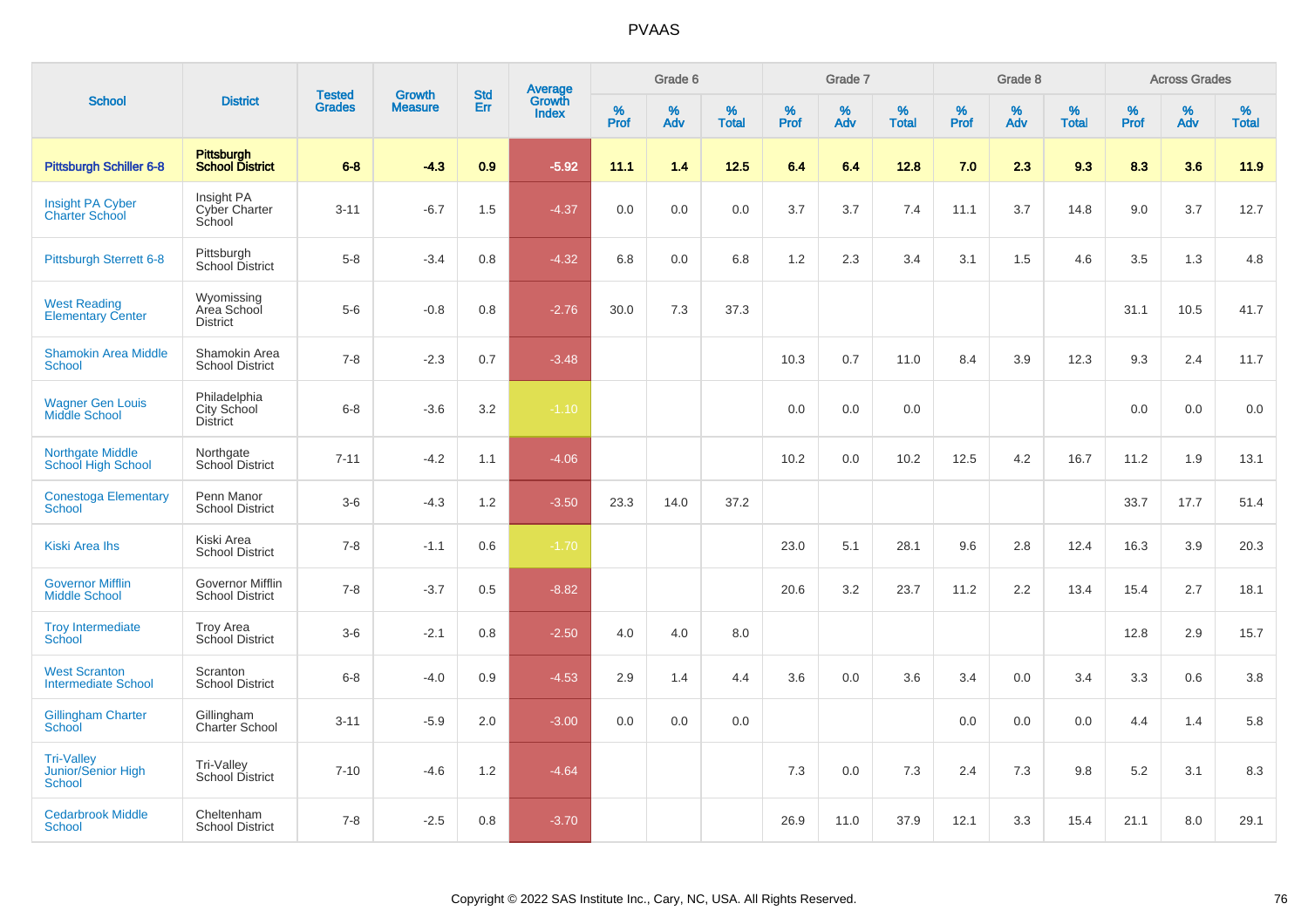|                                                                                |                                                                 |                                |                                 | <b>Std</b> |                                          |                  | Grade 6  |                   |           | Grade 7  |                   |           | Grade 8  |                   |           | <b>Across Grades</b> |                   |
|--------------------------------------------------------------------------------|-----------------------------------------------------------------|--------------------------------|---------------------------------|------------|------------------------------------------|------------------|----------|-------------------|-----------|----------|-------------------|-----------|----------|-------------------|-----------|----------------------|-------------------|
| <b>School</b>                                                                  | <b>District</b>                                                 | <b>Tested</b><br><b>Grades</b> | <b>Growth</b><br><b>Measure</b> | Err        | <b>Average</b><br>Growth<br><b>Index</b> | %<br><b>Prof</b> | %<br>Adv | %<br><b>Total</b> | %<br>Prof | %<br>Adv | %<br><b>Total</b> | %<br>Prof | %<br>Adv | %<br><b>Total</b> | %<br>Prof | %<br>Adv             | %<br><b>Total</b> |
| <b>Pittsburgh Schiller 6-8</b>                                                 | Pittsburgh<br><b>School District</b>                            | $6 - 8$                        | $-4.3$                          | 0.9        | $-5.92$                                  | 11.1             | 1.4      | 12.5              | 6.4       | 6.4      | 12.8              | 7.0       | 2.3      | 9.3               | 8.3       | 3.6                  | 11.9              |
| <b>Olney Elementary</b><br><b>School</b>                                       | Philadelphia<br>City School<br><b>District</b>                  | $3 - 8$                        | $-5.9$                          | 1.7        | $-3.41$                                  | 0.0              | 0.0      | 0.0               |           |          |                   | 4.6       | 0.0      | 4.6               | 2.1       | 0.0                  | 2.1               |
| <b>Elkins Park School</b>                                                      | Cheltenham<br><b>School District</b>                            | $5-6$                          | $-1.0$                          | 0.8        | $-2.60$                                  | 21.9             | 4.8      | 26.7              |           |          |                   |           |          |                   | 20.8      | 11.3                 | 32.0              |
| <b>Annville Elementary</b><br><b>School</b>                                    | Annville-Cleona<br><b>School District</b>                       | $3-6$                          | $-1.5$                          | 0.9        | $-1.66$                                  | 16.7             | 2.1      | 18.8              |           |          |                   |           |          |                   | 26.9      | 8.7                  | 35.6              |
| <b>Hill Freedman World</b><br>Academy                                          | Philadelphia<br>City School<br><b>District</b>                  | $6 - 10$                       | $-2.9$                          | 2.4        | $-1.21$                                  | 3.6              | 0.0      | 3.6               |           |          |                   |           |          |                   | 6.5       | 0.0                  | 6.5               |
| <b>Northampton Area</b><br><b>Middle School</b>                                | Northampton<br>Area School<br><b>District</b>                   | $6 - 8$                        | $-4.2$                          | 0.8        | $-5.40$                                  | 23.9             | 5.3      | 29.2              | 17.8      | 5.5      | 23.3              | 14.0      | 1.8      | 15.8              | 19.8      | 4.5                  | 24.3              |
| Pittsburgh Morrow K-8                                                          | Pittsburgh<br>School District                                   | $3 - 8$                        | $-4.4$                          | 0.9        | $-4.75$                                  | 0.0              | 0.0      | 0.0               | 0.0       | 1.9      | 1.9               | 6.9       | 0.0      | 6.9               | 1.9       | 2.2                  | 4.1               |
| Susquehanna<br>Community<br><b>Junior/Senior High</b><br>School                | Susquehanna<br>Community<br><b>School District</b>              | $7 - 11$                       | $-2.6$                          | 1.2        | $-2.17$                                  |                  |          |                   | 13.3      | 11.1     | 24.4              | 2.0       | 2.0      | 4.1               | 7.4       | 6.4                  | 13.8              |
| <b>Oblock Junior High</b><br><b>School</b>                                     | Plum Borough<br>School District                                 | $7 - 8$                        | $-4.5$                          | 0.6        | $-9.46$                                  |                  |          |                   | 22.7      | 12.7     | 35.4              | 17.7      | 4.3      | 22.0              | 20.5      | 8.9                  | 29.4              |
| <b>Howard Gardner</b><br><b>Multiple Intelligence</b><br><b>Charter School</b> | Howard<br>Gardner<br>Multiple<br>Intelligence<br>Charter School | $3 - 8$                        | $-3.7$                          | 1.1        | $-3.28$                                  | 9.4              | 0.0      | 9.4               | 9.1       | 0.0      | 9.1               | 7.4       | 11.1     | 18.5              | 14.7      | 3.5                  | 18.2              |
| <b>Curwensville Area</b><br><b>Junior/Senior High</b><br>School                | Curwensville<br>Area School<br><b>District</b>                  | $7 - 11$                       | $-2.4$                          | 1.0        | $-2.47$                                  |                  |          |                   | 27.5      | 4.4      | 31.9              | 21.7      | 2.9      | 24.6              | 24.6      | 3.6                  | 28.3              |
| Springdale<br>Junior/Senior High<br>School                                     | Allegheny<br>Valley School<br><b>District</b>                   | $7 - 11$                       | $-1.9$                          | 1.0        | $-1.82$                                  |                  |          |                   | 16.2      | 7.4      | 23.5              | 13.1      | 8.2      | 21.3              | 14.7      | 7.8                  | 22.5              |
| <b>Moniteau</b><br>Junior/Senior High<br>School                                | Moniteau<br><b>School District</b>                              | $7 - 11$                       | $-4.5$                          | 0.9        | $-5.77$                                  |                  |          |                   | 11.0      | 2.4      | 13.4              | 11.1      | 0.0      | 11.1              | 11.0      | 1.3                  | 12.3              |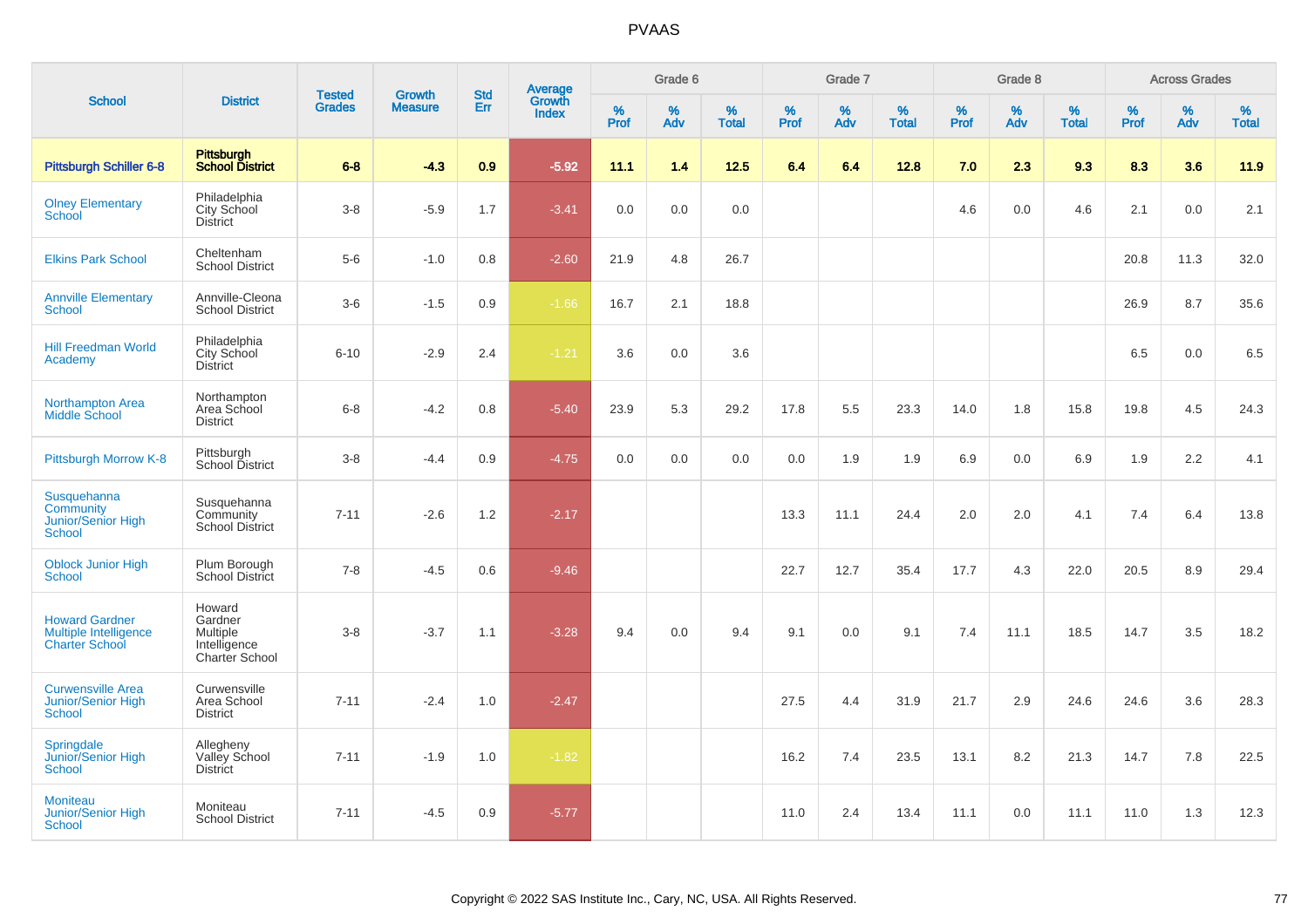|                                                                       |                                                         |                                |                          | <b>Std</b>    |                                          |                  | Grade 6  |                   |           | Grade 7  |                   |           | Grade 8  |                   |           | <b>Across Grades</b> |                   |
|-----------------------------------------------------------------------|---------------------------------------------------------|--------------------------------|--------------------------|---------------|------------------------------------------|------------------|----------|-------------------|-----------|----------|-------------------|-----------|----------|-------------------|-----------|----------------------|-------------------|
| <b>School</b>                                                         | <b>District</b>                                         | <b>Tested</b><br><b>Grades</b> | Growth<br><b>Measure</b> | Err           | <b>Average</b><br>Growth<br><b>Index</b> | %<br><b>Prof</b> | %<br>Adv | %<br><b>Total</b> | %<br>Prof | %<br>Adv | %<br><b>Total</b> | %<br>Prof | %<br>Adv | %<br><b>Total</b> | %<br>Prof | $\%$<br>Adv          | %<br><b>Total</b> |
| <b>Pittsburgh Schiller 6-8</b>                                        | <b>Pittsburgh</b><br><b>School District</b>             | $6 - 8$                        | $-4.3$                   | 0.9           | $-5.92$                                  | 11.1             | 1.4      | 12.5              | 6.4       | 6.4      | 12.8              | 7.0       | 2.3      | 9.3               | 8.3       | 3.6                  | $11.9$            |
| Northeast Intermediate<br><b>School</b>                               | Scranton<br><b>School District</b>                      | $6 - 8$                        | $-3.3$                   | 0.9           | $-3.62$                                  | 3.2              | 0.0      | 3.2               | 5.6       | 3.7      | 9.3               | 5.2       | 1.7      | 6.9               | 4.6       | 1.7                  | 6.3               |
| <b>Hanover Area</b><br>Junior/Senior High<br><b>School</b>            | Hanover Area<br><b>School District</b>                  | $7 - 11$                       | $-2.5$                   | 1.3           | $-1.95$                                  |                  |          |                   | 5.3       | 1.8      | 7.0               | 0.0       | 0.0      | 0.0               | 3.3       | 1.1                  | 4.4               |
| Antonia Pantoja<br><b>Community Charter</b><br>School                 | Antonia Pantoja<br>Community<br>Charter School          | $3-8$                          | $-3.9$                   | 0.8           | $-4.62$                                  | 0.0              | 0.0      | 0.0               | 4.6       | 2.3      | 7.0               | 5.6       | 0.0      | 5.6               | 1.8       | 0.9                  | 2.8               |
| <b>Perseus House</b><br><b>Charter School Of</b><br><b>Excellence</b> | Perseus House<br><b>Charter School</b><br>Of Excellence | $6 - 11$                       | $-4.8$                   | 1.1           | $-4.24$                                  | 0.0              | 0.0      | 0.0               | 1.8       | 0.0      | 1.8               | 1.5       | 0.0      | 1.5               | 1.4       | 0.0                  | 1.4               |
| <b>Unami Middle School</b>                                            | <b>Central Bucks</b><br><b>School District</b>          | $7 - 9$                        | $-4.3$                   | 0.6           | $-9.51$                                  |                  |          |                   | 32.4      | 15.0     | 47.3              | 16.6      | 9.2      | 25.8              | 24.3      | 12.0                 | 36.3              |
| <b>Pine Run Elementary</b><br><b>School</b>                           | <b>Central Bucks</b><br><b>School District</b>          | $3-6$                          | $-2.7$                   | 1.2           | $-2.32$                                  | 16.7             | 12.5     | 29.2              |           |          |                   |           |          |                   | 31.4      | 22.3                 | 53.6              |
| <b>Wilson West Middle</b><br><b>School</b>                            | Wilson School<br><b>District</b>                        | $6 - 8$                        | $-2.8$                   | 0.8           | $-3.58$                                  | 24.6             | 4.8      | 29.4              | 19.8      | 7.6      | 27.4              | 20.0      | 17.1     | 37.1              | 22.1      | 7.5                  | 29.6              |
| <b>North Hills Middle</b><br><b>School</b>                            | North Hills<br><b>School District</b>                   | $6 - 8$                        | $-3.6$                   | $0.4^{\circ}$ | $-9.09$                                  | 30.1             | 11.4     | 41.5              | 28.2      | 11.6     | 39.7              | 21.9      | 9.6      | 31.5              | 26.8      | 10.8                 | 37.6              |
| <b>Turkeyfoot Valley Area</b><br><b>Elementary School</b>             | Turkeyfoot<br>Valley Area<br><b>School District</b>     | $3 - 11$                       | $-4.7$                   | 1.8           | $-2.62$                                  | 14.3             | 0.0      | 14.3              |           |          |                   |           |          |                   | 19.7      | 2.8                  | 22.5              |
| Tobyhanna<br><b>Elementary Center</b>                                 | Pocono<br>Mountain<br><b>School District</b>            | $3-6$                          | $-4.7$                   | 2.0           | $-2.36$                                  | 6.7              | 0.0      | 6.7               |           |          |                   |           |          |                   | 30.4      | 9.8                  | 40.2              |
| <b>Greenberg Joseph</b><br><b>School</b>                              | Philadelphia<br>City School<br><b>District</b>          | $3-8$                          | $-7.7$                   | 1.7           | $-4.50$                                  | 22.7             | 0.0      | 22.7              | 35.0      | 15.0     | 50.0              |           |          |                   | 30.6      | 12.4                 | 43.0              |
| Pittsburgh Arlington K-<br>8                                          | Pittsburgh<br>School District                           | $3 - 8$                        | $-5.1$                   | 1.2           | $-4.29$                                  | 0.0              | 0.0      | 0.0               | 0.0       | 0.0      | 0.0               | 0.0       | 0.0      | 0.0               | 1.7       | 0.0                  | 1.7               |
| J R Fugett Middle<br>School                                           | <b>West Chester</b><br>Area School<br><b>District</b>   | $6 - 8$                        | $-3.3$                   | 0.6           | $-5.29$                                  | 28.4             | 12.3     | 40.6              | 27.2      | 14.9     | 42.1              | 24.1      | 13.9     | 38.0              | 26.8      | 13.5                 | 40.3              |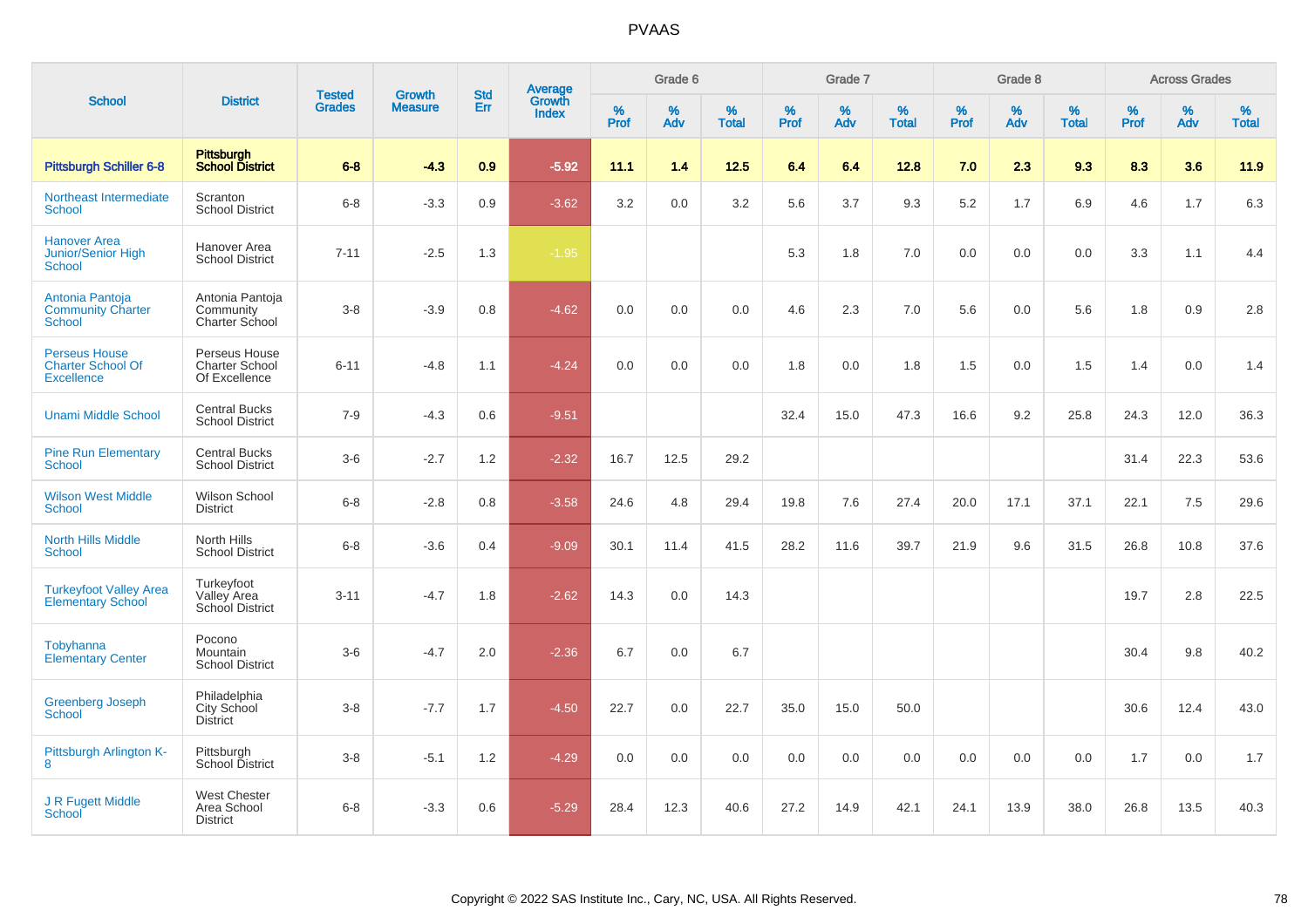|                                                           |                                                          |                                |                                 | <b>Std</b> |                                          |           | Grade 6  |                   |           | Grade 7  |                   |           | Grade 8  |                   |           | <b>Across Grades</b> |                   |
|-----------------------------------------------------------|----------------------------------------------------------|--------------------------------|---------------------------------|------------|------------------------------------------|-----------|----------|-------------------|-----------|----------|-------------------|-----------|----------|-------------------|-----------|----------------------|-------------------|
| <b>School</b>                                             | <b>District</b>                                          | <b>Tested</b><br><b>Grades</b> | <b>Growth</b><br><b>Measure</b> | Err        | <b>Average</b><br>Growth<br><b>Index</b> | %<br>Prof | %<br>Adv | %<br><b>Total</b> | %<br>Prof | %<br>Adv | %<br><b>Total</b> | %<br>Prof | %<br>Adv | %<br><b>Total</b> | %<br>Prof | %<br>Adv             | %<br><b>Total</b> |
| <b>Pittsburgh Schiller 6-8</b>                            | Pittsburgh<br><b>School District</b>                     | $6 - 8$                        | $-4.3$                          | 0.9        | $-5.92$                                  | 11.1      | 1.4      | 12.5              | 6.4       | 6.4      | 12.8              | 7.0       | 2.3      | 9.3               | 8.3       | 3.6                  | 11.9              |
| <b>Belle Vernon Area</b><br><b>Middle School</b>          | <b>Belle Vernon</b><br>Area School<br><b>District</b>    | $7 - 8$                        | $-2.0$                          | 0.9        | $-2.35$                                  |           |          |                   | 11.2      | 0.9      | 12.2              | 10.6      | 2.4      | 12.9              | 10.9      | 1.6                  | 12.5              |
| Montessori Regional<br><b>Charter School</b>              | Montessori<br>Regional<br>Charter School                 | $3-6$                          | $-2.6$                          | 1.1        | $-2.40$                                  | 5.1       | 1.7      | 6.8               |           |          |                   |           |          |                   | 11.1      | 6.3                  | 17.3              |
| <b>Camp Hill Middle</b><br>School                         | Camp Hill<br>School District                             | $6 - 8$                        | $-2.5$                          | 0.7        | $-3.54$                                  | 24.0      | 4.0      | 28.0              | 17.6      | 9.9      | 27.5              | 22.0      | 3.7      | 25.7              | 21.1      | 5.8                  | 26.9              |
| Morrisville High School<br>(8381)                         | Morrisville<br>Borough School<br>District                | $6 - 11$                       | $-4.6$                          | 1.0        | $-4.62$                                  | 1.9       | 0.0      | 1.9               | 3.9       | 0.0      | 3.9               | 0.0       | 0.0      | 0.0               | 2.0       | 0.0                  | 2.0               |
| <b>West Hill Elementary</b><br><b>School</b>              | Sharon City<br><b>School District</b>                    | $3-6$                          | $-2.1$                          | 1.4        | $-1.70$                                  | 5.9       | 2.9      | 8.8               |           |          |                   |           |          |                   | 10.7      | 1.5                  | 12.2              |
| <b>Mellon Middle School</b>                               | Mt Lebanon<br><b>School District</b>                     | $6 - 8$                        | $-3.2$                          | 0.6        | $-6.22$                                  | 40.1      | 16.8     | 56.9              | 32.4      | 19.2     | 51.7              | 26.9      | 20.9     | 47.8              | 33.6      | 18.8                 | 52.4              |
| <b>Belmont Hills</b><br><b>Elementary School</b>          | <b>Bensalem</b><br>Township<br><b>School District</b>    | $3-6$                          | $-4.1$                          | 1.1        | $-3.73$                                  | 6.4       | 0.0      | 6.4               |           |          |                   |           |          |                   | 18.1      | 5.2                  | 23.3              |
| <b>Tunkhannock Stem</b><br>Academy                        | Tunkhannock<br>Area School<br><b>District</b>            | $7 - 7$                        | $-1.6$                          | 1.0        | $-1.49$                                  |           |          |                   | 12.6      | 5.5      | 18.1              |           |          |                   | 12.6      | 5.5                  | 18.1              |
| <b>Keystone Education</b><br><b>Center Charter School</b> | Keystone<br>Education<br><b>Center Charter</b><br>School | $3 - 12$                       | $-4.8$                          | 3.2        | $-1.50$                                  |           |          |                   |           |          |                   | $0.0\,$   | 0.0      | 0.0               | 0.0       | 0.0                  | 0.0               |
| <b>Jenkintown</b><br><b>Middle/High School</b>            | Jenkintown<br><b>School District</b>                     | $6 - 11$                       | $-7.5$                          | 1.6        | $-5.20$                                  |           |          |                   | 16.0      | 0.0      | 16.0              | 8.0       | 4.0      | 12.0              | 12.0      | 2.0                  | 14.0              |
| <b>Boyertown Area</b><br><b>Middle School-West</b>        | Boyertown Area<br>School District                        | $6 - 8$                        | $-3.0$                          | 0.6        | $-5.43$                                  | 22.4      | 4.1      | 26.5              | 30.0      | 6.4      | 36.4              | 23.6      | 3.8      | 27.4              | 25.2      | 4.8                  | 30.0              |
| <b>Rocky Grove</b><br>Junior/Senior High<br>School        | <b>Valley Grove</b><br>School District                   | $7 - 10$                       | $-2.5$                          | 1.1        | $-2.23$                                  |           |          |                   | 18.5      | 5.6      | 24.1              | 15.1      | 1.9      | 17.0              | 16.8      | 3.7                  | 20.6              |
| 21st Century Cyber<br><b>Charter School</b>               | 21st Century<br>Cyber Charter<br>School                  | $6 - 12$                       | $-3.4$                          | 0.7        | $-5.20$                                  | 19.1      | 9.1      | 28.2              | 21.6      | 6.0      | 27.6              | 11.3      | 3.3      | 14.7              | 17.0      | 5.8                  | 22.8              |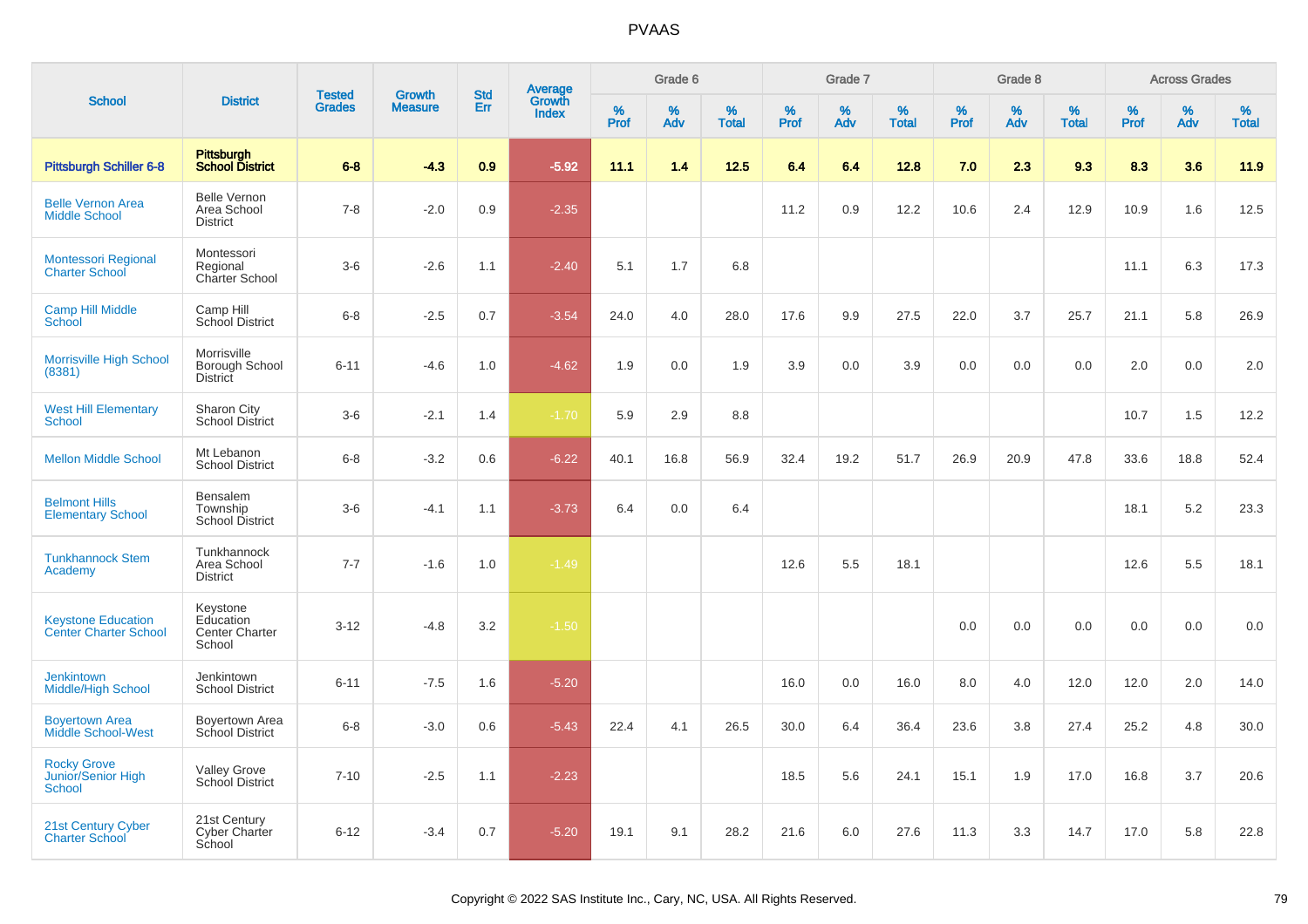|                                                      |                                                       |                                |                                 | <b>Std</b> |                                          |                  | Grade 6  |                   |           | Grade 7  |                   |           | Grade 8  |                   |           | <b>Across Grades</b> |                   |
|------------------------------------------------------|-------------------------------------------------------|--------------------------------|---------------------------------|------------|------------------------------------------|------------------|----------|-------------------|-----------|----------|-------------------|-----------|----------|-------------------|-----------|----------------------|-------------------|
| <b>School</b>                                        | <b>District</b>                                       | <b>Tested</b><br><b>Grades</b> | <b>Growth</b><br><b>Measure</b> | Err        | <b>Average</b><br>Growth<br><b>Index</b> | %<br><b>Prof</b> | %<br>Adv | %<br><b>Total</b> | %<br>Prof | %<br>Adv | %<br><b>Total</b> | %<br>Prof | %<br>Adv | %<br><b>Total</b> | %<br>Prof | %<br>Adv             | %<br><b>Total</b> |
| <b>Pittsburgh Schiller 6-8</b>                       | Pittsburgh<br><b>School District</b>                  | $6 - 8$                        | $-4.3$                          | 0.9        | $-5.92$                                  | 11.1             | 1.4      | 12.5              | 6.4       | 6.4      | 12.8              | 7.0       | 2.3      | 9.3               | 8.3       | 3.6                  | 11.9              |
| East Juniata<br>Junior/Senior High<br><b>School</b>  | Juniata County<br>School District                     | $7 - 12$                       | $-4.6$                          | 1.1        | $-4.18$                                  |                  |          |                   | 12.7      | 3.6      | 16.4              | 5.9       | 0.0      | 5.9               | 9.4       | 1.9                  | 11.3              |
| <b>Anderson Add B</b><br><b>School</b>               | Philadelphia<br>City School<br><b>District</b>        | $3-8$                          | $-4.4$                          | 1.7        | $-2.53$                                  | 0.0              | 0.0      | 0.0               |           |          |                   | 0.0       | 0.0      | 0.0               | 1.4       | 0.0                  | 1.4               |
| <b>Valley Grove</b><br><b>Elementary School</b>      | <b>Valley Grove</b><br>School District                | $3-6$                          | $-2.7$                          | 1.1        | $-2.39$                                  | 27.6             | 1.7      | 29.3              |           |          |                   |           |          |                   | 30.4      | 8.4                  | 38.8              |
| <b>William Penn Middle</b><br><b>School</b>          | Pennsbury<br>School District                          | $6-8$                          | $-3.3$                          | 0.5        | $-6.97$                                  | 24.8             | 12.4     | 37.2              | 20.5      | 7.9      | 28.4              | 16.2      | 10.5     | 26.7              | 20.7      | 10.3                 | 30.9              |
| <b>Drexel Hill Middle</b><br><b>School</b>           | <b>Upper Darby</b><br>School District                 | $6-8$                          | $-2.5$                          | 0.5        | $-5.28$                                  | 8.9              | 0.8      | 9.8               | 7.3       | 2.3      | 9.6               | 9.0       | 2.1      | 11.2              | 8.4       | 1.7                  | 10.1              |
| <b>South Allegheny</b><br>Middle School              | South<br>Allegheny<br>School District                 | $6-8$                          | $-3.9$                          | 1.0        | $-3.74$                                  | 2.1              | 2.1      | 4.2               | 7.9       | 2.6      | 10.5              | 12.5      | 2.5      | 15.0              | 7.1       | 2.4                  | 9.5               |
| <b>Gateway Middle</b><br><b>School</b>               | Gateway<br>School District                            | $7 - 8$                        | $-2.9$                          | 0.6        | $-5.42$                                  |                  |          |                   | 14.8      | 4.3      | 19.0              | 16.3      | 7.0      | 23.3              | 15.5      | 5.6                  | 21.2              |
| <b>Pleasant Valley</b><br><b>Intermediate School</b> | Pleasant Valley<br>School District                    | $4 - 6$                        | $-4.6$                          | 0.6        | $-8.19$                                  | 17.8             | 2.3      | 20.1              |           |          |                   |           |          |                   | 18.8      | 5.1                  | 23.9              |
| <b>Blairsville Middle</b><br>School                  | Blairsville-<br>Saltsburg<br>School District          | $6 - 8$                        | $-5.6$                          | 0.9        | $-6.16$                                  | 15.4             | 3.8      | 19.2              | 18.2      | 6.1      | 24.2              | 16.4      | 7.3      | 23.6              | 16.8      | 5.8                  | 22.5              |
| <b>Columbia Middle</b><br><b>School</b>              | Columbia<br>Borough School<br>District                | $5-8$                          | $-4.8$                          | 0.7        | $-6.66$                                  | 1.4              | 0.0      | 1.4               | 6.2       | 1.5      | 7.7               | 0.0       | 0.0      | 0.0               | 5.6       | 0.7                  | 6.4               |
| <b>Lincoln Junior/Senior</b><br><b>High School</b>   | <b>Ellwood City</b><br>Area School<br><b>District</b> | $7 - 11$                       | $-2.6$                          | $0.8\,$    | $-3.36$                                  |                  |          |                   | 21.8      | 2.5      | 24.4              | 5.5       | 2.8      | 8.3               | 14.0      | 2.6                  | 16.7              |
| <b>Cornell High School</b>                           | <b>Cornell School</b><br><b>District</b>              | $7 - 11$                       | $-7.6$                          | 1.4        | $-5.86$                                  |                  |          |                   | 7.7       | 0.0      | 7.7               | 0.0       | 0.0      | 0.0               | 4.0       | 0.0                  | 4.0               |
| <b>Pittsburgh South</b><br>Brook 6-8                 | Pittsburgh<br><b>School District</b>                  | $6-8$                          | $-5.3$                          | 0.8        | $-6.90$                                  | 6.6              | 0.0      | 6.6               | 12.2      | 1.0      | 13.3              | 3.2       | 1.6      | 4.8               | 8.0       | 0.8                  | 8.9               |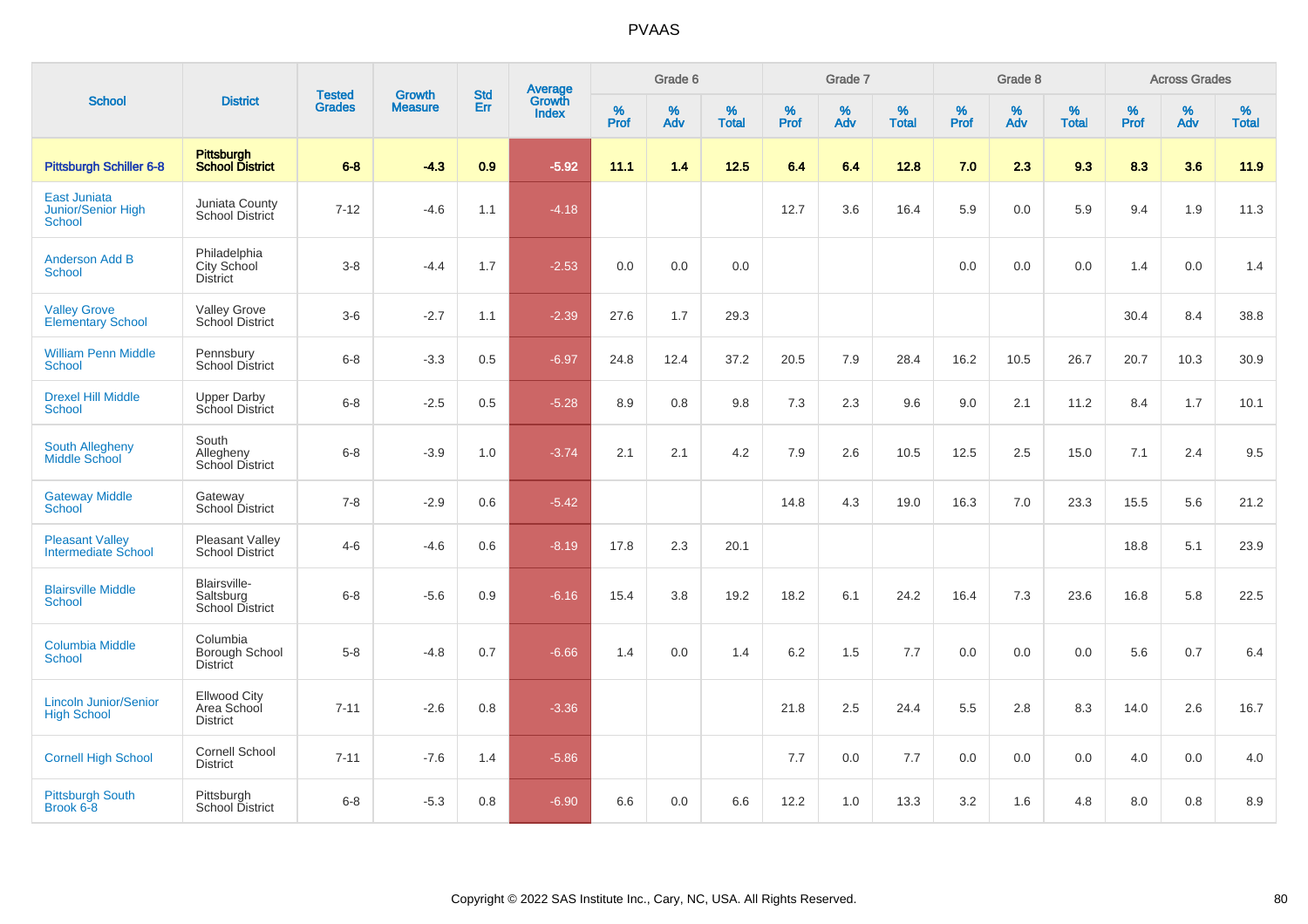|                                                                          |                                                         | <b>Tested</b> | <b>Growth</b>  | <b>Std</b> |                                          |                  | Grade 6     |                   |              | Grade 7  |                   |           | Grade 8  |                   |           | <b>Across Grades</b> |                   |
|--------------------------------------------------------------------------|---------------------------------------------------------|---------------|----------------|------------|------------------------------------------|------------------|-------------|-------------------|--------------|----------|-------------------|-----------|----------|-------------------|-----------|----------------------|-------------------|
| <b>School</b>                                                            | <b>District</b>                                         | <b>Grades</b> | <b>Measure</b> | Err        | <b>Average</b><br>Growth<br><b>Index</b> | %<br><b>Prof</b> | $\%$<br>Adv | %<br><b>Total</b> | $\%$<br>Prof | %<br>Adv | %<br><b>Total</b> | %<br>Prof | %<br>Adv | %<br><b>Total</b> | %<br>Prof | %<br>Adv             | %<br><b>Total</b> |
| <b>Pittsburgh Schiller 6-8</b>                                           | Pittsburgh<br>School District                           | $6 - 8$       | $-4.3$         | 0.9        | $-5.92$                                  | 11.1             | 1.4         | $12.5$            | 6.4          | 6.4      | 12.8              | 7.0       | 2.3      | 9.3               | 8.3       | 3.6                  | 11.9              |
| Wrightstown<br><b>Elementary School</b>                                  | Council Rock<br><b>School District</b>                  | $3-6$         | $-3.7$         | 1.1        | $-3.26$                                  | 30.8             | 11.5        | 42.3              |              |          |                   |           |          |                   | 36.8      | 19.3                 | 56.0              |
| <b>United Junior/Senior</b><br><b>High School</b>                        | <b>United School</b><br><b>District</b>                 | $7 - 11$      | $-3.4$         | 1.0        | $-3.38$                                  |                  |             |                   | 29.2         | 10.8     | 40.0              | 20.9      | 9.0      | 29.8              | 25.0      | 9.8                  | 34.8              |
| <b>Woodrow Wilson</b><br><b>Middle School</b>                            | Erie City School<br><b>District</b>                     | $6 - 8$       | $-2.2$         | 0.5        | $-4.34$                                  | 4.3              | 0.0         | 4.3               | 4.4          | 1.1      | 5.5               | 5.4       | 1.1      | 6.5               | 4.7       | 0.7                  | 5.4               |
| Northern Lebanon<br><b>Middle School</b>                                 | Northern<br>Lebanon<br><b>School District</b>           | $6 - 8$       | $-4.4$         | 0.6        | $-8.58$                                  | 12.8             | 0.8         | 13.6              | 8.1          | 2.7      | 10.8              | 7.2       | 0.7      | 7.9               | 9.2       | 1.4                  | 10.6              |
| <b>Lenape Middle School</b>                                              | <b>Central Bucks</b><br><b>School District</b>          | $7 - 9$       | $-4.0$         | 0.6        | $-8.06$                                  |                  |             |                   | 29.7         | 12.6     | 42.3              | 23.6      | 7.1      | 30.7              | 26.7      | 9.9                  | 36.6              |
| <b>Southern Lehigh</b><br><b>Intermediate School</b>                     | Southern<br>Lehigh School<br>District                   | $4 - 6$       | $-1.2$         | 0.6        | $-4.70$                                  | 28.3             | 16.8        | 45.1              |              |          |                   |           |          |                   | 31.6      | 23.8                 | 55.4              |
| <b>Lehigh Valley</b><br><b>Academy Regional</b><br><b>Charter School</b> | Lehigh Valley<br>Academy<br>Regional<br>Charter School  | $3 - 11$      | $-3.0$         | 0.5        | $-5.67$                                  | 16.4             | 3.1         | 19.5              | 7.4          | 1.8      | 9.3               | 5.5       | 0.9      | 6.4               | 17.4      | 4.4                  | 21.8              |
| Greensburg-Salem<br>Middle School                                        | Greensburg<br>Salem School<br><b>District</b>           | $6 - 8$       | $-4.4$         | 0.5        | $-9.95$                                  | 12.0             | 1.2         | 13.2              | 16.5         | 3.8      | 20.3              | 17.6      | 4.6      | 22.2              | 15.5      | 3.2                  | 18.7              |
| <b>Rommelt Elementary</b><br><b>School</b>                               | South<br>Williamsport<br>Area School<br><b>District</b> | $5-6$         | $-3.2$         | 0.9        | $-3.59$                                  | 26.1             | 4.6         | 30.7              |              |          |                   |           |          |                   | 23.0      | 2.8                  | 25.8              |
| <b>Antietam Middle/High</b><br><b>School</b>                             | Antietam<br><b>School District</b>                      | $7 - 10$      | $-4.2$         | 1.2        | $-3.52$                                  |                  |             |                   | 5.6          | 0.0      | 5.6               | 5.8       | 0.0      | 5.8               | 5.7       | 0.0                  | 5.7               |
| <b>Propel Charter School-</b><br>Pitcairn                                | <b>Propel Charter</b><br>School-Pitcairn                | $3-8$         | $-5.7$         | 1.1        | $-5.23$                                  | 7.4              | 0.0         | 7.4               | 0.0          | 0.0      | 0.0               | 0.0       | 0.0      | 0.0               | 5.5       | 0.0                  | 5.5               |
| <b>Paxon Hollow Middle</b><br><b>School</b>                              | Marple<br>Newtown<br><b>School District</b>             | $6 - 8$       | $-3.2$         | 0.5        | $-6.31$                                  | 31.7             | 20.2        | 51.9              | 27.4         | 8.4      | 35.8              | 21.1      | 6.2      | 27.3              | 27.2      | 12.2                 | 39.4              |
| <b>California Area Middle</b><br><b>School</b>                           | California Area<br><b>School District</b>               | $7 - 9$       | $-3.2$         | 1.1        | $-2.87$                                  |                  |             |                   | 25.0         | 1.8      | 26.8              | 20.4      | 5.6      | 25.9              | 22.7      | 3.6                  | 26.4              |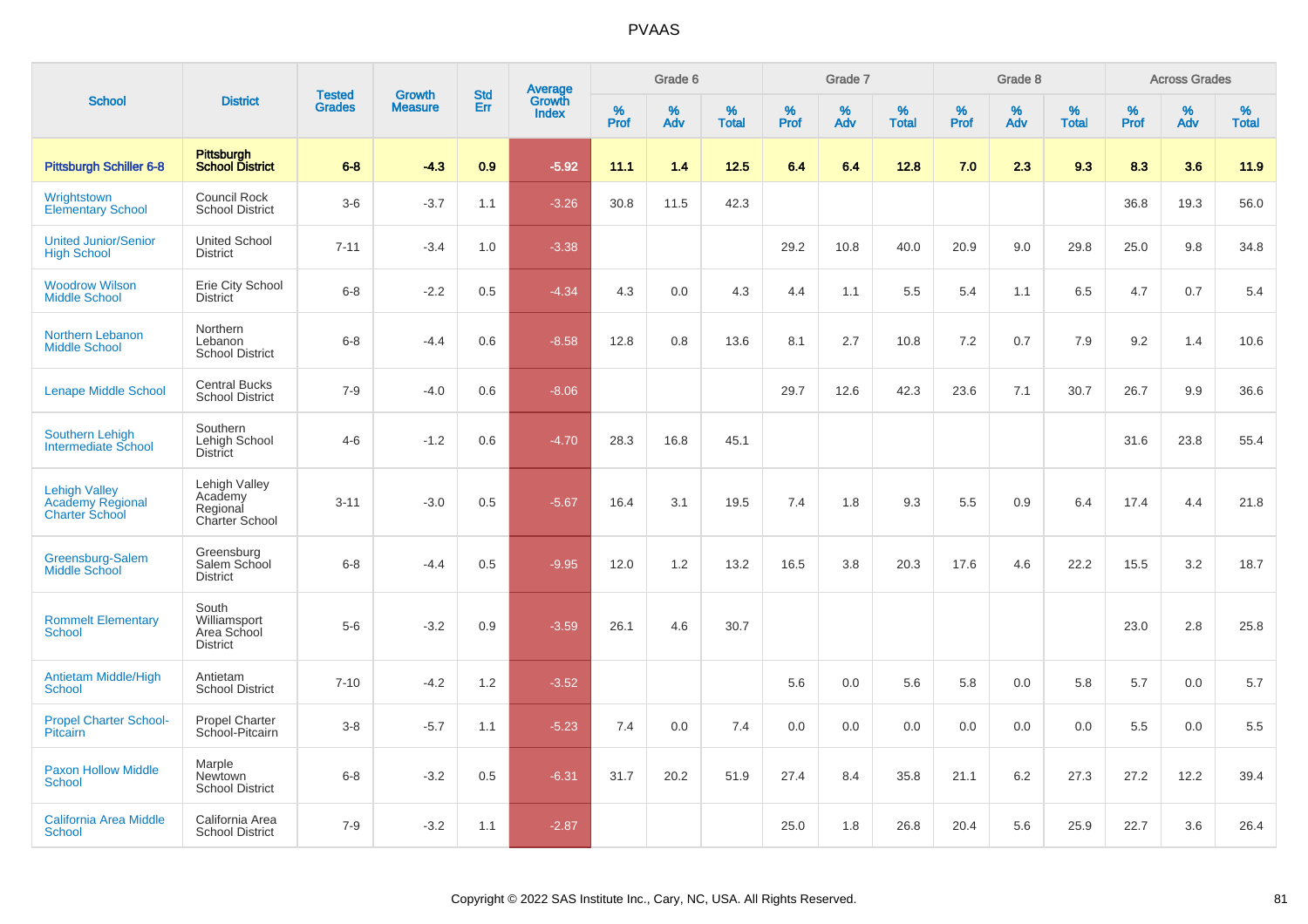|                                                       |                                                       | <b>Tested</b> | <b>Growth</b>  | <b>Std</b> |                                   |                  | Grade 6     |                   |              | Grade 7  |                      |           | Grade 8  |                   |              | <b>Across Grades</b> |                   |
|-------------------------------------------------------|-------------------------------------------------------|---------------|----------------|------------|-----------------------------------|------------------|-------------|-------------------|--------------|----------|----------------------|-----------|----------|-------------------|--------------|----------------------|-------------------|
| <b>School</b>                                         | <b>District</b>                                       | <b>Grades</b> | <b>Measure</b> | Err        | Average<br>Growth<br><b>Index</b> | %<br><b>Prof</b> | $\%$<br>Adv | %<br><b>Total</b> | $\%$<br>Prof | %<br>Adv | $\%$<br><b>Total</b> | %<br>Prof | %<br>Adv | %<br><b>Total</b> | $\%$<br>Prof | %<br>Adv             | %<br><b>Total</b> |
| <b>Pittsburgh Schiller 6-8</b>                        | Pittsburgh<br>School District                         | $6 - 8$       | $-4.3$         | 0.9        | $-5.92$                           | 11.1             | 1.4         | 12.5              | 6.4          | 6.4      | 12.8                 | 7.0       | 2.3      | 9.3               | 8.3          | 3.6                  | 11.9              |
| <b>Blossburg Elementary</b><br>School                 | Southern Tioga<br>School District                     | $3-6$         | $-5.8$         | 1.8        | $-3.22$                           | 0.0              | 0.0         | 0.0               |              |          |                      |           |          |                   | 16.0         | 4.7                  | 20.8              |
| <b>Hopkinson Francis</b><br>School                    | Philadelphia<br>City School<br><b>District</b>        | $3-8$         | $-6.7$         | 3.5        | $-1.93$                           |                  |             |                   |              |          |                      |           |          |                   | 4.4          | 0.0                  | 4.4               |
| <b>Weatherly Area Middle</b><br><b>School</b>         | <b>Weatherly Area</b><br><b>School District</b>       | $6 - 8$       | $-8.2$         | 1.2        | $-6.91$                           | 12.1             | 0.0         | 12.1              | 7.1          | 0.0      | 7.1                  | 5.6       | 0.0      | 5.6               | 8.2          | 0.0                  | 8.2               |
| <b>Southern Middle</b><br><b>School</b>               | Southern York<br><b>County School</b><br>District     | $7 - 8$       | $-3.3$         | 0.6        | $-5.75$                           |                  |             |                   | 18.8         | 5.4      | 24.3                 | 11.6      | 3.0      | 14.6              | 15.2         | 4.2                  | 19.4              |
| <b>Old Forge Elementary</b><br><b>School</b>          | Old Forge<br>School District                          | $3-6$         | $-2.7$         | 1.1        | $-2.48$                           | 11.3             | 0.0         | 11.3              |              |          |                      |           |          |                   | 14.4         | 3.1                  | 17.5              |
| <b>Roosevelt Middle</b><br><b>School</b>              | <b>Bristol</b><br>Township<br><b>School District</b>  | $6 - 8$       | $-4.8$         | 0.5        | $-9.09$                           | 3.0              | 1.2         | 4.2               | 7.0          | 0.6      | 7.6                  | 2.9       | 0.6      | 3.5               | 4.3          | 0.8                  | 5.1               |
| <b>Key Francis Scott</b><br>School                    | Philadelphia<br>City School<br><b>District</b>        | $3-6$         | $-4.8$         | 1.7        | $-2.83$                           | 0.0              | 0.0         | 0.0               |              |          |                      |           |          |                   | 4.0          | 0.0                  | 4.0               |
| <b>Laurel Highlands</b><br><b>Middle School</b>       | Laurel<br>Highlands<br>School District                | $6 - 8$       | $-4.2$         | 0.6        | $-8.67$                           | 9.7              | 7.1         | 16.9              | 11.1         | 4.0      | 15.1                 | 12.6      | 4.8      | 17.5              | 11.2         | 5.4                  | 16.6              |
| Pittsburgh Obama 6-<br>12 <sup>2</sup>                | Pittsburgh<br>School District                         | $6 - 11$      | $-4.6$         | 0.7        | $-6.96$                           | 8.9              | 2.7         | 11.6              | 4.6          | 0.9      | 5.5                  | 7.3       | 0.0      | 7.3               | 6.9          | 1.3                  | 8.2               |
| <b>Dobson James School</b>                            | Philadelphia<br>City School<br><b>District</b>        | $3 - 8$       | $-6.4$         | 3.1        | $-2.08$                           |                  |             |                   |              |          |                      |           |          |                   | 20.5         | 15.4                 | 35.9              |
| <b>Kirkbride Eliza B</b><br><b>School</b>             | Philadelphia<br>City School<br><b>District</b>        | $3 - 8$       | $-7.8$         | 2.2        | $-3.53$                           |                  |             |                   | 7.7          | 0.0      | 7.7                  |           |          |                   | 10.6         | 1.2                  | 11.8              |
| <b>Greater Johnstown</b><br><b>Senior High School</b> | Greater<br>Johnstown<br><b>School District</b>        | $8 - 11$      | $-2.0$         | 1.0        | $-2.09$                           |                  |             |                   |              |          |                      | 0.6       | 0.6      | 1.3               | 0.6          | 0.6                  | 1.3               |
| <b>Fanny Jackson Coppin</b><br>School                 | Philadelphia<br><b>City School</b><br><b>District</b> | $3 - 8$       | $-5.7$         | 2.7        | $-2.10$                           |                  |             |                   |              |          |                      |           |          |                   | 20.3         | 3.1                  | 23.4              |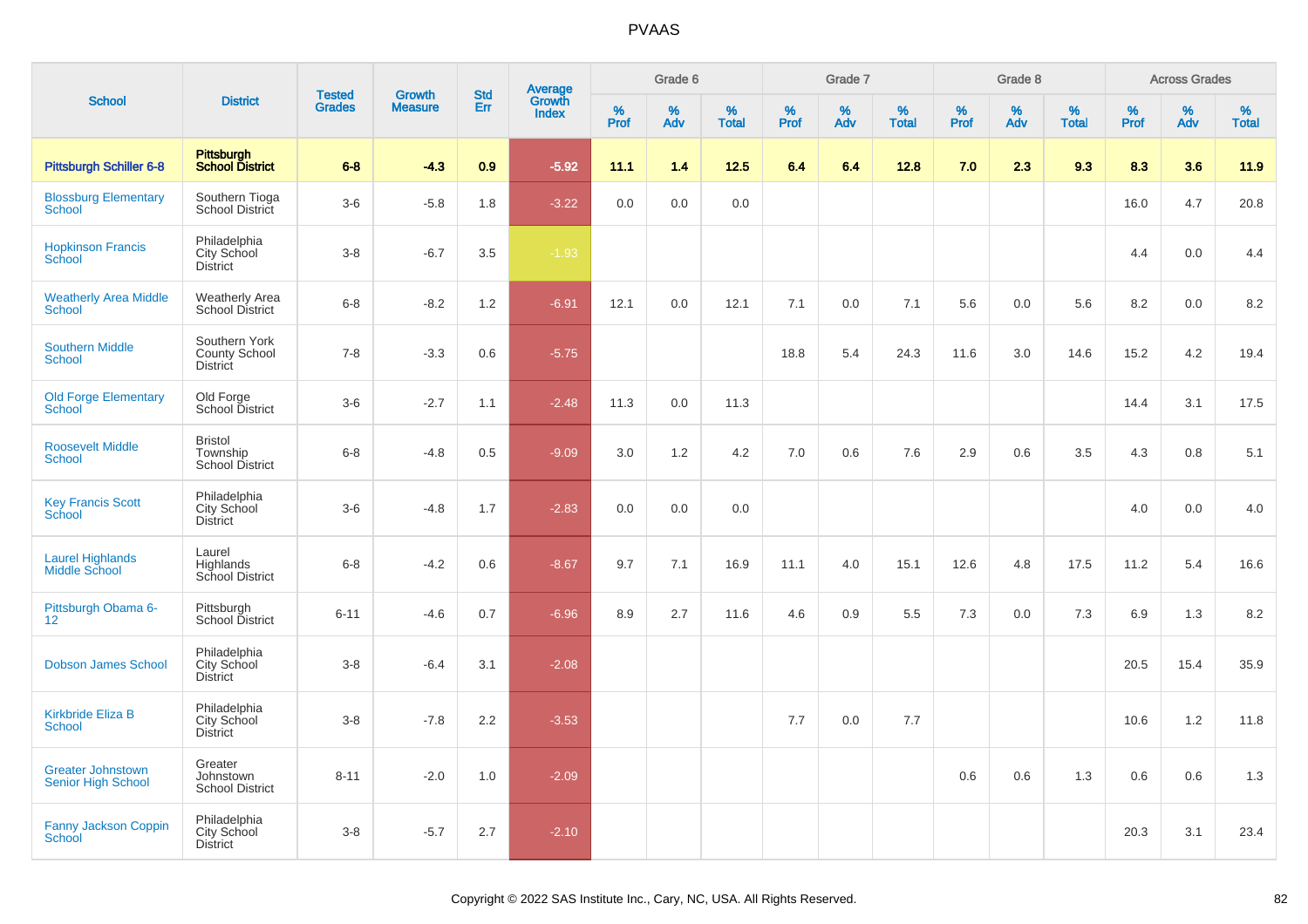|                                                      |                                                | <b>Tested</b> | <b>Growth</b>  | <b>Std</b> |                                          |                  | Grade 6  |                   |           | Grade 7     |                   |           | Grade 8  |                   |              | <b>Across Grades</b> |                   |
|------------------------------------------------------|------------------------------------------------|---------------|----------------|------------|------------------------------------------|------------------|----------|-------------------|-----------|-------------|-------------------|-----------|----------|-------------------|--------------|----------------------|-------------------|
| <b>School</b>                                        | <b>District</b>                                | <b>Grades</b> | <b>Measure</b> | Err        | <b>Average</b><br>Growth<br><b>Index</b> | %<br><b>Prof</b> | %<br>Adv | %<br><b>Total</b> | %<br>Prof | $\%$<br>Adv | %<br><b>Total</b> | %<br>Prof | %<br>Adv | %<br><b>Total</b> | $\%$<br>Prof | $\%$<br>Adv          | %<br><b>Total</b> |
| <b>Pittsburgh Schiller 6-8</b>                       | Pittsburgh<br>School District                  | $6 - 8$       | $-4.3$         | 0.9        | $-5.92$                                  | 11.1             | 1.4      | 12.5              | 6.4       | 6.4         | 12.8              | 7.0       | 2.3      | 9.3               | 8.3          | 3.6                  | 11.9              |
| <b>North Schuylkill</b><br><b>Elementary School</b>  | North Schuylkill<br>School District            | $3-6$         | $-2.9$         | 0.7        | $-3.90$                                  | 4.8              | 0.8      | 5.6               |           |             |                   |           |          |                   | 13.9         | 3.5                  | 17.4              |
| <b>Springhouse Middle</b><br>School                  | Parkland<br><b>School District</b>             | $6 - 8$       | $-2.3$         | 0.4        | $-5.84$                                  | 36.0             | 19.9     | 55.8              | 28.7      | 22.8        | 51.5              | 28.2      | 15.4     | 43.6              | 31.0         | 19.6                 | 50.7              |
| <b>MaST Community</b><br><b>Charter School III</b>   | MaST<br>Community<br>Charter School<br>Ш       | $3-6$         | $-3.6$         | 0.8        | $-4.68$                                  | 6.8              | 1.5      | 8.3               |           |             |                   |           |          |                   | 8.3          | 2.2                  | 10.5              |
| <b>Russell C Struble</b><br><b>Elementary School</b> | Bensalem<br>Township<br><b>School District</b> | $3-6$         | $-3.1$         | 1.2        | $-2.64$                                  | 31.2             | 6.6      | 37.7              |           |             |                   |           |          |                   | 18.6         | 6.4                  | 25.0              |
| Susquehanna<br>Community<br><b>Elementary School</b> | Susquehanna<br>Community<br>School District    | $3-6$         | $-3.0$         | 1.1        | $-2.69$                                  | 15.5             | 1.7      | 17.2              |           |             |                   |           |          |                   | 24.8         | 6.3                  | 31.1              |
| Pittsburgh Capa 6-12                                 | Pittsburgh<br>School District                  | $6 - 11$      | $-5.7$         | 0.7        | $-8.34$                                  | 25.3             | 4.2      | 29.5              | 28.3      | 8.8         | 37.2              | 18.6      | 10.8     | 29.4              | 24.2         | 8.1                  | 32.3              |
| <b>Fort Cherry</b><br>Junior/Senior High<br>School   | Fort Cherry<br><b>School District</b>          | $7 - 10$      | $-4.7$         | 1.0        | $-4.70$                                  |                  |          |                   | 14.3      | 5.4         | 19.6              | 9.3       | 4.6      | 14.0              | 11.3         | 4.9                  | 16.2              |
| <b>Downingtown Middle</b><br>School                  | Downingtown<br>Area School<br><b>District</b>  | $7 - 8$       | $-5.6$         | 1.0        | $-6.89$                                  |                  |          |                   | 31.1      | 12.6        | 43.7              | 24.5      | 15.1     | 39.6              | 29.1         | 13.4                 | 42.4              |
| Carbondale<br><b>Elementary School</b>               | Carbondale<br>Area School<br><b>District</b>   | $3-6$         | $-3.6$         | $0.9\,$    | $-3.97$                                  | 4.3              | 0.0      | 4.3               |           |             |                   |           |          |                   | 9.1          | 0.3                  | 9.4               |
| <b>Jenkintown</b><br><b>Elementary School</b>        | Jenkintown<br><b>School District</b>           | $3-6$         | $-2.8$         | 1.3        | $-2.86$                                  | 18.9             | 8.1      | 27.0              |           |             |                   |           |          |                   | 33.7         | 20.2                 | 53.9              |
| <b>Holme Thomas School</b>                           | Philadelphia<br>City School<br><b>District</b> | $3-6$         | $-6.2$         | 2.8        | $-2.23$                                  |                  |          |                   |           |             |                   |           |          |                   | 15.9         | 1.6                  | 17.5              |
| Northern Lehigh<br><b>Middle School</b>              | Northern Lehigh<br>School District             | $7 - 8$       | $-3.3$         | 0.9        | $-3.72$                                  |                  |          |                   | 15.1      | 1.7         | 16.8              | 12.9      | 0.0      | 12.9              | 14.3         | 1.1                  | 15.3              |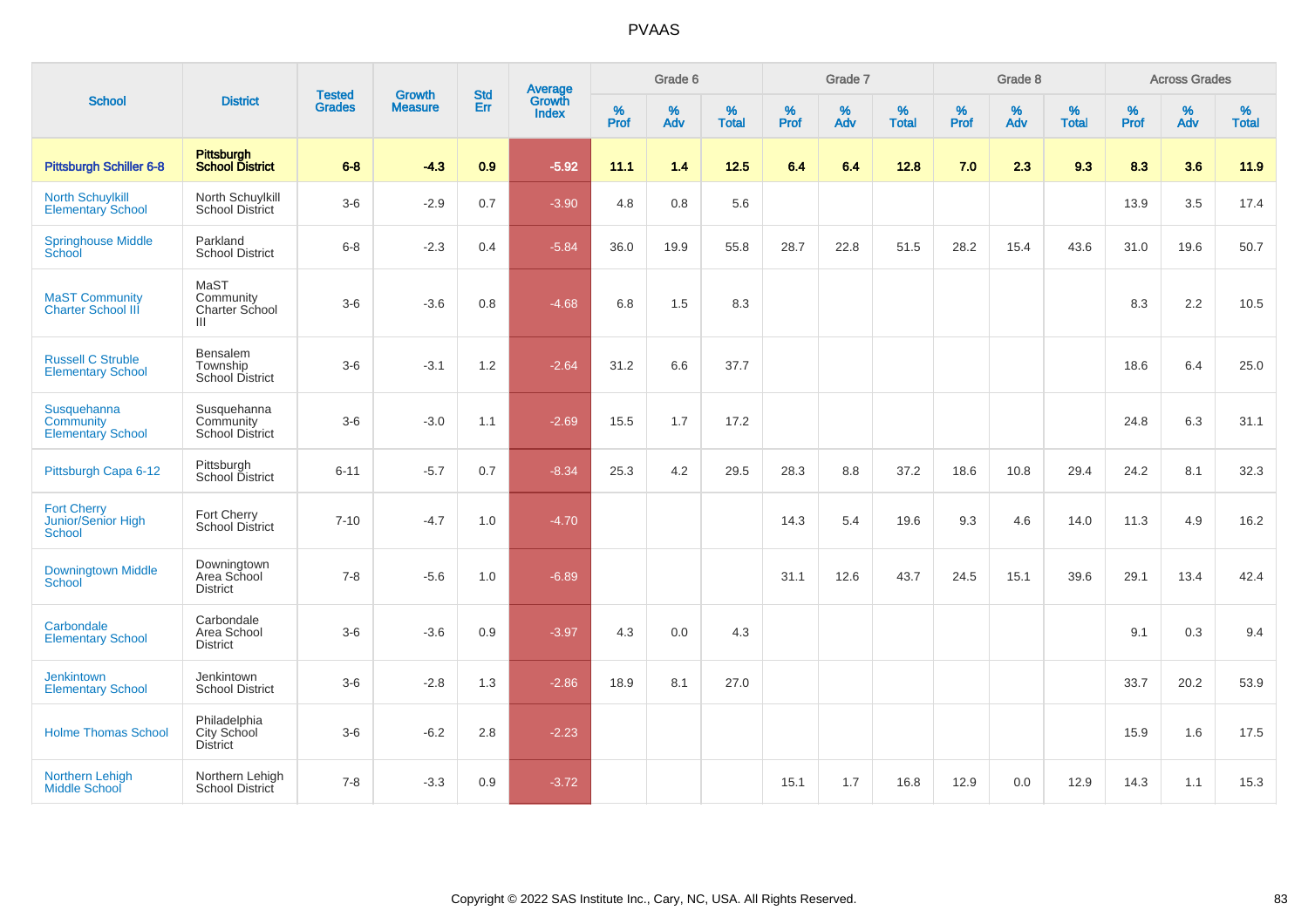|                                                                       |                                                               |                                |                                 |                   |                                          |           | Grade 6  |                   |           | Grade 7  |                   |           | Grade 8  |                   |           | <b>Across Grades</b> |                   |
|-----------------------------------------------------------------------|---------------------------------------------------------------|--------------------------------|---------------------------------|-------------------|------------------------------------------|-----------|----------|-------------------|-----------|----------|-------------------|-----------|----------|-------------------|-----------|----------------------|-------------------|
| <b>School</b>                                                         | <b>District</b>                                               | <b>Tested</b><br><b>Grades</b> | <b>Growth</b><br><b>Measure</b> | <b>Std</b><br>Err | <b>Average</b><br>Growth<br><b>Index</b> | %<br>Prof | %<br>Adv | %<br><b>Total</b> | %<br>Prof | %<br>Adv | %<br><b>Total</b> | %<br>Prof | %<br>Adv | %<br><b>Total</b> | %<br>Prof | %<br>Adv             | %<br><b>Total</b> |
| <b>Pittsburgh Schiller 6-8</b>                                        | Pittsburgh<br><b>School District</b>                          | $6 - 8$                        | $-4.3$                          | 0.9               | $-5.92$                                  | 11.1      | 1.4      | 12.5              | 6.4       | 6.4      | 12.8              | 7.0       | 2.3      | 9.3               | 8.3       | 3.6                  | 11.9              |
| <b>Franklin Towne</b><br><b>Charter Elementary</b><br><b>School</b>   | <b>Franklin Towne</b><br>Charter<br>Elementary<br>School      | $3-8$                          | $-6.2$                          | 1.2               | $-5.29$                                  | 18.5      | 14.8     | 33.3              | 14.3      | 3.6      | 17.9              | 4.6       | 0.0      | 4.6               | 24.3      | 9.6                  | 33.9              |
| <b>Bristol Middle School</b>                                          | <b>Bristol Borough</b><br>School District                     | $7 - 8$                        | $-4.3$                          | 0.9               | $-4.50$                                  |           |          |                   | 15.2      | 1.3      | 16.5              | 7.6       | 1.3      | 8.9               | 11.4      | 1.3                  | 12.7              |
| <b>Valley Junior/Senior</b><br><b>High School</b>                     | <b>New</b><br>Kensington-<br>Arnold School<br><b>District</b> | $7 - 11$                       | $-5.4$                          | 0.9               | $-6.05$                                  |           |          |                   | 4.4       | 0.0      | 4.4               | 1.2       | 0.0      | 1.2               | 2.8       | 0.0                  | 2.8               |
| <b>Penn's Grove School</b>                                            | Oxford Area<br><b>School District</b>                         | $7 - 8$                        | $-3.0$                          | 0.6               | $-5.15$                                  |           |          |                   | 20.2      | 9.9      | 30.0              | 11.5      | 5.5      | 17.0              | 16.0      | 7.8                  | 23.7              |
| <b>Pottstown Middle</b><br><b>School</b>                              | Pottstown<br><b>School District</b>                           | $5-8$                          | $-5.0$                          | 0.5               | $-10.19$                                 | 2.1       | 0.0      | 2.1               | 5.3       | 0.7      | 5.9               | 5.6       | 0.0      | 5.6               | 4.8       | 1.2                  | 6.0               |
| <b>Jefferson Middle</b><br><b>School</b>                              | Mt Lebanon<br><b>School District</b>                          | $6-8$                          | $-4.7$                          | 0.6               | $-7.87$                                  | 44.1      | 14.5     | 58.6              | 32.8      | 22.7     | 55.5              | 36.4      | 14.3     | 50.7              | 38.1      | 16.8                 | 55.0              |
| <b>Fell D Newlin School</b>                                           | Philadelphia<br>City School<br><b>District</b>                | $3 - 8$                        | $-7.7$                          | 3.2               | $-2.40$                                  |           |          |                   |           |          |                   |           |          |                   | 3.4       | 3.4                  | 6.9               |
| <b>Robert K Shafer</b><br><b>Middle School</b>                        | Bensalem<br>Township<br><b>School District</b>                | $6 - 8$                        | $-4.3$                          | 0.6               | $-7.41$                                  |           |          |                   | 9.8       | 5.7      | 15.5              | 8.4       | 3.1      | 11.5              | 9.1       | 4.4                  | 13.5              |
| Pittsburgh Brookline K-<br>8                                          | Pittsburgh<br>School District                                 | $3 - 8$                        | $-6.4$                          | 1.0               | $-6.38$                                  | 25.0      | 0.0      | 25.0              | 9.1       | 3.0      | 12.1              | 3.4       | 0.0      | 3.4               | 16.9      | 2.7                  | 19.6              |
| <b>Conemaugh Township</b><br>Area Middle/Senior<br><b>High School</b> | Conemaugh<br>Township Area<br>School District                 | $6 - 12$                       | $-3.5$                          | 0.8               | $-4.28$                                  | 23.0      | 16.4     | 39.3              | 29.2      | 20.8     | 50.0              | 28.8      | 5.5      | 34.2              | 27.2      | 14.1                 | 41.3              |
| <b>Shamokin Area</b><br><b>Intermediate School</b>                    | Shamokin Area<br><b>School District</b>                       | $5-6$                          | $-1.8$                          | 0.7               | $-4.03$                                  | 8.8       | 2.9      | 11.8              |           |          |                   |           |          |                   | 13.1      | 3.6                  | 16.7              |
| <b>St Marys Area Middle</b><br>School                                 | Saint Marys<br>Area School<br><b>District</b>                 | $5-8$                          | $-3.2$                          | 0.6               | $-5.37$                                  | 21.8      | 1.6      | 23.4              | 10.0      | 5.4      | 15.4              | 13.3      | 1.3      | 14.7              | 14.8      | 2.7                  | 17.6              |
| <b>Ambridge Area Middle</b><br><b>School</b>                          | Ambridge Area<br><b>School District</b>                       | $6 - 8$                        | $-4.4$                          | 0.6               | $-6.98$                                  | 13.3      | 1.0      | 14.3              | 11.3      | 0.8      | 12.1              | 11.2      | 0.9      | 12.1              | 11.9      | 0.9                  | 12.8              |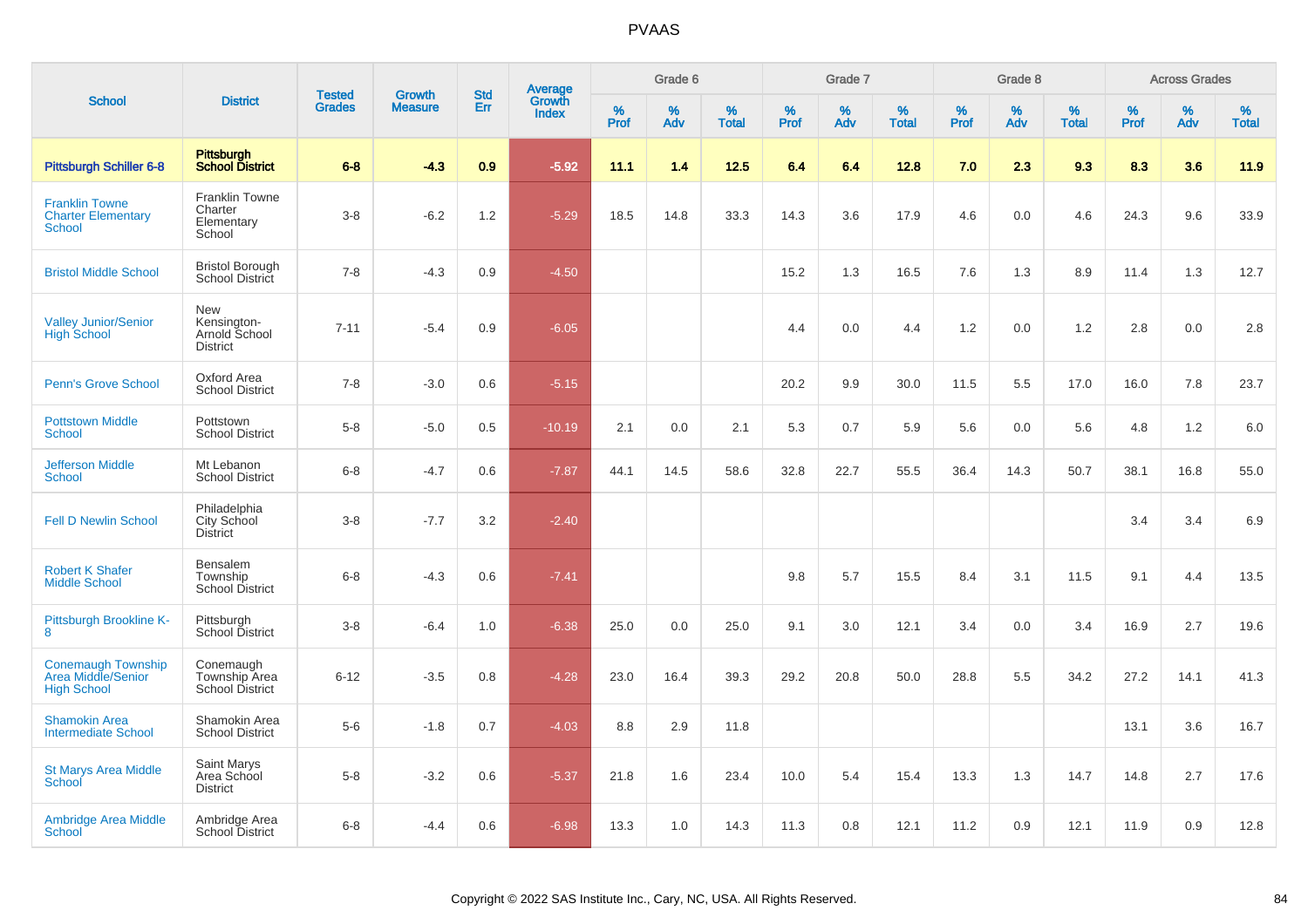| <b>School</b>                                          | <b>District</b>                                 | <b>Tested</b> | <b>Growth</b>  | <b>Std</b>    |                                          |                  | Grade 6  |                      |              | Grade 7  |                   |           | Grade 8  |                                                                                                                                                    |      | <b>Across Grades</b> |      |
|--------------------------------------------------------|-------------------------------------------------|---------------|----------------|---------------|------------------------------------------|------------------|----------|----------------------|--------------|----------|-------------------|-----------|----------|----------------------------------------------------------------------------------------------------------------------------------------------------|------|----------------------|------|
|                                                        |                                                 | <b>Grades</b> | <b>Measure</b> | <b>Err</b>    | <b>Average</b><br>Growth<br><b>Index</b> | %<br><b>Prof</b> | %<br>Adv | $\%$<br><b>Total</b> | $\%$<br>Prof | %<br>Adv | %<br><b>Total</b> | %<br>Prof | %<br>Adv | %<br>%<br>$\%$<br>Prof<br><b>Total</b><br>Adv<br>9.3<br>8.3<br>17.1<br>15.4<br>4.6<br>5.4<br>2.7<br>34.5<br>7.1<br>9.3<br>5.5<br>9.5<br>9.8<br>7.7 |      | %<br><b>Total</b>    |      |
| <b>Pittsburgh Schiller 6-8</b>                         | <b>Pittsburgh</b><br><b>School District</b>     | $6 - 8$       | $-4.3$         | 0.9           | $-5.92$                                  | 11.1             | 1.4      | $12.5$               | 6.4          | 6.4      | 12.8              | 7.0       | 2.3      |                                                                                                                                                    |      | 3.6                  | 11.9 |
| <b>Stroudsburg Junior</b><br><b>High School</b>        | Stroudsburg<br>Area School<br><b>District</b>   | $8 - 9$       | $-2.0$         | 0.8           | $-2.50$                                  |                  |          |                      |              |          |                   | 15.4      | 1.8      |                                                                                                                                                    |      | 1.8                  | 17.1 |
| <b>Dickson Prep STEAM</b><br>Academy                   | <b>Woodland Hills</b><br><b>School District</b> | $6 - 8$       | $-5.6$         | 0.6           | $-9.59$                                  | 4.8              | 1.4      | 6.2                  | 8.9          | 3.0      | 11.8              | 2.3       | 2.3      |                                                                                                                                                    |      | 2.2                  | 7.6  |
| Harrison-Morton<br><b>Middle School</b>                | <b>Allentown City</b><br>School District        | $6 - 8$       | $-3.5$         | 0.8           | $-4.63$                                  | 4.2              | 0.0      | 4.2                  | 0.8          | 0.8      | 1.5               |           |          |                                                                                                                                                    |      | 0.4                  | 3.1  |
| <b>East Vincent</b><br><b>Elementary School</b>        | Owen J Roberts<br><b>School District</b>        | $3-6$         | $-2.9$         | 1.0           | $-2.89$                                  | 25.4             | 14.3     | 39.7                 |              |          |                   |           |          |                                                                                                                                                    |      | 18.0                 | 52.6 |
| <b>Bregy F Amedee</b><br><b>School</b>                 | Philadelphia<br>City School<br><b>District</b>  | $3-8$         | $-9.1$         | 3.6           | $-2.55$                                  |                  |          |                      |              |          |                   | 7.1       | 0.0      |                                                                                                                                                    |      | 3.7                  | 13.0 |
| <b>West Mifflin Area</b><br><b>Middle School</b>       | West Mifflin<br>Area School<br><b>District</b>  | $4 - 11$      | $-8.5$         | 0.5           | $-18.36$                                 | 6.8              | 0.7      | 7.5                  | 6.8          | 0.0      | 6.8               | 5.5       | 0.0      |                                                                                                                                                    |      | 2.0                  | 11.6 |
| <b>Clearfield Area</b><br>Junior/Senior High<br>School | Clearfield Area<br><b>School District</b>       | $7 - 10$      | $-2.8$         | 0.7           | $-3.89$                                  |                  |          |                      | 9.3          | 0.8      | 10.1              | 6.3       | 3.5      |                                                                                                                                                    |      | 2.2                  | 9.9  |
| Mahantongo<br><b>Elementary School</b>                 | Tri-Valley<br>School District                   | $3-6$         | $-4.8$         | 1.8           | $-2.71$                                  | 20.0             | 0.0      | 20.0                 |              |          |                   |           |          |                                                                                                                                                    | 28.2 | 3.5                  | 31.8 |
| <b>Conemaugh Valley</b><br><b>Elementary School</b>    | Conemaugh<br>Valley School<br><b>District</b>   | $3-6$         | $-5.8$         | 1.1           | $-5.02$                                  | 22.0             | 4.0      | 26.0                 |              |          |                   |           |          |                                                                                                                                                    | 23.2 | 7.2                  | 30.4 |
| <b>Garnet Valley Middle</b><br>School                  | <b>Garnet Valley</b><br>School District         | $6 - 8$       | $-2.0$         | 0.4           | $-4.82$                                  | 30.8             | 18.2     | 49.0                 | 28.0         | 20.7     | 48.7              | 21.5      | 10.3     | 31.8                                                                                                                                               | 26.9 | 16.7                 | 43.6 |
| <b>Washington Park</b><br><b>Elementary School</b>     | Washington<br>School District                   | $3-6$         | $-4.0$         | 0.9           | $-4.65$                                  | 5.2              | 2.1      | 7.2                  |              |          |                   |           |          |                                                                                                                                                    | 13.0 | 4.2                  | 17.2 |
| <b>Whitehall-Coplay</b><br>Middle School               | Whitehall-<br>Coplay School<br><b>District</b>  | $6 - 8$       | $-3.6$         | 0.4           | $-8.82$                                  | 12.8             | 1.9      | 14.7                 | 11.1         | 2.5      | 13.6              | 10.5      | 3.2      | 13.7                                                                                                                                               | 11.4 | 2.6                  | 14.0 |
| <b>Richardson Middle</b><br><b>School</b>              | Springfield<br>School District                  | $6 - 8$       | $-3.6$         | $0.4^{\circ}$ | $-8.92$                                  | 30.6             | 7.7      | 38.4                 | 35.8         | 10.7     | 46.5              | 26.0      | 12.6     | 38.6                                                                                                                                               | 31.0 | 10.2                 | 41.2 |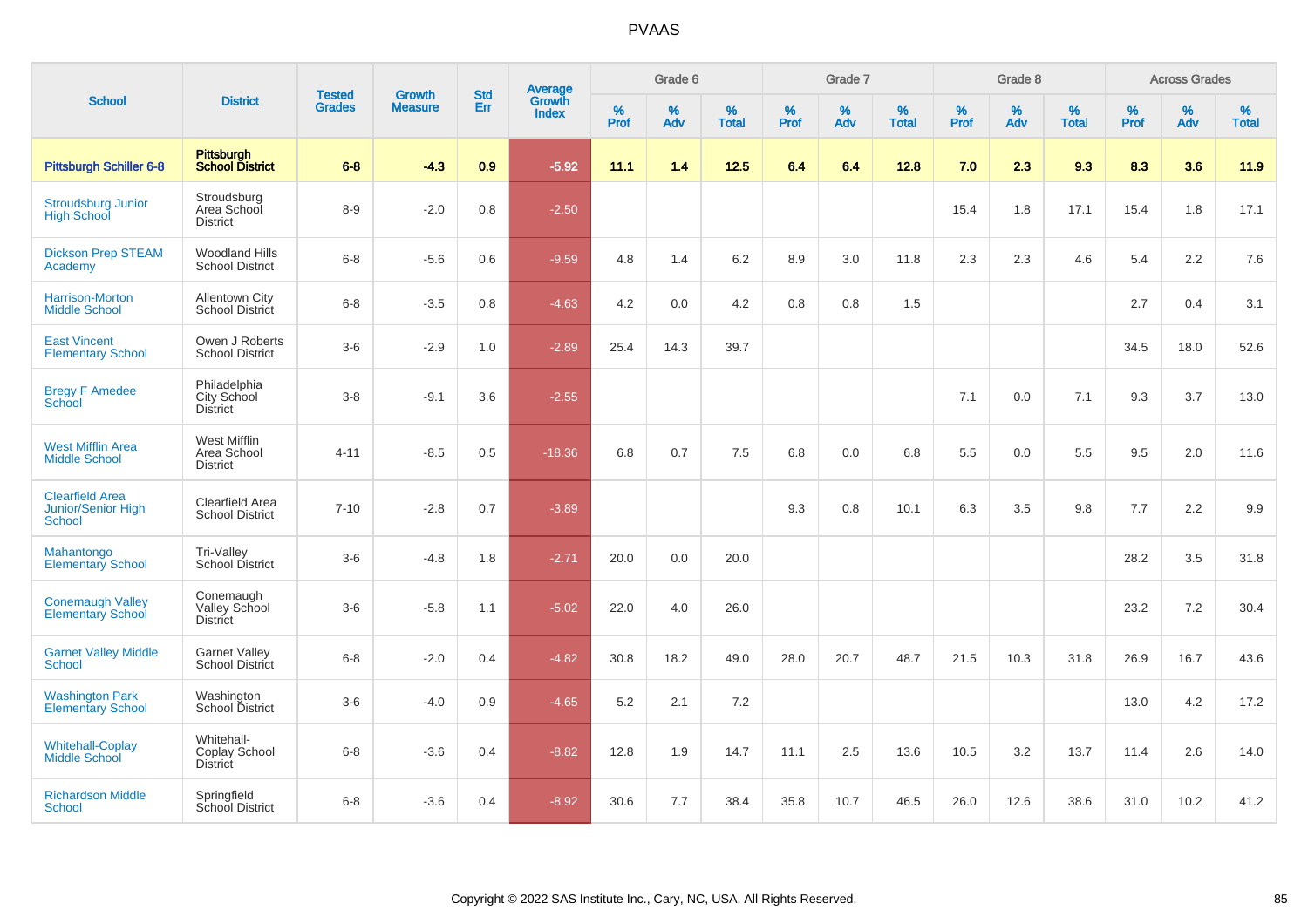| <b>School</b>                                                               | <b>Tested</b><br><b>District</b><br><b>Grades</b>    | <b>Growth</b> |                |                   |                                   | Grade 6          |          |                   | Grade 7   |             |                   | Grade 8 |          |                   | <b>Across Grades</b> |             |                   |
|-----------------------------------------------------------------------------|------------------------------------------------------|---------------|----------------|-------------------|-----------------------------------|------------------|----------|-------------------|-----------|-------------|-------------------|---------|----------|-------------------|----------------------|-------------|-------------------|
|                                                                             |                                                      |               | <b>Measure</b> | <b>Std</b><br>Err | <b>Average</b><br>Growth<br>Index | %<br><b>Prof</b> | %<br>Adv | %<br><b>Total</b> | %<br>Prof | $\%$<br>Adv | %<br><b>Total</b> | % Pref  | %<br>Adv | %<br><b>Total</b> | %<br>Prof            | $\%$<br>Adv | %<br><b>Total</b> |
| <b>Pittsburgh Schiller 6-8</b>                                              | <b>Pittsburgh</b><br><b>School District</b>          | $6 - 8$       | $-4.3$         | 0.9               | $-5.92$                           | 11.1             | 1.4      | $12.5$            | 6.4       | 6.4         | 12.8              | 7.0     | 2.3      | 9.3               | 8.3                  | 3.6         | 11.9              |
| <b>Redbank Valley High</b><br>School                                        | Redbank Valley<br><b>School District</b>             | $6 - 11$      | $-4.3$         | 0.8               | $-5.43$                           | 12.7             | 0.0      | 12.7              | 19.5      | 9.2         | 28.7              | 9.5     | 0.0      | 9.5               | 14.4                 | 3.5         | 17.9              |
| <b>Clarion-Limestone</b><br><b>Area Junior/Senior</b><br><b>High School</b> | Clarion-<br>Limestone Area<br><b>School District</b> | $7 - 12$      | $-6.7$         | 1.3               | $-5.38$                           |                  |          |                   | 27.9      | 11.6        | 39.5              | 7.8     | 3.9      | 11.8              | 17.0                 | 7.4         | 24.5              |
| <b>Trexler Middle School</b>                                                | <b>Allentown City</b><br><b>School District</b>      | $6 - 8$       | $-2.7$         | 0.7               | $-3.89$                           | 0.7              | 1.4      | 2.1               | 2.7       | 0.0         | 2.7               |         |          |                   | 1.7                  | 0.7         | 2.4               |
| Hartranft John F<br>School                                                  | Philadelphia<br>City School<br><b>District</b>       | $3 - 8$       | $-9.7$         | 3.5               | $-2.77$                           |                  |          |                   |           |             |                   |         |          |                   | 3.1                  | 0.0         | 3.1               |
| <b>Waynesburg Central</b><br><b>Elementary School</b>                       | <b>Central Greene</b><br><b>School District</b>      | $3-6$         | $-2.3$         | 0.8               | $-5.83$                           | 17.3             | 0.0      | 17.3              |           |             |                   |         |          |                   | 17.4                 | 3.9         | 21.2              |
| <b>Elk Lake Junior/Senior</b><br><b>High School</b>                         | <b>Elk Lake School</b><br><b>District</b>            | $7 - 11$      | $-3.7$         | 0.9               | $-4.15$                           |                  |          |                   | 11.4      | 3.4         | 14.8              | 8.5     | 4.9      | 13.4              | 10.0                 | 4.1         | 14.1              |
| <b>Wilson Southern</b><br><b>Middle School</b>                              | Wilson School<br><b>District</b>                     | $6 - 8$       | $-5.6$         | 0.8               | $-6.71$                           | 25.0             | 3.4      | 28.4              | 21.0      | 6.4         | 27.4              | 8.9     | 5.4      | 14.3              | 19.4                 | 4.8         | 24.3              |
| <b>Sol Feinstone</b><br><b>Elementary School</b>                            | Council Rock<br><b>School District</b>               | $3-6$         | $-4.9$         | 0.8               | $-6.00$                           | 37.9             | 12.6     | 50.5              |           |             |                   |         |          |                   | 39.1                 | 24.5        | 63.6              |
| <b>Forest City Regional</b><br><b>Elementary School</b>                     | <b>Forest City</b><br>Regional<br>School District    | $3-6$         | $-4.9$         | 1.2               | $-4.02$                           | 14.3             | 2.0      | 16.3              |           |             |                   |         |          |                   | 20.3                 | 10.7        | 31.0              |
| Salisbury-Elk Lick<br><b>Elementary School</b>                              | Salisbury-Elk<br>Lick School<br><b>District</b>      | $3-6$         | $-6.9$         | 1.7               | $-4.11$                           | 37.5             | 0.0      | 37.5              |           |             |                   |         |          |                   | 35.8                 | 7.4         | 43.2              |
| <b>Mercer Area Middle</b><br><b>School</b>                                  | Mercer Area<br><b>School District</b>                | $7 - 10$      | $-5.0$         | 1.0               | $-5.03$                           |                  |          |                   | 25.0      | 11.8        | 36.8              | 18.7    | 4.0      | 22.7              | 21.8                 | 8.0         | 29.8              |
| <b>Mapletown</b><br><b>Junior/Senior High</b><br>School                     | Southeastern<br>Greene School<br><b>District</b>     | $7 - 10$      | $-10.2$        | 1.2               | $-8.85$                           |                  |          |                   | 8.2       | 4.1         | 12.2              | 25.6    | 2.3      | 27.9              | 16.3                 | 3.3         | 19.6              |
| <b>Moon Area Upper</b><br><b>Middle School</b>                              | Moon Area<br><b>School District</b>                  | $7 - 8$       | $-3.0$         | 0.5               | $-5.89$                           |                  |          |                   | 28.0      | 11.5        | 39.4              | 20.6    | 10.9     | 31.5              | 24.3                 | 11.2        | 35.5              |
| <b>Arts Academy Charter</b><br>School                                       | Arts Academy<br>Charter School                       | $5-8$         | $-7.7$         | 1.1               | $-6.85$                           | 2.4              | 0.0      | 2.4               | 8.3       | 0.0         | 8.3               | 0.0     | 0.0      | 0.0               | 4.4                  | 0.0         | 4.4               |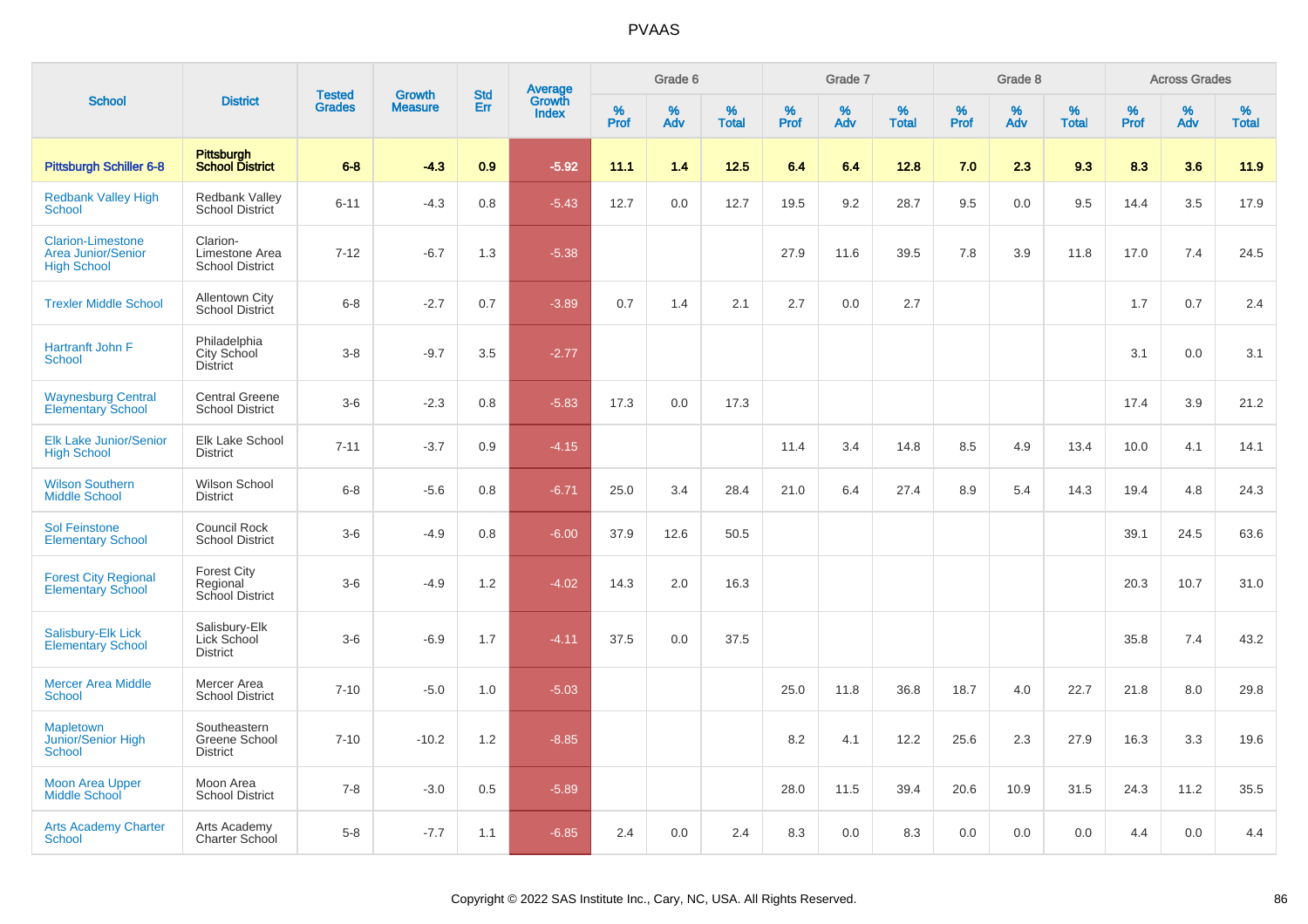| <b>School</b>                                               |                                                       | <b>Tested</b> | <b>Growth</b>  | <b>Std</b> |                                          |                  | Grade 6     |                   |              | Grade 7     |                   |                     | Grade 8  |                   |           | <b>Across Grades</b> |                      |
|-------------------------------------------------------------|-------------------------------------------------------|---------------|----------------|------------|------------------------------------------|------------------|-------------|-------------------|--------------|-------------|-------------------|---------------------|----------|-------------------|-----------|----------------------|----------------------|
|                                                             | <b>District</b>                                       | <b>Grades</b> | <b>Measure</b> | Err        | <b>Average</b><br>Growth<br><b>Index</b> | %<br><b>Prof</b> | $\%$<br>Adv | %<br><b>Total</b> | $\%$<br>Prof | $\%$<br>Adv | %<br><b>Total</b> | $\%$<br><b>Prof</b> | %<br>Adv | %<br><b>Total</b> | %<br>Prof | %<br>Adv             | $\%$<br><b>Total</b> |
| Pittsburgh Schiller 6-8                                     | <b>Pittsburgh</b><br><b>School District</b>           | $6 - 8$       | $-4.3$         | 0.9        | $-5.92$                                  | 11.1             | 1.4         | $12.5$            | 6.4          | 6.4         | 12.8              | 7.0                 | 2.3      | 9.3               | 8.3       | 3.6                  | 11.9                 |
| <b>West Greene</b><br><b>Elementary Center</b>              | West Greene<br><b>School District</b>                 | $3-6$         | $-6.8$         | 1.4        | $-4.84$                                  | 7.9              | 7.9         | 15.8              |              |             |                   |                     |          |                   | 25.1      | 13.7                 | 38.9                 |
| <b>Woodland Elementary</b><br><b>School</b>                 | Cameron<br>County School<br><b>District</b>           | $3-6$         | $-4.7$         | 1.4        | $-3.32$                                  | 29.0             | 2.6         | 31.6              |              |             |                   |                     |          |                   | 40.4      | 9.6                  | 50.0                 |
| Maplewood<br><b>Elementary School</b>                       | Penncrest<br><b>School District</b>                   | $3-6$         | $-3.4$         | 1.0        | $-3.63$                                  | 14.3             | 0.0         | 14.3              |              |             |                   |                     |          |                   | 22.7      | 4.0                  | 26.7                 |
| Pocono Mountain<br><b>West Junior High</b><br><b>School</b> | Pocono<br>Mountain<br><b>School District</b>          | $7 - 8$       | $-6.5$         | 1.2        | $-5.61$                                  |                  |             |                   | 10.5         | 1.8         | 12.3              | 0.0                 | 3.8      | 3.8               | 5.4       | 2.7                  | 8.2                  |
| <b>Moss Side Middle</b><br><b>School</b>                    | Gateway<br>School District                            | $5-6$         | $-5.8$         | 0.6        | $-10.23$                                 | 16.6             | 7.1         | 23.7              |              |             |                   |                     |          |                   | 16.1      | 7.3                  | 23.4                 |
| <b>Bache-Martin School</b>                                  | Philadelphia<br>City School<br><b>District</b>        | $3 - 8$       | $-8.3$         | 2.5        | $-3.47$                                  |                  |             |                   |              |             |                   | 7.7                 | 0.0      | 7.7               | 16.7      | 19.6                 | 36.3                 |
| <b>Penrose School</b>                                       | Philadelphia<br><b>City School</b><br><b>District</b> | $3-8$         | $-10.3$        | 3.1        | $-3.35$                                  |                  |             |                   |              |             |                   |                     |          |                   | 0.0       | 1.7                  | 1.7                  |
| <b>Burgettstown</b><br>Middle/High School                   | Burgettstown<br>Area School<br><b>District</b>        | $6 - 11$      | $-5.3$         | 0.8        | $-6.74$                                  | 15.4             | 0.0         | 15.4              | 3.6          | 2.4         | 6.0               | 9.3                 | 4.0      | 13.3              | 8.9       | 2.2                  | 11.2                 |
| <b>Rolling Ridge</b><br><b>Elementary School</b>            | <b>Harbor Creek</b><br><b>School District</b>         | $3-6$         | $-7.5$         | 1.0        | $-7.29$                                  | 25.0             | 11.2        | 36.2              |              |             |                   |                     |          |                   | 32.6      | 21.6                 | 54.2                 |
| <b>Strong Vincent Middle</b><br>School                      | Erie City School<br><b>District</b>                   | $6 - 8$       | $-3.9$         | 0.5        | $-8.04$                                  | 3.9              | 1.0         | 4.9               | 9.7          | 3.2         | 13.0              | 8.9                 | 0.0      | 8.9               | 7.5       | 1.4                  | 9.0                  |
| <b>Shippensburg Area</b><br><b>Middle School</b>            | Shippensburg<br>Area School<br><b>District</b>        | $6 - 8$       | $-5.1$         | 0.4        | $-11.47$                                 | 13.2             | 4.2         | 17.4              | 13.5         | 2.4         | 15.9              | 13.8                | 4.0      | 17.8              | 13.5      | 3.5                  | 17.0                 |
| <b>Skyview Upper</b><br>Elementary School                   | Methacton<br><b>School District</b>                   | $5-6$         | $-2.6$         | 0.5        | $-5.56$                                  | 28.3             | 9.9         | 38.2              |              |             |                   |                     |          |                   | 29.3      | 12.0                 | 41.4                 |
| <b>North Coventry</b><br><b>Elementary School</b>           | Owen J Roberts<br><b>School District</b>              | $3-6$         | $-4.2$         | 1.1        | $-3.97$                                  | 16.7             | 4.6         | 21.2              |              |             |                   |                     |          |                   | 27.1      | 22.0                 | 49.0                 |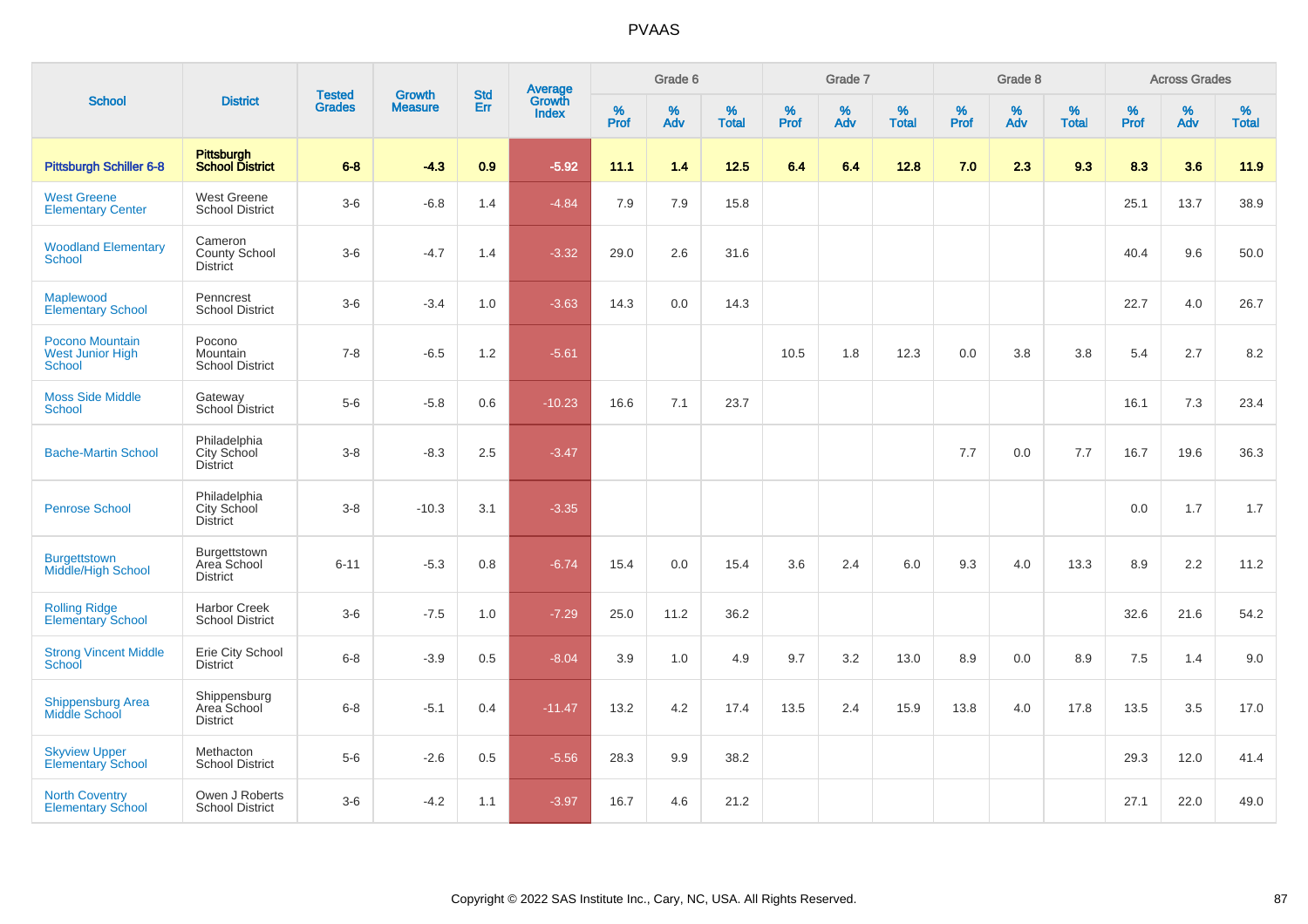| <b>School</b>                                            |                                                       |                                | <b>Growth</b>  | <b>Std</b> |                                          |                  | Grade 6     |                   |              | Grade 7     |                      |              | Grade 8  |                   |              | <b>Across Grades</b> |                      |
|----------------------------------------------------------|-------------------------------------------------------|--------------------------------|----------------|------------|------------------------------------------|------------------|-------------|-------------------|--------------|-------------|----------------------|--------------|----------|-------------------|--------------|----------------------|----------------------|
|                                                          | <b>District</b>                                       | <b>Tested</b><br><b>Grades</b> | <b>Measure</b> | Err        | <b>Average</b><br>Growth<br><b>Index</b> | %<br><b>Prof</b> | $\%$<br>Adv | %<br><b>Total</b> | $\%$<br>Prof | $\%$<br>Adv | $\%$<br><b>Total</b> | $\%$<br>Prof | %<br>Adv | %<br><b>Total</b> | $\%$<br>Prof | $\%$<br>Adv          | $\%$<br><b>Total</b> |
| <b>Pittsburgh Schiller 6-8</b>                           | Pittsburgh<br><b>School District</b>                  | $6-8$                          | $-4.3$         | 0.9        | $-5.92$                                  | 11.1             | 1.4         | 12.5              | 6.4          | 6.4         | 12.8                 | 7.0          | 2.3      | 9.3               | 8.3          | 3.6                  | 11.9                 |
| <b>East Allegheny</b><br>Junior/Senior High<br>School    | East Allegheny<br>School District                     | $7 - 11$                       | $-4.8$         | 0.9        | $-5.23$                                  |                  |             |                   | 13.8         | 0.0         | 13.8                 | 5.8          | 0.0      | 5.8               | 9.6          | 0.0                  | 9.6                  |
| <b>Shenandoah Valley</b><br>Junior/Senior High<br>School | Shenandoah<br><b>Valley School</b><br><b>District</b> | $7 - 11$                       | $-7.7$         | 1.1        | $-6.92$                                  |                  |             |                   | 1.7          | 3.4         | 5.1                  | 3.6          | 0.0      | 3.6               | 2.6          | 1.7                  | 4.4                  |
| <b>West Shamokin</b><br>Junior/Senior High<br>School     | Armstrong<br><b>School District</b>                   | $7 - 10$                       | $-7.1$         | 0.8        | $-8.81$                                  |                  |             |                   | 21.2         | 2.6         | 23.9                 | 10.7         | 1.9      | 12.6              | 16.2         | 2.3                  | 18.5                 |
| <b>MaST Community</b><br><b>Charter School</b>           | MaST<br>Community<br>Charter School                   | $3 - 10$                       | $-8.7$         | 0.6        | $-15.16$                                 | 20.0             | 3.8         | 23.8              | 24.3         | 3.9         | 28.2                 | 17.5         | 1.9      | 19.4              | 23.1         | 3.6                  | 26.7                 |
| <b>North Salem</b><br><b>Elementary School</b>           | Dover Area<br><b>School District</b>                  | $3-6$                          | $-5.6$         | 1.5        | $-3.78$                                  |                  |             |                   |              |             |                      |              |          |                   | 30.5         | 17.4                 | 47.9                 |
| <b>Renaissance Academy</b><br><b>Charter School</b>      | Renaissance<br>Academy<br>Charter School              | $3 - 11$                       | $-5.7$         | 0.7        | $-8.29$                                  | 19.2             | 4.1         | 23.3              | 20.0         | 1.3         | 21.3                 | 10.1         | 7.2      | 17.4              | 18.7         | 5.7                  | 24.4                 |
| <b>Moon Area Lower</b><br><b>Middle School</b>           | Moon Area<br><b>School District</b>                   | $5-6$                          | $-2.1$         | 0.5        | $-3.93$                                  | 26.9             | 9.1         | 36.0              |              |             |                      |              |          |                   | 29.4         | 12.4                 | 41.8                 |
| <b>Crossroads Middle</b><br><b>School</b>                | West Shore<br><b>School District</b>                  | $6 - 8$                        | $-4.2$         | 0.5        | $-8.72$                                  | 24.4             | 6.1         | 30.5              | 14.5         | 8.9         | 23.4                 | 17.9         | 6.6      | 24.5              | 18.8         | 7.2                  | 26.0                 |
| <b>Northwestern Middle</b><br><b>School</b>              | Northwestern<br><b>School District</b>                | $6 - 8$                        | $-7.2$         | 0.7        | $-10.61$                                 | 21.8             | 1.2         | 23.0              | 17.0         | 7.6         | 24.5                 | 9.1          | 1.8      | 10.9              | 15.5         | 3.6                  | 19.1                 |
| <b>Schuylkill Haven</b><br>Senior High School            | Schuylkill<br>Haven Area<br><b>School District</b>    | $8 - 11$                       | $-5.2$         | 1.3        | $-3.96$                                  |                  |             |                   |              |             |                      | 5.8          | 0.0      | 5.8               | 5.8          | 0.0                  | 5.8                  |
| <b>Harbor Creek Junior</b><br><b>High School</b>         | <b>Harbor Creek</b><br><b>School District</b>         | $7 - 8$                        | $-4.6$         | 0.7        | $-6.72$                                  |                  |             |                   | 25.9         | 13.3        | 39.2                 | 20.8         | 7.1      | 27.9              | 23.2         | 10.1                 | 33.3                 |
| <b>Spruance Gilbert</b><br>School                        | Philadelphia<br>City School<br><b>District</b>        | $3-8$                          | $-11.7$        | 2.9        | $-4.03$                                  |                  |             |                   |              |             |                      |              |          |                   | 4.5          | 0.0                  | 4.5                  |
| <b>Ringgold Middle</b><br>School                         | Ringgold<br>School District                           | $5-8$                          | $-4.9$         | 0.4        | $-10.85$                                 | 5.7              | 0.0         | 5.7               | 8.3          | 1.2         | 9.5                  | 6.4          | 0.5      | 6.9               | 8.3          | 0.9                  | 9.2                  |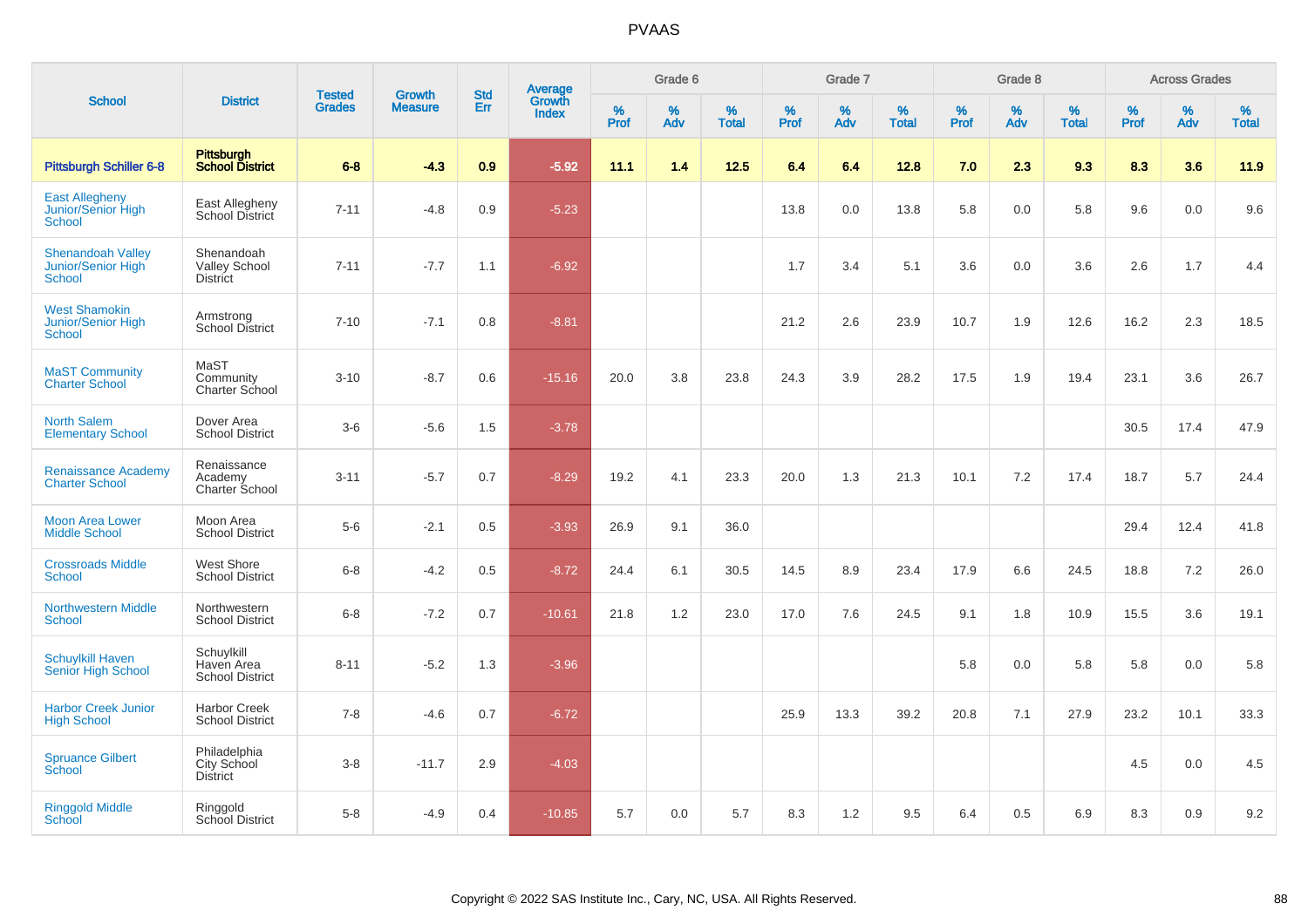| <b>School</b><br><b>Pittsburgh Schiller 6-8</b><br><b>Francis D Raub Middle</b><br><b>School</b><br><b>Elizabethtown Area</b><br><b>Middle School</b><br><b>District</b><br>Yough<br>Intermediate/Middle<br><b>District</b><br><b>School</b><br><b>Riverview</b><br><b>Junior/Senior High</b><br><b>School</b><br><b>Wyomissing Area</b><br>Junior/Senior High<br><b>District</b><br>School<br>Rockwood Area<br>Junior/Senior High<br><b>School</b><br><b>Pottsgrove Middle</b><br>School<br>6th Grade Center<br>MaST<br><b>MaST Community</b><br><b>Charter School II</b><br>Ш |                                                   | <b>Tested</b> | <b>Growth</b>  | <b>Std</b> | <b>Average</b><br>Growth |                  | Grade 6  |                   |                     | Grade 7  |                   |                  | Grade 8  |                   |           | <b>Across Grades</b> |                   |
|---------------------------------------------------------------------------------------------------------------------------------------------------------------------------------------------------------------------------------------------------------------------------------------------------------------------------------------------------------------------------------------------------------------------------------------------------------------------------------------------------------------------------------------------------------------------------------|---------------------------------------------------|---------------|----------------|------------|--------------------------|------------------|----------|-------------------|---------------------|----------|-------------------|------------------|----------|-------------------|-----------|----------------------|-------------------|
|                                                                                                                                                                                                                                                                                                                                                                                                                                                                                                                                                                                 | <b>District</b>                                   | <b>Grades</b> | <b>Measure</b> | Err        | <b>Index</b>             | %<br><b>Prof</b> | %<br>Adv | %<br><b>Total</b> | $\%$<br><b>Prof</b> | %<br>Adv | %<br><b>Total</b> | %<br><b>Prof</b> | %<br>Adv | %<br><b>Total</b> | %<br>Prof | %<br>Adv             | %<br><b>Total</b> |
|                                                                                                                                                                                                                                                                                                                                                                                                                                                                                                                                                                                 | Pittsburgh<br>School District                     | $6 - 8$       | $-4.3$         | 0.9        | $-5.92$                  | 11.1             | 1.4      | $12.5$            | 6.4                 | 6.4      | 12.8              | 7.0              | 2.3      | 9.3               | 8.3       | 3.6                  | 11.9              |
|                                                                                                                                                                                                                                                                                                                                                                                                                                                                                                                                                                                 | <b>Allentown City</b><br>School District          | $6 - 8$       | $-4.5$         | 0.6        | $-6.98$                  | 2.1              | 0.0      | 2.1               | 2.8                 | 0.0      | 2.8               |                  |          |                   | 2.4       | 0.0                  | 2.4               |
|                                                                                                                                                                                                                                                                                                                                                                                                                                                                                                                                                                                 | Elizabethtown<br>Area School                      | $7 - 8$       | $-4.2$         | 0.6        | $-7.45$                  |                  |          |                   | 20.8                | 2.8      | 23.7              | 20.8             | 3.3      | 24.1              | 20.8      | 3.1                  | 23.9              |
|                                                                                                                                                                                                                                                                                                                                                                                                                                                                                                                                                                                 | Yough School                                      | $5-8$         | $-4.9$         | 0.5        | $-9.11$                  | 17.8             | 5.2      | 23.0              | 16.5                | 1.0      | 17.5              | 6.6              | 0.8      | 7.4               | 15.1      | 3.3                  | 18.4              |
|                                                                                                                                                                                                                                                                                                                                                                                                                                                                                                                                                                                 | Riverview<br><b>School District</b>               | $7 - 11$      | $-7.5$         | 1.0        | $-7.34$                  |                  |          |                   | 22.0                | 3.4      | 25.4              | 13.2             | 5.3      | 18.4              | 17.0      | 4.4                  | 21.5              |
|                                                                                                                                                                                                                                                                                                                                                                                                                                                                                                                                                                                 | Wyomissing<br>Area School                         | $7 - 12$      | $-6.2$         | 0.8        | $-8.02$                  |                  |          |                   | 12.3                | 6.6      | 18.8              | 13.8             | 6.4      | 20.2              | 13.0      | 6.5                  | 19.5              |
|                                                                                                                                                                                                                                                                                                                                                                                                                                                                                                                                                                                 | Rockwood Area<br><b>School District</b>           | $7 - 11$      | $-7.6$         | 1.1        | $-6.74$                  |                  |          |                   | 15.6                | 2.2      | 17.8              | 12.7             | 7.9      | 20.6              | 13.9      | 5.6                  | 19.4              |
|                                                                                                                                                                                                                                                                                                                                                                                                                                                                                                                                                                                 | Pottsgrove<br>School District                     | $6 - 8$       | $-4.4$         | 0.5        | $-8.78$                  | 10.2             | 5.4      | 15.6              | 21.6                | 4.1      | 25.7              | 9.8              | 1.6      | 11.4              | 13.7      | 3.7                  | 17.4              |
|                                                                                                                                                                                                                                                                                                                                                                                                                                                                                                                                                                                 | Quakertown<br>Community<br><b>School District</b> | $6-6$         | $-3.1$         | 0.7        | $-4.57$                  | 31.4             | 7.6      | 39.0              |                     |          |                   |                  |          |                   | 31.4      | 7.6                  | 39.0              |
|                                                                                                                                                                                                                                                                                                                                                                                                                                                                                                                                                                                 | Community<br>Charter School                       | $3 - 10$      | $-8.4$         | 0.7        | $-12.33$                 | 7.2              | 1.0      | 8.2               | 8.9                 | 2.0      | 10.9              |                  |          |                   | 12.6      | 3.2                  | 15.8              |
| <b>Trinity Middle School</b>                                                                                                                                                                                                                                                                                                                                                                                                                                                                                                                                                    | <b>Trinity Area</b><br>School District            | $6 - 8$       | $-6.3$         | 0.4        | $-14.11$                 | 21.0             | 3.2      | 24.2              | 21.6                | 8.0      | 29.7              | 15.3             | 3.2      | 18.6              | 19.2      | 4.8                  | 24.0              |
| <b>Northley Middle</b><br><b>School</b>                                                                                                                                                                                                                                                                                                                                                                                                                                                                                                                                         | Penn-Delco<br><b>School District</b>              | $6 - 8$       | $-5.5$         | 0.5        | $-11.25$                 | 20.2             | 6.6      | 26.8              | 22.0                | 6.8      | 28.8              | 11.0             | 1.6      | 12.6              | 17.8      | 5.0                  | 22.8              |
| Octorara Area<br>Junior/Senior High<br><b>School</b>                                                                                                                                                                                                                                                                                                                                                                                                                                                                                                                            | Octorara Area<br><b>School District</b>           | $7 - 11$      | $-6.7$         | 0.7        | $-8.89$                  |                  |          |                   | 14.0                | 0.0      | 14.0              | 10.2             | 0.0      | 10.2              | 12.2      | 0.0                  | 12.2              |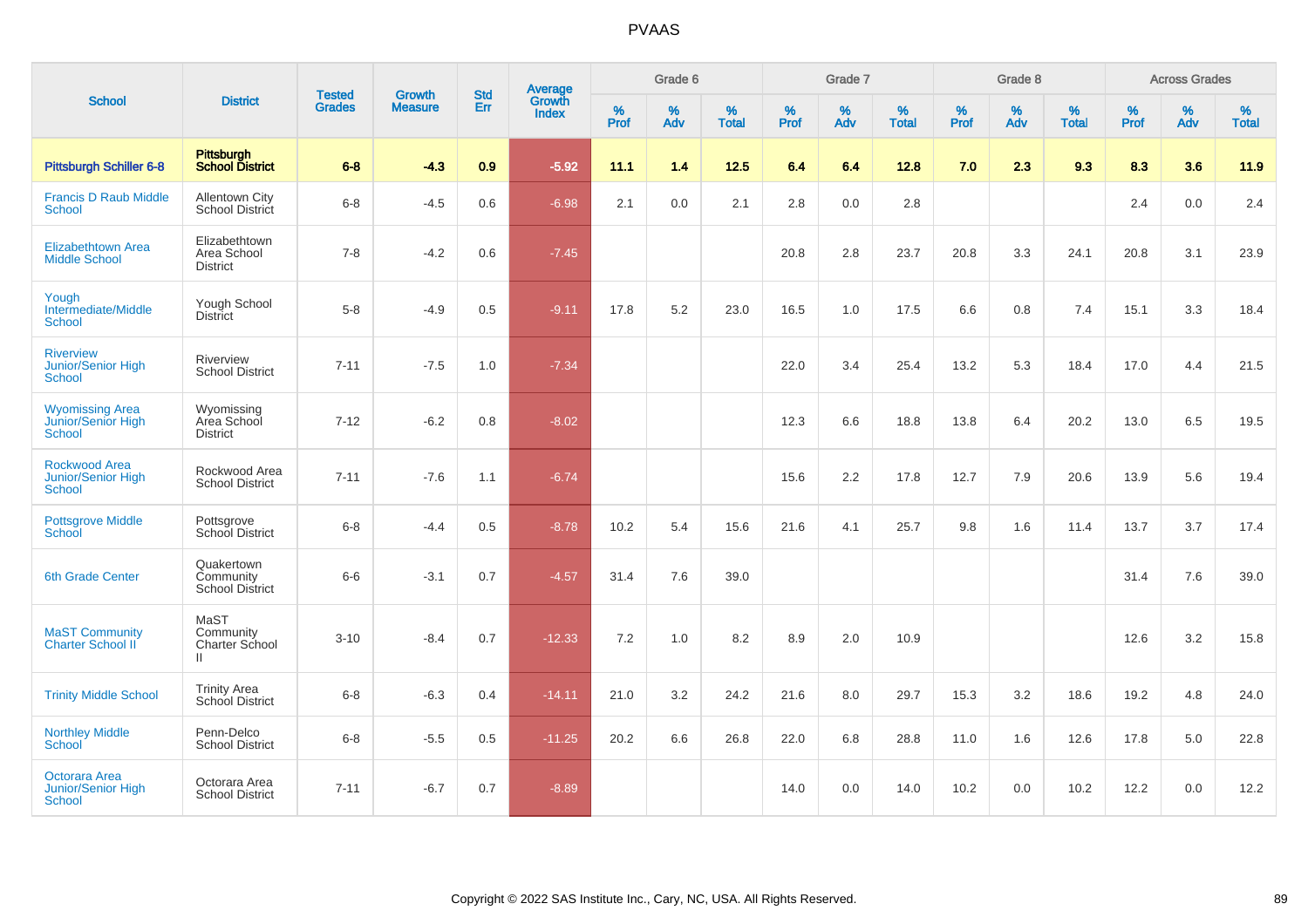| <b>School</b>                                            |                                                  |                                |                          |                          |                                          |                     | Grade 6     |                   |           | Grade 7     |                   |              | Grade 8  |                   |              | <b>Across Grades</b> |                   |
|----------------------------------------------------------|--------------------------------------------------|--------------------------------|--------------------------|--------------------------|------------------------------------------|---------------------|-------------|-------------------|-----------|-------------|-------------------|--------------|----------|-------------------|--------------|----------------------|-------------------|
|                                                          | <b>District</b>                                  | <b>Tested</b><br><b>Grades</b> | Growth<br><b>Measure</b> | <b>Std</b><br><b>Err</b> | <b>Average</b><br>Growth<br><b>Index</b> | $\%$<br><b>Prof</b> | $\%$<br>Adv | %<br><b>Total</b> | %<br>Prof | $\%$<br>Adv | %<br><b>Total</b> | $\%$<br>Prof | %<br>Adv | %<br><b>Total</b> | $\%$<br>Prof | $\%$<br>Adv          | %<br><b>Total</b> |
| <b>Pittsburgh Schiller 6-8</b>                           | Pittsburgh<br><b>School District</b>             | $6 - 8$                        | $-4.3$                   | 0.9                      | $-5.92$                                  | 11.1                | 1.4         | 12.5              | 6.4       | 6.4         | 12.8              | 7.0          | 2.3      | 9.3               | 8.3          | 3.6                  | 11.9              |
| <b>Scott Middle School</b>                               | Coatesville<br>Area School<br><b>District</b>    | $6-6$                          | $-3.7$                   | 0.8                      | $-4.92$                                  | 8.6                 | 0.0         | 8.6               |           |             |                   |              |          |                   | 8.6          | 0.0                  | 8.6               |
| <b>Baldwin Senior High</b><br><b>School</b>              | Baldwin-<br>Whitehall<br><b>School District</b>  | $7 - 11$                       | $-6.9$                   | 0.5                      | $-13.26$                                 |                     |             |                   | 16.0      | 1.6         | 17.7              | 11.5         | 2.1      | 13.6              | 13.8         | 1.9                  | 15.7              |
| <b>Wyoming Area</b><br>Intermediate Center               | <b>Wyoming Area</b><br>School District           | $4-6$                          | $-4.1$                   | 0.8                      | $-5.97$                                  | 4.8                 | 1.0         | 5.8               |           |             |                   |              |          |                   | 12.1         | 4.8                  | 16.9              |
| <b>Marsh Creek Sixth</b><br><b>Grade Center</b>          | Downingtown<br>Area School<br><b>District</b>    | $6-6$                          | $-3.6$                   | 0.7                      | $-5.15$                                  | 28.9                | 24.6        | 53.5              |           |             |                   |              |          |                   | 28.9         | 24.6                 | 53.5              |
| <b>Spring-Ford Middle</b><br>School 8th Grade<br>Center  | Spring-Ford<br>Area School<br><b>District</b>    | $8 - 8$                        | $-2.9$                   | 0.5                      | $-5.36$                                  |                     |             |                   |           |             |                   | 23.1         | 9.8      | 32.9              | 23.1         | 9.8                  | 32.9              |
| <b>Butler Area Ihs</b>                                   | <b>Butler Area</b><br><b>School District</b>     | $7 - 9$                        | $-3.2$                   | 0.4                      | $-8.05$                                  |                     |             |                   | 15.4      | 9.1         | 24.6              | 16.7         | 9.1      | 25.8              | 16.1         | 9.1                  | 25.2              |
| <b>Neshannock</b><br>Junior/Senior High<br><b>School</b> | Neshannock<br>Township<br><b>School District</b> | $7 - 10$                       | $-7.3$                   | 0.9                      | $-8.26$                                  |                     |             |                   | 20.0      | 7.0         | 27.0              | 15.6         | 3.9      | 19.5              | 18.1         | 5.6                  | 23.7              |
| <b>Commodore Perry</b><br><b>School</b>                  | Commodore<br>Perry School<br><b>District</b>     | $3-6$                          | $-9.7$                   | 1.5                      | $-6.52$                                  | 9.7                 | 0.0         | 9.7               |           |             |                   |              |          |                   | 24.6         | 8.5                  | 33.0              |
| <b>Lincoln Middle School</b>                             | Lancaster<br><b>School District</b>              | $6 - 8$                        | $-7.6$                   | 0.6                      | $-11.93$                                 | 5.2                 | 0.7         | 5.9               | 4.6       | 1.6         | 6.2               | 5.3          | 0.0      | 5.3               | 5.0          | 0.8                  | 5.9               |
| J.E. Harrison<br><b>Education Center</b>                 | Baldwin-<br>Whitehall<br><b>School District</b>  | $3-6$                          | $-3.9$                   | 0.7                      | $-9.58$                                  | 18.7                | 1.2         | 19.8              |           |             |                   |              |          |                   | 21.3         | 5.0                  | 26.3              |
| <b>Owen J Roberts</b><br><b>Middle School</b>            | Owen J Roberts<br><b>School District</b>         | $7 - 8$                        | $-5.7$                   | 0.5                      | $-12.25$                                 |                     |             |                   | 28.3      | 12.5        | 40.8              | 22.8         | 5.5      | 28.4              | 25.8         | 9.3                  | 35.1              |
| <b>South Mountain Middle</b><br>School                   | <b>Allentown City</b><br><b>School District</b>  | $6 - 8$                        | $-6.2$                   | 0.6                      | $-11.14$                                 | 1.7                 | 1.3         | 3.0               | 2.4       | 0.4         | 2.8               |              |          |                   | 2.2          | 0.8                  | 3.0               |
| <b>Ramsay Elementary</b><br><b>School</b>                | Mount Pleasant<br>Area School<br><b>District</b> | $4 - 6$                        | $-7.4$                   | 0.7                      | $-9.86$                                  | 12.8                | 2.4         | 15.2              |           |             |                   |              |          |                   | 17.2         | 1.7                  | 18.9              |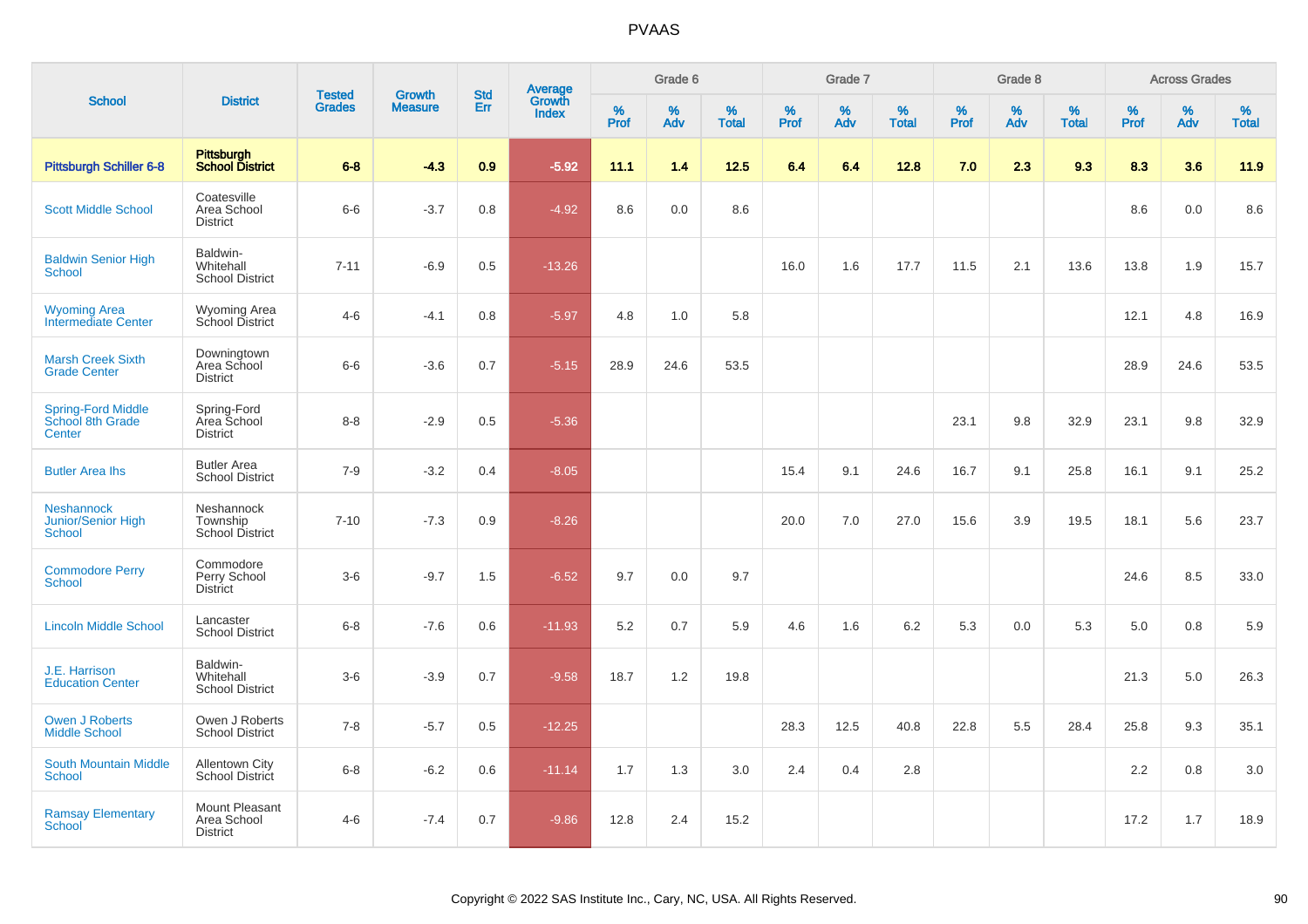| <b>School</b>                                       |                                                  |                                | <b>Growth</b>  | <b>Std</b> |                                          |           | Grade 6     |                   |           | Grade 7     |                   |              | Grade 8  |                   |              | <b>Across Grades</b> |                   |
|-----------------------------------------------------|--------------------------------------------------|--------------------------------|----------------|------------|------------------------------------------|-----------|-------------|-------------------|-----------|-------------|-------------------|--------------|----------|-------------------|--------------|----------------------|-------------------|
|                                                     | <b>District</b>                                  | <b>Tested</b><br><b>Grades</b> | <b>Measure</b> | Err        | <b>Average</b><br>Growth<br><b>Index</b> | %<br>Prof | $\%$<br>Adv | %<br><b>Total</b> | %<br>Prof | $\%$<br>Adv | %<br><b>Total</b> | $\%$<br>Prof | %<br>Adv | %<br><b>Total</b> | $\%$<br>Prof | $\%$<br>Adv          | %<br><b>Total</b> |
| <b>Pittsburgh Schiller 6-8</b>                      | <b>Pittsburgh</b><br><b>School District</b>      | $6 - 8$                        | $-4.3$         | 0.9        | $-5.92$                                  | 11.1      | 1.4         | 12.5              | 6.4       | 6.4         | 12.8              | 7.0          | 2.3      | 9.3               | 8.3          | 3.6                  | 11.9              |
| <b>Hegins-Hubley</b><br><b>Elementary School</b>    | Tri-Valley<br>School District                    | $3-6$                          | $-10.2$        | 1.3        | $-7.88$                                  | 9.1       | 0.0         | 9.1               |           |             |                   |              |          |                   | 15.6         | 4.0                  | 19.6              |
| <b>Clearfield Area</b><br><b>Elementary School</b>  | Clearfield Area<br>School District               | $3-6$                          | $-5.0$         | 0.7        | $-7.13$                                  | 4.7       | 1.6         | 6.3               |           |             |                   |              |          |                   | 14.6         | 2.7                  | 17.3              |
| C E Cole Intermediate<br>School                     | Muhlenberg<br><b>School District</b>             | $4 - 6$                        | $-6.1$         | 0.5        | $-11.12$                                 | 2.5       | 0.8         | 3.4               |           |             |                   |              |          |                   | 6.1          | 1.0                  | 7.2               |
| <b>Orefield Middle School</b>                       | Parkland<br><b>School District</b>               | $6 - 8$                        | $-6.3$         | 0.5        | $-13.03$                                 | 30.4      | 10.4        | 40.9              | 25.1      | 11.2        | 36.4              | 16.6         | 7.0      | 23.6              | 24.3         | 9.6                  | 33.8              |
| <b>Phoenixville Area</b><br><b>Middle School</b>    | Phoenixville<br>Area School<br><b>District</b>   | $6-8$                          | $-6.0$         | 0.5        | $-12.94$                                 | 17.7      | 8.6         | 26.4              | 18.6      | 3.8         | 22.5              | 13.4         | 3.6      | 17.0              | 16.8         | 5.4                  | 22.2              |
| <b>Dallas Middle School</b>                         | Dallas School<br><b>District</b>                 | $6 - 8$                        | $-9.4$         | 0.6        | $-15.89$                                 | 24.3      | 2.8         | 27.1              | 18.1      | 6.3         | 24.4              | 17.9         | 0.0      | 17.9              | 20.3         | 3.0                  | 23.4              |
| <b>Bobtown Elementary</b><br><b>School</b>          | Southeastern<br>Greene School<br><b>District</b> | $3-6$                          | $-13.3$        | 1.5        | $-8.93$                                  | 32.4      | 2.9         | 35.3              |           |             |                   |              |          |                   | 33.3         | 19.2                 | 52.5              |
| Abington Junior High<br><b>School</b>               | Abington<br>School District                      | $7 - 9$                        | $-7.3$         | 0.5        | $-15.76$                                 |           |             |                   | 23.9      | 6.4         | 30.3              | 15.0         | 1.1      | 16.1              | 20.2         | 4.2                  | 24.4              |
| <b>Beaver Area Middle</b><br><b>School</b>          | Beaver Area<br><b>School District</b>            | $7 - 8$                        | $-9.9$         | 0.8        | $-12.47$                                 |           |             |                   | 22.3      | 13.4        | 35.7              | 17.1         | 7.2      | 24.3              | 19.7         | 10.3                 | 30.0              |
| <b>Wyoming Area Sec</b><br>Center                   | Wyoming Area<br>School District                  | $7 - 10$                       | $-11.3$        | 0.8        | $-13.80$                                 |           |             |                   | 9.4       | 3.1         | 12.5              | 7.4          | 1.8      | 9.3               | 8.3          | 2.4                  | 10.8              |
| <b>Kiski Area Upper</b><br><b>Elementary School</b> | Kiski Area<br><b>School District</b>             | $5-6$                          | $-8.7$         | 0.6        | $-15.29$                                 | 11.2      | 1.4         | 12.6              |           |             |                   |              |          |                   | 13.4         | 3.5                  | 16.9              |
| <b>North Strabane</b><br><b>Intermediate School</b> | Canon-<br>Mcmillan<br><b>School District</b>     | $5-6$                          | $-6.3$         | 0.7        | $-9.39$                                  | 19.6      | 7.0         | 26.6              |           |             |                   |              |          |                   | 22.6         | 13.9                 | 36.6              |
| <b>Wilson Area</b><br><b>Intermediate School</b>    | <b>Wilson Area</b><br><b>School District</b>     | $5 - 8$                        | $-11.7$        | 0.5        | $-23.16$                                 | 16.7      | 5.8         | 22.5              | 13.8      | 3.8         | 17.6              | 6.7          | 3.0      | 9.7               | 13.6         | 4.6                  | 18.3              |
| <b>Muhlenberg Middle</b><br>School                  | Muhlenberg<br><b>School District</b>             | $7 - 9$                        | $-8.6$         | 0.5        | $-17.19$                                 |           |             |                   | 7.0       | 1.2         | 8.1               | 7.5          | 0.7      | 8.2               | 7.2          | 0.9                  | 8.2               |